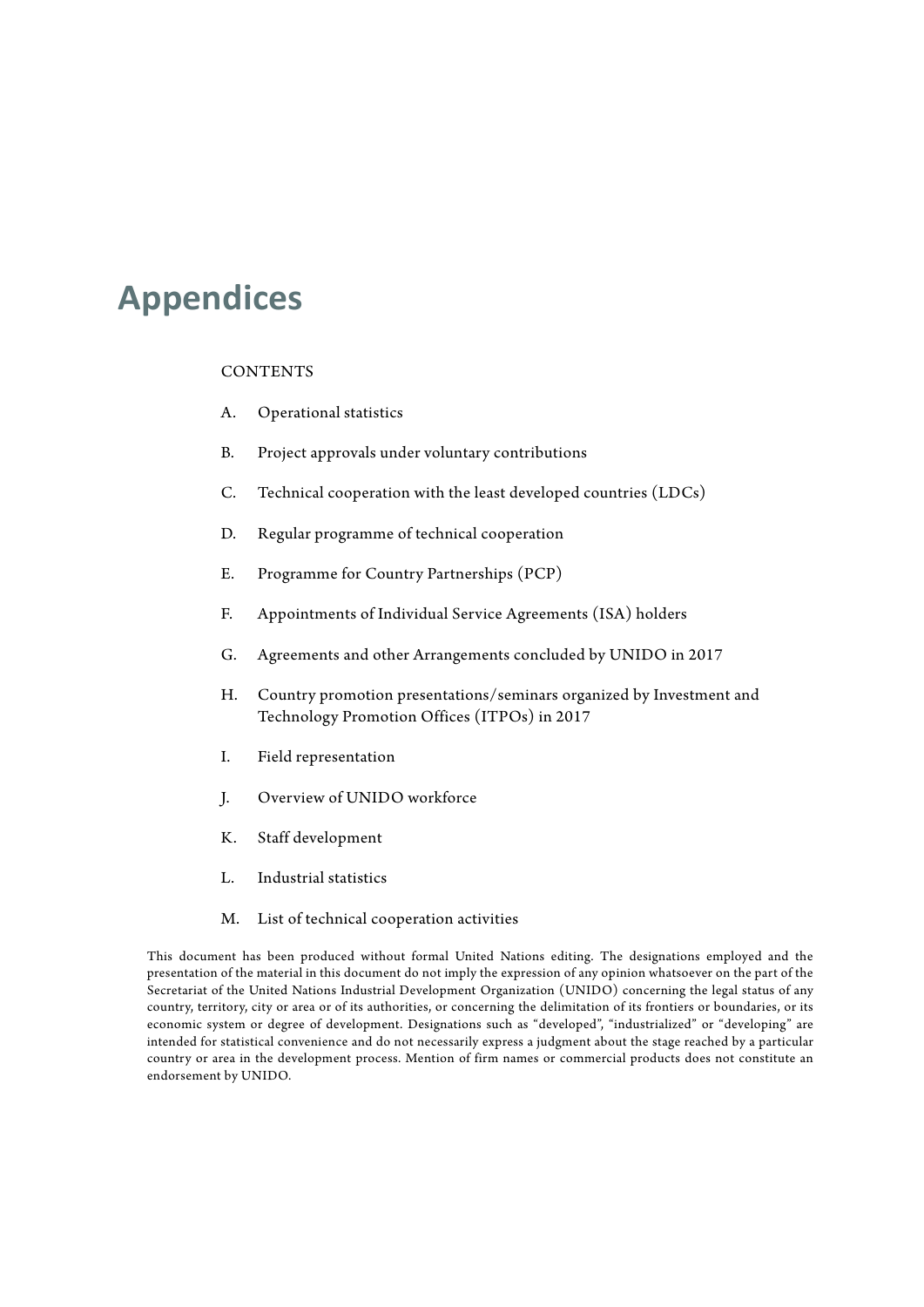# **APPENDIX A**

OPERATIONAL STATISTICS *List of tables* 

- 1A. Expenditure, 2014 to 2017
- 1B. Expenditure 2017 by donor
- 2. Technical cooperation activities: value of net project approvals and expenditure, 2014 to 2017
- 3A. Technical cooperation activities: net project/grant approvals in 2016 and 2017 by source of funds
- 3B. Technical cooperation activities: net project/grant approvals in 2017 by region and source of funds
- 4. Expenditure on technical cooperation activities in 2016 and 2017 by source of funds and project component
- 5. Expenditure on technical cooperation activities in 2017 by thematic and geographical areas
- 6. Expenditure on technical cooperation activities by geographical area, 2014 to 2017
- 7. Expenditure on technical cooperation activities in 2017 by geographical area
- 8. Regular and operational budget expenditure in 2017 by programme and object of expenditure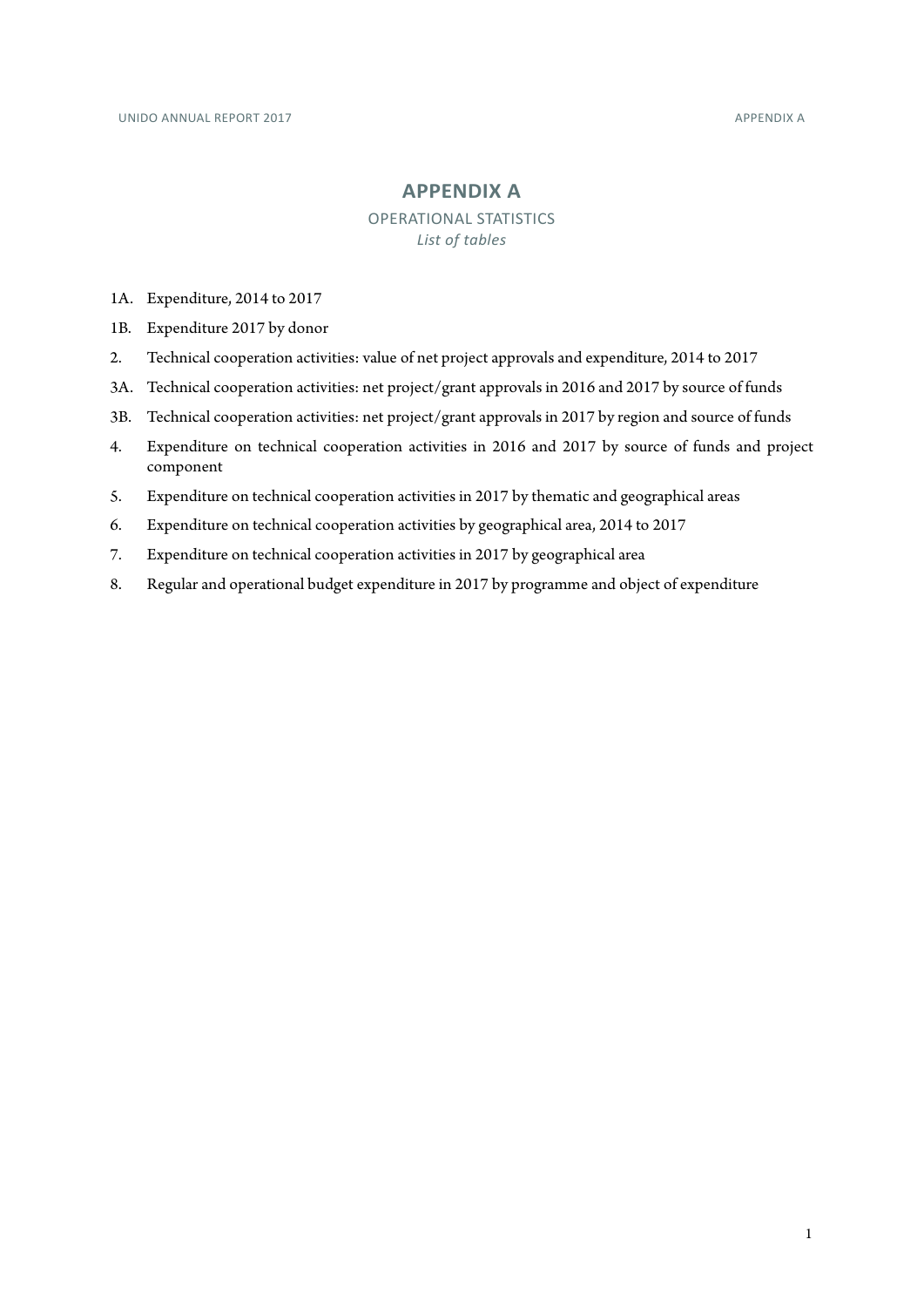|                                                              | 2014                    | 2015                         | 2016    | 2017    |  |  |
|--------------------------------------------------------------|-------------------------|------------------------------|---------|---------|--|--|
|                                                              |                         | (In thousands of US dollars) |         |         |  |  |
| Technical cooperation programmes <sup>a</sup>                |                         |                              |         |         |  |  |
| European Union (EU)                                          | 20,213                  | 22,522                       | 25,861  | 33,986  |  |  |
| Global Environment Facility (GEF)                            | 45,657                  | 52,342                       | 49,260  | 55,385  |  |  |
| Industrial Development Fund (IDF)                            | 22,176                  | 24,007                       | 27,969  | 30,566  |  |  |
| Montreal Protocol                                            | 38,788                  | 29,409                       | 27,902  | 28,460  |  |  |
| Other trust funds <sup>b</sup>                               | 4,920                   | 5,715                        | 4,526   | 4,606   |  |  |
| Self-financed trust funds                                    | 3,598                   | 3,239                        | 4,513   | 4,201   |  |  |
| Third party-financed trust funds <sup>c</sup>                | 28,835                  | 31,736                       | 33,575  | 41,597  |  |  |
| UNDP core funds and UNDP trust funds as of 2005 <sup>d</sup> | 812                     | 1,167                        | 467     | 999     |  |  |
| UNIDO regular budget <sup>e</sup>                            | 6,156                   | 4,539                        | 4,522   | 5,648   |  |  |
| Total technical cooperation programmes                       | 171,155                 | 174,676                      | 178,595 | 205,448 |  |  |
|                                                              | (In thousands of euros) |                              |         |         |  |  |
| Budgetary activities (Headquarters and field)                |                         |                              |         |         |  |  |
| Regular budget (excluding technical cooperation)             | 58,686                  | 69,141                       | 57,380  | 62,609  |  |  |
| Programme support costs                                      | 14,976                  | 14,142                       | 15,266  | 16,364  |  |  |
| Total budgetary activities (Headquarters and field)          | 73,662                  | 83,283                       | 72,646  | 78,973  |  |  |

*Table 1A Expenditure, 2014 to 2017* 

a The total expenditure in 2017 would amount to US\$ 206 million, including Special Resources for Africa.

 $^{\rm b}$  Includes projects/grants financed from other United Nations agencies and funds, One United Nations funds, Spain MDG Achievement Fund, the Common Fund for Commodities (CFC), co-financed investment promotion service (IPS) activities and others.

c Includes partnership trust funds for China, Italy, Peru and the Russian Federation.

d Combines all UNDP funds, including UNDP-administered trust funds but excludes UNDP-funded GEF.

e Regular Programme of Technical Cooperation.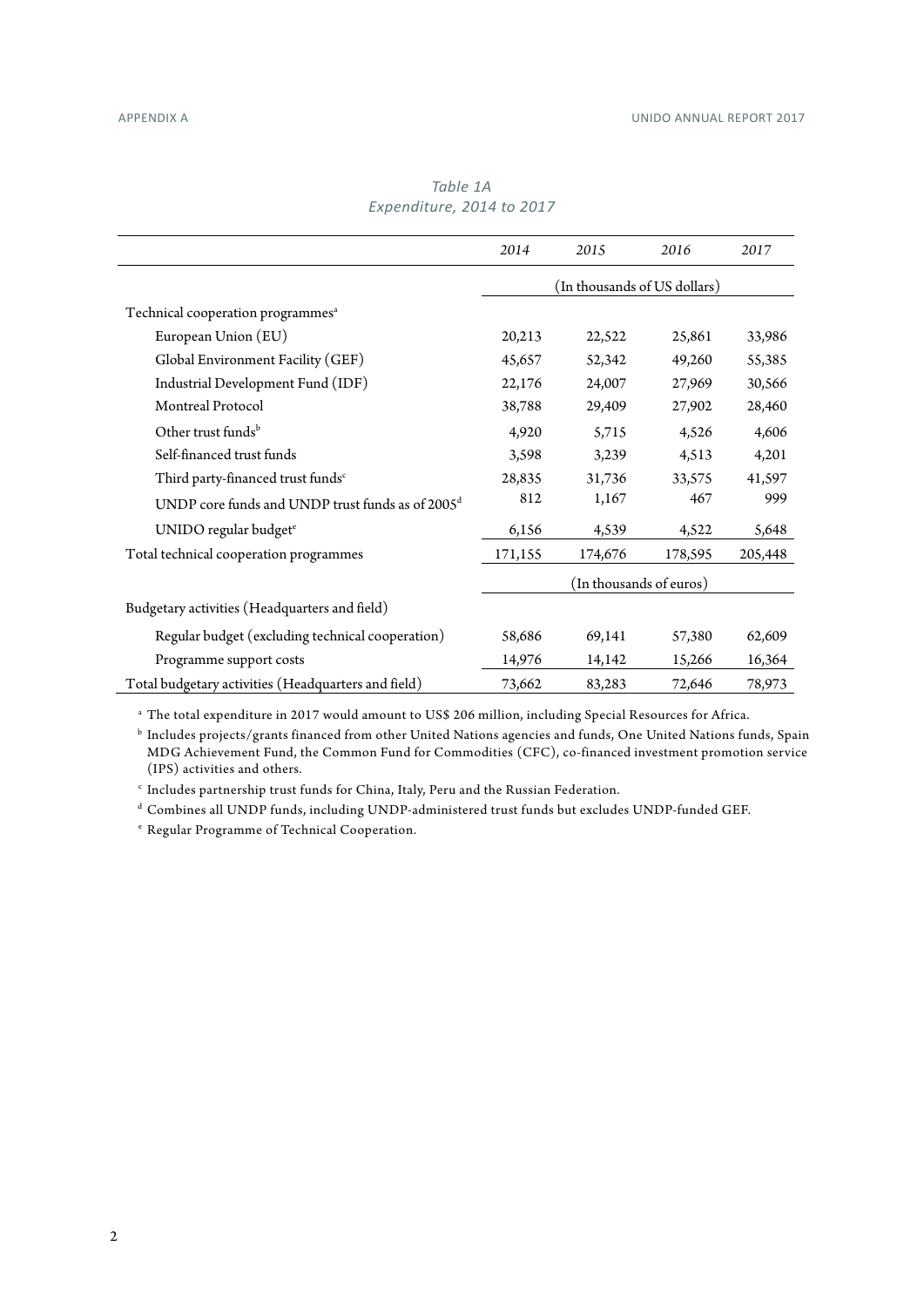|                                   | Euro-based<br>contributions | US dollar-based<br>contributions |
|-----------------------------------|-----------------------------|----------------------------------|
|                                   | $(In \in 000)$              | (In US\$ 000)                    |
| <b>Governmental contributions</b> |                             | 746                              |
| Australia<br>Austria              |                             |                                  |
| Bahrain                           | 3,280                       | (11)<br>1,097                    |
| Belgium                           | 13                          |                                  |
| Burkina Faso                      |                             | 593                              |
| Cabo Verde                        |                             | 45                               |
|                                   |                             | (43)                             |
| Cameroon<br>Canada                |                             |                                  |
| Chad                              |                             | 1,299<br>(1)                     |
| China                             |                             | 2,998                            |
| Colombia                          | 29                          | 246                              |
| Congo                             | (2)                         |                                  |
| Democratic Republic of the Congo  |                             | 593                              |
| Egypt                             |                             | 1,326                            |
| Ethiopia                          |                             | 625                              |
| Finland                           | 219                         |                                  |
| France                            | (12)                        |                                  |
| Germany                           | 1,768                       |                                  |
| Guinea                            |                             | (51)                             |
| Hungary                           | 173                         |                                  |
| India                             |                             | 2,078                            |
| Iran (Islamic Republic of)        |                             | 935                              |
| Israel                            | 16                          |                                  |
| Italy                             | 4,523                       | 443                              |
| Japan                             |                             | 13,783                           |
| Kazakhstan                        | 2.8                         |                                  |
| Kenya                             | (1)                         |                                  |
| Luxembourg                        | 464                         |                                  |
| Mongolia                          |                             | $\overline{4}$                   |
| Morocco                           |                             | 155                              |
| Niger                             | 44                          |                                  |
| Nigeria                           |                             | 2,257                            |
| Norway                            | 2,740                       | 310                              |
| Oman                              |                             | 104                              |
| Pakistan                          |                             | 167                              |

# *Table 1B Expenditure on technical cooperation activities in 2017 by donor*<sup>a</sup> *(in donor reporting currency)*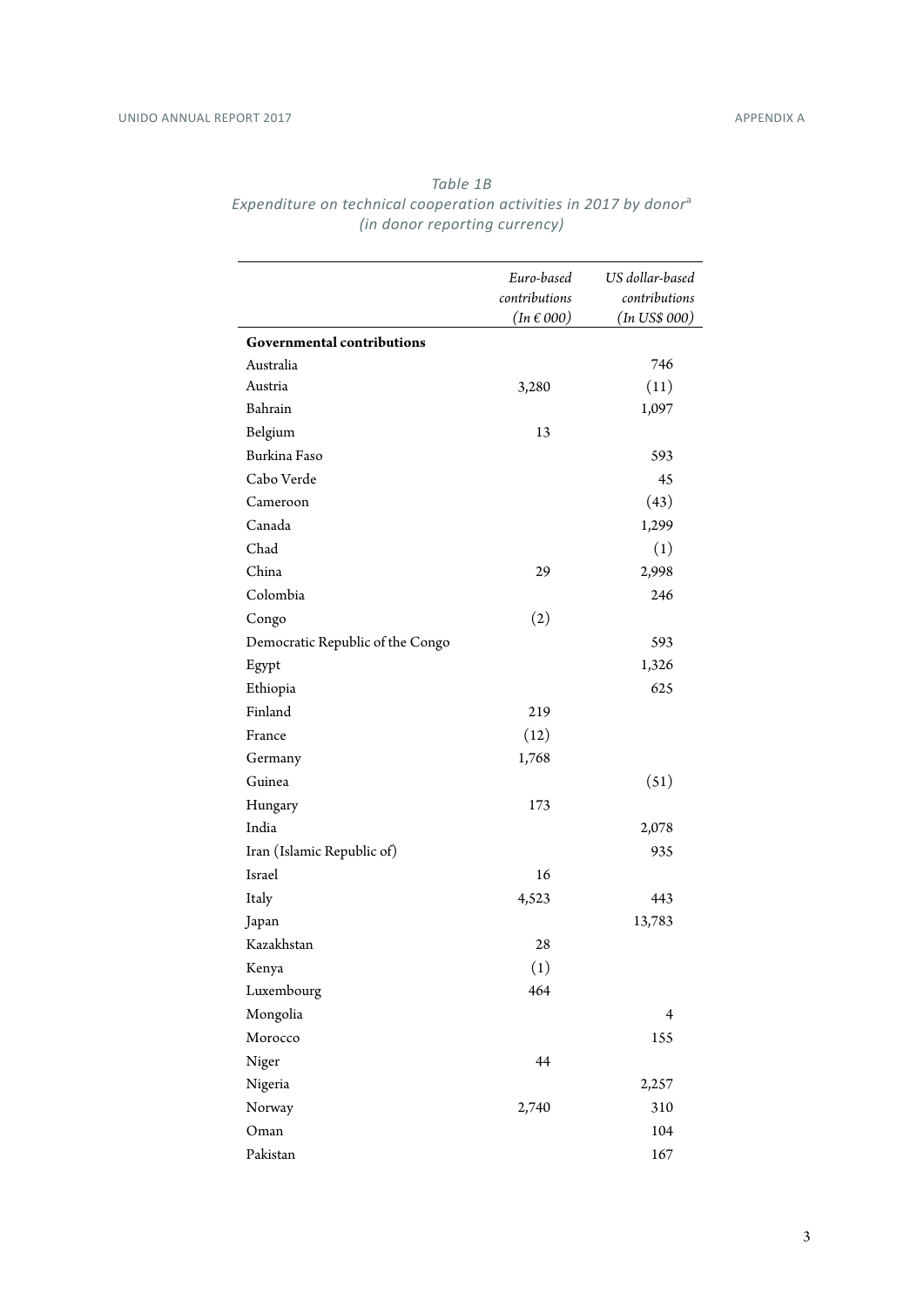| Poland                              | 63     | 24             |
|-------------------------------------|--------|----------------|
| Portugal                            |        | $\overline{c}$ |
| Republic of Korea                   | 21     | 3,258          |
| <b>Russian Federation</b>           |        | 3,734          |
| Saudi Arabia                        |        | 231            |
| Slovakia                            |        | 54             |
| Slovenia                            | 238    |                |
| South Africa                        | (57)   |                |
| Spain                               | 87     | 714            |
| Sudan                               |        | 46             |
| Sweden                              | 522    | 4,659          |
| Switzerland                         | 5,143  | 5,482          |
| Syrian Arab Republic                | (4)    |                |
| Thailand                            |        | 88             |
| Turkey                              |        | 134            |
| United Kingdom of Great Britain and | (28)   |                |
| Northern Ireland                    |        |                |
| United States of America            |        | 2,734          |
| Uruguay                             |        | 16             |
| Zambia                              |        | $\mathbf{1}$   |
| European Union                      | 33,572 | 415            |
| International                       | 1,773  | 2,269          |
| <b>United Nations</b>               |        | 6,073          |
| Total governmental contributions    | 54,612 | 59,632         |
| Non-governmental contributions      | 6,762  | 84,771         |

a Includes projects financed from the UNIDO Industrial Development Fund (IDF), European Union, the Common Fund for Commodities, self-financed, partnership and third-party trust fund contributions, and other United Nations agencies and funds, excluding UNDP.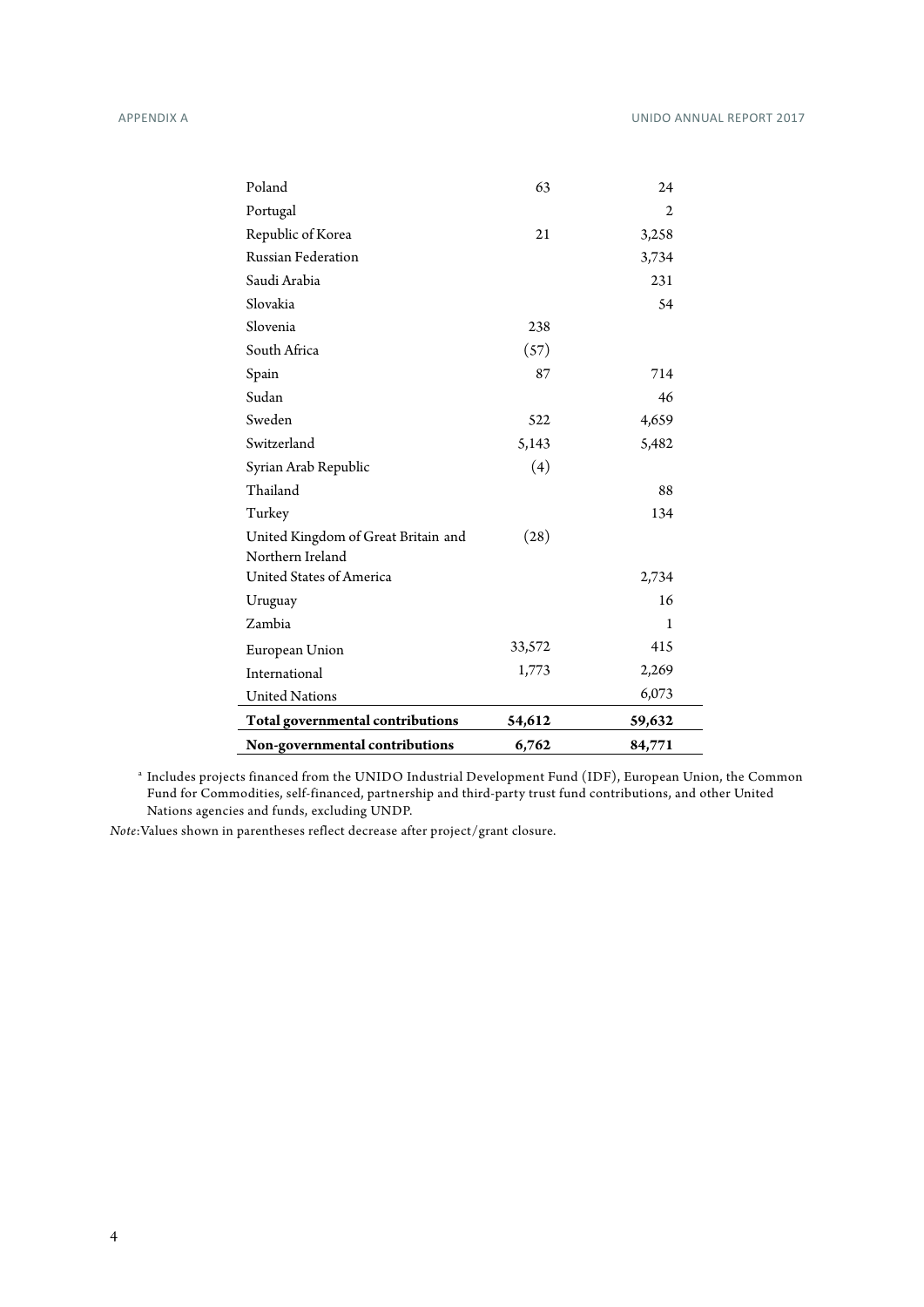|                                                        | 2014                        | 2015                      | 2016  | 2017  | 2014              | 2015                              | 2016 | 2017 | 2014 | 2015                      | 2016                                     | 2017                              | 2014  | 2015  | 2016                                          | 2017  |
|--------------------------------------------------------|-----------------------------|---------------------------|-------|-------|-------------------|-----------------------------------|------|------|------|---------------------------|------------------------------------------|-----------------------------------|-------|-------|-----------------------------------------------|-------|
|                                                        |                             | All sources of funds      |       |       |                   | UNIDO regular budget <sup>a</sup> |      |      |      |                           | UNDP core funds/trust funds <sup>b</sup> |                                   |       |       | Third party-financed trust funds <sup>c</sup> |       |
| Residual value of projects<br>brought forward          | 324.9                       | 329.0                     | 359.3 | 390.8 | 6.8               | 6.5                               | 7.4  | 5.4  | 0.9  | 1.7                       | 0.5                                      | 1.0                               |       | 49.5  | 40.5                                          | 42.8  |
| Value of project budgets<br>approved in the year (net) | 191.3                       | 205.0                     | 210.1 | 217.9 | 6.4               | 5.4                               | 2.5  | 4.4  | 1.5  | $\overline{\phantom{a}}$  | 0.9                                      | 1.0                               | 29.6  | 22.7  | 35.9                                          | 49.4  |
| Total of approved projects<br>under implementation     | 516.2                       | 534.0                     | 569.4 | 608.7 | 13.2              | 11.9                              | 9.9  | 9.8  | 2.4  | 1.7                       | 1.4                                      | 2.0                               | 29.6  | 72.2  | 76.4                                          | 92.2  |
| Expenditure                                            | 171.2                       | 174.7                     | 178.6 | 205.5 | 6.2               | 4.5                               | 4.5  | 5.6  | 0.8  | 1.2                       | 0.4                                      | 1.0                               | 28.8  | 31.7  | 33.6                                          | 41.6  |
| Residual value of projects<br>carried forward          | 345.0                       | 359.3                     | 390.8 | 403.2 | $7.0\,$           | 7.4                               | 5.4  | 4.2  | 1.6  | 0.5                       | $1.0$                                    | 1.0                               | 0.8   | 40.5  | 42.8                                          | 50.6  |
|                                                        | Industrial Development Fund |                           |       |       | Montreal Protocol |                                   |      |      |      | Self-financed trust funds |                                          | Global Environment Facility (GEF) |       |       |                                               |       |
| Residual value of projects<br>brought forward          | 35.3                        | 39.2                      | 45.5  | 47.0  | 74.9              | 57.3                              | 59.9 | 70.3 | 10.3 | 9.7                       | 8.5                                      | 7.2                               | 128.1 | 136.3 | 159.2                                         | 189.4 |
| Value of project budgets<br>approved in the year (net) | 28.1                        | 30.3                      | 29.5  | 18.3  | 28.9              | 32.0                              | 38.3 | 22.4 | 3.2  | 2.1                       | 3.2                                      | 2.6                               | 54.0  | 75.2  | 79.5                                          | 91.2  |
| Total of approved projects<br>under implementation     | 63.4                        | 69.5                      | 75.0  | 65.3  | 103.8             | 89.3                              | 98.2 | 92.7 | 13.5 | 11.8                      | 11.7                                     | 9.8                               | 182.1 | 211.5 | 238.7                                         | 280.6 |
| Expenditure                                            | 22.2                        | 24.0                      | 28.0  | 30.6  | 38.8              | 29.4                              | 27.9 | 28.5 | 3.6  | 3.3                       | 4.5                                      | 4.2                               | 45.7  | 52.3  | 49.3                                          | 55.4  |
| Residual value of projects<br>carried forward          | 41.2                        | 45.5                      | 47.0  | 34.7  | 65.0              | 59.9                              | 70.3 | 64.2 | 9.9  | 8.5                       | 7.2                                      | 5.6                               | 136.4 | 159.2 | 189.4                                         | 225.2 |
|                                                        |                             | Other trust funds $\rm^d$ |       |       |                   | European Union (EU)               |      |      |      |                           |                                          |                                   |       |       |                                               |       |
| Residual value of projects<br>brought forward          | 4.7                         | 6.8                       | 7.1   | 6.0   | 12.2              | 22.0                              | 30.7 | 21.7 |      |                           |                                          |                                   |       |       |                                               |       |
| Value of project budgets<br>approved in the year (net) | 7.0                         | 6.1                       | 3.4   | 4.2   | 32.6              | 31.2                              | 16.9 | 24.4 |      |                           |                                          |                                   |       |       |                                               |       |
| Total of approved projects<br>under implementation     | 11.7                        | 12.9                      | 10.5  | 10.2  | 44.8              | 53.2                              | 47.6 | 46.1 |      |                           |                                          |                                   |       |       |                                               |       |
| Expenditure                                            | 4.9                         | 5.8                       | 4.5   | 4.6   | 20.2              | 22.5                              | 25.9 | 34.0 |      |                           |                                          |                                   |       |       |                                               |       |
| Residual value of projects<br>carried forward          | 6.8                         | 7.1                       | 6.0   | 5.6   | 24.6              | 30.7                              | 21.7 | 12.1 |      |                           |                                          |                                   |       |       |                                               |       |

| Table 2                                                                                        |  |
|------------------------------------------------------------------------------------------------|--|
| Technical cooperation activities: value of net project approvals and expenditure, 2014 to 2017 |  |
| (In millions of US dollars)                                                                    |  |

<sup>a</sup> Regular Programme of Technical Cooperation.

b Combines all UNDP funds, excluding UNDP-funded GEF.

 $\epsilon$  Includes partnership trust funds for China, Italy, Peru and the Russian Federation.

d Includes projects/grants financed from other United Nations agencies and funds, One United Nations funds, Spain MDG Achievement Fund, the Common Fund for Commodities (CFC), co-financed investment promotion service (IPS) activities and others.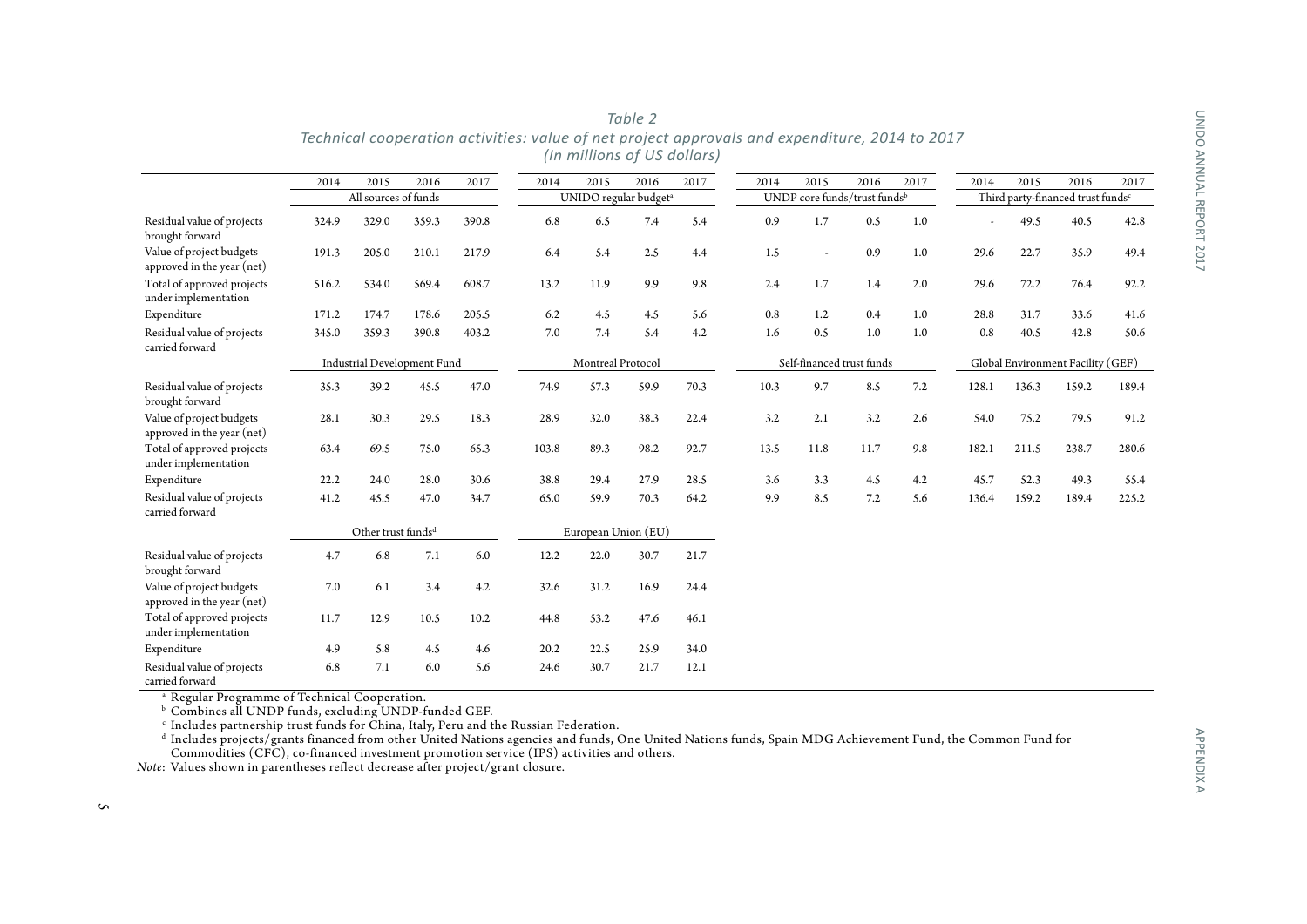|                                               |                              | New projects/grants approved              |                                                   |                              | Existing projects/grants revised |                                                      |                                                         |  |
|-----------------------------------------------|------------------------------|-------------------------------------------|---------------------------------------------------|------------------------------|----------------------------------|------------------------------------------------------|---------------------------------------------------------|--|
| Source of funds                               | Number of<br>projects/grants | Value of<br>projects/grants<br>(US\$ 000) | Average value of<br>projects/grants<br>(US\$ 000) | Number of<br>projects/grants | revisions<br>(US\$ 000)          | Value of Average value of<br>revisions (US\$<br>000) | Total net value of<br>approvals/revisions<br>(US\$ 000) |  |
| 2016                                          |                              |                                           |                                                   |                              |                                  |                                                      |                                                         |  |
| European Union (EU)                           | $\overline{4}$               | 2,585                                     | 646                                               | 27                           | 14,343                           | 531                                                  | 16,928                                                  |  |
| Global Environment Facility (GEF)             | 25                           | 53,236                                    | 2,129                                             | 60                           | 26,290                           | 438                                                  | 79,526                                                  |  |
| Industrial Development Fund (IDF)             | 36                           | 14,324                                    | 398                                               | 138                          | 15,194                           | 110                                                  | 29,518                                                  |  |
| Montreal Protocol                             | 62                           | 38,636                                    | 623                                               | 67                           | (349)                            | (5)                                                  | 38,287                                                  |  |
| Other trust funds <sup>a</sup>                | 12                           | 2,538                                     | 212                                               | 64                           | 796                              | 12                                                   | 3,334                                                   |  |
| Self-financed trust funds                     | 5                            | 1,749                                     | 350                                               | 35                           | 1,414                            | 40                                                   | 3,163                                                   |  |
| Third party-financed trust funds <sup>b</sup> | 63                           | 25,075                                    | 398                                               | 242                          | 10,876                           | 45                                                   | 35,951                                                  |  |
| UNDP funds <sup>c</sup>                       | $\mathbf{1}$                 | 35                                        | 35                                                | $\overline{4}$               | 844                              | 211                                                  | 879                                                     |  |
| UNIDO regular budget <sup>d</sup>             | 68                           | 4,689                                     | 69                                                | 372                          | (2,155)                          | (6)                                                  | 2,534                                                   |  |
| <b>TOTAL</b>                                  | 276                          | 142,867                                   | 518                                               | 1,009                        | 67,253                           | 67                                                   | 210,120                                                 |  |
| 2017                                          |                              |                                           |                                                   |                              |                                  |                                                      |                                                         |  |
| European Union (EU)                           | 3                            | 3,736                                     | 1,245                                             | 34                           | 20,614                           | 606                                                  | 24,350                                                  |  |
| Global Environment Facility (GEF)             | 33                           | 88,396                                    | 2,679                                             | 42                           | 2,791                            | 66                                                   | 91,187                                                  |  |
| Industrial Development Fund (IDF)             | 24                           | 6,606                                     | 275                                               | 245                          | 11,690                           | 48                                                   | 18,296                                                  |  |
| Montreal Protocol                             | 52                           | 20,605                                    | 396                                               | 172                          | 1,841                            | 11                                                   | 22,446                                                  |  |
| Other trust funds <sup>a</sup>                | 9                            | 2,256                                     | 251                                               | 54                           | 1,955                            | 36                                                   | 4,211                                                   |  |
| Self-financed trust funds                     | 6                            | 860                                       | 143                                               | 57                           | 1,739                            | 31                                                   | 2,599                                                   |  |
| Third party-financed trust funds <sup>b</sup> | 85                           | 40,426                                    | 476                                               | 282                          | 9,022                            | 32                                                   | 49,448                                                  |  |
| UNDP funds <sup>c</sup>                       | 2                            | 631                                       | 316                                               | $\overline{2}$               | 330                              | 165                                                  | 961                                                     |  |
| UNIDO regular budget <sup>d</sup>             | 55                           | 3,662                                     | 67                                                | 184                          | 743                              | $\overline{4}$                                       | 4,405                                                   |  |
| <b>TOTAL</b>                                  | 269                          | 167,178                                   | 621                                               | 1,072                        | 50,725                           | 47                                                   | 217,903                                                 |  |

d Regular Programme of Technical Cooperation.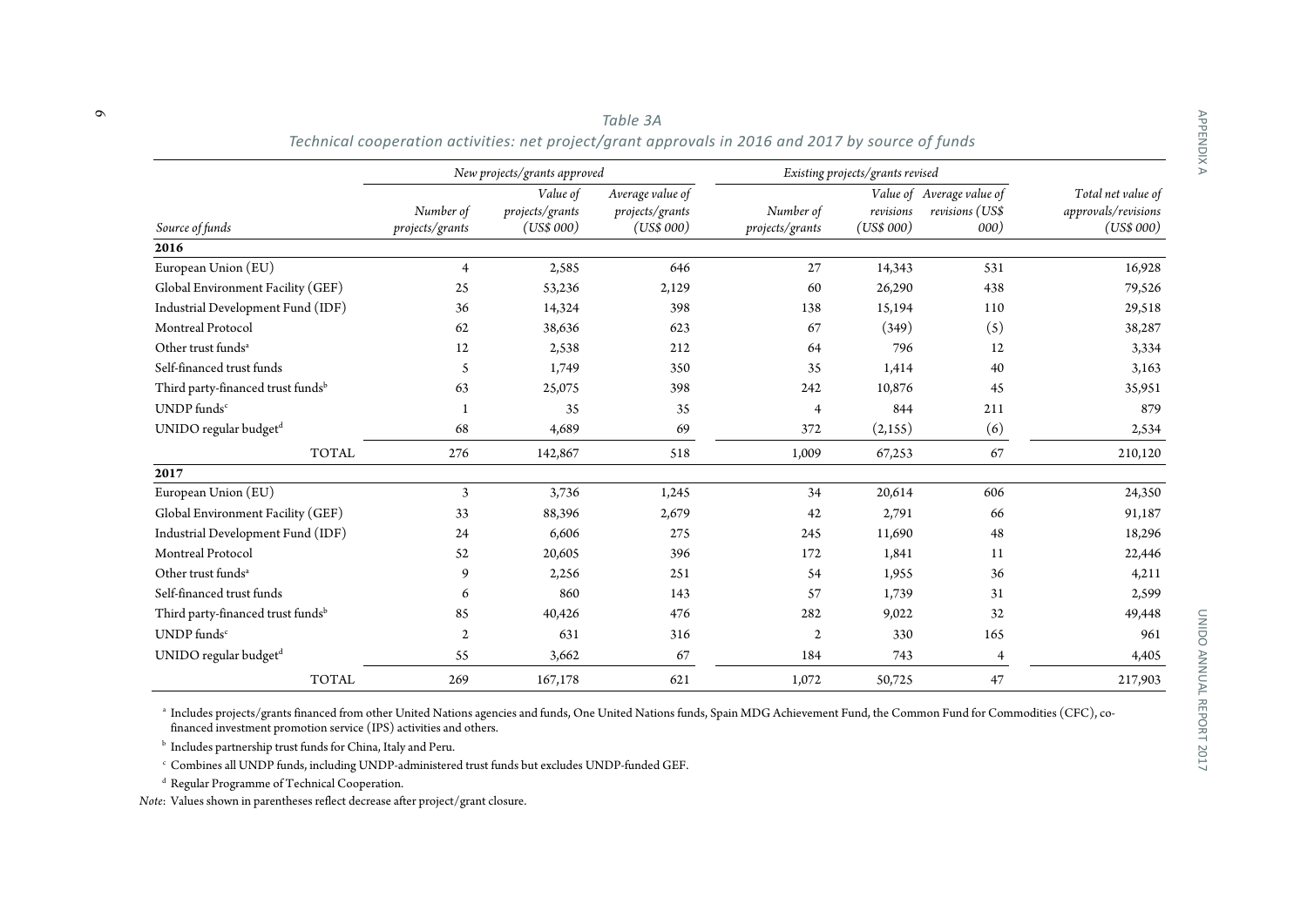| Source of funds                               | Africa<br>excluding)<br>African Arab<br>States) | African Arab<br>States | Asia and the Pacific<br>excluding Western)<br>Asian Arab States) | Western Asian<br>Arab States | Europe and<br>Central Asia | Latin America<br>and the<br>Caribbean | Global and<br>interregional<br>projects | Total   |
|-----------------------------------------------|-------------------------------------------------|------------------------|------------------------------------------------------------------|------------------------------|----------------------------|---------------------------------------|-----------------------------------------|---------|
| European Union (EU)                           | 19,973                                          | 1,502                  | 470                                                              | 0                            | 530                        | 0                                     | 1,875                                   | 24,350  |
| Global Environment Facility (GEF)             | 15,834                                          | 237                    | 51,788                                                           | $\Omega$                     | 7,802                      | 13,529                                | 1,997                                   | 91,187  |
| Industrial Development Fund (IDF)             | 1,211                                           | 108                    | 4,852                                                            | 389                          | 2,224                      | 1,255                                 | 8,257                                   | 18,296  |
| Montreal Protocol                             | 2,254                                           | 3,240                  | 9,499                                                            | 1,476                        | 1,606                      | 4,074                                 | 297                                     | 22,446  |
| Other trust funds <sup>a</sup>                | (101)                                           | 212                    | 567                                                              | (147)                        | (13)                       | (17)                                  | 3,710                                   | 4,211   |
| Self-financed trust funds                     | 1,556                                           | 69                     | 349                                                              | 49                           | 53                         | 254                                   | 269                                     | 2,599   |
| Third party-financed trust funds <sup>b</sup> | 12,835                                          | 4,940                  | 2,420                                                            | 2,992                        | 810                        | 4,091                                 | 21,360                                  | 49,448  |
| $UNDP$ funds <sup>c</sup>                     | 330                                             | $\mathbf{0}$           | 631                                                              | 0                            | $\mathbf{0}$               | $\Omega$                              | $\mathbf{0}$                            | 961     |
| UNIDO regular budget <sup>d</sup>             | 735                                             | 49                     | 423                                                              | 74                           | 82                         | 119                                   | 2,923                                   | 4,405   |
| <b>TOTAL</b>                                  | 54,627                                          | 10,357                 | 70,999                                                           | 4,833                        | 13,094                     | 23,305                                | 40,688                                  | 217,903 |
| Total Africa                                  | 64,984                                          |                        |                                                                  |                              |                            |                                       |                                         |         |
| Total Arab States                             | 15,190                                          |                        |                                                                  |                              |                            |                                       |                                         |         |

*Table 3B Technical cooperation activities: value of net project approvals in 2017 by region and source of funds (In thousands of US dollars)* 

<sup>a</sup> Includes projects/grants financed from other United Nations agencies and funds, One United Nations funds, Spain MDG Achievement Fund, the Common Fund for Commodities (CFC), co-financed investment promotion service (IPS) activities and others.

b Includes partnership trust funds for China, Italy and Peru.

 $^{\rm c}$  Combines all UNDP funds, including UNDP-administered trust funds but excludes UNDP-funded GEF.

d Regular Programme of Technical Cooperation.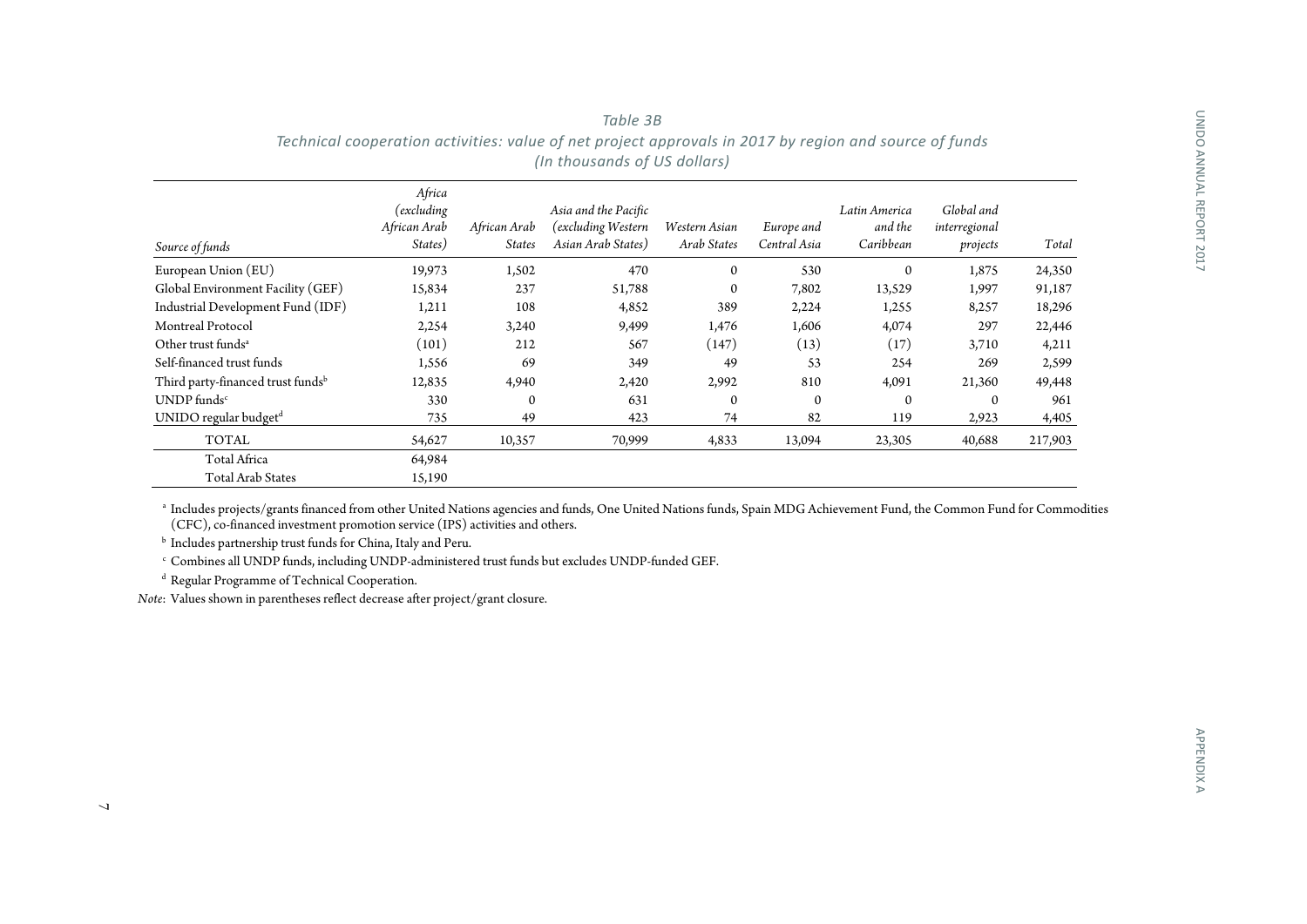|  |  | ≃ |
|--|--|---|
|  |  | o |
|  |  | 곥 |
|  |  | z |
|  |  |   |
|  |  |   |
|  |  |   |
|  |  |   |
|  |  | ⋗ |
|  |  |   |
|  |  |   |
|  |  |   |
|  |  |   |
|  |  |   |
|  |  |   |

|                                                                                                                                                                                                                                                                                                                                                   | Project personnel                                 |            |                            |                                           |                         |                             |                     |
|---------------------------------------------------------------------------------------------------------------------------------------------------------------------------------------------------------------------------------------------------------------------------------------------------------------------------------------------------|---------------------------------------------------|------------|----------------------------|-------------------------------------------|-------------------------|-----------------------------|---------------------|
| Source of funds                                                                                                                                                                                                                                                                                                                                   | Number<br>of experts'<br>work-months <sup>a</sup> | (US\$ 000) | Subcontracts<br>(US\$ 000) | Fellowships<br>and training<br>(US\$ 000) | Equipment<br>(US\$ 000) | Miscellaneous<br>(US\$ 000) | Total<br>(US\$ 000) |
| 2016                                                                                                                                                                                                                                                                                                                                              |                                                   |            |                            |                                           |                         |                             |                     |
| European Union (EU)                                                                                                                                                                                                                                                                                                                               | 1,888                                             | 9,868      | 10,913                     | 2,365                                     | 2,039                   | 676                         | 25,861              |
| Global Environment Facility (GEF)                                                                                                                                                                                                                                                                                                                 | 3,757                                             | 12,898     | 28,245                     | 1,407                                     | 5,754                   | 956                         | 49,260              |
| Industrial Development Fund (IDF)                                                                                                                                                                                                                                                                                                                 | 2,870                                             | 15,403     | 6,880                      | 2,662                                     | 2,058                   | 966                         | 27,969              |
| Montreal Protocol                                                                                                                                                                                                                                                                                                                                 | 766                                               | 3,234      | 15,159                     | 307                                       | 8,859                   | 343                         | 27,902              |
| Other trust funds <sup>b</sup>                                                                                                                                                                                                                                                                                                                    | 420                                               | 2,144      | 1,785                      | 162                                       | 136                     | 299                         | 4,526               |
| Self-financed trust funds                                                                                                                                                                                                                                                                                                                         | 529                                               | 2,455      | 1,433                      | 451                                       | 69                      | 105                         | 4,513               |
| Third party-financed trust funds <sup>c</sup>                                                                                                                                                                                                                                                                                                     | 3,385                                             | 15,434     | 9,291                      | 3,582                                     | 4,155                   | 1,113                       | 33,575              |
| $UNDP$ funds <sup>d</sup>                                                                                                                                                                                                                                                                                                                         | 37                                                | 336        | 73                         | 56                                        |                         | $\mathfrak{2}$              | 467                 |
| UNIDO regular budget <sup>e</sup>                                                                                                                                                                                                                                                                                                                 | 674                                               | 3,536      | 262                        | 513                                       | 30                      | 181                         | 4,522               |
| <b>TOTAL</b>                                                                                                                                                                                                                                                                                                                                      | 14,326                                            | 65,308     | 74,041                     | 11,505                                    | 23,100                  | 4,641                       | 178,595             |
| 2017                                                                                                                                                                                                                                                                                                                                              |                                                   |            |                            |                                           |                         |                             |                     |
| European Union (EU)                                                                                                                                                                                                                                                                                                                               | 2,003                                             | 11,166     | 8,824                      | 2,624                                     | 10,415                  | 957                         | 33,986              |
| Global Environment Facility (GEF)                                                                                                                                                                                                                                                                                                                 | 3,561                                             | 12,759     | 30,829                     | 1,407                                     | 9,578                   | 812                         | 55,385              |
| Industrial Development Fund (IDF)                                                                                                                                                                                                                                                                                                                 | 3,113                                             | 17,437     | 6,395                      | 3,206                                     | 2,423                   | 1,105                       | 30,566              |
| Montreal Protocol                                                                                                                                                                                                                                                                                                                                 | 694                                               | 3,301      | 22,315                     | 348                                       | 2,310                   | 186                         | 28,460              |
| Other trust funds <sup>b</sup>                                                                                                                                                                                                                                                                                                                    | 270                                               | 1,623      | 1,936                      | 192                                       | 730                     | 125                         | 4,606               |
| Self-financed trust funds                                                                                                                                                                                                                                                                                                                         | 522                                               | 2,432      | 951                        | 531                                       | 101                     | 186                         | 4,201               |
| Third party-financed trust funds <sup>c</sup>                                                                                                                                                                                                                                                                                                     | 3,796                                             | 19,694     | 10,866                     | 5,092                                     | 4,351                   | 1,594                       | 41,597              |
| UNDP funds <sup>d</sup>                                                                                                                                                                                                                                                                                                                           | 43                                                | 393        | 44                         | 15                                        | 556                     | (9)                         | 999                 |
| UNIDO regular budget <sup>e</sup>                                                                                                                                                                                                                                                                                                                 | 690                                               | 3,978      | 329                        | 1,169                                     |                         | 171                         | 5,648               |
| <b>TOTAL</b>                                                                                                                                                                                                                                                                                                                                      | 14,692                                            | 72,783     | 82,489                     | 14,584                                    | 30,465                  | 5,127                       | 205,448             |
| <sup>a</sup> Includes work-months of international and national experts and consultants.<br>Includes projects/grants financed from other United Nations agencies and funds, One United Nations funds, Spain MDG Achievement Fund, the Common Fund for Commodities<br>(CFC), co-financed investment promotion service (IPS) activities and others. |                                                   |            |                            |                                           |                         |                             |                     |

|                                                                                                           | Table 4 |  |
|-----------------------------------------------------------------------------------------------------------|---------|--|
| Expenditure on technical cooperation activities in 2016 and 2017 by source of funds and project component |         |  |

e Regular Programme of Technical Cooperation.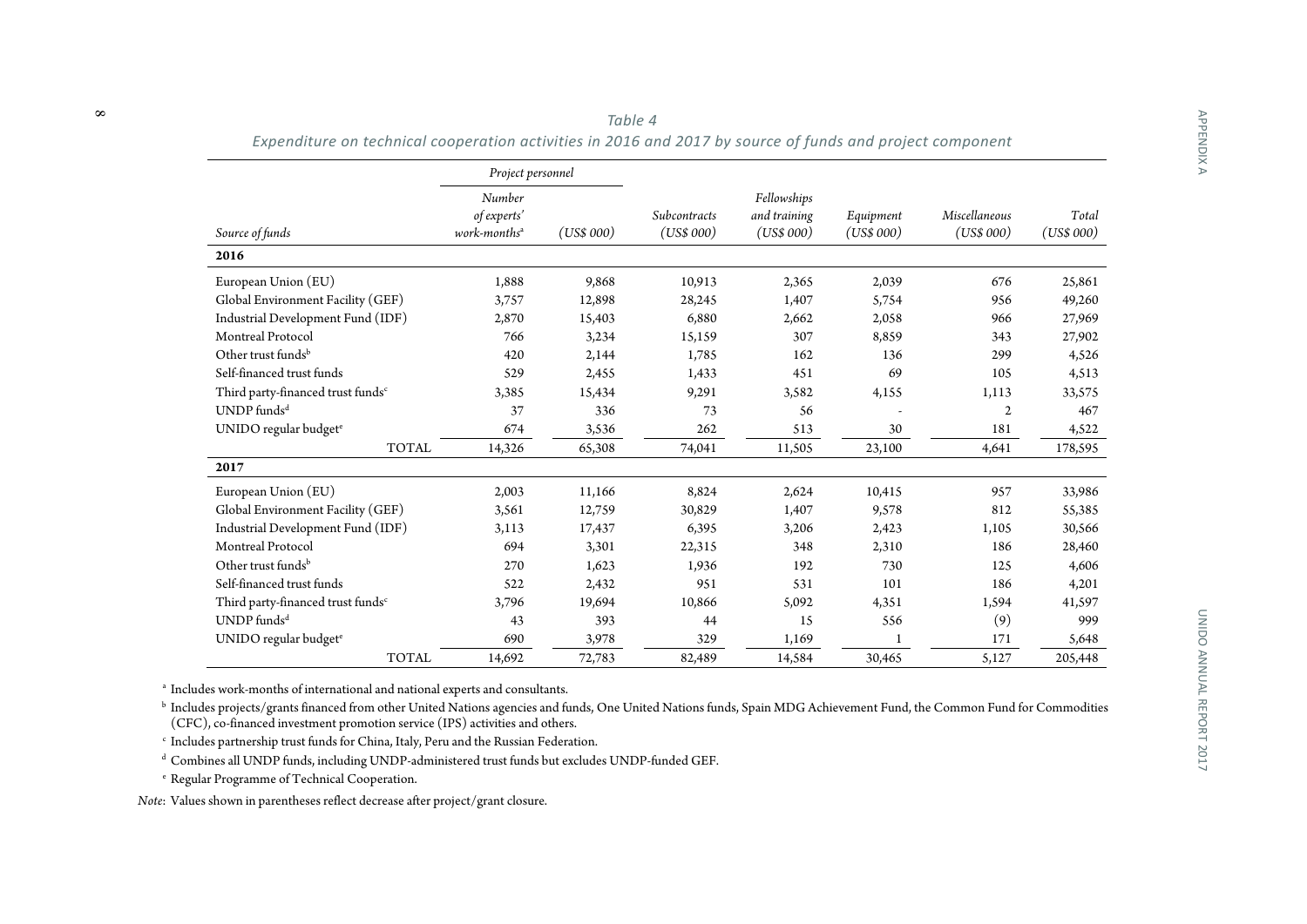| Thematic area                                       | Africa<br>(excluding<br>African Arab<br>States) | African Arab<br><b>States</b> | Asia and the<br>Pacific<br>(excluding<br>Western Asian<br>Arab States) | Western<br>Asian Arab<br><b>States</b> | Europe and<br>Central Asia | Latin America<br>and the<br>Caribbean | Global and<br>interregional<br>projects | Total   |
|-----------------------------------------------------|-------------------------------------------------|-------------------------------|------------------------------------------------------------------------|----------------------------------------|----------------------------|---------------------------------------|-----------------------------------------|---------|
| Creating shared                                     | 18,501                                          | 6,456                         | 2,108                                                                  | 3,901                                  | 1,310                      | 759                                   | 1,718                                   | 34,753  |
| prosperity<br>Advancing economic<br>competitiveness | 20,799                                          | 4,451                         | 5,276                                                                  | 4,634                                  | 2,669                      | 2,511                                 | 8,554                                   | 48,894  |
| Safeguarding the<br>environment                     | 12,666                                          | 4,324                         | 50,991                                                                 | 1,783                                  | 8,806                      | 8,141                                 | 21,648                                  | 108,359 |
| Cross-cutting services                              | 1,442                                           | 1,355                         | 943                                                                    | 335                                    | 637                        | 3,896                                 | 4,834                                   | 13,442  |
| <b>TOTAL</b>                                        | 53,408                                          | 16,586                        | 59,318                                                                 | 10,653                                 | 13,422                     | 15,307                                | 36,754                                  | 205,448 |
| Total Africa                                        | 69,994                                          |                               |                                                                        |                                        |                            |                                       |                                         |         |
| Total Arab States                                   | 27,239                                          |                               |                                                                        |                                        |                            |                                       |                                         |         |

| Table 5                                                                                    |  |
|--------------------------------------------------------------------------------------------|--|
| Expenditure on technical cooperation activities in 2017 by thematic and geographical areas |  |
| (In thousands of US dollars)                                                               |  |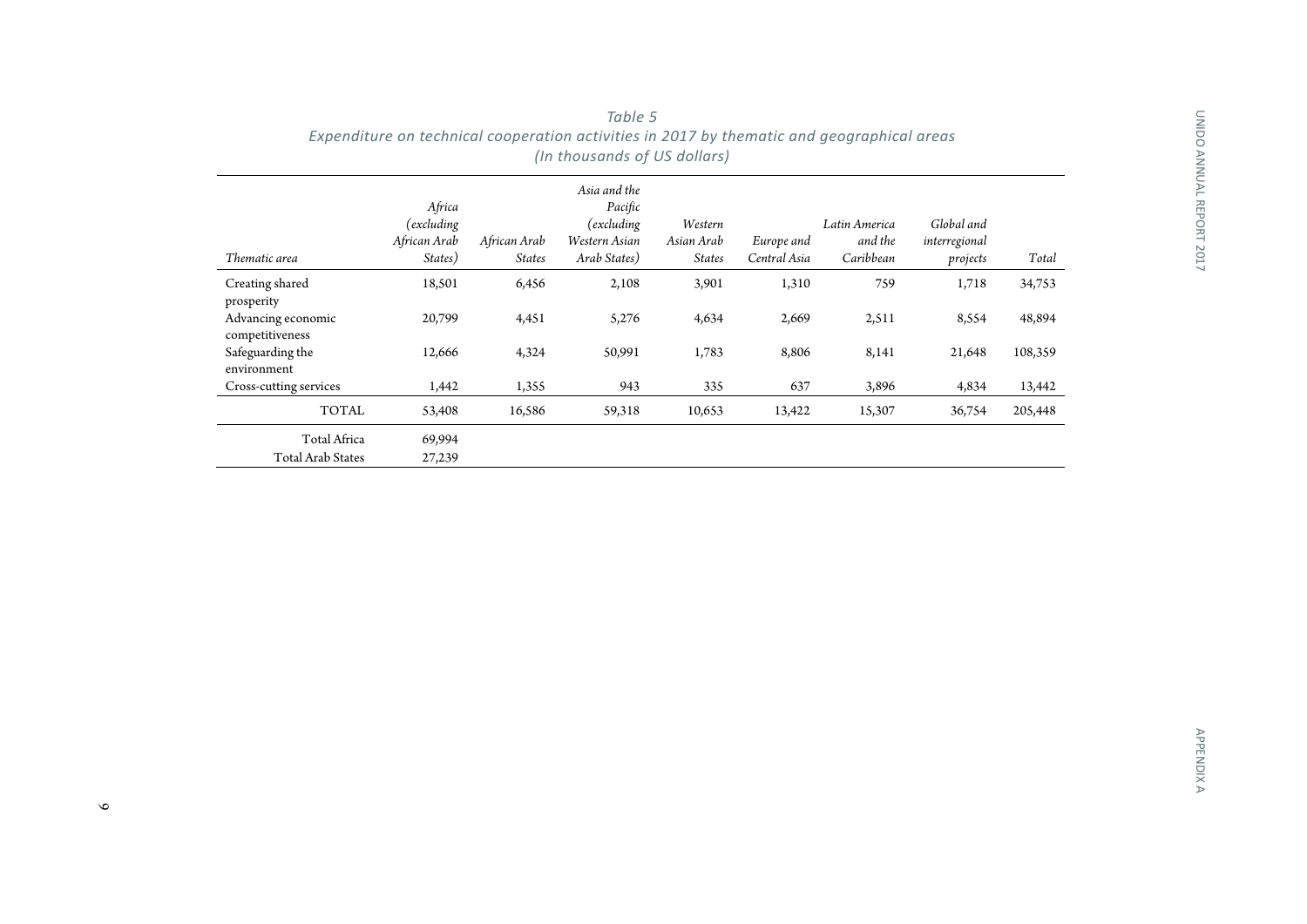| Table 6                                                                            |  |
|------------------------------------------------------------------------------------|--|
| Expenditure on technical cooperation activities by geographical area, 2014 to 2017 |  |
| (In thousands of US dollars)                                                       |  |

| Area                                                       |              | 2014    | 2015    | 2016    | 2017    |
|------------------------------------------------------------|--------------|---------|---------|---------|---------|
| Africa (excluding African Arab States)                     |              |         |         |         |         |
| Country projects                                           |              | 36,201  | 37,189  | 41,811  | 40,287  |
| Regional projects                                          |              | 3,881   | 6,950   | 9,895   | 13,121  |
|                                                            | Subtotal     | 40,082  | 44,139  | 51,706  | 53,408  |
| African Arab States                                        |              |         |         |         |         |
| Country projects                                           |              | 13,206  | 13,258  | 13,872  | 14,526  |
| Regional projects                                          |              |         | 1,505   | 1,616   | 2,060   |
|                                                            | Subtotal     | 13,206  | 14,763  | 15,488  | 16,586  |
| Asia and the Pacific (excluding Western Asian Arab States) |              |         |         |         |         |
| Country projects                                           |              | 47,991  | 45,257  | 43,516  | 56,967  |
| Regional projects                                          |              | 1,898   | 1,117   | 1,451   | 2,351   |
|                                                            | Subtotal     | 49,889  | 46,374  | 44,967  | 59,318  |
| Western Asian Arab States                                  |              |         |         |         |         |
| Country projects                                           |              | 7,871   | 10,754  | 9,734   | 8,591   |
| Regional projects                                          |              | 399     | 435     | 1,035   | 2,062   |
|                                                            | Subtotal     | 8,270   | 11,189  | 10,769  | 10,653  |
| Europe and Central Asia                                    |              |         |         |         |         |
| Country projects                                           |              | 22,767  | 15,627  | 15,901  | 12,440  |
| Regional projects                                          |              | 1,451   | 1,435   | 937     | 982     |
|                                                            | Subtotal     | 24,218  | 17,062  | 16,838  | 13,422  |
| Latin America and the Caribbean                            |              |         |         |         |         |
| Country projects                                           |              | 8,402   | 8,584   | 9,196   | 12,786  |
| Regional projects                                          |              | 497     | 3,108   | 2,179   | 2,521   |
|                                                            | Subtotal     | 8,899   | 11,692  | 11,375  | 15,307  |
| Global and interregional projects                          |              | 26,591  | 29,457  | 27,452  | 36,754  |
|                                                            | <b>TOTAL</b> | 171,155 | 174,676 | 178,595 | 205,448 |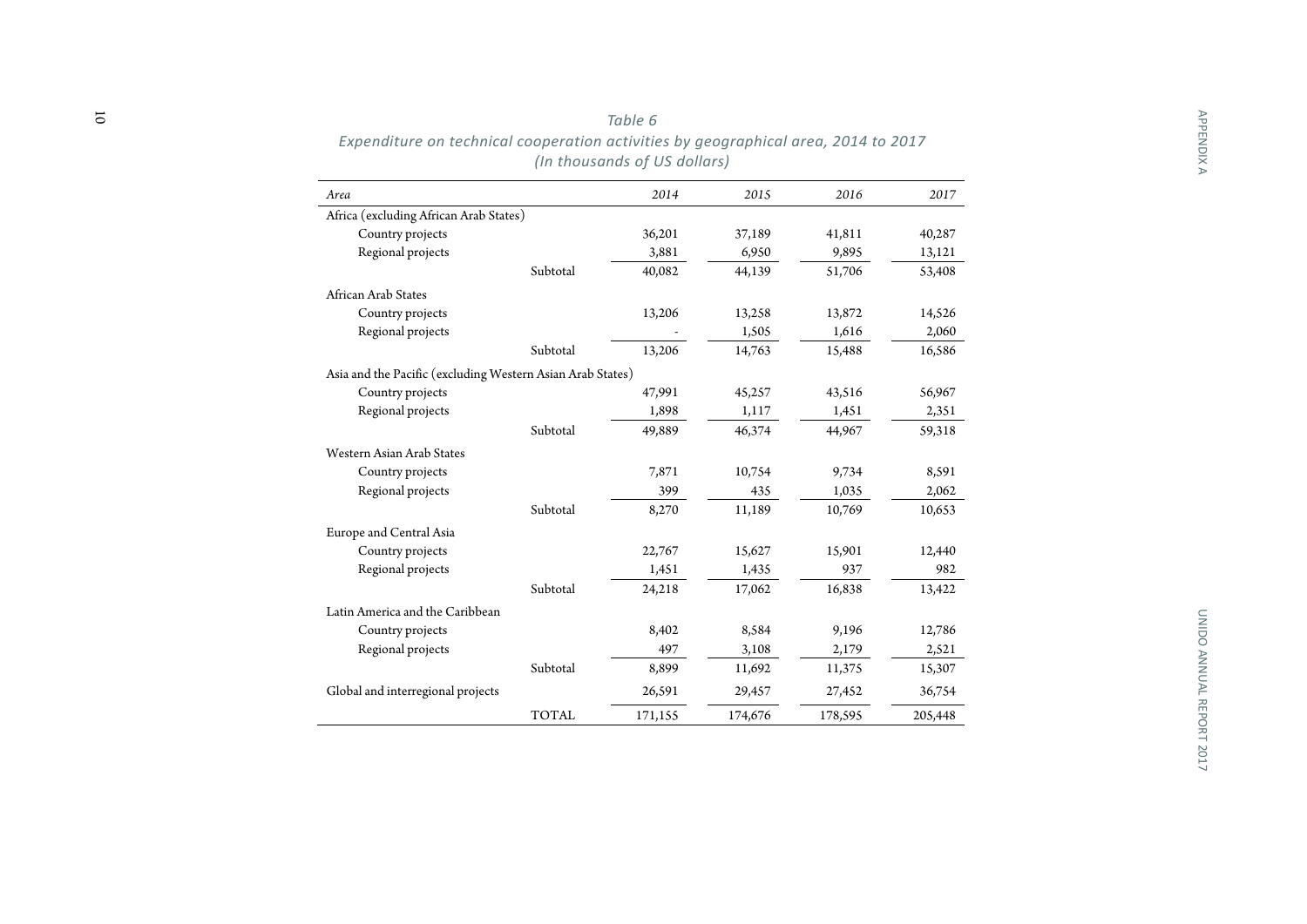|                                               | African Arab | Africa<br>(excluding<br>States) | African Arab | <b>States</b> | Western Asian<br>Arab States) | Asia and<br>the Pacific<br>(excluding | Western Asian           | Arab States |        | Europe and<br>Central Asia | Latin America | and the<br>Caribbean | interregional | Global and | Total   |
|-----------------------------------------------|--------------|---------------------------------|--------------|---------------|-------------------------------|---------------------------------------|-------------------------|-------------|--------|----------------------------|---------------|----------------------|---------------|------------|---------|
|                                               |              |                                 |              |               |                               |                                       | A. By source of funds   |             |        |                            |               |                      |               |            |         |
|                                               |              | $\%$                            |              | $\%$          |                               | $\%$                                  |                         | $\%$        |        | $\%$                       |               | $\%$                 |               | %          |         |
| European Union (EU)                           | 24,058       | 45.0                            | 1,889        | 11.4          | 385                           | 0.6                                   |                         | 0.0         | 468    | 3.5                        |               | 0.0                  | 7,186         | 19.6       | 33,986  |
| Global Environment Facility (GEF)             | 9,470        | 17.7                            | 2,493        | 15.0          | 26,986                        | 45.5                                  | 5                       | 0.0         | 6,087  | 45.3                       | 7,606         | 49.7                 | 2,738         | 7.4        | 55,385  |
| Industrial Development Fund (IDF)             | 2,980        | 5.6                             | 2,069        | 12.5          | 6,478                         | 10.9                                  | 616                     | 5.8         | 4,301  | 32.0                       | 1,609         | 10.5                 | 12,513        | 34.0       | 30,566  |
| Montreal Protocol                             | 1,087        | 2.0                             | 1,703        | 10.3          | 21,427                        | 36.1                                  | 1,229                   | 11.5        | 643    | 4.8                        | 2,282         | 14.9                 | 89            | 0.2        | 28,460  |
| Other trust funds <sup>a</sup>                | 708          | 1.3                             | 437          | 2.6           | 174                           | 0.3                                   | 467                     | 4.4         | 102    | 0.8                        | 31            | 0.2                  | 2,687         | 7.3        | 4,606   |
| Self-financed trust funds                     | 2,935        | 5.5                             | 90           | 0.5           | 550                           | 0.9                                   | 101                     | 0.9         | 86     | 0.6                        | 262           | 1.7                  | 177           | 0.5        | 4,201   |
| Third party-financed trust funds <sup>b</sup> | 10,238       | 19.2                            | 7,782        | 46.9          | 2,807                         | 4.7                                   | 8,150                   | 76.5        | 1,499  | 11.2                       | 3,322         | 21.7                 | 7,799         | 21.2       | 41,597  |
| UNDP funds <sup>c</sup>                       | 875          | 1.6                             | 15           | 0.1           | 122                           | 0.2                                   |                         | 0.0         |        | 0.0                        | (13)          | $-0.1$               |               | 0.0        | 999     |
| UNIDO regular budget <sup>d</sup>             | 1,057        | 2.0                             | 108          | 0.7           | 389                           | 0.7                                   | 85                      | 0.8         | 236    | 1.8                        | 208           | 1.4                  | 3,565         | 9.7        | 5,648   |
| <b>TOTAL</b>                                  | 53,408       |                                 | 16,586       |               | 59,318                        |                                       | 10,653                  |             | 13,422 |                            | 15,307        |                      | 36,754        |            | 205,448 |
| Total Africa                                  | 69,994       |                                 |              |               |                               |                                       |                         |             |        |                            |               |                      |               |            |         |
| <b>Total Arab States</b>                      | 27,239       |                                 |              |               |                               |                                       |                         |             |        |                            |               |                      |               |            |         |
|                                               |              |                                 |              |               |                               |                                       | B. By project component |             |        |                            |               |                      |               |            |         |
|                                               |              | %                               |              | $\%$          |                               | %                                     |                         | %           |        | $\%$                       |               | $\%$                 |               | $\%$       |         |
| Project personnel                             | 21,553       | 40.4                            | 7,484        | 45.1          | 11,962                        | 20.2                                  | 4,511                   | 42.3        | 6,282  | 46.8                       | 5,159         | 33.7                 | 15,832        | 43.1       | 72,783  |
| Subcontracts                                  | 11,797       | 22.1                            | 4,354        | 26.3          | 36,013                        | 60.7                                  | 1,886                   | 17.7        | 3,913  | 29.2                       | 8,225         | 53.7                 | 16,301        | 44.4       | 82,489  |
| Fellowships and training                      | 4,664        | 8.7                             | 2,320        | 14.0          | 1,575                         | 2.7                                   | 1,141                   | 10.7        | 852    | 6.4                        | 851           | 5.6                  | 3,181         | 8.7        | 14,584  |
| Equipment                                     | 13,449       | 25.2                            | 1,863        | 11.2          | 9,135                         | 15.4                                  | 2,623                   | 24.6        | 1,928  | 14.4                       | 662           | 4.3                  | 805           | 2.2        | 30,465  |
| Miscellaneous                                 | 1,945        | 3.6                             | 565          | 3.4           | 633                           | 1.1                                   | 492                     | 4.6         | 447    | 3.3                        | 410           | 2.7                  | 635           | 1.7        | 5,127   |
| <b>TOTAL</b>                                  | 53,408       |                                 | 16,586       |               | 59,318                        |                                       | 10,653                  |             | 13,422 |                            | 15,307        |                      | 36,754        |            | 205,448 |

*Table 7 Expenditure on technical cooperation activities in 2017 by geographical area (In thousands of US dollars)* 

<sup>a</sup> Includes projects/grants financed from other United Nations agencies and funds, One United Nations funds, Spain MDG Achievement Fund, the Common Fund for Commodities (CFC), co-financed investment promotion service (IPS) activities and others.

b Includes partnership trust funds for China, Italy and Peru.

c Combines all UNDP funds, including UNDP-administered trust funds but excludes UNDP-funded GEF.

d Regular Programme of Technical Cooperation.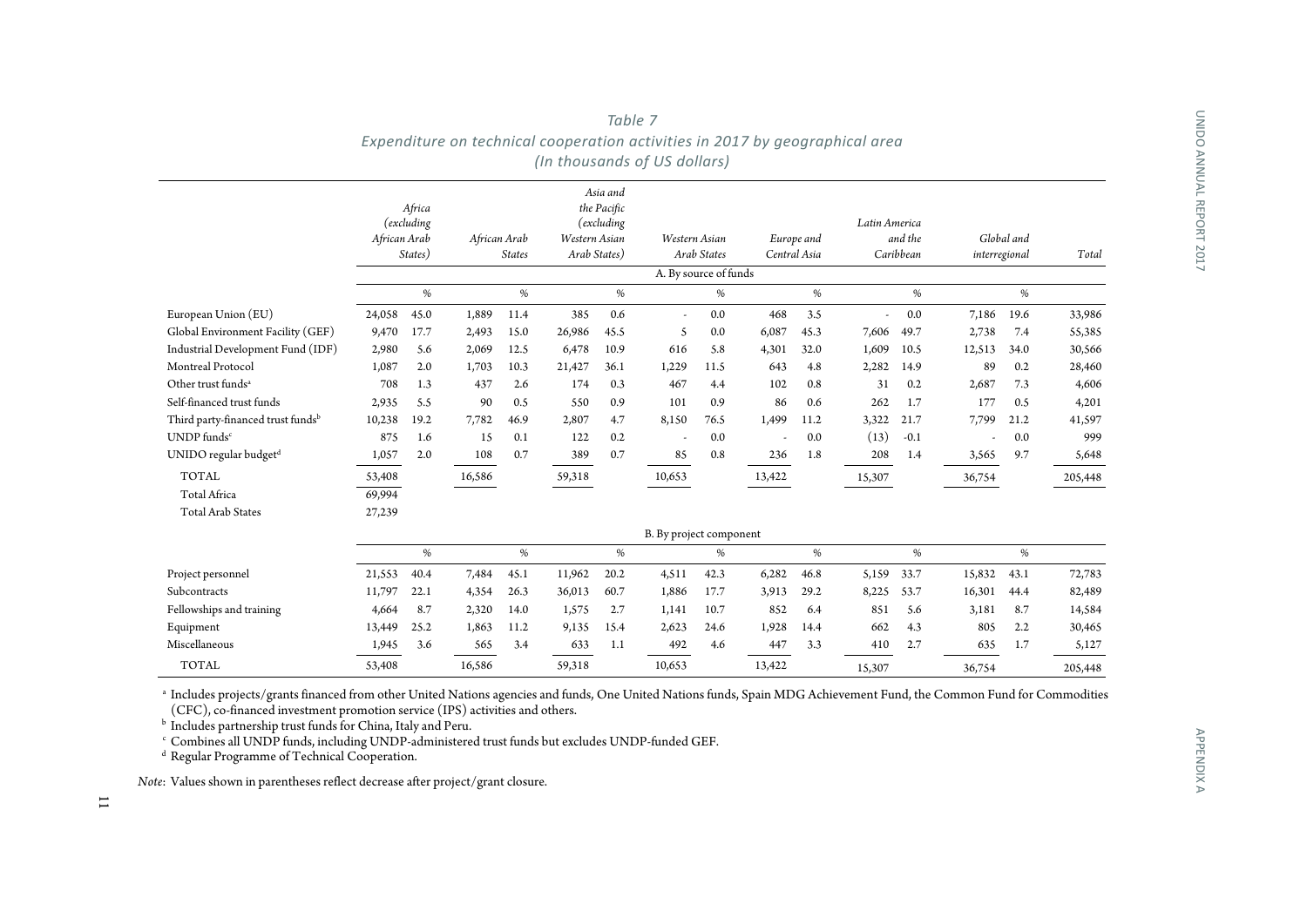*Table 8* 

*Regular and operational budget expenditure in 2017 by programme and object of expenditure* 

|                    |                                                                                                        |                  | $\mu$ and additional by | cm <sub>z</sub>  |                  |                            |          |                |
|--------------------|--------------------------------------------------------------------------------------------------------|------------------|-------------------------|------------------|------------------|----------------------------|----------|----------------|
|                    |                                                                                                        |                  | $\overline{c}$          | 3                | $\overline{4}$   | 5                          | 6        | 7              |
| Programme          |                                                                                                        | Staff costs      | Consultants             | Meetings         | Travel           | Regular<br>Programme of TC | Other    | Total for 2017 |
|                    | Expenditure                                                                                            |                  |                         |                  |                  |                            |          |                |
| A                  | POLICYMAKING ORGANS                                                                                    |                  |                         |                  |                  |                            |          |                |
| A.1                | Meetings of the Policymaking Organs                                                                    | 25.5             | 13.4                    | 0                | 6.1              | 0                          | 1,560.1  | 1,605.0        |
| A.2                | Policymaking Organs Secretariat and<br>relations with Member States                                    | 903.1            | 11.5                    | 0                | 9.1              | $\mathbf{0}$               | 33.3     | 957.0          |
|                    | Subtotal                                                                                               | 928.6            | 24.8                    | 0                | 15.2             | $\mathbf 0$                | 1,593.4  | 2,562.0        |
| B<br>B.1           | <b>EXECUTIVE DIRECTION AND STRATEGIC MANAGEMENT</b><br>Executive Direction and Strategic<br>Management | 3,172.1          | 103.0                   | 0                | 263.8            | 0                          | 257.1    | 3,796.1        |
| B.2                | Evaluation                                                                                             | 857.1            | 45.3                    | 0                | 0                | 0                          | 9.7      | 912.1          |
| <b>B.3</b>         | <b>Legal Services</b>                                                                                  | 626.3            | 16.0                    | 0                | 5.0              | $\Omega$                   | 13.0     | 660.3          |
| B.4                | Internal Oversight                                                                                     | 717.8            | 7.2                     | $\mathbf{0}$     | 26.9             | $\Omega$                   | 0.5      | 752.3          |
| <b>B.5</b>         | Ethics and Accountability                                                                              | $\boldsymbol{0}$ | $\boldsymbol{0}$        | 0                | 2.8              | 0                          | 0.1      | 2.9            |
|                    | Subtotal                                                                                               | 5,373.3          | 171.5                   | $\mathbf{0}$     | 298.4            | $\mathbf{0}$               | 280.4    | 6,123.6        |
| $\mathsf{C}$       | THEMATIC PROGRAMMES FRAMEWORK: TOWARDS INCLUSIVE AND SUSTAINABLE INDUSTRIAL DEVELOPMENT                |                  |                         |                  |                  |                            |          |                |
| C.1                | Creating shared prosperity                                                                             | 11,082.9         | 6.4                     | 0.9              | 32.1             | 1,400.1                    | (405.4)  | 12,116.9       |
| C.2                | Advancing economic competitiveness                                                                     | 8,125.7          | 10.2                    | 2.7              | 53.8             | 905.2                      | 22.7     | 9,120.3        |
| C.3                | Safeguarding the environment                                                                           | 10,797.6         | 350.5                   | 29.3             | 884.1            | 1,616.7                    | 176.8    | 13,855.0       |
| C.4                | Cross-cutting services                                                                                 | 6,148.4          | 332.2                   | 8.4              | 205.6            | 232.0                      | 1,449.8  | 8,376.5        |
| C.5                | Field operations support                                                                               | 2,256.8          | 20.9                    | $\boldsymbol{0}$ | 170.1            | 0                          | 3,370.9  | 5,818.7        |
|                    | Subtotal                                                                                               | 38,411.4         | 720.3                   | 41.3             | 1,345.8          | 4,153.9                    | 4,614.8  | 49,287.5       |
| D                  | <b>PROGRAMME SUPPORT SERVICES</b>                                                                      |                  |                         |                  |                  |                            |          |                |
| D.1                | Human Resource Management                                                                              | 2,503.9          | 28.4                    | 0                | 13.6             | 0                          | 12.8     | 2,558.6        |
| D.2                | <b>Financial Services</b>                                                                              | 3,425.2          | 1.5                     | 0                | 3.2              | 0                          | 29.8     | 3,459.6        |
| D.3                | Procurement and logistics                                                                              | 2,643.5          | 69.8                    | 0                | 4.1              | 0                          | 864.9    | 3,582.3        |
| D.4                | Information and communication<br>management                                                            | 1,192.0          | 0.2                     | 0                | 6.2              | 0                          | 780.5    | 1,978.9        |
| D.5                | Business and systems support                                                                           | 783.9            | 0.0                     | 0                | 8.6              | 0                          | 1,044.8  | 1,837.4        |
| D.6                | Direction and management                                                                               | 528.6            | 2.8                     | 0                | 22.4             | $\boldsymbol{0}$           | 0.8      | 554.6          |
|                    | Subtotal                                                                                               | 11,077.1         | 102.6                   | 0                | 58.1             | 0                          | 2,733.6  | 13,971.4       |
| $\mathbf F$<br>F.1 | <b>INDIRECT COSTS</b><br>Contribution to shared services and other<br>indirect costs                   | 3,532.4          | $\boldsymbol{0}$        | $\boldsymbol{0}$ | $\boldsymbol{0}$ | 0                          | 7,649.9  | 11,182.3       |
|                    | Subtotal                                                                                               | 3,532.4          | $\bf{0}$                | 0                | $\bf{0}$         | $\mathbf 0$                | 7,649.9  | 11,182.3       |
|                    | Total expenditure                                                                                      | 59,322.8         | 1,019.2                 | 41.3             | 1,717.5          | 4,153.9                    | 16,872.1 | 83,126.9       |
| Income<br>C.5      | Government contributions to field office<br>costs                                                      | 0.00             | 0.00                    | 0.00             | 0.00             | 0.00                       | 353.4    | 353.4          |
|                    | Miscellaneous income                                                                                   | 0.00             | 0.00                    | 0.00             | 0.00             | 0.00                       | 523.1    | 523.1          |
|                    | <b>Total</b> income                                                                                    | 0.00             | 0.00                    | 0.00             | 0.00             | 0.00                       | 876.5    | 876.5          |
|                    | <b>Grand</b> total                                                                                     | 59,322.8         | 1,019.2                 | 41.3             | 1,717.5          | 4,153.9                    | 15,995.6 | 82,250.4       |
| $\,$ E             | <b>BUILDINGS MANAGEMENT</b>                                                                            |                  |                         |                  |                  |                            |          |                |
| E.1                | Common buildings management                                                                            | 6,574.9          | 5.3                     | $\boldsymbol{0}$ | 8.0              | $\boldsymbol{0}$           | 16,595.5 | 23,183.7       |
| E.2                | Joint buildings management                                                                             | 240.5            | $\boldsymbol{0}$        | $\boldsymbol{0}$ | $\boldsymbol{0}$ | $\boldsymbol{0}$           | 627.8    | 868.3          |
|                    | Subtotal                                                                                               | 6,815.4          | 5.3                     | $\boldsymbol{0}$ | $8.0\,$          | $\boldsymbol{0}$           | 17,223.3 | 24,052.0       |
|                    | Total expenditure                                                                                      | 6,815.4          | 5.3                     | $\boldsymbol{0}$ | $8.0\,$          | $\bf{0}$                   | 17,223.3 | 24,052.0       |
|                    |                                                                                                        |                  |                         |                  |                  |                            |          |                |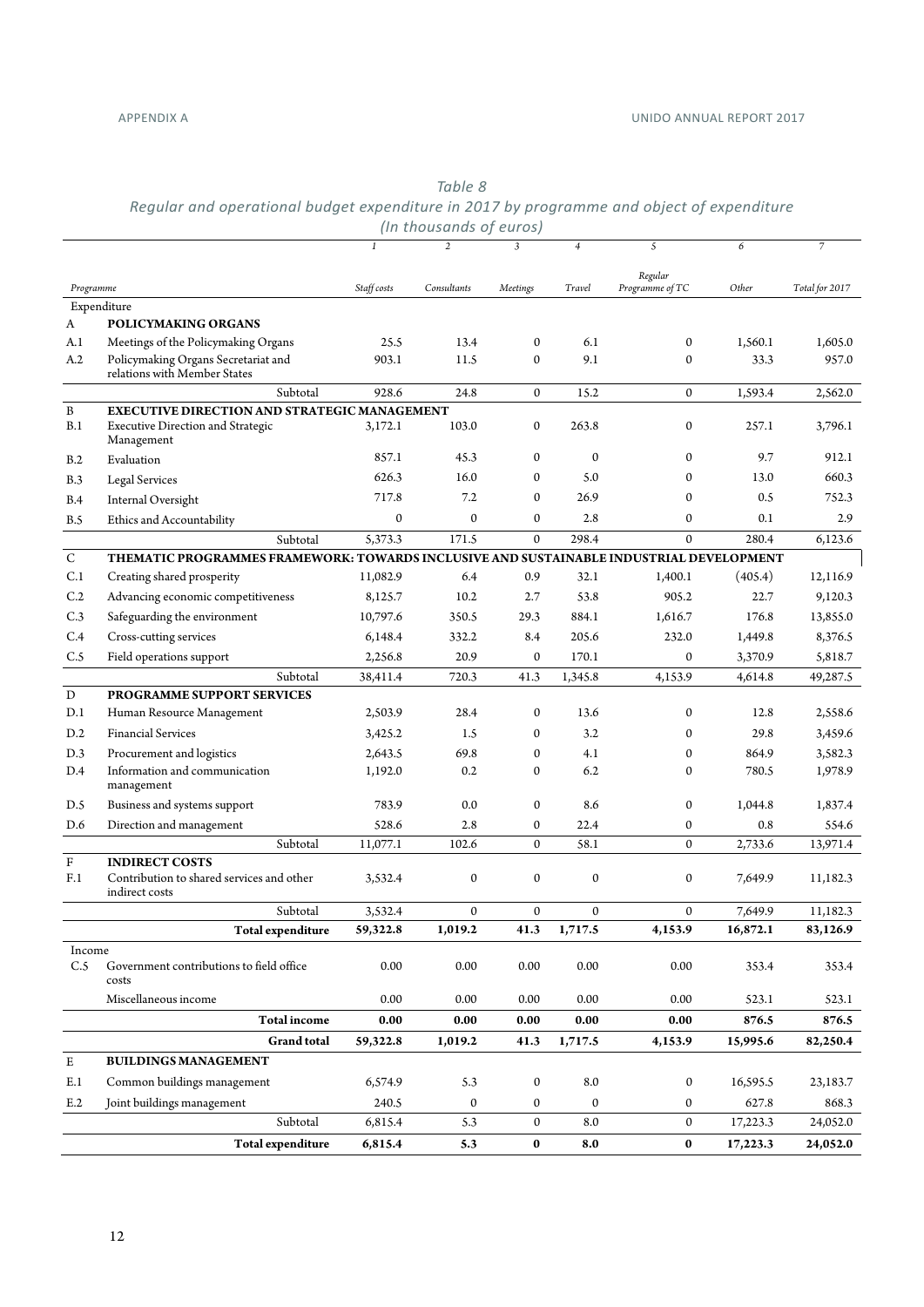

| Region                          | (In thousands of US dollars) | Percentage | UNIDO thematic area                | (In thousands of US dollars) | Percentage |
|---------------------------------|------------------------------|------------|------------------------------------|------------------------------|------------|
| Africa                          | 35,473                       | 35.9       | Advancing economic competitiveness | 33,183                       | 33.6       |
| Arab region                     | 10,116                       | 10.2       | Creating shared prosperity         | 28,885                       | 29.2       |
| Asia and the Pacific            | 8,657                        | 8.8        | Safeguarding the environment       | 30,790                       | 31.1       |
| Europe and Central Asia         | 3,604                        | 3.6        | Cross-cutting services             | 6,046                        | 6.1        |
| Latin America and the Caribbean | 5,583                        | 5.6        |                                    |                              |            |
| Global and interregional        | 35,471                       | 35.9       |                                    |                              |            |
| TOTAL <sup>a,b</sup>            | 98,904                       | 100        | <b>TOTAL</b>                       | 98,904                       | 100        |

<sup>a</sup> Includes projects financed from the Common Fund for Commodities, the European Union, self-financed, partnership and third-party trust fund contributions and other United Nations agencies and funds.

b Includes Associate Expert/JPO programme (\$863,825).

13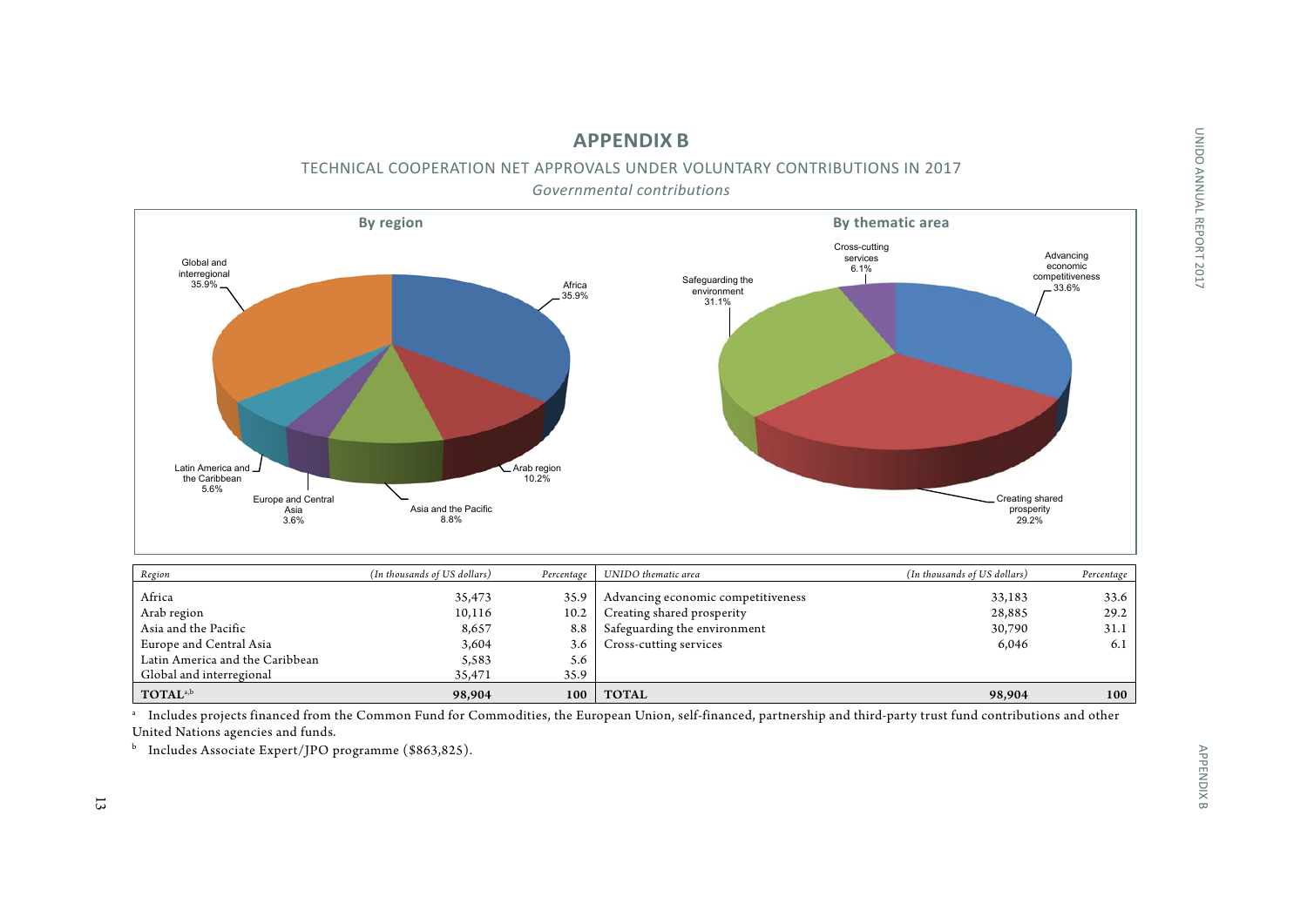|                                                                        |                                                   |                               |              |                | <b>APPENDIX C</b> |               |                          |            |                          |          |            |
|------------------------------------------------------------------------|---------------------------------------------------|-------------------------------|--------------|----------------|-------------------|---------------|--------------------------|------------|--------------------------|----------|------------|
|                                                                        | TECHNICAL ASSISTANCE TO LEAST DEVELOPED COUNTRIES |                               |              |                |                   |               |                          |            |                          |          |            |
|                                                                        |                                                   |                               |              |                |                   |               |                          |            |                          |          |            |
| Table 1: Expenditure by country and source of funds, 2017 <sup>a</sup> |                                                   |                               |              |                |                   |               |                          |            |                          |          |            |
| (In US dollars)                                                        |                                                   |                               |              |                |                   |               |                          |            |                          |          |            |
|                                                                        |                                                   | $\ensuremath{\textit{UNIDO}}$ | Industrial   | Global         |                   |               | Third party-             |            | UNDP core funds and      |          |            |
|                                                                        |                                                   | regular                       | Development  | Environment    | Montreal          | Self-financed | financed                 | European   | UNDP-administered        | Other    |            |
| Region/country                                                         |                                                   | <i>budget</i> <sup>b</sup>    | $Fund$ (IDF) | Facility (GEF) | Protocol          | trust funds   | trust funds <sup>c</sup> | Union (EU) | trust funds <sup>d</sup> | sourcese | Total      |
| Africa                                                                 |                                                   |                               |              |                |                   |               |                          |            |                          |          |            |
| Angola                                                                 |                                                   | 58,135                        | (9,700)      | 98,099         |                   |               | (25, 536)                |            |                          |          | 120,997    |
| Benin                                                                  |                                                   |                               |              |                | 5,930             |               | 143,188                  |            |                          |          | 149,118    |
| Burkina Faso                                                           |                                                   |                               |              | 508,113        | (952)             |               |                          |            |                          |          | 507,161    |
| Burundi                                                                |                                                   | 19,589                        | (1,428)      | 16,324         |                   |               | 66,564                   |            |                          |          | 101,050    |
| Central African Republic                                               |                                                   |                               |              | (12,743)       |                   |               |                          |            |                          |          | (12,743)   |
| Chad                                                                   |                                                   |                               |              | 79,536         | 2,047             | (558)         | 153,473                  |            |                          |          | 234,499    |
| Comoros                                                                |                                                   |                               |              | 17,618         |                   |               |                          |            | (22, 460)                |          | (4,841)    |
| Democratic Republic of the Congo                                       |                                                   |                               |              | 343            |                   | 592,973       |                          |            |                          |          | 593,317    |
| <b>Equatorial Guinea</b>                                               |                                                   |                               |              |                |                   |               | 1,116                    |            |                          |          | 1,116      |
| Eritrea                                                                |                                                   |                               |              | 2,022          | 28,781            |               | 3,562                    |            |                          |          | 34,366     |
| Ethiopia                                                               |                                                   | 46,219                        | 1,073,408    | 32,673         | 14,788            | 624,976       | 2,481,326                | 288,665    |                          |          | 4,562,054  |
| Gambia (The)                                                           |                                                   | 49,614                        |              | (67, 723)      | 4,880             |               |                          |            |                          |          | (13,230)   |
| Guinea                                                                 |                                                   | 3,379                         | 849          | 21,520         | 141               | (51, 453)     | (14, 949)                |            |                          | (99,046) | (139, 559) |
| Guinea-Bissau                                                          |                                                   | 25,507                        |              | 296,499        | 43,157            |               | 8,531                    |            |                          |          | 373,694    |
| Lesotho                                                                |                                                   |                               |              | 2,250          |                   |               |                          |            |                          |          | 2,250      |
| Liberia                                                                |                                                   | 19,031                        |              | (51,052)       |                   |               | 973,326                  |            |                          |          | 941,305    |
| Madagascar                                                             |                                                   |                               |              | 508,862        | 11,628            |               | 338,653                  | 228,998    | $\overline{7}$           |          | 1,088,149  |
| Malawi                                                                 |                                                   |                               |              |                | 3,358             |               | 406,846                  |            | 894,396                  |          | 1,304,600  |
| Mali                                                                   |                                                   |                               |              | 2,232          |                   |               |                          |            |                          | 427,365  | 429,597    |
| Mauritania                                                             |                                                   | 14,151                        |              | 26,152         |                   |               |                          |            |                          |          | 40,303     |
| Mozambique                                                             |                                                   | 3,458                         | 61,885       | 107,162        | 22,498            |               | 3,525                    | 32,082     |                          | 202,332  | 432,941    |
| Niger                                                                  |                                                   |                               |              | 15,345         | 28,400            | 43,746        |                          |            |                          |          | 87,492     |
| Rwanda                                                                 |                                                   | 44,939                        |              |                | 6,066             |               | 826,772                  |            |                          | 83,244   | 961,021    |
| Sao Tome and Principe                                                  |                                                   |                               |              | (8,731)        |                   |               | 35,826                   |            |                          |          | 27,096     |
| Senegal                                                                |                                                   | 11,489                        | 489,857      | 137,468        | 85,361            |               | 67,836                   |            |                          |          | 792,011    |
| Sierra Leone                                                           |                                                   | 819                           | (20,003)     | 45,316         |                   |               | (0)                      |            |                          | $\sim$   | 26,131     |
| South Sudan                                                            |                                                   |                               |              |                |                   |               | 1,569,009                | 698,306    |                          | 92       | 2,267,407  |
| Togo                                                                   |                                                   | 251                           |              | 664            | 29,581            |               |                          |            |                          |          | 30,496     |
| Uganda                                                                 |                                                   | 14,771                        | (11,039)     | 768,702        | 28,067            |               | 606                      |            |                          |          | 801,107    |
| United Republic of Tanzania                                            |                                                   | 11,692                        |              | 1,265,981      | 9,495             |               | 410,532                  |            |                          | (82,349) | 1,615,350  |
| Zambia                                                                 |                                                   | 35,431                        |              | (156)          | 16,256            | 572           | 364,974                  |            |                          |          | 417,077    |
|                                                                        | Subtotal - Africa                                 | 358,474                       | 1,583,829    | 3,812,477      | 339,483           | 1,210,257     | 7,815,179                | 1,248,050  | 871,944                  | 531,637  | 17,771,330 |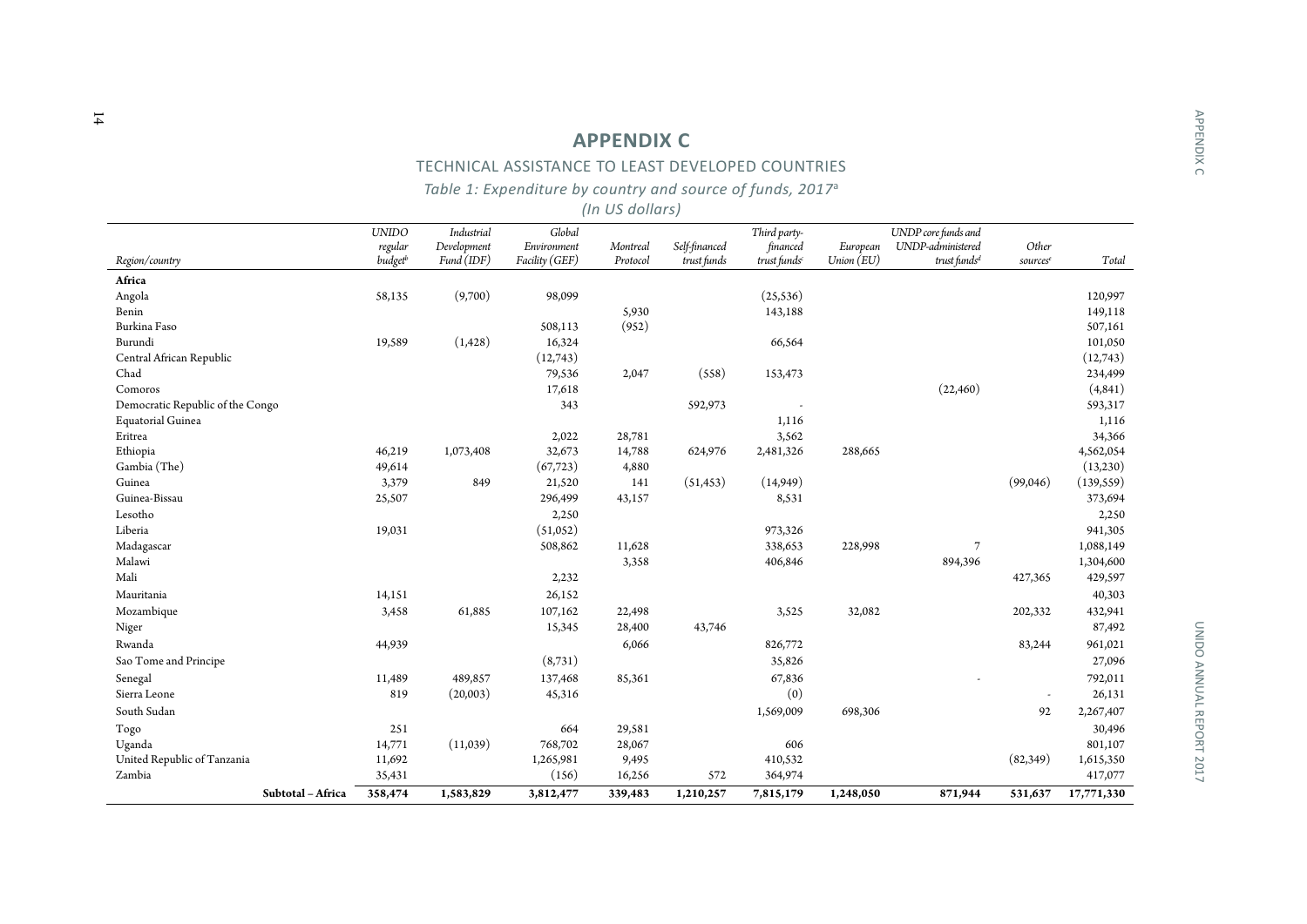|                                            | <b>UNIDO</b>               | Industrial               | Global                   |                      |                          | Third party-             |                | UNDP core funds and      |                          |            |
|--------------------------------------------|----------------------------|--------------------------|--------------------------|----------------------|--------------------------|--------------------------|----------------|--------------------------|--------------------------|------------|
|                                            | regular                    | Development              | Environment              | Montreal<br>Protocol | Self-financed            | financed                 | European       | UNDP-administered        | Other                    |            |
| Region/country                             | <i>budget</i> <sup>b</sup> | Fund (IDF)               | Facility (GEF)           |                      | trust funds              | trust funds <sup>c</sup> | Union (EU)     | trust funds <sup>d</sup> | sourcese                 | Total      |
| <b>African Arab States</b>                 |                            |                          |                          |                      |                          |                          |                |                          |                          |            |
| Djibouti                                   |                            |                          |                          |                      |                          | (1,431)                  |                |                          |                          | (1, 431)   |
| Somalia                                    |                            |                          |                          | 118,339              |                          | 1,093,678                |                |                          | 345,802                  | 1,557,820  |
| Sudan                                      | 29,774                     |                          | $\sim$                   | 441,603              | 45,616                   | 1,179,474                | 197,913        |                          | 91,227                   | 1,985,607  |
| Subtotal - African Arab States             | 29,774                     |                          | $\overline{\phantom{a}}$ | 559,943              | 45,616                   | 2,271,721                | 197,913        |                          | 437,030                  | 3,541,996  |
| Asia and the Pacific                       |                            |                          |                          |                      |                          |                          |                |                          |                          |            |
| Afghanistan                                | 15,264                     | 2,581                    |                          | 24,650               |                          |                          |                |                          |                          | 42,496     |
| Bangladesh                                 | 39,142                     | (20, 506)                | 287,605                  |                      |                          | 419,561                  | 144,444        |                          |                          | 870,246    |
| Bhutan                                     | 28,596                     |                          |                          |                      |                          | 193                      |                |                          |                          | 28,788     |
| Cambodia                                   | 55,164                     | 449                      | 234,270                  |                      |                          | 252,067                  |                |                          |                          | 541,949    |
| Kiribati                                   |                            |                          |                          |                      |                          |                          |                |                          |                          |            |
| Lao People's Democratic Republic           |                            |                          | 221,013                  |                      |                          | 166,232                  |                |                          |                          | 387,244    |
| Myanmar                                    | 38,349                     | 671,762                  | 404,583                  |                      |                          | 678,069                  |                |                          |                          | 1,792,763  |
| Nepal                                      | (444)                      |                          | 9,034                    |                      |                          | (1,654)                  |                |                          |                          | 6,936      |
| Solomon Islands                            | (18,996)                   |                          |                          |                      |                          |                          |                |                          |                          | (18,996)   |
| Timor-Leste                                |                            |                          |                          |                      |                          |                          |                |                          |                          |            |
| Tuvalu                                     |                            |                          |                          |                      |                          |                          |                |                          |                          |            |
| Vanuatu                                    | 17,350                     | 110,030                  |                          |                      |                          |                          |                |                          |                          | 127,381    |
| Subtotal - Asia and the Pacific            | 174,425                    | 764,317                  | 1,156,504                | 24,650               | $\overline{\phantom{a}}$ | 1,514,467                | 144,444        | $\overline{a}$           |                          | 3,778,807  |
| <b>Western Asian Arab States</b>           |                            |                          |                          |                      |                          |                          |                |                          |                          |            |
| Yemen                                      |                            |                          |                          | 156                  |                          |                          |                |                          |                          | 156        |
| Subtotal - Western Asian Arab States       |                            | $\overline{\phantom{a}}$ | $\overline{a}$           | 156                  | $\overline{a}$           | $\overline{a}$           | $\overline{a}$ | $\overline{a}$           | $\overline{\phantom{a}}$ | 156        |
| Latin America and the Caribbean            |                            |                          |                          |                      |                          |                          |                |                          |                          |            |
| Haiti                                      | 4,851                      |                          |                          |                      |                          | (3,014)                  |                |                          |                          | 1,838      |
| Subtotal - Latin America and the Caribbean | 4,851                      |                          |                          |                      |                          | (3,014)                  |                | ٠                        |                          | 1,838      |
| <b>Grand</b> total                         | 567,524                    | 2,348,146                | 4,968,982                | 924,232              | 1,255,872                | 11,598,353               | 1,590,407      | 871,944                  | 968,667                  | 25,094,126 |

<sup>a</sup> Excludes regional, interregional and global projects or individual fellowships and group training programmes, in which LDCs have been involved together with other developing countries.

b Regular Programme of Technical Cooperation.

c Includes partnership trust funds.

d Combines all UNDP funds, including UNDP-administered trust funds but excludes UNDP-funded GEF.

e Includes projects/grants financed from other United Nations agencies and funds, One United Nations funds, Spain MDG Achievement Fund, the Common Fund for Commodities (CFC), co-financed investment promotion service (IPS) activities and others.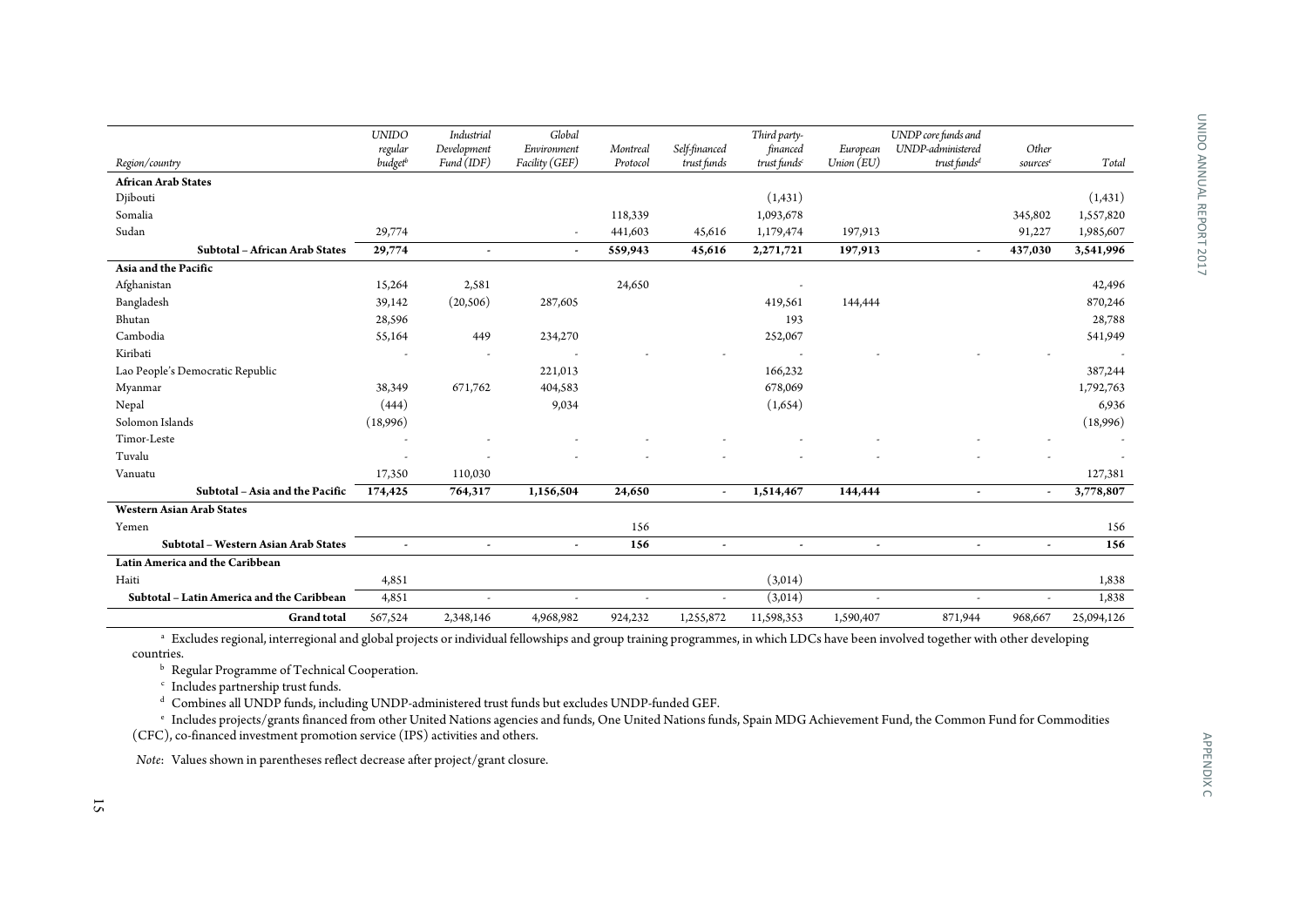|                                  |                   |                                                       |                                         | Table 2: Net project approvals by country and source of funds, 2017 <sup>a</sup> | (In US dollars)          |                              |                                                      |                        |                                                                      |                   |            |
|----------------------------------|-------------------|-------------------------------------------------------|-----------------------------------------|----------------------------------------------------------------------------------|--------------------------|------------------------------|------------------------------------------------------|------------------------|----------------------------------------------------------------------|-------------------|------------|
| Region/country                   |                   | <b>UNIDO</b><br>regular<br><i>budget</i> <sup>b</sup> | Industrial<br>Development<br>Fund (IDF) | Global<br>Environment<br>Facility (GEF)                                          | Montreal<br>Protocol     | Self-financed<br>trust funds | Third party-<br>financed<br>trust funds <sup>c</sup> | European<br>Union (EU) | UNDP core funds and<br>UNDP-administered<br>trust funds <sup>d</sup> | Other<br>sourcese | Total      |
| Africa                           |                   |                                                       |                                         |                                                                                  |                          |                              |                                                      |                        |                                                                      |                   |            |
| Angola                           |                   | (1,231)                                               | (30,094)                                | (3,334)                                                                          |                          |                              | (97, 496)                                            |                        |                                                                      |                   | (132, 154) |
| Benin                            |                   |                                                       |                                         |                                                                                  | (0)                      |                              | 516,294                                              |                        |                                                                      |                   | 516,294    |
| Burkina Faso                     |                   |                                                       |                                         | 550,000                                                                          | 238,630                  |                              |                                                      |                        |                                                                      |                   | 788,630    |
| Burundi                          |                   | 20,921                                                |                                         | 1,575,155                                                                        |                          |                              | $\boldsymbol{0}$                                     |                        |                                                                      |                   | 1,596,076  |
| Central African Republic         |                   |                                                       |                                         |                                                                                  |                          |                              |                                                      |                        |                                                                      |                   |            |
| Chad                             |                   |                                                       |                                         | (0)                                                                              | $\overline{\phantom{a}}$ | (4,707)                      | 93,458                                               |                        |                                                                      |                   | 88,751     |
| Comoros                          |                   |                                                       |                                         |                                                                                  |                          |                              |                                                      |                        |                                                                      |                   |            |
| Democratic Republic of the Congo |                   |                                                       |                                         |                                                                                  |                          | 991,320                      | 21,370                                               |                        |                                                                      |                   | 1,012,690  |
| Equatorial Guinea                |                   |                                                       |                                         |                                                                                  | 221                      |                              | (34)                                                 |                        |                                                                      |                   | 187        |
| Eritrea                          |                   | 848                                                   |                                         | $\mathbf{0}$                                                                     | (13)                     |                              | (3,631)                                              |                        |                                                                      |                   | (2,796)    |
| Ethiopia                         |                   | (7, 584)                                              | 648,183                                 | (0)                                                                              | (10, 530)                | 579,439                      | 5,044,895                                            | 595,907                |                                                                      |                   | 6,850,311  |
| Gambia (The)                     |                   | 9,262                                                 |                                         | 45,000                                                                           | 94,497                   |                              |                                                      |                        |                                                                      |                   | 148,759    |
| Guinea                           |                   | (144)                                                 | (12,614)                                | (5,649)                                                                          | (1,019)                  |                              |                                                      |                        |                                                                      | 8,508             | (10,918)   |
| Guinea-Bissau                    |                   | (1, 585)                                              |                                         | 28                                                                               | (862)                    |                              | (1,520)                                              |                        |                                                                      |                   | (3,939)    |
| Lesotho                          |                   |                                                       |                                         |                                                                                  |                          |                              |                                                      |                        |                                                                      |                   |            |
| Liberia                          |                   | 13,441                                                |                                         | $\sim$                                                                           |                          |                              | 528,016                                              |                        |                                                                      |                   | 541,456    |
| Madagascar                       |                   |                                                       |                                         | (0)                                                                              |                          |                              | 453,941                                              | 171,373                |                                                                      |                   | 625,314    |
| Malawi                           |                   |                                                       |                                         |                                                                                  |                          |                              | 239,817                                              |                        | 330,000                                                              |                   | 569,817    |
| Mali                             |                   |                                                       |                                         |                                                                                  |                          |                              |                                                      |                        |                                                                      | (62, 126)         | (62, 126)  |
| Mauritania                       |                   | 20,921                                                |                                         |                                                                                  |                          |                              |                                                      |                        |                                                                      |                   | 20,921     |
| Mozambique                       |                   | (241)                                                 | (108, 642)                              | 2,851,384                                                                        | $\boldsymbol{0}$         |                              | (686)                                                | (866,747)              |                                                                      | 98,131            | 1,973,199  |
| Niger                            |                   |                                                       |                                         |                                                                                  |                          | 27,596                       |                                                      |                        |                                                                      |                   | 27,596     |
| Rwanda                           |                   | (3,706)                                               | (8)                                     |                                                                                  | (2,601)                  |                              | 394,390                                              |                        |                                                                      | (99,720)          | 288,354    |
| Sao Tome and Principe            |                   |                                                       |                                         | 50,000                                                                           |                          |                              | (0)                                                  |                        |                                                                      |                   | 50,000     |
| Senegal                          |                   | 10,460                                                | 324,181                                 | 6,808,742                                                                        | $\mathbf{0}$             |                              | (3,887)                                              |                        |                                                                      |                   | 7,139,495  |
| Sierra Leone                     |                   | (70)                                                  | $\sim$                                  | $\sim$                                                                           | (2,380)                  |                              |                                                      |                        |                                                                      | (15,038)          | (17, 488)  |
| South Sudan                      |                   |                                                       |                                         |                                                                                  |                          |                              | 3,004,679                                            | 463,848                |                                                                      | (91, 546)         | 3,376,980  |
| Togo                             |                   | (47)                                                  |                                         |                                                                                  | 150,000                  |                              |                                                      |                        |                                                                      |                   | 149,953    |
| Uganda                           |                   | 25,280                                                | $\boldsymbol{0}$                        | (3,290)                                                                          | (12)                     |                              | (121)                                                |                        |                                                                      |                   | 21,858     |
| United Republic of Tanzania      |                   |                                                       |                                         | 2,457,078                                                                        | (125)                    |                              | 135,909                                              |                        |                                                                      | (4, 973)          | 2,587,890  |
| Zambia                           |                   | 73,222                                                |                                         | (2,762)                                                                          | 69,321                   |                              | 410,308                                              |                        |                                                                      |                   | 550,088    |
|                                  | Subtotal - Africa | 159,747                                               | 821,006                                 | 14,322,352                                                                       | 535,126                  | 1,593,649                    | 10,735,700                                           | 364,382                | 330,000                                                              | (166, 764)        | 28,695,198 |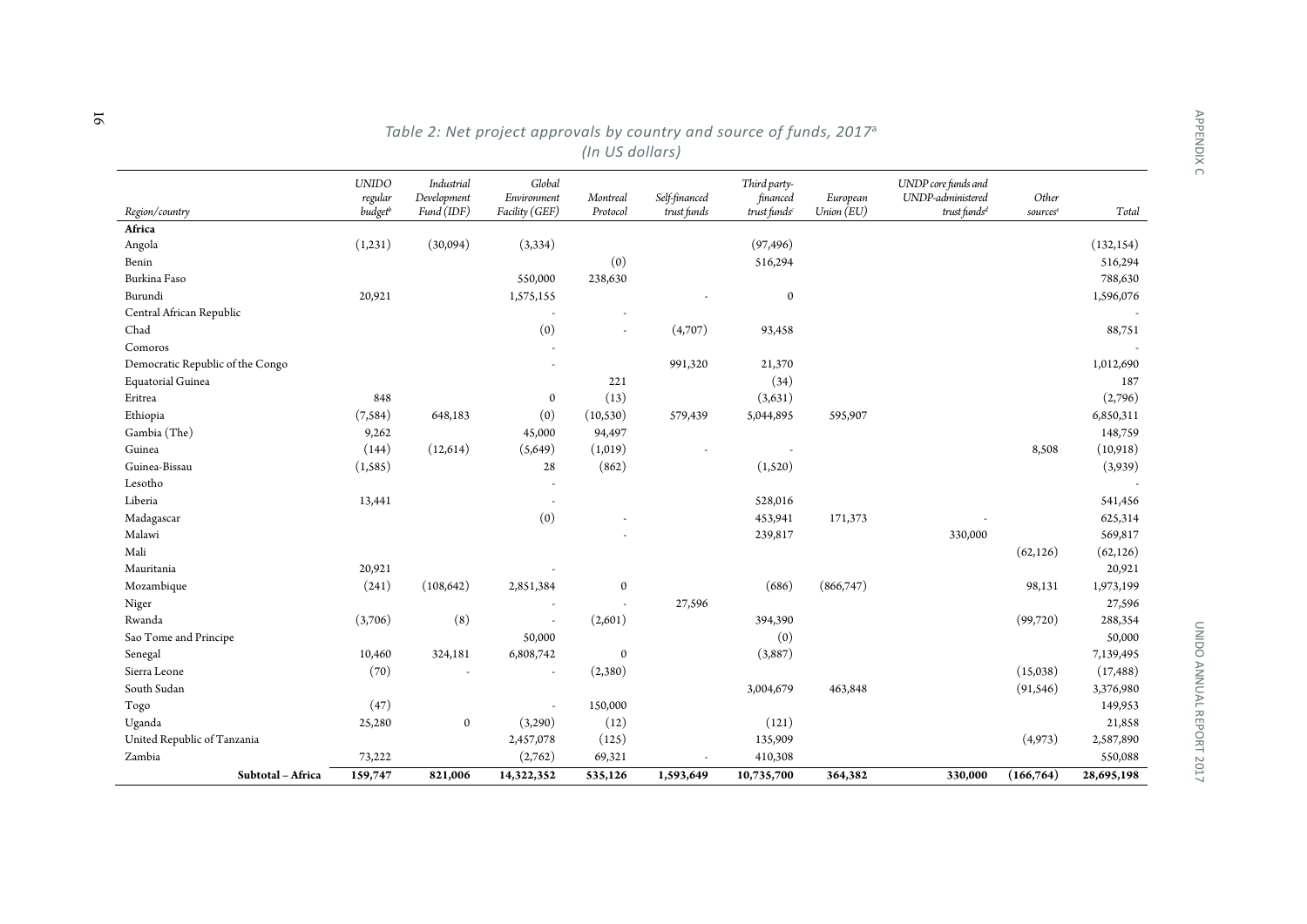| Region/country                           | <b>UNIDO</b><br>regular<br>budget <sup>b</sup> | Industrial<br>Development<br>$Fund$ (IDF) | Global<br>Environment<br>Facility (GEF) | Montreal<br>Protocol | Self-financed<br>trust funds | Third party-<br>financed<br>trust funds <sup>c</sup> | European<br>Union (EU)   | UNDP core funds and<br>UNDP-administered<br>trust funds <sup>d</sup> | Other<br>sourcese        | Total      |
|------------------------------------------|------------------------------------------------|-------------------------------------------|-----------------------------------------|----------------------|------------------------------|------------------------------------------------------|--------------------------|----------------------------------------------------------------------|--------------------------|------------|
| <b>African Arab States</b>               |                                                |                                           |                                         |                      |                              |                                                      |                          |                                                                      |                          |            |
| Djibouti                                 |                                                |                                           |                                         |                      |                              | (2,410)                                              |                          |                                                                      |                          | (2,410)    |
| Somalia                                  |                                                |                                           |                                         | 150,000              |                              | 529,519                                              |                          |                                                                      |                          | 679,519    |
| Sudan                                    | 22,514                                         |                                           | 190,000                                 | 90,333               | 69,000                       | 1,071,197                                            | 1,020,474                |                                                                      | 233,645                  | 2,697,163  |
| Subtotal - African Arab States           | 22,514                                         | $\overline{\phantom{a}}$                  | 190,000                                 | 240,333              | 69,000                       | 1,598,306                                            | 1,020,474                | $\overline{\phantom{a}}$                                             | 233,645                  | 3,374,272  |
| Asia and the Pacific                     |                                                |                                           |                                         |                      |                              |                                                      |                          |                                                                      |                          |            |
| Afghanistan                              | 22,058                                         | 376,343                                   |                                         | 83,000               |                              |                                                      |                          |                                                                      | (46)                     | 481,355    |
| Bangladesh                               | 40,000                                         |                                           | 3,000,000                               |                      |                              | 232,036                                              | (11,242)                 |                                                                      |                          | 3,260,794  |
| Bhutan                                   | 34,524                                         | (161)                                     |                                         |                      |                              |                                                      |                          |                                                                      |                          | 34,363     |
| Cambodia                                 | 9,339                                          | (891)                                     | 44,998                                  |                      |                              | 60,040                                               |                          |                                                                      |                          | 113,485    |
| Kiribati                                 |                                                | ٠                                         | ٠                                       |                      |                              |                                                      |                          |                                                                      |                          |            |
| Lao People's Democratic Republic         |                                                |                                           |                                         |                      |                              | 156,337                                              |                          |                                                                      |                          | 156,337    |
| Myanmar                                  | 32,253                                         | 223,563                                   |                                         | 60,000               |                              | 232,276                                              |                          |                                                                      |                          | 548,092    |
| Nepal                                    | (242)                                          |                                           |                                         |                      |                              |                                                      |                          |                                                                      |                          | (242)      |
| Solomon Islands                          |                                                |                                           |                                         |                      |                              |                                                      |                          |                                                                      |                          |            |
| Timor-Leste                              |                                                |                                           |                                         |                      |                              |                                                      |                          |                                                                      |                          |            |
| Tuvalu                                   |                                                |                                           |                                         |                      |                              |                                                      |                          |                                                                      |                          |            |
| Vanuatu                                  | (1,272)                                        | 238,938                                   |                                         |                      |                              |                                                      |                          |                                                                      |                          | 237,666    |
| Subtotal - Asia and the Pacific          | 136,659                                        | 837,792                                   | 3,044,998                               | 143,000              | $\overline{\phantom{a}}$     | 680,688                                              | (11,242)                 | $\overline{\phantom{a}}$                                             | (46)                     | 4,831,849  |
| <b>Western Asian Arab States</b>         |                                                |                                           |                                         |                      |                              |                                                      |                          |                                                                      |                          |            |
| Yemen                                    |                                                |                                           |                                         |                      |                              |                                                      |                          |                                                                      |                          |            |
| Subtotal - Western Asian Arab States     |                                                | $\overline{\phantom{a}}$                  | $\overline{\phantom{a}}$                |                      |                              | $\blacksquare$                                       | $\overline{\phantom{a}}$ | $\blacksquare$                                                       | $\overline{\phantom{a}}$ |            |
| Latin America and the Caribbean          |                                                |                                           |                                         |                      |                              |                                                      |                          |                                                                      |                          |            |
| Haiti                                    | (940)                                          |                                           |                                         |                      |                              | (4,684)                                              |                          |                                                                      |                          | (5,624)    |
| btotal - Latin America and the Caribbean | (940)                                          |                                           |                                         |                      |                              | (4,684)                                              |                          |                                                                      |                          | (5,624)    |
| <b>Grand</b> total                       | 317,981                                        | 1,658,798                                 | 17,557,350                              | 918,459              | 1,662,649                    | 13,010,010                                           | 1,373,614                | 330,000                                                              | 66,836                   | 36,895,696 |

<sup>a</sup> Excludes regional, interregional and global projects or individual fellowships and group training programmes, in which LDCs have been involved together with other developing countries.

b Regular Programme of Technical Cooperation.

c Includes partnership trust funds.

d Combines all UNDP funds, including UNDP-administered trust funds but excludes UNDP-funded GEF.

e Includes projects/grants financed from other United Nations agencies and funds, One United Nations funds, Spain MDG Achievement Fund, the Common Fund for Commodities (CFC), co-financed investment promotion service (IPS) activities and others.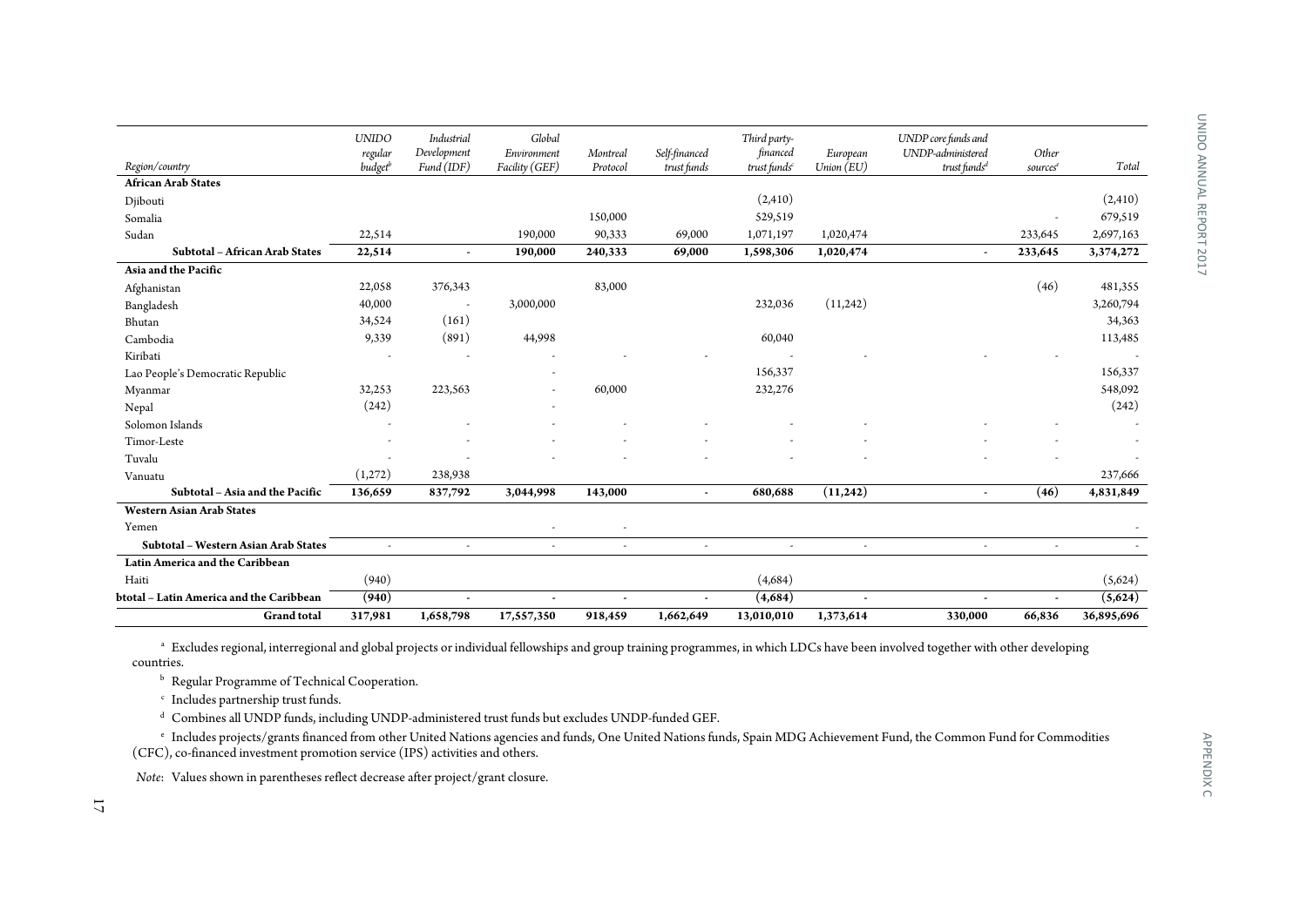# **APPENDIX D**

# REGULAR PROGRAMME OF TECHNICAL COOPERATION *Expenditure by thematic area, 2017*

|                                    |       | US dollar     | Euro                |
|------------------------------------|-------|---------------|---------------------|
| Thematic area                      |       | (In US\$ 000) | (In $\epsilon$ 000) |
| Advancing economic competitiveness |       | 274           | 239                 |
| Creating shared prosperity         |       | 680           | 603                 |
| Safeguarding the environment       |       | 1,418         | 1,272               |
| Cross-cutting services             |       | 3,276         | 2,882               |
|                                    | TOTAL | 5,648         | 4,996               |

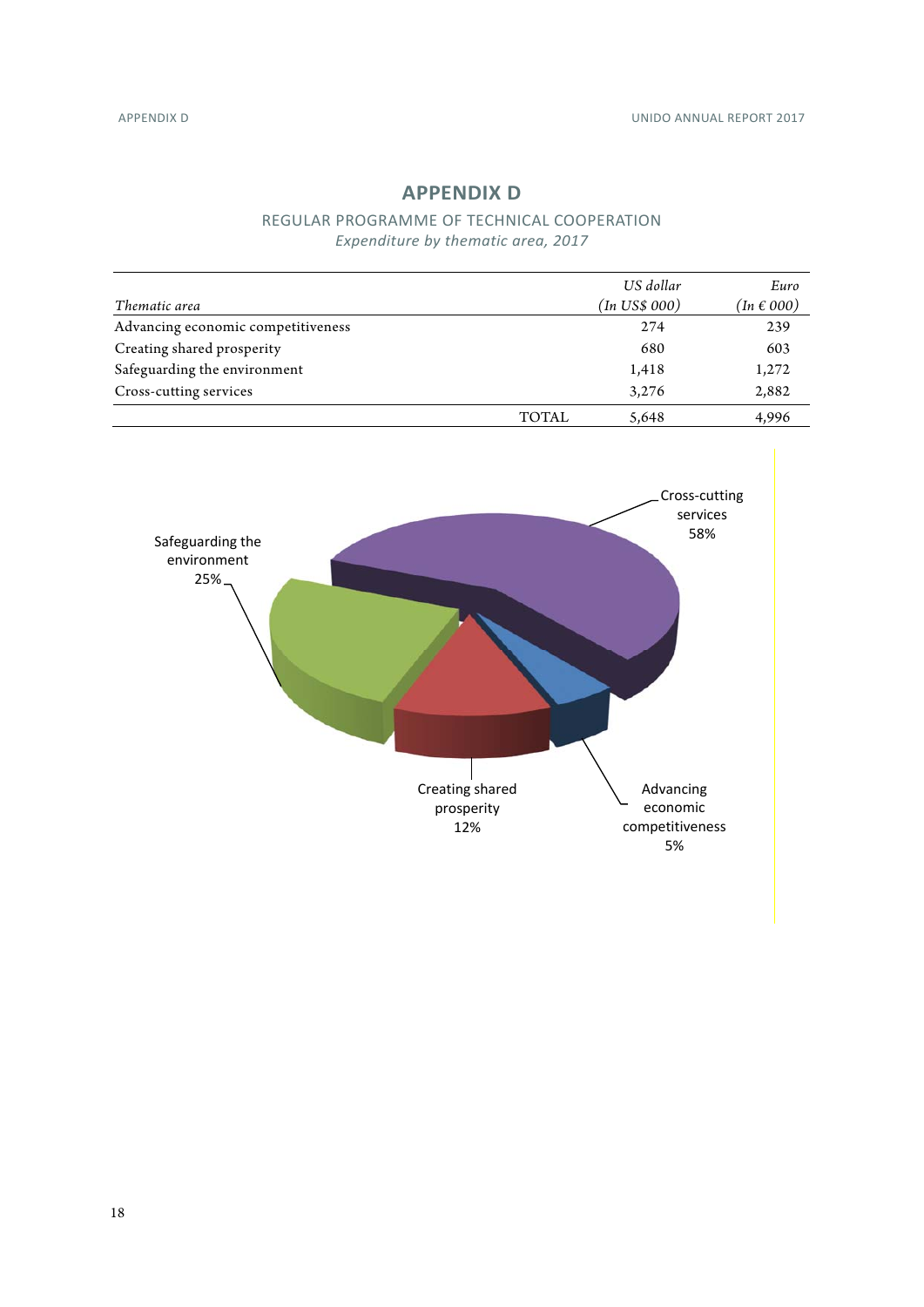### **APPENDIX E**

#### PROGRAMME FOR COUNTRY PARTNERSHIP — 2017 ANNUAL REPORT

**Programme for Country Partnership (PCP) — progress in 2017** 

#### **PCP Ethiopia**

#### **Background**

The PCP Ethiopia supports the Government of Ethiopia in the implementation of the Growth and Transformation Plan (GTP II) and in addressing challenges associated with structural transformation. The programme focuses on three light-manufacturing sectors: (i) Agro-food processing; (ii) Textiles and apparel; and (iii) Leather and leather products. These sectors were selected based on their prospects for job creation; strong links to the agricultural sector; high export potential; and ability to attract business sector investment; as well as by taking note of the comparative advantage of UNIDO to deploy an array of technical assistance services in these sectors.

#### **Progress in 2017**

Significant achievements in 2017 include: (i) A further expansion of the national governance structure from six to eight task forces. (ii) By conducting a feasibility study, the technical support of UNIDO helped the Government secure funding for the establishment of Modjo Leather City (MLC), an industrial park focused on the leather industry and equipped with a common wastewater treatment plant. The European Investment Bank will fund 50 per cent of the loan required for the construction of MLC. UNIDO was also granted funding for a new technical cooperation project that is part of a large-scale programme aimed at creating employment opportunities, especially for youth, by further developing the Ethiopian leather industry, in particular through the establishment of MLC. Titled "Leather Initiative for Sustainable Employment Creation", the programme will be implemented by UNIDO and the Industrial Parks Development Corporation of Ethiopia in collaboration with national and international non-governmental organizations. UNIDO will receive €7.8 million as part of the above-mentioned programme, for which the European Union has earmarked a  $\epsilon$ 15 million grant. (iii) A new UNIDO project on textiles and apparel was accepted for funding by the Italian Agency for Development Cooperation. The project addresses capacity-building and job creation for youth and women in the textile sector in migration-prone areas of Ethiopia. (iv) In order to ensure a sustainable supply of agricultural raw materials to the Integrated Agro-Industrial Parks (IAIPs) in the required quality and quantity, the Ministry of Agriculture and Natural Resources and the Ministry of Livestock and Fisheries have developed comprehensive agricultural productivity and commercialization plans for agro-industrial growth corridors where the four pilot IAIPs will be established with the support of UNIDO and the Food and Agriculture Organization of the United Nations (FAO). The final infrastructure designs for the four pilot IAIPs and associated Rural Transformation Centres (RTCs) were submitted. The Regional Industrial Park Development Corporation (RIPDC) — the principal body and agency of the regional Government responsible for the promotion, implementation and management of IAIPs — was endorsed. RIPDC commissioned contractors for the construction of IAIPs and RTCs, and first construction works, i.e. building compound walls and drilling boreholes, were initiated. Environmental and social impact assessments for the four pilot IAIPs were commissioned to the United Nations Office for Project Services and are under way. (v) The institutional capacity development component of the PCP was launched. It aims at strengthening the technical capabilities of government institutions for the generation of industrial, sectoral, market and investment intelligence to support policy design, implementation, monitoring and evaluation, and encourage investment in strategic manufacturing sectors. (vi) The Second International Agro-Industry Investment Forum will be held from 5 to 8 March 2018 at the Millennium Hall in Addis Ababa. The preparation process is led by the PCP Ethiopia Joint Steering Committee. (vii) The Government of Ethiopia developed a plan with the support of UNIDO to facilitate growth of small and medium-sized industrial enterprises through developing 34 industrial clusters of 50, 100 and 250 hectares across all regions of the country and in the two city administrations. Additional industrial clusters will be established in a progressive manner. A project document for a large-scale project on regional industrial cluster development was produced. The objective is to establish regional industrial clusters to accelerate growth and increase the contribution of the manufacturing sector to gross domestic product. UNIDO is supporting the Government in developing a national strategy on industrial clusters, and the Ministry of Industry and the Ministry of Finance and Economic Cooperation are discussing funding opportunities with partners.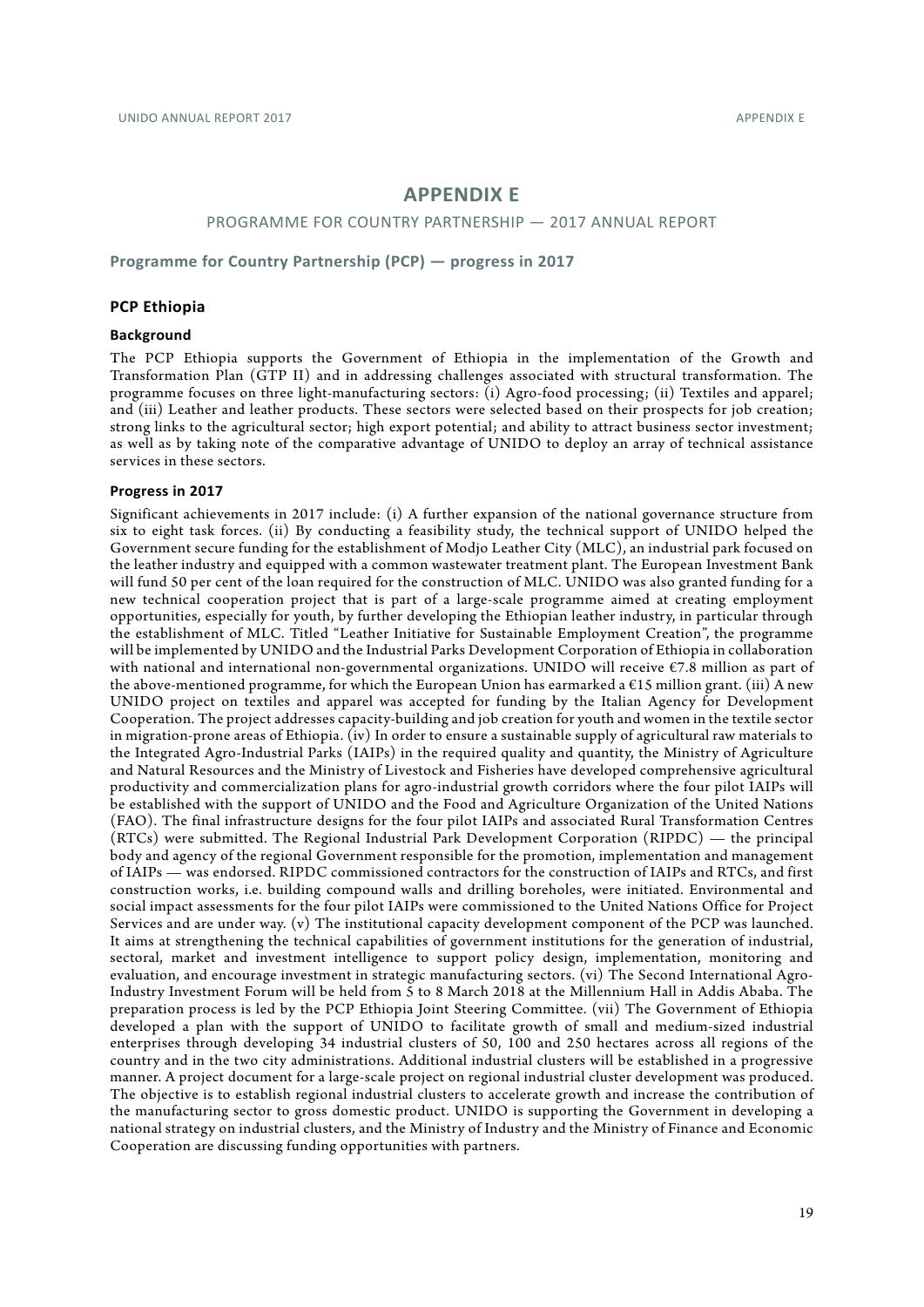#### **Outlook for 2018**

The execution of the two large-scale projects of the PCP Ethiopia — IAIPs and MLC — will constitute key activities in the coming year. Another priority will be to integrate the livestock value chain programme into these two projects. UNIDO together with FAO will continue the work on value chains related to the IAIPs, focusing on promoting linkages between farmers and industries. Another major activity will be the organization of the Second International Agro-Industry Investment Forum.

#### **PCP Senegal**

#### **Background**

The PCP Senegal is supporting the implementation of the industrial component of the Plan Senegal Emergent, the country's national development strategy, with a focus on selected priority industrial projects. The programme is centered on five main areas: (i) Industrial policy development; (ii) Operationalization of a new generation of integrated industrial parks; (iii) Establishment of agro-poles; (iv) Development of a regional mining hub; and (v) Special economic zones and incentive package reform.

#### **Progress in 2017**

Significant achievements in 2017 include: (i) The PCP Senegal has been incorporated in the industrial policy paper 2017–2023 of the Ministry of Industry and Mining, the "Lettre de Politique Sectorielle de Développement de l'Industrie (LPSD)", which was supported by the technical expertise and policy advice of UNIDO, and integrated in the public investment programme of the Government. (ii) Phase 1 of the Diamniadio Integrated Industrial Park (IIP) is operational with several companies expected to start their business operations before the end of 2017. UNIDO technical assistance included inter alia the provision of advisory services for the development and management of Diamniadio through the development of its business model and investment incentive package, and the finalization of legal aspects related to the management and administration of the park. Agreements were signed between three national institutions (the Senegalese Sovereign Strategic Investment Fund, the Industrial Sites Promotion Agency and the Agency for the Promotion of Investments) and the Mauritius African Fund on institutional, financial and technical arrangements for the management of the park (Phase 1) and its further expansion (Phase 2). (iii) A new reform on special economic zones (SEZ) and the related incentive package were adopted by the Government; the Diamniadio IIP was granted SEZ status. (iv) Based on pre-feasibility studies conducted by UNIDO, the Government chose locations for the simultaneous establishment of three agro-poles in the North, the Centre and the South. The feasibility study for the latter will be funded by the Government of Senegal while the studies for the establishment of agro-poles in the North and Centre regions are under discussion with the African Development Bank for funding support. (v) Implementation start of a joint project by UNIDO and the International Fund for Agricultural Development aimed at supporting the resilience of agricultural value chains, funded by the Global Environment Facility (GEF), and official launch of the GEF Sustainable Cities Integrated Approach Pilot. (vi) The Government adopted a national quality policy elaborated with the support of UNIDO, aimed at establishing a world-class national quality infrastructure and promoting a quality culture.

#### **Outlook for 2018**

Building on the LPSD, UNIDO will support the Government of Senegal with the review of industrial policy documents to develop a long-term national industrial strategy and action plan. UNIDO will continue supporting the Government of Senegal in the operationalization of Phase 2 of Diamniadio, including the implementation of resource-efficient measures and environmental safeguards, and provide technical support for the implementation of SEZ-related decrees. UNIDO will also conduct feasibility studies and select sites for the development of additional IIPs, and support the development of the Sandiara Industrial Park, which was also granted SEZ status. The feasibility study for the establishment of the first agro-pole is also expected to begin in 2018.

#### **PCP Peru**

#### **Background**

The PCP Peru aims to drive modern, competitive and inclusive industrialization in Peru in line with the national development strategy of the country, the "Plan Bicentenario: El Perú hacia el 2021", and with the objective to acquire membership in the Organization for Economic Cooperation and Development (OECD) by 2021. The programme will support the continuing socioeconomic progress of Peru with a focus on four interlinked areas: (i) Quality and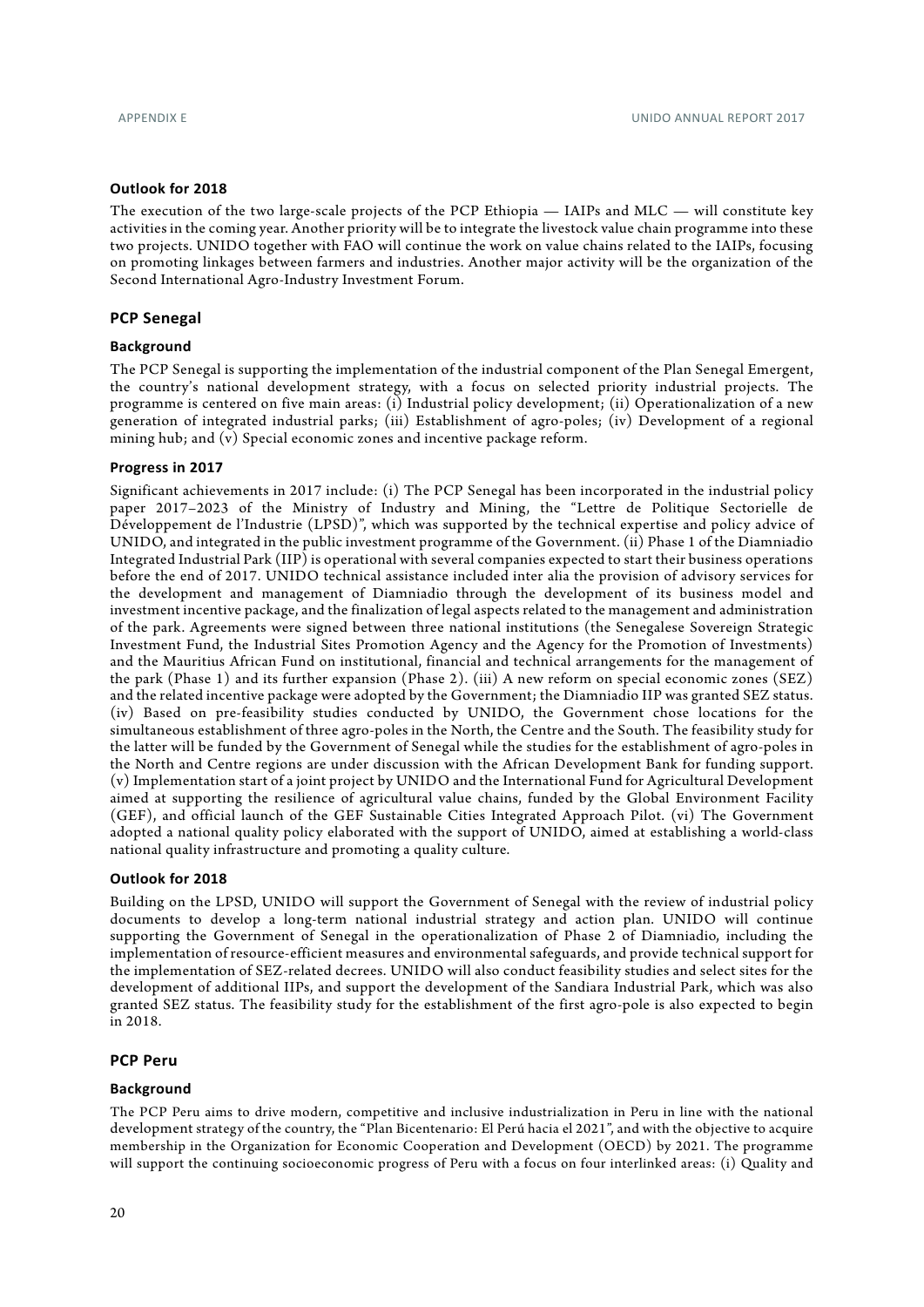innovation; (ii) Value chain and enterprise development; (iii) Sustainable industrial parks; and (iv) Industrial resource and energy efficiency, and renewable energy.

#### **Progress in 2017**

Significant achievements in 2017 include: (i) The Government endorsed the PCP Peru programme document encompassing a portfolio of 14 projects, marking the completion of the programming phase of the PCP and paving the way for implementation in 2018. Financial institutions and the business sector cooperated closely with UNIDO and the Government in the development of the project portfolio and voiced their commitment to partnering in the implementation phase. (ii) Building on the policy advice and technical assistance provided by UNIDO through initial PCP activities, the Government requested the support of the Organization in the development of a national industrial policy as part of the PCP. The industrial policy will integrate ISID principles, the Gender Equality and Empowerment of Women Strategy of UNIDO, and green industry approach. Initial consultations on gender-responsive green industrial policies were organized by UNIDO and the Government with key stakeholders to kick-start the process. (iii) UNIDO carried out a comprehensive assessment of Peru's network of Centres for Innovation and Technology Transfer (CITEs), providing recommendations for the future development of the network. This technical assistance helped the Government unlock a \$40 million loan for CITE development from the Inter-American Development Bank and served as a basis for a new national strategy on productive innovation through CITEs. (iv) UNIDO formulated a road map for the development of a national strategy on industrial parks and conducted a strategic analysis of the social, environmental and economic performance of key manufacturing sectors in different regions. This will guide the planning, development and implementation of industrial parks in going forward. (v) UNIDO completed the preparatory phase for two key projects of the PCP portfolio: "Strengthening the coffee and cocoa quality for exports from Peru" (Quality and Standards project) and "Sustainable industrial zone development in Peru" (SIZ Peru). The Quality and Standards project is part of the Global Quality and Standards Programme (GQSP) signed by UNIDO and the Government of Switzerland during the seventeenth session of the General Conference. Peru will be the first country to implement the GQSP, complementing efforts of the National Quality Institute and the Technological Institute of Peru to provide demand-driven quality services to small and medium enterprises. The support received from local institutions for the development of these two projects, in particular the SIZ Peru that received 25 letters of intent on co-financing and/or cooperation, is testament to the strong commitment of the national counterparts. (vi) UNIDO organized seminars on fish culture development and conducted several studies on business models, norms and protocols in the aquaculture sector. In the next phase, UNIDO will support individual producers in implementing the identified best practices.

#### **Outlook for 2018**

In 2018, UNIDO will focus on five flagship projects prioritized by the Government, including providing policy advice and technical support for the development of a national industrial policy and a national strategy for industrial parks. Implementation of the SIZ Peru and the Quality and Standards projects will start in 2018, and aquaculture-related activities will feed into a full-fledged project to support integrated value chain development in the aquaculture sector.

Greater prominence will be given to the energy and environment component of the PCP, starting with a study on the mainstreaming of energy and environmental dimensions in industrial operations, and awareness-raising workshops on resource efficient and cleaner production, and sound energy management. Resource mobilization efforts will continue throughout 2018.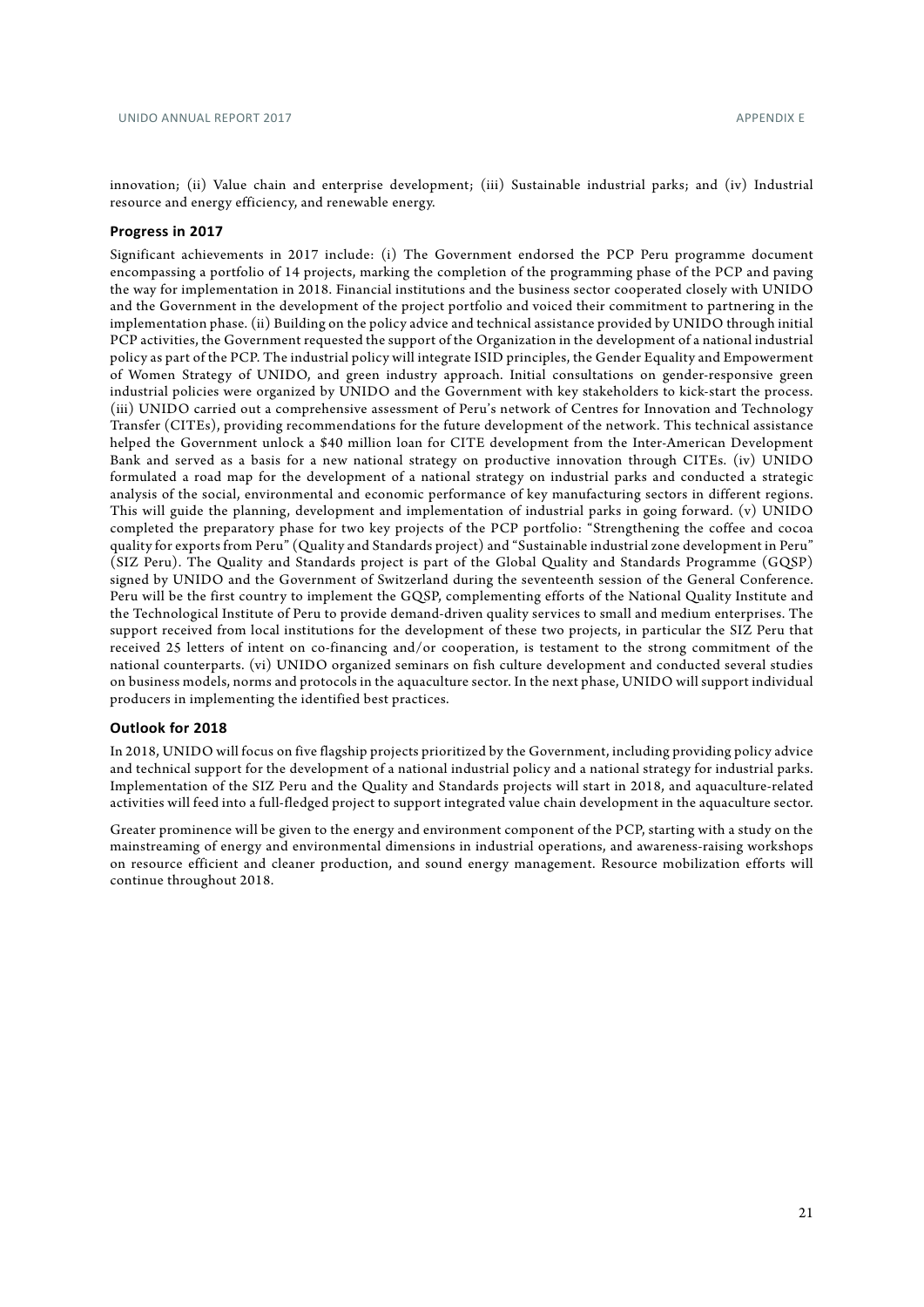#### **PCP Cambodia**



#### **Background**

In April 2017, Director General LI Yong made his first official visit to Cambodia and met with Prime Minister Samdech Hun Sen and representatives of key ministries to discuss ways of strengthening partnerships for advancing ISID, including through the possible introduction of a PCP. Meetings with potential partners, such as financial institutions and the business sector were also held to assess the potential for scaling up impact through multi-stakeholder partnerships and to confirm their commitment to the PCP. The official request by the Government for a PCP was approved by the Executive Board of UNIDO in June 2017, making Cambodia the first PCP in the Asia and Pacific region and part of the piloting phase of the programme.

Two consultative workshops were held in 2017 with key stakeholders, including Government line ministries, donors, the business sector, financial institutions and other development partners, to propose focus areas for the PCP.

#### **Progress in 2017**

On 28 November 2017, during the General Conference of UNIDO, Director General LI Yong and Cham Prasidh, Senior Minister and Minister of Industry and Handicraft, signed a Joint Declaration on the development of a PCP Cambodia for the period 2018 to 2023.

The PCP Cambodia will support the implementation of the national Industrial Development Policy (IDP) and focus on three priority areas: (i) Development of sustainable tourism; (ii) Development of competitive agro-industry and creative industry value chains; and (iii) Industrial diversification, in particular through the development of special economic zones (SEZs).

The PCP will also address cross-cutting issues such as industrial policy and business environment; skills development; quality infrastructure and related trade facilitation; innovation and technology transfer; access to finance; investment promotion; energy access and efficiency; resource efficiency and cleaner production; and environmental management and climate change.

#### **Outlook for 2018**

In 2018, UNIDO and the Government of Cambodia, will design and develop together with partners a full-fledged programme document for the PCP Cambodia. A UNIDO multidisciplinary technical team will be formed to coordinate and implement the PCP, and will work jointly with the Government to establish a monitoring and evaluation framework. UNIDO will further support the Government in setting up an inter-ministerial national PCP coordination body, under the leadership of the Ministry of Economy and Finance and the Council for Development of Cambodia. Initial PCP activities will begin with, among others, policy support for the implementation of the IDP,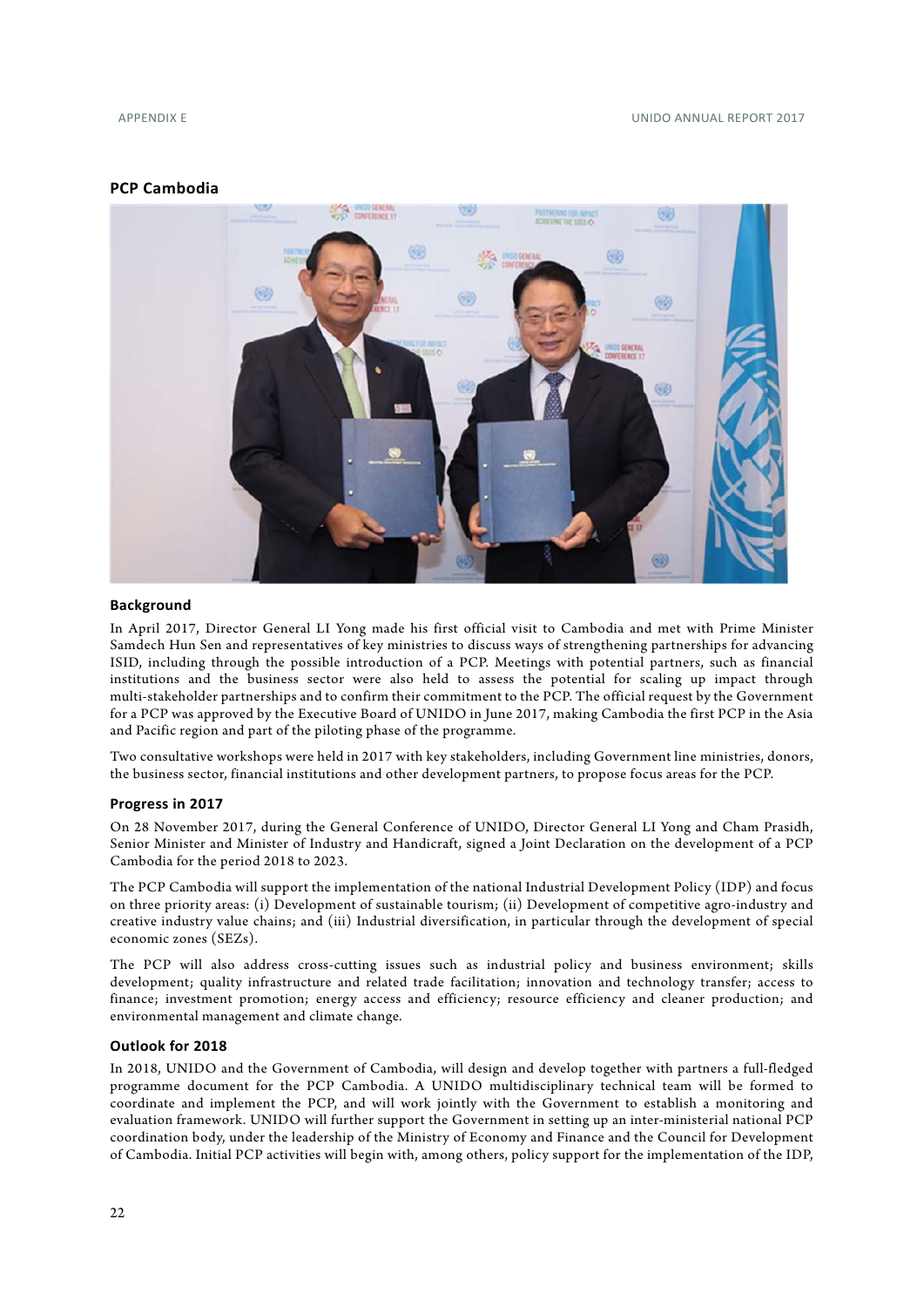the development of a master plan for a provincial SEZ in Sihanoukville, an analysis of selected value chains as well as investment promotion activities.

#### **PCP Kyrgyzstan**

#### **Background**

The PCP Kyrgyzstan was initiated based on the request by the Government for a PCP and UNIDO consultations with national counterparts and potential partners in the course of 2017. The latter aimed at assessing national commitment, partner interest and possibilities for ISID impact as part of the selection process for new PCPs. It included a mission by the Director General in June 2017 and UNIDO scoping missions between July and November. In July, the Executive Board of UNIDO approved in principle the development of a PCP for Kyrgyzstan. It is the first PCP in the Europe and Central Asia region, and part of the piloting phase of the programme.



#### **Progress in 2017**

In 2017, UNIDO conducted a country diagnostic to identify the main opportunities and bottlenecks for advancing industrialization, and support the design and development of the PCP. Once the diagnostic is finalized (early 2018), its results will help identify priority industrial sectors and areas to be addressed through the PCP, and will serve as a basis for the development of a full-fledged programme document.

The Government of Kyrgyzstan has established a PCP national coordination body, the Inter-Ministerial Coordinating Committee. In addition, a Working Group on Industrial Development, the PCP and Cooperation with UNIDO was set up under the auspices of the Parliament of the Kyrgyz Republic.

#### **Outlook for 2018**

The PCP Kyrgyzstan programme document will be finalized and endorsed by national counterparts at the beginning of 2018. The implementation phase will be launched in 2018 with the signing of a framework agreement between UNIDO and the Government of Kyrgyzstan, outlining priority sectors and areas, and the governance structure of the PCP. As a first step, UNIDO will support the Government in developing a national industrial development strategy within the framework of the PCP.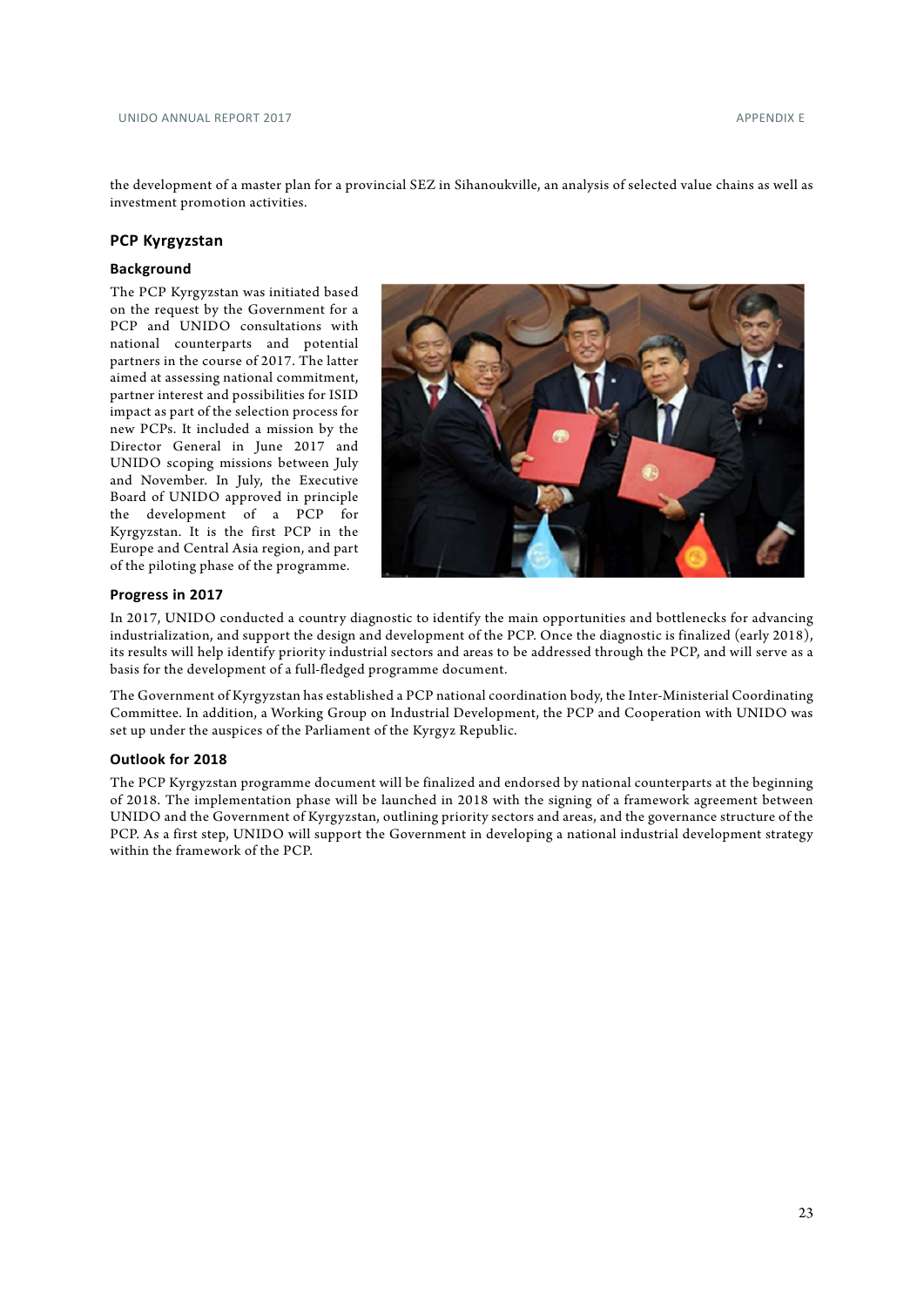# **APPENDIX F**

# APPOINTMENTS OF INDIVIDUAL SERVICE AGREEMENTS (ISA) HOLDERS1

# Table 1 Appointments/contracts of ISA holders by Lists of States<sup>2</sup> and gender

|                    | Number of appointments | Total number of |              |
|--------------------|------------------------|-----------------|--------------|
| Lists of States    | Female                 | Male            | appointments |
| List A             | 889                    | 1,844           | 2,733        |
| List B             | 383                    | 499             | 882          |
| List C             | 180                    | 223             | 403          |
| List D             | 260                    | 269             | 529          |
| Other              | 154                    | 384             | 538          |
| <b>GRAND TOTAL</b> | 1,866                  | 3,219           | 5,085        |

**\_\_\_\_\_\_\_\_\_\_\_\_\_\_\_\_\_\_** 

 <sup>1</sup> The figures listed reflect the records available as of 31 December 2017.

 <sup>2</sup> Refers to Lists of States in Annex I to the Constitution of UNIDO (PBC.33/11).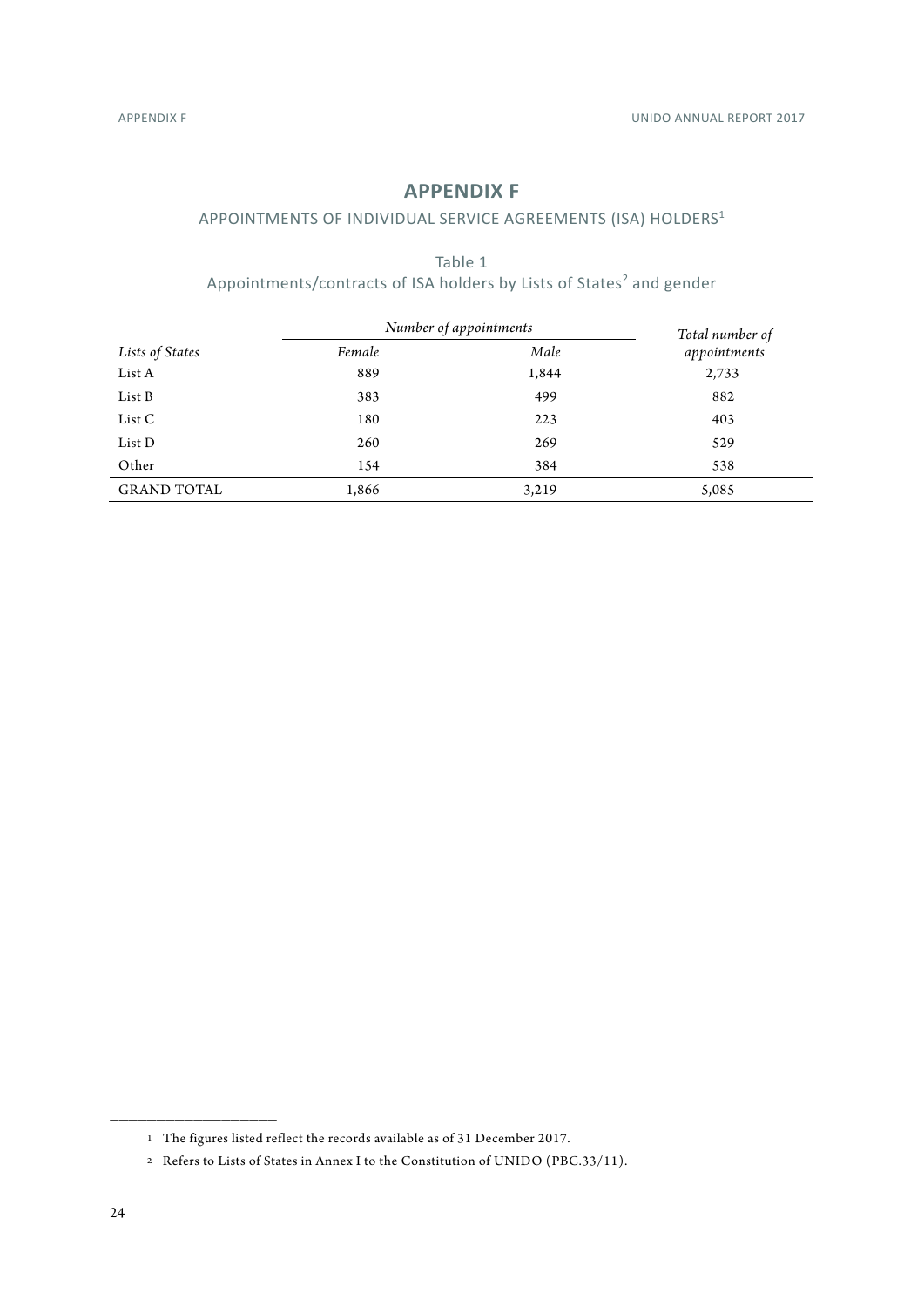|                                       | Number of    |                                  | Number of    |
|---------------------------------------|--------------|----------------------------------|--------------|
| Country/area/territory                | appointments | Country/area/territory           | appointments |
| Nationality                           |              | Nationality                      |              |
| Afghanistan                           | 8            | Ecuador                          | 10           |
| Albania                               | 23           | Egypt                            | 342          |
| Algeria                               | 16           | El Salvador                      | 6            |
| Argentina                             | 25           | Ethiopia                         | 116          |
| Armenia                               | 92           | Fiji                             | 1            |
| Australia                             | 14           | Finland                          | 8            |
| Austria                               | 285          | France                           | 134          |
| Azerbaijan                            | 16           | Gabon                            | 40           |
| Bahrain                               | 5            | Gambia (The)                     | 10           |
| Bangladesh                            | 17           | Georgia                          | 38           |
| Belarus                               | 17           | Germany                          | 103          |
| Belgium                               | 17           | Ghana                            | 47           |
| Benin                                 | 19           | Greece                           | 14           |
| Bhutan                                | $\mathbf{1}$ | Guatemala                        | 1            |
| Bolivia (Plurinational State of)      | 16           | Guinea                           | 18           |
| Bosnia and Herzegovina                | 12           | Guinea-Bissau                    | 5            |
| <b>Brazil</b>                         | 33           | Haiti                            | 1            |
| Bulgaria                              | 7            | Honduras                         | 3            |
| Burkina Faso                          | 21           | Hungary                          | 24           |
| Burundi                               | 8            | India                            | 180          |
| Cabo Verde                            | 8            | Indonesia                        | 49           |
| Cambodia                              | 39           | Iran (Islamic Republic of)       | 80           |
| Cameroon                              | 28           | Iraq                             | 43           |
| Canada                                | 45           | Ireland                          | 25           |
| Central African Republic              | 22           | Israel                           | 6            |
| Chad                                  | 10           | Italy                            | 182          |
| Chile                                 | 7            | Japan                            | 47           |
| China                                 | 58           | Jordan                           | 51           |
| China, Taiwan Province                | $\mathbf{2}$ | Kazakhstan                       | 6            |
| Colombia                              | 102          | Kenya                            | 54           |
| Congo                                 | 15           | Kyrgyzstan                       | 21           |
| Costa Rica                            | 3            | Lao People's Democratic Republic | 13           |
| Côte d'Ivoire                         | 42           | Latvia                           | 3            |
| Croatia                               | 12           | Lebanon                          | 95           |
| Cuba                                  | 16           | Liberia                          | 38           |
| Cyprus                                | $\mathbf{2}$ | Libya                            | 4            |
| Czechia                               | 13           | Lithuania                        | 1            |
| Democratic People's Republic of Korea | 3            | Madagascar                       | 41           |
| Democratic Republic of the Congo      | 27           | Malawi                           | 12           |
| Denmark                               | 14           | Malaysia                         | 42           |
| Dominican Republic                    | 4            | Mali                             | 5            |
| Malta                                 | 9            | Singapore                        | 2            |
| Mauritania                            | 4            | Slovakia                         | 14           |
| Mauritius                             | 7            | Slovenia                         | 5            |

Table 2 Appointments/contracts of ISA holders by country/area/territory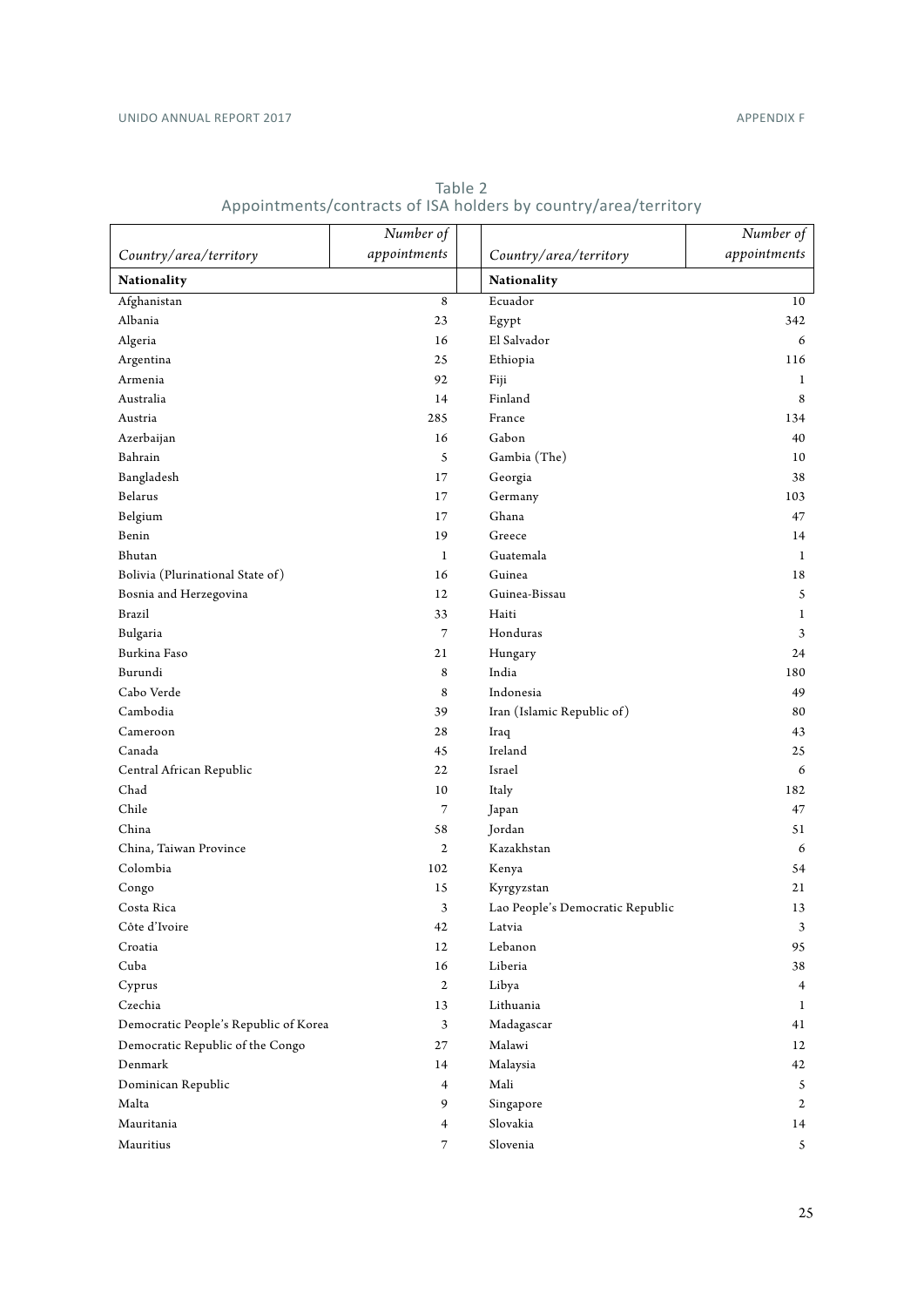#### APPENDIX F UNIDO ANNUAL REPORT 2017

| Mexico                    | 67             | Somalia                                   | 10             |
|---------------------------|----------------|-------------------------------------------|----------------|
| Mongolia                  | 20             | South Africa                              | 79             |
| Montenegro                | 9              | South Sudan                               | 73             |
| Morocco                   | 83             | Spain                                     | 63             |
| Mozambique                | 12             | Sri Lanka                                 | 26             |
| Myanmar                   | 21             | State of Palestine                        | 13             |
| Namibia                   | $\overline{4}$ | Sudan                                     | 52             |
| Nepal                     | 2              | Swaziland                                 | $\overline{4}$ |
| Netherlands               | 43             | Sweden                                    | 23             |
| New Zealand               | $\mathbf{1}$   | Switzerland                               | 21             |
| Nicaragua                 | 45             | Syrian Arab Republic                      | 9              |
| Niger                     | 13             | Tajikistan                                | 38             |
| Nigeria                   | 134            | Thailand                                  | 24             |
| Norway                    | 6              | The former Yugoslav Republic of Macedonia | 30             |
| Pakistan                  | 56             | Togo                                      | 19             |
| Papua New Guinea          | 1              | Trinidad and Tobago                       | 2              |
| Paraguay                  | 5              | Tunisia                                   | 130            |
| Peru                      | 29             | Turkey                                    | 65             |
| Philippines               | 30             | Turkmenistan                              | 9              |
| Poland                    | 19             | Uganda                                    | 29             |
| Portugal                  | 23             | Ukraine                                   | 38             |
| Republic of Korea         | 28             | United Kingdom                            | 107            |
| Republic of Moldova       | 8              | United Republic of Tanzania               | 21             |
| Romania                   | 17             | United States of America                  | 75             |
| <b>Russian Federation</b> | 108            | Uruguay                                   | 18             |
| Rwanda                    | 27             | Venezuela (Bolivarian Republic of)        | 10             |
| Sao Tome and Principe     | 8              | Viet Nam                                  | 56             |
| Senegal                   | 76             | Yemen                                     | 7              |
| Serbia                    | 27             | Zambia                                    | 6              |
| Seychelles                | 3              | Zimbabwe                                  | 7              |
| Sierra Leone              | 12             |                                           |                |

**Grand total 5,085**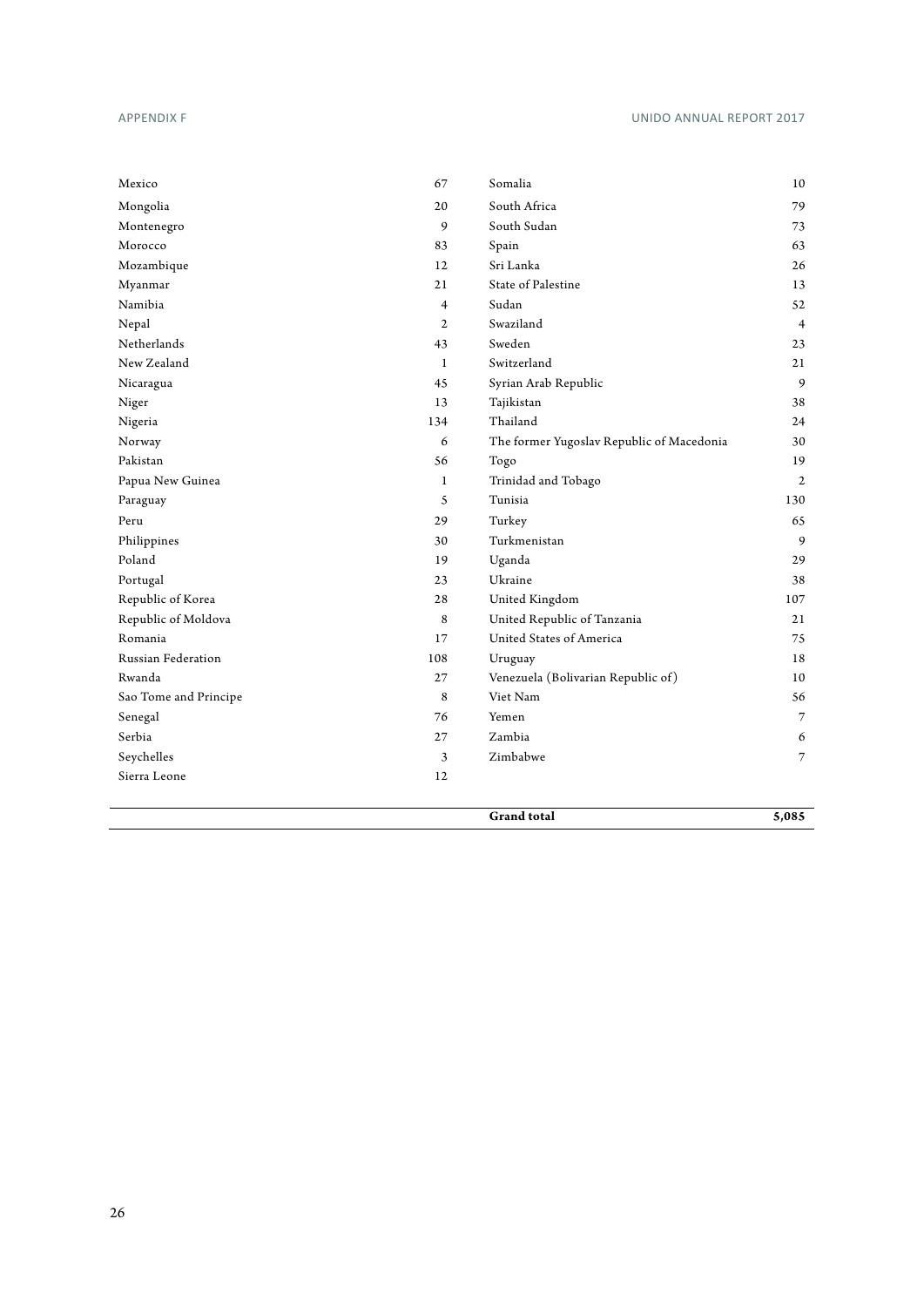# **APPENDIX G**

### AGREEMENTS AND OTHER ARRANGEMENTS CONCLUDED BY UNIDO IN 20173

# I. States<sup>4,5</sup>

#### **Afghanistan**

*Project execution agreement between UNIDO and the Ministry of Education of the Islamic Republic of Afghanistan*  regarding implementation of a project entitled "Entrepreneurship for the youth in Afghanistan", signed on 30 May 2017.

#### **Austria**

*Trust fund agreement between UNIDO and the Federal Ministry of Agriculture, Forestry, Environment and Water Management of Austria* regarding implementation of a project entitled "Making the business case for sustainable chemistry: Chemical leasing 4.0", signed on 3 and 8 November 2017.

*Trust fund agreement between UNIDO and the Federal Ministry of Science, Research and Economy of the Republic of Austria* regarding implementation of a project entitled "Private Financing Advisory Network", signed on 5 December 2017.

#### **Burundi**

*Agreement between UNIDO and the Government of Burundi* regarding implementation of a project in Burundi entitled "Projet d'appui à la compétitivité du secteur café (PACSC)", signed on 28 September and 31 October 2017.

#### **Cambodia**

Letter of agreement between UNIDO and the Royal University of Agriculture, Kingdom of Cambodia regarding the hosting of the Biogas Technology and Information Centre, signed on 28 September 2017.

*Joint Declaration by UNIDO and the Kingdom of Cambodia* regarding a Programme for Country Partnerships with Cambodia, signed on 28 November 2017.

#### **Cameroon**

*Trust fund agreement between UNIDO and the Government of the Republic of Cameroon regarding implementation of* a project entitled "Développement inclusif et entrepreneuriat pour tous (IDEA) — Programme d'appui au développement du secteur privé du Cameroun — PADSP-CAM", signed on 16 October 2017.

#### **Canada**

**\_\_\_\_\_\_\_\_\_\_\_\_\_\_\_\_\_\_** 

*Contribution arrangement between UNIDO and the Department of Natural Resources of Canada* regarding implementation of a project entitled "Support and operation of the Clean Energy Ministerial's (CEM) Energy Management Working Group (EMWG)", signed on 7 and 8 November 2017.

<sup>3</sup> This list contains signed agreements or arrangements deposited with the Office of Legal Affairs of UNIDO for safekeeping as at 25 January 2018. Technical amendments to existing agreements and arrangements are not included.

<sup>4</sup> Including governments and regional governments or provinces or States.

<sup>5</sup> Multilateral agreements and arrangements are listed under the name of the State party coming first using the English alphabet.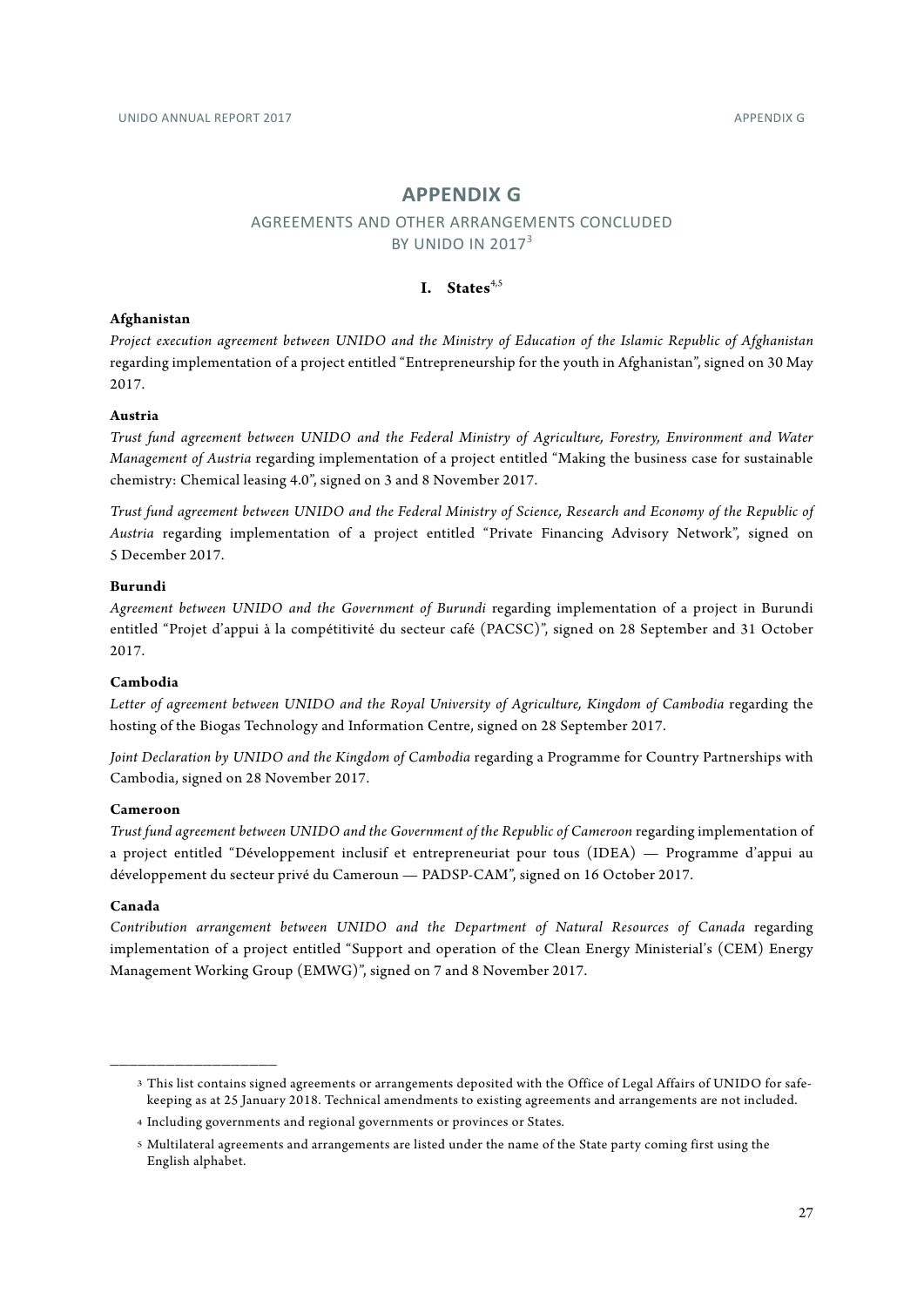#### **China**

*Agreement between UNIDO and the Ministry of Commerce of the People's Republic of China* on Junior Professional Officers, signed on 6 January 2017.

*Memorandum of understanding between UNIDO and the General Administration of Quality Supervision Inspection and Quarantine of the People's Republic of China*, signed on 14 May 2017.

*Memorandum of understanding between UNIDO and the Development Research Center of the State Council of the People's Republic of China* regarding the cooperation in jointly building the Belt and Road Initiative, signed on 14 May 2017.

*Memorandum of understanding between UNIDO and the Government of the People's Republic of China* regarding the cooperation within the framework of the Silk Road Economic Belt and the 21st Century Maritime Silk Road Initiative, signed on 14 May 2017.

Agreement between UNIDO and the Government of the People's Republic of China regarding economic and technical cooperation, signed on 15 May 2017.

*Trust fund agreement between UNIDO and the International Training Center for Authorities and Leaders Shanghai* regarding implementation of a project entitled "Strengthening the global innovation network on inclusive and sustainable industrial development", signed on 10 July 2017.

*Memorandum of understanding between UNIDO and the Foreign Economic Cooperation Office, Ministry of Environmental Protection of the People's Republic of China*, signed on 1 and 10 July 2017.

*Joint declaration by UNIDO and the National Development and Reform Commission of the People's Republic of China* regarding the promotion of joint cooperation within the framework of the Belt and Road Initiative, signed on 26 September 2017.

#### **China and Ethiopia**

*Joint declaration by UNIDO, Hunan Province of the People's Republic of China and the Ministries of Industry and Education of Ethiopia*, signed on 10 April 2017.

#### **Colombia**

*Trust fund agreement between UNIDO and the Mining and Energy Planning Unit, Government of Colombia* regarding implementation of a project entitled "Promotion of industrial energy efficiency in Colombian industries", signed on 20 October 2017.

### **Egypt**

Letter of agreement between UNIDO and the Government of the Arab Republic of Egypt regarding implementation of a project entitled "Inclusive and sustainable local economic development in Upper Egypt (SOHAG) — Phase 2 (HAYAT)", signed on 16 March 2017.

*Exchange of letters constituting an agreement between UNIDO and the Ministry of Trade and Industry of the Government of the Arab Republic of Egypt* extending the agreement of 19 November 2002 regarding the establishment of a UNIDO regional office in Egypt, signed on 24 January and 18 December 2017.

#### **Iran (Islamic Republic of )**

*Joint declaration by UNIDO and the Supreme Council for Science, Research and Technology (SCSRT) of the Islamic Republic of Iran* regarding a framework for cooperation between UNIDO and SCSRT, signed on 7 March 2017.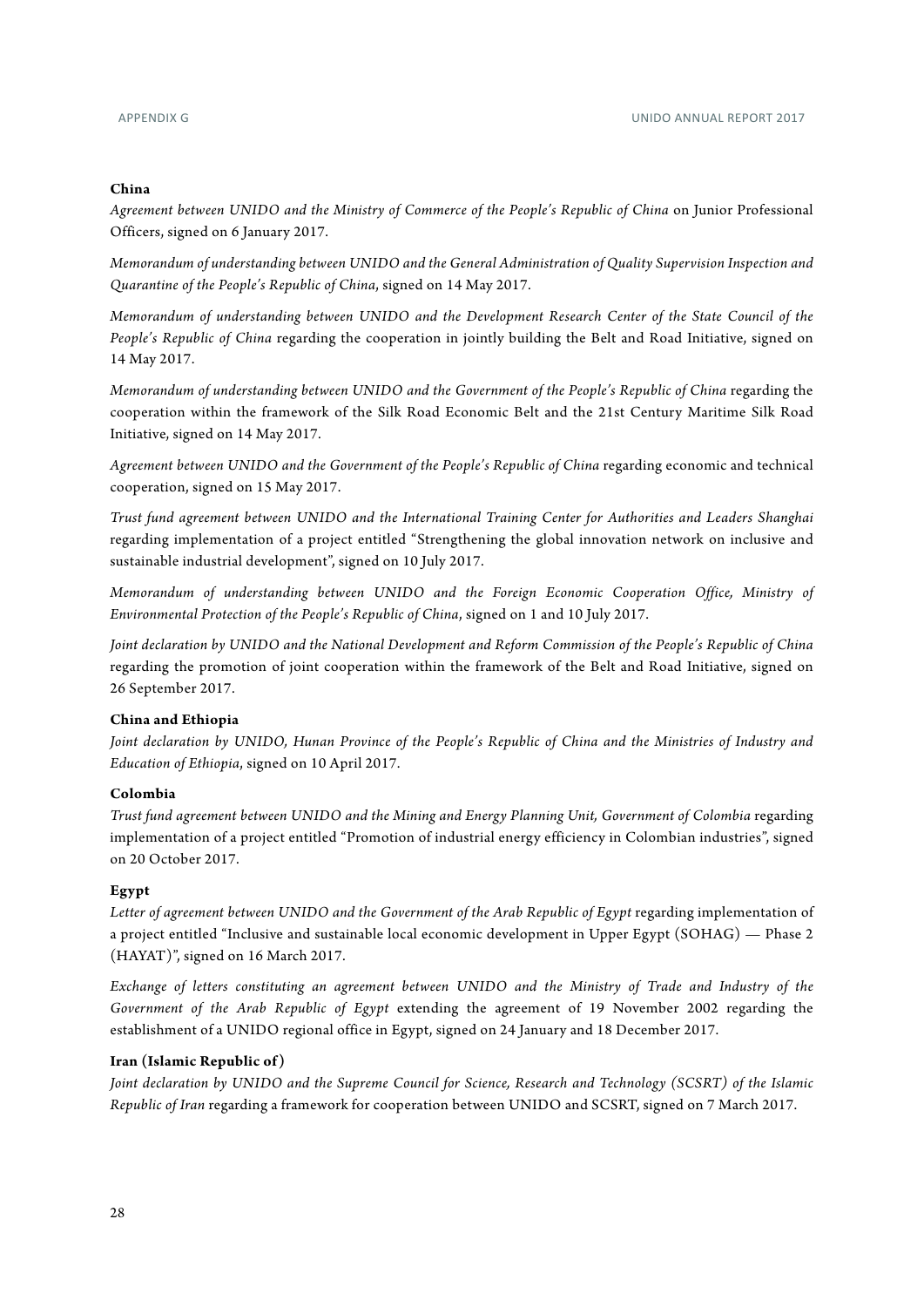#### **Iraq**

*Basic cooperation agreement between UNIDO and the Government of Iraq*, signed on 30 June 2017.

#### **Italy**

*Trust fund agreement between UNIDO and the Government of Italy regarding implementation of a project in the* Islamic Republic of Iran entitled "Hydrochlorofluorocarbon (HCFC) phase-out management plan (Stage II, first tranche) — foam sector", signed on 13 February and 6 March 2017.

*Trust fund agreement between UNIDO and the Government of Italy regarding implementation of a project in China* entitled "HCFC phase-out management plan (Stage II, first tranche) — room air-conditioner manufacturing sector plan", signed on 13 February and 9 March 2017.

*Memorandum of understanding between UNIDO and the Ministry of Foreign Affairs and International Cooperation of the Italian Republic* regarding implementation of a project entitled "Improving the sustainability and inclusiveness of the Ethiopian coffee value chain through private and public partnership", signed on 3 April 2017.

*Trust fund agreement between UNIDO and the Government of Italy regarding implementation of a project entitled* "Kigali amendment: Challenges, opportunities and key actions for the phase-down of hydrofluorocarbons, with special chapter on Africa", signed on 15 May and 2 June 2017.

*Memorandum of understanding between UNIDO and the Ministry of Foreign Affairs and International Cooperation of the Italian Republic* regarding implementation of a project entitled "Capacity-building and job creation for youth and women in the textile sector in migration prone areas of Ethiopia", signed on 18 July 2017.

*Memorandum of understanding between UNIDO and the Ministry of Foreign Affairs and International Cooperation of the Italian Republic* regarding implementation of a project entitled "Upgrading of the footwear value chain in Hebron district (Phase I)", signed on 21 July and 29 August 2017.

*Memorandum of understanding between UNIDO and the Ministry of Foreign Affairs and International Cooperation of the Italian Republic* regarding implementation of a project entitled "Strengthening job creation and creativity in the agro-food sector in Lebanon through technology transfer and skills training", signed on 25 September 2017.

*Memorandum of understanding between UNIDO and the Ministry of Foreign Affairs and International Cooperation of the Italian Republic* regarding implementation of a project in Sudan entitled "Fostering inclusive economic growth in Kassala State through agro-value chains development and access to financial services", signed on 25 October 2017.

### **Japan**

*Exchange of notes between UNIDO and the Government of Japan* regarding implementation of projects in Lebanon, Liberia, Iran, Iraq, Somalia, South Sudan and Turkey, signed on 17 and 22 February 2017.

#### **Kyrgyzstan**

*Agreement between UNIDO and the Government of the Kyrgyz Republic* regarding the settlement of outstanding assessed contributions under a payment plan, signed on 14 June 2017.

#### **Mauritania**

*Country programming framework between UNIDO and the Government of Mauritania* for inclusive and sustainable industrial development, signed on 23 November 2017.

#### **Mexico**

*Joint declaration by UNIDO and the Ministry of Energy of Mexico* regarding the dissemination of energy efficiency policies and best practices in the industrial sector, signed on 12 September 2017.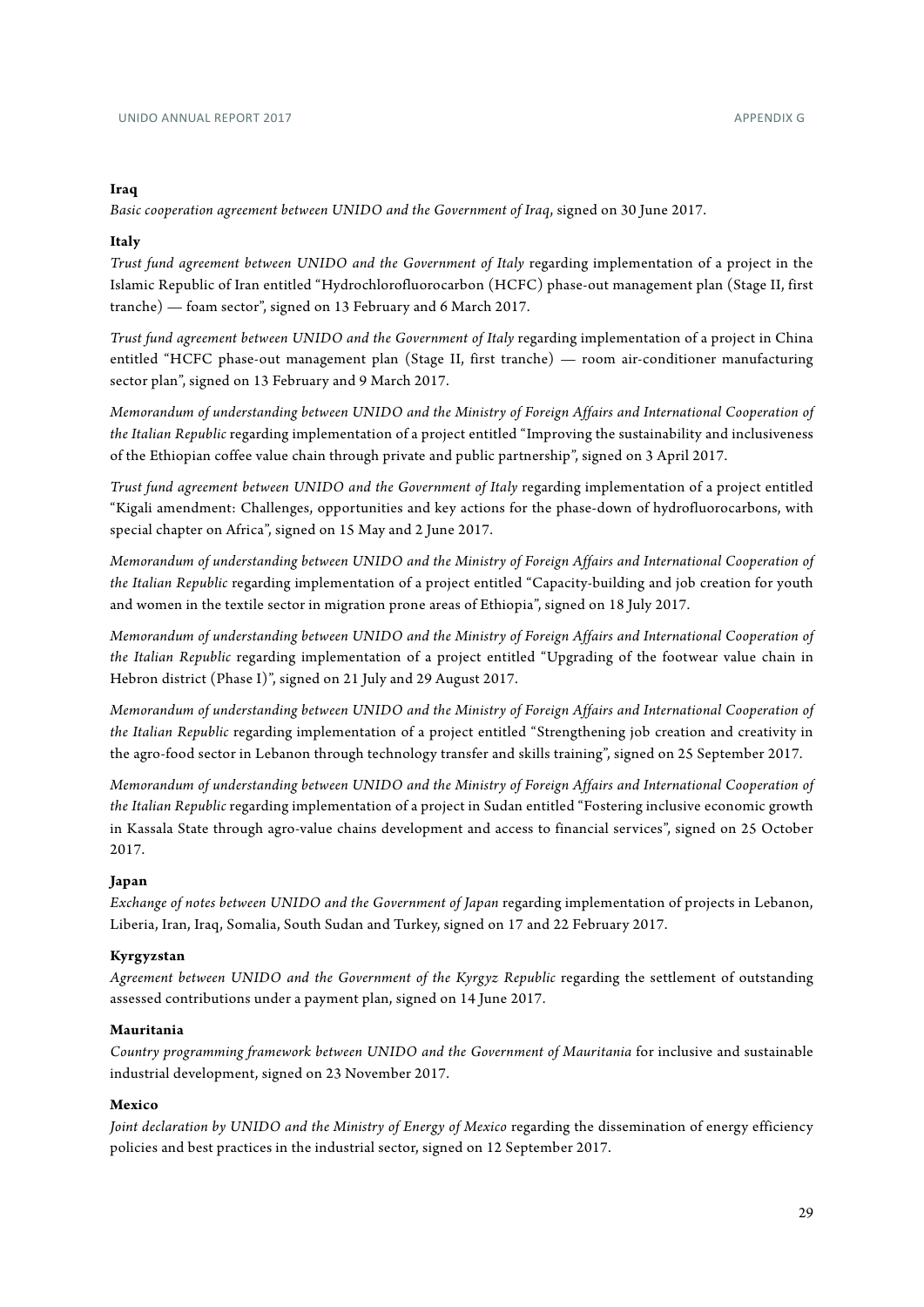#### **Montenegro**

*Country programming framework between UNIDO and the Government of Montenegro* for inclusive and sustainable industrial development, signed on 4 December 2017.

### **Nigeria**

*Trust fund agreement between UNIDO and the Anambra state* regarding implementation of a project in Nigeria entitled "Facilitating job creation through the entrepreneurship training programme 'Learning Initiative for Entrepreneurs (HP LIFE)'", signed on 19 June 2017.

#### **Pakistan**

*Agreement between UNIDO and the Government of the Punjab, Pakistan* for provision of technical assistance by UNIDO under the World Bank-financed projects, regarding implementation of a project in Pakistan entitled "Cluster development initiative — a way forward for economic growth", signed on 26 April 2017.

#### **Republic of Korea**

*Exchange of letters constituting an agreement between UNIDO and the Government of the Republic of Korea* regarding the extension from 1 January 2017 until 31 December 2019 of the agreement for implementation of the project entitled "UNIDO Service for Promotion of Industrial Investment in Developing Countries", signed on 27 and 29 March 2017.

#### **Russian Federation**

*Trust Fund agreement between UNIDO and the Government of the Russian Federation* regarding implementation of a project entitled "Development of a regional centre of excellence for training and certification and demonstration of low-global warming potential alternative refrigerants", signed on 24 July and 31 August 2017.

*Memorandum on strategic partnership between UNIDO and the Government of the Russian Federation*, signed on 28 November 2017.

#### **Sri Lanka and the United Nations Environment Programme (UNEP)**

*Implementation agreement between UNIDO, UNEP and the Ministry of Environment and Renewable Energy of Sri Lanka* regarding implementation of a project entitled "Strengthening national capacity in Sri Lanka for applying SMART chemicals Management (Sustainable management, monetary benefits, additional health and safety, resource efficiency and technology transfer and innovation) in the industrial sector of rubber, tourism and textiles and apparels", signed on 8 and 23 March and 8 August 2017.

#### **Sweden**

*Agreement between UNIDO and Sweden* regarding implementation of a project entitled "Training Institute for Commercial Vehicle Drivers in Ethiopia. A private public partnership project to support specialized skills development in Ethiopia", signed on 21 March and 13 April 2017.

*Agreement between UNIDO and Sweden* regarding implementation of a project entitled "Building the Arab Industrial Development and Mining Organization (AIDMO) capacity in the context of Sustainable Development Goals (SDGs)-Inception phase", signed on 6 and 24 April 2017.

#### **Switzerland**

*Letter of agreement between UNIDO and the Swiss Confederation, through the State Secretariat for Economic Affairs*  regarding implementation of a project entitled "Standard compliance for better market access programme", signed on 15 and 25 May 2017.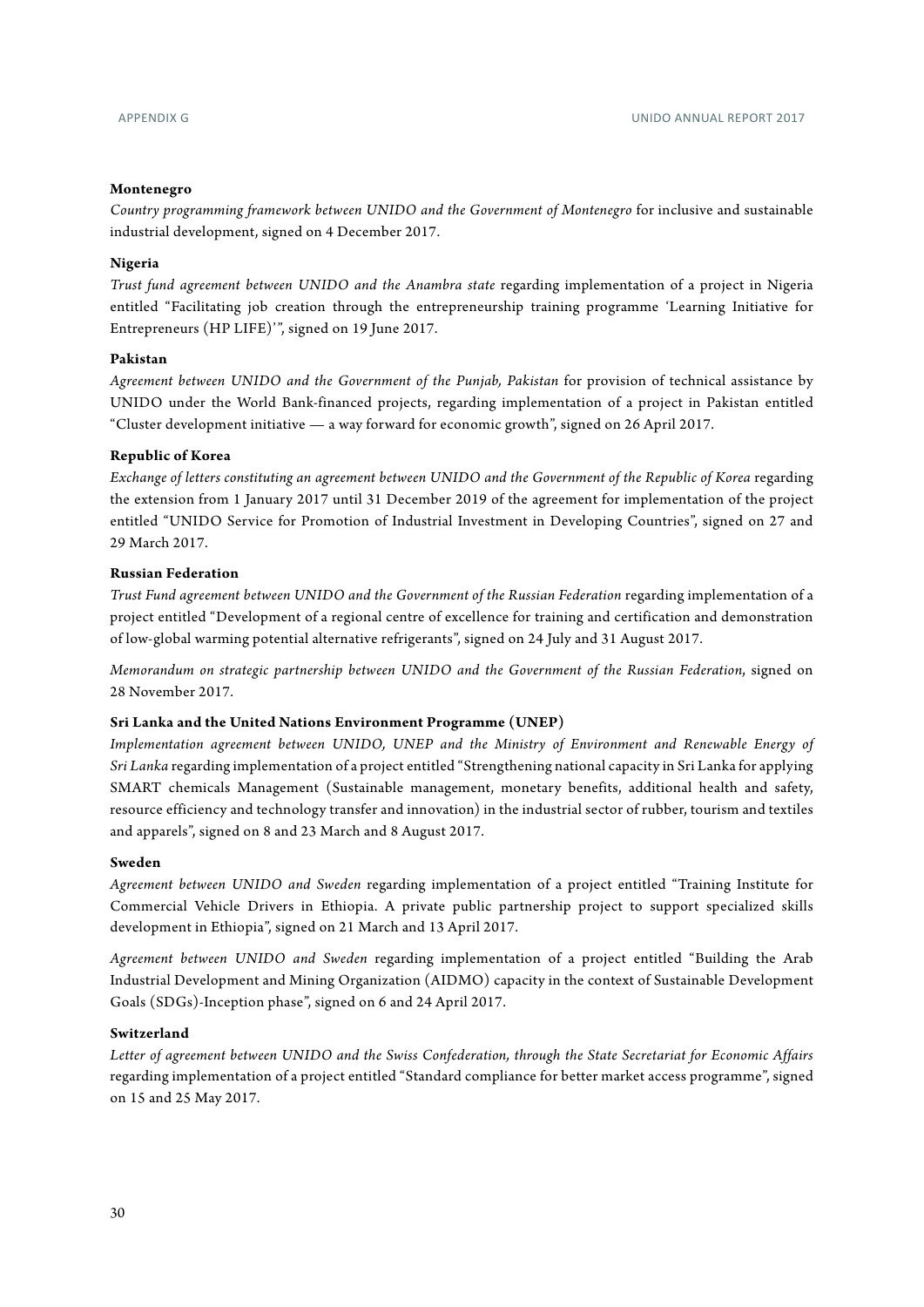*Letter of agreement between UNIDO and the Swiss Confederation, through the State Secretariat for Economic Affairs*  regarding implementation of a project entitled "Global Quality and Standards Programme", signed on 27 November 2017.

#### **Thailand**

*Joint declaration by UNIDO and the Eastern Economic Corridor Office of Thailand*, signed on 4 September 2017.

*Strategic Cooperation Framework (2018–2021) between UNIDO and the Government of the Kingdom of Thailand*, signed on 28 November 2017.

#### **Turkey**

*Exchange of letters constituting an agreement between UNIDO and the Republic of Turkey* extending the agreement of 9 February 1999 regarding the establishment of the Centre for Regional Cooperation in Turkey, signed on 6 June and 24 August 2017.

#### **United States of America**

Grant agreement between UNIDO and the United States Agency for International Development regarding implementation of a project in West Africa entitled "Hosting and managing the Private Financing Advisory Network", signed on 21 April and 2 May 2017.

Grant agreement between UNIDO and the United States Agency for International Development regarding implementation of a project in Morocco entitled "H2O Maghreb Partnership Project" signed on 28 April 2017.

#### **Uruguay**

*Memorandum of understanding between UNIDO and the Oriental Republic of Uruguay* regarding the establishment of a regional office for the promotion of south-south and triangular cooperation, signed on 29 May 2017.

#### **Venezuela (Bolivarian Republic of )**

*Joint declaration by UNIDO and the Bolivarian Republic of Venezuela*, signed on 27 November 2017.

# **II. The United Nations, its funds and programmes, specialized and related agencies**

#### **United Nations (UN)**

*Agreement between UNIDO and the UN* regarding implementation of a project in Liberia entitled "Development and Promotion of the Human Security. Business Partnership Framework towards the achievement of the SDGs", signed on 8 and 17 November 2017.

#### **Food and Agriculture Organization of the United Nations (FAO)**

*Contribution agreement between UNIDO and FAO* regarding implementation of a project entitled "Sustainable food security through community-based livelihood development and water harvesting in South Sudan — II", signed on 28 February and 6 March 2017.

*Contribution agreement between UNIDO and FAO* regarding implementation of a project entitled "Support to employment creation in Mongolia. Component 2: Piloting quality private sector work in selected livestock and vegetable value chains", signed on 23 May and 6 June 2017.

*Contribution agreement between UNIDO and FAO* regarding implementation of a project entitled "Establishment and piloting of the Accelerated Agriculture and Agro-industry Development Initiative PLUS (3ADI+)", signed on 28 and 30 November 2017.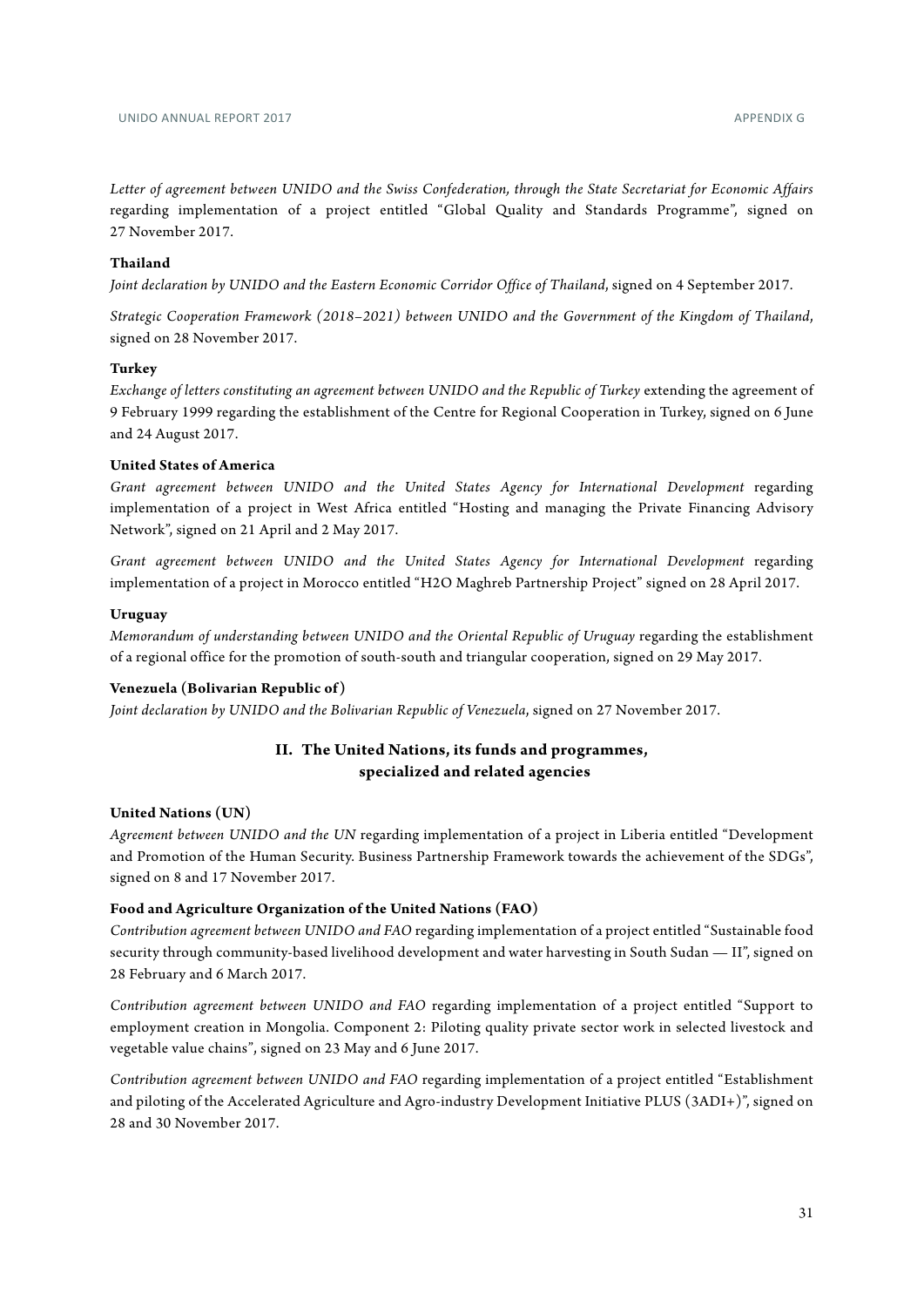#### **International Trade Centre (ITC)**

*Inter-agency agreement between UNIDO and ITC* regarding implementation of a project entitled "Trade related assistance in Sri Lanka: Increasing small and medium size enterprises' (SMEs) trade competitiveness in regional and EU markets", signed on 10 and 14 March 2017.

#### **International Telecommunication Union (ITU)**

*Joint declaration by UNIDO and ITU* regarding the collaboration on advancement of the 2030 Agenda for Sustainable Development, in particular industrialization, infrastructure development and innovation, signed on 25 April 2017.

#### **United Nations Environment Programme (UNEP)**

*Contribution agreement between UNIDO and UNEP* regarding implementation of a project entitled "Procurement of refrigeration identifiers for nine countries and refrigeration and air-conditioning servicing tools for one country", signed on 14 and 27 June 2017.

Joint declaration by UNIDO and UNEP-Technical University of Denmark (DTU) Partnership regarding the dissemination of energy efficiency policies and best practices in the industrial sector, signed on 11 September 2017.

#### **III. Other intergovernmental organizations**

#### **Central Asia Regional Economic Cooperation (CAREC) Institute**

*Joint declaration by UNIDO and CAREC Institute*, signed on 7 June 2017.

# **Eurasian Development Bank (EDB)**

*Relationship agreement between UNIDO and EDB*, signed on 28 November 2017.

#### **European Union (EU)**

*Delegation agreement between UNIDO and the EU* regarding implementation of a project entitled "Employment and entrepreneurship development for migrant youth, refugees, asylum seekers and host communities in Khartoum State (EEDK-RDDP Sudan)", signed on 28 February and 2 March 2017.

**International Laboratory Accreditation Cooperation (ILAC) and International Accreditation Forum (IAF)**  *Memorandum of understanding between UNIDO, ILAC and IAF*, signed on 24 November 2017.

#### **IV. National organizations**

#### **Austrian Development Agency (ADA), Austria**

*Agreement between UNIDO and ADA* regarding implementation of a project entitled "Vienna Energy Forum 2017", signed on 5 and 9 May 2017.

*Agreement between UNIDO and ADA* regarding implementation of a project entitled "Industrial skills and entrepreneurship in southern Tunisia", signed on 7 and 18 July 2017.

*Agreement between UNIDO and ADA* regarding implementation of a project entitled "First operational phase of the Central American Integration System Centre for Renewable Energy and Energy Efficiency", signed on 28 November 2017.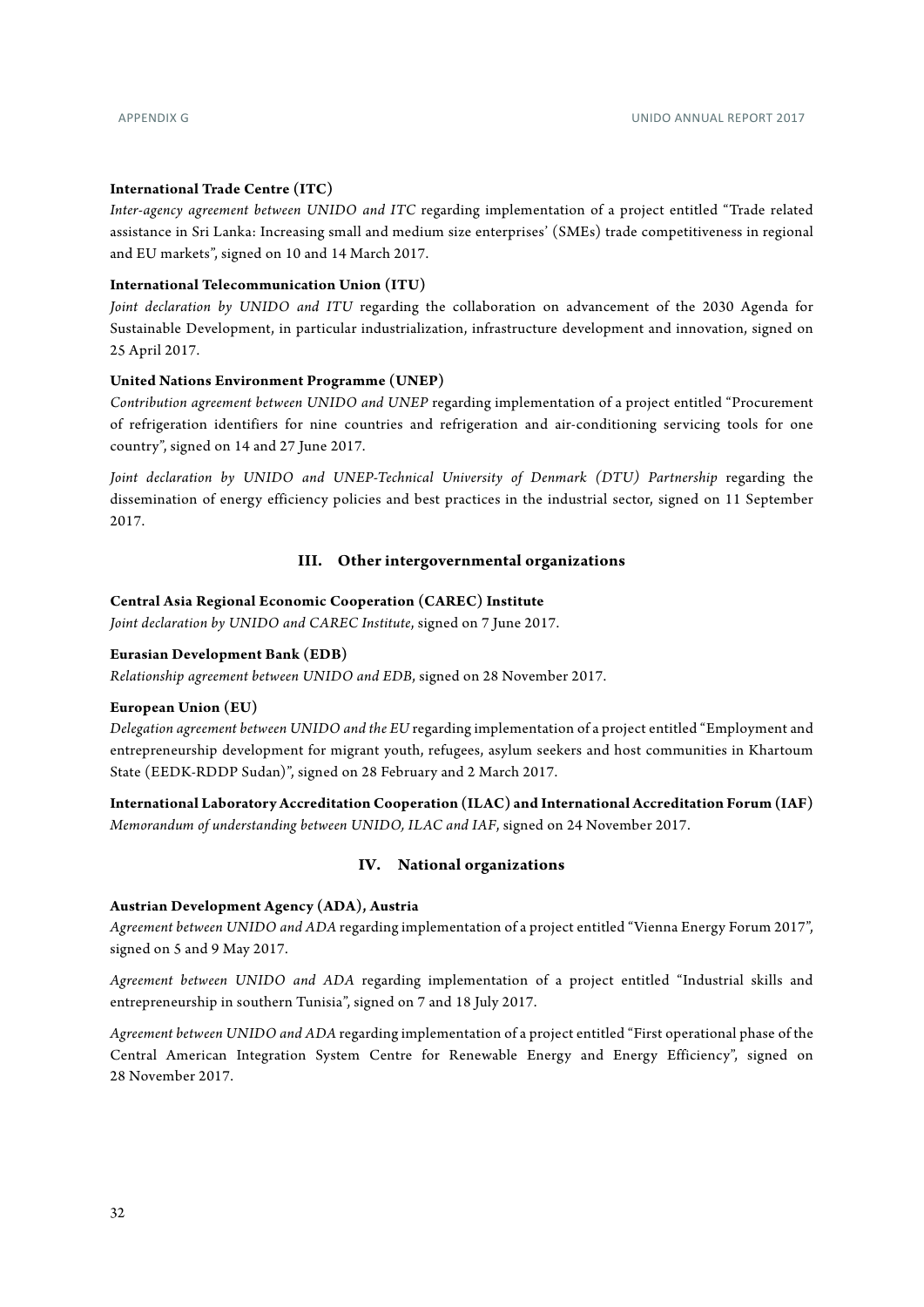#### **Deutsche Gesellschaft für Internationale Zusammenarbeit (GIZ) GmbH, Germany**

*Grant agreement between UNIDO and GIZ* regarding Vienna Energy Forum 2017, signed on 10 May 2017.

*Grant agreement between UNIDO and GIZ* regarding implementation of a project entitled "Strengthening the local production of essential medicine in developing countries (Phase 2015–2017) access to medicines", signed on 14 and 15 December 2017.

#### **Export-Import Bank of China (EXIM), China**

*Joint declaration by UNIDO and EXIM*, signed on 15 May 2017.

#### **Italian Agency for New Technologies, Energy and Sustainable Economic Development (ENEA), Italy**

*Joint declaration by UNIDO Investment and Technology Promotion Office in Italy and ENEA* regarding the promotion of sustainable technologies and best practices in developing countries, signed on 10 July 2017.

#### **Korea Energy Agency (KEA), Republic of Korea**

*Trust fund agreement between UNIDO and KEA* regarding implementation of a project entitled "Korea Energy Agency support for the Pacific Centre for Renewable Energy and Energy Efficiency", signed on 5 September 2017.

### **Korea Research Institute of Chemical Technology (KRICT), Republic of Korea**

*Trust fund agreement between UNIDO and KRICT* regarding implementation of a project entitled "Support to the Government of Ethiopia on the improvement of its strategy and policy for the development of technology-based chemical industry", signed on 15 and 21 August 2017.

#### **Korea Technology Finance Corporation (KOTEC), Republic of Korea**

*Memorandum of understanding on cooperation between UNIDO and KOTEC*, signed on 27 October and 1 November 2017.

#### **Public Establishment for Industrial Estates (PEIE), Oman**

*Trust fund agreement between UNIDO and PEIE* regarding implementation of a project entitled "Establishing a UNIDO Subcontracting and Partnership Exchange Centre in Oman", signed on 5 and 21 June 2017.

#### **Vienna Business Agency, Austria**

*Sponsorship agreement between UNIDO and Vienna Business Agency* regarding the project entitled "BRIDGE for Cities — Belt and Road Initiative: Developing Green Economies for Cities", signed on 25 and 26 September 2017.

# **V. Other entities**

#### **Association of Chinese Companies in Austria (ACBA), Austria**

*Sponsorship agreement between UNIDO and ACBA* regarding the project entitled "BRIDGE for Cities — Belt and Road Initiative: Developing Green Economies for Cities", signed on 26 September 2017.

# **Austrian Foundation for Development Research (ÖFSE) and the University of Vienna, Austria**

*Memorandum of understanding between UNIDO, ÖFSE and the University of Vienna*, signed on 8 and 18 May and 6 June 2017.

#### **Chamber of Commerce and Industry of Romania (CCIR), Romania**

*Memorandum of understanding on cooperation between UNIDO and CCIR*, signed on 10 May 2017.

### **China Industrial Design Association (CIDA), China**

*Joint declaration by UNIDO and CIDA*, signed on 15 August 2017.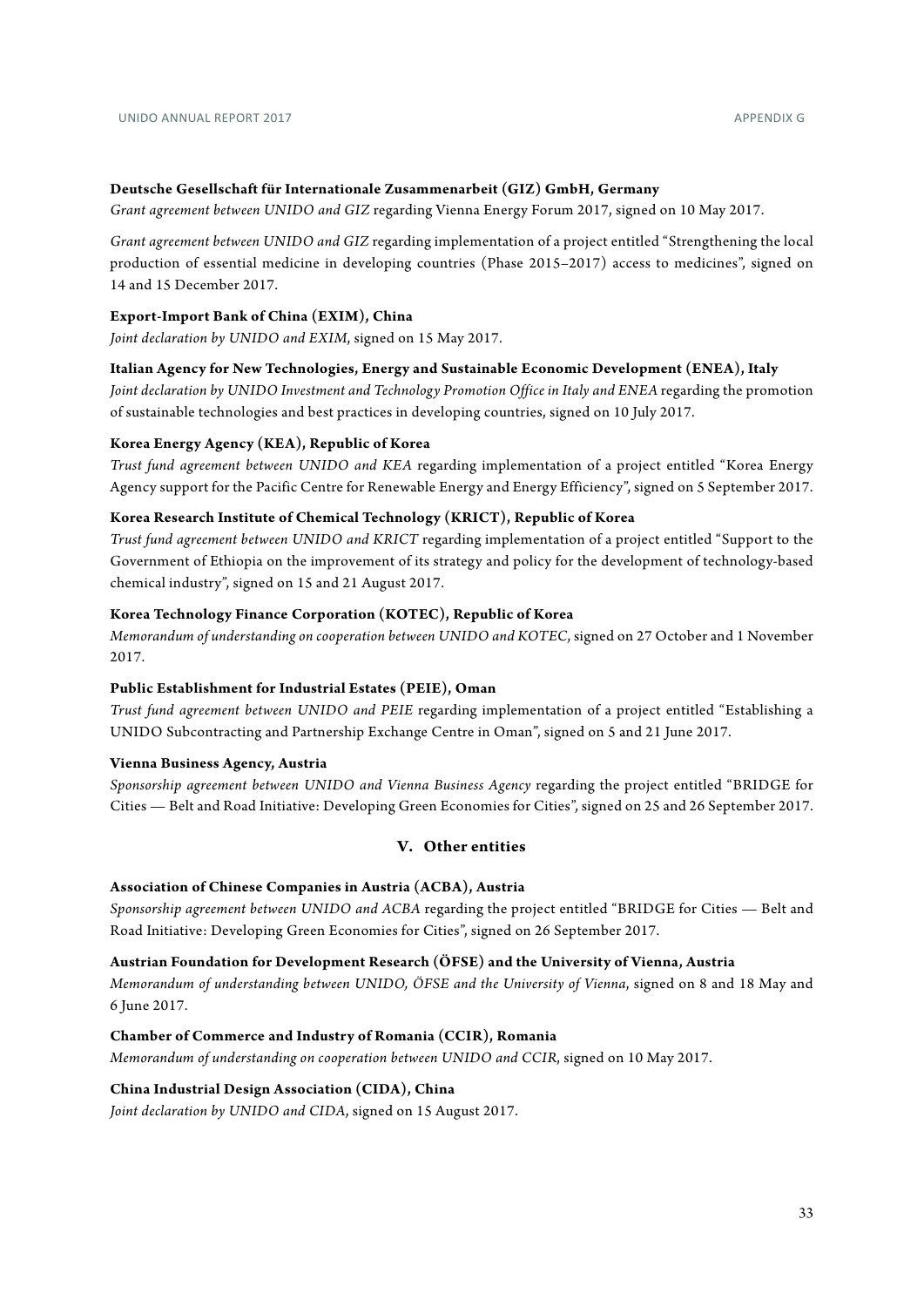#### **Expo Dubai 2020 LLC, United Arab Emirates**

*Memorandum of understanding on cooperation between UNIDO and Expo Dubai 2020 LLC*, signed on 31 October 2017.

### **Finance Center for South-South Cooperation (FCSSC), China**

*Trust fund agreement between UNIDO and FCSSC* regarding implementation of a project entitled "BRIDGE for Cities — Belt and Road Initiative: Developing Green Economies for Cities", signed on 1 and 10 August 2017.

*Memorandum of understanding on cooperation between UNIDO and FCSSC, Hong Kong , China*, signed on 26 September 2017.

#### **Fondazione CRT, Italy**

*Trust fund agreement between UNIDO and Fondazione CRT* regarding implementation of a project entitled "Entrepreneurs for social change", signed on 11 and 17 January 2017.

#### **Hewlett Packard (HP), United Sates of America**

*Memorandum of understanding on cooperation between UNIDO and HP Foundation*, signed on 14 and 18 September 2017.

*Memorandum of understanding on cooperation between UNIDO and HP Inc.*, signed on 18 September 2017.

#### **Istanbul Chamber of Commerce (ICOC), Turkey**

*Memorandum of understanding on cooperation between UNIDO and ICOC*, signed on 24 August and 25 September 2017.

#### **Korea Productivity Center (KPC), Republic of Korea**

*Trust fund agreement between UNIDO and KPC* regarding implementation of a project entitled "Support institutional capacity-building of the Governments of Thailand and Mongolia for the design of a policy framework to improve national productivity", signed on 10 August 2017.

#### **Moscow State Institute of International Relations (MGIMO), Russian Federation**

*Memorandum of understanding between UNIDO and MGIMO*, signed on 28 June 2017.

#### **Numaligarh Refinery Limited (NRL), India**

*Memorandum of understanding on cooperation between UNIDO and NRL*, signed on 14 September 2017.

#### **Organization for International Economic Relations (OIER), Austria**

*Memorandum of understanding on cooperation between UNIDO and OIER*, signed on 11 July 2017.

#### **SAP SE, Germany**

*Joint declaration by UNIDO and SAP SE* regarding collaboration on utilizing new technologies and digital transformation for the advancement and monitoring of the 2030 Agenda for Sustainable Development, in particular in the areas inclusive and sustainable industrialization, signed on 26 September 2017.

#### **Sustainable Energy for All (SEforALL), Austria**

*Partnership Agreement between UNIDO, SEforALL and the Carbon Trust on the Industrial Energy Efficiency Accelerator*, signed on 11 May 2017.

#### **World Energy Council (WEC), United Kingdom**

*Joint declaration by UNIDO and WEC*, signed on 12 September 2017.

#### **World Packaging Organisation (WPO), United States of America**

*Memorandum of understanding on cooperation between UNIDO and WPO*, signed on 7 November 2017.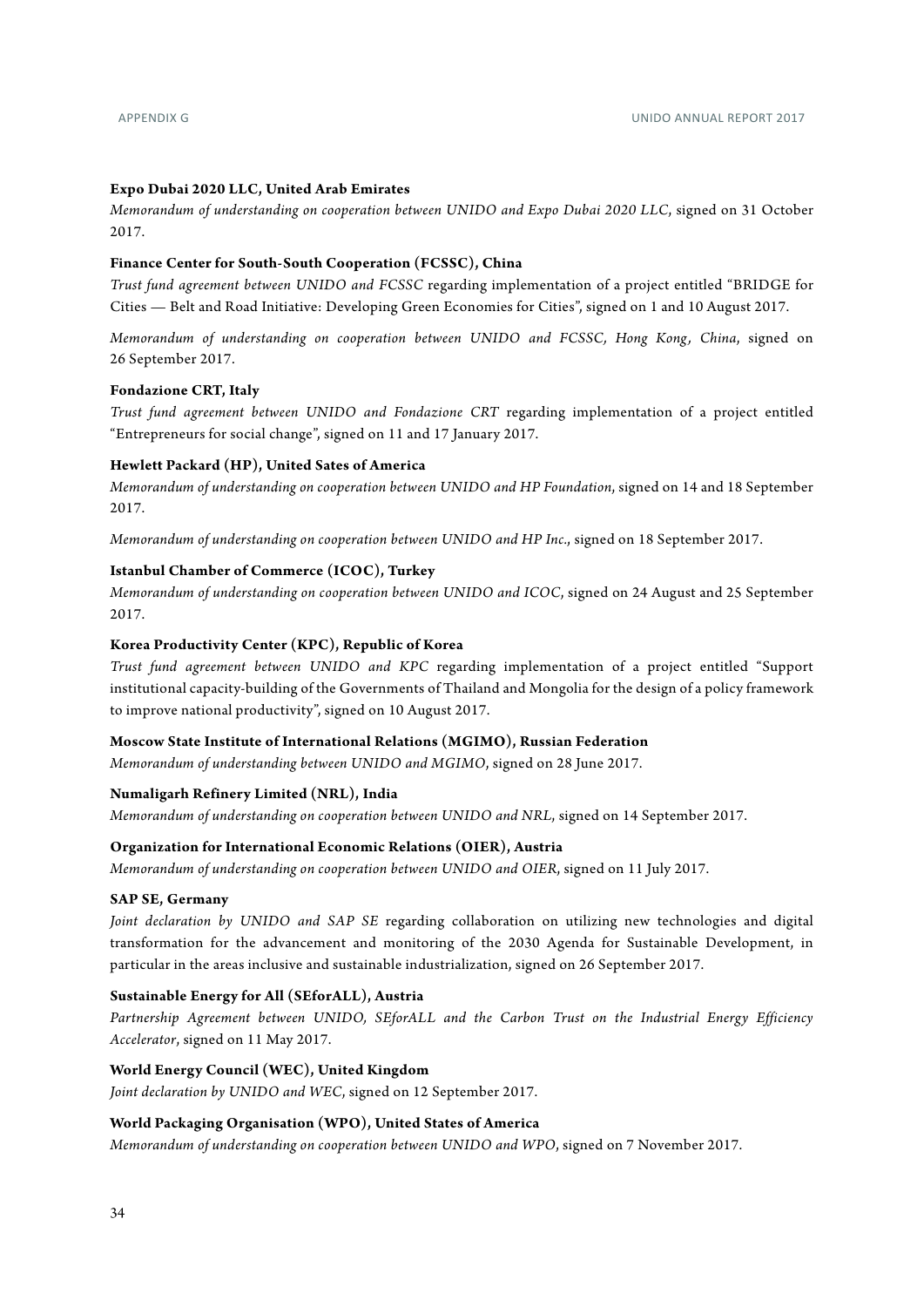# **APPENDIX H**

# COUNTRY PROMOTION PRESENTATIONS/SEMINARS ORGANIZED BY INVESTMENT AND TECHNOLOGY PROMOTION OFFICES (ITPOs) IN 2017

| Country/region promoted             | Venue                                                                                         | Number of<br>presentations |
|-------------------------------------|-----------------------------------------------------------------------------------------------|----------------------------|
| Africa region                       | Bahrain (1), China (1), Japan (6), Jordan (1)                                                 | 9                          |
| Arab region                         | Bahrain (1), Russian Federation (2), Saudi<br>Arabia (2), Sudan (1), United Arab Emirates (1) | 7                          |
| Central America                     | Japan $(2)$                                                                                   | $\mathfrak{2}$             |
| Middle East and North Africa (MENA) | Bahrain (1), Jordan (1), Tunisia (1)                                                          | 3                          |
| Pacific Islands                     | Japan $(1)$                                                                                   | $\mathbf{1}$               |
| Bahrain                             | Italy $(1)$                                                                                   | $\mathbf{1}$               |
| Bangladesh                          | Japan $(5)$                                                                                   | 5                          |
| Cambodia                            | Japan $(1)$                                                                                   | $\mathbf{1}$               |
| China                               | China $(3)$ , Germany $(1)$ , Italy $(1)$                                                     | 5                          |
| Cuba                                | Italy $(1)$ , Japan $(3)$                                                                     | $\overline{4}$             |
| Fiji                                | Republic of Korea (1), Japan (1)                                                              | $\mathfrak{2}$             |
| Egypt                               | Egypt $(2)$ , Japan $(1)$                                                                     | 3                          |
| Ethiopia                            | Japan $(1)$                                                                                   | $\mathbf{1}$               |
| Ghana                               | Japan $(1)$                                                                                   | $\mathbf{1}$               |
| Guinea                              | Japan $(1)$                                                                                   | $\mathbf{1}$               |
| India                               | India $(2)$ , Japan $(2)$                                                                     | $\overline{4}$             |
| Indonesia                           | Japan $(1)$                                                                                   | $\mathbf{1}$               |
| Iran (Islamic Republic of)          | Iran (Islamic Republic of) (1), Italy (3)                                                     | $\overline{4}$             |
| Jordan                              | Jordan $(1)$                                                                                  | $\mathbf{1}$               |
| Lebanon                             | Lebanon $(2)$                                                                                 | $\mathfrak{2}$             |
| Madagascar                          | Japan $(1)$                                                                                   | 1                          |
| Mauritania                          | Mauritania (2)                                                                                | $\overline{2}$             |
| Morocco                             | Morocco $(1)$                                                                                 | 1                          |
| Mozambique                          | Italy $(2)$                                                                                   | $\sqrt{2}$                 |
| Myanmar                             | Italy $(1)$ , Japan $(1)$                                                                     | $\mathbf{2}$               |
| Nigeria                             | Japan (1), Nigeria (5)                                                                        | 6                          |
| Oman                                | Oman $(1)$                                                                                    | $\mathbf{1}$               |
| Poland                              | China $(1)$                                                                                   | $\mathbf{1}$               |
| Russian Federation                  | Brazil (1), Germany (1), Russian Federation (7)                                               | 9                          |
| Rwanda                              | Republic of Korea (1)                                                                         | $\mathbf{1}$               |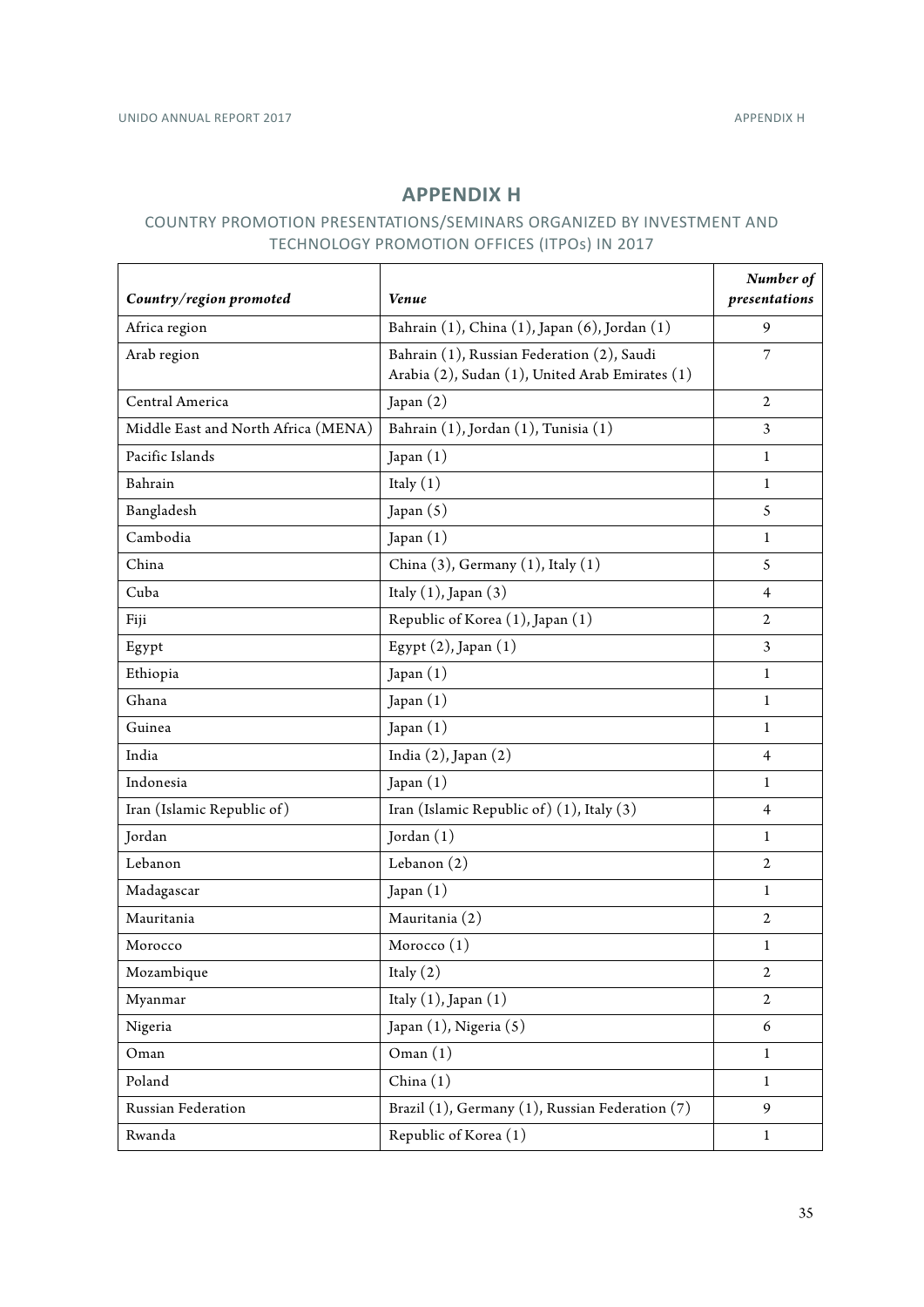| Country/region promoted | <b>Venue</b>               | Number of<br>presentations |
|-------------------------|----------------------------|----------------------------|
| Sudan                   | Sudan $(1)$                |                            |
| Tunisia                 | Japan $(1)$                |                            |
| Turkey                  | Turkey $(3)$ , Japan $(1)$ | $\overline{4}$             |
| Uganda                  | Japan $(2)$                | 2                          |
| Viet Nam                | Japan $(1)$                |                            |
| Zambia                  | Japan $(1)$                |                            |
| <b>Total</b>            |                            | 94                         |

Total: 35 countries/regions promoted at 94 presentations/seminars held in 22 countries.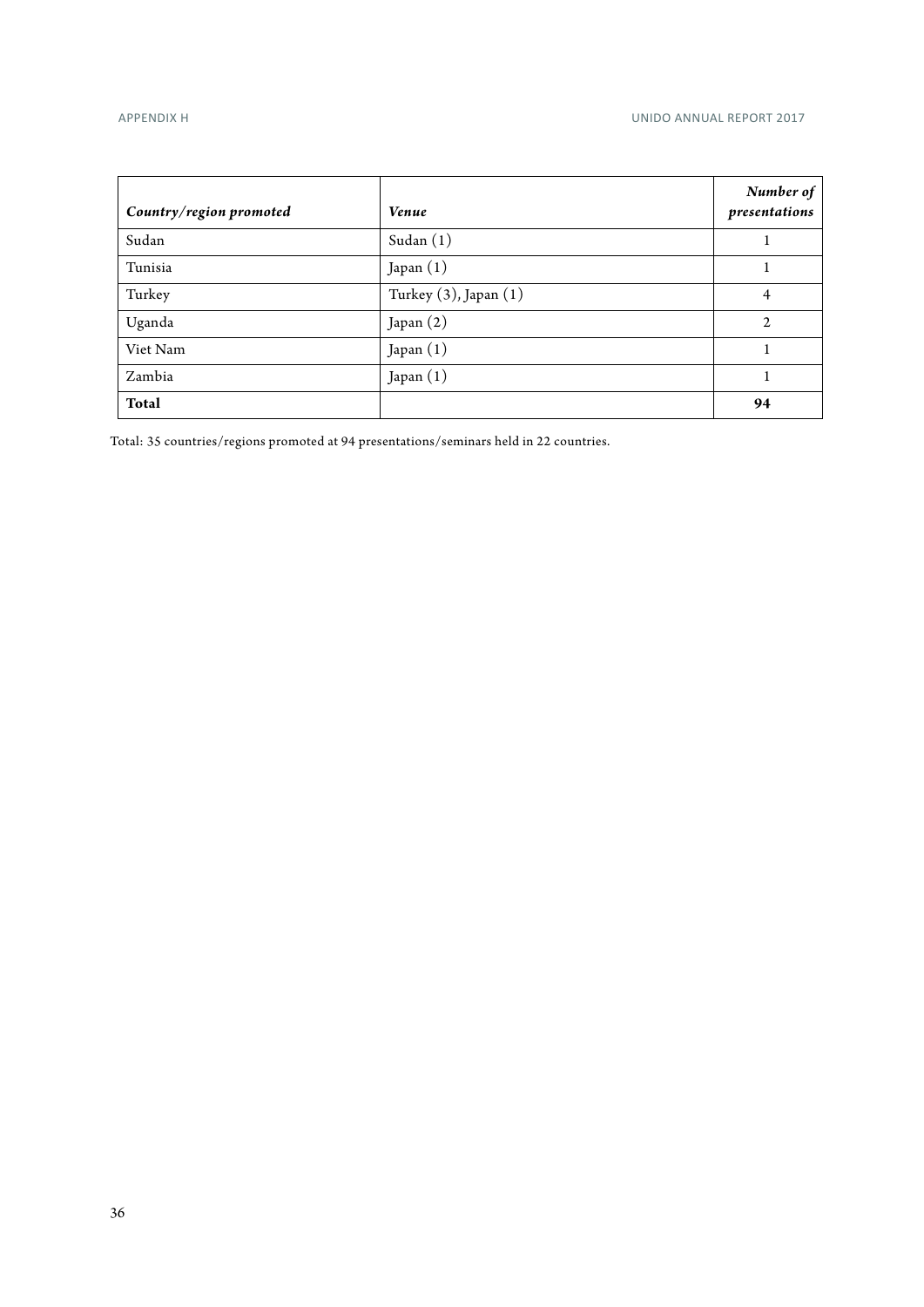## **APPENDIX I**

## FIELD REPRESENTATION As of 31 December 2017

|                                    | $D\,$            |                  | UR_RO UR_CO      | $UCR$            |                  | NO NO_DIR        | GS               | Total            |
|------------------------------------|------------------|------------------|------------------|------------------|------------------|------------------|------------------|------------------|
| <b>AFRICA REGION</b>               |                  |                  |                  |                  |                  |                  |                  |                  |
| Burkina Faso                       | $\boldsymbol{0}$ | $\boldsymbol{0}$ | $\boldsymbol{0}$ | $\mathbf{1}$     | $\boldsymbol{0}$ | $\boldsymbol{0}$ | $\boldsymbol{0}$ | 1                |
| Cameroon                           | $\mathbf{0}$     | $\boldsymbol{0}$ | $\boldsymbol{0}$ | $\boldsymbol{0}$ | $\boldsymbol{0}$ | $\mathbf{0}$     | 2                | $\sqrt{2}$       |
| Côte d'Ivoire                      | $\mathbf{0}$     | $\boldsymbol{0}$ | $\mathbf{1}$     | $\boldsymbol{0}$ | 1                | $\mathbf{0}$     | 2                | $\overline{4}$   |
| Democratic Republic of the         | $\boldsymbol{0}$ | $\boldsymbol{0}$ | 0                | $\mathbf 1$      | $\boldsymbol{0}$ | $\boldsymbol{0}$ | $\mathbf{2}$     | $\mathfrak{Z}$   |
| Congo                              |                  |                  |                  |                  |                  |                  |                  |                  |
| Ethiopia                           | $\mathbf{1}$     | $\boldsymbol{0}$ | $\boldsymbol{0}$ | $\boldsymbol{0}$ | $\mathbf{1}$     | $\mathbf{0}$     | 3                | 5                |
| Ghana                              | $\mathbf{0}$     | $\boldsymbol{0}$ | $\mathbf{1}$     | $\mathbf 0$      | $\boldsymbol{0}$ | $\mathbf{0}$     | 2                | $\mathfrak{Z}$   |
| Guinea                             | $\mathbf{0}$     | 0                | $\mathbf{0}$     | 1                | $\mathbf{0}$     | $\mathbf{0}$     | 2                | $\mathfrak{Z}$   |
| Kenya                              | $\mathbf{0}$     | $\boldsymbol{0}$ | $\mathbf{1}$     | $\mathbf 0$      | $\mathbf{0}$     | $\mathbf{0}$     | $\overline{2}$   | $\mathfrak{Z}$   |
| Madagascar                         | $\mathbf{0}$     | $\boldsymbol{0}$ | 0                | $\mathbf 1$      | $\mathbf{0}$     | $\mathbf{0}$     | $\mathfrak{2}$   | $\mathfrak{Z}$   |
| Mali <sup>*</sup>                  | $\boldsymbol{0}$ | $\boldsymbol{0}$ | $\boldsymbol{0}$ | 1                | $\boldsymbol{0}$ | $\mathbf{0}$     | $\boldsymbol{0}$ | $\mathbf{1}$     |
| Mozambique*                        | $\mathbf{0}$     | $\boldsymbol{0}$ | 0                | $\mathbf{1}$     | $\mathbf{1}$     | $\mathbf{0}$     | $\mathbf{1}$     | $\mathfrak{Z}$   |
| Nigeria                            | $\mathbf{1}$     | $\boldsymbol{0}$ | 0                | $\mathbf 0$      | $\sqrt{2}$       | $\mathbf{0}$     | $\overline{4}$   | 7                |
| Rwanda*                            | $\mathbf{0}$     | $\boldsymbol{0}$ | $\boldsymbol{0}$ | 1                | $\boldsymbol{0}$ | $\mathbf{0}$     | $\boldsymbol{0}$ | $\mathbf{1}$     |
| Senegal                            | $\mathbf{0}$     | 0                | $\mathbf{1}$     | 0                | $\boldsymbol{0}$ | $\mathbf{0}$     | 2                | $\mathfrak{Z}$   |
| Sierra Leone*                      | $\mathbf{0}$     | $\boldsymbol{0}$ | $\boldsymbol{0}$ | 1                | $\boldsymbol{0}$ | $\mathbf{0}$     | $\mathbf{1}$     | $\boldsymbol{2}$ |
| South Africa                       | $\mathbf{0}$     | 1                | $\mathbf{0}$     | $\mathbf{0}$     | 1                | $\bf{0}$         | 2                | $\overline{4}$   |
| $\mathrm{Togo}^*$                  | $\mathbf{0}$     | $\boldsymbol{0}$ | $\mathbf{0}$     | $\mathbf 0$      | $\boldsymbol{0}$ | $\mathbf{0}$     | $\boldsymbol{0}$ | $\boldsymbol{0}$ |
| Uganda <sup>*</sup>                | $\boldsymbol{0}$ | $\boldsymbol{0}$ | 0                | $\mathbf 1$      | $\boldsymbol{0}$ | $\boldsymbol{0}$ | $\boldsymbol{0}$ | 1                |
| United Republic of Tanzania        | $\boldsymbol{0}$ | $\boldsymbol{0}$ | $\mathbf{1}$     | $\boldsymbol{0}$ | $\mathbf{1}$     | $\boldsymbol{0}$ | $\mathfrak{2}$   | $\overline{4}$   |
| Zimbabwe <sup>'</sup>              | $\boldsymbol{0}$ | $\boldsymbol{0}$ | $\boldsymbol{0}$ | $\mathbf{1}$     | $\boldsymbol{0}$ | $\mathbf{0}$     | $\boldsymbol{0}$ | $\mathbf{1}$     |
| <b>TOTAL</b>                       | $\mathbf{2}$     | $\mathbf{1}$     | 5                | $10\,$           | 7                | $\boldsymbol{0}$ | 29               | 54               |
| <b>ARAB REGION</b>                 |                  |                  |                  |                  |                  |                  |                  |                  |
| Algeria                            | $\mathbf{0}$     | $\boldsymbol{0}$ | $\boldsymbol{0}$ | 1                | $\boldsymbol{0}$ | $\mathbf{0}$     | 2                | 3                |
| Egypt                              | $\mathbf 1$      | $\boldsymbol{0}$ | $\mathbf{0}$     | $\mathbf 0$      | $\boldsymbol{0}$ | $\mathbf{0}$     | 3                | $\overline{4}$   |
| Jordan <sup>*</sup>                | $\mathbf{0}$     | $\boldsymbol{0}$ | $\boldsymbol{0}$ | 1                | $\boldsymbol{0}$ | $\mathbf{0}$     | $\boldsymbol{0}$ | $\mathbf 1$      |
| Lebanon                            | $\mathbf{0}$     | 0                | $\mathbf{1}$     | $\boldsymbol{0}$ | $\boldsymbol{0}$ | $\mathbf{0}$     | 2                | $\mathfrak{Z}$   |
| Morocco                            | $\mathbf{0}$     | $\boldsymbol{0}$ | $\boldsymbol{0}$ | $\mathbf{1}$     | $\boldsymbol{0}$ | $\mathbf{0}$     | $\mathfrak{2}$   | $\mathfrak{Z}$   |
| Sudan                              | $\mathbf{0}$     | $\boldsymbol{0}$ | $\mathbf{0}$     | $\mathbf{1}$     | $\boldsymbol{0}$ | $\mathbf{0}$     | $\boldsymbol{2}$ | $\mathfrak{Z}$   |
| Tunisia                            | $\boldsymbol{0}$ | 0                | 0                | $\mathbf{1}$     | $\boldsymbol{0}$ | $\mathbf{0}$     | $\mathbf{1}$     | $\boldsymbol{2}$ |
| <b>TOTAL</b>                       | $\,1\,$          | $\boldsymbol{0}$ | $\mathbf{1}$     | 5                | $\Omega$         | $\boldsymbol{0}$ | 12               | 19               |
| <b>ASIA AND THE PACIFIC REGION</b> |                  |                  |                  |                  |                  |                  |                  |                  |
| Afghanistan <sup>*</sup>           | $\mathbf{0}$     | $\boldsymbol{0}$ | $\boldsymbol{0}$ | $\mathbf{1}$     | $\boldsymbol{0}$ | $\mathbf{0}$     | $\boldsymbol{0}$ | $\mathbf{1}$     |
| Bangladesh <sup>*</sup>            | $\boldsymbol{0}$ | $\boldsymbol{0}$ | $\boldsymbol{0}$ | $\mathbf{1}$     | $\boldsymbol{0}$ | $\boldsymbol{0}$ | $\boldsymbol{0}$ | $\mathbf{1}$     |
| Cambodia <sup>*</sup>              | $\boldsymbol{0}$ | $\boldsymbol{0}$ | $\boldsymbol{0}$ | $\mathbf{1}$     | $\boldsymbol{0}$ | $\mathbf{0}$     | $\boldsymbol{0}$ | $\,1\,$          |
| China                              | $\mathbf{0}$     | $\mathbf{1}$     | $\boldsymbol{0}$ | $\mathbf 0$      | $\mathbf{1}$     | $\mathbf{0}$     | $\overline{4}$   | 6                |
| India                              | $\boldsymbol{0}$ | $\mathbf{1}$     | $\boldsymbol{0}$ | $\boldsymbol{0}$ | $\boldsymbol{0}$ | $\boldsymbol{0}$ | 3                | $\overline{4}$   |
| Indonesia                          | $\boldsymbol{0}$ | $\boldsymbol{0}$ | $\mathbf{1}$     | $\mathbf 0$      | $\boldsymbol{0}$ | $\mathbf{0}$     | $\boldsymbol{2}$ | $\mathfrak{Z}$   |
| Iran (Islamic Republic of)         | $\boldsymbol{0}$ | $\boldsymbol{0}$ | $\boldsymbol{0}$ | $\mathbf{1}$     | $\boldsymbol{0}$ | $\boldsymbol{0}$ | $\boldsymbol{2}$ | $\mathfrak z$    |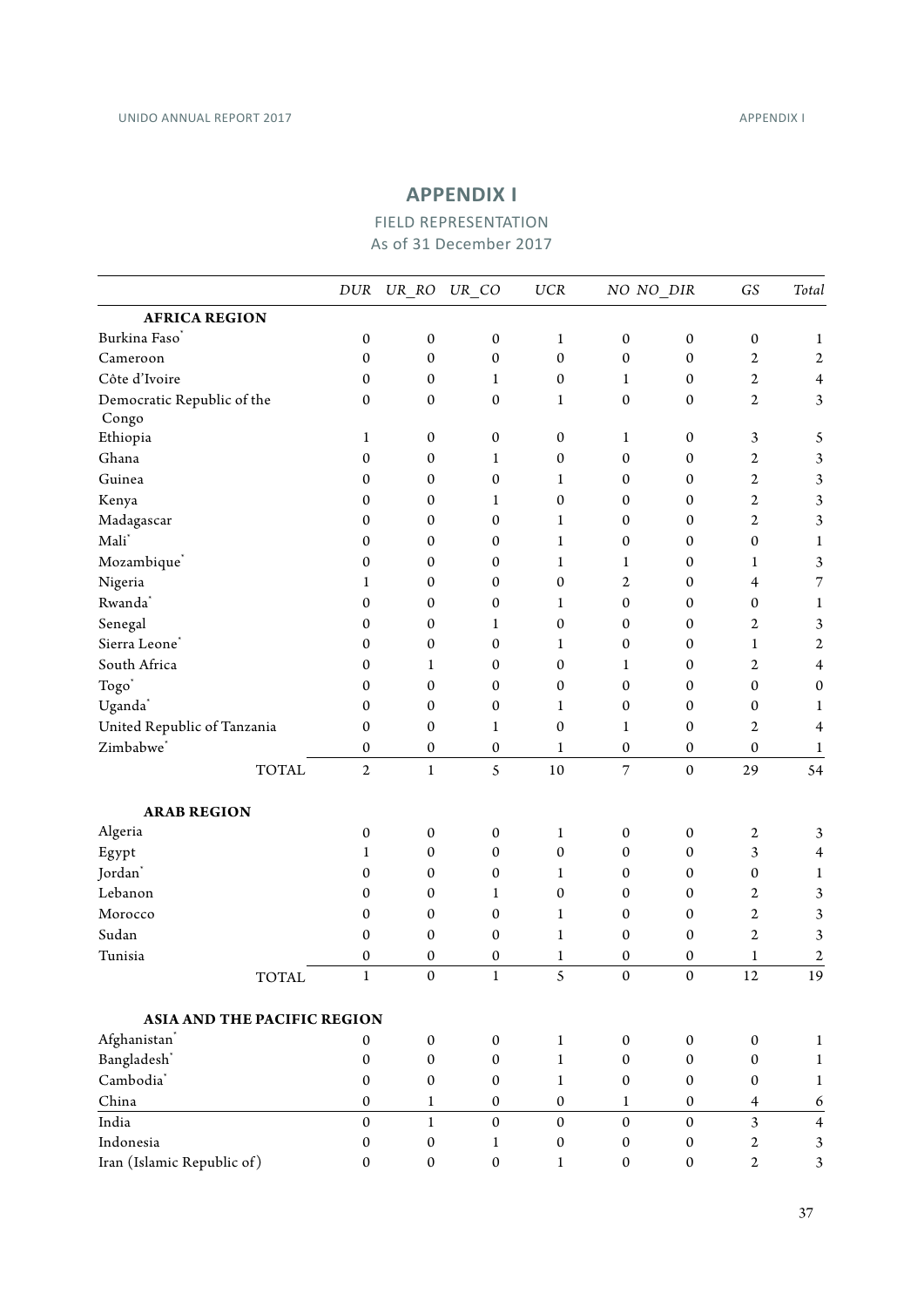|                                                                        |                  |                    |                  |                  | DUR UR RO UR CO  |                       |                              |                                | <b>UCR</b>                  |                  |                  | NO NO_DIR        |                  |                  | GS                | Total                 |                       |
|------------------------------------------------------------------------|------------------|--------------------|------------------|------------------|------------------|-----------------------|------------------------------|--------------------------------|-----------------------------|------------------|------------------|------------------|------------------|------------------|-------------------|-----------------------|-----------------------|
| Lao People's Democratic<br>Republic <sup>*</sup>                       |                  |                    |                  | $\boldsymbol{0}$ |                  | $\boldsymbol{0}$      |                              | $\boldsymbol{0}$               | $\mathbf{1}$                |                  | $\boldsymbol{0}$ |                  | $\mathbf{0}$     |                  | $\mathbf{0}$      |                       | 1                     |
| Pakistan                                                               |                  |                    |                  | $\mathbf{0}$     |                  | $\mathbf{0}$          |                              | $\mathbf{0}$                   | 1                           |                  | $\mathbf{0}$     |                  | $\mathbf{0}$     |                  | 2                 |                       | 3                     |
| Philippines                                                            |                  |                    |                  | $\mathbf{0}$     |                  | $\mathbf{0}$          |                              | $\mathbf{0}$                   | 1                           |                  | $\mathbf{0}$     |                  | $\mathbf{0}$     |                  | $\overline{2}$    |                       | 3                     |
| Sri Lanka*                                                             |                  |                    |                  | $\mathbf{0}$     |                  | 0                     |                              | 0                              | $\mathbf{0}$                |                  | $\mathbf{0}$     |                  | $\mathbf{0}$     |                  | $\mathbf{0}$      |                       | $\mathbf{0}$          |
| Thailand                                                               |                  |                    |                  | 1                |                  | 0                     |                              | 0                              | $\mathbf{0}$                |                  | $\mathbf{1}$     |                  | $\mathbf{0}$     |                  | 3                 |                       | 5                     |
| Viet Nam                                                               |                  |                    |                  | 0                |                  | 0                     |                              | 0                              | 1                           |                  | 0                |                  | $\mathbf{0}$     |                  | 2                 |                       | 3                     |
|                                                                        |                  | <b>TOTAL</b>       |                  | $\mathbf{1}$     |                  | $\mathbf{2}$          |                              | $\mathbf{1}$                   | 8                           |                  | $\overline{2}$   |                  | $\mathbf{0}$     |                  | 20                |                       | 34                    |
| EUROPE AND CENTRAL ASIA REGION                                         |                  |                    |                  |                  |                  |                       |                              |                                |                             |                  |                  |                  |                  |                  |                   |                       |                       |
| Armenia <sup>*</sup>                                                   |                  |                    |                  | 0                |                  | $\boldsymbol{0}$      |                              | $\boldsymbol{0}$               | 1                           |                  | 0                |                  | $\mathbf{0}$     |                  | $\mathbf{0}$      |                       | $\mathbf{1}$          |
| Kyrgyzstan*                                                            |                  |                    |                  | $\mathbf{0}$     |                  | 0                     |                              | 0                              | 1                           |                  | 0                |                  | $\mathbf{0}$     |                  | 0                 |                       | 1                     |
| Russian Federation*                                                    |                  |                    |                  | $\mathbf{0}$     |                  | $\mathbf{0}$          |                              | 0                              | $\Omega$                    |                  | $\mathbf{0}$     |                  | $\mathbf{0}$     |                  | $\mathbf{0}$      |                       | 0                     |
| Turkey*                                                                |                  |                    |                  | 0                |                  | 0                     |                              | 0                              | $\mathbf{0}$                |                  | $\mathbf{0}$     |                  | $\mathbf{1}$     |                  | 2                 |                       | 3                     |
| Ukraine*                                                               |                  |                    |                  | $\mathbf{0}$     |                  | 0                     |                              | $\mathbf{0}$                   | 0                           |                  | $\mathbf{0}$     |                  | $\mathbf{0}$     |                  | $\mathbf{0}$      |                       | $\boldsymbol{0}$      |
|                                                                        |                  | <b>TOTAL</b>       |                  | $\boldsymbol{0}$ |                  | $\boldsymbol{0}$      |                              | $\mathbf{0}$                   | $\mathfrak{2}$              |                  | $\mathbf{0}$     |                  | $\mathbf{1}$     |                  | $\mathfrak{2}$    |                       | 5                     |
| LATIN AMERICA AND THE CARIBBEAN REGION                                 |                  |                    |                  |                  |                  |                       |                              |                                |                             |                  |                  |                  |                  |                  |                   |                       |                       |
| Bolivia (Plurinational<br>State of) <sup>*</sup>                       |                  |                    |                  | $\mathbf{0}$     |                  | $\boldsymbol{0}$      |                              | $\mathbf{0}$                   | $\mathbf{0}$                |                  | $\boldsymbol{0}$ |                  | $\boldsymbol{0}$ |                  | $\mathbf{0}$      |                       | $\mathbf{0}$          |
| <b>Brazil</b>                                                          |                  |                    |                  | $\mathbf{0}$     |                  | $\boldsymbol{0}$      |                              | $\mathbf{1}$                   | $\mathbf{0}$                |                  | $\mathbf{1}$     |                  | $\mathbf{0}$     |                  | 2                 |                       | 4                     |
| Colombia                                                               |                  |                    |                  | 0                |                  | 0                     |                              | 1                              | $\mathbf{0}$                |                  | 0                |                  | $\mathbf{0}$     |                  | 2                 |                       | 3                     |
| Cuba <sup>*</sup>                                                      |                  |                    |                  | 0                |                  | 0                     |                              | 0                              | $\Omega$                    |                  | 0                |                  | $\mathbf{0}$     |                  | $\mathbf{0}$      |                       | 0                     |
| Ecuador <sup>*</sup>                                                   |                  |                    |                  | $\mathbf{0}$     |                  | 0                     |                              | 0                              | 1                           |                  | $\mathbf{0}$     |                  | $\mathbf{0}$     |                  | $\mathbf{0}$      |                       | 1                     |
| Mexico                                                                 |                  |                    |                  | $\mathbf{1}$     |                  | 0                     |                              | 0                              | $\mathbf{0}$                |                  | $\mathbf{1}$     |                  | $\mathbf{0}$     |                  | 3                 |                       | 5                     |
| Nicaragua <sup>*</sup>                                                 |                  |                    |                  | 0                |                  | 0                     |                              | 0                              | $\mathbf{0}$                |                  | $\mathbf{0}$     |                  | $\mathbf{0}$     |                  | $\mathbf{0}$      |                       | $\mathbf{0}$          |
| Uruguay                                                                |                  |                    |                  | 0                |                  | $\mathbf{1}$          |                              | 0                              | 0                           |                  | $\mathbf{1}$     |                  | $\mathbf{0}$     |                  | 3                 |                       | 5                     |
|                                                                        |                  | <b>TOTAL</b>       |                  | $\mathbf{1}$     |                  | $\mathbf{1}$          |                              | $\mathfrak{2}$                 | $\mathbf{1}$                |                  | 3                |                  | $\boldsymbol{0}$ |                  | 10                |                       | 18                    |
|                                                                        |                  | <b>GRAND TOTAL</b> |                  | 5                |                  | 4                     |                              | 9                              | 26                          |                  | 12               |                  | 1                |                  | 73                | 130                   |                       |
|                                                                        |                  |                    |                  |                  |                  |                       |                              |                                |                             |                  |                  |                  |                  |                  |                   |                       |                       |
|                                                                        |                  | CTA AIDO STA DIR   |                  |                  | H IPO NPO        |                       |                              | NO                             | IPE KCM PCO SEE CTM JPO APO |                  |                  |                  |                  |                  |                   |                       | GS Total              |
| <b>Investment and Technology Promotion Offices</b><br>Bahrain, Manama  | $\Omega$         | $\mathbf{0}$       | $\boldsymbol{0}$ | $\mathbf{0}$     | $\mathbf{1}$     |                       |                              |                                |                             | $\mathbf{0}$     | $\mathbf{0}$     | $\bf{0}$         | $\mathbf 0$      | $\mathbf{0}$     |                   |                       |                       |
| China, Beijing                                                         | 0                | $\mathbf{0}$       | $\boldsymbol{0}$ | $\boldsymbol{0}$ | $\boldsymbol{0}$ | 1<br>$\boldsymbol{0}$ | $\mathbf{0}$<br>$\mathbf{0}$ | $\overline{4}$<br>$\mathbf{0}$ | $\bf{0}$<br>$\mathbf{0}$    | $\mathbf{0}$     | $\mathbf{0}$     | $\bf{0}$         | $\mathbf{0}$     | $\mathbf{0}$     | 0<br>$\mathbf{0}$ | 3<br>$\boldsymbol{0}$ | 9<br>$\boldsymbol{0}$ |
| China, Shanghai                                                        | 0                | $\mathbf{0}$       | $\boldsymbol{0}$ | $\boldsymbol{0}$ | $\mathbf{0}$     | $\mathbf{0}$          | $\mathbf{0}$                 | $\mathbf{0}$                   | $\mathbf{0}$                | $\mathbf{0}$     | $\boldsymbol{0}$ | $\boldsymbol{0}$ | $\boldsymbol{0}$ | $\mathbf{0}$     | $\mathbf{0}$      | $\mathbf{1}$          | $\mathbf{1}$          |
| Germany, Bonn                                                          | $\mathbf{0}$     | $\mathbf{0}$       | $\boldsymbol{0}$ | $\boldsymbol{0}$ | $\mathbf{0}$     | $\boldsymbol{0}$      | $\boldsymbol{0}$             | $\mathbf{0}$                   | $\boldsymbol{0}$            | $\mathbf{0}$     | $\boldsymbol{0}$ | $\boldsymbol{0}$ | $\mathbf{0}$     | $\mathbf{0}$     | $\mathbf{0}$      | $\mathbf{1}$          | $\mathbf{1}$          |
| Italy, Rome                                                            | $\mathbf{0}$     | $\mathbf{0}$       | $\boldsymbol{0}$ | $\boldsymbol{0}$ | $\mathbf{1}$     | $\mathbf{0}$          | $\mathbf{0}$                 | $\mathbf{0}$                   | $\boldsymbol{0}$            | $\mathbf{0}$     | $\boldsymbol{0}$ | $\boldsymbol{0}$ | $\mathbf{0}$     | $\boldsymbol{0}$ | $\boldsymbol{0}$  | $\sqrt{2}$            | $\mathfrak{Z}$        |
| Japan, Tokyo                                                           | $\mathbf{0}$     | $\mathbf{0}$       | $\boldsymbol{0}$ | $\mathbf{0}$     | $\mathbf{1}$     | $\mathbf{0}$          | $\mathbf{1}$                 | $\mathbf{1}$                   | $\mathbf{2}$                | $\mathbf{0}$     | $\mathbf{0}$     | $\boldsymbol{0}$ | $\mathbf{0}$     | $\mathbf{0}$     | $\mathbf{0}$      | $\mathbf{0}$          | 5                     |
| <b>Centre for International Industrial Cooperation</b>                 |                  |                    |                  |                  |                  |                       |                              |                                |                             |                  |                  |                  |                  |                  |                   |                       |                       |
| Russian Federation                                                     | $\boldsymbol{0}$ | $\mathbf{0}$       | $\mathbf{0}$     | 0                | $\mathbf{0}$     | $\mathbf{0}$          | $\bf{0}$                     | $\boldsymbol{0}$               | $\mathbf{0}$                | $\mathbf{0}$     | $\mathbf{0}$     | $\bf{0}$         | $\bf{0}$         | $\boldsymbol{0}$ | $\mathbf{0}$      | $\mathbf{0}$          | $\boldsymbol{0}$      |
| <b>TOTAL</b>                                                           | $\mathbf{0}$     | $\mathbf{0}$       | $\mathbf{0}$     | $\boldsymbol{0}$ | $\overline{3}$   | $\mathbf{1}$          | $\mathbf{1}$                 | 5                              | $\overline{2}$              | $\mathbf{0}$     | $\mathbf{0}$     | $\mathbf{0}$     | $\mathbf{0}$     | $\mathbf{0}$     | $\mathbf{0}$      | $\overline{7}$        | 19                    |
| Personnel secured under technical cooperation funds and/or other funds |                  |                    |                  |                  |                  |                       |                              |                                |                             |                  |                  |                  |                  |                  |                   |                       |                       |
| PTC/TII/INV                                                            | $\boldsymbol{0}$ | $\boldsymbol{0}$   | $\boldsymbol{0}$ | $\mathbf{1}$     | $\mathbf{1}$     | $\mathbf{0}$          | $\mathbf{0}$                 | $\boldsymbol{0}$               | $\mathbf{0}$                | $\boldsymbol{0}$ | $\mathbf{0}$     | $\boldsymbol{0}$ | $\mathbf{0}$     | $\mathbf{0}$     | $\mathbf{0}$      | $\boldsymbol{0}$      | 2                     |
| PTC/ENE/CPN                                                            | $\boldsymbol{0}$ | $\boldsymbol{0}$   | $\boldsymbol{0}$ | $\boldsymbol{0}$ | $\boldsymbol{0}$ | $\boldsymbol{0}$      | $\boldsymbol{0}$             | $\boldsymbol{0}$               | $\boldsymbol{0}$            | $\mathbf{1}$     | $\boldsymbol{0}$ | $\boldsymbol{0}$ | $\mathbf{1}$     | $\boldsymbol{0}$ | $\mathbf{0}$      | $\boldsymbol{0}$      | $\sqrt{2}$            |
|                                                                        |                  |                    |                  |                  |                  |                       |                              |                                |                             |                  |                  |                  |                  |                  |                   |                       |                       |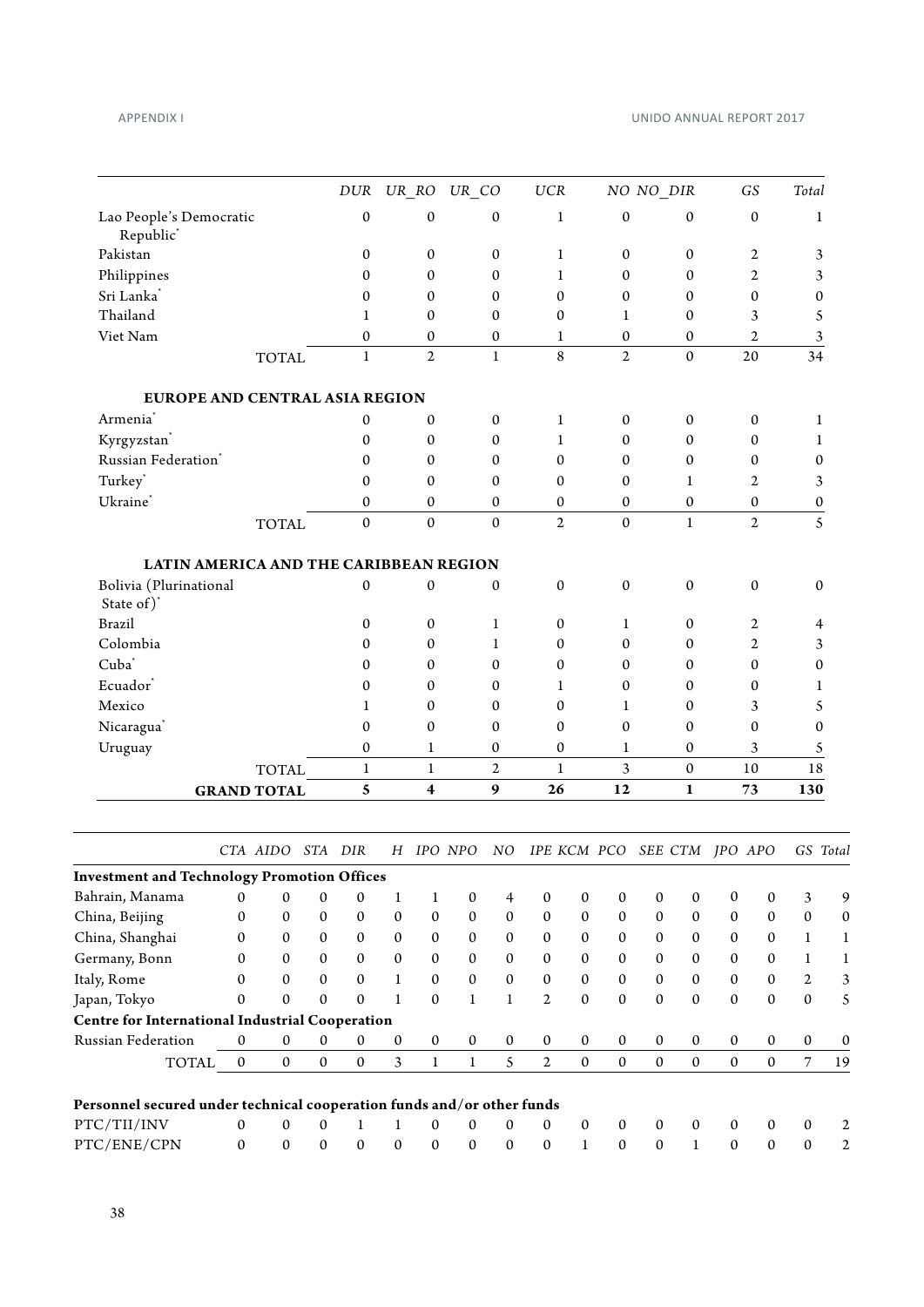|                                                                       |              | CTA AIDO     | STA          | DIR          | Н            | <i>IPO</i>   | <b>NPO</b>   | NO           |              |              | IPE KCM PCO  | SEE CTM JPO APO |              |              |          | GS.          | Total |
|-----------------------------------------------------------------------|--------------|--------------|--------------|--------------|--------------|--------------|--------------|--------------|--------------|--------------|--------------|-----------------|--------------|--------------|----------|--------------|-------|
| PTC/AGR/AIT                                                           | $\Omega$     | 1            | $\Omega$     | $\Omega$     | $\Omega$     | $\Omega$     | $\Omega$     | $\Omega$     | $\Omega$     | $\Omega$     | $\Omega$     | $\Omega$        | $\Omega$     | $\Omega$     | $\Omega$ | $\Omega$     | 1     |
| PTC/AGR/RJH                                                           | 1            | 0            | 0            | $\mathbf{0}$ | $\mathbf{0}$ | 0            | 0            | 0            | $\mathbf{0}$ | $\mathbf{0}$ | $\mathbf{0}$ | $\mathbf 0$     | $\mathbf{0}$ | $\Omega$     | 0        | 0            | 1     |
| PTC/OMD                                                               | $\Omega$     | $\mathbf{0}$ | $\mathbf{0}$ | 1            | $\mathbf{0}$ | $\Omega$     | $\mathbf{1}$ | $\mathbf{0}$ | $\Omega$     | $\Omega$     | $\Omega$     | $\mathbf{0}$    | $\mathbf{0}$ | $\mathbf{0}$ | $\Omega$ | $\mathbf{0}$ | 2     |
| PTC/ENV/IRE                                                           | 1            | $\mathbf{0}$ | $\mathbf{0}$ | $\Omega$     | 0            | 0            | $\mathbf{0}$ | $\mathbf{0}$ | $\Omega$     | $\Omega$     | $\Omega$     | $\mathbf{0}$    | $\mathbf{0}$ | $\Omega$     | $\Omega$ | $\mathbf{0}$ | 1     |
| EFR/FLD/AFR/KEN                                                       | $\mathbf{0}$ | $\mathbf{0}$ | $\mathbf{0}$ | $\mathbf{0}$ | 0            | $\mathbf{0}$ | $\mathbf{0}$ | $\mathbf{0}$ | $\mathbf{0}$ | $\Omega$     | $\mathbf{0}$ | $\mathbf{0}$    | $\mathbf{0}$ | 1            | 0        | $\mathbf{0}$ | 1     |
| PTC/ENE/RRE                                                           | 0            | 1            | $\Omega$     | $\Omega$     | $\Omega$     | $\Omega$     | $\Omega$     | $\Omega$     | $\Omega$     | $\Omega$     | $\Omega$     | $\Omega$        | $\Omega$     | $\Omega$     | $\Omega$ | $\Omega$     | 1     |
| PTC/TII/BCI                                                           | 1            | $\mathbf{0}$ | $\mathbf{0}$ | $\mathbf{0}$ | $\mathbf{0}$ | 0            | $\mathbf{0}$ | $\mathbf{0}$ | $\mathbf{0}$ | $\bf{0}$     | $\Omega$     | $\mathbf{0}$    | 0            | $\mathbf{0}$ | 0        | $\Omega$     | 1     |
| EFR/FLD/ASP/THA                                                       | $\Omega$     | $\mathbf{0}$ | $\mathbf{0}$ | $\Omega$     | $\Omega$     | $\Omega$     | $\Omega$     | $\Omega$     | $\Omega$     | $\Omega$     | $\Omega$     | 0               | $\mathbf{0}$ | 1            | $\Omega$ | $\Omega$     | 1     |
| PPS/PRS/RPA                                                           | $\mathbf{0}$ | $\mathbf{0}$ | $\mathbf{0}$ | $\Omega$     | $\Omega$     | 0            | $\mathbf{0}$ | $\mathbf{0}$ | $\Omega$     | $\Omega$     | $\mathbf{0}$ | $\mathbf{0}$    | $\mathbf{0}$ | $\mathbf{0}$ | 1        | $\mathbf{0}$ | 1     |
| <b>TOTAL</b>                                                          | 1            | $\mathbf{0}$ | $\mathbf{0}$ | 1            | $\Omega$     | $\Omega$     | 1            | $\mathbf{0}$ | $\Omega$     | $\Omega$     | $\Omega$     | $\mathbf{0}$    | $\mathbf{0}$ | 1            | $\Omega$ | $\mathbf{0}$ | 14    |
| 7<br><b>GRAND TOTAL</b>                                               |              |              |              |              |              |              |              |              |              |              |              |                 |              | 33           |          |              |       |
| <b>GRAND TOTAL WORKFORCE REPRESENTED IN THE FIELD</b>                 |              |              |              |              |              |              |              |              |              |              |              |                 |              |              |          |              | 163   |
| (staff members)                                                       |              |              |              |              |              |              |              |              |              |              |              |                 |              |              |          |              |       |
| <b>UNIDO Focal Points**</b>                                           |              |              |              |              |              |              |              |              |              |              |              |                 |              |              |          |              |       |
| Cuba                                                                  |              |              |              |              |              |              |              |              |              |              |              |                 |              |              |          |              | 1     |
| Russian Federation, Moscow (UNIDO Centre for International Industrial |              |              |              |              |              |              |              |              |              |              |              |                 |              |              |          |              |       |
| Cooperation)                                                          |              |              |              |              |              |              |              |              |              |              |              |                 |              |              |          |              |       |
| Sri Lanka                                                             |              |              |              |              |              |              |              |              |              |              |              |                 |              |              |          |              | 1     |
| <b>Togo</b>                                                           |              |              |              |              |              |              |              |              |              |              |              |                 |              |              |          |              |       |
| <b>Ukraine</b>                                                        |              |              |              |              |              |              |              |              |              |              |              |                 |              |              |          |              |       |
| Total number of Focal Points represented in the field                 |              |              |              |              |              |              |              |              |              |              |              |                 |              |              |          |              | 5     |
| <b>GRAND TOTAL WORKFORCE REPRESENTED IN THE FIELD</b>                 |              |              |              |              |              |              |              |              |              |              |              |                 | 168          |              |          |              |       |
| (including Focal Points)                                              |              |              |              |              |              |              |              |              |              |              |              |                 |              |              |          |              |       |

 \* Countries where the Organization does not maintain a country or regional office but has field presence through UNIDO Desks, UNIDO Center for Regional Cooperation or Focal Points.

\*\* Focal Points are not included in appendix J, as they are not part of the regular staff.

| AIDO            | Associate Industrial Development Officer/Expert                                                                                            |
|-----------------|--------------------------------------------------------------------------------------------------------------------------------------------|
| <b>APO</b>      | Associate Programme Officer/Associate Expert                                                                                               |
| <b>CTA</b>      | Chief Technical Advisor                                                                                                                    |
| <b>CTM</b>      | Climate Technology Manager                                                                                                                 |
| <b>DIR</b>      | Director                                                                                                                                   |
| <b>DUR</b>      | Director and UNIDO Representative                                                                                                          |
| EFR/FLD/AFR/KEN | External Relations and Field Representation/Field Offices/Field Presence in the<br>Africa Region/Country Office in Kenya                   |
| EFR/FLD/ASP/THA | External Relations and Field Representation/Field Offices/Field Presence in the Asia<br>and the Pacific Region/Regional Office in Thailand |
| <b>GS</b>       | General Service                                                                                                                            |
| H               | Head                                                                                                                                       |
| <b>IPE</b>      | Investment Promotion Expert and Deputy to Head                                                                                             |
| <b>IPO</b>      | <b>Investment Promotion Officer</b>                                                                                                        |
| JPO             | Junior Professional Officer                                                                                                                |
| KCM             | Knowledge and Communications Manager                                                                                                       |
| NO.             | National Officer                                                                                                                           |
| NO DIR          | National Officer/Director                                                                                                                  |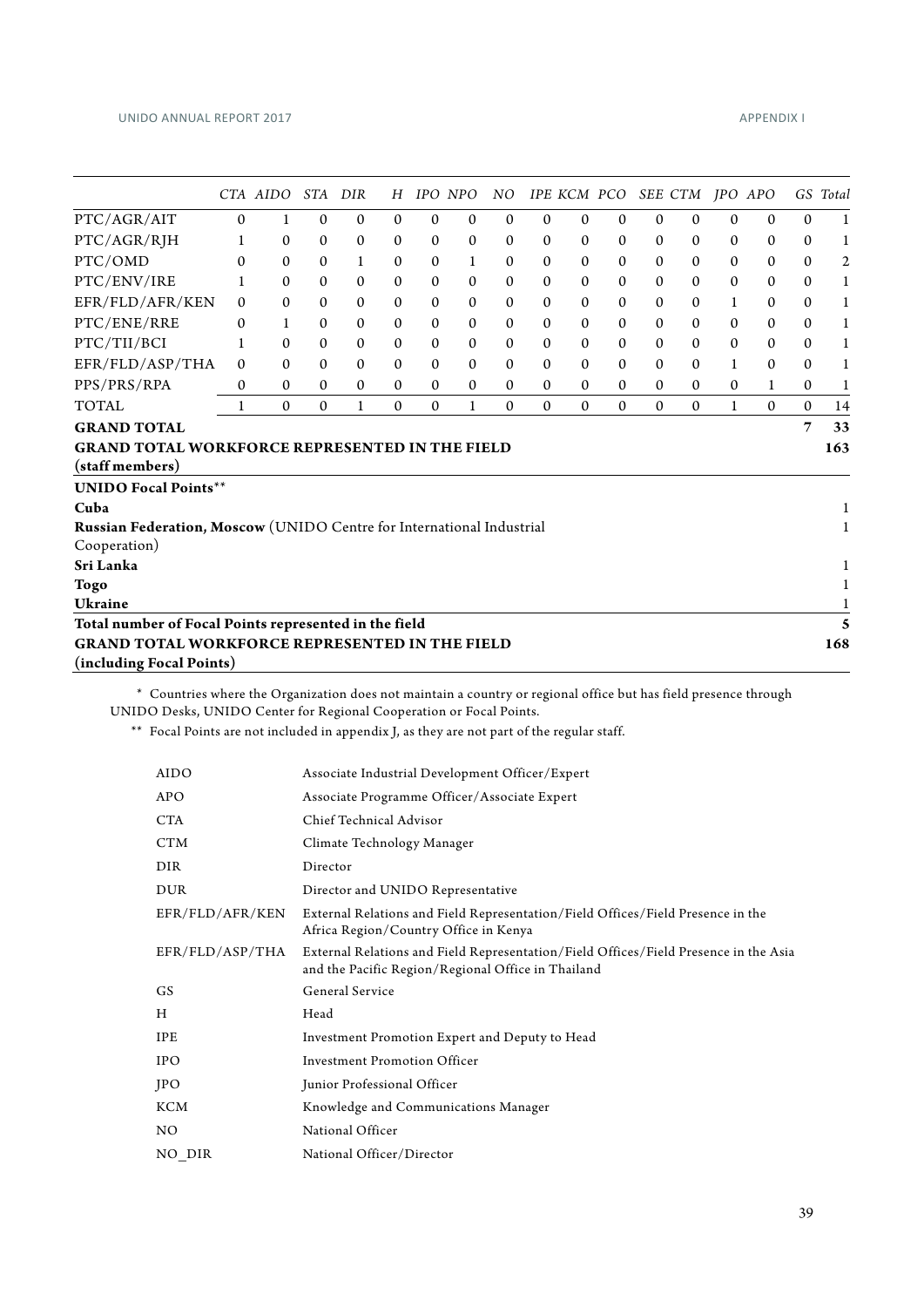| <b>NPO</b>  | National Project Officer                                                                                                                                       |
|-------------|----------------------------------------------------------------------------------------------------------------------------------------------------------------|
| Other       | Other                                                                                                                                                          |
| PCO         | Project Coordination Officer                                                                                                                                   |
| PPS/PRS/RPA | Policy and Programme Support/Department of Policy Research and<br>Statistics/Research and Industrial Policy Advice Division                                    |
| PTC/AGR/AIT | Programme Development and Technical Cooperation/Department of<br>Agri-Business Development/Agro-Industries Technology Division                                 |
| PTC/AGR/RJH | Programme Development and Technical Cooperation/Department of<br>Agri-Business Development/Rural Entrepreneurship, Job Creation and<br>Human Security Division |
| PTC/ENE/CPN | Programme Development and Technical Cooperation/Department of Energy/Climate<br>Policy and Networks Division                                                   |
| PTC/ENE/RRE | Programme Development and Technical Cooperation/Department of<br>Energy/Renewable and Rural Energy Division                                                    |
| PTC/ENV/IRE | Programme Development and Technical Cooperation/Department of<br>Environment/Industrial Resource Efficiency Division                                           |
| PTC/OMD     | Programme Development and Technical Cooperation/Office of the Managing<br>Director                                                                             |
| PTC/TII/BCI | Programme Development and Technical Cooperation/Department of Trade,<br>Investment and Innovation/Business Environment, Cluster and Innovation Division        |
| PTC/TII/INV | Programme Development and Technical Cooperation/Department of Trade,<br>Investment and Innovation/Investment and Promotion Division                            |
| <b>SEE</b>  | Sustainable Energy Expert/Officer                                                                                                                              |
| <b>STA</b>  | Senior Technical Advisor                                                                                                                                       |
| <b>UCR</b>  | <b>UNIDO Country Representative</b>                                                                                                                            |
| UR CO       | UNIDO Representative in Country Office                                                                                                                         |
| UR RO       | UNIDO Representative in Regional Office                                                                                                                        |
|             |                                                                                                                                                                |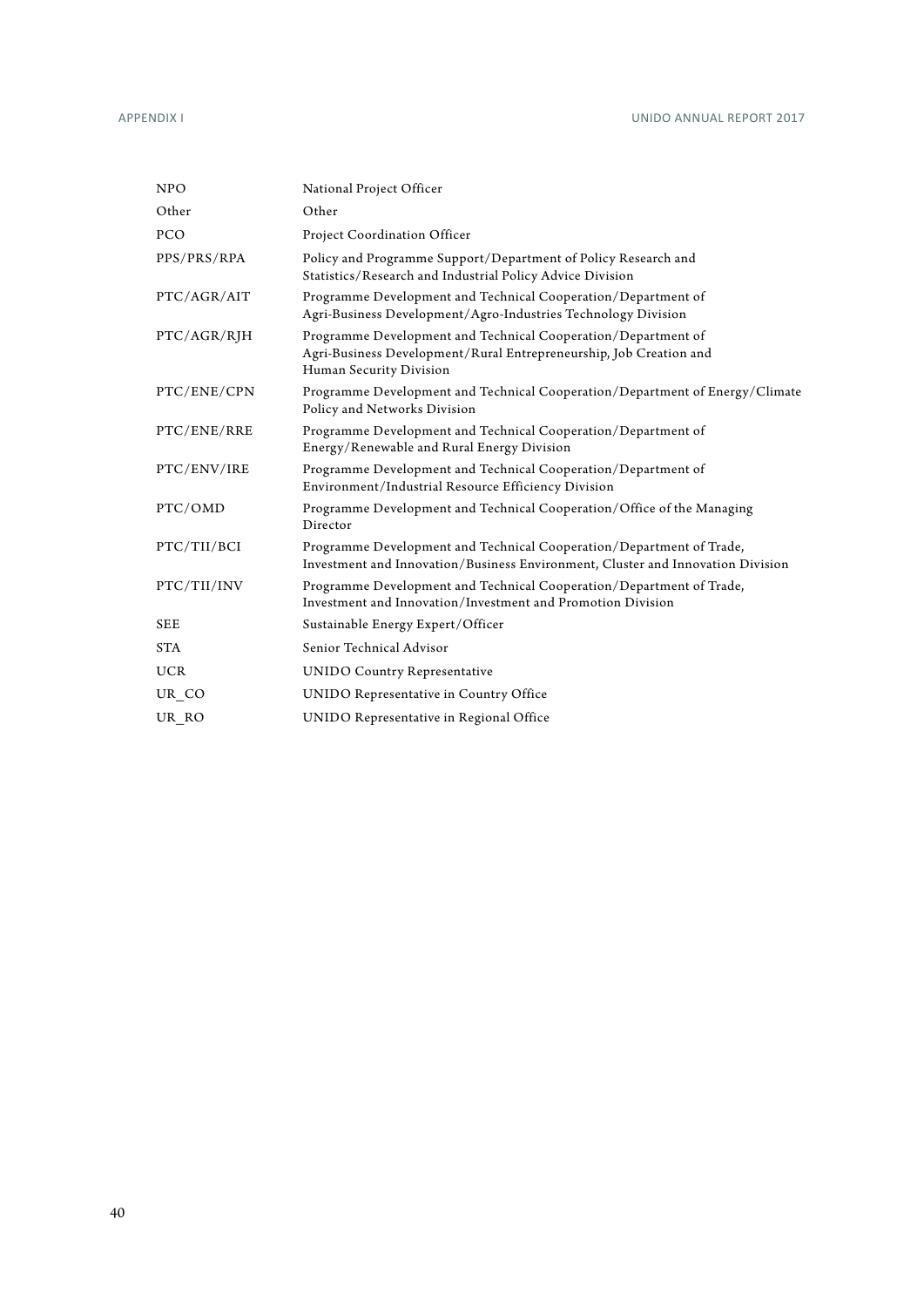# **APPENDIX J**

# OVERVIEW OF UNIDO WORKFORCE Table 1 Snapshot as at 31 December 2017 and headcount from 1 January to 31 December 2017

|                                                               | Snapshot           | Total headcount<br>(January to |
|---------------------------------------------------------------|--------------------|--------------------------------|
| <b>Staff members</b>                                          | (31 December 2017) | December 2017)                 |
|                                                               |                    |                                |
| Internationally-recruited staff members:                      |                    |                                |
| Core staff members (100 series)                               | 199                | 215                            |
| Non-core staff members (200 series)                           | 47                 | 47                             |
| Subtotal of internationally-recruited staff members           | 246                | 262                            |
|                                                               |                    |                                |
| Locally-recruited staff members:                              |                    |                                |
| National Professional Officers (NO)                           | 50                 | 51                             |
| General Service (100 series)                                  | 322                | 320                            |
| General Service short-term (300 series)                       | 38                 | 42                             |
| Subtotal of locally-recruited staff members                   | 410                | 413                            |
|                                                               |                    |                                |
| Total employees with staff member status                      | 656                | 675                            |
|                                                               |                    |                                |
| <b>Experts and consultants</b>                                |                    |                                |
| Internationally-recruited Individual Service Agreements (ISA) | 492                | 985                            |
| holders                                                       |                    |                                |
| Locally-recruited ISA holders                                 | 1,096              | 1,651                          |
| <b>Total employees with ISA</b>                               | 1,588              | 2,636                          |
|                                                               |                    |                                |
| Total UNIDO workforce: Snapshot at 31 December 2017 and       | 2,244              | 3,311                          |
| headcount during 2017                                         |                    |                                |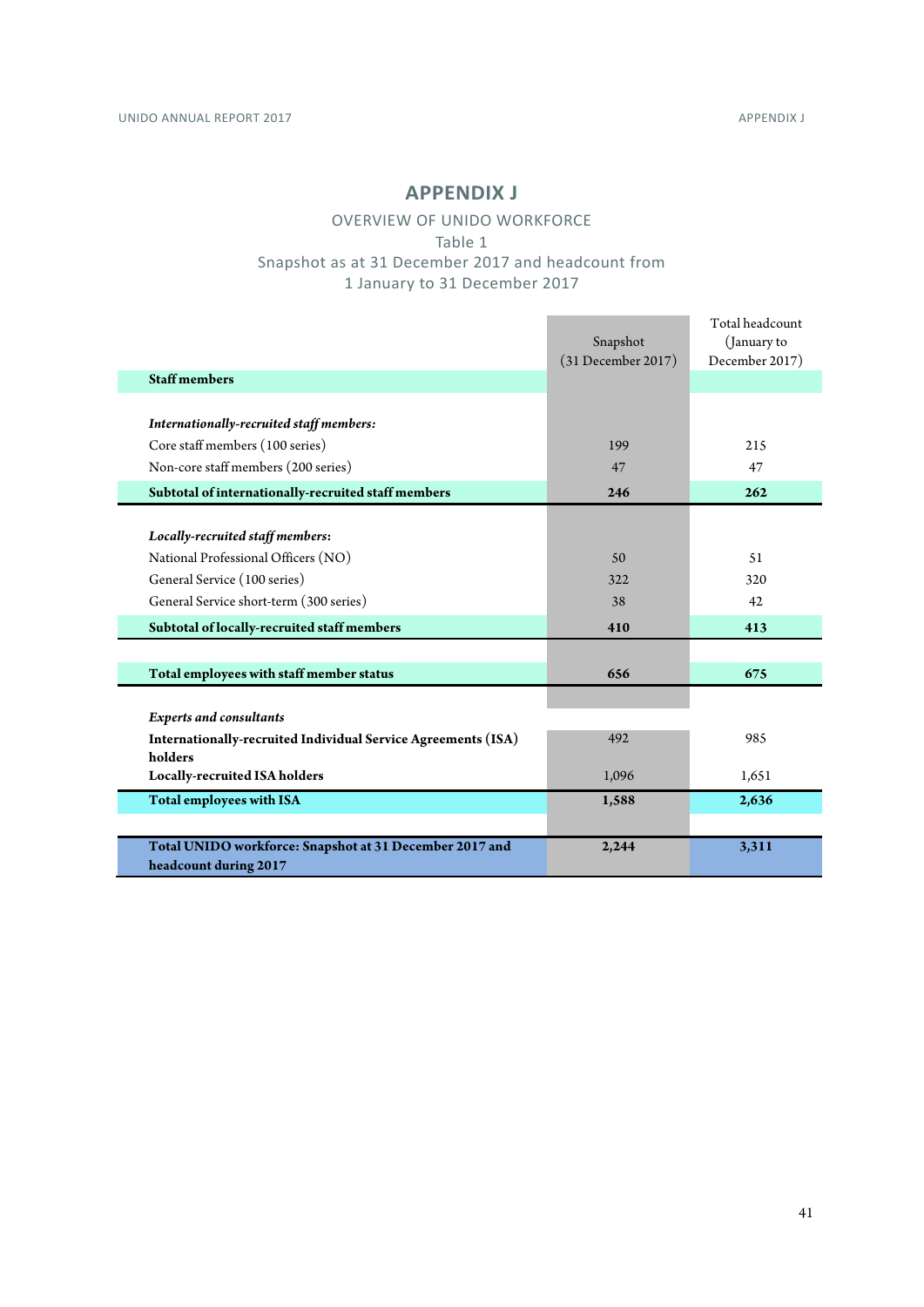|                           |                | Field        |                |                | Headquarters   |                |                         | Offices away from<br>Headquarters |                         |              | Loan and<br>secondment |              |                | <b>Grand</b> total      |                         |  |
|---------------------------|----------------|--------------|----------------|----------------|----------------|----------------|-------------------------|-----------------------------------|-------------------------|--------------|------------------------|--------------|----------------|-------------------------|-------------------------|--|
|                           | M              | $\rm F$      | Total          | $\mathbf{M}$   | $\rm F$        | Total          | $\mathbf{M}$            | $\rm F$                           | Total                   | M            | $\mathbf F$            | Total        | $\mathbf{M}$   | $\overline{F}$          | Total                   |  |
| 100 series of staff rules |                |              |                |                |                |                |                         |                                   |                         |              |                        |              |                |                         |                         |  |
| DG                        |                |              |                | $\mathbf{1}$   |                | $\mathbf{1}$   |                         |                                   |                         |              |                        |              | 1              | $\bf{0}$                | 1                       |  |
| $D-2$                     |                |              |                | $\overline{2}$ | $\mathbf{1}$   | $\overline{3}$ |                         |                                   |                         |              |                        |              | $\mathbf{2}$   | $\mathbf{1}$            | 3                       |  |
| $D-1$                     | $\overline{4}$ | $\mathbf{1}$ | $\mathcal{S}$  | 9              | $\overline{2}$ | 11             | $\mathbf{1}$            |                                   | $\mathbf{1}$            |              |                        |              | 14             | $\overline{\mathbf{3}}$ | 17                      |  |
| $P-5$                     | 13             |              | 13             | 31             | 15             | 46             | 3                       |                                   | $\mathbf{3}$            |              |                        |              | 47             | 15                      | 62                      |  |
| $P-4$                     |                |              |                | 34             | 26             | 60             |                         |                                   |                         |              |                        |              | 34             | 26                      | 60                      |  |
| $P-3$                     |                |              |                | 31             | 19             | 50             |                         |                                   |                         | $\mathbf{1}$ |                        | $\mathbf{1}$ | 32             | 19                      | 51                      |  |
| $P-2$                     |                |              |                | $\overline{3}$ | $\overline{2}$ | $\mathcal{S}$  |                         |                                   |                         |              |                        |              | 3              | $\overline{2}$          | 5                       |  |
| Subtotal<br>100 series    | 17             | $\mathbf{1}$ | 18             | 111            | 65             | 176            | $\overline{\mathbf{4}}$ | $\bf{0}$                          | $\overline{4}$          | $\mathbf{1}$ | $\bf{0}$               | $\mathbf{1}$ | 133            | 66                      | 199                     |  |
| 200 series of staff rules |                |              |                |                |                |                |                         |                                   |                         |              |                        |              |                |                         |                         |  |
| $L-6$                     | 3              | $\mathbf{1}$ | $\overline{4}$ | $\overline{2}$ |                | $\overline{2}$ |                         |                                   |                         |              |                        |              | 5              | $\mathbf{1}$            | 6                       |  |
| $L-5$                     | $\mathbf{1}$   |              | $\mathbf{1}$   | 5              | $\mathbf{1}$   | 6              |                         |                                   |                         |              |                        |              | 6              | $\mathbf{1}$            | $\overline{7}$          |  |
| $L-4$                     | 3              |              | $\mathbf{3}$   |                | $\mathbf{1}$   | $\mathbf{1}$   |                         |                                   |                         |              |                        |              | 3              | $\mathbf{1}$            | $\overline{\mathbf{4}}$ |  |
| $L-3$                     | $\mathbf{1}$   | $\mathbf{2}$ | $\overline{3}$ | 6              | 3              | $\overline{9}$ |                         |                                   |                         |              |                        |              | $\overline{7}$ | $\overline{\mathbf{S}}$ | 12                      |  |
| $L-2$                     | $\mathbf{2}$   | $\mathbf{2}$ | $\overline{4}$ | $\overline{7}$ | 6              | 13             |                         |                                   |                         |              |                        |              | 9              | 8                       | 17                      |  |
| $L-1$                     |                |              |                | $\mathbf{1}$   |                | $\mathbf{1}$   |                         |                                   |                         |              |                        |              | $\mathbf{1}$   | $\bf{0}$                | $\mathbf{1}$            |  |
| Subtotal<br>200 series    | 10             | 5            | 15             | 21             | 11             | 32             | $\bf{0}$                | $\bf{0}$                          | $\bf{0}$                | $\bf{0}$     | $\bf{0}$               | $\bf{0}$     | 31             | 16                      | 47                      |  |
| Total                     | 27             | 6            | 33             | 132            | 76             | 208            | $\overline{\mathbf{4}}$ | $\bf{0}$                          | $\overline{\mathbf{4}}$ | $\mathbf{1}$ | $\bf{0}$               | $\mathbf{1}$ | 164            | 82                      | 246                     |  |
|                           |                | Field        | 13.41%         |                | <b>HQ</b>      | 84.55%         |                         | NYK,<br>GVA,B<br><b>RS</b>        | 1.63%                   |              | Others                 | 0.41%        | 66.7%          | 33.3%                   | 100.00%                 |  |

| Table 2                                                                         |                  |  |  |  |  |  |  |  |  |  |  |
|---------------------------------------------------------------------------------|------------------|--|--|--|--|--|--|--|--|--|--|
| Internationally-recruited staff members by grade, duty station and gender as at |                  |  |  |  |  |  |  |  |  |  |  |
|                                                                                 | 31 December 2017 |  |  |  |  |  |  |  |  |  |  |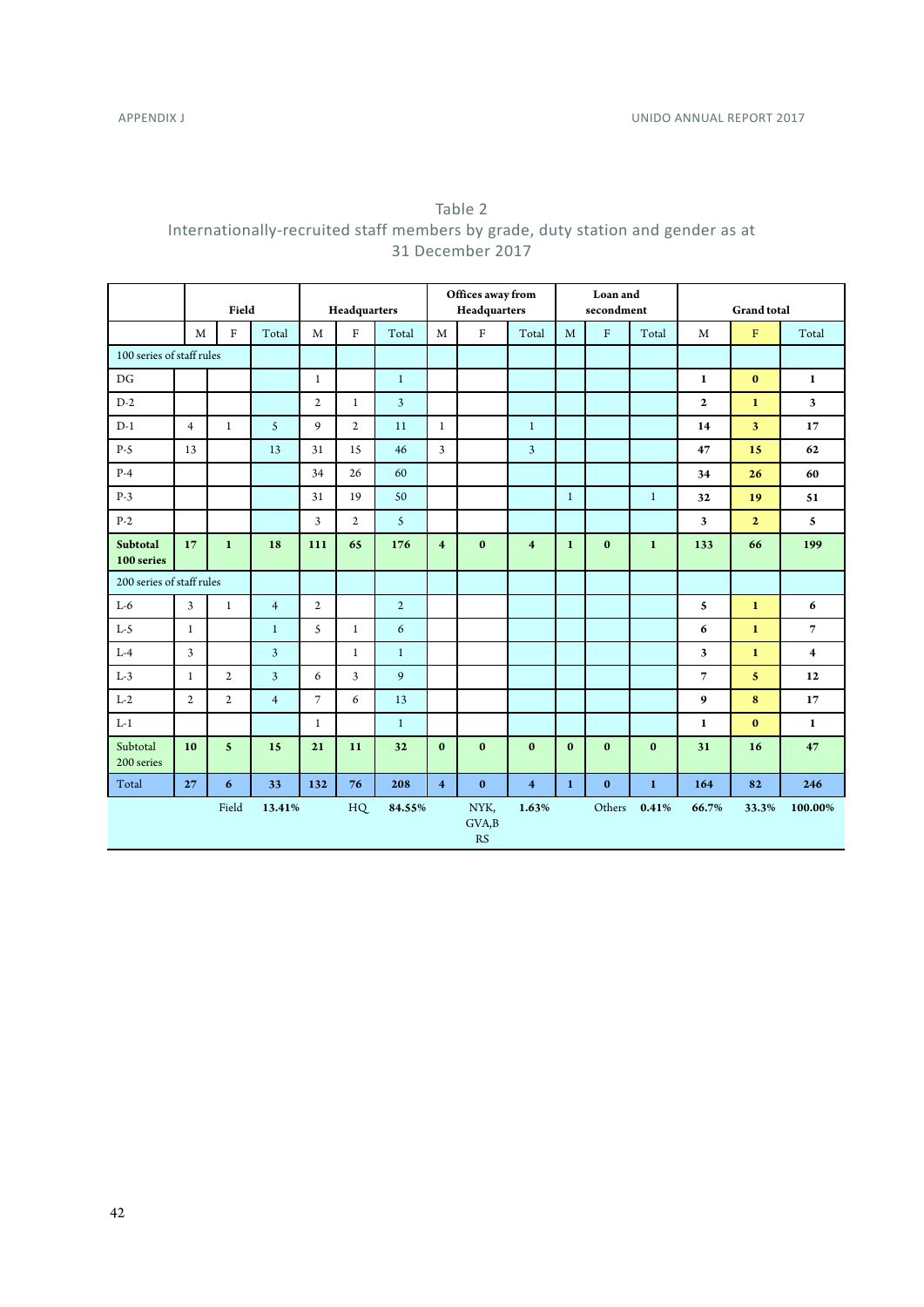|                                             |                | Field          |                |                | Headquarters   |                       |              | Offices away from<br>Headquarters |                         |              | Loan and<br>secondment |          |                         | <b>Grand</b> total |              |
|---------------------------------------------|----------------|----------------|----------------|----------------|----------------|-----------------------|--------------|-----------------------------------|-------------------------|--------------|------------------------|----------|-------------------------|--------------------|--------------|
|                                             | $\mathbf M$    | $\mathbf{F}$   | Total          | $\mathbf M$    | ${\rm F}$      | Total                 | $\mathbf M$  | $\overline{\mathrm{F}}$           | Total                   | $\mathbf{M}$ | $\rm F$                | Total    | M                       | $\mathbf F$        | Total        |
| 100 series of staff rules                   |                |                |                |                |                |                       |              |                                   |                         |              |                        |          |                         |                    |              |
| $NO-4$                                      | 16             | 13             | 29             |                |                |                       |              |                                   |                         |              |                        |          | 16                      | 13                 | 29           |
| $NO-3$                                      | 9              | $\mathbf{1}$   | 10             |                |                |                       |              |                                   |                         |              |                        |          | 9                       | $\mathbf{1}$       | 10           |
| $NO-2$                                      | $\overline{4}$ | $\mathbf{1}$   | $\mathfrak{S}$ |                |                |                       |              |                                   |                         |              |                        |          | $\overline{\mathbf{4}}$ | $\bf 1$            | $\mathbf{5}$ |
| $NO-1$                                      | 3              | 3              | 6              |                |                |                       |              |                                   |                         |              |                        |          | 3                       | 3                  | 6            |
| Subtotal NO<br>100 series of staff<br>rules | 32             | 18             | 50             |                |                |                       |              |                                   |                         |              |                        |          | 32                      | 18                 | 50           |
| $G-7$                                       |                |                |                |                | $\mathbf{1}$   | $\mathbf{1}$          |              |                                   |                         |              |                        |          | $\bf{0}$                | $\mathbf{1}$       | $\mathbf{1}$ |
| $G-6$                                       | $\overline{4}$ | 12             | 16             | 25             | 52             | 77                    |              | $\mathbf{1}$                      | $\mathbf{1}$            |              |                        |          | 29                      | 65                 | 94           |
| $G-5$                                       | $\mathbf{2}$   | 21             | 23             | 34             | 55             | 89                    |              | $1\,$                             | $\mathbf 1$             |              |                        |          | 36                      | 77                 | 113          |
| $G-4$                                       | $\mathbf{1}$   | $\overline{7}$ | 8              | 31             | 7              | 38                    |              |                                   |                         |              |                        |          | 32                      | 14                 | 46           |
| $G-3$                                       | 30             | $\overline{c}$ | 32             | 25             |                | 25                    | $\mathbf{1}$ |                                   | $\mathbf{1}$            |              |                        |          | 56                      | $\mathbf{2}$       | 58           |
| $G-2$                                       |                | $\mathbf{1}$   | $\mathbf{1}$   | 9              |                | 9                     |              |                                   |                         |              |                        |          | 9                       | $\bf{1}$           | 10           |
| Subtotal GS 100<br>series of staff rules    | 37             | 43             | 80             | 124            | 115            | 239                   | $\mathbf{1}$ | $\overline{2}$                    | 3                       |              |                        |          | 162                     | 160                | 322          |
| 300 series of staff rules                   |                |                |                |                |                |                       |              |                                   |                         |              |                        |          |                         |                    |              |
| $G-5$                                       |                |                |                | $\mathbf{1}$   | $\mathbf{1}$   | $\overline{2}$        |              |                                   |                         |              |                        |          | 1                       | $\mathbf{1}$       | $\mathbf{2}$ |
| $G-4$                                       |                |                |                | $\overline{4}$ | $\overline{7}$ | 11                    |              |                                   |                         |              |                        |          | $\overline{\mathbf{4}}$ | $\overline{7}$     | 11           |
| $G-3$                                       |                |                |                | $\overline{4}$ | 12             | 16                    |              |                                   |                         |              |                        |          | $\overline{\mathbf{4}}$ | 12                 | 16           |
| $G-2$                                       |                |                |                | 9              |                | 9                     |              |                                   |                         |              |                        |          | 9                       | $\bf{0}$           | 9            |
| Subtotal GS 300<br>series of staff rules    |                |                |                | 18             | 20             | 38                    |              |                                   |                         |              |                        |          | 18                      | 20                 | 38           |
| Subtotal GS                                 | 37             | 43             | 80             | 142            | 135            | 277                   | $\mathbf{1}$ | $\mathbf{2}$                      | $\mathbf{3}$            | $\bf{0}$     | $\bf{0}$               | $\bf{0}$ | 180                     | 180                | 360          |
| <b>TOTAL</b>                                | 69             | 61             | 130            | 142            | 135            | 277                   | $\bf{1}$     | $\overline{2}$                    | $\overline{\mathbf{3}}$ | $\bf{0}$     | $\bf{0}$               | $\bf{0}$ | 212                     | 198                | 410          |
|                                             |                | Field          | 31.71%         |                | HQ             | 67.56% Liaison Office |              |                                   | 0.73%                   |              |                        |          | 51.7%                   | 48.3%              | 100.00%      |

Table 3 Locally‐recruited staff members by grade, duty station and gender as at 31 December 2017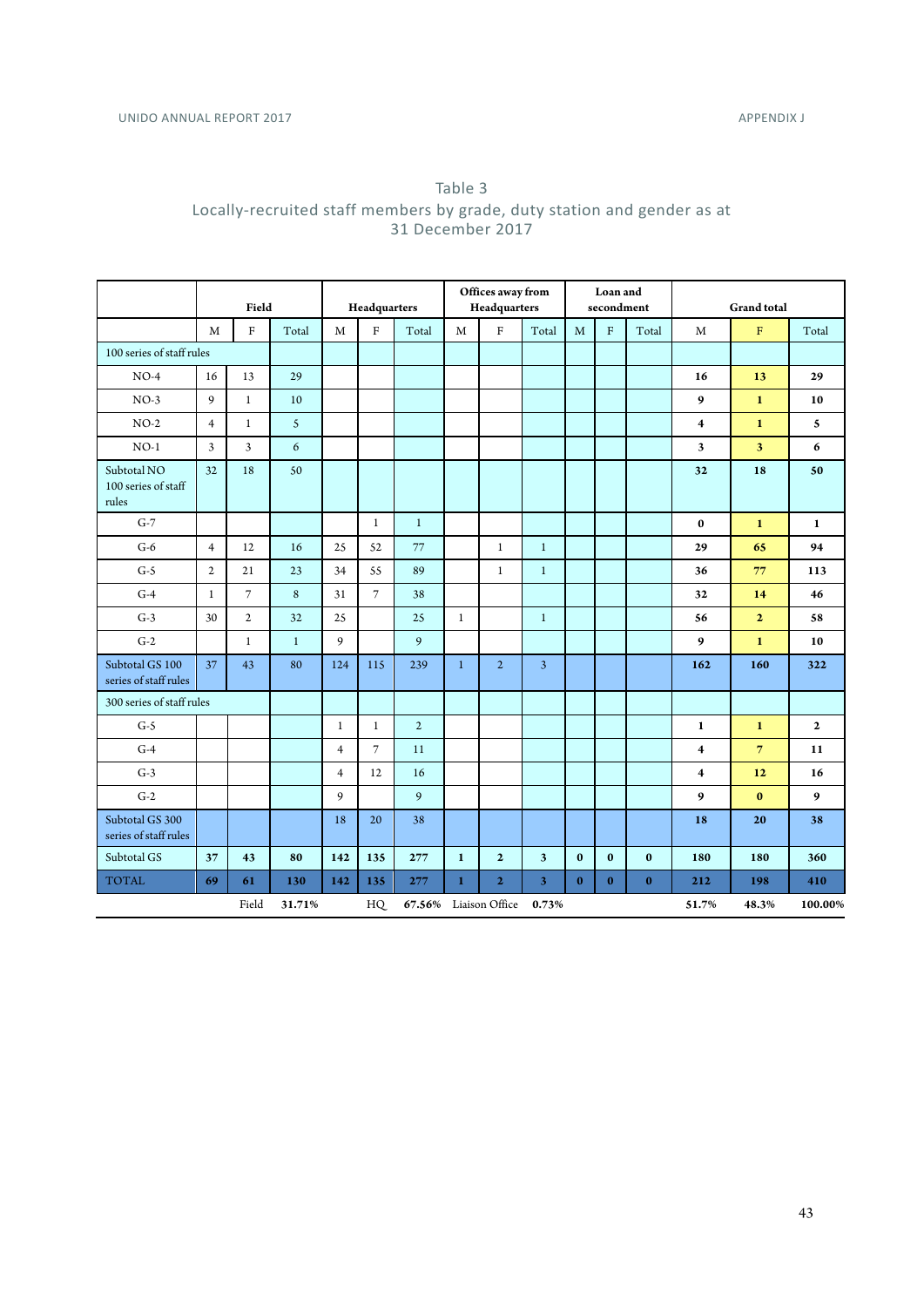|                         | Male             | Female           | Total            |
|-------------------------|------------------|------------------|------------------|
| DG                      | $\,1$            | $\boldsymbol{0}$ | $\,1$            |
| $D-2$                   | $\boldsymbol{2}$ | $\mathbf{1}$     | 3                |
| $D-1$                   | 14               | 3                | 17               |
| $P-5$                   | 47               | 15               | 62               |
| $P-4$                   | 34               | 26               | 60               |
| $P-3$                   | 32               | 19               | 51               |
| $P-2$                   | $\mathfrak{Z}$   | $\boldsymbol{2}$ | 5                |
| Subtotal                | 133              | 66               | 199              |
| $NO-4$                  | 16               | 13               | 29               |
| $NO-3$                  | 9                | $\,1$            | 10               |
| $NO-2$                  | 4                | $\mathbf{1}$     | 5                |
| $NO-1$                  | 3                | 3                | 6                |
| Subtotal                | 32               | 18               | 50               |
| $G-7$                   | 0                | $\,1$            | $\mathbf{1}$     |
| $G-6$                   | 29               | 65               | 94               |
| $G-5$                   | 36               | 77               | 113              |
| $G-4$                   | 32               | 14               | 46               |
| $G-3$                   | 56               | $\boldsymbol{2}$ | 58               |
| $G-2$                   | 9                | $\,1$            | 10               |
| Subtotal                | 162              | 160              | 322              |
| <b>Total 100 series</b> | 327              | 244              | 571              |
| $L-6$                   | $\mathsf S$      | $\,1$            | 6                |
| $L-5$                   | 6                | $\,1$            | 7                |
| $L-4$                   | $\mathfrak{Z}$   | $\mathbf{1}$     | $\overline{4}$   |
| $L-3$                   | $\overline{7}$   | 5                | 12               |
| $L-2$                   | 9                | 8                | 17               |
| $L-1$                   | $\,1$            | $\boldsymbol{0}$ | $\,1$            |
| <b>Total 200 series</b> | 31               | 16               | 47               |
| $G-5$                   | $\mathbf 1$      | $\mathbf{1}$     | $\boldsymbol{2}$ |
| $G-4$                   | $\overline{4}$   | 7                | $11\,$           |
| $G-3$                   | $\overline{4}$   | 12               | 16               |
| $G-2$                   | 9                | $\boldsymbol{0}$ | 9                |
| <b>Total 300 series</b> | 18               | $20\,$           | 38               |
| <b>GRAND TOTAL</b>      | 376              | 280              | 656              |

Table 4 Total employees with staff member status by grade and gender as at 31 December 2017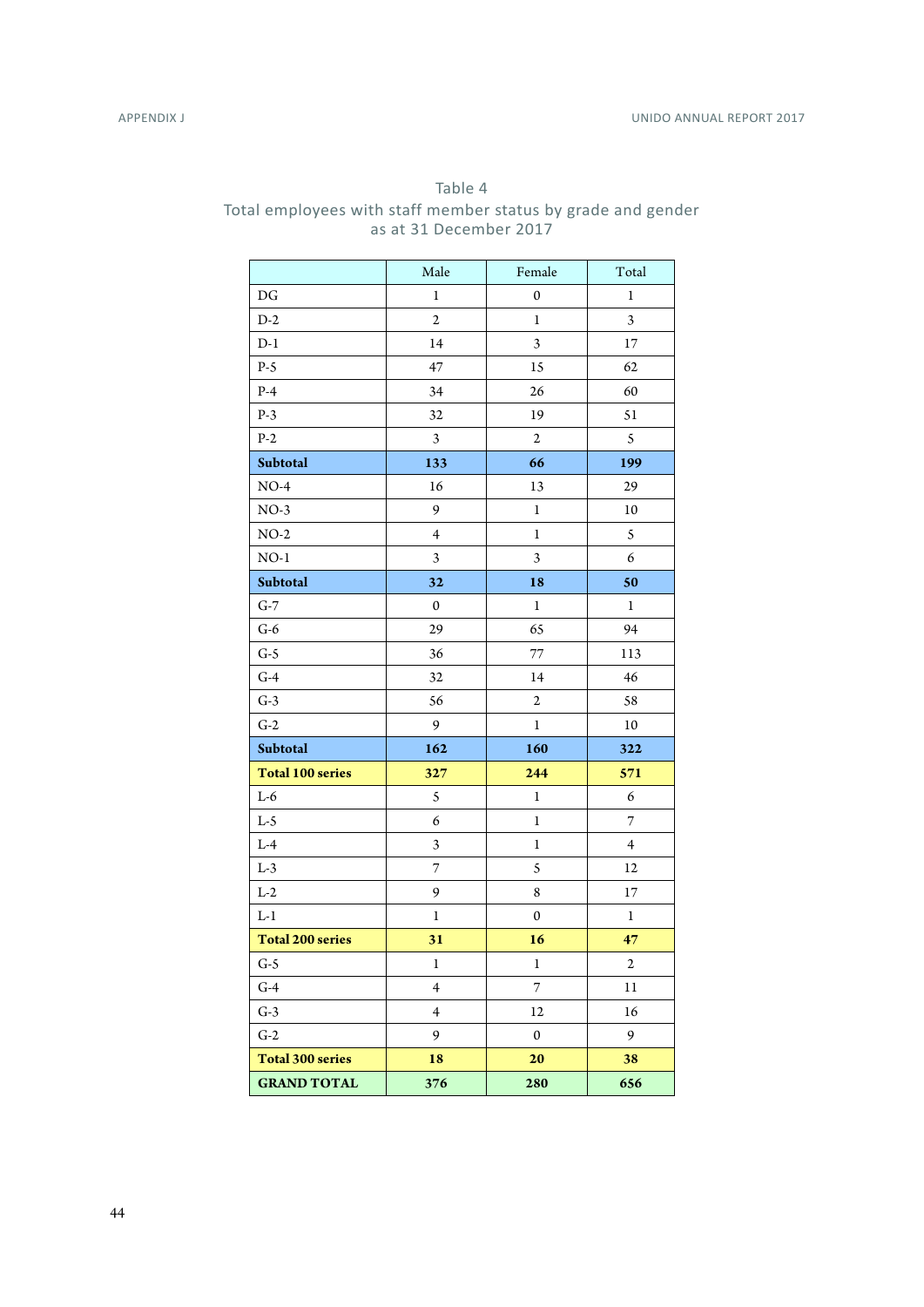|                               |       |       |       |              |     |       |              | Offices away from |       |                    |          |       |     |     |
|-------------------------------|-------|-------|-------|--------------|-----|-------|--------------|-------------------|-------|--------------------|----------|-------|-----|-----|
|                               | Field |       |       | Headquarters |     |       | Headquarters |                   |       | <b>Grand Total</b> | Per cent |       |     |     |
|                               | M     | F     | Total | M            | F   | Total | M            | F                 | Total | M                  | F        | Total | M   | F   |
| Internationally-<br>recruited | 508   | 152   | 660   | 151          | 158 | 309   | 13           | 3                 | 16    | 672                | 313      | 985   | 68% | 32% |
| Locally-<br>recruited         | 974   | 560   | 1,534 | 41           | 75  | 116   |              |                   |       | 1,015              | 636      | 1,651 | 61% | 39% |
| Total                         | 1,482 | 712   | 2,194 | 192          | 233 | 425   | 13           | 4                 | 17    | 1,687              | 949      | 2,636 | 64% | 36% |
|                               |       | Field | 83%   |              | HQ  | 16%   |              | Others            | $1\%$ | 64%                | 36%      | 100%  |     |     |

## Table 5 Experts and consultants under Individual Service Agreements (ISA) 1 January to 31 December 2017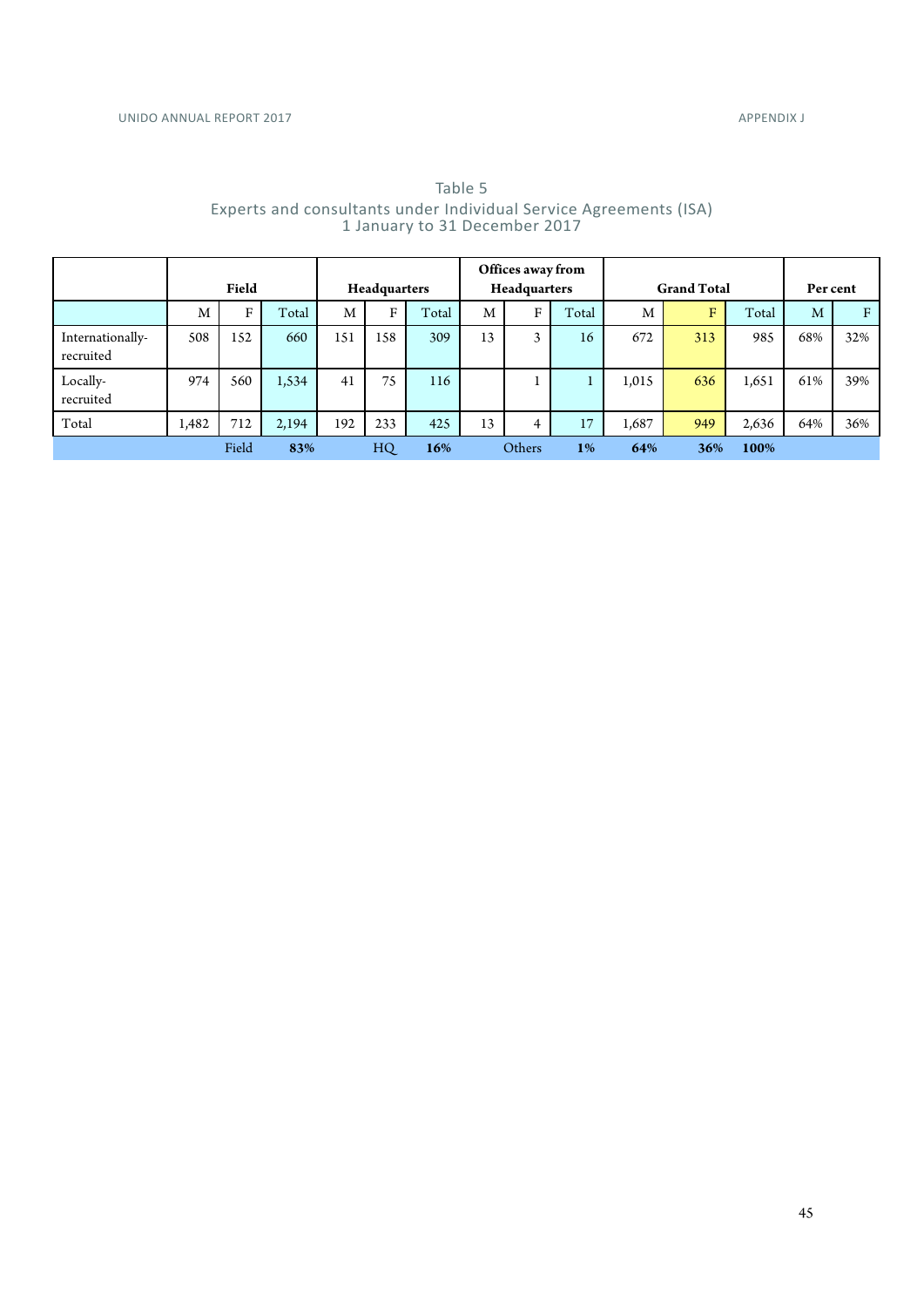# **APPENDIX K**

## STAFF DEVELOPMENT

*Status 31 December 2017* 

| Module                                                                                                | Total number of<br>participants | Total trainee<br>hours |
|-------------------------------------------------------------------------------------------------------|---------------------------------|------------------------|
| I. Orientation for Headquarters and field staff                                                       |                                 |                        |
| Orientation seminar for field staff                                                                   | 23                              | 817                    |
| Orientation workshop for newly recruited professional staff 2017                                      | 21                              | 840                    |
| Subtotal                                                                                              | 44                              | 1,657                  |
| II. Executive development and management                                                              |                                 |                        |
| Board of Directors retreat                                                                            | 40                              | 560                    |
| Extended Board of Directors retreat                                                                   | 103                             | 412                    |
| Leadership workshop (for field staff)                                                                 | 23                              | 104                    |
| Subtotal                                                                                              | 166                             | 1,076                  |
| III. Technical competencies upgrading                                                                 |                                 |                        |
| 17th conference of international investigators                                                        | 1                               | 9                      |
| 18th conference of international investigators                                                        | 1                               | 40                     |
| 5th annual conference, international administrative law centre of excellence                          | 1                               | 12                     |
| Briefing session concerning partnership instruments (UNIDO policy on business<br>sector partnerships) | 26                              | 26                     |
| Budget revisions in SAP                                                                               | 15                              | 23                     |
| Drupal 8 workshop — UNIDO implementation analysis                                                     | $\overline{4}$                  | 32                     |
| Editing and proofreading                                                                              | 10                              | 160                    |
| Financial Administrative Framework Agreement (FAFA)                                                   | 48                              | 480                    |
| Skills and competencies for administrative assistants                                                 | 3                               | 120                    |
| How to run/read/interpret project delivery reports                                                    | 64                              | 96                     |
| Human resources management workshop                                                                   | 9                               | 68                     |
| Performance management - Start of Cycle - for Buildings Management Services staff                     | 13                              | 52                     |
| Promoting export-led growth                                                                           | 1                               | 120                    |
| Risk management in contracting for construction services                                              | 8                               | 128                    |
| Speech writing                                                                                        | 14                              | 224                    |
| Technical visit to Fraunhofer pilot factory on Industry 4.0                                           | 31                              | 124                    |
| Training on financial modalities and payment processes                                                | 63                              | 63                     |
| Training on staff performance management for Buildings Management Services                            | 14                              | 28                     |
| Training on UNIDO policy on business sector partnerships                                              | 63                              | 126                    |
| Training on urban security by UNDSS Argentina                                                         | 1                               | 15                     |
| World Bank — UNIDO workshop on partnerships and cooperation modalities                                | 139                             | 556                    |
| Writing talking points                                                                                | 8                               | 128                    |
| Subtotal                                                                                              | 537                             | 2,629                  |
| IV. Language training                                                                                 | 60                              | 2,880                  |
| Subtotal                                                                                              | 60                              | 2,880                  |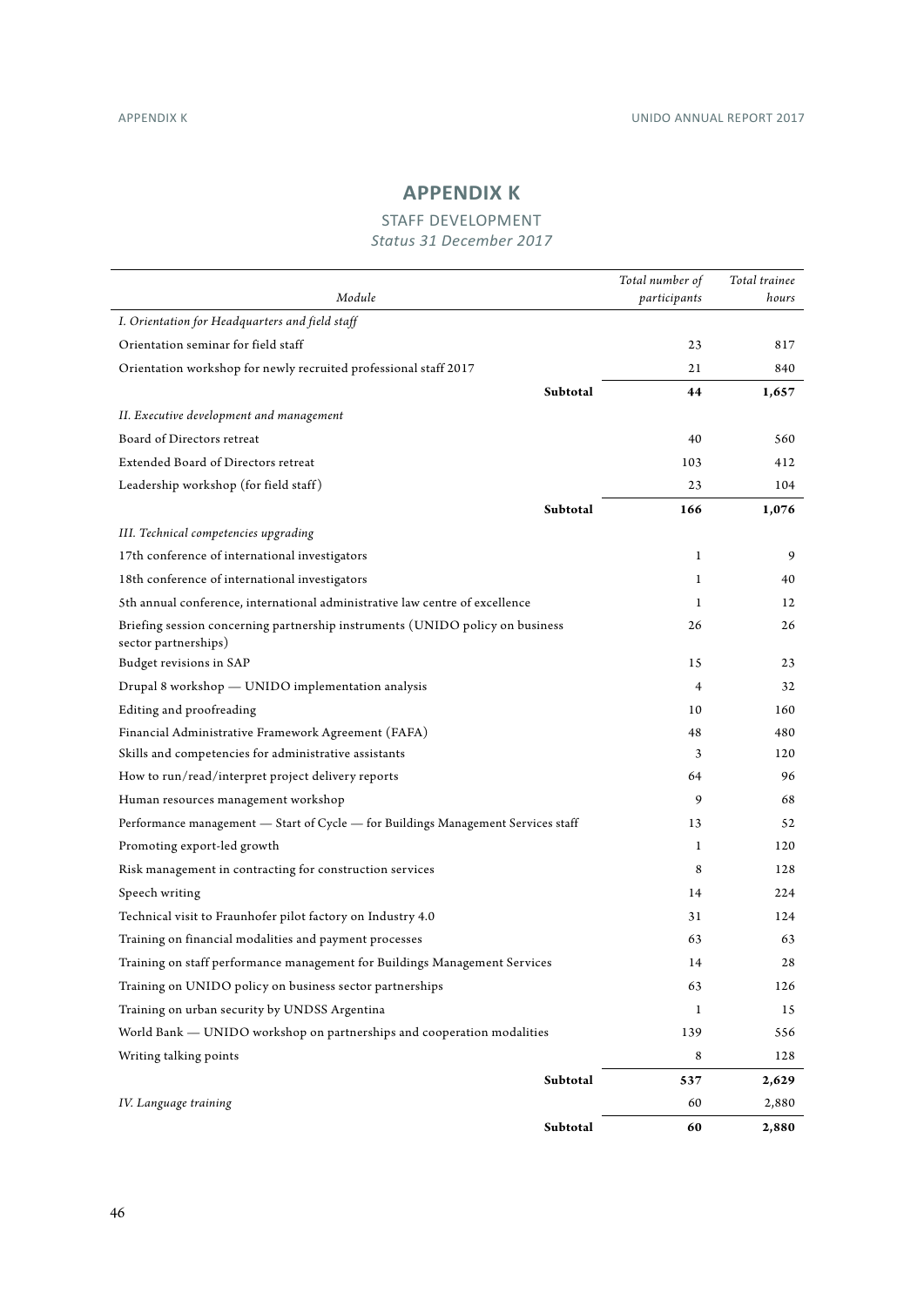### UNIDO ANNUAL REPORT 2017 APPENDIX K

j.

| Module                                                               | Total number of<br>participants | Total trainee<br>hours |
|----------------------------------------------------------------------|---------------------------------|------------------------|
| V. Information technology training                                   |                                 |                        |
| Administering a SQL database infrastructure                          | $\mathbf{1}$                    | 40                     |
| Drupal 8 workshop (site building)                                    | 5                               | 40                     |
| Drupal 8 workshop (theming and coding)                               | 5                               | 40                     |
| Drupal workshop (webdesign)                                          | $\overline{4}$                  | 32                     |
| IT infrastructure library (ITIL) foundation                          | 10                              | 60                     |
| OpenText advanced                                                    | 33                              | 33                     |
| OpenText introductory                                                | 46                              | 46                     |
| Subtotal                                                             | 104                             | 291                    |
| VI. General competencies upgrading                                   |                                 |                        |
| Gender, inclusive and sustainable industrial development             | 13                              | 20                     |
| I know gender (core modules)                                         | 10                              | 25                     |
| UNIDO code of ethical conduct                                        | 8                               | 16                     |
| Workshop on strategic and effective communication with Member States | 8                               | 32                     |
| Subtotal                                                             | 39                              | 93                     |
| VII. Work/life balancing, mediation, health                          |                                 |                        |
| Let's de-stress!                                                     | 25                              | 50                     |
| Subtotal                                                             | 25                              | 50                     |
| VIII. Staff welfare                                                  |                                 |                        |
| Advanced security in the field                                       | 12                              | 24                     |
| Basic security in the field II                                       | 14                              | 42                     |
| Subtotal                                                             | 26                              | 66                     |
| <b>GRAND TOTAL</b>                                                   | 1,001                           | 8,741                  |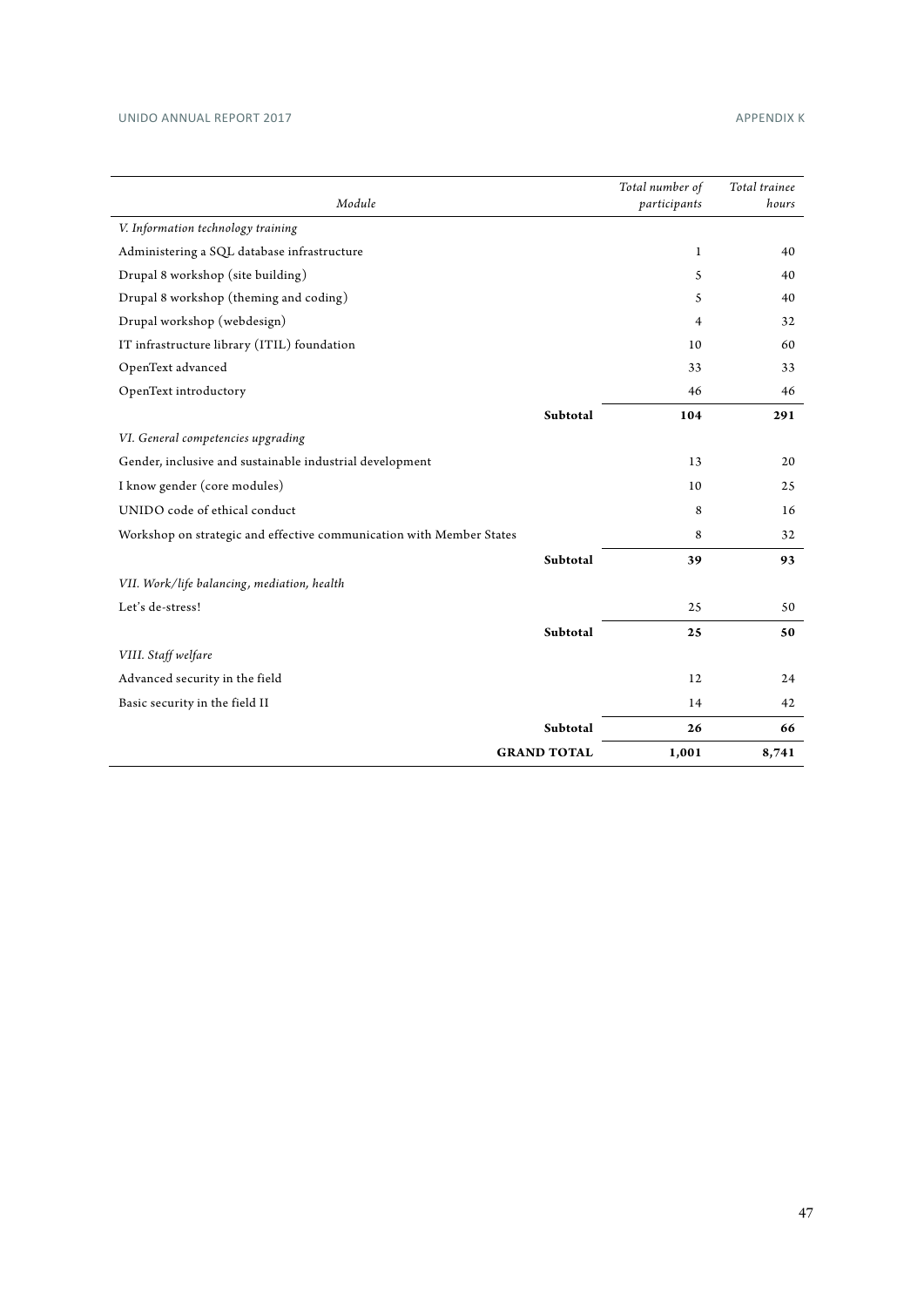# **APPENDIX L**

INDUSTRIAL STATISTICS

| Title                                                                                                                                          | Description                                                                                                                                                                                                                                                                                                 |
|------------------------------------------------------------------------------------------------------------------------------------------------|-------------------------------------------------------------------------------------------------------------------------------------------------------------------------------------------------------------------------------------------------------------------------------------------------------------|
| International Yearbook of Industrial<br>Statistics, 2017                                                                                       | Annual publication of UNIDO (co-publisher Edward Elgar<br>Publishing Ltd.), which provides worldwide statistics on<br>level, growth and structure of manufacturing industry,                                                                                                                                |
| ISBN 9781 78643 645 0 (cased)                                                                                                                  | presents the country data indicating the stage of                                                                                                                                                                                                                                                           |
| ISBN 9781 78643 646 7 (eBook)                                                                                                                  | industrialization and facilitates international comparison on<br>manufacturing activities. The Yearbook can be ordered at<br>www.unido.org/resources/publications/flagship-<br>publications/international-yearbook-of-industrial-<br>statistics.html                                                        |
| World Manufacturing Production -<br>Quarterly statistics for the fourth quarter of<br>2016 and the first, second and third quarters<br>of 2017 | The quarterly report provides the statistical data on the<br>current trend of global manufacturing with a brief analysis.<br>The report is based on the indices of industrial production.<br>The report is available at<br>www.unido.org/fr/resources/statistics/quarterly-report-on-<br>manufacturing.html |
| Competitive Industrial Performance (CIP)<br>Index 2016                                                                                         | The CIP is a composite measure constructed by UNIDO<br>Statistics to rank countries by the CIP index. It covers<br>indicators of production and trade capacity, technological<br>intensity and impact on the world market. The report is<br>available at http://stat.unido.org/database/CIP%202017          |
| UNIDO Industrial Statistics Databases 2017<br>editions:                                                                                        | Online statistical products (also available on CD-ROM)<br>which contains key industrial statistics at the most detailed<br>level of International Standard Industrial Classification                                                                                                                        |
| • INDSTAT4 at the 4-digit level of ISIC<br>(Revisions 3 and 4)                                                                                 | (ISIC) supported by user-friendly interfaces for metadata<br>reference, data search, exporting, and manipulation. The                                                                                                                                                                                       |
| • INDSTAT2 at 2-digit level of ISIC<br>revision 2                                                                                              | database is available at http://stat.unido.org/                                                                                                                                                                                                                                                             |
| • Mining and Utilities Statistics<br>(MINSTAT) Database                                                                                        |                                                                                                                                                                                                                                                                                                             |
| • Manufacturing Value Added (MVA)<br>Database                                                                                                  |                                                                                                                                                                                                                                                                                                             |
| Statistical indicators of inclusive and<br>sustainable industrialization                                                                       | UNIDO statistical publication monitoring Sustainable<br>Development Goal 9 (SDG 9) indicators for which UNIDO<br>is recognized as a custodian agency. The e-book is available<br>at http://stat.unido.org/content/publications/statistical-<br>indicators-of-inclusive-and-sustainable-industrialization    |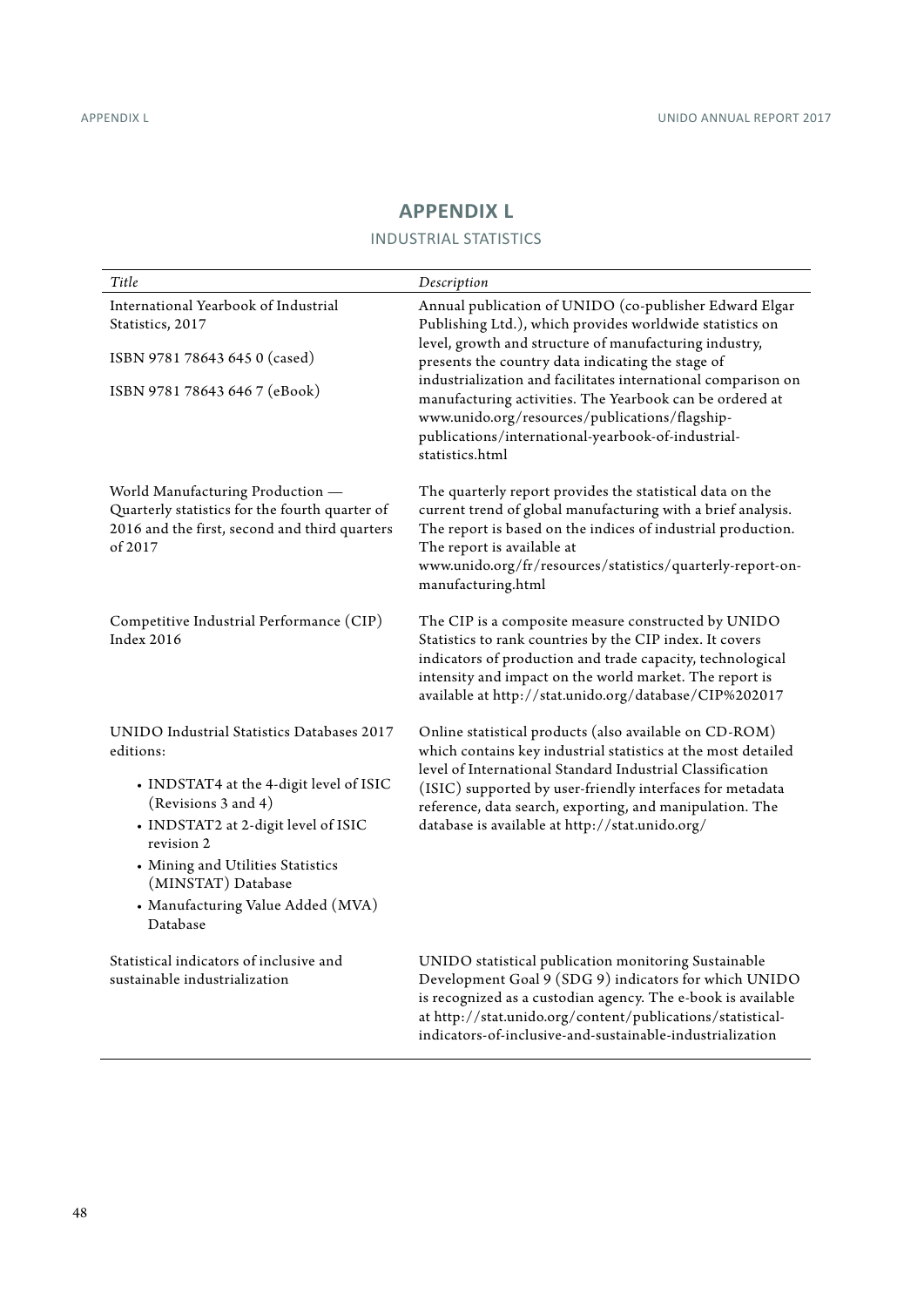# **APPENDIX M**

## LIST OF TECHNICAL COOPERATION ACTIVITIES

### **Introduction**

 The purpose of the list of UNIDO technical cooperation activities is to provide representatives of Member States with a convenient overview and reference not only for use during discussions at the sessions of the policymaking organs, but also for consultations with the Secretariat throughout the year.

 The information is presented by country as in the 2016 report, including adjustments and simplification to the report following the introduction of the enterprise resource planning (ERP) system and related management decisions.

 The current report shows individual projects by country so as to make it consistent with the technical cooperation dashboards accessible to Member States. The project identification (ID) is numerical, following the scheme established in the ERP system.

 In the financial information part, the report presents three sets of values: (1) "Total budget" includes all resources made available to the project; (2) "Current year expenditure" presents all disbursements and commitments incurred during the reporting period; and (3) "Previous year expenditure" contains all disbursements and commitments incurred prior to the reporting period. The financial data are presented in US dollars as at 31 December 2017.

 The representation of financial data follows UNIDO's reporting standards. For example, a negative value might be shown in some instances as current year expenditure, a phenomenon that resulted from the splitting of expenditures by reporting periods. A negative current year expenditure figure would therefore indicate the downward adjustment of a previously reported commitment in the current reporting period.

 The approval date of the project corresponds with the issuance date of the project allotment document (PAD). As in previous years, it is provided indicating the month and year when the funds were made available to the project.

 Titles of the projects are listed in their original language, as approved by the concerned Government and UNIDO, under the recipient country/area/territory.

 The appendix also includes listings of regional, global and interregional projects. Concerning umbrella projects, for example those where donor financing covers various projects, only the individual projects are listed.

 This appendix will be subject to further adjustments as warranted and updates made available through the ERP system/Open Data Platform. Its content will be further enriched to include reporting on results achieved on a country portfolio level.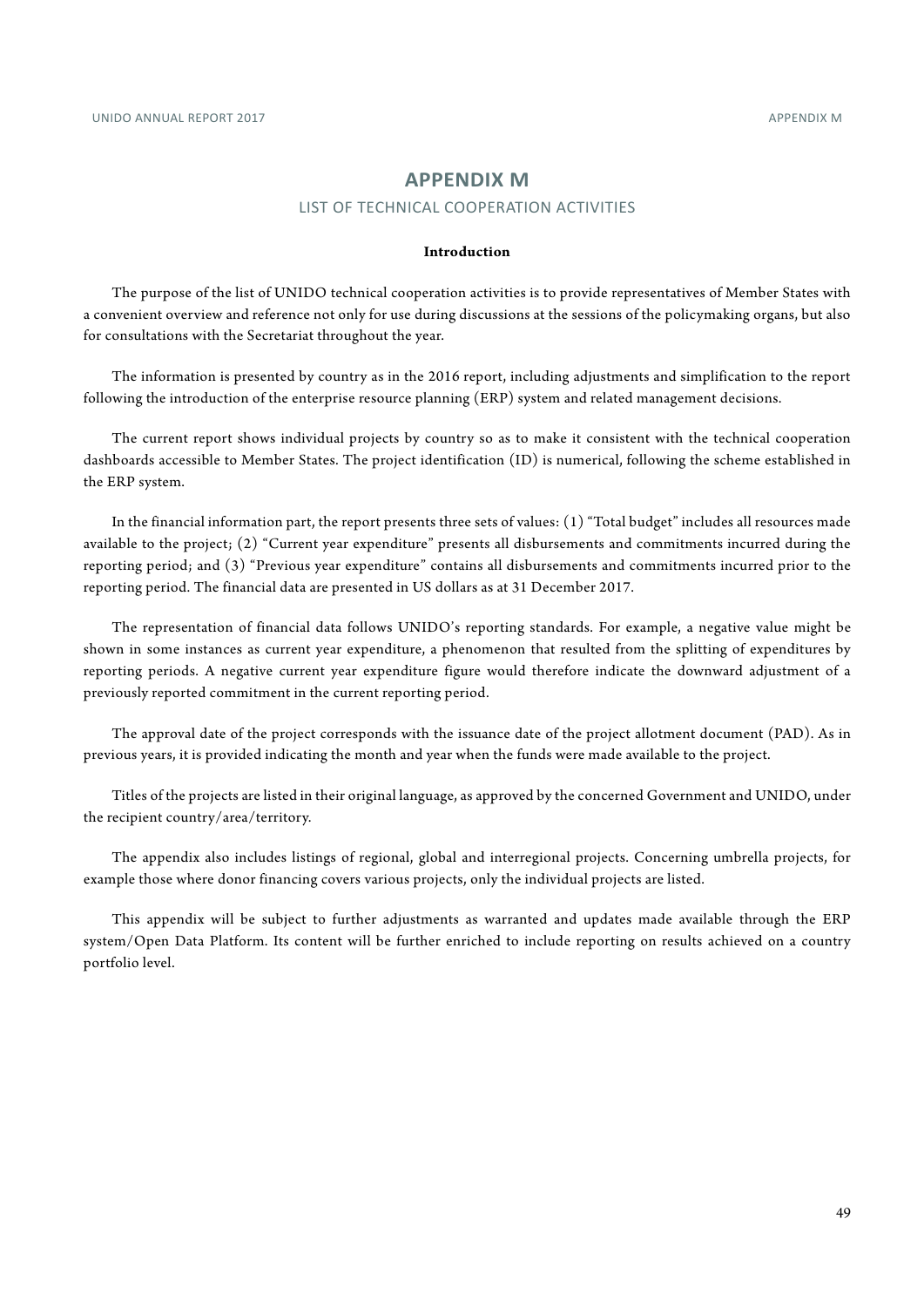# List of technical cooperation activities

| Country/area/territory               | Page | Cou               |
|--------------------------------------|------|-------------------|
|                                      |      | HONI              |
|                                      |      | <b>HUNG</b>       |
|                                      |      | <b>INDIA</b>      |
|                                      |      | <b>INDO</b>       |
|                                      |      | <b>IRAN</b>       |
|                                      |      | <b>IRAQ</b>       |
|                                      |      | <b>JORD.</b>      |
|                                      |      | <b>KAZA</b>       |
|                                      |      | <b>KENY</b>       |
|                                      |      | <b>KUWA</b>       |
|                                      |      | <b>KYRG</b>       |
|                                      |      | <b>LAO</b> F      |
|                                      |      | <b>LEBAI</b>      |
| BOLIVIA (PLURINATIONAL STATE OF)  57 |      | LESO <sup>®</sup> |
|                                      |      | <b>LIBER</b>      |
|                                      |      | <b>LIBYA</b>      |
|                                      |      | <b>MADA</b>       |
|                                      |      | <b>MALA</b>       |
|                                      |      |                   |
|                                      |      | <b>MALA</b>       |
|                                      |      | <b>MALL</b>       |
|                                      |      | MALI.             |
|                                      |      | <b>MAUF</b>       |
|                                      |      | <b>MEXI</b>       |
|                                      |      | <b>MON</b>        |
|                                      |      | MON'              |
|                                      |      | <b>MORG</b>       |
|                                      |      | <b>MOZ</b>        |
|                                      |      | <b>MYAN</b>       |
|                                      |      | <b>NAMI</b>       |
|                                      |      | NEPA <sup>:</sup> |
|                                      |      | <b>NICA</b>       |
|                                      |      | <b>NIGE</b>       |
| DEMOCRATIC PEOPLE'S REPUBLIC         |      | <b>NIGEI</b>      |
|                                      |      | <b>OMA</b>        |
| DEMOCRATIC REPUBLIC OF THE CONGO  65 |      | <b>PAKIS</b>      |
|                                      |      | <b>PAPU</b>       |
|                                      |      | PARA              |
|                                      |      | PERU.             |
|                                      |      | PHILI             |
|                                      |      | QATA              |
|                                      |      | <b>REPU</b>       |
|                                      |      | <b>REPU</b>       |
|                                      |      | <b>RUSSI</b>      |
|                                      |      | <b>RWAN</b>       |
|                                      |      | SAO <sub>T</sub>  |
|                                      |      | <b>SAINT</b>      |
|                                      |      | <b>SAUD</b>       |
|                                      |      | <b>SENE</b>       |
|                                      |      | <b>SERBI</b>      |
|                                      |      | <b>SIERR</b>      |
|                                      |      | <b>SLOV</b>       |
|                                      |      | SOLO              |

| Country/area/territory              | Page |
|-------------------------------------|------|
|                                     |      |
|                                     |      |
|                                     |      |
|                                     |      |
|                                     |      |
|                                     |      |
|                                     |      |
|                                     |      |
|                                     |      |
|                                     |      |
|                                     |      |
| LAO PEOPLE'S DEMOCRATIC REPUBLIC 75 |      |
|                                     |      |
|                                     |      |
|                                     |      |
|                                     |      |
|                                     |      |
|                                     |      |
|                                     |      |
|                                     |      |
|                                     |      |
|                                     |      |
|                                     |      |
|                                     |      |
|                                     |      |
|                                     |      |
|                                     |      |
|                                     |      |
|                                     |      |
|                                     |      |
|                                     |      |
|                                     |      |
|                                     |      |
|                                     |      |
|                                     |      |
|                                     |      |
|                                     |      |
|                                     |      |
|                                     |      |
|                                     |      |
|                                     |      |
|                                     |      |
|                                     |      |
|                                     |      |
|                                     |      |
|                                     |      |
|                                     |      |
|                                     |      |
|                                     |      |
|                                     |      |
|                                     |      |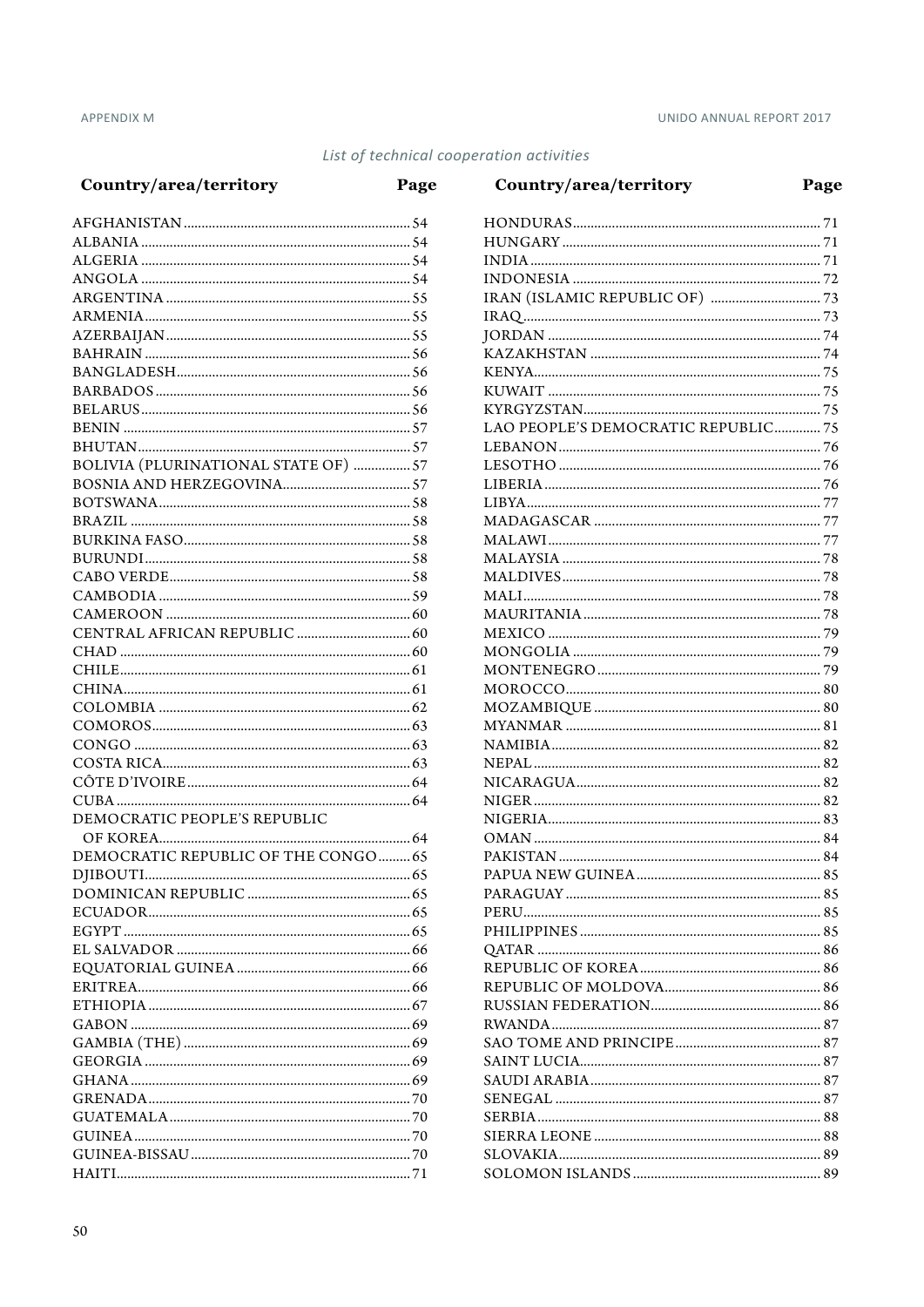### UNIDO ANNUAL REPORT 2017

| THE FORMER YUGOSLAV REPUBLIC OF |  |
|---------------------------------|--|
|                                 |  |
|                                 |  |
|                                 |  |
|                                 |  |
|                                 |  |
|                                 |  |
|                                 |  |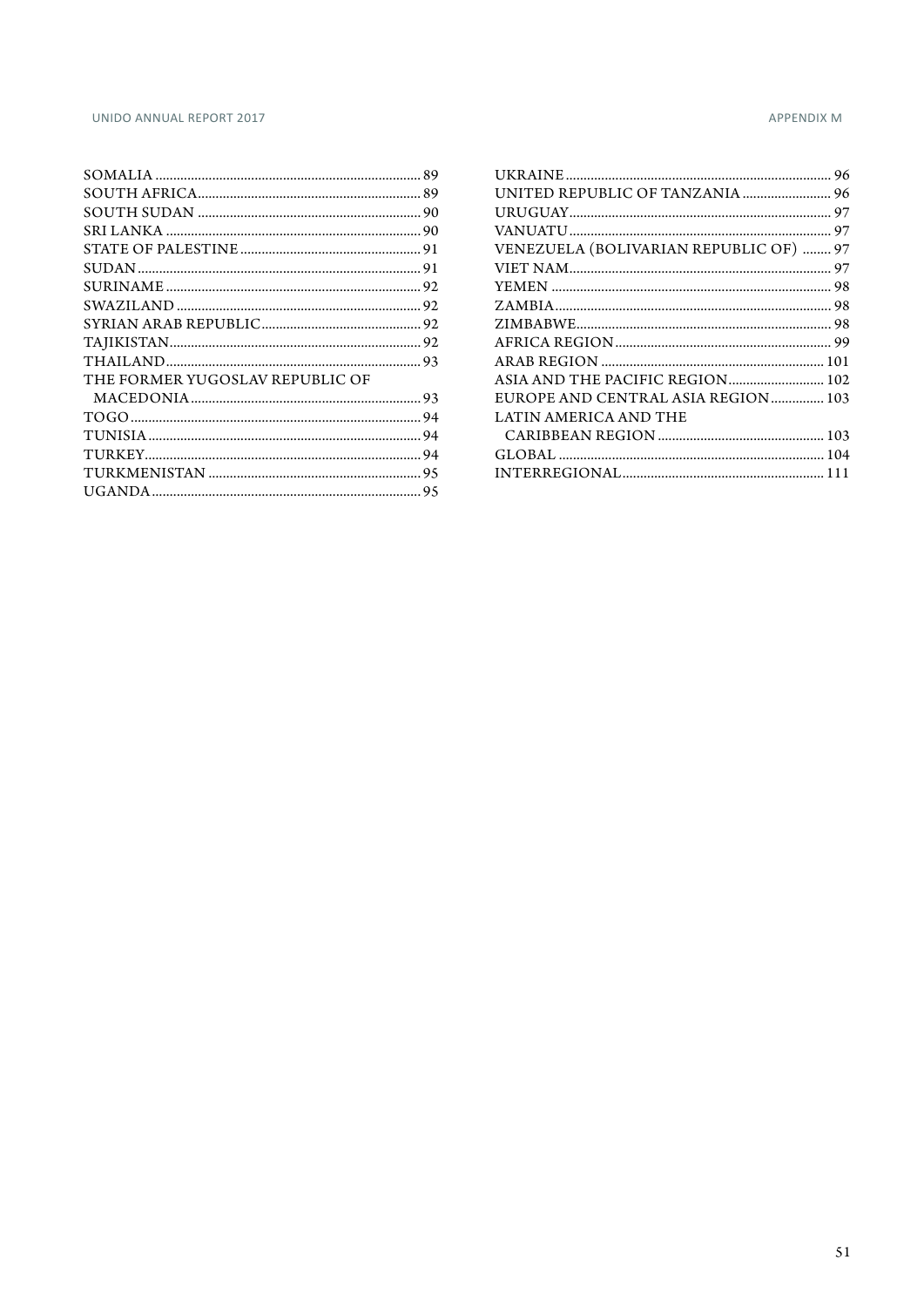# **List of abbreviations**

| 3ADI            | African (Accelerated) Agribusiness and     | <b>GEF</b>     | Global Environment Facility                                        |
|-----------------|--------------------------------------------|----------------|--------------------------------------------------------------------|
|                 | Agro-industries Development Initiative     | GHG            | greenhouse gas                                                     |
|                 | (3ADI)                                     | GoM            | Gulf of Mexico                                                     |
| ACMA            | Automotive Component Manufactures          | GWP            | global warming potential                                           |
|                 | Association of India                       | HCFC           | hydrochlorofluorocarbon                                            |
| <b>AFRIMETS</b> | Intra-Africa Metrology System              | HCH            | hexachlorocyclohexane                                              |
| <b>AIESEC</b>   | Association internationale des étudiants   | HFO            | hydrofluoroolefin                                                  |
|                 | en sciences économiques et                 | HP             | Hewlett Packard                                                    |
|                 | commerciales (FULL NAME NO                 | <b>HPMP</b>    | HCFC Phase-out Management Plan                                     |
|                 | LONGER USED, JUST THE                      | <b>HR</b>      | Human Resources                                                    |
|                 | ACRONYM)                                   | ICF            | International Classification of                                    |
| ASEAN           | Association of Southeast Asian Nations     |                | Functioning, Disability and Health                                 |
| ASGM            | artisanal and small scale gold mining      | <b>IDDA</b>    | Industrial Development Decade for                                  |
|                 | AZIR Oriental Appui à l'amélioration de la |                | Africa                                                             |
|                 | compétitivité de la chaine de valeur du    | <b>IDEA</b>    | Innovation Development and                                         |
|                 | romarin dans l'Oriental                    |                | Entrepreneurship for All                                           |
| BAT             | best available technique                   | IOMC           | Inter-Organization Programme for the                               |
| BEP             | best environmental practice                |                | Sound Management of Chemicals                                      |
| BIH             | Bosnia and Herzegovina                     | <b>ISID</b>    | inclusive and sustainable industrial                               |
| BRICS           | Brazil, Russian Federation, India, China   |                | development                                                        |
|                 | and South Africa                           | <b>ISO</b>     | International Organization for                                     |
|                 | CARIFORUM Caribbean Forum                  |                | Standardization                                                    |
| <b>CCA</b>      | common country assessment                  | <b>ITPO</b>    | Investment and Technology Promotion                                |
| CEO             | Chief Executive Officer                    |                | Office                                                             |
| <b>CFC</b>      | chlorofluorocarbon                         | <b>ITU</b>     | International Telecommunication Union                              |
| <b>CIS</b>      | Commonwealth of Independent States         | <b>IWLEARN</b> | International Waters Learning Exchange                             |
|                 | CLEANTECH clean technology                 |                | and Resource Network                                               |
| COMESA          | Common Market for Eastern and              | JPO            | Junior Programme Officer                                           |
|                 | Southern Africa                            | <b>JOR</b>     | Jordan                                                             |
| COP             | Conference of the Parties                  | LAC            | Latin America and the Caribbean                                    |
| <b>CSR</b>      | corporate social responsibility            | <b>LDC</b>     | least developed country                                            |
| DaO             | Delivering as One                          | LME            | large marine eco-system                                            |
| DDT             | Dichlorodiphenyltrichloroethane            | MENA           | Middle East and North Africa                                       |
| DHI             | Danish company that specializes in solving | MIA            | Minamata Convention Initial                                        |
|                 | water environment issues (related to SAP   |                | Assessment                                                         |
|                 | ID#100245)                                 | <b>MRFC</b>    | management and restoration of forest                               |
| DTI             | Department of Trade and Industry           |                | cover                                                              |
|                 | (South Africa)                             | <b>MSME</b>    | micro, small and medium enterprises                                |
| EAC             | <b>East African Community</b>              | <b>NAP</b>     | National Action Plan                                               |
| ECA             | Europe and Central Asia                    | NIP            | National Implementation Plan                                       |
| ECO             | Economic Cooperation Organization          | ODS            | ozone-depleting substance                                          |
| ECOSOC          | (United Nations) Economic and Social       | <b>ONUDI</b>   |                                                                    |
|                 | Council                                    |                | Organisation des Nations Unies pour le<br>développement industriel |
| ECOWAS          | Economic Community of West African         | PA             | preparatory assistance                                             |
|                 | <b>States</b>                              | PACE-NET       | Pacific-Europe Network for Science,                                |
| EEE             | electrical and electronic equipment        |                | Technology and Innovation                                          |
| EIP             | eco-industrial parks                       | PES            | payments for environmental services                                |
| ENPARD          | European Neighborhood Programme for        | PCB            | polychlorinated biphenyls                                          |
|                 | Rural Development Armenia                  | PCP            | Programme for Country Partnership                                  |
| EU              | European Union                             | PDPC           | Projet de développement des pôles de                               |
| FSP             | full size project (GEF terminology)        |                | croissance                                                         |
| G20             | Group of 20                                | PIF            | project identification form                                        |
| G77             | Group of 77                                | PLPA           | production landscape and protected                                 |
| GCC             | <b>Gulf Cooperation Council</b>            |                | areas                                                              |
|                 |                                            |                |                                                                    |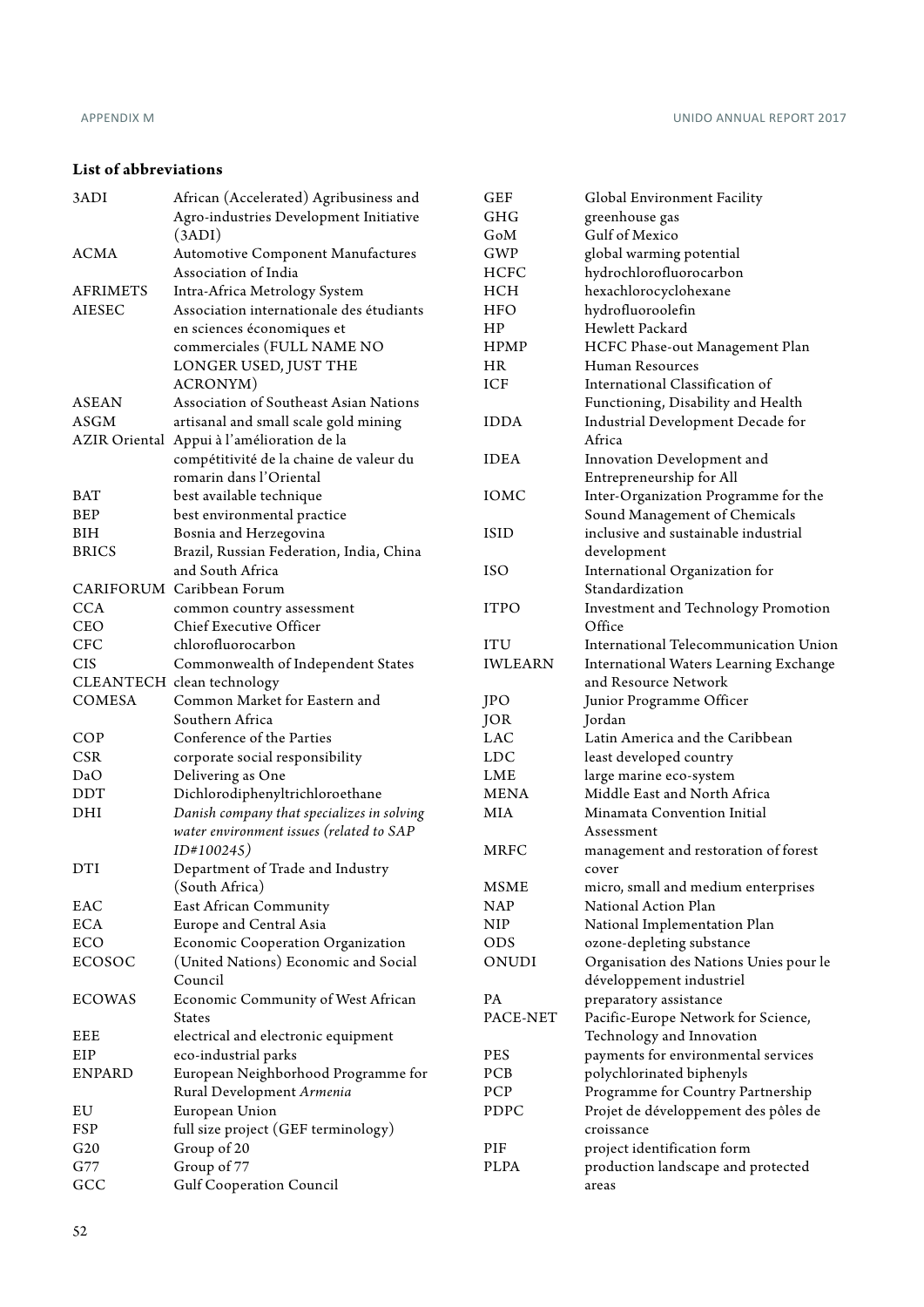### UNIDO ANNUAL REPORT 2017 APPENDIX M

| <b>PMU</b>  | Project Management Unit                         | <b>SMEDA</b> | Small Medium Enterprise Development    |
|-------------|-------------------------------------------------|--------------|----------------------------------------|
| POP         | persistent organic pollutant                    |              | Agency                                 |
| PPDP        | private-public development partnership          | <b>SPS</b>   | mesures sanitaires et phytosanitaires  |
| PPG         | project preparation grant                       | <b>SPWA</b>  | Strategic Programme for West Africa    |
| PPP         | public-private partnership                      | <b>TA</b>    | technical assistance                   |
| PRP         | project preparation                             | TC           | technical cooperation                  |
|             | PTC/BIT/CBL Programme Development and Technical | <b>TICAD</b> | Tokyo International Conference on      |
|             | Cooperation, Business Investment and            |              | African Development                    |
|             | Technology, Clusters (organizational            | <b>TVET</b>  | technical and vocational education and |
|             | unit within UNIDO)                              |              | training                               |
| PU          | polyurethane                                    | <b>UN</b>    | <b>United Nations</b>                  |
| <b>RAC</b>  | room air conditioning                           | <b>UNDAF</b> | United Nations Development Assistance  |
| <b>RECP</b> | resource efficient and cleaner                  |              | Framework                              |
|             | production                                      | <b>UNDAP</b> | United Nations Development Assistance  |
| <b>REDD</b> | reduce emissions from deforestation and         |              | Plan                                   |
|             | forest degradation                              | <b>UNEP</b>  | <b>United Nations Environment</b>      |
| SADC        | Southern African Development                    |              | Programme                              |
|             | Community                                       | <b>UNIDO</b> | United Nations Industrial Development  |
| SC          | Stockholm Convention                            |              | Organization                           |
| SDG         | Sustainable Development Goal                    | <b>UNSDF</b> | United Nations Sustainable             |
| SE4ALL      | Sustainable Energy for All                      |              | Development Framework                  |
| <b>SECO</b> | Swiss State Secretariat for Economic            | U-POP        | unintentional persistent organic       |
|             | Affairs                                         |              | pollutant                              |
| <b>SEZ</b>  | Special Economic Zone                           | <b>WBCG</b>  | Walvis Bay Corridor Group              |
| <b>SIDA</b> | Swedish International Development               | <b>WEEE</b>  | waste electrical and electronic        |
|             | Cooperation Agency                              |              | equipment                              |
| <b>SME</b>  | small and medium enterprise                     | <b>XPS</b>   | extruded polystyrene                   |
|             |                                                 |              |                                        |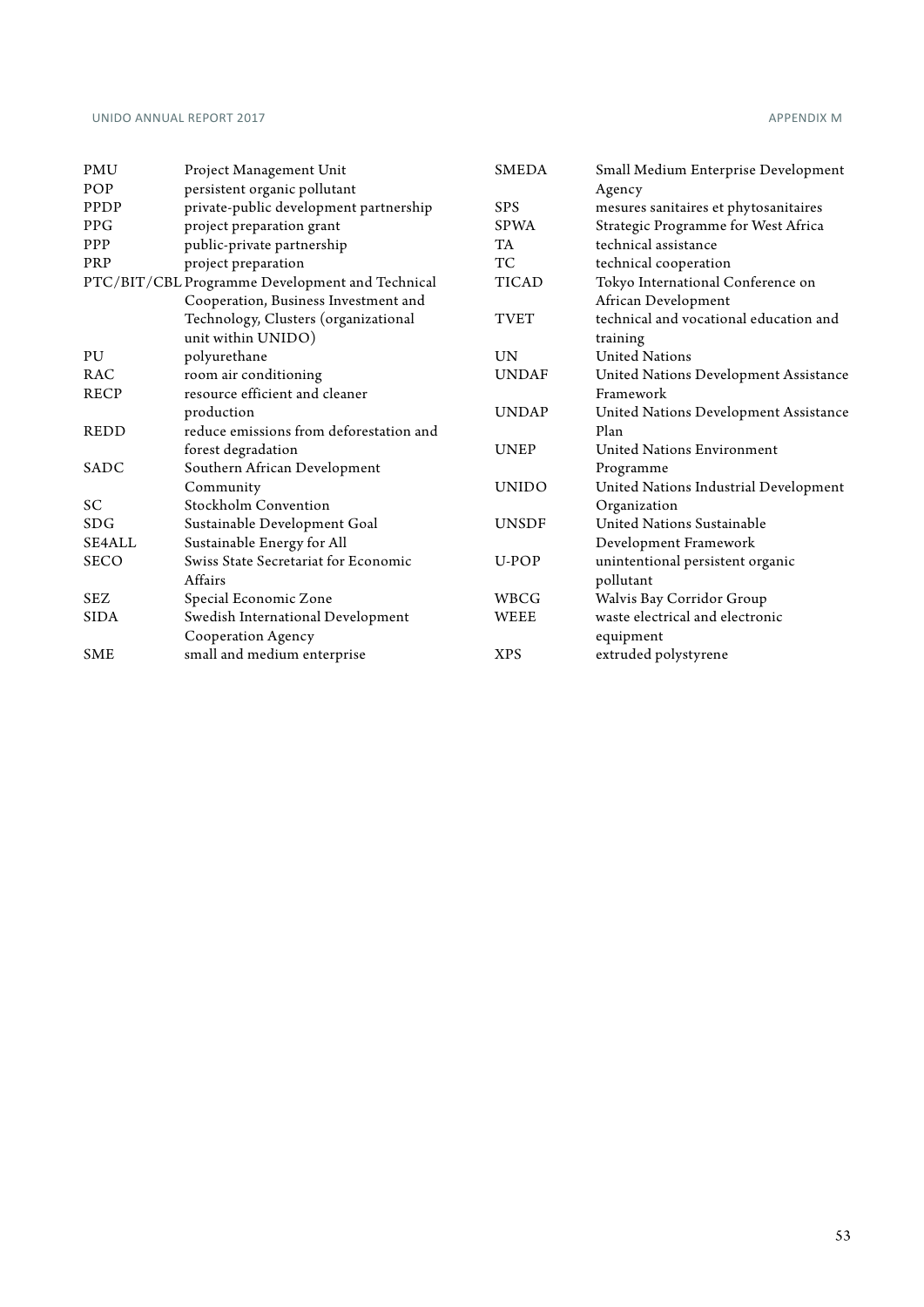|                                                                                                                                                                                     | <b>PAD</b>       |                     | Current             |                              |
|-------------------------------------------------------------------------------------------------------------------------------------------------------------------------------------|------------------|---------------------|---------------------|------------------------------|
| Identification number and title                                                                                                                                                     | issuance<br>date | <b>Total budget</b> | year<br>expenditure | Previous year<br>expenditure |
| <b>AFGHANISTAN</b>                                                                                                                                                                  |                  |                     |                     |                              |
| 130279                                                                                                                                                                              |                  |                     |                     |                              |
| GREENING ECONOMY THROUGH LOW CARBON TECHNOLOGY<br><b>APPLICATION FOR SMES</b>                                                                                                       | 12.2016          | 1,880,000           | 0                   | 0                            |
| 150160                                                                                                                                                                              |                  |                     |                     |                              |
| ENTREPRENEURSHIP FOR YOUTH IN AFGHANISTAN                                                                                                                                           | 05.2015          | 395,962             | 8,291               | 12.080                       |
| 150388                                                                                                                                                                              |                  |                     |                     |                              |
| UNIDO AFGHANISTAN COUNTRY PROGRAMME 2017-2020                                                                                                                                       | 01.2017          | 47,616              | 9,555               | 23,067                       |
| 160268                                                                                                                                                                              |                  |                     |                     |                              |
| HCFC PHASE-OUT MANAGEMENT PLAN AFGHANISTAN                                                                                                                                          | 12.2016          | 214,938             | 24,650              | 0                            |
| <b>ALBANIA</b>                                                                                                                                                                      |                  |                     |                     |                              |
| 105005                                                                                                                                                                              |                  |                     |                     |                              |
| HCFC PHASE-OUT MANAGEMENT PLAN (STAGE I)<br>120536                                                                                                                                  | 01.2014          | 206,011             | 13,418              | 142,135                      |
| BIOMASS ENERGY FOR PRODUCTIVE USE FOR SMALL AND<br>MEDIUM ENTERPRISES (SMES) IN THE OLIVE OIL SECTOR (CEO)                                                                          | 10.2014          | 927,000             | 181,811             | 47,919                       |
| 150452                                                                                                                                                                              |                  |                     |                     |                              |
| PROGRAMMING EXERCISE FOR COUNTRY PROGRAMME<br>FRAMEWORK IN ALBANIA                                                                                                                  | 02.2016          | 34,842              | 7,016               | 10,870                       |
| <b>ALGERIA</b>                                                                                                                                                                      |                  |                     |                     |                              |
| 100156                                                                                                                                                                              |                  |                     |                     |                              |
| CRÉATION ET DÉVELOPPEMENT DE CONSORTIUMS<br>D'EXPORTATION D'ENTREPRISES INDUSTRIELLES DANS LE<br>SECTEUR AGRO-ALIMENTAIRE                                                           | 12.2011          | 497,994             | 25,062              | 440,424                      |
| 100315                                                                                                                                                                              |                  |                     |                     |                              |
| ENABLING ACTIVITIES TO REVIEW AND UPDATE THE NATIONAL<br><b>IMPLEMENTATION PLAN FOR THE STOCKHOLM CONVENTION ON</b><br>PERSISTENT ORGANIC POLLUTANTS (POPS)                         | 08.2012          | 181,592             | 1,850               | 164,167                      |
| 105016                                                                                                                                                                              |                  |                     |                     |                              |
| CONVERSION FROM HCFC-141B IN THE MANUFACTURE OF<br>POLYURETHANE RIGID INSULATION FOAM FOR DOMESTIC<br>REFRIGERATORS AT CRISTOR, ALGERIA                                             | 12.2010          | 215,380             | 11,531              | 203,314                      |
| 120383                                                                                                                                                                              |                  |                     |                     |                              |
| HCFC PHASE-OUT MANAGEMENT PLAN (STAGE I)                                                                                                                                            | 08.2012          | 214,400             | 27,198              | 36,460                       |
| 150227                                                                                                                                                                              |                  |                     |                     |                              |
| UN SUPPORT TO FORMULATION AND IMPLEMENTATION<br>SUPPORT FOR THE NATIONAL FISHERIES AND AQUACULTURE<br>DEVELOPMENT STRATEGY, 2015-2020 AND LAUNCH OF<br>PRELIMINARY PRIORITY ACTIONS | 10.2016          | 69,808              | 34,172              | 17,349                       |
| <b>ANGOLA</b>                                                                                                                                                                       |                  |                     |                     |                              |
| 101126                                                                                                                                                                              |                  |                     |                     |                              |
| TECHNICAL ASSISTANCE FOR ANGOLA'S ENTREPRENEURSHIP<br><b>CURRICULA IN SECONDARY SCHOOLS PROGRAMME</b>                                                                               | 12.2008          | 1,465,331           | $-27,988$           | 1,491,924                    |
| 130294                                                                                                                                                                              |                  |                     |                     |                              |
| BUILDING CAPACITIES FOR AGRO-INDUSTRY VALUE CHAIN<br>DEVELOPMENT                                                                                                                    | 05.2014          | 176,991             | $-7,249$            | 167,919                      |
| 140329<br>COUNTRY PROGRAMMING FRAMEWORK FOR INCLUSIVE AND<br>SUSTAINABLE INDUSTRIAL DEVELOPMENT FOR ANGOLA                                                                          | 07.2016          | 187,670             | 58,135              | 86,236                       |
| 150060                                                                                                                                                                              |                  |                     |                     |                              |
| PROMOTION OF BAT AND BEP TO REDUCE U-POPS RELEASES<br>FROM OPEN BURNING IN THE PARTICIPATING AFRICAN<br><b>COUNTRIES OF SADC SUBREGION</b>                                          | 05.2016          | 6,615,000           | 505,431             | 11,546                       |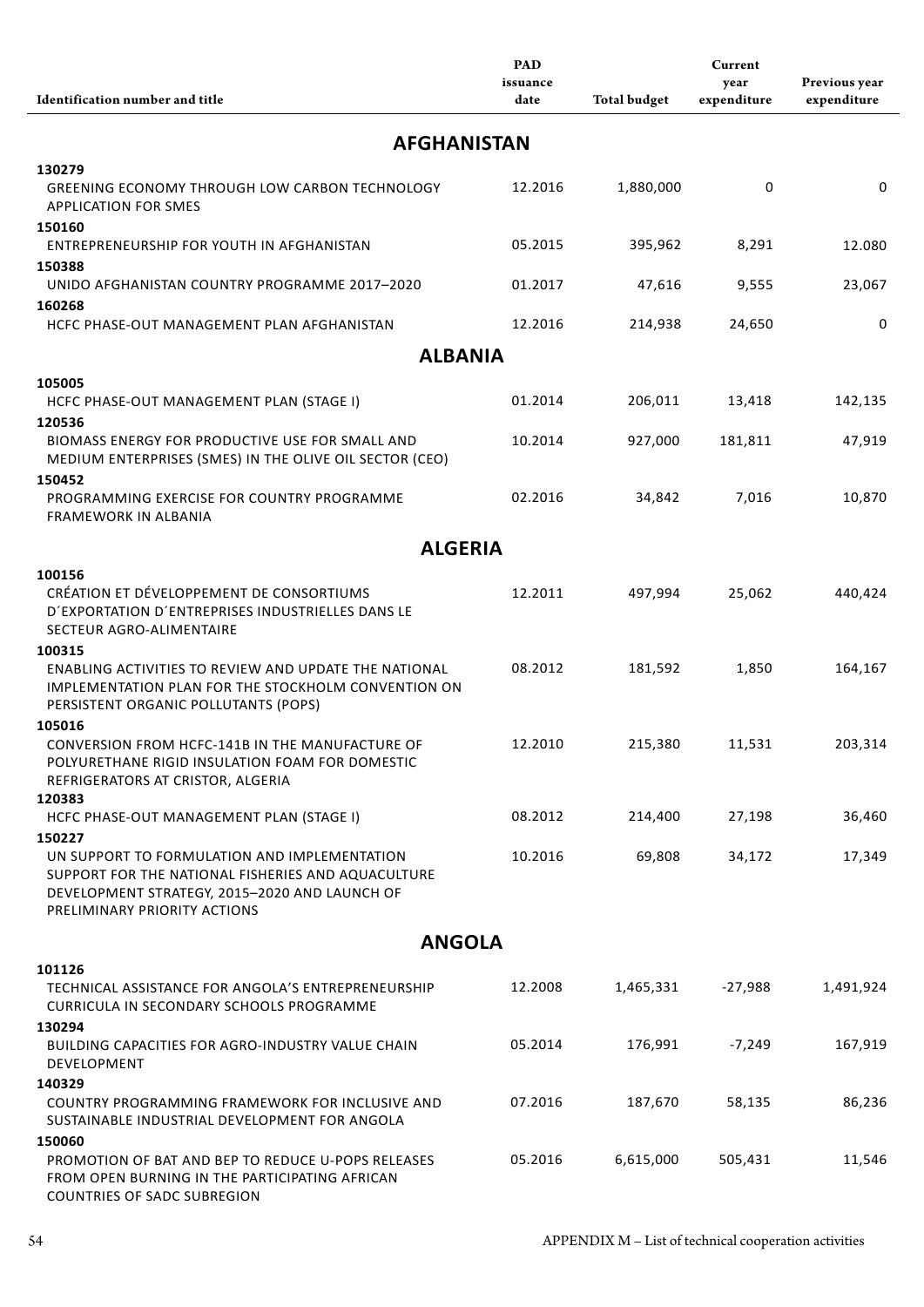| Identification number and title                                                                                                                                              | <b>PAD</b><br>issuance<br>date | <b>Total budget</b> | Current<br>year<br>expenditure | Previous year<br>expenditure |  |
|------------------------------------------------------------------------------------------------------------------------------------------------------------------------------|--------------------------------|---------------------|--------------------------------|------------------------------|--|
| <b>ARGENTINA</b>                                                                                                                                                             |                                |                     |                                |                              |  |
|                                                                                                                                                                              |                                |                     |                                |                              |  |
| 130001<br>PREPARATORY PROJECT TO FACILITATE THE APPLICATION OF THE<br>MERCURY TREATY IN ARGENTINA<br>140251                                                                  | 09.2013                        | 346,661             | $-2,304$                       | 348,964                      |  |
| REDUCING ARGENTINA'S GREENHOUSE GAS EMISSIONS FROM THE<br>ENERGY SECTOR THROUGH THE UTILIZATION OF ORGANIC WASTE<br>FOR ENERGY GENERATION IN AGRICULTURE AND AGRO-INDUSTRIES | 07.2015                        | 6,100,000           | 25,533                         | 74,011                       |  |
| 150239<br>DEMONSTRATION PROJECT IN THE REFRIGERATION ASSEMBLY<br><b>SECTOR</b>                                                                                               | 09.2016                        | 904,991             | 15,369                         | 59,180                       |  |
| 105020, 150026, 120408, 150235, 160270<br>NATIONAL CFC PHASE-OUT PLAN: 2006 WORK PROGRAMME                                                                                   | 12.2007                        | 16,056,320          | 102,463                        | 13,071,967                   |  |
| <b>ARMENIA</b>                                                                                                                                                               |                                |                     |                                |                              |  |
| 120344                                                                                                                                                                       |                                |                     |                                |                              |  |
| CLEAN ENERGY TECHNOLOGY INNOVATION PROGRAMME FOR<br>INCREASED COMPETITIVENESS OF THE NATIONAL ECONOMY IN<br>ARMENIA (MAIN PHASE)                                             | 05.2013                        | 536,209             | 2,820                          | 533,389                      |  |
| 120455<br>PRODUCTIVE WORK FOR YOUTH IN ARMENIA SUPPORTING YOUNG<br><b>ENTREPRENEURS</b>                                                                                      | 03.2013                        | 942,499             | 27,160                         | 868,590                      |  |
| 120603<br>ENPARD TECHNICAL ASSISTANCE: PRODUCER GROUP AND VALUE<br><b>CHAIN DEVELOPMENT</b>                                                                                  | 10.2014                        | 3,714,502           | 493,880                        | 2,820,274                    |  |
| 120633<br>EXTENSION OF INSTITUTIONAL STRENGTHENING FUNDING<br>(PHASE III AND IV)                                                                                             | 12.2012                        | 393,398             | 73,138                         | 230,494                      |  |
| 140089                                                                                                                                                                       |                                |                     |                                |                              |  |
| MINIMATA CONVENTION INITIAL ASSESSMENT FOR ARMENIA<br>140195                                                                                                                 | 07.2014                        | 200,000             | 31,970                         | 156,061                      |  |
| ARMENIA: IMPROVING ACESS TO SERVICES AND PARTICIPATION OF<br>PERSONS WITH DISABILITIES IN THE CONCEPTUAL FRAMEWORK OF<br><b>UNCPRD AND ICF</b>                               | 08.2016                        | 40,105              | $-1,320$                       | 41,424                       |  |
| 150063                                                                                                                                                                       |                                |                     |                                |                              |  |
| IMPLEMENTATION OF BAT AND BEP FOR THE REDUCTION OF<br>U-POPS RELEASES FROM OPEN BURNING SOURCES                                                                              | 06.2015                        | 853,000             | 125,919                        | 603,580                      |  |
| 160113<br><b>PHASE II: IMPROVING COMPETITIVENESS OF EXPORT-ORIENTED</b><br>INDUSTRIES IN ARMENIA THROUGH MODERNIZATION AND<br><b>MARKET ACCESS</b>                           | 08.2016                        | 1,139,469           | 565,075                        | 219,780                      |  |
| 160277<br>IMPROVED LIVELIHOODS FOR SYRIAN REFUGEES IN ARMENIA                                                                                                                | 02.2017                        | 18,356              | 18,933                         | 0                            |  |
| <b>AZERBAIJAN</b>                                                                                                                                                            |                                |                     |                                |                              |  |
| 100321                                                                                                                                                                       |                                |                     |                                |                              |  |
| INITIATION OF THE HCFC PHASE-OUT IN THE REPUBLIC OF<br>AZERBAIJAN                                                                                                            | 02.2015                        | 2,620,000           | $-18,245$                      | 2,475,175                    |  |
| 104030<br>ENVIRONMENTALLY-SOUND MANAGEMENT AND DISPOSAL OF<br>POLYCHLORINATED BIPHENYLS (PCBS)                                                                               | 05.2010                        | 2,120,000           | 46,421                         | 2,069,285                    |  |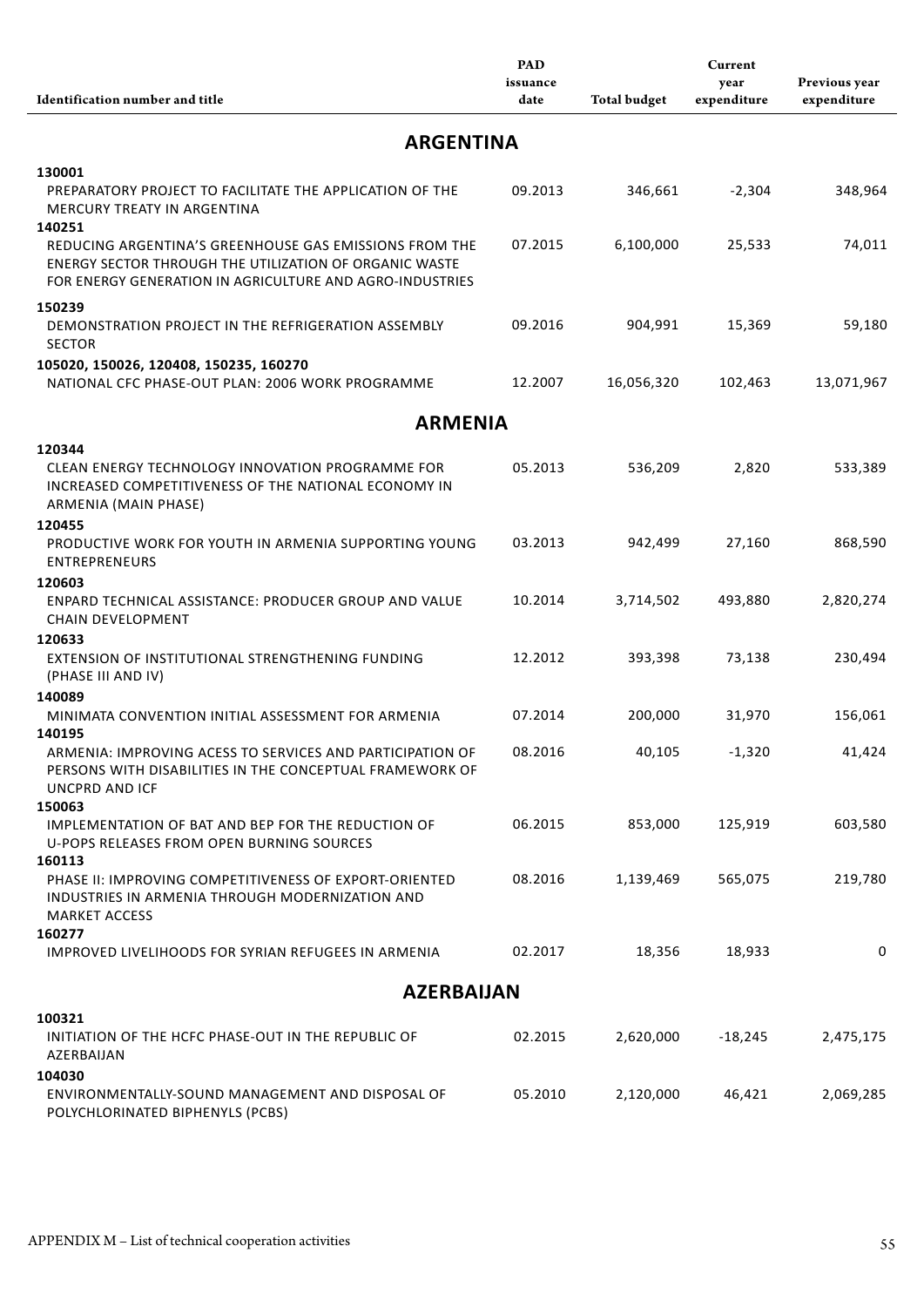| Identification number and title                                                                                                                                | <b>PAD</b><br>issuance<br>date | <b>Total budget</b> | Current<br>year<br>expenditure | Previous year<br>expenditure |
|----------------------------------------------------------------------------------------------------------------------------------------------------------------|--------------------------------|---------------------|--------------------------------|------------------------------|
| <b>BAHRAIN</b>                                                                                                                                                 |                                |                     |                                |                              |
| 120600                                                                                                                                                         |                                |                     |                                |                              |
| HCFC PHASE-OUT MANAGEMENT PLAN<br>140261                                                                                                                       | 12.2013                        | 711,055             | 222,960                        | 301,267                      |
| SUPPORT THE ARAB ACCREDITATION COOPERATION TO BE<br>SUSTAINED, EFFECTIVE AND INTERNATIONALLY RECOGNIZED AS<br>KEY DRIVING FORCE FOR REGIONAL TRADE INTEGRATION | 07.2017                        | 491,883             | 85,865                         | 0                            |
| 150466                                                                                                                                                         |                                |                     |                                |                              |
| SURVEY OF ODS ALTERNATIVES AT THE NATIONAL LEVEL                                                                                                               | 01.2016                        | 50,000              | 39,580                         | 10,282                       |
| 170036<br>ESTABLISHMENT OF AN AGRO-INDUSTRIAL PARK WITHIN A SMART<br>CITY IN THE SOUTHERN GOVERNORATE IN BAHRAIN                                               | 04.2017                        | 22,650              | 3,312                          | 0                            |
| <b>BANGLADESH</b>                                                                                                                                              |                                |                     |                                |                              |
| 100305                                                                                                                                                         |                                |                     |                                |                              |
| ENVIRONMENTALLY-SOUND MANAGEMENT AND FINAL<br>DISPOSAL OF PCBS AND HEALTH-CARE WASTES IN BANGLADESH                                                            | 04.2013                        | 45,000              | $-3,500$                       | 44,607                       |
| 100310<br>ENVIRONMENTALLY-SOUND DEVELOPMENT OF THE POWER<br>SECTOR WITH THE FINAL DISPOSAL OF PCBS                                                             | 08.2017                        | 3,000,000           | 291,105                        | 0                            |
| 103154<br>SOLAR MICRO-UTILITY ENTERPRISES FOR PROMOTING RURAL<br>ENERGY AND PRODUCTIVE USES IN BANGLADESH                                                      | 09.2011                        | 231,105             | $-20,506$                      | 252,538                      |
| 106000<br>BETTER WORK AND STANDARDS PROGRAMME (BEST): QUALITY<br>INFRASTRUCTURE, FISHERIES AND TEXTILES                                                        | 04.2010                        | 16,139,604          | $-33,005$                      | 16,093,660                   |
| 120170                                                                                                                                                         |                                |                     |                                |                              |
| DAIRY HUB AND ACADEMY DEVELOPMENT IN BANGLADESH                                                                                                                | 01.2014                        | 2,150,812           | 597,010                        | 1,415,001                    |
| 160194<br>UNIDO COUNTRY PROGRAMME 2018-2020 TO PROMOTE<br>INCLUSIVE AND SUSTAINABLE INDUSTRIAL DEVELOPMENT IN<br>BANGLADESH                                    | 03.2017                        | 20,152              | 16,662                         | 0                            |
| 170124<br><b>BANGLADESH SUSTAINABLE MARINE AND COASTAL FISHERIES</b><br><b>PROJECT</b>                                                                         | 07.2017                        | 20,456              | 22,480                         | 0                            |
| <b>BARBADOS</b>                                                                                                                                                |                                |                     |                                |                              |
| 150123                                                                                                                                                         |                                |                     |                                |                              |
| STRATEGIC PLATFORM TO PROMOTE SUSTAINABLE ENERGY<br>TECHNOLOGY INNOVATION, INDUSTRIAL DEVELOPMENT AND<br>ENTREPRENEURSHIP IN BARBADOS                          | 06.2017                        | 50,000              | 49,997                         | 0                            |
| <b>BELARUS</b>                                                                                                                                                 |                                |                     |                                |                              |
| 130243                                                                                                                                                         |                                |                     |                                |                              |
| SUPPORT AND TRAINING FOR FOOD PROCESSING ENTERPRISES<br>IN GRODNO OBLAST - ESTABLISHMENT OF GRODNO<br>AGRO-INDUSTRIAL PARK (GAIP) IN BELARUS                   | 10.2015                        | 867,257             | 407,342                        | 266,868                      |
| 140130                                                                                                                                                         |                                |                     |                                |                              |
| INSTITUTIONAL STRENGTHENING AND POLICY SUPPORT TO<br>UPGRADE THE COMPONENT MANUFACTURERS IN THE<br>AUTOMOTIVE SECTOR IN THE REPUBLIC OF BELARUS                | 12.2014                        | 880,531             | 248,340                        | 635,261                      |

 $\overline{a}$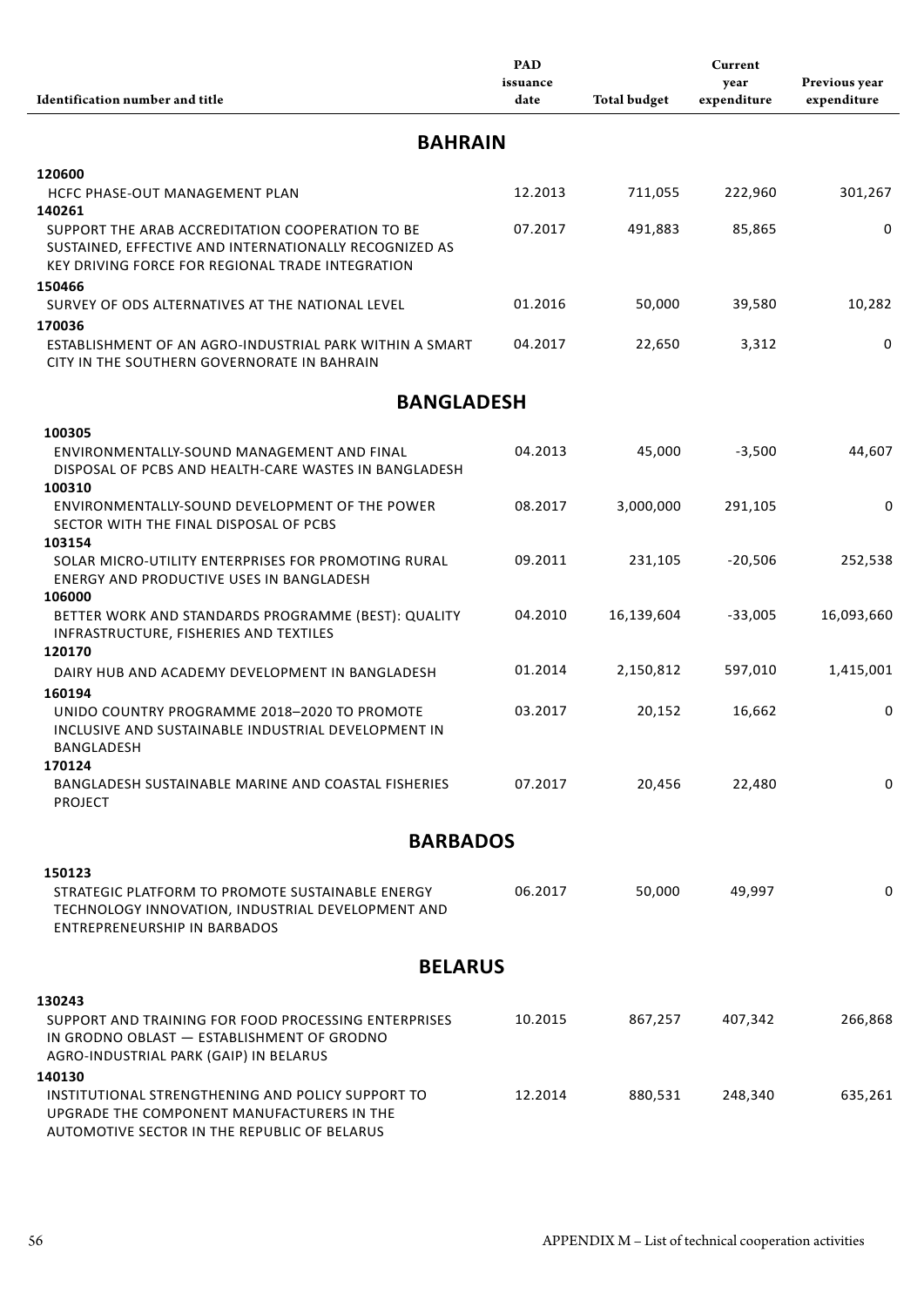| Identification number and title                                                                                                                                                         | <b>PAD</b><br>issuance<br>date | <b>Total budget</b> | Current<br>year<br>expenditure | Previous year<br>expenditure |
|-----------------------------------------------------------------------------------------------------------------------------------------------------------------------------------------|--------------------------------|---------------------|--------------------------------|------------------------------|
|                                                                                                                                                                                         |                                |                     |                                |                              |
| <b>BENIN</b>                                                                                                                                                                            |                                |                     |                                |                              |
| 105333                                                                                                                                                                                  | 08.2013                        | 259,910             | 5,930                          | 133,685                      |
| HCFC PHASE-OUT MANAGEMENT PLAN (STAGE I)<br>120524                                                                                                                                      |                                |                     |                                |                              |
| RENFORCEMENT DES CAPACITÉS PRODUCTIVES ET<br><b>COMMERCIALES AU BENIN</b>                                                                                                               | 06.2015                        | 961,897             | 143,188                        | 286,129                      |
| <b>BHUTAN</b>                                                                                                                                                                           |                                |                     |                                |                              |
| 170030                                                                                                                                                                                  |                                |                     |                                |                              |
| DEVELOPMENT OF RENEWABLE ENERGY ROAD MAP IN BHUTAN<br>WITH RECOMMENDATIONS AND PILOT DEMONSTRATIONS                                                                                     | 03.2017                        | 35,748              | 28,596                         | 0                            |
| <b>BOLIVIA (PLURINATIONAL STATE OF)</b>                                                                                                                                                 |                                |                     |                                |                              |
| 120326                                                                                                                                                                                  |                                |                     |                                |                              |
| ENABLING ACTIVITIES TO REVIEW AND UPDATE THE NATIONAL<br>IMPLEMENTATION PLAN UNDER THE STOCKHOLM CONVENTION<br>ON PERSISTENT ORGANIC POLLUTANTS (POPS) - IN BOLIVIA                     | 05.2013                        | 204,699             | 790                            | 203,909                      |
| 140296<br>ENVIRONMENTALLY-SOUND MANAGEMENT OF<br>POLYCHLORINATED BIPHENYL (PCB) - CONTAINING EQUIPMENT<br>AND WASTES AND UPGRADE OF TECHNICAL EXPERTISE IN<br><b>BOLIVIA</b>            | 01.2015                        | 2,000,000           | 105,751                        | 460,680                      |
| 140367                                                                                                                                                                                  |                                |                     |                                |                              |
| IMPROVING FOOD SAFETY AND NUTRITION LEVEL AMONG<br>CHILDREN BY INCREASING THE QUALITY OF LOCAL FOOD<br><b>PRODUCTION</b>                                                                | 03.2015                        | 188,903             | 32,026                         | 151,554                      |
| 150189<br><b>BOLIVIA - HCFC PHASE-OUT MANAGEMENT PLAN</b>                                                                                                                               | 06.2015                        | 159,000             | 11,127                         | 136,761                      |
| 160058                                                                                                                                                                                  |                                |                     |                                |                              |
| COUNTRY PROGRAMMATIC FRAMEWORK BOLIVIA                                                                                                                                                  | 11.2016                        | 82,378              | 70,494                         | 0                            |
| 160073<br>SUSTAINABLE AND INDUSTRIAL DEVELOPMENT OF THE QUINOA<br>SUPPLY CHAIN THROUGH ENHANCED PRODUCTIVITY AND<br>QUALITY                                                             | 06.2016                        | 46,193              | $-3,942$                       | 30,747                       |
| <b>BOSNIA AND HERZEGOVINA</b>                                                                                                                                                           |                                |                     |                                |                              |
| 100222                                                                                                                                                                                  |                                |                     |                                |                              |
| NATIONAL CLEANER PRODUCTION PROGRAMME (NCPP): BOSNIA<br>AND HERZEGOVINA                                                                                                                 | 02.2014                        | 295,444             | 109,426                        | 169,771                      |
| 105425<br>EXTENSION OF THE INSTITUTIONAL STRENGTHENING (PHASE III<br>AND IV)                                                                                                            | 01.2014                        | 407,375             | 35,821                         | 242,371                      |
| 120368                                                                                                                                                                                  |                                |                     |                                |                              |
| HCFC PHASE-OUT MANAGEMENT PLAN (STAGE I, ACTIVITIES IN<br>THE REFRIGERATION SERVICING SECTOR INCLUDING POLICY<br>ACTIONS)                                                               | 08.2014                        | 352,741             | 13,891                         | 130,722                      |
| 120583                                                                                                                                                                                  |                                |                     |                                |                              |
| ENHANCING WATER QUALITY IN LAKE MODRAC BY<br><b>ECO-REMEDIATION MEASURES</b>                                                                                                            | 10.2013                        | 343,648             | $-973$                         | 318,248                      |
| 150199<br>TECHNICAL ASSISTANCE FOR PREPARATION OF ODS ALTERNATIVES                                                                                                                      | 11.2015                        | 40,000              | 4,251                          | 35,739                       |
| <b>SURVEY IN BIH</b>                                                                                                                                                                    |                                |                     |                                |                              |
| 160112<br>STRENGTHENING THE QUALITY SYSTEM OF TECHNOLOGY AND<br>INDUSTRIAL PRODUCTS AND SERVICES IN BOSNIA AND<br>HERZEGOVINA: COORDINATE MEASURING MACHINE<br><b>COMPETENCE CENTRE</b> | 08.2016                        | 21,869              | 4,271                          | 15,814                       |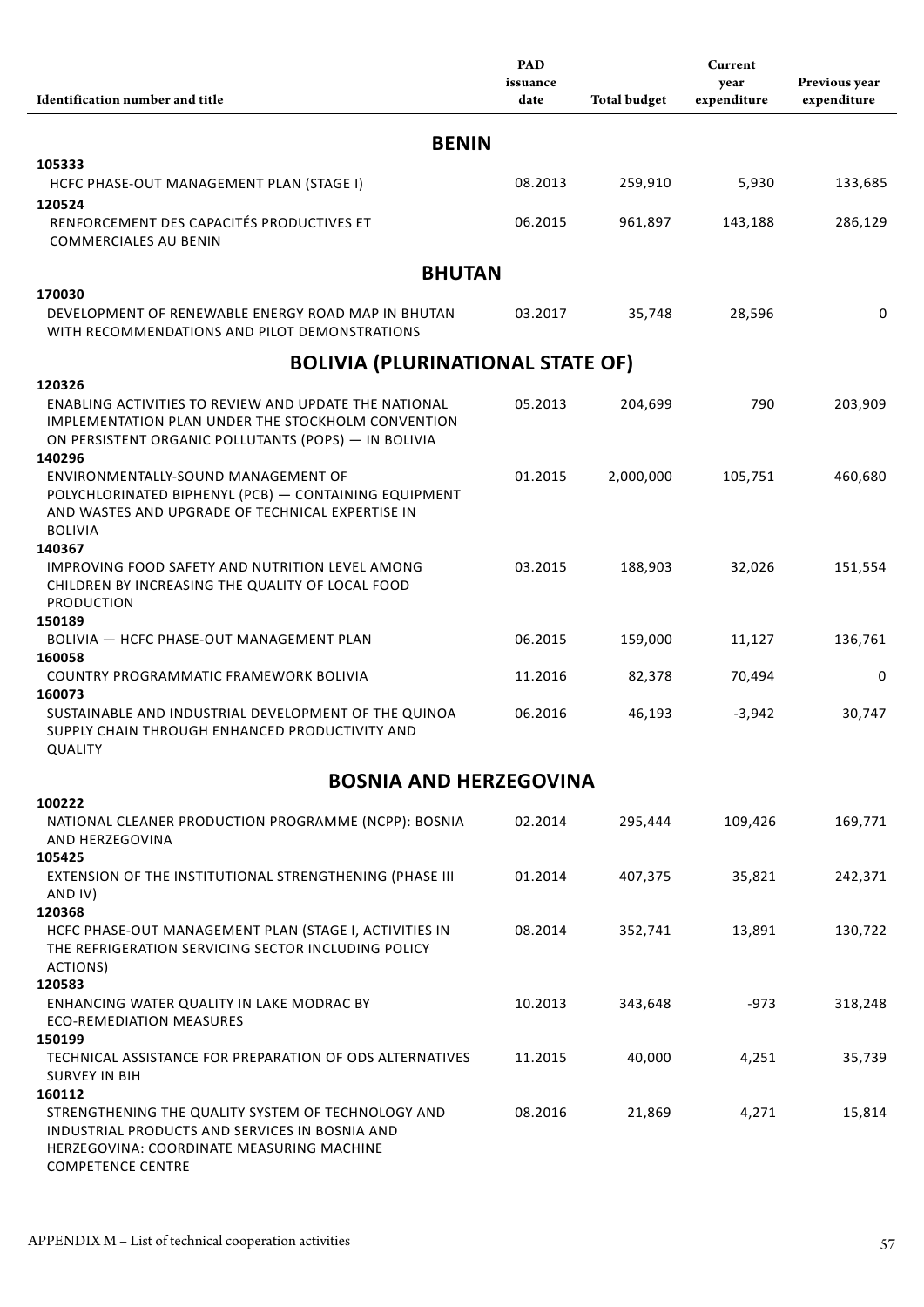|                                                                                                                                                                                                           | <b>PAD</b>       |                     | Current             |                              |
|-----------------------------------------------------------------------------------------------------------------------------------------------------------------------------------------------------------|------------------|---------------------|---------------------|------------------------------|
| Identification number and title                                                                                                                                                                           | issuance<br>date | <b>Total budget</b> | year<br>expenditure | Previous year<br>expenditure |
| <b>BOTSWANA</b>                                                                                                                                                                                           |                  |                     |                     |                              |
| 130031                                                                                                                                                                                                    |                  |                     |                     |                              |
| <b>ENABLING ACTIVITIES TO REVIEW AND UPDATE THE NATIONAL</b><br><b>IMPLEMENTATION PLAN FOR THE STOCKHOLM CONVENTION ON</b><br><b>POPS</b>                                                                 | 09.2017          | 200,000             | 105,000             | 0                            |
| 150464                                                                                                                                                                                                    |                  |                     |                     |                              |
| HCFC PHASE-OUT MANAGEMENT PLAN FOR BOTSWANA                                                                                                                                                               | 12.2015          | 140,000             | 1,181               | 4,508                        |
| <b>BRAZIL</b>                                                                                                                                                                                             |                  |                     |                     |                              |
| 140107<br>IMPACT ASSESSMENT OF ISO 9001 QUALITY MANAGEMENT<br>SYSTEM CERTIFICATION IN BRAZIL                                                                                                              | 10.2014          | 171,497             | 7,088               | 154,183                      |
| 140147<br>PREPARATION OF INVESTMENT ACTIVITIES FOR THE PHASE-OUT<br>OF HCFCS IN RAC MANUFACTURING SECTOR                                                                                                  | 05.2014          | 2,106,447           | 108,243             | 159,947                      |
| 150014<br>BIOGAS APPLICATIONS FOR THE BRAZILIAN AGRO-INDUSTRY                                                                                                                                             | 10.2015          | 7,200,000           | 81,321              | 111,039                      |
|                                                                                                                                                                                                           |                  |                     |                     |                              |
| <b>BURKINA FASO</b>                                                                                                                                                                                       |                  |                     |                     |                              |
| 105337<br>HCFC PHASE-OUT MANAGEMENT PLAN (STAGE I)                                                                                                                                                        | 12.2010          | 238,630             | -952                | 149,582                      |
| 160033<br>NATIONAL ACTION PLAN ON MERCURY IN THE ARTISANAL AND                                                                                                                                            | 04.2017          | 500,000             | 460,859             | 0                            |
| SMALL-SCALE GOLD MINING SECTOR IN BURKINA FASO<br>160116                                                                                                                                                  |                  |                     |                     |                              |
| CONTRIBUTION TOWARDS THE ELIMINATION OF MERCURY AND<br>THE IMPROVEMENT OF GOLD SUPPLY CHAIN IN THE ARTISANAL<br>AND SMALL-SCALE GOLD MINING (ASGM) SECTOR                                                 | 03.2017          | 50,000              | 46,936              | $\mathbf{0}$                 |
| <b>BURUNDI</b>                                                                                                                                                                                            |                  |                     |                     |                              |
| 100318                                                                                                                                                                                                    |                  |                     |                     |                              |
| RENFORCEMENT DES CAPACITÉS COMMERCIALES DU BURUNDI (RCCB)<br>103134                                                                                                                                       | 09.2012          | 2,763,536           | 66,564              | 2,646,022                    |
| ENERGY FOR PRODUCTIVE USES: A DEMONSTRATION PROJECT<br>PROMOTING RENEWABLE ENERGY FOR INDUSTRIAL DEVELOPMENT<br>105410                                                                                    | 12.2009          | 176,991             | $-1,428$            | 176,853                      |
| HCFC PHASE-OUT MANAGEMENT PLAN (STAGE I)<br>140332                                                                                                                                                        | 11.2011          | 80,000              | 0                   | 73,816                       |
| PROMOTION OF SMALL HYDROPOWER (SHP) FOR PRODUCTIVE USE<br>AND ENERGY SERVICES IN BURUNDI                                                                                                                  | 07.2017          | 1,625,155           | 16,324              | 50,045                       |
| 170087<br>EXPANDING AGRIBUSINESS AND AGRO-PROCESSING TO<br>INCENTIVIZE COMMERCIALLY ORIENTED AGRICULTURAL<br>PRODUCTION FOR FOOD SECURITY, INCREASED INCOMES AND<br>EMPLOYMENT DIVERSIFICATION IN BURUNDI | 06.2017          | 21,393              | 19,857              | 0                            |
| <b>CABO VERDE</b>                                                                                                                                                                                         |                  |                     |                     |                              |
| 100332                                                                                                                                                                                                    |                  |                     |                     |                              |
| PROMOTING MARKET-BASED DEVELOPMENT OF SMALL TO<br>MEDIUM-SCALE RENEWABLE ENERGY SYSTEMS IN CABO VERDE<br>101009                                                                                           | 07.2012          | 1,831,536           | 59,302              | 1,519,820                    |
| ONE UN PROGRAMME FOR CABO VERDE - SP 4: GROWTH AND<br><b>ECONOMIC OPPORTUNITIES</b><br>102005                                                                                                             | 08.2009          | 379,458             | 48,338              | 330,022                      |
| INVESTMENT PROMOTION IN CABO VERDE<br>103002                                                                                                                                                              | 08.2009          | 181,308             | 2,607               | 178,529                      |
| GREENING OF 1 UN BUILDING IN CABO VERDE                                                                                                                                                                   | 08.2009          | 141,114             | 37,376              | 104,317                      |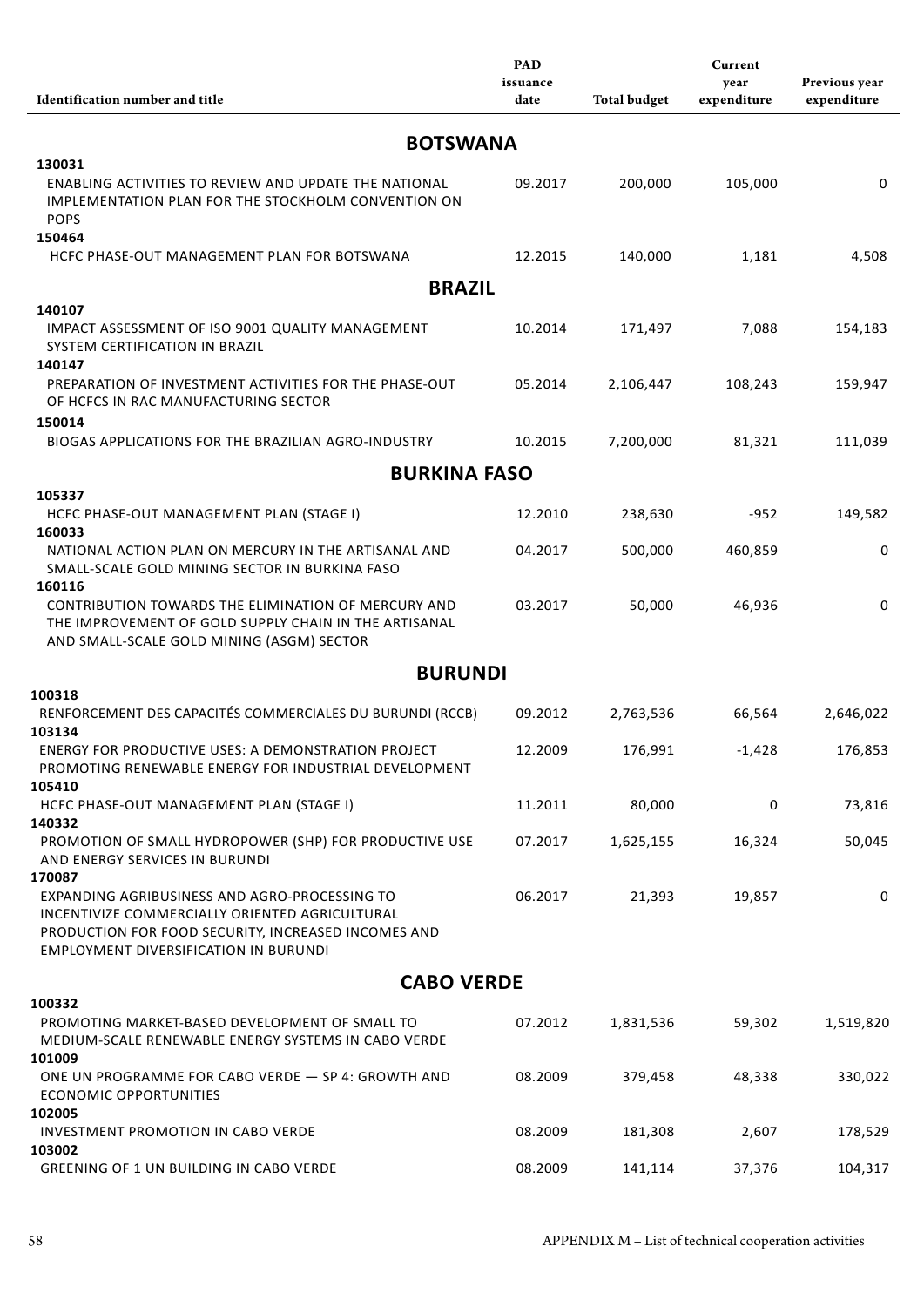| Identification number and title                                                                                                                                                                                                                                                  | <b>PAD</b><br>issuance<br>date | <b>Total budget</b> | Current<br>year<br>expenditure | Previous year<br>expenditure |
|----------------------------------------------------------------------------------------------------------------------------------------------------------------------------------------------------------------------------------------------------------------------------------|--------------------------------|---------------------|--------------------------------|------------------------------|
| 107000                                                                                                                                                                                                                                                                           |                                |                     |                                |                              |
| ONE UN PROGRAMME CABO VERDE<br>109000                                                                                                                                                                                                                                            | 08.2009                        | 0                   | $-82,746$                      | 82,746                       |
| INSTITUTIONAL CAPACITY-BUILDING FOR COMPETITIVENESS<br>PROGRAMME: ONE UN PROGRAMME FOR CABO VERDE - JP4<br>PROMOTION OF GROWTH AND ECONOMIC COMMUNITIES<br>130244                                                                                                                | 08.2009                        | 132,527             | 13,701                         | 118,985                      |
| ENABLING ACTIVITIES TO REVIEW AND UPDATE THE NATIONAL<br><b>IMPLEMENTATION PLAN FOR THE STOCKHOLM CONVENTION ON</b><br>PERSISTENT ORGANIC POLLUTANTS (POPS)<br>140069                                                                                                            | 04.2014                        | 170,000             | 3,216                          | 163,305                      |
| VALUE CHAIN STUDIES AND STRATEGY DEVELOPMENT FOR FIVE<br>VALUE CHAINS IN CABO VERDE<br>140227                                                                                                                                                                                    | 07.2016                        | 183,154             | 45,172                         | 125,104                      |
| CABO VERDE COUNTRY PROGRAMME FRAMEWORK FOR INCLUSIVE<br>AND SUSTAINABLE INDUSTRIAL DEVELOPMENT (2015-2017)<br>150113                                                                                                                                                             | 01.2016                        | 149,013             | 10,829                         | 132,968                      |
| CABO VERDE NATIONAL SYSTEM OF INNOVATION SURVEY<br>160097                                                                                                                                                                                                                        | 09.2015                        | 178,152             | $-36,312$                      | 179,595                      |
| STRENGTHENING SUSTAINABLE SUPPLIER DEVELOPMENT IN THE<br><b>GOAT CHEESE VALUE CHAIN AND FOSTERING BUSINESS LINKAGES</b><br>WITH THE TOURISM INDUSTRY IN CABO VERDE                                                                                                               | 07.2016                        | 281,873             | 37,390                         | 50,357                       |
| 160190<br>DEVELOPMENT OF CABO VERDE'S MARINE FISHERIES AND SEA<br><b>CLUSTER INDUSTRY</b>                                                                                                                                                                                        | 10.2016                        | 39,252              | 23,368                         | 15,336                       |
| 160238<br>DIAGNOSIS OF THE INDUSTRY IN CABO VERDE                                                                                                                                                                                                                                | 10.2016                        | 90,280              | 48,613                         | 0                            |
| 170001                                                                                                                                                                                                                                                                           |                                |                     |                                |                              |
| SUSTAINABLE ENERGY ACCESS TO MANAGE WATER RESOURCES:<br>ADDRESSING THE ENERGY-WATER NEXUS                                                                                                                                                                                        | 08.2017                        | 45,000              | 44,660                         | 0                            |
| <b>CAMBODIA</b>                                                                                                                                                                                                                                                                  |                                |                     |                                |                              |
| 100223                                                                                                                                                                                                                                                                           |                                |                     |                                |                              |
| CLIMATE CHANGE RELATED TECHNOLOGY TRANSFER FOR<br>CAMBODIA: USING AGRICULTURAL RESIDUE BIOMASS FOR<br>SUSTAINABLE ENERGY SOLUTIONS<br>104032                                                                                                                                     | 11.2012                        | 1,690,000           | 69,277                         | 842,252                      |
| CLIMATE CHANGE RELATED TECHNOLOGY TRANSFER FOR<br>CAMBODIA: USING AGRICULTURAL RESIDUE BIOMASS FOR<br>SUSTAINABLE ENERGY SOLUTIONS - PREPARATORY ASSISTANCE                                                                                                                      | 02.2010                        | 80,000              | $-2,400$                       | 68,645                       |
| 104034<br>REDUCING GREENHOUSE GAS EMISSIONS THROUGH IMPROVED<br>ENERGY EFFICIENCY IN THE INDUSTRIAL SECTOR                                                                                                                                                                       | 04.2011                        | 1,240,000           | -48,935                        | 1,251,397                    |
| 106078<br>TRADE CAPACITY-BUILDING IN THE MEKONG DELTA COUNTRIES OF<br>CAMBODIA, LAO PEOPLE'S DEMOCRATIC REPUBLIC AND VIET<br>NAM, THROUGH STRENGTHENING INSTITUTIONAL AND NATIONAL<br>CAPACITIES RELATED TO STANDARDS, METROLOGY, TESTING AND<br><b>QUALITY (SMTQ) PHASE III</b> | 10.2011                        | 1,573,129           | 60,240                         | 1,355,533                    |
| 120118<br>REDUCTION OF GHG EMISSIONS THROUGH PROMOTION OF<br>INVESTMENTS IN BIOGAS MINI-GRIDS                                                                                                                                                                                    | 05.2015                        | 1,500,499           | 179,901                        | 215,490                      |
| 120327<br>PA-PHASE - REDUCTION OF GHG EMISSIONS THROUGH<br>PROMOTION OF INVESTMENTS IN BIOGAS MINI-GRIDS                                                                                                                                                                         | 02.2014                        | 50,000              | $-664$                         | 50,664                       |
| 120398<br>CAMBODIA EXPORT DIVERSIFICATION AND EXPANSION<br>PROGRAMME (CEDEP) II                                                                                                                                                                                                  | 05.2014                        | 924,255             | 197,010                        | 728,509                      |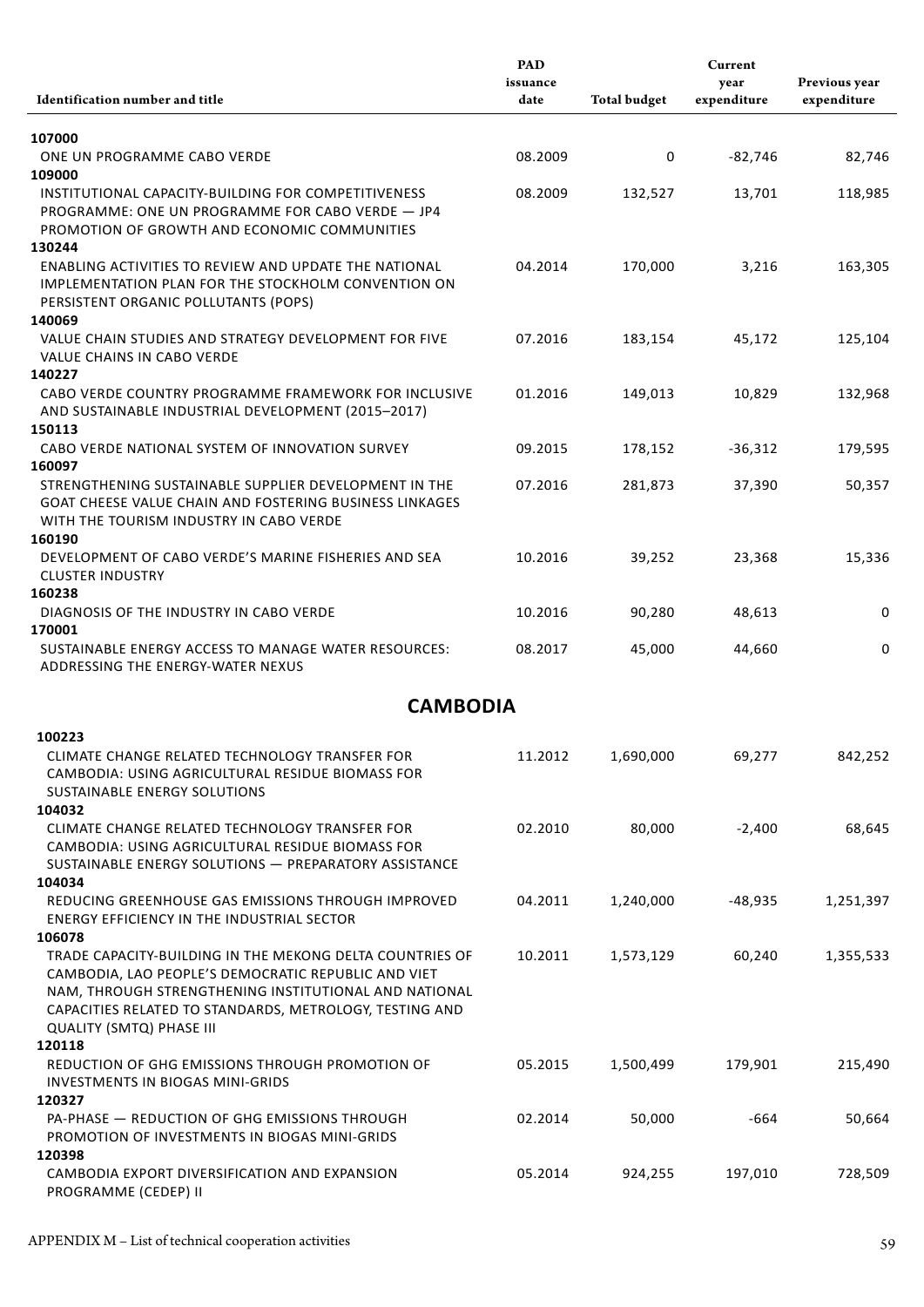|                                                                                                                                                                                                     | <b>PAD</b>       |                     | Current             |                              |
|-----------------------------------------------------------------------------------------------------------------------------------------------------------------------------------------------------|------------------|---------------------|---------------------|------------------------------|
| Identification number and title                                                                                                                                                                     | issuance<br>date | <b>Total budget</b> | year<br>expenditure | Previous year<br>expenditure |
| 150274                                                                                                                                                                                              |                  |                     |                     |                              |
| COUNTRY PROGRAMME FOR CAMBODIA 2016-2020<br>150275                                                                                                                                                  | 12.2016          | 73,531              | 55,164              | 21,988                       |
| LOW CARBON DEVELOPMENT FOR PRODUCTIVITY AND CLIMATE<br>CHANGE MITIGATION THROUGH THE TRANSFER OF<br>ENVIRONMENTALLY-SOUND TECHNOLOGY (TEST) METHODOLOGY                                             | 02.2017          | 1,826,484           | 37,091              | 0                            |
| 170227<br>PCP CAMBODIA AGRO-VALUE CHAIN DEVELOPMENT<br>ACCELERATING INCLUSIVE MARKETS FOR SMALLHOLDERS (AIMS)                                                                                       | 11.2017          | 23,228              | 15,779              | 0                            |
| <b>CAMEROON</b>                                                                                                                                                                                     |                  |                     |                     |                              |
| 105340                                                                                                                                                                                              |                  |                     |                     |                              |
| HCFC PHASE-OUT MANAGEMENT PLAN (STAGE I) AND<br><b>SECOND TRANCHE</b>                                                                                                                               | 09.2011          | 871,825             | 8,808               | 678,805                      |
| 120335<br>PROMOTING INTEGRATED BIOMASS AND SMALL HYDRO<br>SOLUTIONS FOR PRODUCTIVE USES IN CAMEROON<br>120522                                                                                       | 10.2014          | 2,000,000           | 193,537             | 318,465                      |
| PROGRAMME D'APPUI A L'AMELIORATION DE LA COMPETITIVITE<br>DE L'ECONOMIE CAMEROUNAISE (PACOM)                                                                                                        | 09.2013          | 2,803,184           | 566,126             | 1,950,873                    |
| 140123<br>DESIGN OF A MASTER PLAN FOR A TECHNOLOGICAL<br>AGRO-INDUSTRIAL PARK (AGRO-INDUSTRIAL TECHNOPOLE) TO<br><b>IMPROVE FOOD PROCESSING VALUE ADDITION AND</b><br><b>EMPLOYMENT IN CAMEROON</b> | 11.2015          | 600,493             | $-10,524$           | 611,697                      |
| 140358<br>COUNTRY PROGRAMMING FRAMEWORK FOR INCLUSIVE AND<br>SUSTAINABLE INDUSTRIAL DEVELOPMENT FOR THE REPUBLIC OF<br>CAMEROON                                                                     | 01.2016          | 153,618             | 32,618              | 110,062                      |
| 150469                                                                                                                                                                                              |                  |                     |                     |                              |
| PREPARATION OF HCFC PHASE-OUT MANAGEMENT PLAN (STAGE II)<br>150470                                                                                                                                  | 12.2015          | 70,000              | 52,164              | 14,557                       |
| SURVEY OF ODS ALTERNATIVES AT THE NATIONAL LEVEL                                                                                                                                                    | 12.2015          | 110,000             | 61,162              | 48,602                       |
| <b>CENTRAL AFRICAN REPUBLIC</b>                                                                                                                                                                     |                  |                     |                     |                              |
| 104064                                                                                                                                                                                              |                  |                     |                     |                              |
| CAPACITY STRENGTHENING AND TECHNICAL ASSISTANCE FOR THE<br>IMPLEMENTATION OF STOCKHOLM CONVENTION NIPS IN AFRICAN<br>LDCS OF ECOWAS SUBREGION<br>105044                                             | 05.2011          | 4,052,114           | 459,051             | 2,730,603                    |
| HCFC PHASE-OUT MANAGEMENT PLAN (STAGE I)                                                                                                                                                            | 09.2011          | 125,000             | 0                   | 106,578                      |
| <b>CHAD</b>                                                                                                                                                                                         |                  |                     |                     |                              |
| 100184                                                                                                                                                                                              |                  |                     |                     |                              |
| PROMOTING RENEWABLE ENERGY BASED MINI-GRIDS FOR RURAL<br>ELECTRIFICATION AND PRODUCTIVE USES<br>105338                                                                                              | 05.2012          | 2,421,082           | $-222$              | 2,404,939                    |
| HCFC PHASE-OUT MANAGEMENT PLAN (STAGE I, FIRST TRANCHE)                                                                                                                                             | 09.2016          | 234,542             | 2,047               | 232,427                      |
| 120617<br>PROMOTING ENERGY EFFICIENT COOK STOVES IN MICRO AND<br>SMALL-SCALE FOOD PROCESSING INDUSTRIES                                                                                             | 08.2014          | 665,000             | 49,873              | 522,940                      |
| 140101<br>PROJET DE RENFORCEMENT DES CAPACITÉS COMMERCIALES DE LA<br>FILIÈRE GOMME ARABIQUE TCHADIENNE (PRCCFGAT) - PROJET DE<br>LA CATÉGORIE 2 DU CADRE INTÉGRÉ RENFORCÉ                           | 07.2015          | 327,103             | 153,136             | 133,271                      |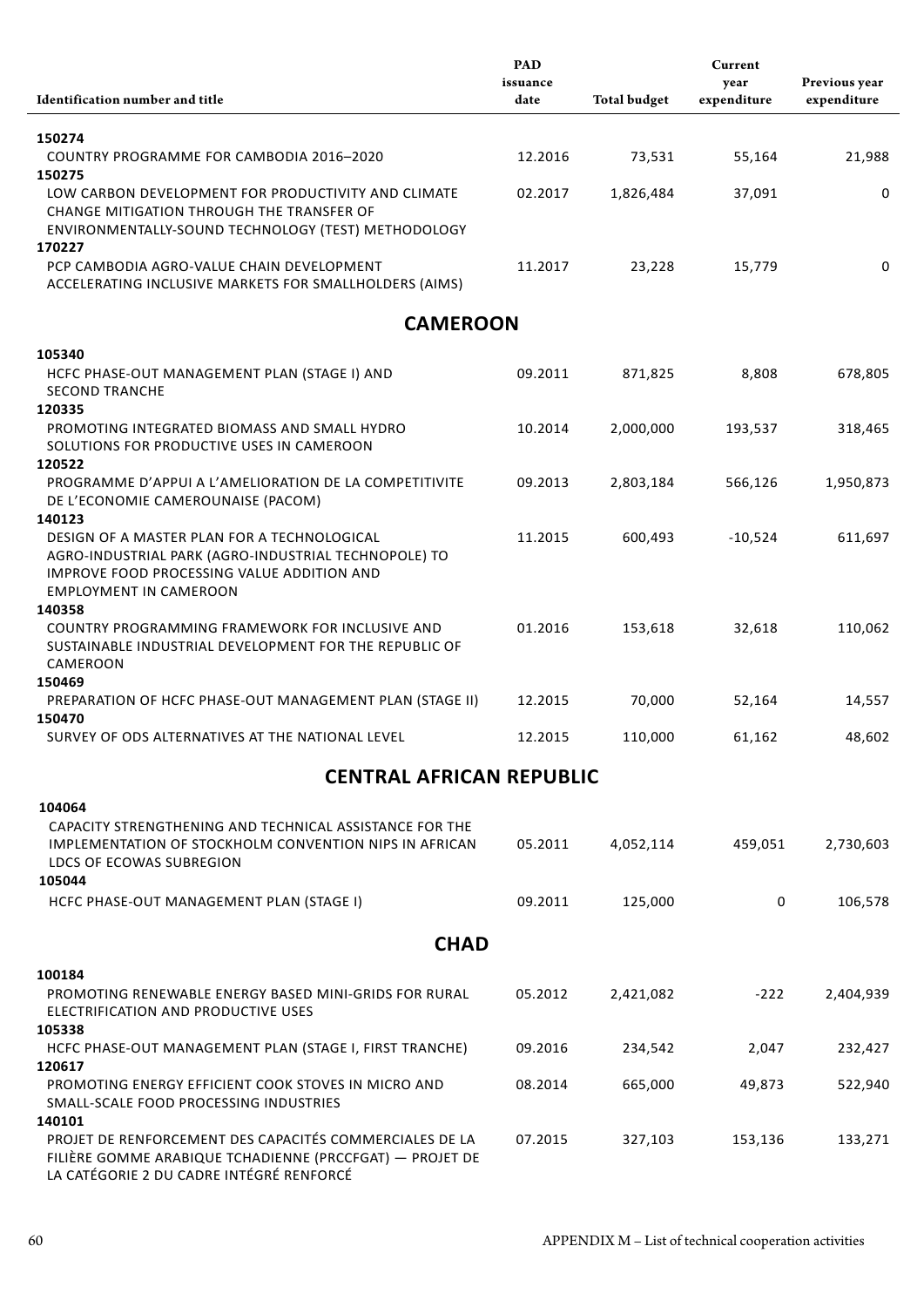|                                                                                                                                                                                            | <b>PAD</b>       |                     | Current             |                              |
|--------------------------------------------------------------------------------------------------------------------------------------------------------------------------------------------|------------------|---------------------|---------------------|------------------------------|
| Identification number and title                                                                                                                                                            | issuance<br>date | <b>Total budget</b> | year<br>expenditure | Previous year<br>expenditure |
|                                                                                                                                                                                            |                  |                     |                     |                              |
| 140369<br>MINAMATA INITIAL ASSESSMENT IN CHAD                                                                                                                                              | 05.2015          | 200,000             | 29,800              | 145,304                      |
| <b>CHILE</b>                                                                                                                                                                               |                  |                     |                     |                              |
| 100181                                                                                                                                                                                     |                  |                     |                     |                              |
| PROMOTING THE DEVELOPMENT OF BIOGAS ENERGY AMONG<br>SELECT SMALL- AND MEDIUM-SIZED AGRO-INDUSTRIES                                                                                         | 11.2014          | 1,715,151           | 82,405              | 1,180,865                    |
| 150220, 150221                                                                                                                                                                             |                  |                     |                     |                              |
| ODS ALTERNATIVES SURVEY - CHILE                                                                                                                                                            | 07.2015          | 403,507             | 119,507             | 101,111                      |
| <b>CHINA</b>                                                                                                                                                                               |                  |                     |                     |                              |
| 100283                                                                                                                                                                                     |                  |                     |                     |                              |
| <b>PROMOTING ENERGY EFFICIENCY IN INDUSTRIAL HEAT SYSTEMS</b><br>AND HIGH ENERGY-CONSUMING (HEC) EQUIPMENT<br>104036                                                                       | 12.2014          | 5,375,000           | 1,616,449           | 1,228,252                    |
| ENVIRONMENTALLY-SUSTAINABLE MANAGEMENT OF MEDICAL<br><b>WASTES IN CHINA</b>                                                                                                                | 11.2007          | 11,650,000          | 91,677              | 11,557,718                   |
| 104037<br>STRENGTHENING INSTITUTIONS, REGULATIONS AND<br>ENFORCEMENT (SIRE) CAPACITIES FOR EFFECTIVE AND EFFICIENT<br>IMPLEMENTATION OF THE NATIONAL IMPLEMENTATION PLAN (NIP)<br>IN CHINA | 11.2007          | 5,409,301           | $-669$              | 5,409,970                    |
| 104147                                                                                                                                                                                     |                  |                     |                     |                              |
| ENVIRONMENTALLY-SOUND MANAGEMENT AND DISPOSAL OF<br>OBSOLETE POPS PESTICIDES AND OTHER POPS WASTES IN CHINA                                                                                | 06.2009          | 9,959,000           | 123,049             | 9,653,128                    |
| 105053<br>SECTOR PLAN FOR THE PHASE-OUT OF METHYL BROMIDE<br>PRODUCTION IN CHINA                                                                                                           | 12.2005          | 9,781,984           | 92,222              | 9,684,278                    |
| 105058<br>SECTOR PLAN FOR PHASE-OUT OF CFCS CONSUMPTION IN CHINA'S<br><b>MDI SECTOR</b>                                                                                                    | 12.2008          | 13,500,000          | 1,280               | 13,448,843                   |
| 105064                                                                                                                                                                                     |                  |                     |                     |                              |
| HCFC PHASE-OUT MANAGEMENT PLAN IN ROOM<br>AIR-CONDITIONER SECTOR IN CHINA - STAGE I                                                                                                        | 10.2011          | 75,000,000          | 10,438,583          | 62,294,413                   |
| 105066                                                                                                                                                                                     |                  |                     |                     |                              |
| HCFC PHASE-OUT MANAGEMENT PLAN IN XPS SECTOR IN CHINA<br>120315                                                                                                                            | 12.2015          | 48,650,000          | 3,366,500           | 45,283,417                   |
| PROMOTE THE DEVELOPMENT AND COOPERATION OF SMES<br>BETWEEN CHINA AND OTHER BRICS COUNTRIES THROUGH<br>E-COMMERCE DEVELOPMENT                                                               | 07.2016          | 691,122             | 268,703             | 73,763                       |
| 120387                                                                                                                                                                                     |                  |                     |                     |                              |
| DEVELOPMENT OF CORPORATE SOCIAL RESPONSIBILITY (CSR) IN                                                                                                                                    | 11.2013          | 400,000             | 116,893             | 262,922                      |
| <b>CHINA'S CONSTRUCTION SECTOR</b><br>120574                                                                                                                                               |                  |                     |                     |                              |
| EU-CHINA ENVIRONMENTAL SUSTAINABILITY PROGRAMME: POLICY<br>SUPPORT AND NETWORKING MECHANISM COMPONENT                                                                                      | 01.2015          | 70,990              | 9,908               | 54,803                       |
| 130062                                                                                                                                                                                     |                  |                     |                     |                              |
| UPGRADING OF EXISTING SUBCONTRACTING AND PARTNERSHIP<br>EXCHANGE CENTRE (SPX) IN XI'AN, PHASE II                                                                                           | 06.2014          | 169,157             | 18,644              | 140,289                      |
| 130176<br>REVIEW AND UPDATE OF THE NATIONAL IMPLEMENTATION PLAN<br>UNDER THE STOCKHOLM CONVENTION ON PERSISTENT ORGANIC<br>POLLUTANTS IN THE PEOPLE'S REPUBLIC OF CHINA                    | 02.2014          | 2,000,000           | 68,013              | 1,859,667                    |
| 140099<br>ASSISTANCE TO SHANGHAI MUNICIPAL COMMISSION OF<br>COMMERCE IN INWARD AND OUTWARD INVESTMENT PROMOTION<br>(SHANGHAI INVESTMENT PROMOTION CENTRE - SIPC)                           | 09.2014          | 896,605             | 242,204             | 658,163                      |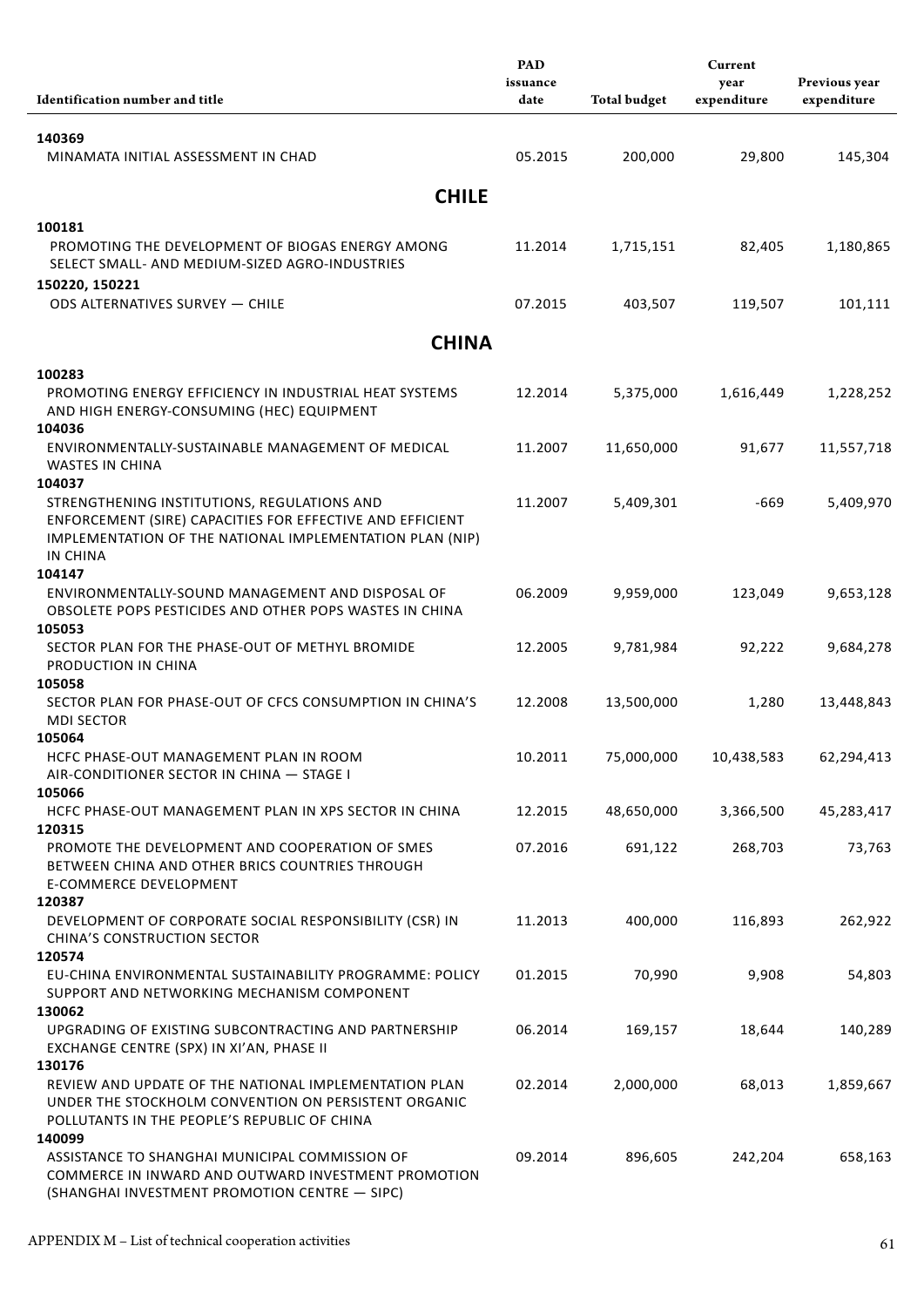|                                                            | <b>PAD</b> |                     | Current     |               |
|------------------------------------------------------------|------------|---------------------|-------------|---------------|
|                                                            | issuance   |                     | year        | Previous year |
| Identification number and title                            | date       | <b>Total budget</b> | expenditure | expenditure   |
| 140142                                                     |            |                     |             |               |
| DEMONSTRATION OF AGRO-INDUSTRY INNOVATION THROUGH          | 06.2015    | 442,478             | 129,251     | 202,770       |
| SCIENCE AND TECHNOLOGY IN FUJIAN PROVINCE                  |            |                     |             |               |
| 140196                                                     |            |                     |             |               |
| UPGRADING OF CHINA SMALL HYDROPOWER (SHP) CAPACITY         | 12.2014    | 9,125,000           | 4,856,169   | 185,110       |
| <b>PROJECT</b>                                             |            |                     |             |               |
| 140214                                                     |            |                     |             |               |
| DEMONSTRATION OF MERCURY REDUCTION AND MINIMIZATION        | 07.2015    | 16,500,000          | 64,975      | 239,830       |
| IN THE PRODUCTION OF VINYL CHLORIDE MONOMER IN CHINA       |            |                     |             |               |
| 140272                                                     |            |                     |             |               |
| FOOD SAFETY SUPERVISION CAPACITY-BUILDING FOR CHINA        | 08.2015    | 523,161             | $-13,482$   | 496,270       |
| 140386                                                     |            |                     |             |               |
| PREPARATION FOR HCFC PHASE-OUT INVESTMENT ACTIVITIES       | 12.2014    | 15,862,981          | 4,388,370   | 285,509       |
| (STAGE II) (ROOM AND AIR-CONDITIONER AND DOMESTIC HEAT     |            |                     |             |               |
| PUMP SECTORS)                                              |            |                     |             |               |
| 140389                                                     |            |                     |             |               |
| HCFC PHASE-OUT MANAGEMENT PLAN (STAGE II) (EXTRUDED        | 01.2015    | 16,507,481          | 2,284,990   | 228,845       |
| POLYSTYRENE FOAM SECTOR)                                   |            |                     |             |               |
| 140408                                                     |            |                     |             |               |
| CAPACITY-BUILDING FOR THE GREEN INDUSTRY PLATFORM IN CHINA | 05.2016    | 265,487             | 3,533       | 175,077       |
| 150157                                                     |            |                     |             |               |
| INTEGRATED ADOPTION OF NEW ENERGY VEHICLES IN CHINA        | 11.2015    | 9,130,000           | 30,897      | 171,609       |
| 150261                                                     |            |                     |             |               |
| ASSISTANCE TO ENTERPRISES IN FUJIAN PROVINCE TO MEET       | 01.2016    | 500,000             | 171,876     | 46,022        |
| GREENER PRODUCT STANDARDS FOR MECHANICAL AND               |            |                     |             |               |
| ELECTRICAL EQUIPMENT (SECOND PHASE)                        |            |                     |             |               |
| 150343                                                     |            |                     |             |               |
| A STUDY ON GLOBAL VALUE CHAINS AND INTERNATIONAL           | 02.2016    | 265,487             | 93,968      | 114,278       |
| COOPERATION ON INDUSTRIAL CAPACITY WITH A FOCUS ON         |            |                     |             |               |
| CHINA, SOUTH-EASTERN AND SOUTH ASIAN COUNTRIES<br>150375   |            |                     |             |               |
| CHINA-UNIDO COUNTRY PROGRAMME FRAMEWORK FOR                | 04.2016    | 174,176             |             |               |
| INCLUSIVE AND SUSTAINABLE INDUSTRIAL DEVELOPMENT TIME      |            |                     | 18,213      | 34,790        |
| FRAME 2016-2020                                            |            |                     |             |               |
| 160003                                                     |            |                     |             |               |
| SUPPORT TO THE CHINA INTERNATIONAL FAIR FOR INVESTMENT     | 05.2016    | 120,000             | 38,826      | 61,624        |
| AND TRADE (CIFIT)                                          |            |                     |             |               |
| 160060                                                     |            |                     |             |               |
| NATIONAL PROGRAMME ON ECO-INDUSTRIAL PARKS (EIP) IN CHINA  | 10.2016    | 49,140              | 4,551       | 0             |
| 170073                                                     |            |                     |             |               |
| CONTRIBUTING TO CHINA'S CIRCULAR ECONOMY BY APPLYING       | 08.2017    | 50,087              | 3,961       | 0             |
| ECO-EFFECTIVENESS PRINCIPLES IN URBAN PLANNING AND         |            |                     |             |               |
| DEVELOPMENT (PA)                                           |            |                     |             |               |
| 170162                                                     |            |                     |             |               |
| APPLYING ECO-EFFECTIVENESS CONCEPT TO INDUSTRIAL DESIGN IN | 10.2017    | 23,174              | 4,623       | 0             |
| TWO PILOT AREAS IN CHINA                                   |            |                     |             |               |
| 120061, 150073                                             |            |                     |             |               |
| POPS AND CHEMICAL POLLUTION SOLUTIONS THROUGH              | 04.2014    | 6,150,000           | 840,038     | 1,664,015     |
| AREA-BASED ECO-EFFECTIVE MANAGEMENT                        |            |                     |             |               |
|                                                            |            |                     |             |               |
| <b>COLOMBIA</b>                                            |            |                     |             |               |
|                                                            |            |                     |             |               |
| 102043                                                     |            |                     |             |               |
| STRENGTHENING THE NATIONAL CAPACITIES OF MSMES AND TO      | 06.2011    | 148,930             | 533         | 148,930       |
| PROMOTE RENEWABLE ENERGY PROJECTS<br>107021                |            |                     |             |               |
| UNIDO GLOBAL MERCURY PROJECT-2 (GMP-2), INTRODUCTION OF    | 04.2011    | 476,181             | 6,304       | 404,725       |
| CLEANER ARTISANAL GOLD MINING AND EXTRACTION               |            |                     |             |               |
| <b>TECHNOLOGIES</b>                                        |            |                     |             |               |
|                                                            |            |                     |             |               |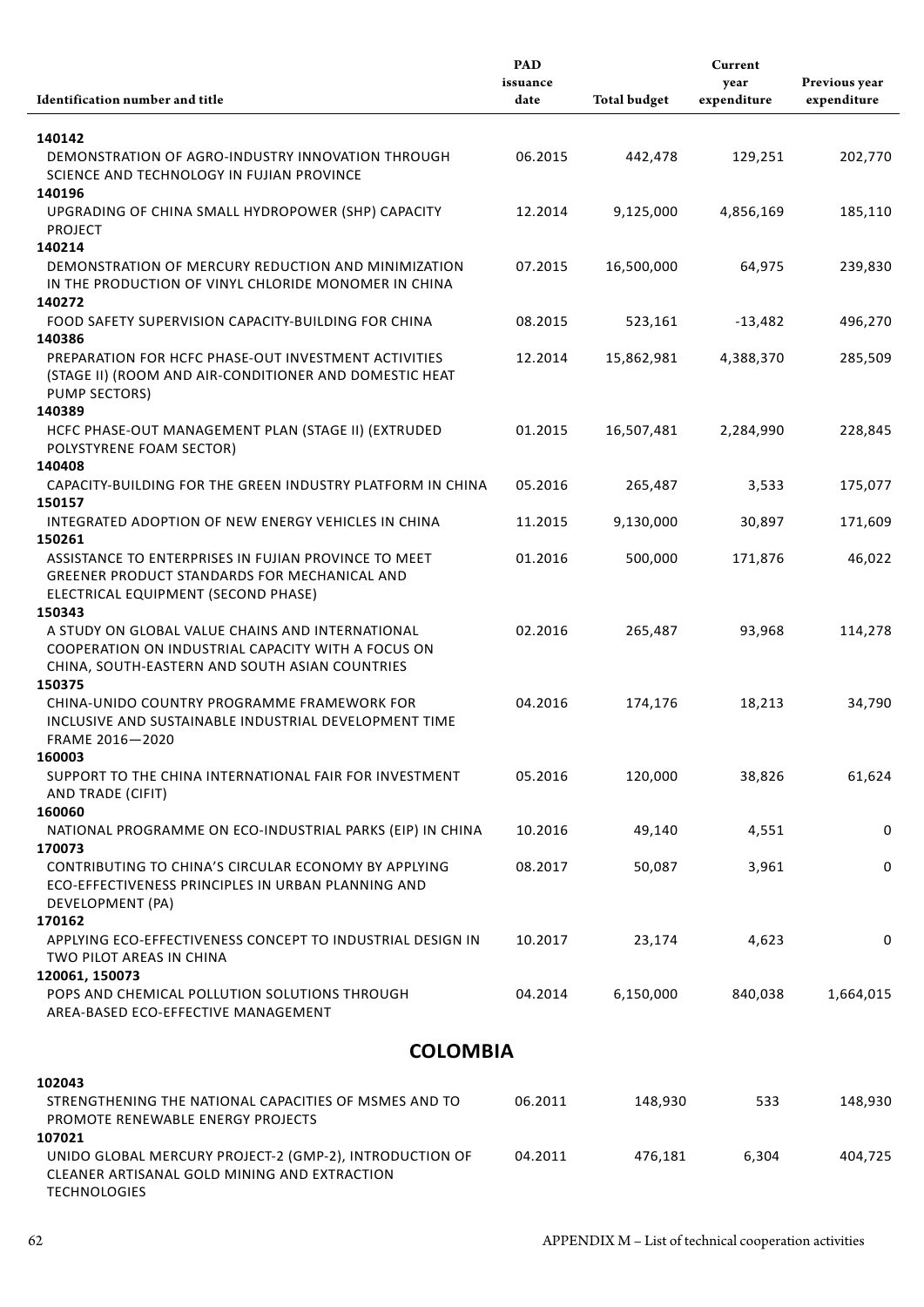|                                                                  | <b>PAD</b>       |                     | Current             |                              |
|------------------------------------------------------------------|------------------|---------------------|---------------------|------------------------------|
| Identification number and title                                  | issuance<br>date | <b>Total budget</b> | year<br>expenditure | Previous year<br>expenditure |
|                                                                  |                  |                     |                     |                              |
| 107022                                                           |                  |                     |                     |                              |
| UNIDO GLOBAL MERCURY PROJECT-2 (GMP-2), INTRODUCTION OF          | 03.2011          | 310,545             | $-533$              | 310,545                      |
| CLEANER ARTISANAL GOLD MINING AND EXTRACTION                     |                  |                     |                     |                              |
| <b>TECHNOLOGIES</b>                                              |                  |                     |                     |                              |
| 107049                                                           |                  |                     |                     |                              |
| INTEGRATED PROGRAMME FOR COLOMBIA, PHASE II - UPGRADING          | 02.2009          | 81,590              | $-2,353$            | 83,385                       |
| OF PRODUCTION AND PROMOTION OF MICRO, SMALL AND                  |                  |                     |                     |                              |
| MEDIUM ENTERPRISES OF COLOMBIA: UNIDO CONTRIBUTION               |                  |                     |                     |                              |
| 120354                                                           |                  |                     |                     |                              |
| COSMETIC SECTOR QUALITY PROGRAMME                                | 01.2015          | 2,258,682           | 871,161             | 867,676                      |
| 130060                                                           |                  |                     |                     |                              |
| MARCO PROGRAMÁTICO DE PAÍS (2013-2019) PRIORIDADES PARA          | 03.2014          | 344,608             | 99,707              | 197,644                      |
| LA COOPERACIÓN TÉCNICA DE LA ONUDI EN COLOMBIA                   |                  |                     |                     |                              |
| 140062                                                           |                  |                     |                     |                              |
| MINAMATA CONVENTION INITIAL ASSESSMENT OF THE REPUBLIC           | 03.2015          | 200,000             | 1,954               | 173,305                      |
| OF COLOMBIA                                                      |                  |                     |                     |                              |
| 140122<br>PROMOTION OF INDUSTRIAL ENERGY EFFICIENCY IN COLOMBIAN |                  |                     |                     |                              |
|                                                                  | 09.2015          | 1,895,128           | 204,100             | 358,915                      |
| <b>INDUSTRIES</b><br>150066                                      |                  |                     |                     |                              |
| COLOMBIA: SUSTAINABLE AND INCLUSIVE INDUSTRIAL                   | 01.2017          | 1,792,613           | 447,750             | 18,921                       |
| DEVELOPMENT THROUGH QUALITY AND PRODUCTIVITY                     |                  |                     |                     |                              |
| ENHANCEMENT IN THE THREE (3) KEY INDUSTRIES SECTORS              |                  |                     |                     |                              |
| 150184                                                           |                  |                     |                     |                              |
| DEVELOPMENT OF EXPORT CONSORTIA IN THE VALLE DEL CAUCA           | 12.2015          | 707,965             | 281,212             | 223,178                      |
| REGION OF COLOMBIA IN THE AGRO-INDUSTRY AND COSMETIC             |                  |                     |                     |                              |
| <b>SECTORS</b>                                                   |                  |                     |                     |                              |
| 160054                                                           |                  |                     |                     |                              |
| CONTRIBUTING TO THE INTEGRATED MANAGEMENT OF                     | 07.2017          | 51,852              | 35,839              | $\mathbf{0}$                 |
| BIODIVERSITY OF THE PACIFIC REGION OF COLOMBIA TO BUILD          |                  |                     |                     |                              |
| <b>PEACE</b>                                                     |                  |                     |                     |                              |
| 170042                                                           |                  |                     |                     |                              |
| SMALL HYDROPOWER DEVELOPMENT FOR PEACE IN COLOMBIA               | 04.2017          | 27,808              | 0                   | 0                            |
|                                                                  |                  |                     |                     |                              |
| <b>COMOROS</b>                                                   |                  |                     |                     |                              |
| 101000                                                           |                  |                     |                     |                              |
| PROMOTION DES CONDITIONS ECONOMIQUES ET SOCIALES DES             | 02.2011          | 449,376             | $-22,460$           | 470,361                      |
| JEUNES ET FEMMES DE L'ILE DE MOHELI AU TRAVERS DE L'APPUI A      |                  |                     |                     |                              |
| L'AGRICULTURE                                                    |                  |                     |                     |                              |
| 140104                                                           |                  |                     |                     |                              |
| MINAMATA CONVENTION INITIAL ASSESSMENT IN THE COMOROS            | 07.2014          | 200,000             | 17,618              | 174,219                      |
|                                                                  |                  |                     |                     |                              |
| <b>CONGO</b>                                                     |                  |                     |                     |                              |
| 105365                                                           |                  |                     |                     |                              |
|                                                                  | 09.2016          |                     | 49,390              | 98,571                       |
| HCFC PHASE-OUT MANAGEMENT PLAN (STAGE I)                         |                  | 173,626             |                     |                              |
| 107019                                                           |                  |                     |                     |                              |
| PROGRAMME INTEGRE DE RELANCE INDUSTRIELLE DU CONGO               | 08.2008          | 1,363,330           | $-1,855$            | 1,376,123                    |
| 140160                                                           |                  |                     |                     |                              |
| ENVIRONMENTALLY-SOUND MANAGEMENT AND FINAL DISPOSAL              | 06.2015          | 975,000             | 11,871              | 358,174                      |
| OF PCBS                                                          |                  |                     |                     |                              |
| <b>COSTA RICA</b>                                                |                  |                     |                     |                              |
|                                                                  |                  |                     |                     |                              |
| 120289                                                           |                  |                     |                     |                              |
| DEVELOPMENT OF EXPORT CONSORTIA IN COSTA RICA'S BRUNCA           | 06.2013          | 304,728             | $-13,358$           | 287,152                      |
| REGION IN AGRO-INDUSTRY AND TOURISM                              |                  |                     |                     |                              |
|                                                                  |                  |                     |                     |                              |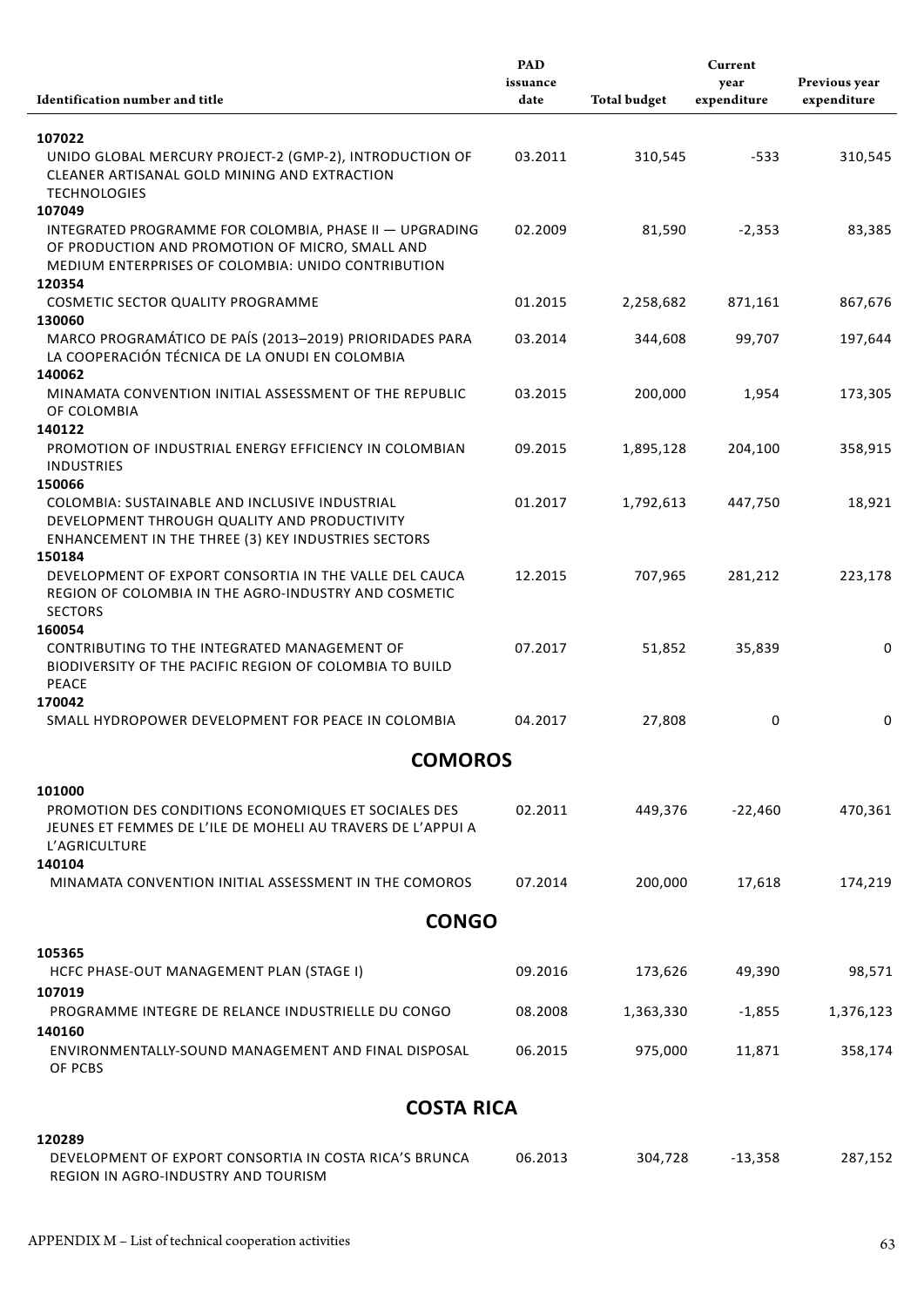|                                                                                                                                                                                                                                            | <b>PAD</b>       |                     | Current             |                              |
|--------------------------------------------------------------------------------------------------------------------------------------------------------------------------------------------------------------------------------------------|------------------|---------------------|---------------------|------------------------------|
| Identification number and title                                                                                                                                                                                                            | issuance<br>date | <b>Total budget</b> | year<br>expenditure | Previous year<br>expenditure |
| <b>CÔTE D'IVOIRE</b>                                                                                                                                                                                                                       |                  |                     |                     |                              |
| 100042                                                                                                                                                                                                                                     |                  |                     |                     |                              |
| PROGRAMME D'APPUI À LA REMISE À NIVEAU DU SYSTÈME DE<br>FORMATION PROFESSIONNELLE EN CÔTE D'IVOIRE (PAMNFP)                                                                                                                                | 11.2012          | 26,901,315          | 9,259,727           | 15,993,782                   |
| 100186<br>PROMOTING RENEWABLE ENERGY BASED GRIDS IN RURAL<br>COMMUNITIES FOR PRODUCTIVE USES IN CÔTE D'IVOIRE                                                                                                                              | 06.2012          | 908,389             | 1,555               | 852,968                      |
| 102002<br>AMÉLIORATION DE LA COMPÉTITIVITÉ DES ENTREPRISES<br>IVOIRIENNES DES SECTEURS D'EXPORTATION NON TRADITIONNELS                                                                                                                     | 07.2015          | 6,178,392           | 29,507              | 5,883,331                    |
| 120512                                                                                                                                                                                                                                     |                  |                     |                     |                              |
| HCFC PHASE-OUT MANAGEMENT PLAN CÔTE D'IVOIRE (STAGE I)<br>130109                                                                                                                                                                           | 10.2012          | 460,000             | $-3,598$            | 186,788                      |
| ENABLING ACTIVITIES TO REVIEW AND UPDATE THE NATIONAL<br>IMPLEMENTATION PLAN FOR THE STOCKHOLM CONVENTION ON<br>PERSISTENT ORGANIC POLLUTANTS<br>150083                                                                                    | 09.2013          | 193,917             | $-2,899$            | 196,817                      |
| ABIDJAN INTEGRATED SUSTAINABLE URBAN PLANNING AND<br>MANAGEMENT                                                                                                                                                                            | 03.2017          | 1,050,000           | 279,619             | 49,444                       |
| 150434                                                                                                                                                                                                                                     |                  |                     |                     |                              |
| MANAGEMENT/RESTORATION OF FOREST COVER IN<br>PRODUCTION LANDSCAPE AND PROTECTED AREAS THROUGH<br>PROMOTION OF SUSTAINABLE REDD+, PES AND CERTIFICATION<br>SCHEMES - MRFC/PLPA AND LOW-CARBON IMPROVEMENT IN THE<br><b>AGRO-FOOD SECTOR</b> | 12.2016          | 50,000              | 27,432              | 0                            |
| <b>CUBA</b>                                                                                                                                                                                                                                |                  |                     |                     |                              |
| 150262                                                                                                                                                                                                                                     |                  |                     |                     |                              |
| TECHNOLOGICAL AND ENTERPRISE UPGRADING PROGRAMME<br>FOCUSED ON AGRO-CHEMICAL AND AGRICULTURE MACHINERY<br>PRODUCTION SECTOR (INDUSTRIAL UPGRADING AND<br>MODERNIZATION IN CUBA)                                                            | 02.2016          | 922,871             | 227,649             | 168,424                      |
| 150354                                                                                                                                                                                                                                     |                  |                     |                     |                              |
| STRENGTHENING THE COMPETITIVENESS, ORGANIZATIONAL<br>PERFORMANCE AND EXPORT CAPACITY OF THE CUBAN MUSIC<br><b>INDUSTRY</b>                                                                                                                 | 07.2016          | 884,956             | 348,740             | 114,980                      |
| 150364                                                                                                                                                                                                                                     |                  |                     |                     |                              |
| SUPPORT TO THE GOVERNMENT OF CUBA FOR THE REVIEW AND<br>DEVELOPMENT OF ITS INDUSTRIAL STRATEGY AND POLICY<br>160046                                                                                                                        | 07.2016          | 946,903             | 182,488             | 65,653                       |
| STRENGTHENING OF NATIONAL CAPACITIES FOR THE DEVELOPMENT<br>OF SOLAR PHOTOVOLTAIC (PV) IN CUBA                                                                                                                                             | 05.2017          | 20,000              | 20,000              | 0                            |
| 160225<br>STRENGTHENING ALLIANCES FOR PROMOTING INVESTMENT AND                                                                                                                                                                             | 11.2016          | 20,077              | 7,223               | 12,853                       |
| SME COOPERATION BETWEEN CUBA AND SLOVAKIA IN PRIORITY<br><b>SECTORS</b>                                                                                                                                                                    |                  |                     |                     |                              |
| <b>DEMOCRATIC PEOPLE'S REPUBLIC OF KOREA</b>                                                                                                                                                                                               |                  |                     |                     |                              |
| 100015                                                                                                                                                                                                                                     |                  |                     |                     |                              |
| PILOT PROJECT TO SUPPORT SOCIOECONOMIC DEVELOPMENT OF<br>RURAL AREAS IN THE DEMOCRATIC PEOPLE'S REPUBLIC OF KOREA<br>105344                                                                                                                | 01.2017          | 530,000             | 102,758             | 0                            |
| PREPARATION FOR HCFC PHASE-OUT INVESTMENT ACTIVITIES<br>(POLYURETHANE FOAM SECTOR)                                                                                                                                                         | 09.2011          | 46,115              | $-4,023$            | 50,138                       |
| 140351<br>HCFC PHASE-OUT MANAGEMENT PLAN (STAGE I, 1ST TRANCHE;<br>POLYURETHANE FOAM SECTOR PLAN AND REFRIGERATION<br>SERVICING)                                                                                                           | 12.2014          | 798,247             | 66,076              | 404,535                      |

l.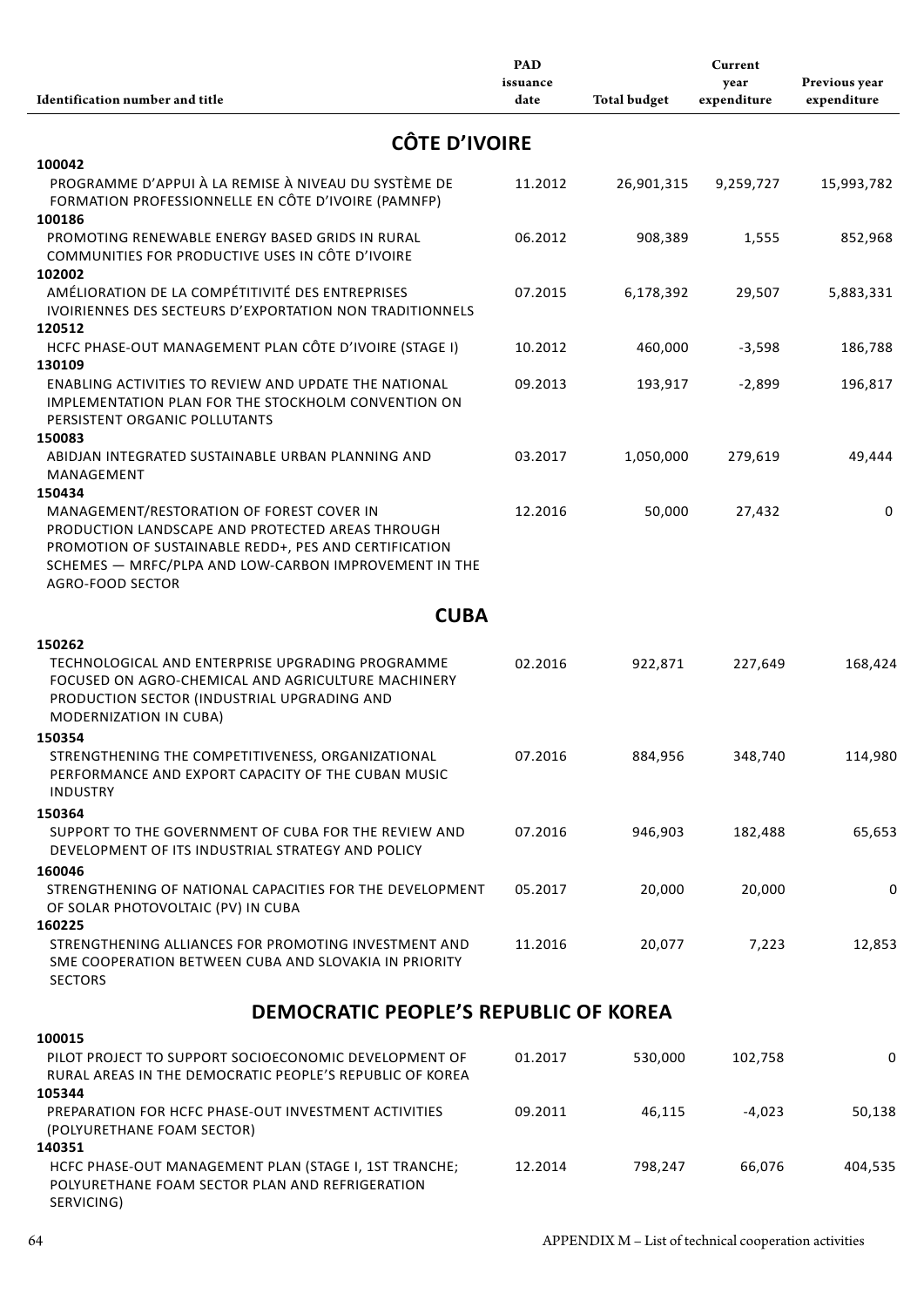| Identification number and title                                                                                                                                   | <b>PAD</b><br>issuance<br>date | <b>Total budget</b> | Current<br>year<br>expenditure | Previous year<br>expenditure |  |  |
|-------------------------------------------------------------------------------------------------------------------------------------------------------------------|--------------------------------|---------------------|--------------------------------|------------------------------|--|--|
| DEMOCRATIC REPUBLIC OF THE CONGO                                                                                                                                  |                                |                     |                                |                              |  |  |
| 130194<br>TECHNICAL ASSISTANCE TO THE PROCESS OF IMPLEMENTING<br>INDUSTRIAL PLATFORMS IN THE DIFFERENT POLES TARGETED BY<br>THE PDPC IN THE PROVINCE OF BAS-CONGO | 06.2015                        | 3,087,686           | 592,973                        | 1,489,801                    |  |  |
| 160256<br>INVESTING IN ENTREPRENEURIAL YOUTH                                                                                                                      | 01.2017                        | 21,370              | 0                              | 0                            |  |  |
| <b>DJIBOUTI</b>                                                                                                                                                   |                                |                     |                                |                              |  |  |
| 140226<br>EMPOWERMENT OF THE POOR AND WOMEN IN FLOOD-PRONE<br>COMMUNITIES TO BUILD RESILIENCE TO NATURAL DISASTERS<br>THROUGH DIVERSIFIED LIVELIHOODS             | 03.2015                        | 289,625             | $-1,431$                       | 291,056                      |  |  |
| <b>DOMINICAN REPUBLIC</b>                                                                                                                                         |                                |                     |                                |                              |  |  |
| 100288<br>STIMULATING INDUSTRIAL COMPETITIVENESS THROUGH<br>BIOMASS-BASED, GRID-CONNECTED ELECTRICITY GENERATION<br>130188                                        | 01.2014                        | 1,300,000           | 238,162                        | 175,893                      |  |  |
| ESTABLISHMENT OF A NATIONAL RECP NETWORK IN THE<br>DOMINICAN REPUBLIC AND REGIONAL RECP DISSEMINATION IN<br>THE CARIFORUM COUNTRIES                               | 02.2014                        | 377,896             | 49,454                         | 299,252                      |  |  |
| <b>ECUADOR</b>                                                                                                                                                    |                                |                     |                                |                              |  |  |
| 103017<br>INDUSTRIAL ENERGY EFFICIENCY IN ECUADOR (IEEE)<br>106017                                                                                                | 07.2011                        | 972,972             | $-4,037$                       | 967,032                      |  |  |
| TRACEABILITY PROGRAMME FOR THE AGRO-INDUSTRIAL<br>SECTOR - PREPARATORY ASSISTANCE<br>120077                                                                       | 08.2011                        | 64,033              | $-7,955$                       | 62,576                       |  |  |
| ENABLING ACTIVITIES TO REVIEW AND UPDATE THE NATIONAL<br>IMPLEMENTATION PLAN FOR THE STOCKHOLM CONVENTION ON<br>PERSISTENT ORGANIC POLLUTANTS (POPS)<br>120237    | 02.2013                        | 205,000             | 17,585                         | 174,781                      |  |  |
| HCFC PHASE-OUT MANAGEMENT PLAN (STAGE I)                                                                                                                          | 06.2016                        | 402,346             | 57,009                         | 289,326                      |  |  |
| 160205<br>NATIONAL ACTION PLAN ON MERCURY IN THE ARTISANAL AND<br>SMALL-SCALE GOLD MINING SECTOR IN ECUADOR                                                       | 04.2017                        | 500,000             | 0                              | 0                            |  |  |
| <b>EGYPT</b>                                                                                                                                                      |                                |                     |                                |                              |  |  |
| 100089<br><b>GREEN TRADE INITIATIVE</b>                                                                                                                           | 01.2014                        | 4,331,889           | 1,342,444                      | 2,994,389                    |  |  |
| 100349<br>INDUSTRIAL ENERGY EFFICIENCY IN EGYPT<br>105085                                                                                                         | 03.2012                        | 4,018,905           | 956,953                        | 2,662,145                    |  |  |
| PHASE-OUT OF CFC CONSUMPTION IN THE MANUFACTURE OF<br>AEROSOL METERED DOSE INHALERS (MDIS)<br>105418                                                              | 12.2006                        | 5,899,000           | 528                            | 5,882,868                    |  |  |
| HCFC PHASE-OUT MANAGEMENT PLAN (STAGE I)<br>120073                                                                                                                | 12.2011                        | 1,199,754           | 31,796                         | 1,116,046                    |  |  |
| UTILIZING SOLAR ENERGY FOR INDUSTRIAL PROCESS HEAT IN<br><b>EGYPTIAN INDUSTRY</b>                                                                                 | 02.2015                        | 6,500,000           | 805,947                        | 2,809,294                    |  |  |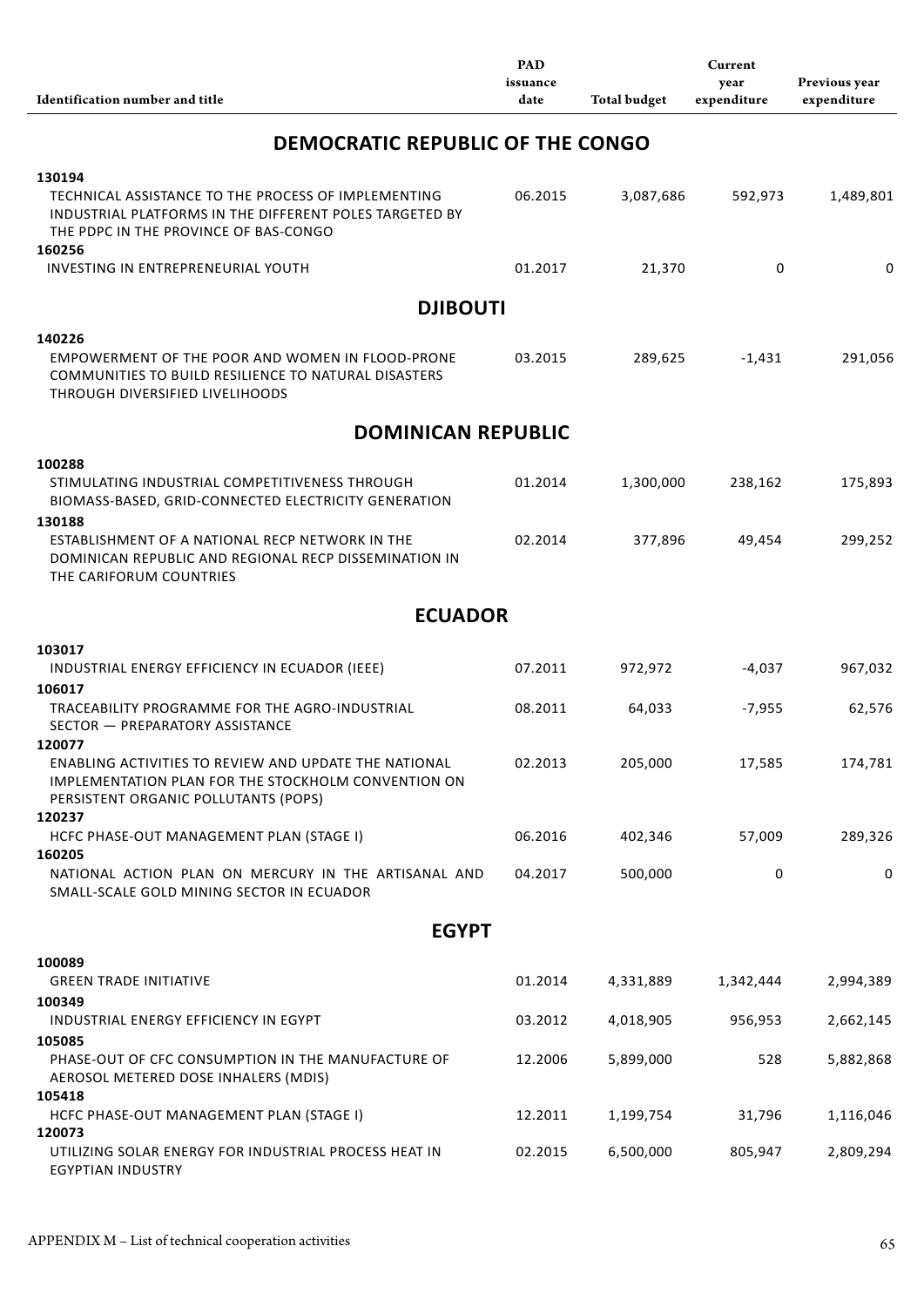|                                                                                                                                                             | <b>PAD</b>       |                     | Current             |                              |
|-------------------------------------------------------------------------------------------------------------------------------------------------------------|------------------|---------------------|---------------------|------------------------------|
| Identification number and title                                                                                                                             | issuance<br>date | <b>Total budget</b> | year<br>expenditure | Previous year<br>expenditure |
|                                                                                                                                                             |                  |                     |                     |                              |
| 120203<br>HUMAN SECURITY THROUGH INCLUSIVE SOCIOECONOMIC<br>DEVELOPMENT IN UPPER EGYPT                                                                      | 06.2013          | 2,165,107           | 431,812             | 1,668,553                    |
| 120582<br>EXTENSION OF INSTITUTIONAL STRENGTHENING - PHASE IX AND<br><b>PHASE X</b>                                                                         | 07.2016          | 748,475             | 162,385             | 456,222                      |
| 140400<br>HCFC PHASE-OUT INVESTMENT ACTIVITIES (STAGE II)<br>(REFRIGERATION SECTOR)                                                                         | 12.2014          | 300,000             | 69,539              | 79,286                       |
| 140402<br>PRP HPMP STAGE II - SERVICE SECTOR                                                                                                                | 12.2014          | 50,000              | 558                 | 48,894                       |
| 150141<br>INCLUSIVE AND SUSTAINABLE LOCAL ECONOMIC DEVELOPMENT IN<br>UPPER EGYPT (SOHAG) - PHASE 2 (HAYAT)                                                  | 02.2016          | 983,017             | 76,183              | 0                            |
| 150232<br>TECHNICAL ASSISTANCE ON TWO ALTERNATIVES TO METHYL<br>BROMIDE IN THE PALM DATE SECTOR - EGYPT                                                     | 07.2015          | 282,480             | 110,523             | 137,906                      |
| 150325<br>YOUTH EMPLOYMENT FOR SOCIOECONOMIC STABILITY IN UPPER<br><b>EGYPT</b>                                                                             | 04.2016          | 884,956             | 697,703             | 138,735                      |
| 150449<br>FEASIBILITY STUDY FOR DISTRICT COOLING IN NEW CAIRO, EGYPT                                                                                        | 12.2015          | 63,521              | 34,591              | 6,571                        |
| 160007                                                                                                                                                      |                  |                     |                     |                              |
| INDUSTRIAL MOTORS ENERGY EFFICIENCY PROGRAMME<br>160068                                                                                                     | 12.2016          | 50,000              | 44,543              | 0                            |
| FROM COTTON SEEDS TO CLOTHING: ENHANCING THE<br>SUSTAINABILITY, INCLUSIVENESS AND VALUE ADDITION OF THE<br>COTTON VALUE CHAIN IN EGYPT                      | 06.2017          | 144,606             | 107,572             | 0                            |
| 160233<br>ESTABLISHING PACKAGING INDUSTRY SERVICES IN EGYPT FOR SAFER<br>FOOD AND MARKET ACCESS                                                             | 11.2016          | 23,553              | 7,832               | 0                            |
| 170206<br>EGY HPMP STAGE II - SERVICE SECTOR AND PMU                                                                                                        | 09.2017          | 170,000             | 5,158               |                              |
| <b>EL SALVADOR</b>                                                                                                                                          |                  |                     |                     |                              |
|                                                                                                                                                             |                  |                     |                     |                              |
| 150112<br>PROGRAMMING EXERCISE FOR THE DEVELOPMENT AND<br>FORMULATION OF EL SALVADOR'S COUNTRY PROGRAMME<br><b>FRAMEWORK</b>                                | 11.2015          | 74,320              | 25,867              | 50,202                       |
| <b>EQUATORIAL GUINEA</b>                                                                                                                                    |                  |                     |                     |                              |
| 120397                                                                                                                                                      |                  |                     |                     |                              |
| STRATEGIC PLAN FOR NATIONAL QUALITY INFRASTRUCTURE<br>DEVELOPMENT FOR EQUATORIAL GUINEA                                                                     | 09.2012          | 47,869              | 1,116               | 45,716                       |
| <b>ERITREA</b>                                                                                                                                              |                  |                     |                     |                              |
| 100309                                                                                                                                                      |                  |                     |                     |                              |
| ENABLING ACTIVITIES TO REVIEW AND UPDATE THE NATIONAL<br><b>IMPLEMENTATION PLAN FOR THE STOCKHOLM CONVENTION ON</b><br>PERSISTENT ORGANIC POLLUTANTS (POPS) | 04.2014          | 170,000             | 1,554               | 133,852                      |
| 101091<br>LIVELIHOODS RECOVERY AND MICRO-INDUSTRY SUPPORT PROJECT<br>FOR COMMUNITIES AFFECTED BY NATURAL DISASTERS                                          | 03.2011          | 686,276             | 3,562               | 682,713                      |

j.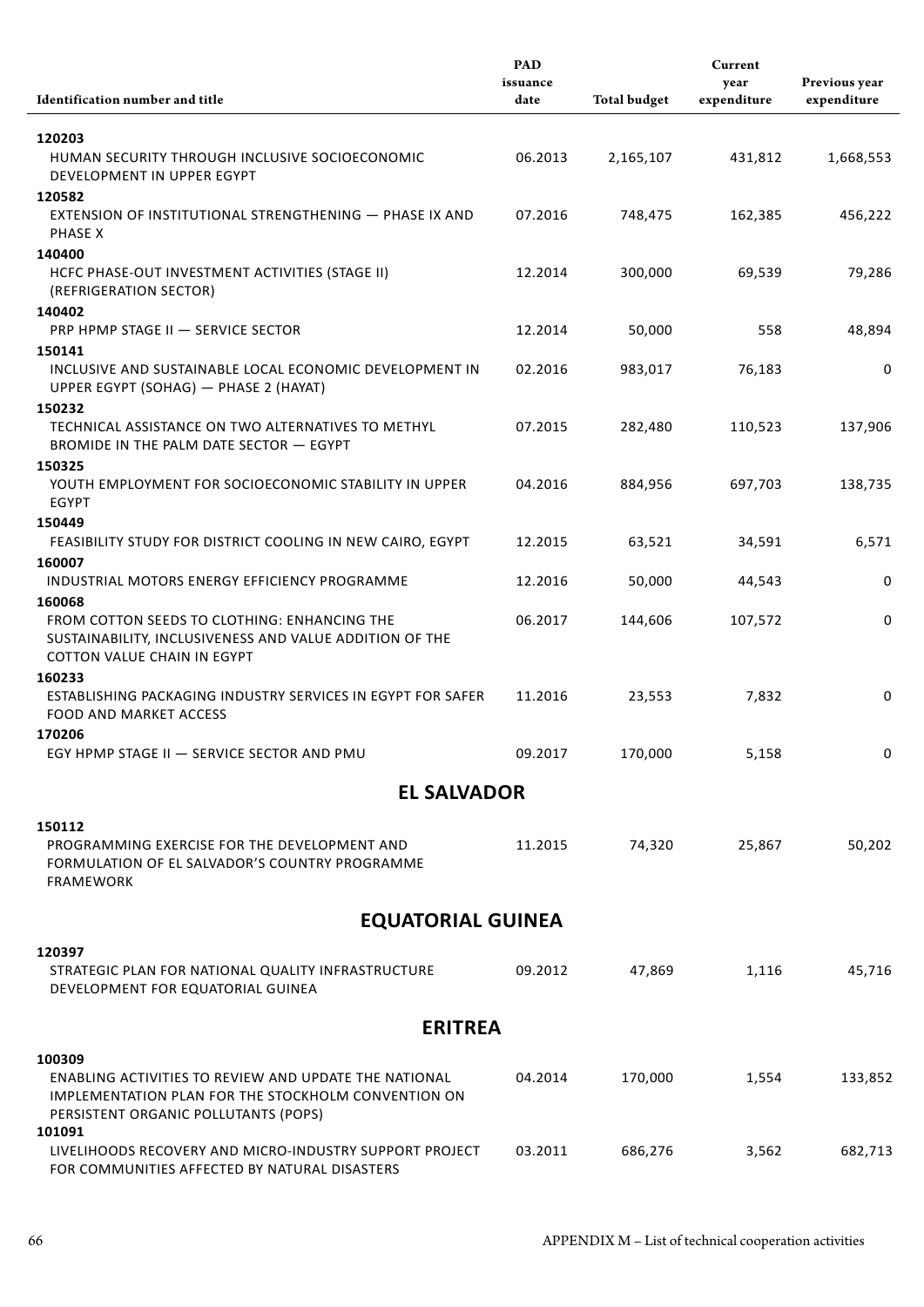| Identification number and title                                                                                                                                  | <b>PAD</b><br>issuance<br>date | <b>Total budget</b> | Current<br>year<br>expenditure | Previous year<br>expenditure |
|------------------------------------------------------------------------------------------------------------------------------------------------------------------|--------------------------------|---------------------|--------------------------------|------------------------------|
|                                                                                                                                                                  |                                |                     |                                |                              |
| 120491                                                                                                                                                           |                                |                     |                                |                              |
| HCFC PHASE-OUT MANAGEMENT PLAN (STAGE I)                                                                                                                         | 11.2012                        | 120,000             | 28,781                         | 26,829                       |
|                                                                                                                                                                  |                                |                     |                                |                              |
| <b>ETHIOPIA</b>                                                                                                                                                  |                                |                     |                                |                              |
| 100092                                                                                                                                                           |                                |                     |                                |                              |
| ESTABLISHING INDUSTRIAL PROCESSING AND MARKETING OF<br>BELES-BASED FOOD PRODUCTS FOR INCREASED INCOME IN RURAL<br>COMMUNITIES IN NORTHERN ETHIOPIA               | 08.2013                        | 530,904             | $-1,269$                       | 532,173                      |
| 101072<br>TECHNICAL ASSISTANCE PROJECT FOR UPGRADING OF THE<br>ETHIOPIAN LEATHER AND LEATHER PRODUCTS INDUSTRY                                                   | 05.2009                        | 4,105,756           | $-1,242$                       | 4,151,763                    |
| 120026                                                                                                                                                           |                                |                     |                                |                              |
| ENABLING ACTIVITIES TO REVIEW AND UPDATE THE NATIONAL<br>IMPLEMENTATION PLAN FOR THE STOCKHOLM CONVENTION ON<br>PERSISTENT ORGANIC POLLUTANTS (POPS) IN ETHIOPIA | 03.2013                        | 227,000             | 14,956                         | 211,016                      |
| 120211<br>A PRIVATE-PUBLIC PARTNERSHIP PROJECT: TRAINING ACADEMY IN<br>HEAVY DUTY EQUIPMENT AND COMMERCIAL VEHICLES IN<br><b>ETHIOPIA</b>                        | 09.2012                        | 1,924,724           | 135,358                        | 1,668,524                    |
| 120227                                                                                                                                                           |                                |                     |                                |                              |
| INVESTMENT PROMOTION ON ENVIRONMENTALLY-SOUND<br>MANAGEMENT OF ELECTRICAL AND ELECTRONIC WASTE IN EAST<br>AFRICA WITH FOCUS ON ETHIOPIA                          | 05.2012                        | 1,014,171           | 17,717                         | 981,067                      |
| 120619                                                                                                                                                           |                                |                     |                                |                              |
| HCFC PHASE-OUT MANAGEMENT PLAN (STAGE I)                                                                                                                         | 12.2012                        | 140,000             | 14,884                         | 56,763                       |
| 130144<br>IMPROVING THE SUSTAINABILITY AND INCLUSIVENESS OF THE<br>ETHIOPIAN COFFEE VALUE CHAIN THROUGH PRIVATE AND PUBLIC<br>PARTNERSHIP                        | 12.2014                        | 2,626,361           | 526,493                        | 870,985                      |
| 130164                                                                                                                                                           |                                |                     |                                |                              |
| PREPARATION OF FEASIBILITY STUDY AND BUSINESS PLAN FOR<br>PILOTING INTEGRATED AGRO-FOOD PARKS (IAFP) IN ETHIOPIA<br>130306                                       | 08.2014                        | 526,323             | $-2,410$                       | 476,466                      |
| SLAUGHTERHOUSE WASTE MANAGEMENT: THE SUSTAINABLE AND<br>PRODUCTIVE USE OF ANIMAL BY-PRODUCTS                                                                     | 02.2014                        | 87,397              | $-535$                         | 87,329                       |
| 130316                                                                                                                                                           |                                |                     |                                |                              |
| INTEGRATED INDUSTRIAL UPGRADING AND ENTERPRISE<br>DEVELOPMENT APPROACH                                                                                           | 04.2014                        | 983,980             | 157,206                        | 675,541                      |
| 140092<br>PRODUCTIVE WORK FOR YOUTH AND WOMEN THROUGH MSMES<br>PROMOTION IN ETHIOPIA                                                                             | 01.2015                        | 921,578             | 315,644                        | 527,167                      |
| 140300                                                                                                                                                           |                                |                     |                                |                              |
| JUNIOR PROFESSIONAL OFFICER (JPO) IN ETHIOPIA FUNDED BY<br><b>ITALY</b>                                                                                          | 01.2015                        | 335,956             | 69,116                         | 232,815                      |
| 140330<br>ESTABLISHING MORINGA-BASED ECONOMIC DEVELOPMENT<br>PROGRAMME TO IMPROVE THE LIVELIHOOD OF RURAL WOMEN IN<br><b>ETHIOPIA</b>                            | 09.2016                        | 1,044,835           | 507,938                        | 116,268                      |
| 140347                                                                                                                                                           |                                |                     |                                |                              |
| TRAINING INSTITUTE FOR COMMERCIAL VEHICLES DRIVERS IN<br>ETHIOPIA: A PRIVATE-PUBLIC PARTNERSHIP PROJECT TO SUPPORT<br>SPECIALIZED SKILLS DEVELOPMENT             | 06.2017                        | 864,640             | 70,217                         | 0                            |
| 150037                                                                                                                                                           |                                |                     |                                |                              |
| PCP - PROGRAMME FOR COUNTRY PARTNERSHIP IN ETHIOPIA                                                                                                              | 03.2015                        | 1,095,313           | 236,170                        | 673,083                      |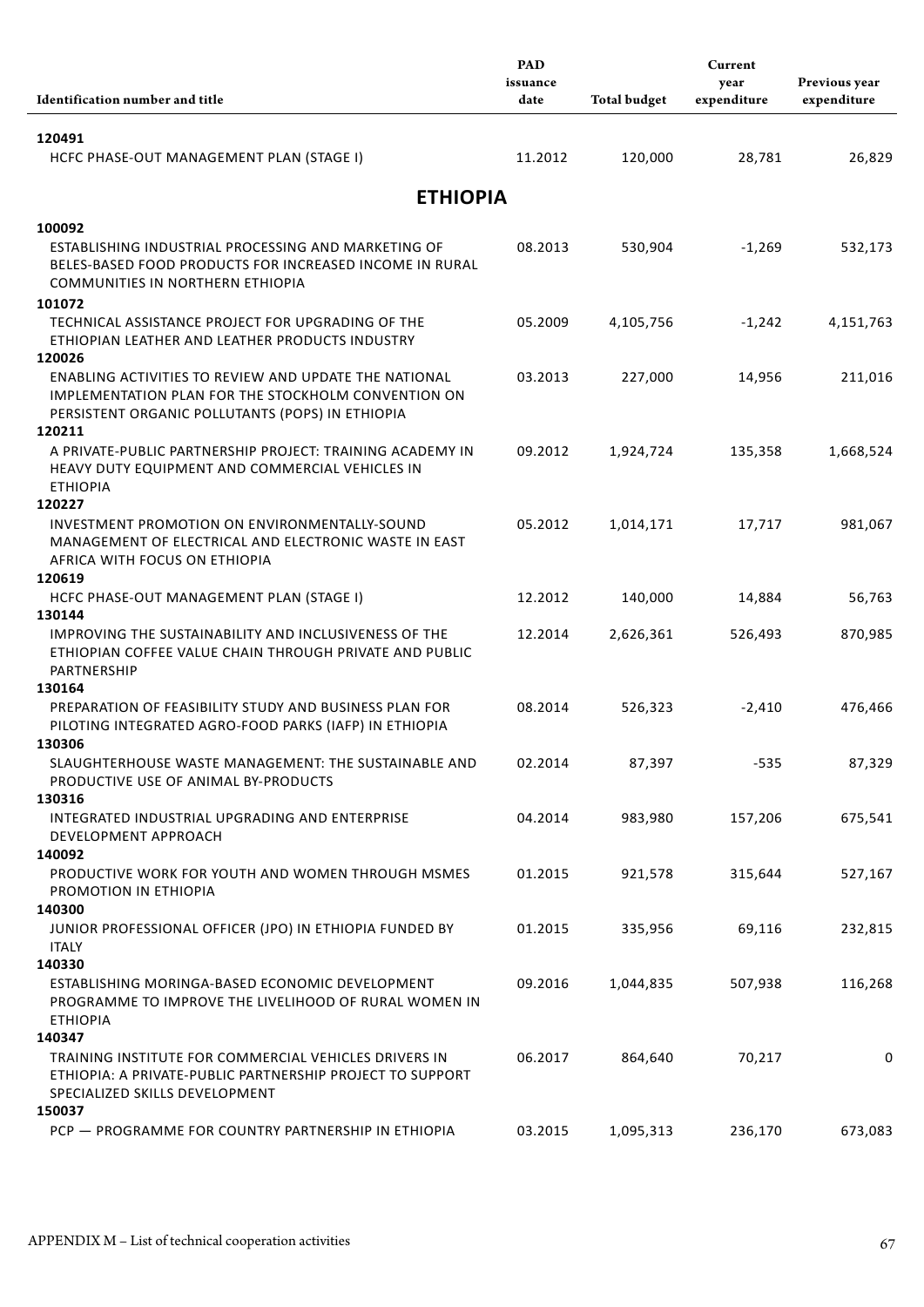| Identification number and title                                                                                                                                                  | <b>PAD</b><br>issuance<br>date | <b>Total budget</b> | Current<br>year<br>expenditure | Previous year<br>expenditure |
|----------------------------------------------------------------------------------------------------------------------------------------------------------------------------------|--------------------------------|---------------------|--------------------------------|------------------------------|
|                                                                                                                                                                                  |                                |                     |                                |                              |
| 150201<br>PHASE 2 (EXTENSION) OF THE TECHNICAL ASSISTANCE PROJECT<br>FOR THE UPGRADING OF THE ETHIOPIAN LEATHER AND LEATHER<br>PRODUCTS INDUSTRY (SAP 101072)                    | 01.2017                        | 987,008             | 458,237                        | 0                            |
| 150409<br>SUPPORTING THE LOCAL MANUFACTURING OF ENERGY-EFFICIENT<br><b>MITAD STOVES</b>                                                                                          | 02.2016                        | 247,788             | 99,769                         | 131,771                      |
| 150410<br>TECHNICAL SUPPORT FOR THE IMPLEMENTATION OF AN<br>INTEGRATED AGRO-INDUSTRIAL PARK IN ETHIOPIA                                                                          | 09.2016                        | 1,491,382           | 263,436                        | 603,615                      |
| 150471<br>FIRST INTERNATIONAL AGRO-INDUSTRY INVESTMENT FORUM IN<br><b>ETHIOPIA</b>                                                                                               | 03.2016                        | 250,000             | 75,319                         | 153,785                      |
| 160044<br>REDUCING IRREGULAR MIGRATION IN NORTHERN ETHIOPIA<br>160089                                                                                                            | 11.2016                        | 372,547             | 227,972                        | 1,274                        |
| UNIDO TECHNICAL ASSISTANCE TO THE PROJECT "STEMMING<br>IRREGULAR MIGRATION IN NORTHERN AND CENTRAL ETHIOPIA"<br>160110                                                           | 09.2016                        | 1,008,661           | 288,665                        | 134,752                      |
| ENGINEERING DESIGN WORK FOR INTEGRATED AGRO-INDUSTRIAL<br>PARKS AND RURAL TRANSFORMATION CENTRES IN ETHIOPIA<br>160252                                                           | 06.2016                        | 1,246,729           | 732,203                        | 477,486                      |
| UPGRADING THE LIVESTOCK VALUE CHAIN IN ETHIOPIA<br>160276                                                                                                                        | 12.2016                        | 654,000             | 146,136                        | 0                            |
| TECHNICAL AND INSTITUTIONAL CAPACITY-BUILDING FOR<br>INCREASING PRODUCTION AND DEVELOPING THE AQUACULTURE<br>AND FISHERIES VALUE CHAINS IN ETHIOPIA                              | 05.2017                        | 663,717             | 94,978                         | 0                            |
| 170023<br>SECOND INTERNATIONAL INDUSTRY INVESTMENT FORUM IN<br><b>ETHIOPIA</b>                                                                                                   | 12.2017                        | 265,000             | 0                              | 0                            |
| 170040<br>CAPACITY-BUILDING AND JOB CREATION FOR YOUTH AND WOMEN<br>IN THE TEXTILE SECTOR IN MIGRATION PRONE AREAS OF ETHIOPIA                                                   | 09.2017                        | 1,056,328           | 47,150                         | 0                            |
| 170048<br>PA FOR FORMULATING A COMPREHENSIVE TA PROGRAMME FOR<br>SUPPORTING THE COMPETITIVENESS OF THE ETHIOPIAN TEXTILE<br><b>INDUSTRY</b>                                      | 04.2017                        | 100,852             | 49,839                         | 0                            |
| 170051                                                                                                                                                                           |                                |                     |                                |                              |
| UPGRADING A TVET SCHOOL BASED ON THE PPDP MODE<br>170052                                                                                                                         | 05.2017                        | 35,000              | 20,713                         | 0                            |
| SUPPORT TO THE GOVERNMENT OF ETHIOPIA ON THE<br>IMPROVEMENT OF ITS STRATEGY AND POLICY FOR THE<br>DEVELOPMENT OF TECHNOLOGY-BASED CHEMICAL INDUSTRY                              | 09.2017                        | 139,791             | 5,444                          | 0                            |
| 170068<br>IDENTIFYING AND RECOMMENDING A ROAD MAP TO ESTABLISH<br>INDUSTRIAL ENTERPRISES RELATED TO ELECTRIC SYSTEMS AND<br>APPLIANCES AND/OR ELECTRONICS IN REGIONAL INDUSTRIAL | 06.2017                        | 30,795              | 30,103                         | 0                            |
| <b>CLUSTERS</b><br>170069<br>PA FOR FORMULATION OF CAPACITY-BUILDING PROGRAMME ON<br>INDUSTRIAL PARKS CREATION AND MANAGEMENT FOR PCP                                            | 05.2017                        | 65,148              | 37,667                         | 0                            |
| <b>ETHIOPIA</b><br>170072<br>SUPPORTING NATIONAL QUALITY INFRASTRUCTURE DEVELOPMENT                                                                                              | 06.2017                        | 52,010              | 32,537                         | 0                            |
| IN ETHIOPIA<br>170112<br>ETHIOPIA PCP STUDY TOUR                                                                                                                                 | 08.2017                        | 62,768              | 46,264                         | 0                            |

j.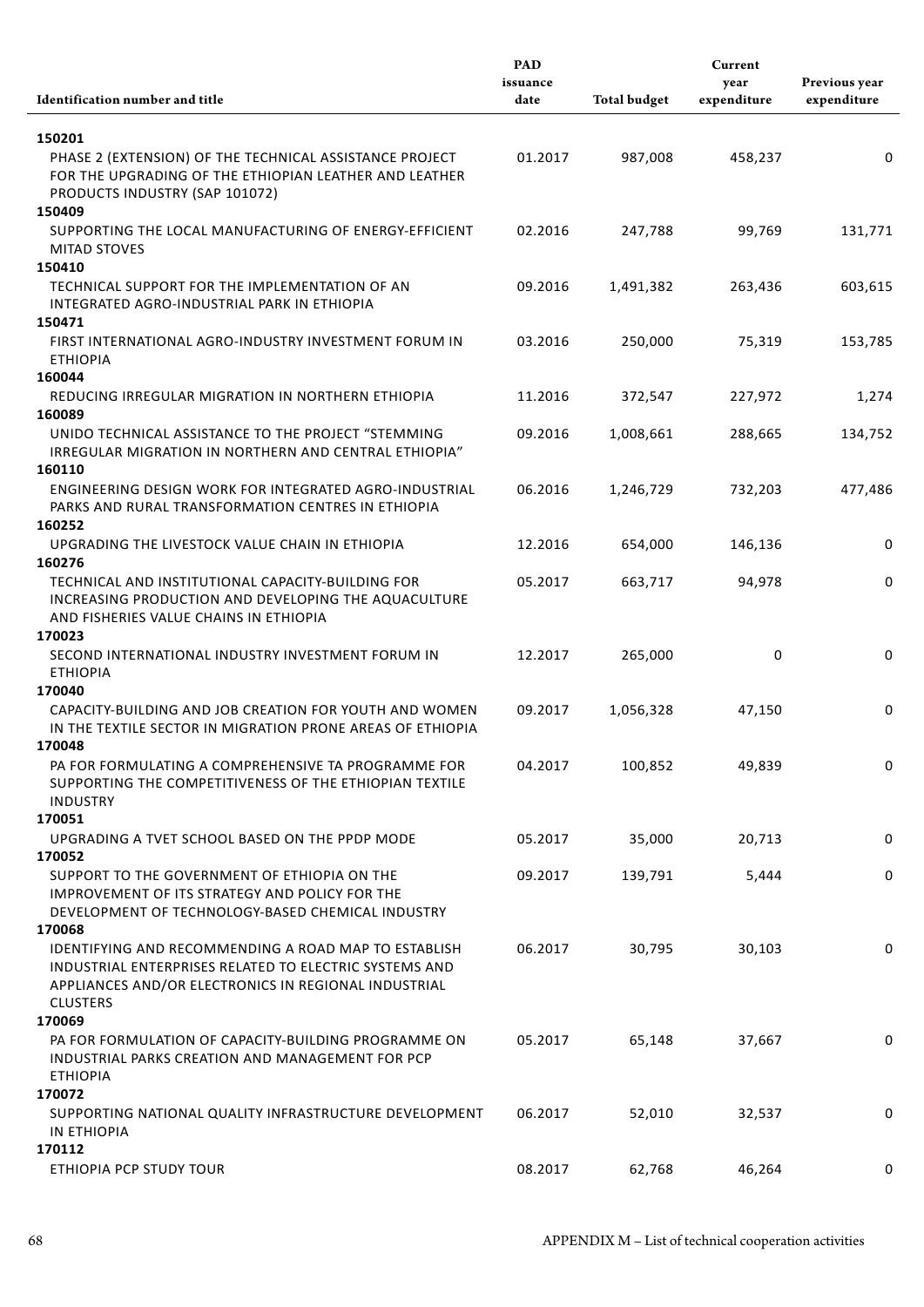| Identification number and title                                                                                                                                              | <b>PAD</b><br>issuance<br>date | <b>Total budget</b> | Current<br>year<br>expenditure | Previous year<br>expenditure |  |  |  |
|------------------------------------------------------------------------------------------------------------------------------------------------------------------------------|--------------------------------|---------------------|--------------------------------|------------------------------|--|--|--|
| <b>GABON</b>                                                                                                                                                                 |                                |                     |                                |                              |  |  |  |
| 105347                                                                                                                                                                       |                                |                     |                                |                              |  |  |  |
| HCFC PHASE-OUT MANAGEMENT PLAN (STAGE I)<br>140370                                                                                                                           | 01.2011                        | 249,900             | 10,659                         | 88,003                       |  |  |  |
| NATIONAL ACTION PLAN ON MERCURY IN THE ARTISANAL AND<br>SMALL-SCALE GOLD MINING SECTOR IN GABON                                                                              | 10.2015                        | 500,000             | 161,343                        | 293,769                      |  |  |  |
| 150380<br>ENABLING ACTIVITY TO REVIEW AND UPDATE THE NATIONAL<br>IMPLEMENTATION PLAN FOR THE STOCKHOLM CONVENTION ON<br>PERSISTENT ORGANIC POLLUTANTS (POPS) IN GABON        | 10.2016                        | 225,000             | 204,078                        | 0                            |  |  |  |
| <b>GAMBIA (THE)</b>                                                                                                                                                          |                                |                     |                                |                              |  |  |  |
| 103023                                                                                                                                                                       |                                |                     |                                |                              |  |  |  |
| PROMOTING RENEWABLE ENERGY BASED MINI-GRIDS FOR<br>PRODUCTIVE USES IN RURAL AREAS IN THE GAMBIA<br>105412                                                                    | 09.2011                        | 1,812,870           | 18,832                         | 1,784,168                    |  |  |  |
| HCFC PHASE-OUT MANAGEMENT PLAN (STAGE I)<br>120623                                                                                                                           | 12.2016                        | 99,497              | 4,880                          | 49,494                       |  |  |  |
| <b>IMPROVING ENERGY EFFICIENCY AND REDUCING ODS EMISSIONS</b><br>IN THE INDUSTRIAL REFRIGERATION AND AIR-CONDITIONING<br><b>SECTOR</b>                                       | 02.2014                        | 548,399             | 108,185                        | 410,837                      |  |  |  |
| 130110                                                                                                                                                                       |                                |                     |                                |                              |  |  |  |
| GREENING THE PRODUCTIVE SECTORS IN THE GAMBIA: PROMOTING<br>THE USE AND INTEGRATION OF SMALL TO MEDIUM-SCALE<br>RENEWABLE ENERGY SYSTEMS IN THE PRODUCTIVE SECTORS<br>160041 | 03.2015                        | 1,319,635           | $-210,738$                     | 1,056,498                    |  |  |  |
| OPERATIONALIZATION OF THE SE4ALL ACTION AGENDA:<br>PROMOTING INCLUSIVE, ENVIRONMENTALLY-SOUND AND<br>LOW-CARBON DEVELOPMENT                                                  | 05.2017                        | 45,000              | 40,330                         | 0                            |  |  |  |
| 160052<br>PROGRAMMING EXERCISE FOR COUNTRY PROGRAMME IN THE<br>GAMBIA                                                                                                        | 11.2016                        | 38,269              | 25,282                         | 1,942                        |  |  |  |
| <b>GEORGIA</b>                                                                                                                                                               |                                |                     |                                |                              |  |  |  |
| 140115                                                                                                                                                                       |                                |                     |                                |                              |  |  |  |
| PROGRAMMING EXERCISE FOR COUNTRY PROGRAMME IN<br><b>GEORGIA</b>                                                                                                              | 11.2015                        | 34,559              | 16,400                         | 12,413                       |  |  |  |
| 140310<br>REDUCING GREENHOUSE GAS (GHG) EMISSIONS THROUGH<br>IMPROVED ENERGY EFFICIENCY IN THE INDUSTRIAL SECTOR IN<br><b>GEORGIA</b>                                        | 12.2016                        | 891,886             | 449,672                        | 51,406                       |  |  |  |
| 150202                                                                                                                                                                       |                                |                     |                                |                              |  |  |  |
| <b>GEORGIA - ODS ALTERNATIVES SURVEY</b><br>150214                                                                                                                           | 12.2015                        | 40,000              | 16,000                         | 10,906                       |  |  |  |
| SOUND MANAGEMENT OF PCBS IN GEORGIA<br>170047                                                                                                                                | 07.2016                        | 4,050,000           | 77,025                         | 42,169                       |  |  |  |
| <b>EMPOWERING GEORGIA'S YOUTH THROUGH ENTREPRENEURSHIP</b>                                                                                                                   | 03.2017                        | 14,740              | 14,880                         | 0                            |  |  |  |
| <b>GHANA</b>                                                                                                                                                                 |                                |                     |                                |                              |  |  |  |
| 100317<br>IMPROVING SUSTAINABLE VALUE CHAINS FOR EXPORTS FROM<br><b>GHANA</b>                                                                                                | 12.2012                        | 4,830,974           | 844,093                        | 2,849,160                    |  |  |  |
| 100334<br>SUPPORTING GREEN INDUSTRIAL DEVELOPMENT IN GHANA:<br><b>BIOGAS TECHNOLOGY AND BUSINESS FOR SUSTAINABLE GROWTH</b>                                                  | 02.2014                        | 1,008,404           | 26,038                         | 795,206                      |  |  |  |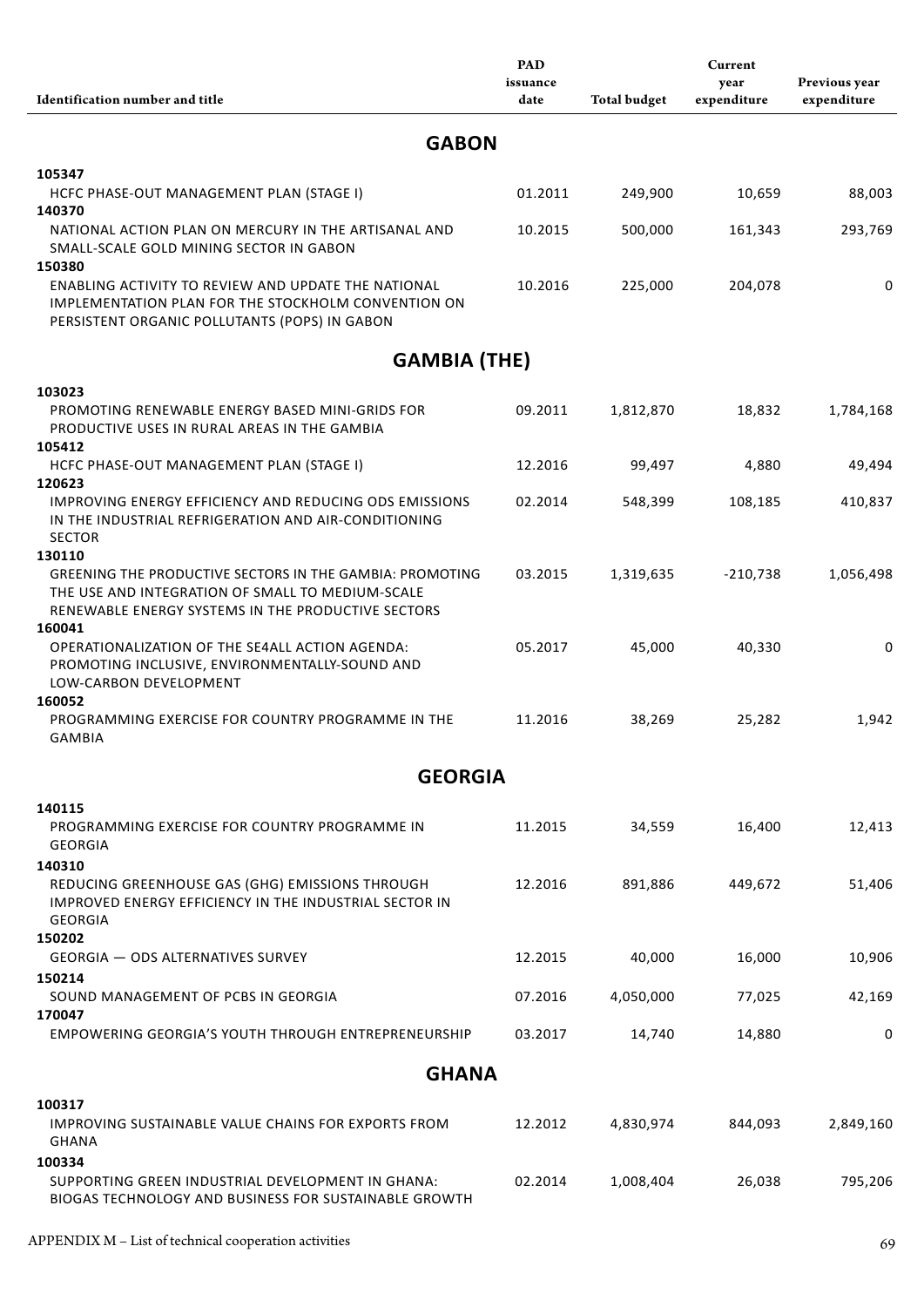|                                                                                                                                                                                                                                                                              | <b>PAD</b>       |                     | Current             |                              |  |  |  |
|------------------------------------------------------------------------------------------------------------------------------------------------------------------------------------------------------------------------------------------------------------------------------|------------------|---------------------|---------------------|------------------------------|--|--|--|
| Identification number and title                                                                                                                                                                                                                                              | issuance<br>date | <b>Total budget</b> | year<br>expenditure | Previous year<br>expenditure |  |  |  |
|                                                                                                                                                                                                                                                                              |                  |                     |                     |                              |  |  |  |
| 101095<br>ENHANCING HUMAN SECURITY THROUGH DEVELOPING LOCAL<br>CAPACITY FOR HOLISTIC COMMUNITY-BASED CONFLICT<br>PREVENTION IN NORTHERN GHANA                                                                                                                                | 01.2009          | 112,916             | $-13,182$           | 126,098                      |  |  |  |
| 150169<br><b>NAP IN GHANA</b>                                                                                                                                                                                                                                                | 08.2016          | 500,000             | 122,901             | 286,706                      |  |  |  |
| <b>GRENADA</b>                                                                                                                                                                                                                                                               |                  |                     |                     |                              |  |  |  |
| 160271<br>HCFC PHASE-OUT MANAGEMENT PLAN (STAGE I, SECOND<br>TRANCHE) GRENADA                                                                                                                                                                                                | 12.2016          | 75,000              | 55,079              | 0                            |  |  |  |
| <b>GUATEMALA</b>                                                                                                                                                                                                                                                             |                  |                     |                     |                              |  |  |  |
| 105102                                                                                                                                                                                                                                                                       |                  |                     |                     |                              |  |  |  |
| NATIONAL PHASE-OUT OF METHYL BROMIDE (PHASE II)                                                                                                                                                                                                                              | 12.2009          | 2,032,753           | 46,028              | 1,819,055                    |  |  |  |
| 140298                                                                                                                                                                                                                                                                       |                  |                     |                     |                              |  |  |  |
| ENVIRONMENTALLY-SOUND MANAGEMENT AND DISPOSAL OF<br>POLYCHLORINATED BIPHENYL (PCB) - CONTAINING EQUIPMENT<br>AND DISPOSAL OF DDT WASTES, AND UPGRADE OF TECHNICAL<br><b>EXPERTISE IN GUATEMALA</b>                                                                           | 12.2015          | 2,000,000           | 120,586             | 442,395                      |  |  |  |
| 150101<br>MINIMATA CONVENTION INITIAL ASSESSMENT FOR GUATEMALA                                                                                                                                                                                                               | 03.2016          | 200,000             | 98,267              | 72,664                       |  |  |  |
| 150225                                                                                                                                                                                                                                                                       |                  |                     |                     |                              |  |  |  |
| ODS ALTERNATIVES SURVEY - GUATEMALA                                                                                                                                                                                                                                          | 07.2015          | 70,000              | 1,358               | 68,642                       |  |  |  |
| 150438<br>GUATEMALA HPMP FOR HCFC-141B AND HCF-22                                                                                                                                                                                                                            | 01.2016          | 53,775              | 6,896               | 23,814                       |  |  |  |
| <b>GUINEA</b>                                                                                                                                                                                                                                                                |                  |                     |                     |                              |  |  |  |
| 100185                                                                                                                                                                                                                                                                       |                  |                     |                     |                              |  |  |  |
| PROMOTING DEVELOPMENT OF MULTI-PURPOSE MINI<br><b>HYDROPOWER SYSTEMS</b>                                                                                                                                                                                                     | 05.2012          | 2,180,494           | $-25,706$           | 1,053,642                    |  |  |  |
| 120173<br>PROGRAMME NATIONAL D'EMPLOI SPÉCIFIQUE POUR LES JEUNES<br>ET LES FEMMES DANS LE SECTEUR D'ASSAINISSEMENT DES<br>DÉCHETS SOLIDES EN GUINÉE (PROJECT FOR ECONOMIC<br>INTEGRATION AND SUPPORT OF YOUNG PEOPLE AND WOMEN AT<br>RISK IN THE RECYCLING SECTOR IN GUINEA) | 03.2012          | 1,867,039           | $-127,384$          | 1,917,054                    |  |  |  |
| 120220<br>SUPPORTING JOB TRAINING FOR YOUTH IN GUINEA/APPUI À LA<br>FORMATION À L'EMPLOI DES JEUNES EN GUINÉE                                                                                                                                                                | 06.2012          | 2,521,671           | $-14,949$           | 2,381,058                    |  |  |  |
| 160223<br>ECONOMIC EMPOWERMENT, SOCIAL REHABILITATION AND CITIZEN<br>PARTICIPATION OF 500 YOUTH IN SAFETY AND VIOLENCE<br>PREVENTION IN GUINEA                                                                                                                               | 08.2017          | 150,000             | 28,432              | 0                            |  |  |  |
| <b>GUINEA-BISSAU</b>                                                                                                                                                                                                                                                         |                  |                     |                     |                              |  |  |  |
| 130012                                                                                                                                                                                                                                                                       |                  |                     |                     |                              |  |  |  |
| PROMOTING INVESTMENTS IN SMALL TO MEDIUM-SCALE<br>RENEWABLE ENERGY TECHNOLOGIES IN THE ELECTRICITY SECTOR                                                                                                                                                                    | 10.2014          | 2,087,417           | 305,002             | 1,649,679                    |  |  |  |
| 160067<br>GUINEA-BISSAU: FORMULATION FOR COUNTRY PROGRAMME                                                                                                                                                                                                                   | 11.2016          | 38,201              | 25,507              | 2,153                        |  |  |  |
| 160282                                                                                                                                                                                                                                                                       |                  |                     |                     |                              |  |  |  |
| HCFC PHASE-OUT MANAGEMENT PLAN SECOND<br>TRANCHE - GUINEA-BISSAU                                                                                                                                                                                                             | 12.2016          | 75,000              | 43,157              | 0                            |  |  |  |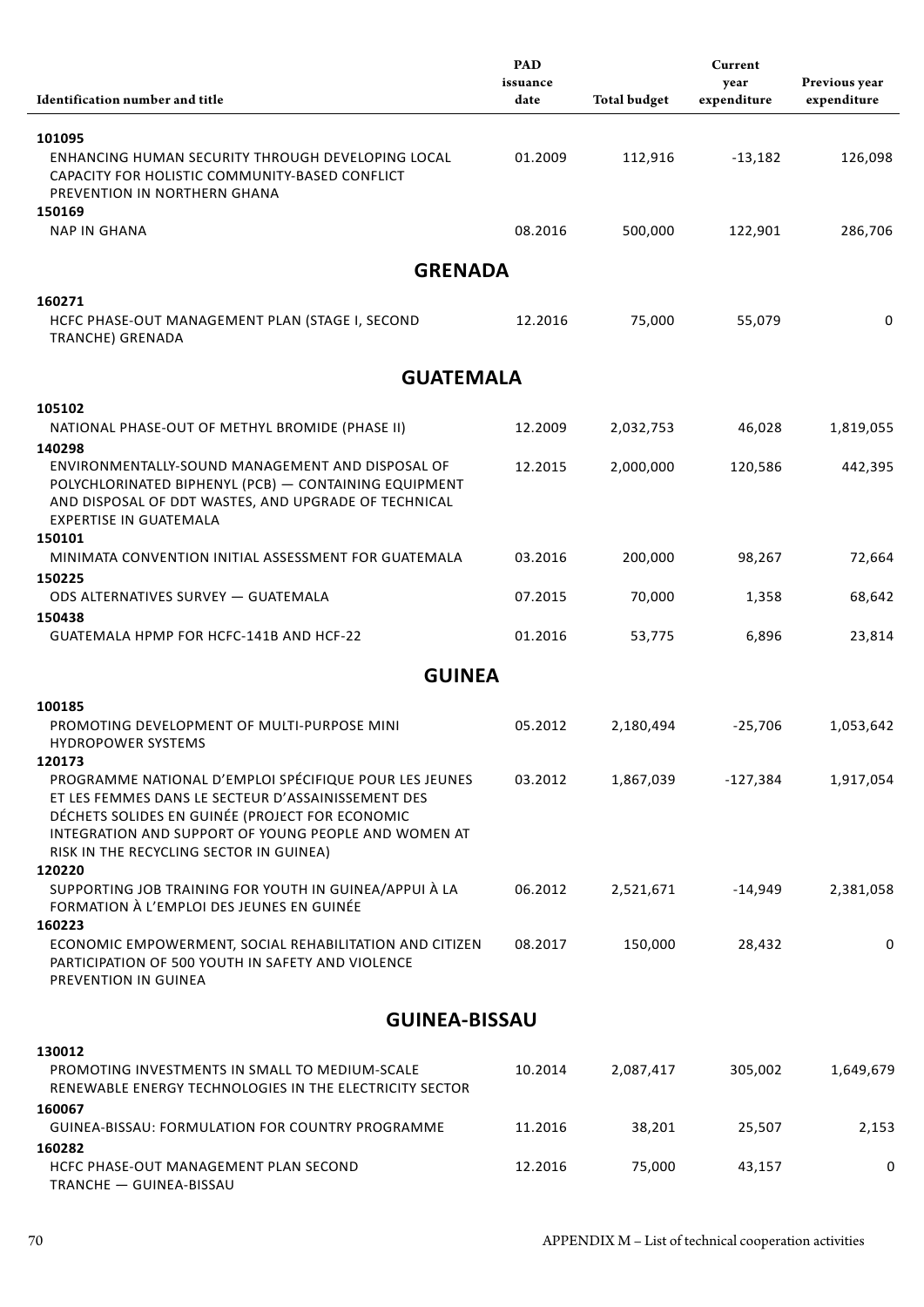|                                                                                                                                                                                                                                 | <b>PAD</b><br>issuance |                     | Current             |                              |  |  |  |  |
|---------------------------------------------------------------------------------------------------------------------------------------------------------------------------------------------------------------------------------|------------------------|---------------------|---------------------|------------------------------|--|--|--|--|
| Identification number and title                                                                                                                                                                                                 | date                   | <b>Total budget</b> | year<br>expenditure | Previous year<br>expenditure |  |  |  |  |
| <b>HAITI</b>                                                                                                                                                                                                                    |                        |                     |                     |                              |  |  |  |  |
| 106026                                                                                                                                                                                                                          |                        |                     |                     |                              |  |  |  |  |
| "RECONSTRUIRE HAITI GRACE AU COMMERCE": ENHANCING<br>EXTERNAL TRADE AS A MEANS OF INCOME GENERATION THROUGH<br>SUPPORT TO STANDARDIZATION AND QUALITY PROMOTION - PA                                                            | 05.2011                | 41,177              | $-3,014$            | 44,129                       |  |  |  |  |
| 160020<br>REPARH RENFORCER LA PARTICIPATION D'HAÏTI AU COMMERCE<br>RÉGIONAL ET INTERNATIONAL                                                                                                                                    | 04.2016                | 22,357              | 5,031               | 9,591                        |  |  |  |  |
| <b>HONDURAS</b>                                                                                                                                                                                                                 |                        |                     |                     |                              |  |  |  |  |
| 105112                                                                                                                                                                                                                          |                        |                     |                     |                              |  |  |  |  |
| HCFC PHASE-OUT MANAGEMENT PLAN (STAGE I)<br>120008                                                                                                                                                                              | 08.2013                | 303,111             | 23,501              | 264,490                      |  |  |  |  |
| ENABLING ACTIVITIES TO REVIEW AND UPDATE THE NATIONAL<br><b>IMPLEMENTATION PLAN UNDER THE STOCKHOLM CONVENTION ON</b><br>PERSISTENT ORGANIC POLLUTANTS (POPS) - IN HONDURAS<br>150237                                           | 02.2013                | 189,331             | $-2,467$            | 191,798                      |  |  |  |  |
| ODS ALTERNATIVES SURVEY - HONDURAS                                                                                                                                                                                              | 07.2015                | 70,000              | 42,634              | 20,309                       |  |  |  |  |
| <b>HUNGARY</b>                                                                                                                                                                                                                  |                        |                     |                     |                              |  |  |  |  |
| 120605                                                                                                                                                                                                                          |                        |                     |                     |                              |  |  |  |  |
| REGIONAL PROGRAMME FOR SOCIAL INCLUSION THROUGH GREEN<br>ENTREPRENEURSHIP - PHASE I: THE CASE OF HUNGARY                                                                                                                        | 11.2015                | 206,730             | 172,562             | 43,229                       |  |  |  |  |
| <b>INDIA</b>                                                                                                                                                                                                                    |                        |                     |                     |                              |  |  |  |  |
| 100115                                                                                                                                                                                                                          |                        |                     |                     |                              |  |  |  |  |
| PPG - DEVELOPMENT AND PROMOTION OF NON-POPS<br>ALTERNATIVES TO DDT<br>100230                                                                                                                                                    | 03.2013                | 213,500             | 525                 | 212,028                      |  |  |  |  |
| KANPUR LEATHER DEVELOPMENT PROJECT 2015-2017                                                                                                                                                                                    | 11.2015                | 884,956             | 339,413             | 295,853                      |  |  |  |  |
| 100245<br>SUPPORTING SMALL AND MEDIUM-SIZED MANUFACTURERS IN THE<br>AUTOMOTIVE COMPONENT INDUSTRY IN INDIA: DEEPENING AND<br>WIDENING THE SERVICES PROVIDED WITHIN THE FRAMEWORK OF<br>THE UNIDO-ACMA-DHI PARTNERSHIP PROGRAMME | 07.2014                | 904,184             | 211,968             | 572,094                      |  |  |  |  |
| 103029                                                                                                                                                                                                                          |                        |                     |                     |                              |  |  |  |  |
| PROMOTING ENERGY EFFICIENCY AND RENEWABLE ENERGY IN<br>SELECTED MICRO, SMALL AND MEDIUM ENTERPRISES (MSME)<br><b>CLUSTERS IN INDIA</b>                                                                                          | 03.2011                | 7,281,409           | 141,021             | 6,421,331                    |  |  |  |  |
| 104044                                                                                                                                                                                                                          |                        |                     |                     |                              |  |  |  |  |
| ENVIRONMENTALLY-SOUND MANAGEMENT AND FINAL DISPOSAL<br>OF PCBS IN INDIA                                                                                                                                                         | 01.2010                | 14,100,000          | 277,775             | 12,171,635                   |  |  |  |  |
| 104088<br>REGIONAL NETWORK ON PERSISTENT ORGANIC POLLUTANTS<br>(POPS)-PESTICIDES FOR ASIA AND THE PACIFIC                                                                                                                       | 06.2009                | 462,198             | 41,411              | 405,743                      |  |  |  |  |
| 104160                                                                                                                                                                                                                          |                        |                     |                     |                              |  |  |  |  |
| ENVIRONMENTALLY-SOUND MANAGEMENT OF MEDICAL WASTES IN<br><b>INDIA</b><br>120095                                                                                                                                                 | 11.2011                | 10,000,000          | 2,663,685           | 4,274,400                    |  |  |  |  |
| ORGANIC WASTE STREAMS FOR INDUSTRIAL RENEWABLE ENERGY<br>APPLICATIONS IN INDIA (MAIN PHASE)                                                                                                                                     | 04.2015                | 3,333,000           | 130,487             | 197,907                      |  |  |  |  |
| 120182<br>PROMOTING ULTRA LOW-HEAD MICRO HYDROPOWER<br>TECHNOLOGY TO INCREASE ACCESS TO RENEWABLE ENERGY FOR<br>PRODUCTIVE USES IN RURAL INDIA                                                                                  | 06.2013                | 1,236,028           | 930                 | 1,230,486                    |  |  |  |  |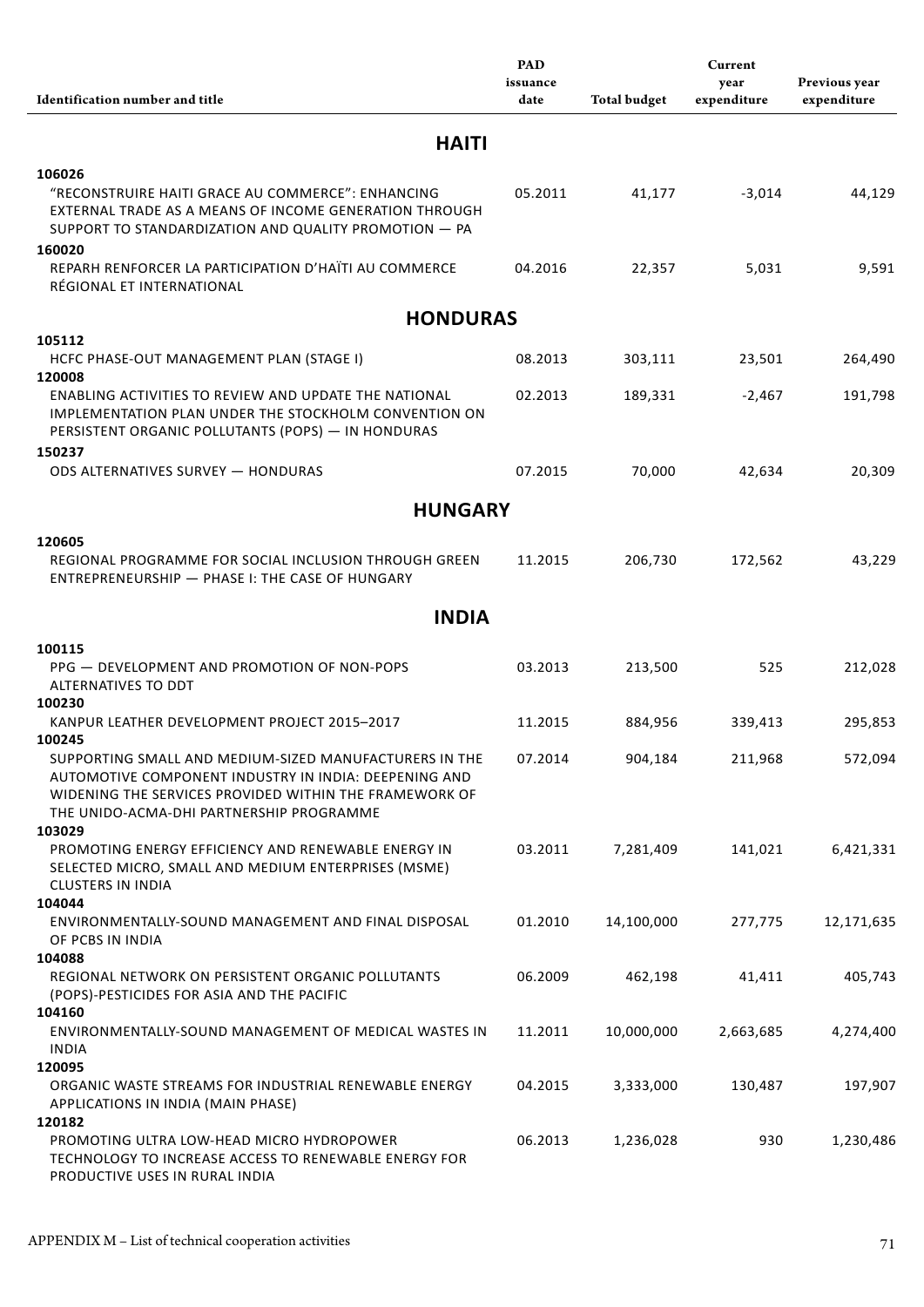| Identification number and title                                                                                                                       | <b>PAD</b><br>issuance<br>date | <b>Total budget</b> | Current<br>year<br>expenditure | Previous year<br>expenditure |
|-------------------------------------------------------------------------------------------------------------------------------------------------------|--------------------------------|---------------------|--------------------------------|------------------------------|
|                                                                                                                                                       |                                |                     |                                |                              |
| 120262<br>PROMOTING MARKET TRANSFORMATION FOR ENERGY EFFICIENCY<br>IN MICRO, SMALL AND MEDIUM ENTERPRISES                                             | 08.2015                        | 4,465,455           | 1,472,721                      | 47,120                       |
| 120304<br>PROMOTING INDUSTRIAL ENERGY EFFICIENCY THROUGH ENERGY<br>MANAGEMENT STANDARD, SYSTEM OPTIMIZATON AND<br>TECHNOLOGY INCUBATION IN INDIA      | 12.2012                        | 72,728              | 714                            | 66,362                       |
| 120345<br>GEF UNIDO CLEANTECH PROGRAMME FOR SMES IN INDIA                                                                                             | 04.2013                        | 1,000,000           | 300,044                        | 660,981                      |
| 130149<br>PROMOTING BUSINESS MODELS FOR INCREASING PENETRATION<br>AND SCALING-UP OF SOLAR ENERGY                                                      | 01.2014                        | 4,365,174           | 394,646                        | 2,533,833                    |
| 140377<br>INTERNATIONAL CENTRE FOR INCLUSIVE AND SUSTAINABLE<br>INDUSTRIAL DEVELOPMENT (ICISID)                                                       | 05.2015                        | 531,244             | 181,280                        | 258,416                      |
| 150058<br>DEVELOPMENT AND PROMOTION OF NON-POPS ALTERNATIVE TO<br><b>DDT</b>                                                                          | 07.2015                        | 8,300,000           | 955,629                        | 229,338                      |
| 150188<br>FACILITY FOR LOW CARBON TECHNOLOGY DEPLOYMENT                                                                                               | 02.2016                        | 8,712,328           | 589,283                        | 33,312                       |
| 150267<br>DEVELOPMENT AND ADOPTION OF APPROPRIATE TECHNOLOGIES<br>FOR ENHANCING PRODUCTIVITY IN THE CEMENT SECTOR                                     | 12.2015                        | 1,124,500           | 437,202                        | 394,690                      |
| 150282<br>DEVELOPMENT AND ADOPTION OF APPROPRIATE TECHNOLOGIES<br>FOR ENHANCING PRODUCTIVITY IN THE PAPER AND PULP SECTOR                             | 12.2015                        | 1,455,000           | 428,969                        | 424,445                      |
| 150312<br>SUSTAINABLE CITIES, INTEGRATED APPROACH PILOT IN INDIA                                                                                      | 01.2016                        | 12,385,321          | 409,809                        | 249,006                      |
| 160072<br>DEVELOPMENT AND ADOPTION OF APPROPRIATE TECHNOLOGIES<br>FOR ENHANCING PRODUCTIVITY IN THE INDIAN BICYCLE AND<br><b>BICYCLE PARTS SECTOR</b> | 12.2016                        | 1,303,500           | 443,610                        | 5,207                        |
| 170113<br>INDIA: INCLUSIVE AND SUSTAINABLE BAMBOO SUPPLY CHAIN<br>DEVELOPMENT                                                                         | 07.2017                        | 18,124              | 7,179                          | 0                            |
| 170127<br>INDIA COUNTRY PROGRAMME FORMULATION                                                                                                         | 10.2017                        | 21,799              | 16,406                         | 0                            |
| <b>INDONESIA</b>                                                                                                                                      |                                |                     |                                |                              |
| 100224<br>NATIONAL RESOURCE EFFICIENT AND CLEANER PRODUCTION<br>(RECP) PROGRAMME INDONESIA                                                            | 05.2012                        | 3,537,069           | 723,864                        | 1,376,774                    |
| 103031<br>PROMOTING INDUSTRIAL ENERGY EFFICIENCY THROUGH SYSTEM<br>OPTIMIZATION AND ENERGY MANAGEMENT STANDARDS IN<br><b>INDONESIA</b>                | 04.2011                        | 2,237,074           | 148,024                        | 1,981,055                    |
| 105118<br>HCFC PHASE-OUT MANAGEMENT PLAN (STAGE I, PHASE II)                                                                                          | 08.2011                        | 777,395             | 7,889                          | 769,396                      |
| 120030                                                                                                                                                |                                |                     |                                |                              |
| INTRODUCTION OF AN ENVIRONMENTALLY-SOUND MANAGEMENT<br>AND DISPOSAL SYSTEM OF PCB WASTES AND PCB-CONTAMINATED<br><b>EQUIPMENT</b>                     | 02.2012                        | 150,000             | $-1,688$                       | 151,688                      |
| 120110<br>INCREASING TRADE CAPACITIES OF SELECTED VALUE CHAINS<br>WITHIN THE FISHERIES SECTOR IN INDONESIA                                            | 05.2013                        | 3,503,208           | 443,860                        | 1,583,349                    |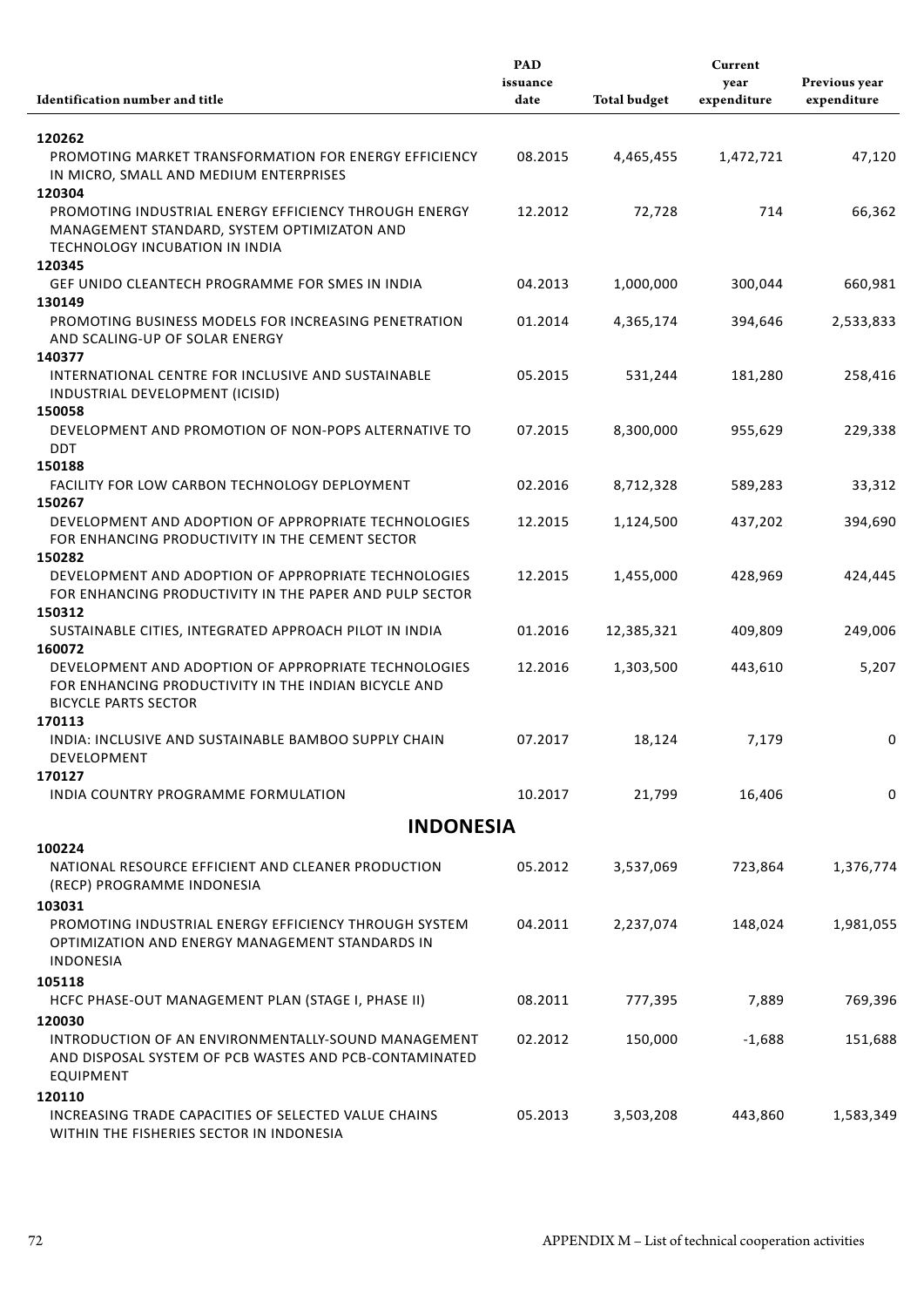| Identification number and title                                                                                                                                                                                 | <b>PAD</b><br>issuance<br>date | <b>Total budget</b> | Current<br>year<br>expenditure | Previous year<br>expenditure |
|-----------------------------------------------------------------------------------------------------------------------------------------------------------------------------------------------------------------|--------------------------------|---------------------|--------------------------------|------------------------------|
|                                                                                                                                                                                                                 |                                |                     |                                |                              |
| 130249<br>INTRODUCTION OF AN ENVIRONMENTALLY-SOUND MANAGEMENT<br>AND DISPOSAL SYSTEM FOR PCBS WASTES AND<br>PCB-CONTAMINATED EQUIPMENT - IN INDONESIA (PIF)                                                     | 10.2013                        | 6,000,000           | 473,684                        | 1,026,097                    |
| 150458<br>UPGRADING THE SMALL-SCALE TEMPE INDUSTRY FOR IMPROVING<br>NUTRITION FOR POOR FAMILIES IN MARGINALLY NOURISHED<br>AREAS IN INDONESIA                                                                   | 02.2016                        | 20,890              | $-889$                         | 18,374                       |
| 160022<br>UNIDO-INDONESIA COUNTRY PROGRAMME, 2016-2020                                                                                                                                                          | 04.2016                        | 102,618             | 25,887                         | 45,435                       |
|                                                                                                                                                                                                                 |                                |                     |                                |                              |
| <b>IRAN (ISLAMIC REPUBLIC OF)</b>                                                                                                                                                                               |                                |                     |                                |                              |
| 105123<br>HALON PHASE-OUT PROJECT (TRANSFER FROM FRANCE)                                                                                                                                                        | 05.2011                        | 367,805             | $-5,155$                       | 372,960                      |
| 120506                                                                                                                                                                                                          |                                |                     |                                |                              |
| INDUSTRIAL ENERGY EFFICIENCY IN KEY SECTORS IN THE ISLAMIC<br><b>REPUBLIC OF IRAN</b>                                                                                                                           | 10.2012                        | 6,527,728           | 2,395,395                      | 3,670,152                    |
| 120595<br>SAFFRON INDUSTRY VALUE CHAIN DEVELOPMENT                                                                                                                                                              | 01.2014                        | 415,887             | $-921$                         | 408,493                      |
| 140137<br>BUSINESS DEVELOPMENT AND SUSTAINABLE JOB CREATION IN IRAN                                                                                                                                             | 03.2015                        | 1,778,172           | 512,915                        | 847,417                      |
| WITH SPECIAL EMPHASIS ON HIGH IMPACT SECTORS<br>DEVELOPMENT (E.G. AGRO-INDUSTRIES AND RELATED)<br>140168                                                                                                        |                                |                     |                                |                              |
| PREPARATION FOR HCFC PHASE-OUT INVESTMENT ACTIVITIES<br>(STAGE II)                                                                                                                                              | 10.2014                        | 20,000              | 587                            | 19,413                       |
| 140349<br>SUBCONTRACING AND PARTNERSHIP EXCHANGE CENTRE IN<br>ESFAHAN, ISLAMIC REPUBLIC OF IRAN                                                                                                                 | 04.2016                        | 145,599             | 70,086                         | 39,348                       |
| 160023<br>UNIDO-IRAN COUNTRY PROGRAMME FRAMEWORK 2017-2021                                                                                                                                                      | 01.2017                        | 42,997              | 17,000                         | 15,899                       |
| 160186<br>PROMOTING INTEGRATION OF FISHERY AND ANCILLARY<br>INDUSTRIES IN CHABAHAR INTO REGIONAL AND GLOBAL MARKETS<br>THROUGH UPGRADING AND MARKET ACCESS PROMOTION                                            | 04.2017                        | 442,478             | 37,125                         | 0                            |
| 170050<br>SUPPORTING SUSTAINABLE DEVELOPMENT OF STONE INDUSTRY IN                                                                                                                                               | 06.2017                        | 35,842              | 0                              | 0                            |
| <b>IRAN</b><br>105122, 150200                                                                                                                                                                                   |                                |                     |                                |                              |
| HCFC PHASE-OUT MANAGEMENT PLAN (STAGE I)                                                                                                                                                                        | 05.2011                        | 3,445,988           | 52,235                         | 2,542,849                    |
| <b>IRAQ</b>                                                                                                                                                                                                     |                                |                     |                                |                              |
| 100209                                                                                                                                                                                                          |                                |                     |                                |                              |
| STRENGTHENING THE NATIONAL QUALITY INFRASTRUCTURE TO<br>FACILITATE TRADE AND ENHANCE CONSUMER PROTECTION                                                                                                        | 01.2012                        | 11,363,660          | 1,840,087                      | 9,352,633                    |
| 101014<br>TECHNOLOGY ACQUISITION TO RESTART AND GENERATE<br>ECONOMIC TRANSFORMATION (TARGET)                                                                                                                    | 12.2008                        | 2,571,324           | $-60,208$                      | 2,631,532                    |
| 101100<br>OPERATIONS AND INDUSTRIAL MAINTENANCE TRAINING ACADEMY<br><b>PROJECT</b>                                                                                                                              | 06.2011                        | 2,678,436           | $-17,687$                      | 2,696,123                    |
| 102067                                                                                                                                                                                                          |                                |                     |                                |                              |
| INVESTMENT PROMOTION FOR IRAQ (IPI)                                                                                                                                                                             | 03.2010                        | 5,211,228           | 122,953                        | 5,036,451                    |
| 105127<br>REPLACEMENT OF REFRIGERANT CFC-12 WITH ISOBUTANE AND<br>FOAM BLOWING AGENT CFC-11 WITH CYCLOPENTANE IN THE<br>MANUFACTURE OF DOMESTIC REFRIGERATORS AND CHEST<br>FREEZERS AT LIGHT INDUSTRIES COMPANY | 05.2009                        | 2,161,581           | $-242,466$                     | 2,161,581                    |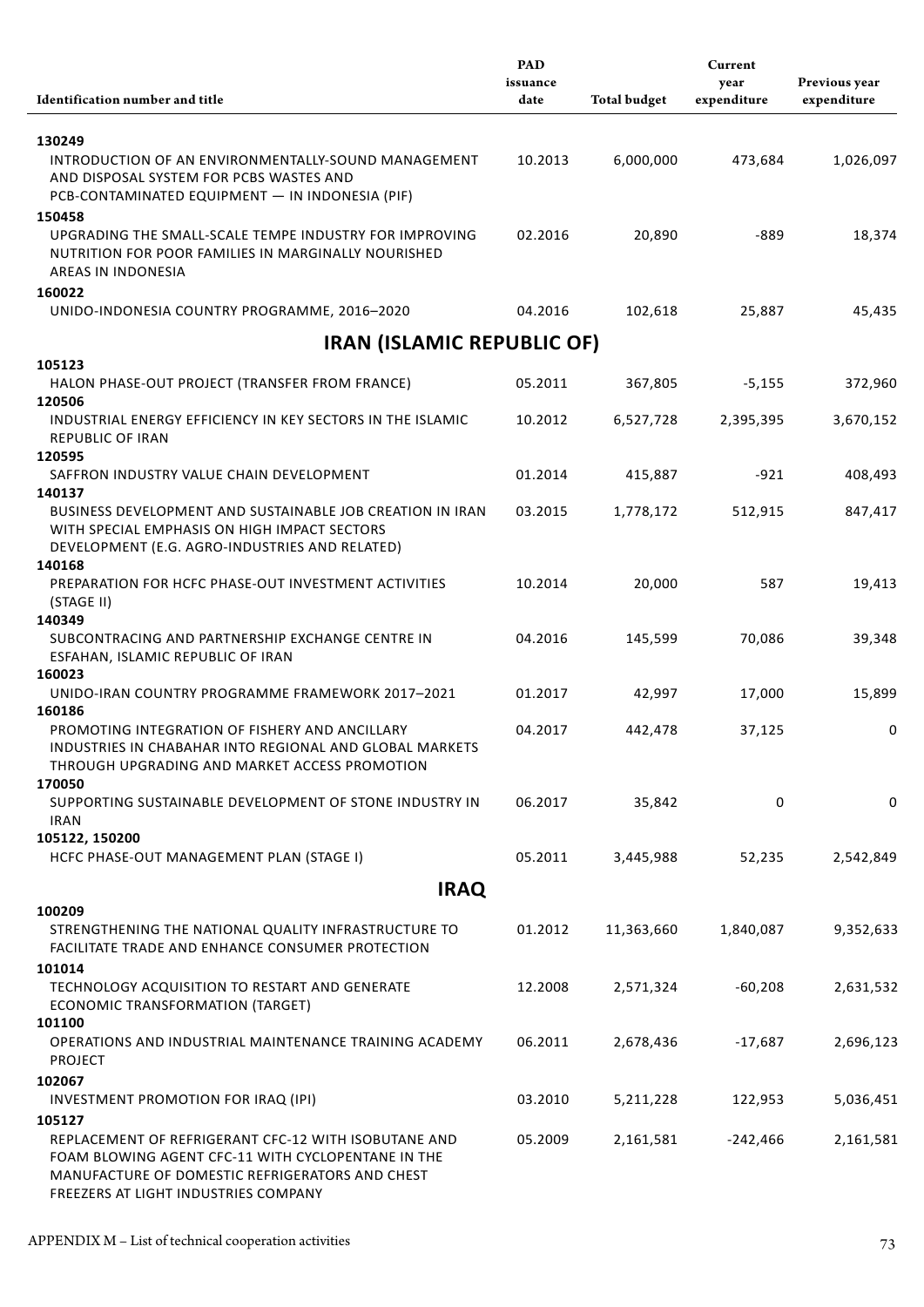| Identification number and title                                                                                                                                | <b>PAD</b><br>issuance<br>date | <b>Total budget</b> | Current<br>year<br>expenditure | Previous year<br>expenditure |
|----------------------------------------------------------------------------------------------------------------------------------------------------------------|--------------------------------|---------------------|--------------------------------|------------------------------|
|                                                                                                                                                                |                                |                     |                                |                              |
| 105128<br>NATIONAL PHASE-OUT PLAN                                                                                                                              | 07.2009                        | 4,656,227           | $-111,258$                     | 4,540,488                    |
| 105419                                                                                                                                                         |                                |                     |                                |                              |
| HCFC PHASE-OUT MANAGEMENT PLAN (STAGE I, FIRST TRANCHE)                                                                                                        | 11.2015                        | 310,000             | 221,119                        | 80,000                       |
| 140363                                                                                                                                                         |                                |                     |                                |                              |
| PREPARATION FOR HCFC PHASE-OUT INVESTMENT ACTIVITIES<br>(STAGE II) (AIR-CONDITIONING SECTOR)                                                                   | 12.2014                        | 30,000              | 0                              | 0                            |
| 150328                                                                                                                                                         |                                |                     |                                |                              |
| INTEGRATED STABILIZATION, ECONOMIC RECOVERY AND<br>RECONSTRUCTION SUPPORT FOR DISPLACED PERSONS AND<br>RETURNEES IN IRAQ                                       | 03.2016                        | 1,327,434           | 613,820                        | 710,519                      |
| 160138                                                                                                                                                         |                                |                     |                                |                              |
| INTEGRATED STABILIZATION, ECONOMIC RECOVERY AND<br>RECONSTRUCTION SUPPORT FOR DISPLACED PERSONS AND<br>RETURNEES IN IRAQ (PHASE 2)                             | 03.2017                        | 739,779             | 490,727                        | 0                            |
| 160047, 160157                                                                                                                                                 |                                |                     |                                |                              |
| CREATING EMPLOYMENT AND IMPROVING FOOD SECURITY FOR<br>SYRIAN REFUGEES, IRAQI INTERNALLY DISPLACED PERSONS,<br>RETURNEES AND HOST COMMUNITIES IN NORTHERN IRAQ | 12.2016                        | 1,209,941           | 669,204                        | 0                            |
| <b>JORDAN</b>                                                                                                                                                  |                                |                     |                                |                              |
| 105420                                                                                                                                                         |                                |                     |                                |                              |
| HCFC PHASE-OUT MANAGEMENT PLAN (STAGE I)<br>120373                                                                                                             | 11.2011                        | 91,491              | 9,709                          | 81,589                       |
| ENABLING ACTIVITIES TO REVIEW AND UPDATE THE NATIONAL<br>IMPLEMENTATION PLAN FOR THE STOCKHOLM CONVENTION ON<br>PERSISTENT ORGANIC POLLUTANTS (POPS)           | 06.2013                        | 154,562             | 5,199                          | 144,313                      |
| 140045<br>JOR-DEMONSTRATION OF NON-HCFC ALTERNATIVES TO HCFC-22 IN<br>RETAIL INSTALLATIONS IN COUNTRIES WITH HIGH AMBIENT                                      | 10.2016                        | 565,421             | 483,181                        | 25,334                       |
| <b>TEMPERATURES</b><br>140234                                                                                                                                  |                                |                     |                                |                              |
| CREATING EMPLOYMENT AND IMPROVING FOOD SECURITY IN THE<br>HOST COMMUNITIES OF SYRIAN REFUGEES IN NORTHERN AND<br>CENTRAL BADIA IN JORDAN                       | 03.2016                        | 1,674,956           | 1,359,749                      | 275,165                      |
| 140306                                                                                                                                                         |                                |                     |                                |                              |
| HCFC INVENTORIES - JORDAN AND SOUTH AFRICA                                                                                                                     | 03.2016                        | 151,402             | 123,477                        | 1,642                        |
| 150453<br>PREPARATION FOR HCFC PHASE-OUT INVESTMENT ACTIVITIES<br>(STAGE II) (RIGID POLYURETHANE FOAM SECTOR)                                                  | 12.2015                        | 447,171             | 25,401                         | 35,298                       |
| 160056                                                                                                                                                         |                                |                     |                                |                              |
| <b>EMPLOYMENT CREATION AND PROMOTION OF</b><br>INCOME-GENERATING ACTIVITIES FOR VULNERABLE GROUPS<br>AFFECTED BY THE SYRIAN REFUGEE CRISIS IN NORTHERN JORDAN  | 09.2017                        | 397,149             | 12,048                         | 0                            |
| 160264                                                                                                                                                         |                                |                     |                                |                              |
| JOB CREATION FOR YOUTH AND WOMEN THROUGH IMPROVEMENT<br>OF BUSINESS ENVIRONMENT AND SMES COMPETITIVENESS                                                       | 12.2016                        | 20,656              | 20,726                         | 0                            |
| <b>KAZAKHSTAN</b>                                                                                                                                              |                                |                     |                                |                              |
| 140213                                                                                                                                                         |                                |                     |                                |                              |
| INDUSTRIAL MODERNIZATION AND ENTERPRISE COMPETITIVENESS<br><b>IN KAZAKHSTAN</b>                                                                                | 03.2017                        | 47,755              | 22,412                         | 0                            |
| 140333<br>STRENGTHENING STANDARDIZATION, QUALITY ASSURANCE,<br>ACCREDITATION AND METROLOGY (SQAM) INFRASTRUCTURE IN<br>KAZAKHSTAN                              | 05.2017                        | 35,842              | 0                              | 0                            |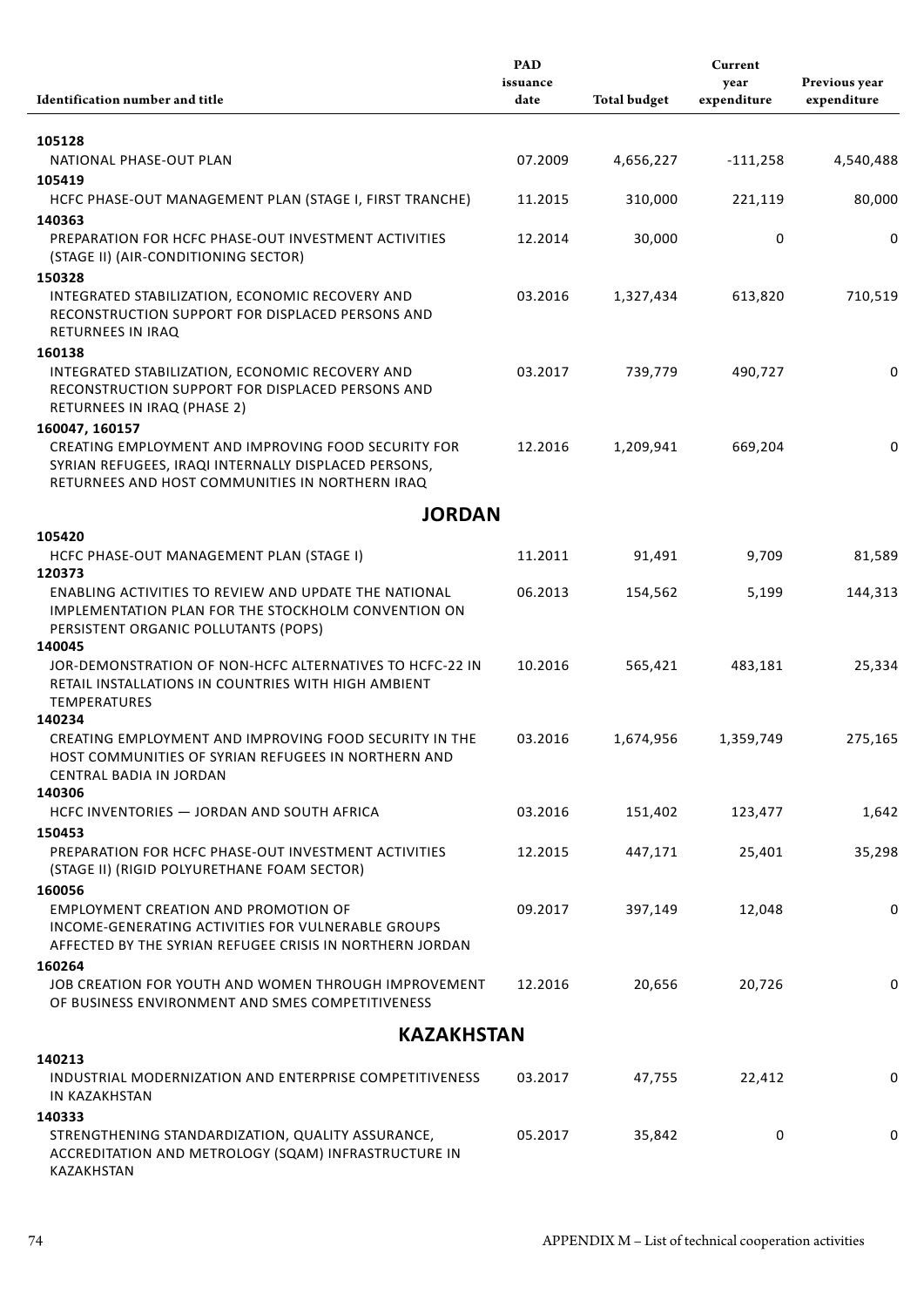|                                                                                                                                                                                                                      | <b>PAD</b>       |                     | Current             |                              |
|----------------------------------------------------------------------------------------------------------------------------------------------------------------------------------------------------------------------|------------------|---------------------|---------------------|------------------------------|
| Identification number and title                                                                                                                                                                                      | issuance<br>date | <b>Total budget</b> | year<br>expenditure | Previous year<br>expenditure |
| 150246                                                                                                                                                                                                               |                  |                     |                     |                              |
| HARMONIZATION OF THE KAZAKH INDUSTRIAL STATISTICS WITH<br>INTERNATIONAL AND EUROPEAN STANDARDS                                                                                                                       | 03.2017          | 9,970               | 5,702               | 0                            |
| <b>KENYA</b>                                                                                                                                                                                                         |                  |                     |                     |                              |
| 107018                                                                                                                                                                                                               |                  |                     |                     |                              |
| INTEGRATED PROGRAMME FOR KENYA, PHASE II - BUILDING<br>CAPACITIES FOR COMPETITIVE INDUSTRIAL DEVELOPMENT IN KENYA<br>120038                                                                                          | 10.2009          | 22,461              | $-679$              | 21,145                       |
| STRENGTHENING THE TECHNICAL SERVICE CAPABILITIES OF THE<br>KENYA INDUSTRIAL RESEARCH AND DEVELOPMENT INSTITUTE<br>(KIRDI) IN COLLABORATION WITH THE KENYA SUBCONTRACTING<br>AND PARTNERSHIP EXCHANGE PROGRAMME (SPX) | 02.2014          | 171,161             | 27,174              | 143,479                      |
| 120568<br>SUSTAINABLE CONVERSION OF WASTE INTO CLEAN ENERGY TO<br>REDUCE GHG EMISSIONS IN KENYA                                                                                                                      | 11.2015          | 1,999,998           | 647,294             | 240,806                      |
| 130016<br>STANDARDS AND MARKET ACCESS PROGRAMME FOR KENYA'S<br>ANIMAL AND PLANT-BASED PRODUCTS                                                                                                                       | 04.2014          | 903,868             | 90,308              | 748,041                      |
| 140007<br>SUSTAINABLE CONVERSION OF WASTE INTO CLEAN ENERGY FOR<br>GHG EMISSION REDUCTION - KENIA<br>150435                                                                                                          | 01.2014          | 98,546              | $-1,360$            | 99,907                       |
| DEMONSTRATION AND TRANSFER OF ENVIRONMENTALLY-SOUND<br>TECHNOLOGY FOR WATER TREATMENT. PHASE II                                                                                                                      | 06.2016          | 108,663             | 65,998              | 13,657                       |
| 170183<br>IMPROVING COMPETITIVENESS AND TRADE FOR SELECTED VALUE<br><b>CHAINS</b>                                                                                                                                    | 10.2017          | 21,854              | 14,616              | 0                            |
| 170247<br><b>JPO IN KENYA</b>                                                                                                                                                                                        | 12.2017          | 142,732             | 21,809              | 0                            |
| <b>KUWAIT</b>                                                                                                                                                                                                        |                  |                     |                     |                              |
| 102172                                                                                                                                                                                                               |                  |                     |                     |                              |
| STRENGTHENING EXPORT CAPACITIES OF MANUFACTURING SMES<br>IN KUWAIT                                                                                                                                                   | 06.2012          | 703,243             | $-14,151$           | 702,985                      |
| 120511, 150448, 150450<br>HCFC PHASE-OUT MANAGEMENT PLAN (HPMP) KUWAIT (STAGE I)                                                                                                                                     | 05.2012          | 6,999,899           | 573,921             | 6,142,935                    |
| <b>KYRGYZSTAN</b>                                                                                                                                                                                                    |                  |                     |                     |                              |
| 120410                                                                                                                                                                                                               |                  |                     |                     |                              |
| FEASIBILITY STUDY FOR THE ESTABLISHMENT OF A FRUIT AND<br><b>VEGETABLE SUPPLY CHAIN</b>                                                                                                                              | 04.2013          | 222,387             | 40,904              | 178,566                      |
| 140116<br>PROMOTING COMMUNITY LEVEL JOB CREATION AND INCOME<br>GENERATING ACTIVITIES THROUGH THE DEVELOPMENT OF<br>COST-EFFECTIVE BUILDING MATERIALS PRODUCTION IN<br>KYRGYZSTAN                                     | 09.2014          | 1,769,912           | 575,773             | 1,168,731                    |
| 150245<br>LINKING THE TOURISM INDUSTRY TO PRODUCTIVE ACTIVITIES IN<br>THE ISSYK-KUL REGION OF THE KYRGYZ REPUBLIC                                                                                                    | 07.2016          | 1,040,940           | 350,298             | 107,102                      |
| 160107<br>PROGRAMME FOR COUNTRY PARTNERSHIP FOR KYRGYZSTAN                                                                                                                                                           | 08.2017          | 65,960              | 53,152              | 12,592                       |
| <b>LAO PEOPLE'S DEMOCRATIC REPUBLIC</b>                                                                                                                                                                              |                  |                     |                     |                              |
| 140016<br>SUPPORTING THE ENHANCEMENT OF INDUSTRIAL STATISTICS IN                                                                                                                                                     | 01.2015          | 730,000             | 141,344             | 425,648                      |
|                                                                                                                                                                                                                      |                  |                     |                     |                              |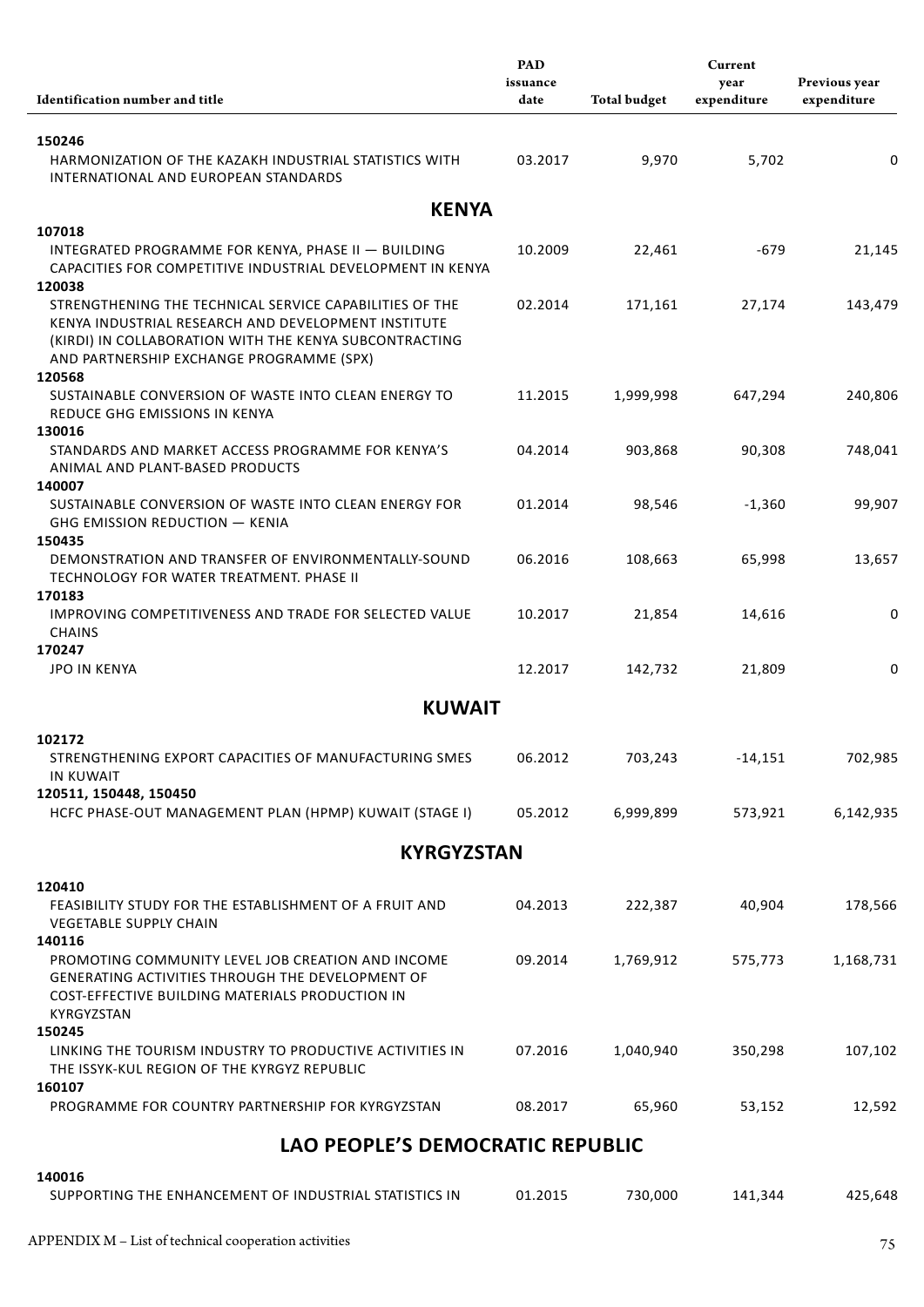|                                                                                                                                                                                 | <b>PAD</b>       |                     | Current             |                              |
|---------------------------------------------------------------------------------------------------------------------------------------------------------------------------------|------------------|---------------------|---------------------|------------------------------|
| Identification number and title                                                                                                                                                 | issuance<br>date | <b>Total budget</b> | year<br>expenditure | Previous year<br>expenditure |
| LAO PEOPLE'S DEMOCRATIC REPUBLIC                                                                                                                                                |                  |                     |                     |                              |
| 140057                                                                                                                                                                          |                  |                     |                     |                              |
| REDUCING OF GREENHOUSE GAS (GHG) EMISSIONS IN THE<br>INDUSTRIAL SECTOR THROUGH PELLETIZATION TECHNOLOGY IN<br>THE LAO PEOPLE'S DEMOCRATIC REPUBLIC                              | 11.2015          | 1,268,539           | 177,701             | 57,464                       |
| 140157                                                                                                                                                                          |                  |                     |                     |                              |
| PCB MANAGEMENT AND DISPOSAL AT THE ENERGY SECTOR                                                                                                                                | 05.2014          | 1,400,000           | 43,611              | 381,098                      |
| 140273                                                                                                                                                                          |                  |                     |                     |                              |
| ENHANCING SUSTAINABLE TOURISM, CLEAN PRODUCTION AND<br>EXPORT CAPACITY IN LAO PEOPLE'S DEMOCRATIC REPUBLIC,<br>PHASE II                                                         | 01.2015          | 136,212             | 3,926               | 132,286                      |
| <b>LEBANON</b>                                                                                                                                                                  |                  |                     |                     |                              |
| 120557                                                                                                                                                                          |                  |                     |                     |                              |
| STRENGTHENING THE PERFORMANCE OF THE LEBANESE FOOD<br><b>SECTOR</b>                                                                                                             | 04.2013          | 35,495              | $-1,622$            | 38,187                       |
| 140191                                                                                                                                                                          |                  |                     |                     |                              |
| SUPPORT FOR HOST COMMUNITIES IN LEBANON AFFECTED BY THE<br>HIGH INFLUX OF SYRIAN REFUGEES                                                                                       | 12.2014          | 922,662             | $-2,720$            | 834,395                      |
| 140357                                                                                                                                                                          |                  |                     |                     |                              |
| PILOT DEMONSTRATION PROJECT ON ODS WASTE MANAGEMENT<br>AND DISPOSAL                                                                                                             | 12.2014          | 123,475             | 55,158              | 45,474                       |
| 150187                                                                                                                                                                          |                  |                     |                     |                              |
| SUPPORTING THE DEVELOPMENT OF INDUSTRIAL ZONES IN<br>LEBANON (BAALBEK, TOURBOL AND JOUNE)                                                                                       | 01.2016          | 482,840             | 37,374              | 444,257                      |
| 150311<br>CREATING SUSTAINABLE LIVELIHOODS FOR COMMUNITIES<br>AFFECTED BY INFLUX OF SYRIAN REFUGEES IN NORTHERN LEBANON<br>THROUGH IMPROVING JOB OPPORTUNITIES IN THE FURNITURE | 04.2016          | 884,956             | 518,192             | 349,148                      |
| <b>SECTOR</b>                                                                                                                                                                   |                  |                     |                     |                              |
| 160024<br>SUPPORT FOR HOST COMMUNITIES IN LEBANON AFFECTED BY THE<br><b>HIGH INFLUX OF SYRIAN REFUGEES</b>                                                                      | 12.2016          | 380,509             | 161,014             | 0                            |
| 160147                                                                                                                                                                          |                  |                     |                     |                              |
| CREATING JOBS IN THE AGRO-FOOD SECTOR IN LEBANON<br>THROUGH SKILLS TRAINING AND IMPROVEMENT OF<br>MANUFACTURING CAPACITIES                                                      | 03.2017          | 528,407             | 365,334             | 0                            |
| 160254                                                                                                                                                                          |                  |                     |                     |                              |
| SUPPORTING THE DEVELOPMENT OF SELECTED AGRO-FOOD VALUE<br><b>CHAINS</b>                                                                                                         | 10.2017          | 520,121             | 18,337              | 0                            |
| 170026                                                                                                                                                                          |                  |                     |                     |                              |
| SUPPORTING THE DEVELOPMENT OF INDUSTRIAL ZONES IN<br><b>LEBANON: PHASE II</b>                                                                                                   | 02.2017          | 20,800              | 21,502              | 0                            |
| <b>LESOTHO</b>                                                                                                                                                                  |                  |                     |                     |                              |
| 120080                                                                                                                                                                          |                  |                     |                     |                              |
| ENABLING ACTIVITIES (EA) TO REVIEW AND UPDATE THE NATIONAL<br>IMPLEMENTATION PLAN FOR THE STOCKHOLM CONVENTION ON<br>PERSISTENT ORGANIC POLLUTANTS (POPS)                       | 05.2013          | 150,000             | 2,250               | 144,250                      |
| <b>LIBERIA</b>                                                                                                                                                                  |                  |                     |                     |                              |
| 100330                                                                                                                                                                          |                  |                     |                     |                              |
| INSTALLATION OF MULTI-PURPOSE MINI-HYDRO INFRASTRUCTURE<br>(FOR ENERGY AND IRRIGATION)                                                                                          | 08.2012          | 1,814,556           | $-40,196$           | 1,747,044                    |
| 103037<br>INSTALLATION OF MULTI-PURPOSE MINI-HYDRO INFRASTRUCTURE<br>(FOR ENERGY AND IRRIGATION) - PREPARATORY ASSISTANCE<br>140223                                             | 07.2009          | 60,000              | $-2,102$            | 49,387                       |

j.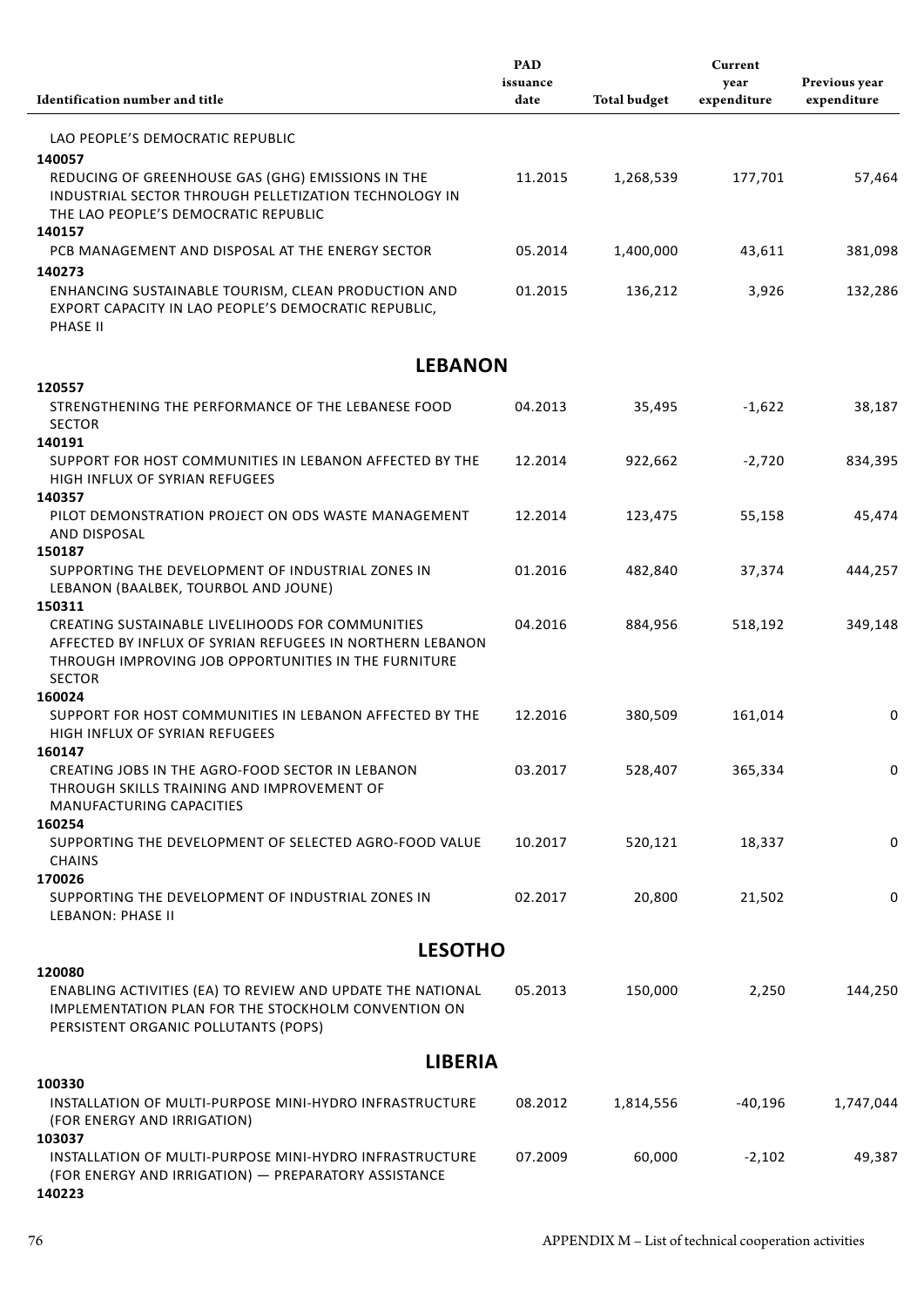|                                                                                                                                                                                                                          | <b>PAD</b><br>issuance |                     | Current<br>year | Previous year |
|--------------------------------------------------------------------------------------------------------------------------------------------------------------------------------------------------------------------------|------------------------|---------------------|-----------------|---------------|
| Identification number and title                                                                                                                                                                                          | date                   | <b>Total budget</b> | expenditure     | expenditure   |
| ENTREPRENEURSHIP AND SKILLS TRAINING FOR IVORIAN<br>REFUGEES AND HOST COMMUNITIES TO STRENGTHEN RESILIENCE<br>AND IMPROVE LIVELIHOODS IN GRAND GEDEH COUNTRY, LIBERIA<br>160006                                          | 03.2015                | 1,223,344           | 21,776          | 1,201,568     |
| THE PROJECT FOR PROMOTING YOUTH EMPLOYMENT BY<br>SUPPORTING TECHNICAL AND VOCATIONAL EDUCATION IN LIBERIA                                                                                                                | 04.2016                | 1,563,112           | 644,546         | 691,960       |
| 160082<br>SUPPORT TO TECHNICAL AND VOCATIONAL TRAINING (TVET) FOR<br><b>LIBERIA'S YOUTH</b>                                                                                                                              | 06.2016                | 43,860              | 10,544          | 29,006        |
| 160019, 160172<br>HUMAN SECURITY - PUBLIC-PRIVATE PARTNERSHIP INITIATIVE:<br>PROMOTING INCLUSIVE AND SUSTAINABLE INDUSTRIAL<br>DEVELOPMENT IN POST-CRISIS LIBERIA                                                        | 02.2016                | 550,012             | 306,869         | 10,219        |
| <b>LIBYA</b>                                                                                                                                                                                                             |                        |                     |                 |               |
| 105145                                                                                                                                                                                                                   |                        |                     |                 |               |
| PHASE-OUT OF METHYL BROMIDE IN HORTICULTURE: TOMATOES,<br><b>CUCUMBERS, PEPPERS AND OTHERS</b><br>105147                                                                                                                 | 03.2010                | 1,243,000           | 13,701          | 1,207,509     |
| PREPARATION OF HCFC PHASE-OUT MANAGEMENT PLAN<br>105353                                                                                                                                                                  | 12.2015                | 1,853,918           | 249,676         | 755,614       |
| RENEWAL OF INSTITUTIONAL STRENGHTENING PROJECT (PHASE II<br>AND III)                                                                                                                                                     | 01.2014                | 420,765             | 52,219          | 334,289       |
| 106080<br>INDUSTRIAL RESEARCH CENTER-LABORATORY ACCREDITATION<br>PROGRAMME                                                                                                                                               | 06.2005                | 943,340             | 0               | 943,340       |
| 150456<br>LIBYA - SURVEY OF ODS ALTERNATIVES AT THE NATIONAL LEVEL                                                                                                                                                       | 12.2015                | 110,000             | 34,476          | 65,742        |
| <b>MADAGASCAR</b>                                                                                                                                                                                                        |                        |                     |                 |               |
| 105354                                                                                                                                                                                                                   |                        |                     |                 |               |
| HCFC PHASE-OUT MANAGEMENT PLAN (STAGE I)<br>120094                                                                                                                                                                       | 01.2011                | 260,000             | 11,628          | 127,926       |
| INCREASED ENERGY ACCESS FOR PRODUCTIVE USE THROUGH<br>SMALL HYDROPOWER DEVELOPMENT IN RURAL AREAS<br>MADAGASCAR (MAIN PHASE)                                                                                             | 07.2015                | 2,855,000           | 508,862         | 333,060       |
| 120588<br>SUPPORT TO THE SEMI-INDUSTRIAL PROCESSING OF SUGAR<br>CANE - APPUI À LA TRANSFORMATION SEMI-INDUSTRIELLE DE LA<br>CANNE À SUCRE À MADAGASCAR                                                                   | 04.2015                | 2,095,023           | 228,998         | 958,369       |
| 150043<br>INCREASE RESILIENCE AND LIVELIHOOD DIVERSIFICATION OF RURAL<br>WOMEN COMMUNITIES THROUGH CREATIVE INDUSTRIES VALUE<br>CHAIN DEVELOPMENT                                                                        | 08.2015                | 1,223,510           | 338,660         | 457,811       |
| <b>MALAWI</b>                                                                                                                                                                                                            |                        |                     |                 |               |
| 105357                                                                                                                                                                                                                   |                        |                     |                 |               |
| HCFC PHASE-OUT MANAGEMENT PLAN (STAGE I, FIRST TRANCHE)<br>106075                                                                                                                                                        | 12.2016                | 118,750             | 3,358           | 58,750        |
| MALAWI: MARKET ACCESS AND TRADE CAPACITY-BUILDING<br>SUPPORT FOR AGRO-INDUSTRIAL PRODUCTS AND THE<br>DEVELOPMENT OF A ROBUST STANDARDIZATION, QUALITY<br>ASSURANCE, ACCREDITATION AND METROLOGY (SQAM)<br>INFRASTRUCTURE | 08.2013                | 5,084,450           | 1,301,242       | 3,275,178     |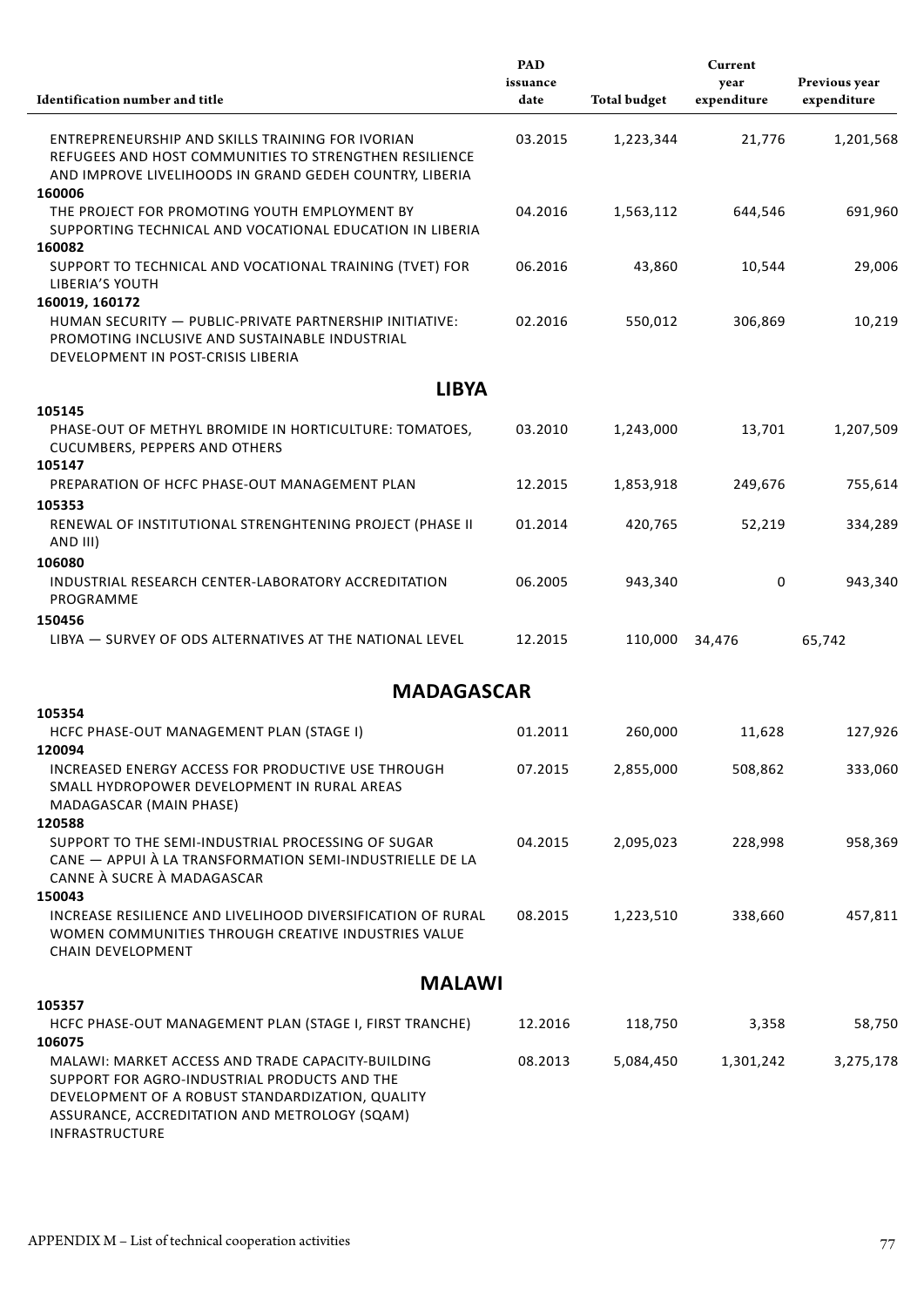|                                                                                                                                                                                                                                | <b>PAD</b>       |                     | Current             |                              |
|--------------------------------------------------------------------------------------------------------------------------------------------------------------------------------------------------------------------------------|------------------|---------------------|---------------------|------------------------------|
| Identification number and title                                                                                                                                                                                                | issuance<br>date | <b>Total budget</b> | year<br>expenditure | Previous year<br>expenditure |
| 130161                                                                                                                                                                                                                         |                  |                     |                     |                              |
| SUPPORT ON VALUE ADDITION AND QUALITY IMPROVEMENT IN<br>MALAWI FISHERIES VALUE CHAIN                                                                                                                                           | 07.2013          | 19,286              | 0                   | 17,711                       |
| <b>MALAYSIA</b>                                                                                                                                                                                                                |                  |                     |                     |                              |
| 103042                                                                                                                                                                                                                         |                  |                     |                     |                              |
| INDUSTRIAL ENERGY EFFICIENCY FOR MALAYSIAN<br>MANUFACTURING SECTOR (IEEMMS)<br>120096                                                                                                                                          | 06.2011          | 4,353,916           | 93,504              | 4,261,545                    |
| GEF UNIDO CLEANTECH PROGRAMME FOR SMES IN MALAYSIA                                                                                                                                                                             | 04.2013          | 990,000             | 89,205              | 859,844                      |
| 120264                                                                                                                                                                                                                         |                  |                     |                     |                              |
| GHG EMISSIONS REDUCTIONS IN TARGETED INDUSTRIAL<br>SUB-SECTORS THROUGH EE AND APPLICATION OF SOLAR THERMAL<br>SYSTEMS IN MALAYSIA                                                                                              | 07.2014          | 4,000,000           | 378,889             | 628,572                      |
| 120309<br>ENERGY EFFICIENCY AND LOW-CARBON TRANSPORT IN MALAYSIA                                                                                                                                                               | 10.2015          | 2,000,000           | 349,318             | 441,123                      |
| 150046<br>SUSTAINABLE-CITY DEVELOPMENT IN MALAYSIA                                                                                                                                                                             | 07.2015          | 2,842,319           | 1,031,481           | 88,972                       |
| <b>MALDIVES</b>                                                                                                                                                                                                                |                  |                     |                     |                              |
| 106034                                                                                                                                                                                                                         |                  |                     |                     |                              |
| MARKET ACCESS AND TRADE FACILITATION SUPPORT FOR SOUTH<br>ASIAN LDCS, THROUGH STRENGTHENING INSTITUTIONAL AND<br>NATIONAL CAPACITIES RELATED TO STANDARDS, METROLOGY<br>TESTING AND QUALITY (SMTQ): PHASE II AND III<br>120416 | 08.2013          | 3,589,040           | 9,695               | 3,537,053                    |
| ENABLING ACTIVITIES TO FACILITATE EARLY ACTION ON THE<br>IMPLEMENTATION OF THE STOCKHOLM CONVENTION ON<br>PERSISTENT ORGANIC POLLUTANTS                                                                                        | 03.2013          | 430,000             | 148,950             | 274,611                      |
| <b>MALI</b>                                                                                                                                                                                                                    |                  |                     |                     |                              |
| 104142                                                                                                                                                                                                                         |                  |                     |                     |                              |
| REDUCING RISKS FROM ARTISANAL AND SMALL-SCALE GOLD<br>MINING IN MALI<br>130234                                                                                                                                                 | 09.2011          | 157,874             | $-8,460$            | 166,334                      |
| ENABLING ACTIVITIES TO REVIEW AND UPDATE THE NATIONAL<br><b>IMPLEMENTATION PLAN FOR THE STOCKHOLM CONVENTION ON</b><br>PERSISTENT ORGANIC POLLUTANTS (POPS) IN THE REPUBLIC OF<br>MALI                                         | 03.2014          | 225,000             | 2,232               | 210,974                      |
| 140105                                                                                                                                                                                                                         |                  |                     |                     |                              |
| UPGRADING THE LIVELIHOOD CONDITIONS OF THE VULNERABLE<br>POPULATION IN MALI THROUGH HANDICRAFT SECTOR<br>DEVELOPMENT                                                                                                           | 05.2014          | 21,506              | $-3,553$            | 21,261                       |
| 140284                                                                                                                                                                                                                         |                  |                     |                     |                              |
| SUPPORTING THE RESILIENCE CAPACITY OF YOUTH AND WOMEN IN<br>GAO AND TIMBUKTU REGIONS AFTER ARMED CONFLICT                                                                                                                      | 02.2015          | 1,195,803           | 435,825             | 753,845                      |
| <b>MAURITANIA</b>                                                                                                                                                                                                              |                  |                     |                     |                              |
| 150022                                                                                                                                                                                                                         |                  |                     |                     |                              |
| COUNTRY PROGRAMMING FRAMEWORK FOR AN INCLUSIVE AND<br>SUSTAINABLE INDUSTRIAL DEVELOPMENT FOR THE ISLAMIC<br>REPUBLIC OF MAURITANIA                                                                                             | 09.2017          | 53,809              | 14,264              | 27,142                       |
| 150276<br><b>ENABLING ACTIVITIES TO REVIEW AND UPDATE THE NATIONAL</b><br><b>IMPLEMENTATION PLAN FOR THE STOCKHOLM CONVENTION ON</b><br>PERSISTENT ORGANIC POLLUTANTS (POPS)                                                   | 02.2016          | 180,000             | 26,152              | 142,000                      |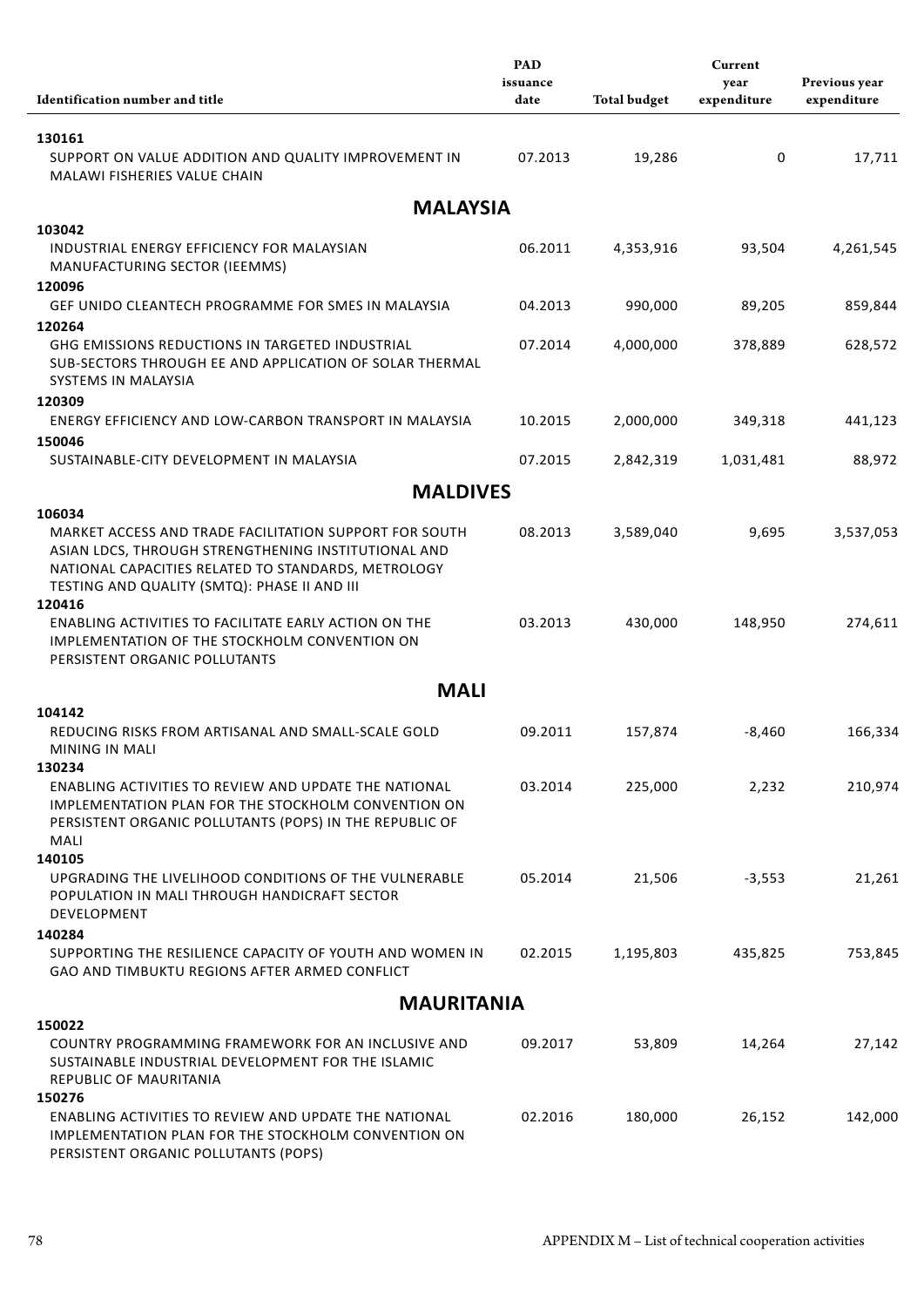|                                                                                                                                                                                                              | <b>PAD</b>       |                     | Current             |                              |
|--------------------------------------------------------------------------------------------------------------------------------------------------------------------------------------------------------------|------------------|---------------------|---------------------|------------------------------|
| Identification number and title                                                                                                                                                                              | issuance<br>date | <b>Total budget</b> | year<br>expenditure | Previous year<br>expenditure |
|                                                                                                                                                                                                              |                  |                     |                     |                              |
| <b>MEXICO</b><br>100034                                                                                                                                                                                      |                  |                     |                     |                              |
| DEMONSTRATION PROJECT FOR DISPOSAL OF UNWANTED ODS IN<br><b>MEXICO</b>                                                                                                                                       | 12.2011          | 403,873             | $-8,561$            | 370,631                      |
| 104047                                                                                                                                                                                                       |                  |                     |                     |                              |
| INTEGRATED ASSESSMENT AND MANAGEMENT OF THE GULF OF<br>MEXICO LARGE MARINE ECOSYSTEM<br>105178                                                                                                               | 01.2009          | 4,639,282           | $-135,755$          | 4,641,467                    |
| DEMONSTRATION PROJECT FOR DISPOSAL OF UNWANTED ODS IN<br><b>MEXICO</b>                                                                                                                                       | 05.2011          | 927,915             | 17,801              | 908,258                      |
| 120185                                                                                                                                                                                                       |                  |                     |                     |                              |
| ENABLING ACTIVITIES TO REVIEW AND UPDATE THE NATIONAL<br>IMPLEMENTATION PLAN UNDER THE STOCKHOLM CONVENTION<br>ON PERSISTENT ORGANIC POLLUTANTS (POPS) - IN MEXICO                                           | 04.2013          | 215,547             | 4,113               | 211,435                      |
| 120251<br>NATIONAL PHASE-OUT OF METHYL BROMIDE IN                                                                                                                                                            |                  |                     |                     |                              |
| MEXICO - TERMINAL PROJECT<br>120631                                                                                                                                                                          | 06.2012          | 1,615,466           | $-5,679$            | 1,621,145                    |
| EXTENSION OF INSTITUTIONAL STRENGTHENING IN MEXICO TO<br><b>IMPLEMENT MONTREAL PROTOCOL - PHASE IX AND XII</b>                                                                                               | 12.2014          | 810,068             | 121,350             | 440,318                      |
| 130285                                                                                                                                                                                                       |                  |                     |                     |                              |
| IMPLEMENTATION OF THE STRATEGIC ACTION PROGRAMME OF<br>THE GULF OF MEXICO LARGE MARINE ECOSYSTEM<br>140156                                                                                                   | 12.2014          | 300,000             | 4,420               | 295,487                      |
| HCFC PHASE-OUT MANAGEMENT PLAN (STAGE II)                                                                                                                                                                    | 12.2014          | 5,124,570           | 1,792,646           | 2,287,764                    |
| 140305<br>SAP IMPLEMENTATION FOR THE GOM LME-FSP                                                                                                                                                             | 01.2017          | 12,900,000          | 3,616,025           | 0                            |
| 150211                                                                                                                                                                                                       |                  |                     |                     |                              |
| SURVEY OF ODS ALTERNATIVES AT THE NATIONAL LEVEL<br>105162, 105166                                                                                                                                           | 07.2015          | 90,000              | 35,768              | 51,607                       |
| HPMP UMBRELLA PROJECT FOR CONVERSION FROM HCFC-141B TO<br>CYCLOPENTANE INSULATION FOAM BLOWING TECHNOLOGY AT<br>THREE REFRIGERATION APPLIANCES MANUFACTURING<br>ENTERPRISES: FERSA, FRIGOPANEL AND METALFRIO | 09.2011          | 4,143,644           | 127,557             | 3,941,103                    |
| <b>MONGOLIA</b>                                                                                                                                                                                              |                  |                     |                     |                              |
| 104049                                                                                                                                                                                                       |                  |                     |                     |                              |
| CAPACITY-BUILDING FOR ENVIRONMENTALLY-SOUND PCBS<br>MANAGEMENT AND DISPOSAL                                                                                                                                  | 06.2009          | 2,762,150           | 63,495              | 2,686,561                    |
| 104050                                                                                                                                                                                                       |                  |                     |                     |                              |
| CAPACITY-BUILDING FOR ENVIRONMENTALLY-SOUND PCBS<br>MANAGEMENT AND DISPOSAL                                                                                                                                  | 06.2011          | 25,224              | 11,184              | 15,273                       |
| 120097                                                                                                                                                                                                       |                  |                     |                     |                              |
| REDUCING THE IMPACTS OF MERCURY ON HUMAN HEALTH AND<br>THE ENVIRONMENT BY PROMOTING SOUND CHEMICAL<br><b>MANAGEMENT IN MONGOLIA</b>                                                                          | 07.2013          | 600,000             | 2,235               | 591,659                      |
| 160016                                                                                                                                                                                                       |                  |                     |                     |                              |
| ADVANCED MINIMATA INITIAL ASSESSMENT IN MONGOLIA                                                                                                                                                             | 06.2017          | 200,000             | 80,614              | 0                            |
| <b>MONTENEGRO</b>                                                                                                                                                                                            |                  |                     |                     |                              |
| 105358                                                                                                                                                                                                       |                  |                     |                     |                              |
| HCFC PHASE-OUT MANAGEMENT PLAN (STAGE I)<br>130236                                                                                                                                                           | 12.2013          | 353,500             | 41,766              | 267,748                      |
| TRANSFER OF ENVIRONMENTALLY-SOUND TECHNOLOGIES (TEST)<br>FOR THE CLEAN-UP OF PORT MILENA CHANNEL                                                                                                             | 03.2014          | 267,402             | 38,270              | 215,751                      |
| 130269<br>ENHANCING THE COMPETITIVENESS OF LOCAL SMES IN<br>MONTENEGRO THROUGH CLUSTER DEVELOPMENT                                                                                                           | 05.2016          | 829,257             | 103,644             | 646,677                      |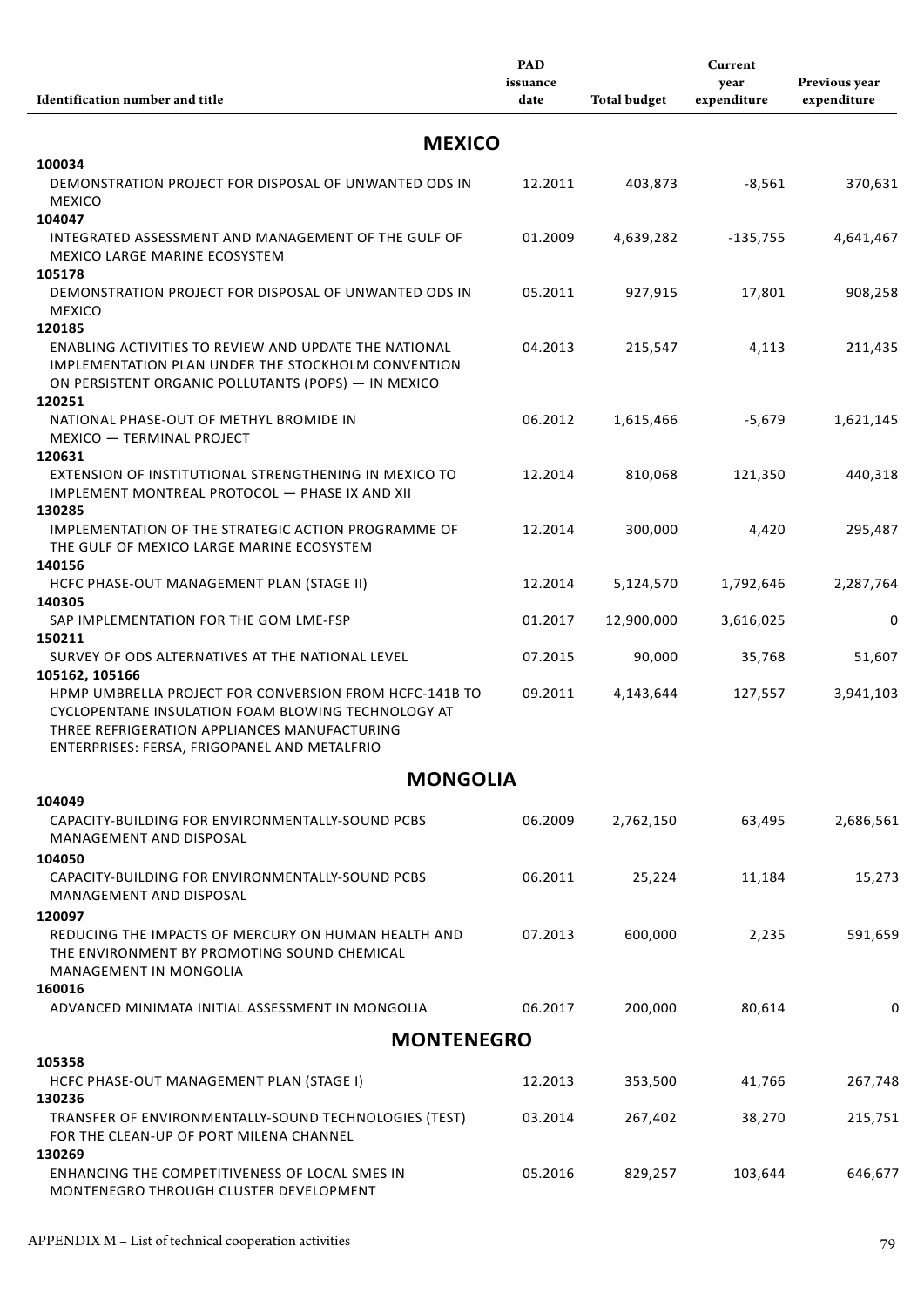|                                                                                                                                                                 | <b>PAD</b>       |                     | Current             |                              |
|-----------------------------------------------------------------------------------------------------------------------------------------------------------------|------------------|---------------------|---------------------|------------------------------|
| Identification number and title                                                                                                                                 | issuance<br>date | <b>Total budget</b> | year<br>expenditure | Previous year<br>expenditure |
|                                                                                                                                                                 |                  |                     |                     |                              |
| 150451<br>COUNTRY PROGRAMMING FRAMEWORK FOR ISID IN<br>MONTENERGO 2017-2021                                                                                     | 02.2016          | 66,821              | 28,673              | 13,044                       |
| <b>MOROCCO</b>                                                                                                                                                  |                  |                     |                     |                              |
| 101058                                                                                                                                                          |                  |                     |                     |                              |
| PARTICIPATORY CONTROL OF DESERTIFICATION AND POVERTY<br>REDUCTION IN THE ARID AND SEMI-ARID HIGH PLATEAU<br><b>ECOSYSTEMS OF EAST</b><br>104051                 | 06.2009          | 5,998,422           | $-12,621$           | 5,990,608                    |
| SAFE PCB MANAGEMENT PROGRAMME IN MOROCCO,<br>PILLAR II - ENVIRONMENTALLY-SOUND MANAGEMENT AND<br>DISPOSAL OF PCB-CONTAMINATED TRANSFORMERS IN MOROCCO<br>105421 | 09.2009          | 2,437,600           | 62,121              | 2,344,802                    |
| HCFC PHASE-OUT MANAGEMENT PLAN (STAGE I)<br>120625                                                                                                              | 11.2011          | 300,000             | 7,119               | 36,658                       |
| PROJET D'ACCÈS AUX MARCHÉS DES PRODUITS<br>AGROALIMENTAIRES ET DE TERROIR - (PAMPAT) - MAROC                                                                    | 10.2013          | 2,981,453           | 557,785             | 1,528,152                    |
| 130066<br>ASSISTANCE TECHNIQUE À LA VALORISATION DES PRODUITS DU<br>TERROIR DANS LA RÉGION DE L'ORIENTAL PHASE II                                               | 07.2014          | 109.926             | 8,576               | 101,226                      |
| 140139<br>TRAINING ACADEMY FOR HEAVY DUTY INDUSTRY EQUIPMENT AND<br>COMMERCIAL VEHICLES (HDIECV)                                                                | 12.2014          | 2,000,864           | 508,270             | 1,234,687                    |
| 140303<br>PROJET AZIR ORIENTAL: APPUI À L'AMÉLIORATION DE LA<br>COMPÉTITIVITÉ DE LA CHAINE DE VALEUR DU ROMARIN DANS<br>L'ORIENTAL                              | 10.2015          | 1,182,662           | 327,516             | 259,286                      |
| 140381<br>PREPARATION OF HCFC PHASE-OUT INVESTMENT ACTIVITIES                                                                                                   | 12.2014          | 100,000             | 0                   | 3,458                        |
| (STAGE II) (FOAM SECTOR)<br>140383                                                                                                                              |                  |                     |                     |                              |
| PREPARATION OF A HCFC PHASE-OUT MANAGEMENT PLAN<br>(STAGE II) (REFRIGERATION SECTOR)<br>150259                                                                  | 12.2014          | 70,000              | 1,555               | 3,458                        |
| H20 MAGHREB                                                                                                                                                     | 06.2017          | 1,238,938           | 327,164             | 0                            |
| 150302<br>REDUCING ECONOMIC VULNERABILITY FOR INCREASED STABILITY<br>THROUGH INDUSTRIAL SKILLS DEVELOPMENT AND BUSINESS<br>LINKAGES                             | 03.2016          | 661,099             | 219,078             | 441,858                      |
| 150386                                                                                                                                                          |                  |                     |                     |                              |
| CONVENTION POUR LE RENFORCEMENT DE LA RÉSILIENCE DES<br>POPULATIONS RURALES DES PROVINCES DE SEFROU ET AZILAL<br>FACE AUX CHANGEMENTS CLIMATIQUES               | 03.2017          | 520,500             | 116,228             | 0                            |
| 150467<br>DEMONSTRATION OF THE USE OF LOW COST PENTANE FOAMING<br>TECHNOLOGY FOR THE CONVERSION TO NON-ODS TECHNOLOGIES                                         | 01.2016          | 280,500             | 26,661              | 17,706                       |
| IN POLYURETHANE FOAMS AT SMALL AND MEDIUM ENTERPRISES<br>160070                                                                                                 |                  |                     |                     |                              |
| GREENING COP22 IN MARRAKESH, MOROCCO<br>160081                                                                                                                  | 06.2016          | 1,826,484           | 81,781              | 1,676,786                    |
| PROGRAMME FOR CLEANTECH INNOVATION AND GREEN JOBS IN<br><b>MOROCCO</b>                                                                                          | 06.2016          | 1,365,174           | 329,836             | 279,541                      |
| <b>MOZAMBIQUE</b>                                                                                                                                               |                  |                     |                     |                              |
| 100082                                                                                                                                                          |                  |                     |                     |                              |
| PRIVATE SECTOR AND QUALITY PROMOTION PROGRAMME FOR<br>MOZAMBIQUE - COMPETIR COM QUALIDADE                                                                       | 08.2011          | 5,152,365           | $-24,620$           | 4,985,285                    |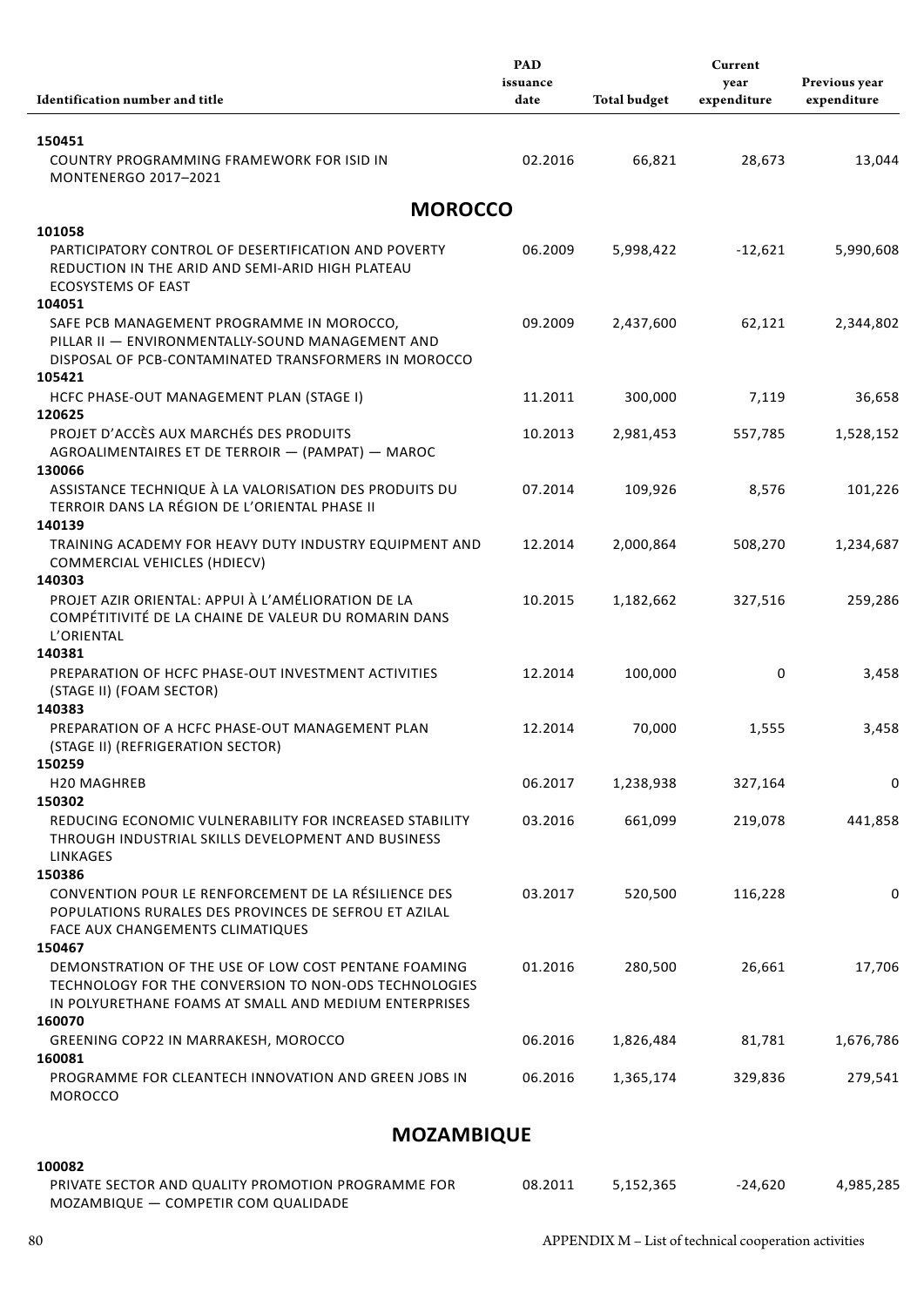|                                                                                                                                                                           | <b>PAD</b><br>issuance |                     | Current<br>year | Previous year |
|---------------------------------------------------------------------------------------------------------------------------------------------------------------------------|------------------------|---------------------|-----------------|---------------|
| Identification number and title                                                                                                                                           | date                   | <b>Total budget</b> | expenditure     | expenditure   |
| 100126                                                                                                                                                                    |                        |                     |                 |               |
| ENABLING ACTIVITIES TO REVIEW AND UPDATE THE NATIONAL<br>IMPLEMENTATION PLAN FOR THE STOCKHOLM CONVENTION ON<br>PERSISTENT ORGANIC POLLUTANTS - IN MOZAMBIQUE             | 08.2013                | 180,000             | 19,089          | 159,116       |
| 101135<br>PROMOTION OF ECONOMIC ACTIVITIES IN ILHA DE MOZAMBIQUE<br><b>AND MOSSURIL DISTRICTS</b>                                                                         | 07.2009                | 936,902             | 1,365           | 935,537       |
| 104104<br>MAINSTREAMING RESOURCE EFFICIENCY AND CLEANER<br>PRODUCTION (RECP) IN MOZAMBIQUE'S ACCOMODATION SECTOR<br>AND ITS SUPPLY CHAIN<br>120590                        | 05.2010                | 576,487             | $-2,371$        | 565,878       |
| HCFC PHASE-OUT MANAGEMENT PLAN (STAGE I)<br>140103                                                                                                                        | 11.2012                | 75,000              | 22,498          | 7,619         |
| NAP IN MOZAMBIQUE                                                                                                                                                         | 06.2015                | 500,000             | 87,692          | 368,182       |
| 140114<br>MOZAMBIQUE COUNTRY PROGRAMMING FRAMEWORK<br>$(2014 - 2018)$                                                                                                     | 04.2014                | 194,084             | $-2,286$        | 168,500       |
| 140405<br>SUPPORT TO MOZAMBIQUE'S SMES IN INVESTMENT PROMOTION                                                                                                            | 07.2015                | 410,179             | 119,592         | 117,561       |
| 150034<br>MORE AND BETTER JOBS IN CABO DELGADO PROVINCE AND<br>NAMPULA PROVINCE: HARNESSING THE OPPORTUNITIES OF THE<br>NEW ECONOMY IN MOZAMBIQUE                         | 07.2015                | 425,234             | 202,332         | 153,972       |
| 150263<br>TOWARDS SUSTAINABLE ENERGY FOR ALL: PROMOTING<br>MARKET-BASED DISSEMINATION OF INTEGRATED RENEWABLE<br>ENERGY SYSTEMS FOR PRODUCTIVE ACTIVITIES IN RURAL AREAS  | 10.2017                | 2,933,576           | 380             | 81,718        |
| <b>MYANMAR</b>                                                                                                                                                            |                        |                     |                 |               |
| 120027                                                                                                                                                                    |                        |                     |                 |               |
| MYANMAR: STRENGTHENING THE NATIONAL QUALITY<br><b>INFRASTRUCTURE (NQI) FOR TRADE</b>                                                                                      | 10.2013                | 2,674,523           | 669,116         | 1,654,157     |
| 120402<br>ENABLING ACTIVITIES TO FACILITATE EARLY ACTION ON<br>IMPLEMENTATION OF THE STOCKHOLM CONVENTION ON<br>PERSISTENT ORGANIC POLLUTANTS (POPS) IN MYANMAR<br>120523 | 04.2013                | 500,000             | 35,389          | 312,884       |
| FOSTERING PRO-POOR AND INCLUSIVE MSME DEVELOPMENT IN<br>MYANMAR (PREPARATORY AND PILOT PHASE)                                                                             | 03.2015                | 1,372,320           | 127,970         | 1,199,027     |
| 130042<br>IMPROVEMENT OF INDUSTRIAL ENERGY EFFICIENCY IN MYANMAR                                                                                                          | 12.2014                | 2,730,000           | 369,194         | 482,290       |
| 130248<br>PILOT NATIONAL RESOURCE EFFICIENT AND CLEANER PRODUCTION<br>PROGRAMME FOR MYANMAR                                                                               | 05.2012                | 417,154             | 191,473         | 149,004       |
| 140175<br>UNIDO-MYANMAR COUNTRY PROGRAMME OF TECHNICAL<br>COOPERATION 2015-2020                                                                                           | 02.2016                | 136,713             | 38,349          | 45,397        |
| 140335<br>SUPPORT TO THE GOVERNMENT OF MYANMAR IN THE                                                                                                                     | 09.2015                | 789,003             | 304,618         | 243,867       |
| PREPARATION OF ITS INDUSTRIAL STRATEGY AND POLICY<br>160258                                                                                                               |                        |                     |                 |               |
| STEEL KNOWLEDGE-SHARING IN MYANMAR FOR SUSTAINABLE<br>RELATIONSHIPS AND STANDARDS<br>170024                                                                               | 05.2017                | 64,800              | 35,276          | 0             |
| IMPROVING MYANMAR'S ENTREPRENEURIAL ECOSYSTEM TO<br>INCREASE SME DEVELOPMENT AND JOB CREATION FOR YOUTH<br>AND WOMEN                                                      | 03.2017                | 21,019              | 21,396          | 0             |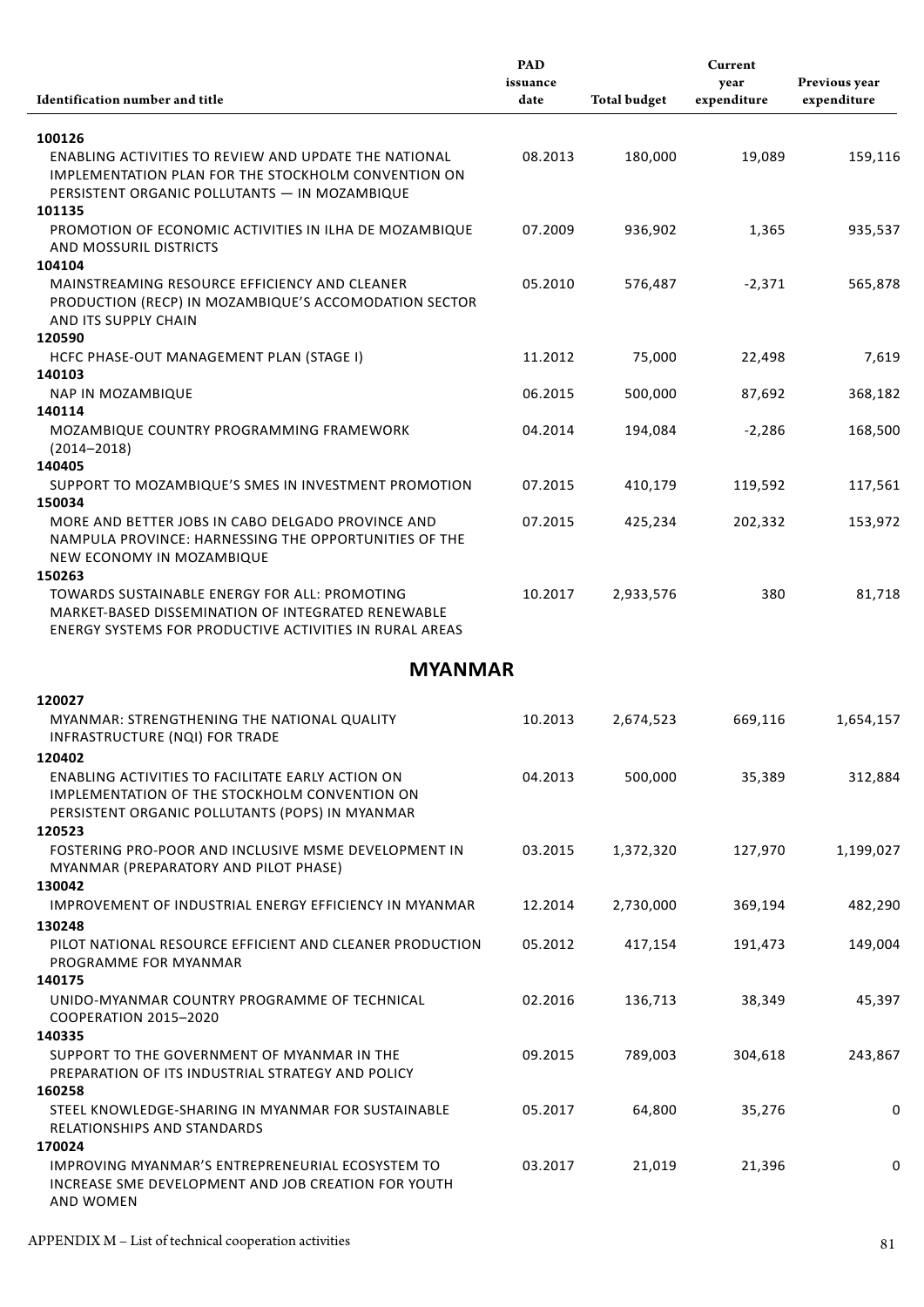| Identification number and title                                                                                                                                       | <b>PAD</b><br>issuance<br>date | <b>Total budget</b> | Current<br>year<br>expenditure | Previous year<br>expenditure |
|-----------------------------------------------------------------------------------------------------------------------------------------------------------------------|--------------------------------|---------------------|--------------------------------|------------------------------|
|                                                                                                                                                                       |                                |                     |                                |                              |
| <b>NAMIBIA</b>                                                                                                                                                        |                                |                     |                                |                              |
| 100204<br>TRADE CAPACITY-BUILDING FOR EXPORTS IN NAMIBIA<br>150436                                                                                                    | 12.2012                        | 1,426,625           | $-7,790$                       | 1,393,557                    |
| PA-WBCG-UNIDO COOPERATION FRAMEWORK FOR THE<br>DEVELOPMENT OF THE WALVIS BAY CORRIDOR                                                                                 | 01.2016                        | 31,078              | 2,036                          | 29,727                       |
| 170017<br>PROMOTING SUSTAINABLE BUSH-PROCESSING VALUE CHAINS IN<br><b>NAMIBIA</b>                                                                                     | 09.2017                        | 282,652             | 89,142                         | 0                            |
| <b>NEPAL</b>                                                                                                                                                          |                                |                     |                                |                              |
| 100314                                                                                                                                                                |                                |                     |                                |                              |
| ENABLING ACTIVITIES TO REVIEW AND UPDATE THE NATIONAL<br>IMPLEMENTATION PLAN FOR THE STOCKHOLM CONVENTION ON<br>PERSISTENT ORGANIC POLLUTANTS (POPS)                  | 03.2013                        | 180,000             | 4,290                          | 165,475                      |
| 150100<br>MINIMATA CONVENTION INITIAL ASSESSMENT FOR NEPAL                                                                                                            | 10.2015                        | 200,000             | 4,749                          | 140,322                      |
| <b>NICARAGUA</b>                                                                                                                                                      |                                |                     |                                |                              |
| 120021                                                                                                                                                                |                                |                     |                                |                              |
| IMPROVEMENT OF ORGANIZATIONAL AND PRODUCTIVE<br>CAPACITIES AMONG COCOA PRODUCERS IN THE MINING TRIANGLE<br>IN NICARAGUA                                               | 01.2015                        | 1,409,207           | 562,285                        | 745,076                      |
| 120233<br>HCFC PHASE-OUT MANAGEMENT PLAN (STAGE I)                                                                                                                    | 08.2012                        | 144,777             | 21,486                         | 111,377                      |
| 120328                                                                                                                                                                |                                |                     |                                |                              |
| ENABLING ACTIVITIES TO REVIEW AND UPDATE THE NATIONAL<br>IMPLEMENTATION PLAN UNDER THE STOCKHOLM CONVENTION<br>ON PERSISTENT ORGANIC POLLUTANTS (POPS) - IN NICARAGUA | 11.2013                        | 185,000             | 6,667                          | 182,251                      |
| 140337                                                                                                                                                                |                                |                     |                                |                              |
| IMPROVING PRODUCTIVITY AND COMPETITIVENESS OF SHRIMP<br>VALUE CHAIN IN LAC THROUGH REGIONAL COOPERATION                                                               | 10.2015                        | 754,336             | 269,560                        | 384,401                      |
| 150205<br>NICARAGUA - DEMONSTRATION PROJECT FOR PREPARATION OF<br>NATIONAL SURVEY ON ALTERNATIVES TO ODSS                                                             | 06.2015                        | 70,000              | 5,655                          | 58,314                       |
| <b>NIGER</b>                                                                                                                                                          |                                |                     |                                |                              |
| 120297                                                                                                                                                                |                                |                     |                                |                              |
| ENHANCING FOOD SECURITY AND INCOME GENERATION<br>THROUGH SUSTAINABLE REVITALIZATION OF THE MEAT AND<br><b>COWPEA VALUE CHAINS IN NIGER</b>                            | 01.2015                        | 411,176             | 43,746                         | 360,959                      |
| 120508                                                                                                                                                                |                                |                     |                                |                              |
| HCFC PHASE-OUT MANAGEMENT PLAN (STAGE I, FIRST TRANCHE)<br>130169                                                                                                     | 01.2014                        | 205,000             | 18,342                         | 164,028                      |
| ENABLING ACTIVITIES (EA) TO REVIEW AND UPDATE THE NATIONAL<br>IMPLEMENTATION PLAN FOR THE STOCKHOLM CONVENTION ON<br>PERSISTENT ORGANIC POLLUTANTS (POPS)             | 01.2014                        | 190,000             | 15,345                         | 174,590                      |
| 140027                                                                                                                                                                |                                |                     |                                |                              |
| <b>COUNTRY PROGRAMME NIGER</b>                                                                                                                                        | 03.2014                        | 176,117             | $-1,011$                       | 170,745                      |
| 150230<br>ODS ALTERNATIVES SURVEY FOR NIGER                                                                                                                           | 11.2015                        | 70,000              | 10,058                         | 50,000                       |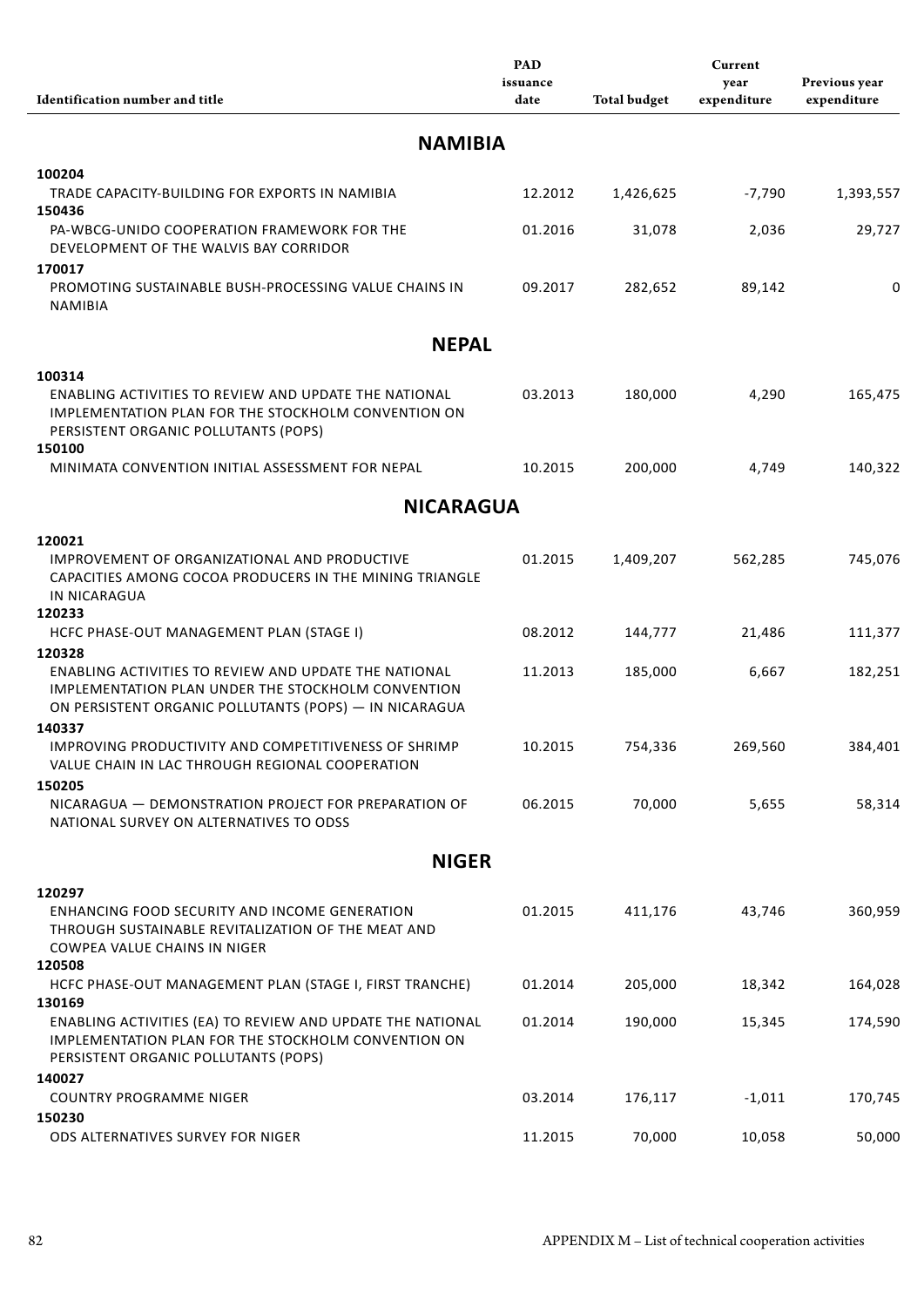| Identification number and title                                                                                                                                                                   | <b>PAD</b><br>issuance<br>date | <b>Total budget</b> | Current<br>year<br>expenditure | Previous year<br>expenditure |
|---------------------------------------------------------------------------------------------------------------------------------------------------------------------------------------------------|--------------------------------|---------------------|--------------------------------|------------------------------|
| <b>NIGERIA</b>                                                                                                                                                                                    |                                |                     |                                |                              |
| 100260<br>MINI-GRID BASED ON RENEWABLE ENERGY (BIOMASS) SOURCES<br>TO AUGMENT RURAL ELECTRIFICATION - NIGERIA                                                                                     | 03.2012                        | 2,651,574           | 75,051                         | 2,027,798                    |
| 101170                                                                                                                                                                                            |                                |                     |                                |                              |
| SUPPORTING INTEGRATED AND COMPREHENSIVE APPROACHES TO<br>CLIMATE CHANGE ADAPTATION IN AFRICA - AGRICULTURAL<br><b>ENGINEERING SUB-COMPONENT</b>                                                   | 12.2010                        | 454,545             | 3,110                          | 420,207                      |
| 102052<br>INDUSTRIAL INFORMATION SYSTEM AND COMPUTER<br>REFURBISHMENT                                                                                                                             | 05.2009                        | 280,000             | $-4,902$                       | 264,514                      |
| 103045<br>MINI-GRIDS BASED ON RENEWABLE ENERGY (SMALL-HYDRO<br>AND BIOMASS) SOURCES TO AUGMENT RURAL<br>ELECTRIFICATION - PREPARATORY ASSISTANCE                                                  | 07.2009                        | 60,000              | $-5,828$                       | 56,927                       |
| 107024<br>COUNTRY PROGRAMME FOR NIGERIA, 2009-2012                                                                                                                                                | 05.2009                        | 878,814             | $-30,988$                      | 867,712                      |
| 120119<br>SCALING-UP OF SMALL HYDROPOWER (SHP) FOR AUGMENTING<br>RURAL ELECTRICITY ACCESS - NIGERIA                                                                                               | 03.2015                        | 2,689,680           | 116,466                        | 218,887                      |
| 120492                                                                                                                                                                                            |                                |                     |                                |                              |
| HCFC PHASE-OUT MANAGEMENT PLAN (STAGE I, SECOND AND<br>THIRD TRANCHE)                                                                                                                             | 10.2012                        | 1,382,671           | 25,834                         | 1,285,666                    |
| 120537<br>PILOT DEMONSTRATION PROJECT ON ODS WASTE MANAGEMENT<br>AND DISPOSAL                                                                                                                     | 11.2012                        | 911,724             | 680                            | 263,774                      |
| 130002<br>LEATHER PRODUCTS TRAINING AND PRODUCTION CENTRE FOR<br>STIMULATING EMPLOYMENT CREATION AND RURAL ECONOMIC<br><b>GROWTH IN DELTA STATE THROUGH LEATHER PRODUCTS MSMES</b><br>DEVELOPMENT | 05.2013                        | 946,858             | 136,462                        | 726,607                      |
| 130220                                                                                                                                                                                            |                                |                     |                                |                              |
| THE NATIONAL QUALITY INFRASTRUCTURE PROJECT (NQIP) FOR<br>NIGERIA: BUILDING TRUST FOR TRADE                                                                                                       | 08.2013                        | 11,054,968          | 3,037,911                      | 5,973,812                    |
| 130317                                                                                                                                                                                            |                                |                     |                                |                              |
| MINAMATA INITIAL ASSESSMENT IN NIGERIA<br>140012                                                                                                                                                  | 07.2014                        | 1,000,000           | 44,522                         | 909,873                      |
| NATIONAL INDUSTRIAL SKILLS GAPS STUDY IN NIGERIA                                                                                                                                                  | 09.2014                        | 761,062             | 13,394                         | 742,744                      |
| 140070<br>CAPACITY STRENGTHENING FOR SUSTAINABLE INDUSTRIAL<br><b>DEVELOPMENT IN NIGERIA</b>                                                                                                      | 09.2013                        | 1,604,489           | 413,814                        | 868,977                      |
| 140071<br>FACILIATING JOB CREATION THROUGH THE ENTREPRENEURSHIP<br>TRAINING PROGRAMME "LEARNING INITIATIVE FOR<br>ENTREPRENEURS (HP LIFE)" AND ENTERPRISE CREATION                                | 09.2013                        | 484,332             | 259,494                        | 4,303                        |
| 140185<br>PREPARATION FOR HCFC PHASE-OUT INVESTMENT ACTIVITIES<br>(STAGE II) (REFRIGERATION AND AIR-CONDITIONING<br>MANUFACTURING SECTOR)                                                         | 12.2012                        | 150,000             | 33,267                         | 107,840                      |
| 150170<br><b>NAP IN NIGERIA</b>                                                                                                                                                                   | 04.2016                        | 500,000             | 174,593                        | 169,000                      |
| 160192<br>IDEA (INNOVATION, DEVELOPMENT AND ENTREPRENEURSHIP FOR<br>ALL) PRODUCTIVE WORK FOR YOUTH IN NIGERIA                                                                                     | 09.2013                        | 300,000             | 205,682                        | 0                            |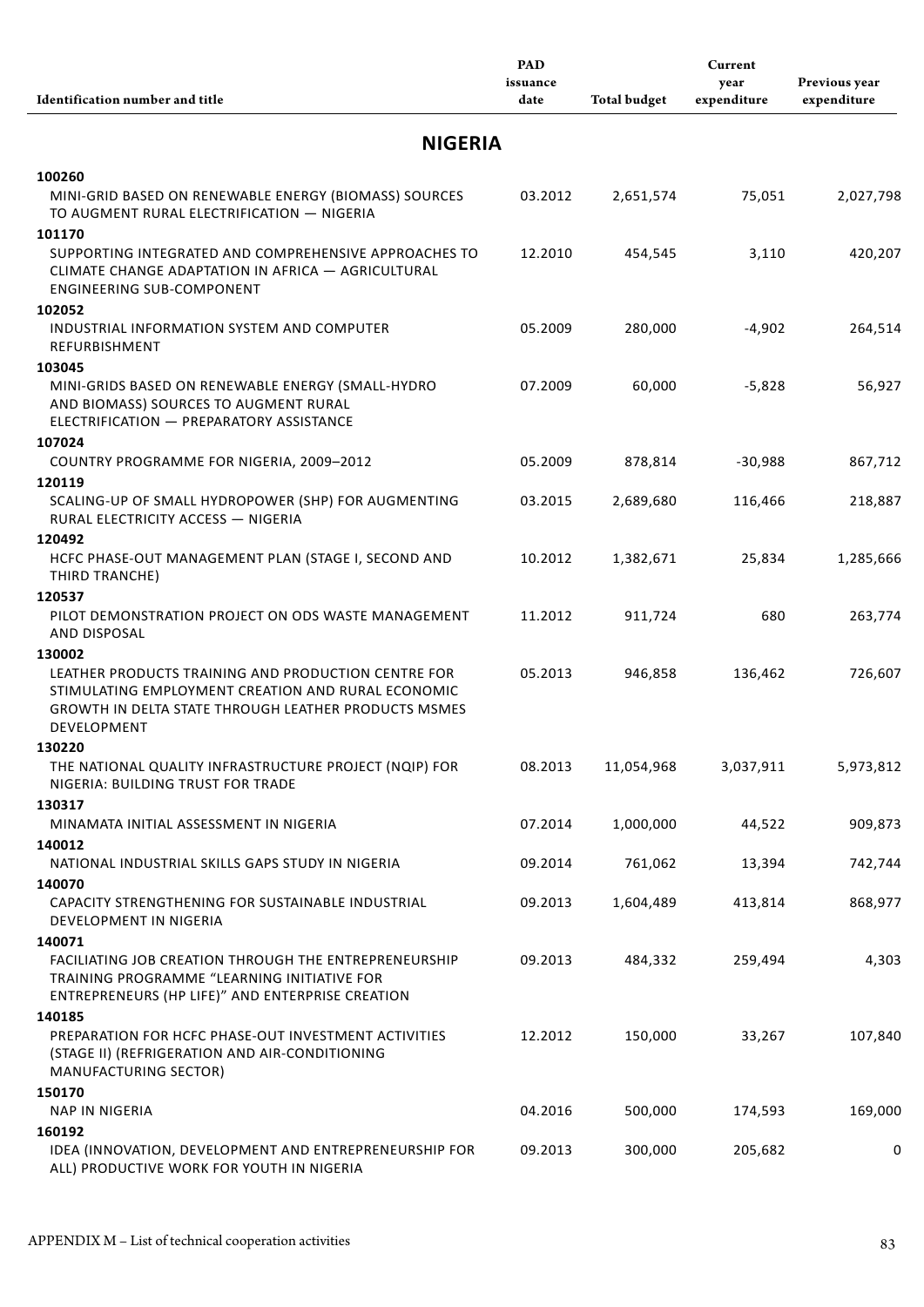|                                                                                                                                                                             | <b>PAD</b><br>issuance |                     | Current<br>year | Previous year |
|-----------------------------------------------------------------------------------------------------------------------------------------------------------------------------|------------------------|---------------------|-----------------|---------------|
| Identification number and title                                                                                                                                             | date                   | <b>Total budget</b> | expenditure     | expenditure   |
|                                                                                                                                                                             |                        |                     |                 |               |
| 120552, 120624, 160076<br>REVISED COUNTRY PROGRAMME OF COOPERATION BETWEEN<br>UNIDO AND THE FEDERAL REPUBLIC OF NIGERIA                                                     | 09.2013                | 3,857,101           | 787,842         | 2,215,231     |
| <b>OMAN</b>                                                                                                                                                                 |                        |                     |                 |               |
| 105422                                                                                                                                                                      |                        |                     |                 |               |
| EXTENSION OF THE INSTITUTIONAL STRENGTHENING<br>PROJECT IN OMAN TO IMPLEMENT MONTREAL PROTOCOL<br>AGREEMENT - PHASE IV AND PHASE V<br>105423                                | 10.2015                | 204,253             | 27,425          | 176,596       |
| HCFC PHASE-OUT MANAGEMENT PLAN (STAGE I)                                                                                                                                    | 07.2015                | 377,890             | 3,405           | 334,012       |
| 120282<br>ENHANCEMENT OF THE INSTITUTIONAL CAPACITY OF THE<br><b>GOVERNMENT OF OMAN FOR INDUSTRIAL DEVELOPMENT</b><br>THROUGH IMPROVEMENT OF THE STATISTICAL INFRASTRUCTURE | 05.2013                | 302,659             | 63,692          | 147,576       |
| 140359<br>OMAN HCFC PHASE-OUT MANAGEMENT PLAN (STAGE II)                                                                                                                    | 12.2015                | 247,779             | 840             | 182,039       |
| 150207                                                                                                                                                                      |                        |                     |                 |               |
| OMAN - ODS ALTERNATIVES SURVEY                                                                                                                                              | 10.2015                | 110,000             | 23,030          | 73,151        |
| 150333<br>SUPPORT TO THE SULTANATE OF OMAN FOR THE REVIEW AND<br>REVISION OF ITS INDUSTRIALIZATION STRATEGY                                                                 | 10.2016                | 700,000             | 22,445          | 0             |
| 150336<br>ESTABLISHING A UNIDO SUBCONTRACTING AND PARTNERSHIP<br>EXCHANGE CENTRE IN OMAN                                                                                    | 08.2017                | 110,500             | 18,319          | 0             |
| <b>PAKISTAN</b>                                                                                                                                                             |                        |                     |                 |               |
| 100045                                                                                                                                                                      |                        |                     |                 |               |
| SUSTAINABLE ENERGY INITIATIVE FOR INDUSTRIES<br>100333                                                                                                                      | 05.2014                | 3,550,000           | 379,421         | 1,489,745     |
| PROMOTING SUSTAINABLE ENERGY PRODUCTION AND USE FROM<br>BIOMASS IN PAKISTAN<br>102090                                                                                       | 05.2012                | 1,878,036           | 211,431         | 1,194,528     |
| JOINT UNIDO-SMEDA-ITALIA PROGRAMME TO ESTABLISH AN<br>INVESTMENT PROMOTION (IPU) IN LAHORE WITH EMPHASIS ON<br>ITALIAN INVESTMENT IN PAKISTAN                               | 05.2007                | 1,301,101           | 53,310          | 1,204,861     |
| 105213<br>PHASE-OUT OF HCFC-141B FROM THE MANUFACTURING OF<br><b>INSULATION PU RIGID FOAM</b>                                                                               | 05.2010                | 4,840,604           | $-17,310$       | 4,840,301     |
| 105215                                                                                                                                                                      |                        |                     |                 |               |
| HCFC PHASE-OUT MANAGEMENT PLAN (STAGE I, FIRST TRANCHE)<br>106005                                                                                                           | 09.2013                | 163,462             | $-2,205$        | 165,197       |
| PAKISTAN - TRADE-RELATED TECHNICAL ASSISTANCE (TRTA II)<br>PROGRAMME                                                                                                        | 12.2009                | 13,754,730          | $-163,157$      | 13,518,800    |
| 130063<br>GEF UNIDO CLEANTECH PROGRAMME FOR SMES IN PAKISTAN                                                                                                                | 11.2013                | 1,462,386           | 350,874         | 956,387       |
| 140178                                                                                                                                                                      |                        |                     |                 |               |
| PREPARATION FOR HCFC PHASE-OUT INVESTMENT ACTIVITIES<br>(STAGE II) (FOAM SECTOR)                                                                                            | 08.2014                | 2,502,200           | 620,055         | 194,466       |
| 150052<br>MAINSTREAMING CLIMATE CHANGE ADAPTATION THROUGH<br>WATER RESOURCE MANAGEMENT IN LEATHER INDUSTRIAL ZONE<br><b>DEVELOPMENT</b>                                     | 03.2016                | 3,310,000           | 161,464         | 89,498        |
| 160069<br>TRANSFORMING THE LEATHER AND SUGAR PROCESSING<br>INDUSTRIES TOWARDS LOW EMISSIONS AND CLIMATE RESILIENT                                                           | 09.2017                | 50,000              | 2,560           | 0             |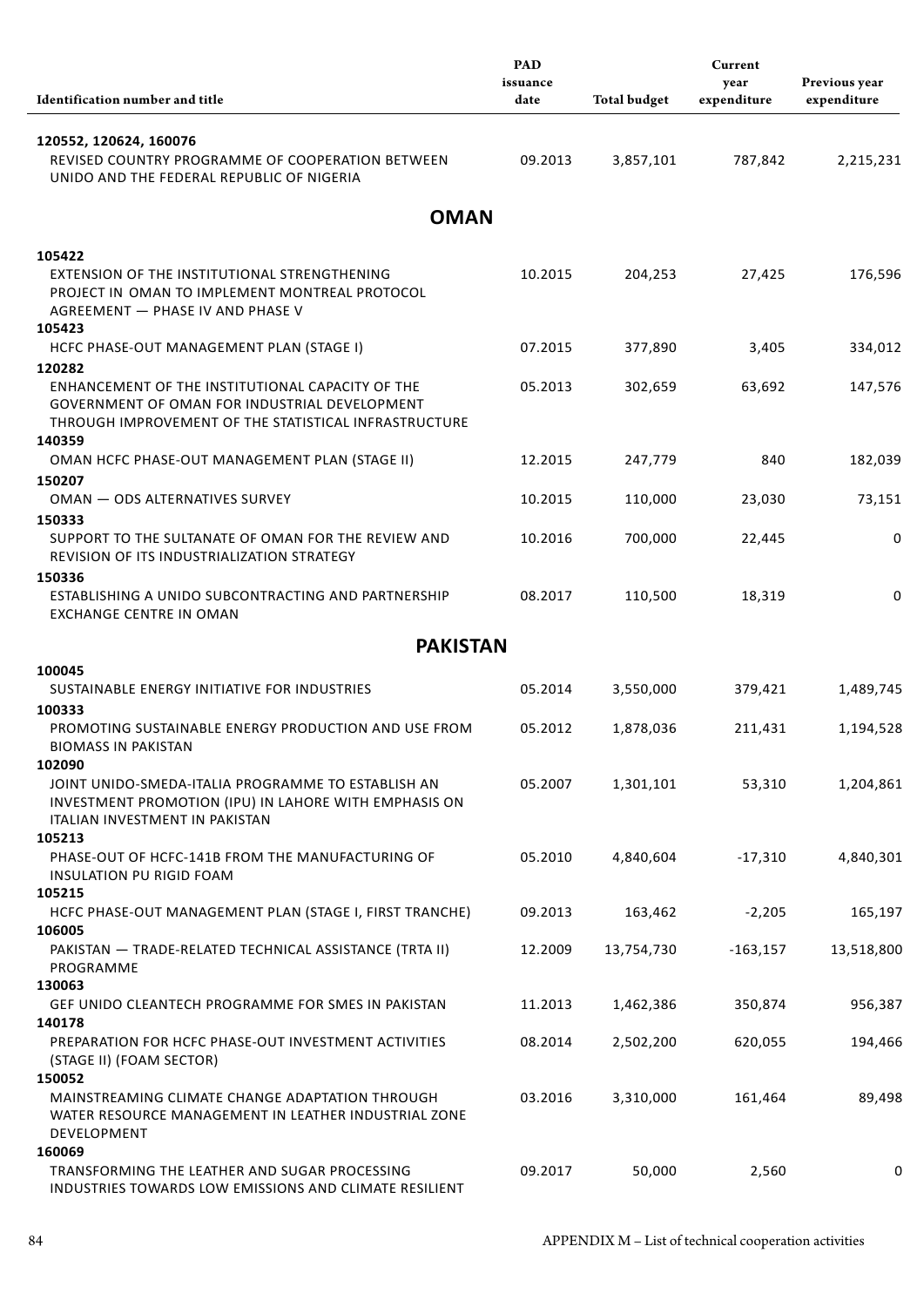|                                                                                                                                                             | <b>PAD</b><br>issuance |                     | Current             | Previous year |
|-------------------------------------------------------------------------------------------------------------------------------------------------------------|------------------------|---------------------|---------------------|---------------|
| Identification number and title                                                                                                                             | date                   | <b>Total budget</b> | year<br>expenditure | expenditure   |
| DEVELOPMENT PATHS IN PAKISTAN                                                                                                                               |                        |                     |                     |               |
| 160080                                                                                                                                                      |                        |                     |                     |               |
| AGRIBUSINESS AND AGRO-INDUSTRY DEVELOPMENT ASSISTANCE<br><b>IN PAKISTAN</b>                                                                                 | 03.2017                | 465,114             | 37,030              | 0             |
| 160128                                                                                                                                                      |                        |                     |                     |               |
| TRADE-RELATED CLUSTER DEVELOPMENT IN SUPPORT OF<br>EXPORT-LED ECONOMIC GROWTH AND EMPLOYMENT                                                                | 10.2016                | 360,001             | 233,309             | 39,424        |
| 170043<br>PA FOR THE COUNTRY PROGRAMME PAKISTAN (2017-2022)                                                                                                 | 05.2017                | 23,895              | 0                   | 0             |
| <b>PAPUA NEW GUINEA</b>                                                                                                                                     |                        |                     |                     |               |
| 160200                                                                                                                                                      |                        |                     |                     |               |
| AGRIBUSINESS PARTNERSHIP PROJECT IN PAPUA NEW GUINEA,<br>PNG: SUPPORT TO DEVELOPMENT OF CASSAVA FARM<br>PRODUCTION AND SUPPLY CHAIN LINKAGES                | 02.2017                | 20,932              | 21,399              | 0             |
| <b>PARAGUAY</b>                                                                                                                                             |                        |                     |                     |               |
| 150368                                                                                                                                                      |                        |                     |                     |               |
| STRENGTHENING THE ENVIRONMENTALLY-SOUND MANAGEMENT<br>AND FINAL DISPOSAL OF PCBS, IN PARAGUAY                                                               | 07.2016                | 250,000             | 99,346              | 117,858       |
| <b>PERU</b>                                                                                                                                                 |                        |                     |                     |               |
| 104054                                                                                                                                                      |                        |                     |                     |               |
| ENVIRONMENTALLY-SOUND MANAGEMENT AND DISPOSAL OF<br>POLYCHLORINATED BIPHENYLS (PCBS)                                                                        | 10.2010                | 2,611,807           | 178,622             | 2,376,673     |
| 120329                                                                                                                                                      |                        |                     |                     |               |
| ENABLING ACTIVITIES TO REVIEW AND UPDATE THE NATIONAL<br>IMPLEMENTATION PLAN FOR THE STOCKHOLM CONVENTION ON<br>PERSISTENT ORGANIC POLLUTANTS (POPS) - PERU | 09.2013                | 225,000             | $-5,021$            | 216,929       |
| 150061                                                                                                                                                      |                        |                     |                     |               |
| SUSTAINABLE INDUSTRIAL ZONE DEVELOPMENT IN PERU                                                                                                             | 08.2016                | 150,000             | 104,273             | 40,000        |
| 150358<br>NATIONAL ACTION PLAN ON MERCURY IN THE ARTISANAL AND<br>SMALL-SCALE GOLD MINING SECTOR IN PERU<br>150413                                          | 07.2016                | 500,000             | 250,812             | 122,500       |
| PROGRAMME FOR COUNTRY PARTNERSHIP, PERU - FOSTERING<br>PRODUCTIVE DIVERSIFICATION                                                                           | 08.2016                | 976,412             | 415,695             | 265,231       |
| <b>PHILIPPINES</b>                                                                                                                                          |                        |                     |                     |               |
| 103049                                                                                                                                                      |                        |                     |                     |               |
| INDUSTRIAL ENERGY EFFICIENCY<br>105218                                                                                                                      | 04.2011                | 3,222,168           | 173,144             | 2,751,173     |
| SECTOR PLAN TO PHASE OUT HCFC-141B IN THE FOAM SECTOR                                                                                                       | 01.2011                | 2,043,434           | $-3,023$            | 2,046,293     |
| 120016                                                                                                                                                      |                        |                     |                     |               |
| IMPROVE THE HEALTH AND ENVIRONMENT OF ARTISANAL<br>GOLD-MINING COMMUNITIES IN THE PHILIPPINES BY REDUCING                                                   | 03.2013                | 550,000             | $-1,428$            | 536,539       |
| <b>MERCURY EMISSIONS</b><br>150048                                                                                                                          |                        |                     |                     |               |
| MANAGEMENT OF NEW POPS IN THE WEEE RECYCLING STREAM<br>AND IMPLEMENTATION OF PCB MANAGEMENT PROGRAMMES FOR<br><b>ELECTRIC COOPERATIVES</b>                  | 07.2015                | 6,360,000           | 476,423             | 105,982       |
| 170011                                                                                                                                                      |                        |                     |                     |               |
| START-UP AND FIRST OPERATIONAL PHASE OF THE PHILIPPINE<br>SUSTAINABLE ENERGY CENTRE - A CENTRE OF EXCELLENCE FOR<br>SE4ALL AND SDG7                         | 02.2017                | 22,931              | 5,409               | 0             |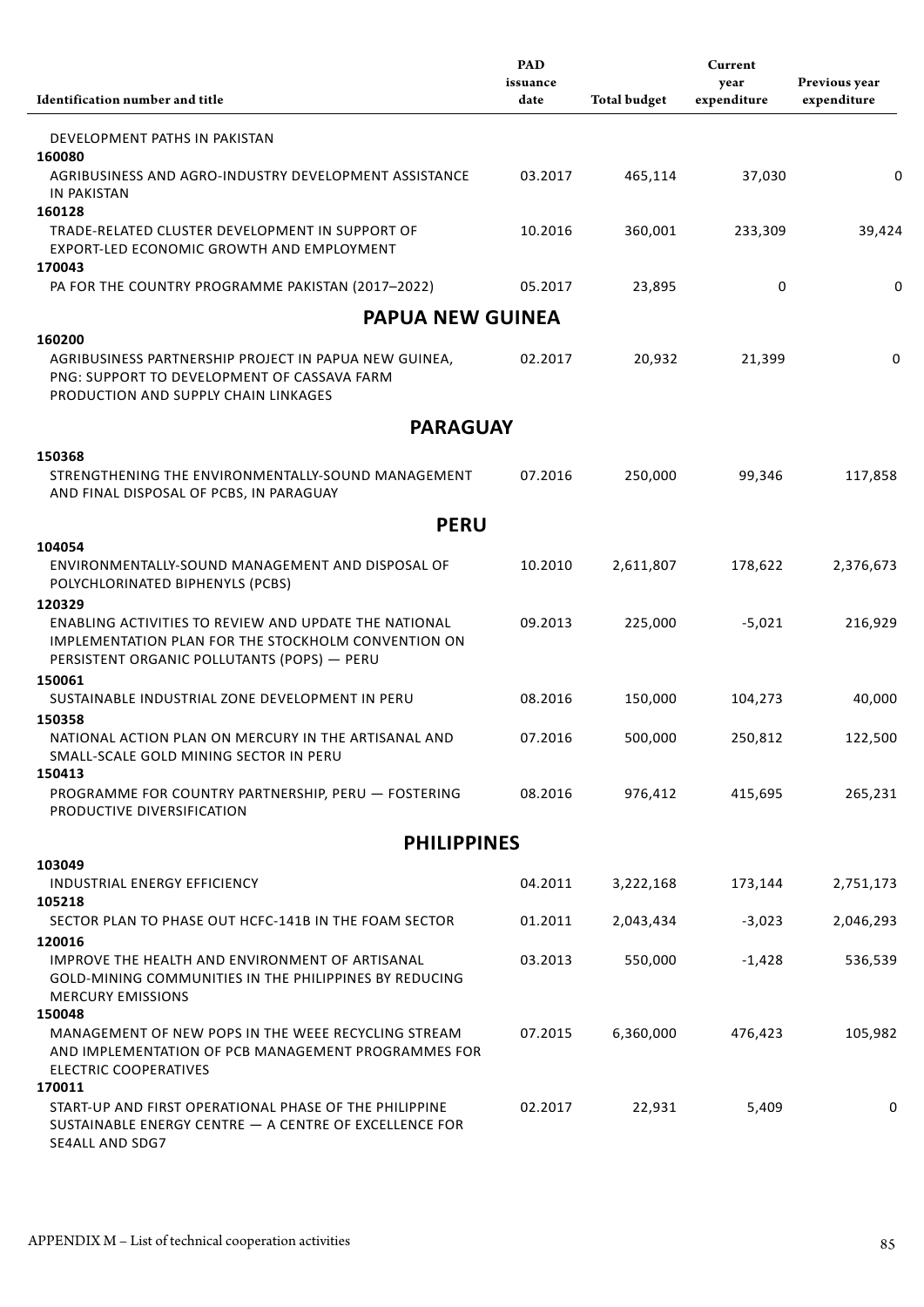|                                                                                                                                                                                                             | <b>PAD</b>       |                     | Current             |                              |
|-------------------------------------------------------------------------------------------------------------------------------------------------------------------------------------------------------------|------------------|---------------------|---------------------|------------------------------|
| Identification number and title                                                                                                                                                                             | issuance<br>date | <b>Total budget</b> | year<br>expenditure | Previous year<br>expenditure |
| <b>QATAR</b>                                                                                                                                                                                                |                  |                     |                     |                              |
| 105366                                                                                                                                                                                                      |                  |                     |                     |                              |
| INSTITUTIONAL STRENGTHENING<br>105424                                                                                                                                                                       | 01.2010          | 202,920             | 73,515              | 14,484                       |
| HCFC PHASE-OUT MANAGEMENT PLAN (STAGE I, FIRST TRANCHE)<br>140361                                                                                                                                           | 12.2011          | 1,045,907           | $-55,920$           | 985,707                      |
| PREPARATION OF STAGE II OF HCFC PHASE-OUT MANAGEMENT<br>PLAN (HPMP) OF QATAR                                                                                                                                | 12.2014          | 40,000              | 0                   | 3,164                        |
| <b>REPUBLIC OF KOREA</b>                                                                                                                                                                                    |                  |                     |                     |                              |
| 150031<br>ENHANCING INDUSTRIAL POLICIES: DIAGNOSIS, STRATEGIES AND<br>INSTRUMENTS FOR INCLUSIVE AND SUSTAINABLE INDUSTRIAL<br>DEVELOPMENT                                                                   | 03.2016          | 135,070             | $-1,098$            | 136,168                      |
| <b>REPUBLIC OF MOLDOVA</b>                                                                                                                                                                                  |                  |                     |                     |                              |
| 103043<br>REDUCING GREENHOUSE GAS EMISSIONS THROUGH IMPROVED<br>ENERGY EFFICIENCY IN THE INDUSTRIAL SECTOR IN THE REPUBLIC<br>OF MOLDOVA                                                                    | 08.2010          | 981,256             | 13,834              | 937,025                      |
| 104143<br>NATIONAL CLEANER PRODUCTION PROGRAMME (NCPP):<br>REPUBLIC OF MOLDOVA                                                                                                                              | 09.2011          | 566,735             | $-3,787$            | 535,687                      |
| 150183<br>ENHANCE LOCAL MANUFACTURING CAPACITY OF SOLAR THERMAL<br>ENERGY SYSTEMS IN THE REPUBLIC OF MOLDOVA<br>150277                                                                                      | 04.2016          | 272,006             | 85,866              | 194,835                      |
| PA: FORMULATION OF THE COUNTRY PROGRAMMING<br>FRAMEWORK FOR THE REPUBLIC OF MOLDOVA                                                                                                                         | 11.2015          | 33,670              | 19,173              | 7,311                        |
| <b>RUSSIAN FEDERATION</b>                                                                                                                                                                                   |                  |                     |                     |                              |
| 103056                                                                                                                                                                                                      |                  |                     |                     |                              |
| MARKET TRANSFORMATION PROGRAMME ON ENERGY<br>EFFICIENCY IN GREENHOUSE GAS-INTENSIVE INDUSTRIES IN THE<br><b>RUSSIAN FEDERATION</b><br>104121                                                                | 10.2010          | 8,251,168           | 304.644             | 7.849.981                    |
| BAT/BEP CENTER FOR ENVIRONMENTALLY-SAFE DISPOSAL OF<br>POTENTIALLY HAZARDOUS CONSUMER PRODUCTS AND<br><b>INDUSTRIAL WASTES</b>                                                                              | 06.2010          | 1,574,788           | 17,368              | 1,557,420                    |
| 104122<br>IDENTIFICATION, EVALUATION AND PRIORITIZATION OF<br>POLLUTION "HOT-SPOTS" IN THE BASINS OF TRANSBORDER<br><b>RESERVOIRS</b>                                                                       | 06.2010          | 1,628,584           | $-35,104$           | 1,634,162                    |
| 105324                                                                                                                                                                                                      |                  |                     |                     |                              |
| PHASE OUT OF HCFCS AND PROMOTION OF HCFC-FREE ENERGY<br>EFFICIENT REFRIGERATION AND AIR-CONDITIONING SYSTEMS IN<br>THE RUSSIAN FEDERATION THROUGH TECHNOLOGY TRANSFER                                       | 01.2011          | 18,000,000          | $-1,163$            | 17,874,314                   |
| 105386<br>PHASE-OUT OF HCFCs AND PROMOTION OF HCFC-FREE ENERGY<br>EFFICIENT REFRIGERATION AND AIR-CONDITIONING SYSTEMS IN<br>THE RUSSIAN FEDERATION THROUGH TECHNOLOGY<br>TRANSFER - PREPARATORY ASSISTANCE | 06.2011          | 383,967             | $-1,325$            | 355,857                      |
| 140019<br>ENVIRONMENTALLY-SOUND MANAGEMENT AND FINAL DISPOSAL<br>OF PCBS AT THE RUSSIAN RAILROADS NETWORK AND OTHER PCB<br><b>OWNERS (PHASE I)</b>                                                          | 02.2014          | 7,400,000           | 1,757,524           | 3,153,696                    |
| 160266<br>SUSTAINABLE CITY PROGRAMME FOR ASTRAKHAN                                                                                                                                                          | 01.2017          | 21,657              | 16,842              | 0                            |

j.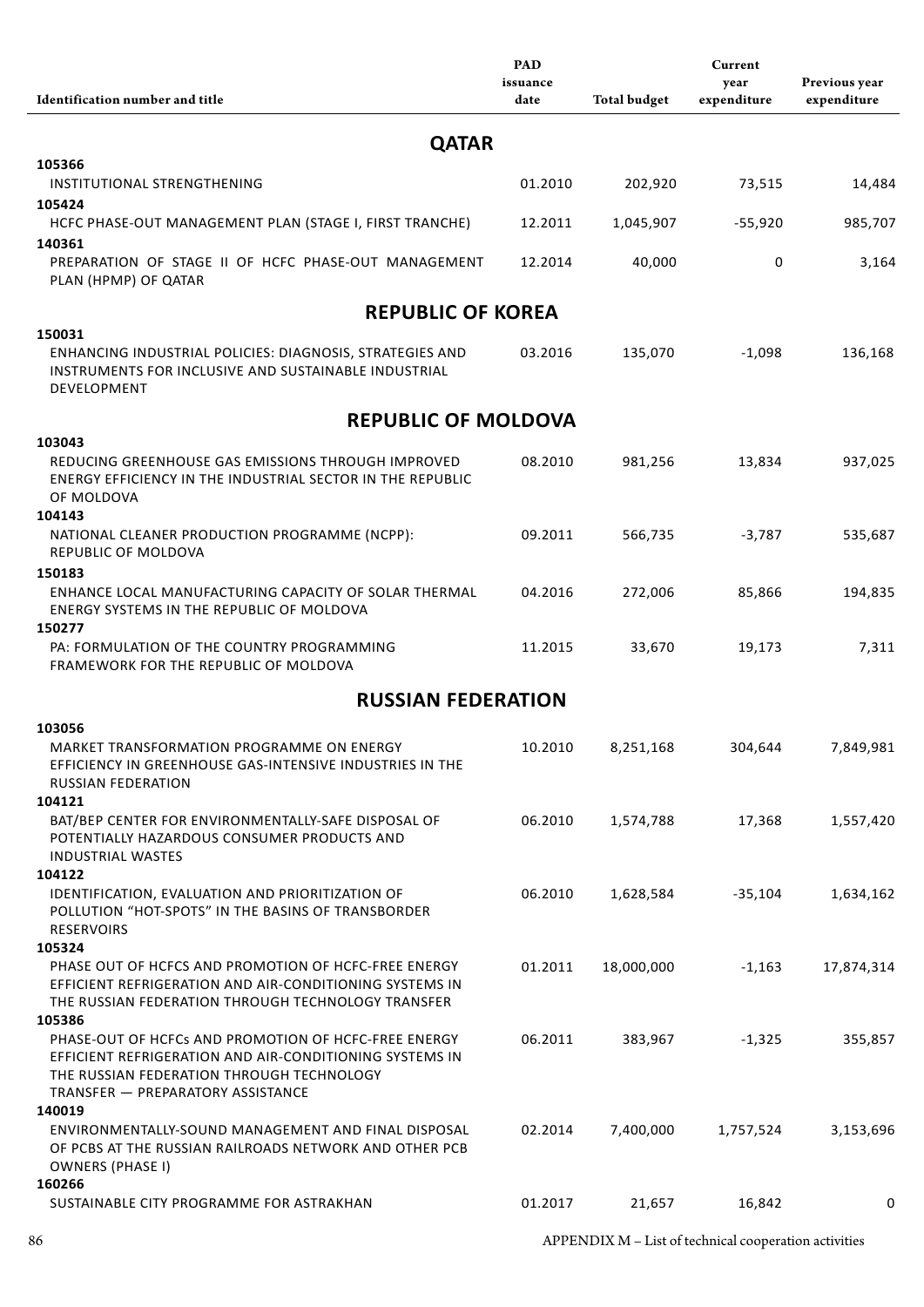|                                                                                                                                                                                   | <b>PAD</b>       |                     | Current             |                              |
|-----------------------------------------------------------------------------------------------------------------------------------------------------------------------------------|------------------|---------------------|---------------------|------------------------------|
| Identification number and title                                                                                                                                                   | issuance<br>date | <b>Total budget</b> | year<br>expenditure | Previous year<br>expenditure |
| <b>RWANDA</b>                                                                                                                                                                     |                  |                     |                     |                              |
| 105236                                                                                                                                                                            |                  |                     |                     |                              |
| RWANDA - HCFC PHASE-OUT MANAGEMENT PLAN (STAGE I)                                                                                                                                 | 12.2016          | 107,399             | 6,066               | 52,399                       |
| 140076                                                                                                                                                                            |                  |                     |                     |                              |
| COUNTRY PROGRAMMING FRAMEWORK FOR INCLUSIVE AND<br>SUSTAINABLE INDUSTRIAL DEVELOPMENT RWANDA (2015-2018)                                                                          | 02.2016          | 215,666             | 44,939              | 50,360                       |
| 150345<br>SUPPORT TO OPERATIONALIZE THE BURERA DAIRY COMMUNITY<br>PROCESSING CENTRE                                                                                               | 06.2015          | 285,631             | 76,551              | 97,303                       |
| 150166, 150442                                                                                                                                                                    |                  |                     |                     |                              |
| TECHNICAL ASSISTANCE FOR STRENGTHENING SEZS AND<br><b>INDUSTRIAL PARKS IN RWANDA</b>                                                                                              | 06.2015          | 2,378,077           | 769,702             | 418,218                      |
| <b>SAO TOME AND PRINCIPE</b>                                                                                                                                                      |                  |                     |                     |                              |
| 120082                                                                                                                                                                            |                  |                     |                     |                              |
| ENABLING ACTIVITIES TO REVIEW AND UPDATE THE NATIONAL<br><b>IMPLEMENTATION PLAN FOR THE STOCKHOLM CONVENTION ON</b><br>PERSISTENT ORGANIC POLLUTANTS (POPS) IN SAO TOME<br>160101 | 02.2013          | 170,000             | $-8,731$            | 172,186                      |
| ENTREPRENEURSHIP CURRICULUM PROGRAMME FOR THE YOUTH<br>OF SAO TOME AND PRINCIPE                                                                                                   | 10.2016          | 34,327              | 35,826              | 0                            |
|                                                                                                                                                                                   |                  |                     |                     |                              |
| <b>SAINT LUCIA</b><br>105257                                                                                                                                                      |                  |                     |                     |                              |
| HCFC PHASE-OUT MANAGEMENT PLAN (STAGE I, FIRST TRANCHE)                                                                                                                           | 12.2012          | 122,769             | $-3,799$            | 108,725                      |
|                                                                                                                                                                                   |                  |                     |                     |                              |
| <b>SAUDI ARABIA</b>                                                                                                                                                               |                  |                     |                     |                              |
| 105244<br>PHASE-OUT OF HCFC-22 AND HCFC-142B FROM THE<br>MANUFACTURE OF EXTRUDED POLYSTYRENE PANEL AT LINE 2 IN                                                                   | 01.2011          | 725,323             | $-5,231$            | 471,582                      |
| ARABIAN CHEMICAL COMPANY                                                                                                                                                          |                  |                     |                     |                              |
| 105246<br>PHASE-OUT OF HCFC-22 AND HCFC-142B FROM THE<br>MANUFACTURE OF EXTRUDED POLYSTYRENE PANEL AT<br>AL-WATANIA PLASTICS                                                      | 01.2011          | 1,213,578           | 0                   | 982,763                      |
| 120630                                                                                                                                                                            |                  |                     |                     |                              |
| HCFC PHASE-OUT MANAGEMENT PLAN (STAGE I) POLYURETHANE<br>FOAM SECTOR PLAN AND REFRIGERATION SERVICING                                                                             | 12.2012          | 7,322,873           | 302,009             | 4,944,714                    |
| 150272                                                                                                                                                                            |                  |                     |                     |                              |
| PREPARATION OF A DEMONSTRATION PROJECT ON PROMOTING<br>HFO-BASED LOW-GWP REFRIGERANTS FOR AIR-CONDITIONING<br>SECTOR IN HIGH AMBIENT TEMPERATURE                                  | 09.2015          | 1,328,940           | 41,786              | 61,944                       |
| 150392                                                                                                                                                                            |                  |                     |                     |                              |
| SUPPORT TO THE INDUSTRIAL AFFAIRS AGENCY, MINISTRY OF<br>COMMERCE AND INDUSTRY, SAUDI ARABIA                                                                                      | 06.2016          | 352,000             | 230,698             | 92,142                       |
| 160102<br>MAIN PROJECT FOR DEMONSTRATION OF THE PHASE-OUT OF<br>HCFCS BY USING HFOS IN PU SPRAY FOAMING INSULATION<br>SECTOR IN HOT CLIMATE COUNTRIES                             | 05.2016          | 96,250              | 21,221              | 13,131                       |
| 170003                                                                                                                                                                            |                  |                     |                     |                              |
| REDEVELOPING THE INDUSTRIAL STATISTICS AND INFORMATION<br>DEPARTMENT OF THE INDUSTRIAL AFFAIRS AGENCY                                                                             | 03.2017          | 19,937              | 17,816              | 0                            |
| <b>SENEGAL</b>                                                                                                                                                                    |                  |                     |                     |                              |
| 100272                                                                                                                                                                            |                  |                     |                     |                              |
| PROGRAMME DE MISE À NIVEAU DES ENTREPRISES DU<br>SÉNÉGAL - PHASE II: MISE À NIVEAU ENVIRONNEMENTALE ET                                                                            | 12.2011          | 587,429             | $-20,076$           | 535,096                      |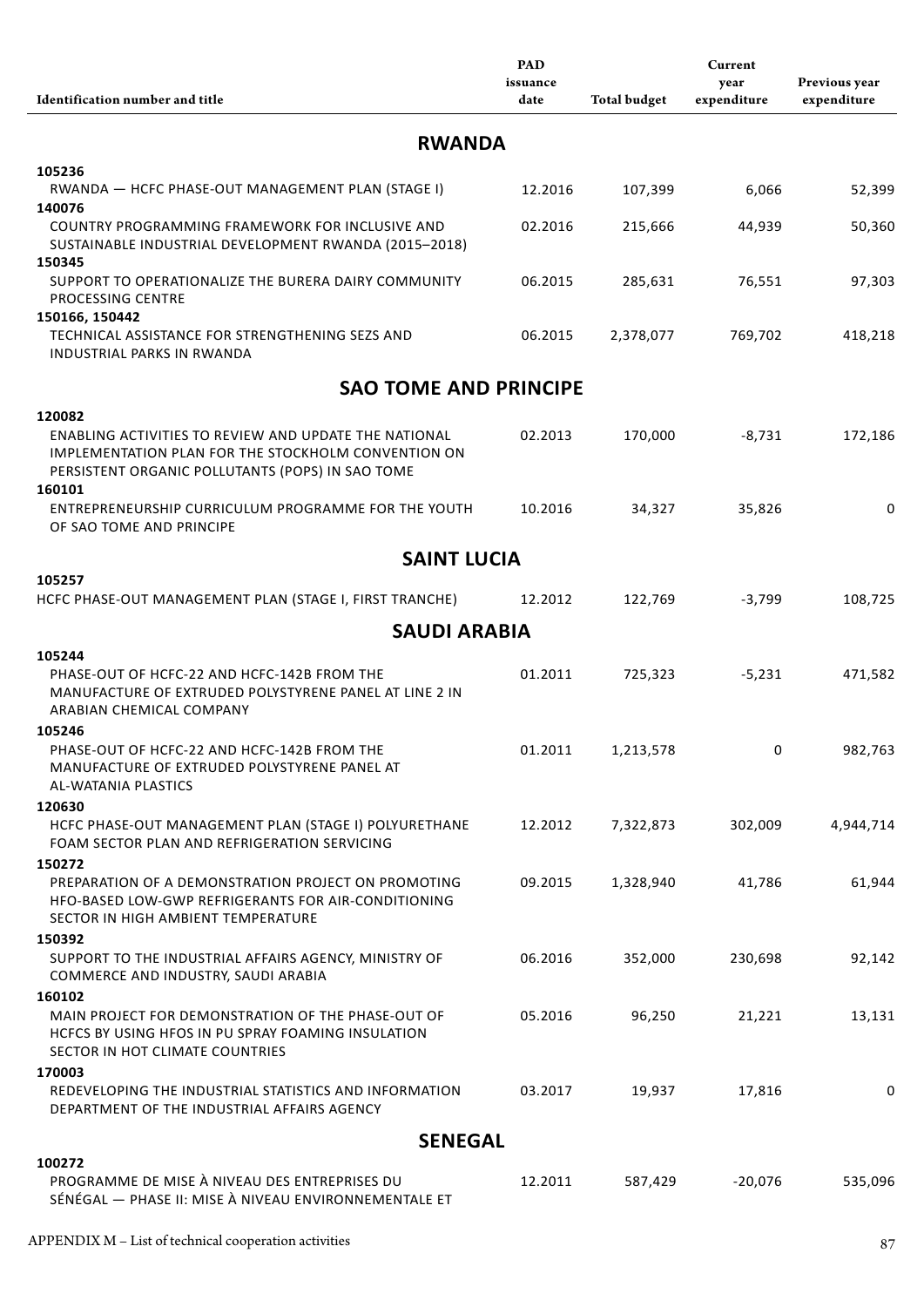| Identification number and title                                                                                                                                     | <b>PAD</b><br>issuance<br>date | <b>Total budget</b> | Current<br>year<br>expenditure | Previous year<br>expenditure |  |
|---------------------------------------------------------------------------------------------------------------------------------------------------------------------|--------------------------------|---------------------|--------------------------------|------------------------------|--|
|                                                                                                                                                                     |                                |                     |                                |                              |  |
| <b>ENERGÉTIQUE DES ENTREPRISES</b>                                                                                                                                  |                                |                     |                                |                              |  |
| 105415                                                                                                                                                              |                                |                     |                                |                              |  |
| HCFC PHASE-OUT MANAGEMENT PLAN (STAGE I)                                                                                                                            | 12.2011                        | 280,000             | 85,361                         | 131,870                      |  |
| 120103<br>DÉVELOPPEMENT DES SYSTÈMES PRODUCTIFS LOCAUX -                                                                                                            | 08.2013                        | 1,111,646           | 273,653                        | 768,019                      |  |
| INSERTION DES SORTANT DE LA FORMATION PROFESSIONNELLE<br>ET TECHNIQUE DANS LES RÉGIONS NORD ET CENTRE DU SÉNÉGAL                                                    |                                |                     |                                |                              |  |
| (IDEA)                                                                                                                                                              |                                |                     |                                |                              |  |
| 120489<br>PROMOTION DU DEVELOPMENT ECONOMIQUE LOCAL DANS LA                                                                                                         | 09.2013                        | 723,008             | 190,518                        | 474,310                      |  |
| REGION DE LOUGA (IDEA)                                                                                                                                              |                                |                     |                                |                              |  |
| 140100                                                                                                                                                              |                                |                     |                                |                              |  |
| CADRE DE COOPÉRATION TECHNIQUE ENTRE L'ONUDI ET LE<br>SÉNÉGAL                                                                                                       | 09.2014                        | 137,499             | $-730$                         | 128,774                      |  |
| 140215                                                                                                                                                              |                                |                     |                                |                              |  |
| TECHNICAL ASSISTANCE FOR IMPLEMENTATION OF INTEGRATED<br>INDUSTRIAL PLATFORMS IN SENEGAL/PROGRAMME<br>D'ASSISTANCE TECHNIQUE-PLATEFORMES INDUSTRIELLES<br>INTÉGRÉES | 06.2015                        | 255,874             | 24,020                         | 227,453                      |  |
| 150038                                                                                                                                                              |                                |                     |                                |                              |  |
| PCP - PROGRAMME FOR COUNTRY PARTNERSHIP IN SENEGAL                                                                                                                  | 05.2015                        | 711,180             | 76,675                         | 596,203                      |  |
| 150071                                                                                                                                                              |                                |                     |                                |                              |  |
| AGRICULTURAL VALUE CHAIN SUPPORT PROJECT<br>150270                                                                                                                  | 07.2015                        | 3,649,725           | 32,946                         | 38,071                       |  |
| SUSTAINABLE CITIES MANAGEMENT INITIATIVE FOR SENEGAL<br>100103, 100114                                                                                              | 03.2017                        | 3,278,899           | 94,134                         | 68,114                       |  |
| ENVIRONMENTALLY-SOUND MANAGEMENT OF MUNICIPAL AND<br>HAZARDOUS SOLID WASTE TO REDUCE EMISSION OF<br>UNINTENTIONAL POPS - PREPARATORY ASSISTANCE                     | 04.2013                        | 2,130,000           | 10,670                         | 920,835                      |  |
| <b>SERBIA</b>                                                                                                                                                       |                                |                     |                                |                              |  |
| 100312                                                                                                                                                              |                                |                     |                                |                              |  |
| ENABLING ACTIVITIES TO REVIEW AND UPDATE THE NATIONAL<br><b>IMPLEMENTATION PLAN FOR THE STOCKHOLM CONVENTION ON</b><br>PERSISTENT ORGANIC POLLUTANTS (POPS)         | 08.2012                        | 163,684             | 734                            | 162,950                      |  |
| 100313<br>ENVIRONMENTALLY-SOUND MANAGEMENT AND FINAL DISPOSAL                                                                                                       | 02.2015                        | 2,100,000           | 24,306                         | 504,354                      |  |
| OF PCBS                                                                                                                                                             |                                |                     |                                |                              |  |
| 105373                                                                                                                                                              |                                |                     |                                |                              |  |
| HCFC PHASE-OUT MANAGEMENT PLAN (STAGE I, FIRST TRANCHE)                                                                                                             | 12.2010                        | 896,276             | 36,014                         | 619,488                      |  |
| 105427<br>EXTENSION OF THE INSTITUTIONAL STRENGTHENING - PHASE IV<br>AND <sub>V</sub>                                                                               | 12.2011                        | 425,882             | 25,309                         | 177,031                      |  |
| 140221                                                                                                                                                              |                                |                     |                                |                              |  |
| INCLUSIVE AND LOW CARBON PRODUCTION (ILCP) AND<br>CHEMICAL LEASING IN MEAT AND DAIRY VALUE CHAINS IN THE<br><b>REPUBLIC OF SERBIA</b>                               | 03.2016                        | 295,999             | 75,895                         | 23,697                       |  |
| <b>SIERRA LEONE</b>                                                                                                                                                 |                                |                     |                                |                              |  |
| 100328                                                                                                                                                              |                                |                     |                                |                              |  |
| PROMOTING MINI-GRIDS BASED ON SMALL HYDROPOWER FOR<br>PRODUCTIVE USES IN SIERRA LEONE<br>101141                                                                     | 01.2013                        | 1,800,004           | 47,079                         | 1,040,690                    |  |
| TECHNICAL CAPACITY-BUILDING IN FISHING AND SEAFOOD<br>PROCESSING TECHNOLOGY IN SIERRA LEONE                                                                         | 06.2010                        | 1,776,102           | $-22,948$                      | 1,780,949                    |  |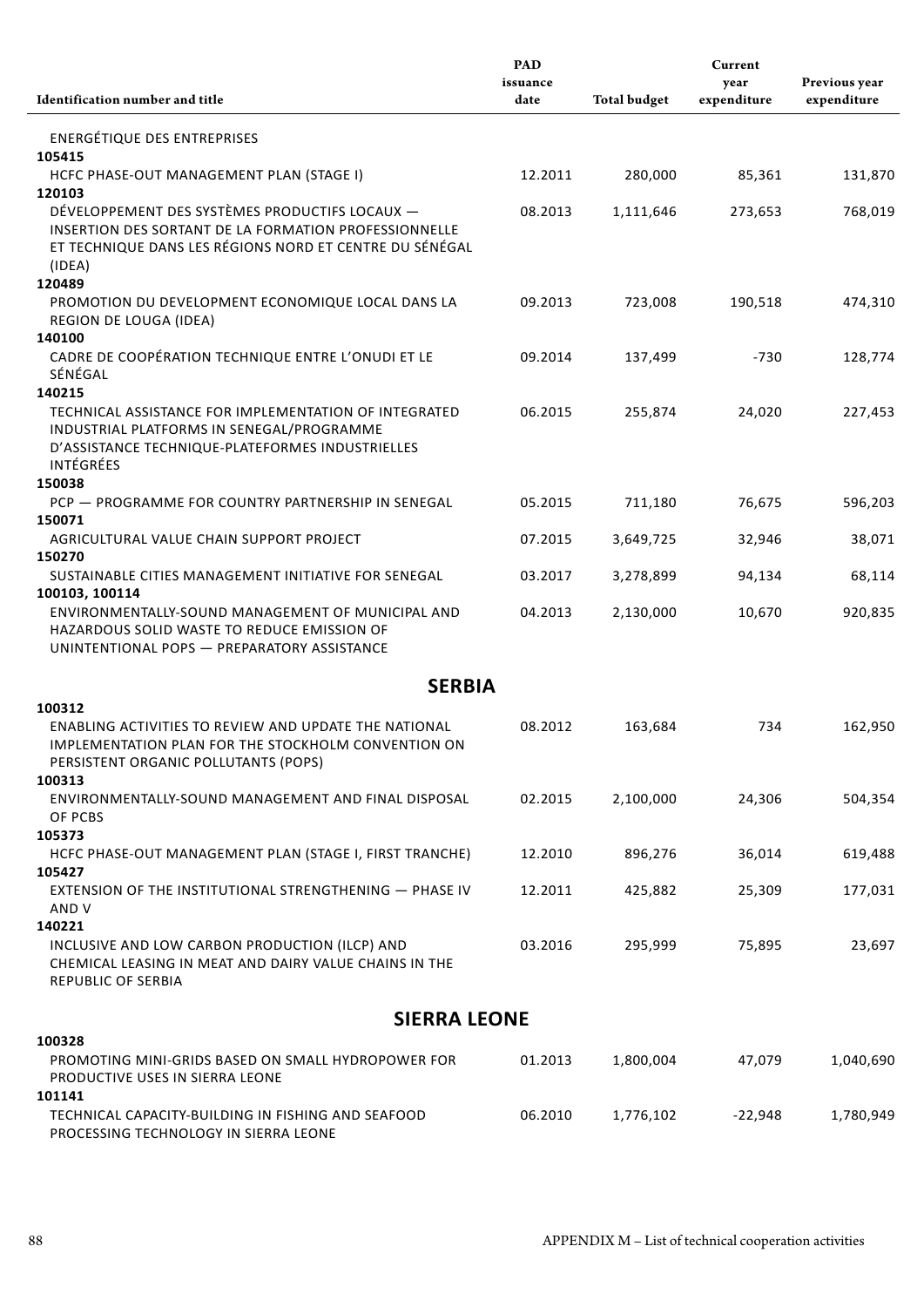| Identification number and title                                                                                                                                                | <b>PAD</b><br>issuance<br>date | <b>Total budget</b> | Current<br>year<br>expenditure | Previous year<br>expenditure |  |  |  |
|--------------------------------------------------------------------------------------------------------------------------------------------------------------------------------|--------------------------------|---------------------|--------------------------------|------------------------------|--|--|--|
|                                                                                                                                                                                |                                |                     |                                |                              |  |  |  |
| 103064<br>PROMOTING MINI-GRIDS BASED ON SMALL HYDROPOWER FOR<br>PRODUCTIVE USES IN SIERRA LEONE - PREPARATORY<br><b>ASSISTANCE</b>                                             | 07.2009                        | 60,000              | $-959$                         | 48,392                       |  |  |  |
| 105416<br><b>HCFC PHASE-OUT MANAGEMENT PLAN</b>                                                                                                                                | 08.2016                        | 97,620              | 0                              | 47,620                       |  |  |  |
|                                                                                                                                                                                |                                |                     |                                |                              |  |  |  |
| <b>SLOVAKIA</b>                                                                                                                                                                |                                |                     |                                |                              |  |  |  |
| 170079<br>WORKSHOP ON CIRCULAR ECONOMY IN THE AUTOMOTIVE<br><b>INDUSTRY</b>                                                                                                    | 06.2017                        | 55,000              | 46,444                         | 0                            |  |  |  |
| <b>SOLOMON ISLANDS</b>                                                                                                                                                         |                                |                     |                                |                              |  |  |  |
| 090077<br>REHABILITATION OF SMALL-SCALE PRODUCTIVE CAPACITIES AND<br>ENTREPRENEURSHIP DEVELOPMENT IN PROVINCES                                                                 | 08.2005                        | 74,092              | $-18,996$                      | 71,020                       |  |  |  |
| <b>SOMALIA</b>                                                                                                                                                                 |                                |                     |                                |                              |  |  |  |
| 120516                                                                                                                                                                         |                                |                     |                                |                              |  |  |  |
| HCFC PHASE-OUT MANAGEMENT PLAN (STAGE I)<br>(REFRIGERATION SERVICING SECTOR AND ADDITIONAL SECURITY)<br>140231                                                                 | 12.2012                        | 360,374             | 118,339                        | 160,173                      |  |  |  |
| COUNTERING VIOLENCE AND EXTREMISM THROUGH SKILLS<br>TRAINING AND LIVELIHOODS SUPPORT FOR AT-RISK YOUTH IN<br>KISMAYO (CSR II)                                                  | 03.2015                        | 898,636             | $-6,183$                       | 904,819                      |  |  |  |
| 150300<br>COMMUNITY STABILIZATION THROUGH RESTORATION OF<br>LIVELIHOODS FOR AT-RISK YOUTH ALONG KEY BORDER AREAS<br><b>BETWEEN KENYA AND SOMALIA</b>                           | 03.2016                        | 553,097             | 400,296                        | 149,698                      |  |  |  |
| 150440<br>VOCATIONAL SKILLS TRAINING FOR ECONOMIC GROWTH IN<br>URBAN AREAS IN SOUTH CENTRAL SOMALIA                                                                            | 09.2016                        | 1,049,041           | 536,293                        | 139,062                      |  |  |  |
| 160134<br>COMMUNITY STABILIZATION FOR RETURNEES, INTERNALLY<br>DISPLACED PERSONS AND HOST COMMUNITIES IN DHOBLEY AND<br>AFMADOW, SOUTHERN SOMALIA                              | 03.2017                        | 528,319             | 163,273                        | 0                            |  |  |  |
| 160255<br>DALDHIS (BUILD YOUR COUNTRY): AN INTEGRATED APPROACH TO<br>RE-ESTABLISH THE STATE-CITIZEN LINK IN JUBBALAND AND THE<br>SOUTH-WEST STATE OF SOMALIA                   | 12.2016                        | 1,036,747           | 345,802                        | 0                            |  |  |  |
| <b>SOUTH AFRICA</b>                                                                                                                                                            |                                |                     |                                |                              |  |  |  |
|                                                                                                                                                                                |                                |                     |                                |                              |  |  |  |
| 100086<br>SUPPORT TO SOUTH AFRICA ON THE LOCAL PRODUCTION OF AN<br>HIV/AIDS VACCINE AND ACTIVE PHARMACEUTICAL INGREDIENTS<br>(API)                                             | 02.2012                        | 1,006,483           | 2,120                          | 906,874                      |  |  |  |
| 103060<br><b>GREENING THE COP 17 IN DURBAN</b><br>103097                                                                                                                       | 07.2011                        | 1,000,000           | $-563$                         | 979,939                      |  |  |  |
| INDUSTRIAL ENERGY EFFICIENCY IMPROVEMENT IN SOUTH<br>AFRICA                                                                                                                    | 12.2009                        | 6,492,084           | $-88,963$                      | 6,351,878                    |  |  |  |
| 120116<br><b>ENHANCING MARKET ACCESS OF EMERGING AGRIBUSINESSES IN</b><br>SOUTH AFRICA: BUILDING A FRAMEWORK FOR PRO-POOR<br>SUPPLY CHAIN DEVELOPMENT WITHIN A CLUSTER CONTEXT | 10.2015                        | 296,770             | 118,079                        | 81,015                       |  |  |  |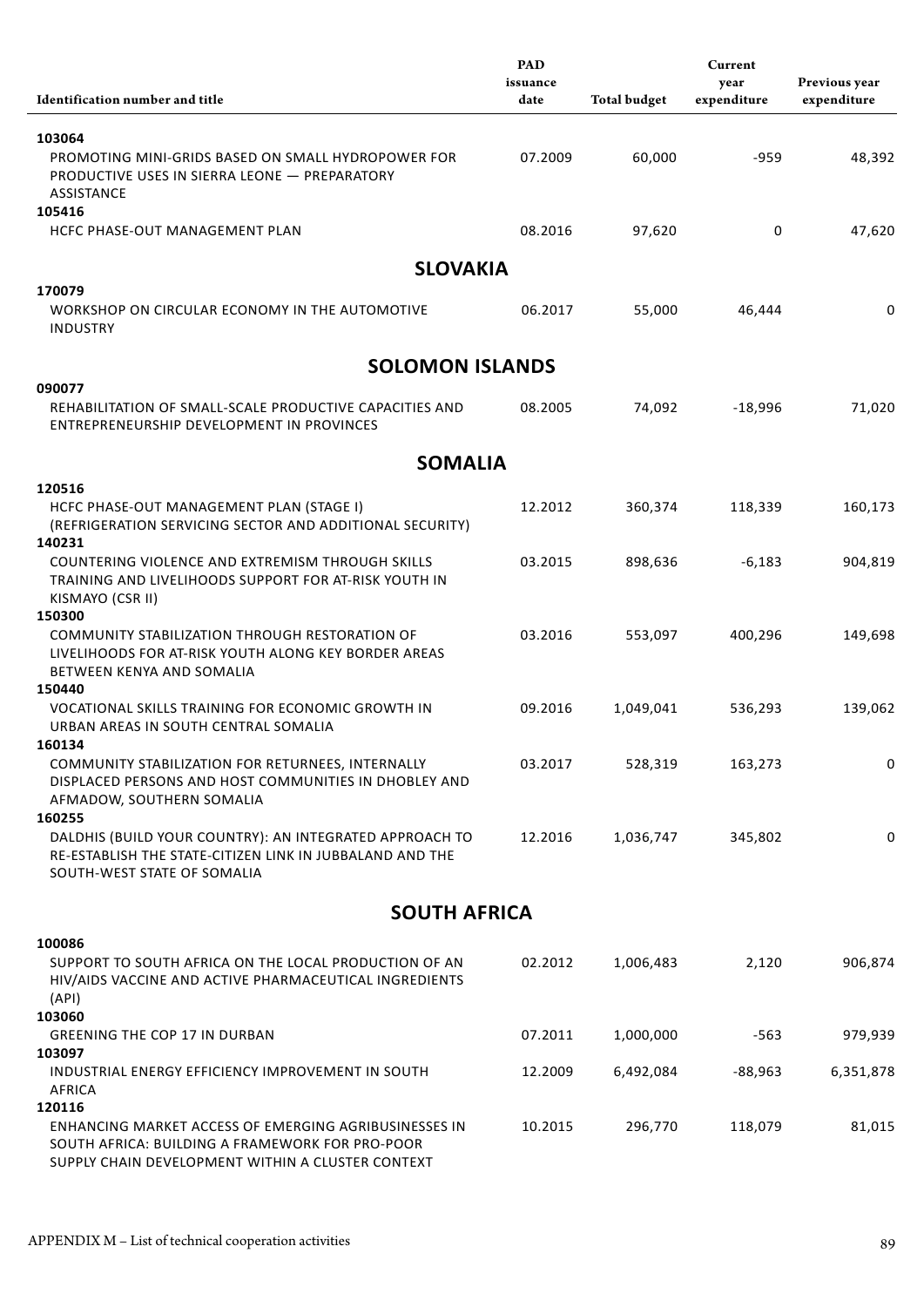|                                                                                                                                                                                                             | <b>PAD</b>       |                     | Current             |                              |
|-------------------------------------------------------------------------------------------------------------------------------------------------------------------------------------------------------------|------------------|---------------------|---------------------|------------------------------|
| Identification number and title                                                                                                                                                                             | issuance<br>date | <b>Total budget</b> | year<br>expenditure | Previous year<br>expenditure |
| 120487                                                                                                                                                                                                      |                  |                     |                     |                              |
| INDUSTRIAL ENERGY EFFICIENCY IMPROVEMENT IN SOUTH<br>AFRICA THROUGH MAINSTREAMING THE INTRODUCTION OF<br>ENERGY MANAGEMENT SYSTEMS AND ENERGY SYSTEMS<br><b>OPTIMIZATION</b>                                | 12.2015          | 5,776,484           | 252,614             | 1,579,027                    |
| 120591                                                                                                                                                                                                      |                  |                     |                     |                              |
| HCFC PHASE-OUT MANAGEMENT PLAN (STAGE I)<br>130129                                                                                                                                                          | 12.2012          | 5,855,184           | 348,156             | 3,877,664                    |
| GEF UNIDO CLEANTECH PROGRAMME FOR SMES IN SOUTH AFRICA                                                                                                                                                      | 11.2013          | 1,990,000           | 586,737             | 1,296,314                    |
| 130281<br>ENERGY EFFICIENT AND LOW-CARBON TRANSPORT IN SOUTH<br>AFRICA                                                                                                                                      | 07.2015          | 1,300,000           | 355,175             | 209,093                      |
| 130310                                                                                                                                                                                                      |                  |                     |                     |                              |
| INDUSTRIAL ORGANIC WASTE-TO-ENERGY<br>130313                                                                                                                                                                | 03.2016          | 4,222,110           | 984,950             | 519,621                      |
| INDUSTRIAL ORGANIC WASTE-TO-ENERGY (PREPARATORY<br>ASSISTANCE)                                                                                                                                              | 05.2014          | 88,385              | $-710$              | 89,095                       |
| 140341<br>CLIMATE CHANGE, CLEAN ENERGY, AND URBAN WATER IN AFRICA<br>PROMOTING MARKET-BASED DEPLOYMENT OF CLEAN ENERGY<br>TECHNOLOGY SOLUTIONS IN MUNICIPAL WATERWORKS: PILOT<br>INITIATIVE IN SOUTH AFRICA | 03.2016          | 1,113,811           | 724,052             | 339,241                      |
| 150193<br>PREPARATION OF A DEMONSTRATION PROJECT ON THE<br>TECHNICAL AND ECONOMIC ADVANTAGES OF THE VACUUM<br>ASSISTED INJECTION IN DISCONTINUOUS PANEL'S PLANT<br>RETROFITTED FROM HCFC-141B TO PENTANE    | 06.2016          | 261,209             | 213,333             | 45,506                       |
| 160253<br>PA FOR RURAL WEALTH CREATION THROUGH COMMUNITY-BASED<br>PRIVATE PARTNERSHIP TO DEVELOP DOMESTIC AGRIBUSINESS<br>AND AGRO-PROCESSING VALUE CHAINS                                                  | 12.2016          | 21,669              | 18,942              | 0                            |
| 170054<br>TECHNICAL SUPPORT FOR THE IMPLEMENTATION OF INTEGRATED<br>AGRO-INDUSTRIAL PARKS IN THE NORTH-WEST PROVINCE OF<br><b>SOUTH AFRICA</b>                                                              | 04.2017          | 22,686              | 8,973               | 0                            |
| <b>SOUTH SUDAN</b>                                                                                                                                                                                          |                  |                     |                     |                              |
| 101115<br>SUSTAINABLE FOOD SECURITY THROUGH COMMUNITY-BASED<br>LIVELIHOOD DEVELOPMENT AND WATER HARVESTING                                                                                                  | 08.2011          | 3,193,994           | 177,444             | 2,770,789                    |
| 120294<br>PA - DEVELOPING THE NATIONAL QUALITY SYSTEM FOR SOUTH<br>SUDAN                                                                                                                                    | 01.2014          | 143,934             | 689                 | 128,862                      |
| 120447<br>UPGRADING THE FISHERY SECTOR IN UPPER NILE STATE, SOUTH<br>SUDAN                                                                                                                                  | 05.2014          | 7,957,531           | 1,154,083           | 3,097,956                    |
| 140320<br>ENHANCED LOCAL VALUE ADDITION AND STRENGTHENING<br><b>VALUE CHAINS</b>                                                                                                                            | 03.2015          | 2,032,333           | 698,306             | 1,004,350                    |
| 160188<br>INCREASED RESILIENCE AND SELF-HELP CAPACITIES FOR<br>RECONSTRUCTION OF LIVELIHOODS AND SUSTAINED<br>NUTRITIONAL FOOD SECURITY IN SOUTH SUDAN                                                      | 04.2017          | 528,319             | 233,337             | 0                            |
| <b>SRI LANKA</b>                                                                                                                                                                                            |                  |                     |                     |                              |
|                                                                                                                                                                                                             |                  |                     |                     |                              |
| 100043<br><b>BAMBOO PROCESSING FOR SRI LANKA</b>                                                                                                                                                            | 01.2012          | 2,414,033           | 252,796             | 1,700,059                    |
| 100208<br>ENHANCING THE COMPLIANCE AND PRODUCTIVE CAPACITIES                                                                                                                                                | 08.2012          | 814,244             | $-1,532$            | 814,989                      |
|                                                                                                                                                                                                             |                  |                     |                     |                              |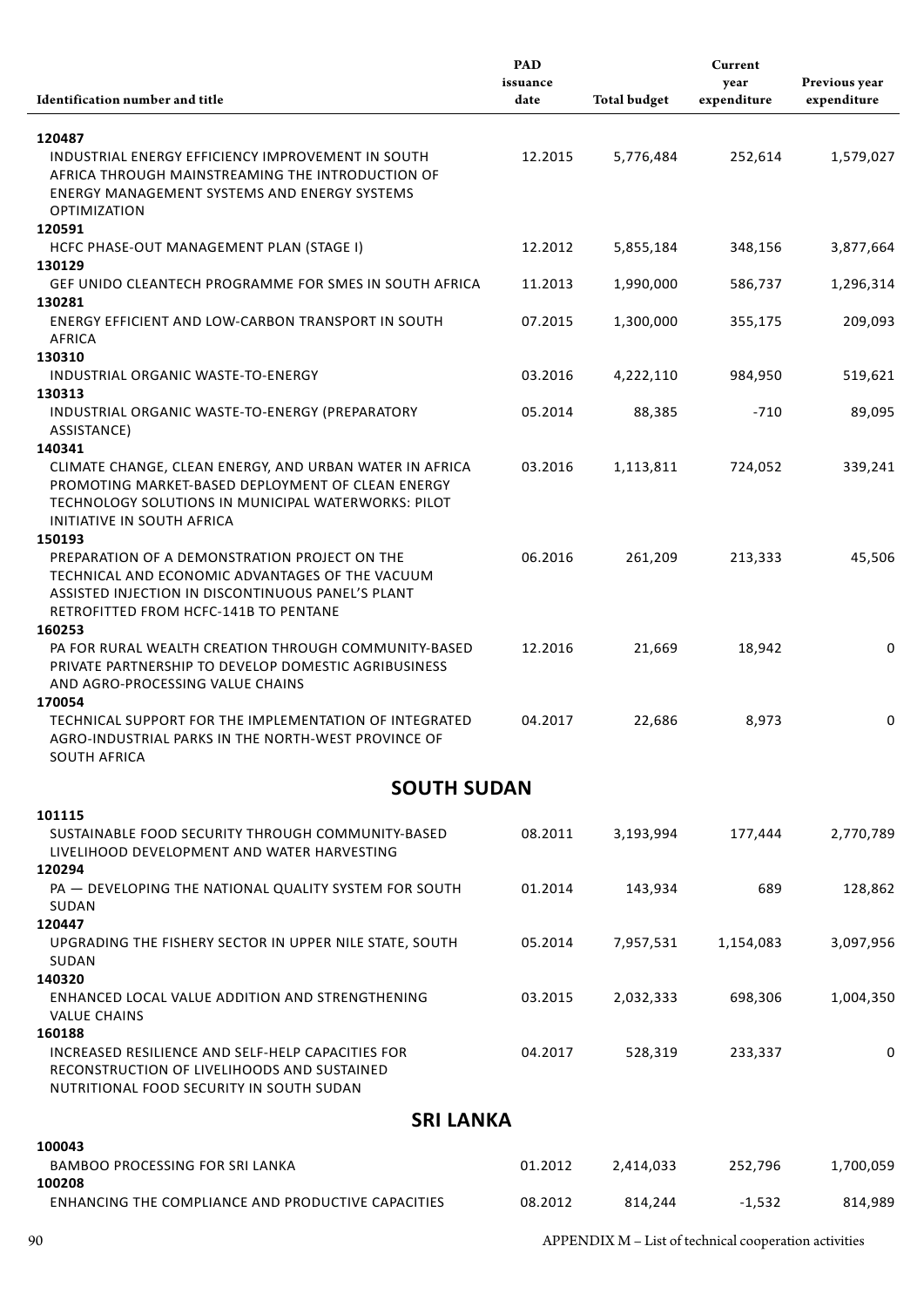|                                                                                                                                                                                                                                                  | <b>PAD</b>       |                     | Current             |                              |
|--------------------------------------------------------------------------------------------------------------------------------------------------------------------------------------------------------------------------------------------------|------------------|---------------------|---------------------|------------------------------|
| Identification number and title                                                                                                                                                                                                                  | issuance<br>date | <b>Total budget</b> | year<br>expenditure | Previous year<br>expenditure |
| AND COMPETITIVENESS OF THE CINNAMON VALUE CHAIN IN SRI<br>LANKA                                                                                                                                                                                  |                  |                     |                     |                              |
| 103126<br>ESTABLISHING SUSTAINABLE, ECONOMICAL AND SECURE LOCAL<br>RESOURCE-BASED RENEWABLE ENERGY-BACKED COMMUNITY<br>DEVELOPMENT CENTRES WITH ICTS FOR POST-CONFLICT AND<br>REMOTE RURAL AREAS OF SRI LANKA                                    | 02.2006          | 230,661             | 565                 | 229,173                      |
| 104091<br>PHASE II - UPSCALING OF THE ACTIVITIES/SERVICES PROVIDED<br>BY THE NATIONAL CLEANER PRODUCTION CENTRE IN SRI LANKA                                                                                                                     | 12.2009          | 1,450,767           | 1,111               | 1,449,657                    |
| 130004<br>PPG - ENVIRONMENTALLY-SOUND MANAGEMENT AND<br>DISPOSAL OF PCBS WASTES AND PCB-CONTAMINATED<br><b>EQUIPMENT IN SRI LANKA</b>                                                                                                            | 06.2013          | 150,000             | $-7,066$            | 149,060                      |
| 150039<br>SRI LANKA: INCREASING TRADE COMPETITIVENESS OF SMALL<br>AND MEDIUM ENTERPRISES IN REGIONAL AND EUROPEAN<br>UNION MARKETS                                                                                                               | 03.2017          | 2,202,883           | 354,720             | 21,592                       |
| 150050<br>ENVIRONMENTALLY-SOUND MANAGEMENT OF PCB WASTES<br>AND PCB-CONTAMINATED EQUIPMENT IN SRI LANKA                                                                                                                                          | 05.2015          | 4,725,000           | 97,235              | 780,654                      |
| <b>STATE OF PALESTINE</b>                                                                                                                                                                                                                        |                  |                     |                     |                              |
| 140212                                                                                                                                                                                                                                           |                  |                     |                     |                              |
| STRENGTHENING CAPACITY OF PALESTINIAN STONE AND<br><b>MARBLE CENTER (PHASE II)</b><br>150093                                                                                                                                                     | 11.2014          | 603,770             | 209,987             | 348,085                      |
| INTEGRATION OF PALESTINIAN STRAWBERRYS PRODUCTS INTO<br><b>GLOBAL TRADE AND VALUE CHAINS</b><br>170058                                                                                                                                           | 07.2015          | 16,721              | 5,014               | 11,758                       |
| PROMOTING SUSTAINABLE ENERGY IN INDUSTRY TO SUPPORT<br>THE TRANSITION TO GREEN ECONOMY IN PALESTINIAN<br><b>AUTHORITY</b>                                                                                                                        | 04.2017          | 19,806              | 20,912              | 0                            |
| <b>SUDAN</b>                                                                                                                                                                                                                                     |                  |                     |                     |                              |
| 101113                                                                                                                                                                                                                                           |                  |                     |                     |                              |
| RECOVERY OF COASTAL LIVELIHOODS IN THE RED SEA STATE OF<br>SUDAN THROUGH THE MODERNIZATION OF ARTISANAL<br>FISHERIES AND CREATION OF NEW MARKET OPPORTUNITIES<br>105265                                                                          | 04.2009          | 5,017,596           | $-32,874$           | 5,022,528                    |
| UMBRELLA PROJECT FOR PHASE-OUT OF HCFC-141B FROM<br>POLYURETHANE (PU) RIGID FOAM PRODUCTION IN THE<br>MANUFACTURING OF DOMESTIC REFRIGERATORS, COMMERCIAL<br>REFRIGERATORS AND PU INSULATED COMPOSITE PANELS<br>(MODERN, AMIN, COLDAIR, AKADABI) | 01.2011          | 1,056,341           | 2,298               | 1,055,111                    |
| 130130<br><b>BUILDING CAPACITIES FOR THE SUSTAINABLE MANAGEMENT OF</b><br>THE MARINE FISHERY IN THE RED SEA STATE, REPUBLIC OF THE<br>SUDAN                                                                                                      | 01.2015          | 3,865,287           | 1,143,974           | 2,317,603                    |
| 130213<br>STRENGTHENING SPS COMPLIANCE CAPACITY OF SESAME<br>PRODUCTION IN SUDAN FOR ENHANCED ACCESS TO<br><b>INTERNATIONAL MARKETS</b><br>130324                                                                                                | 10.2015          | 50,000              | 4,854               | 40,280                       |
| TECHNICAL ASSISTANCE FOR THE FINAL PHASE-OUT OF METHYL<br>BROMIDE IN THE POST-HARVEST SECTOR                                                                                                                                                     | 12.2014          | 209,985             | 79,486              | 75,671                       |
| 140148<br>INCLUSIVE AND SUSTAINABLE INVESTMENT FORUM IN THE<br><b>REPUBLIC OF SUDAN</b>                                                                                                                                                          | 07.2015          | 54,064              | 521                 | 22,093                       |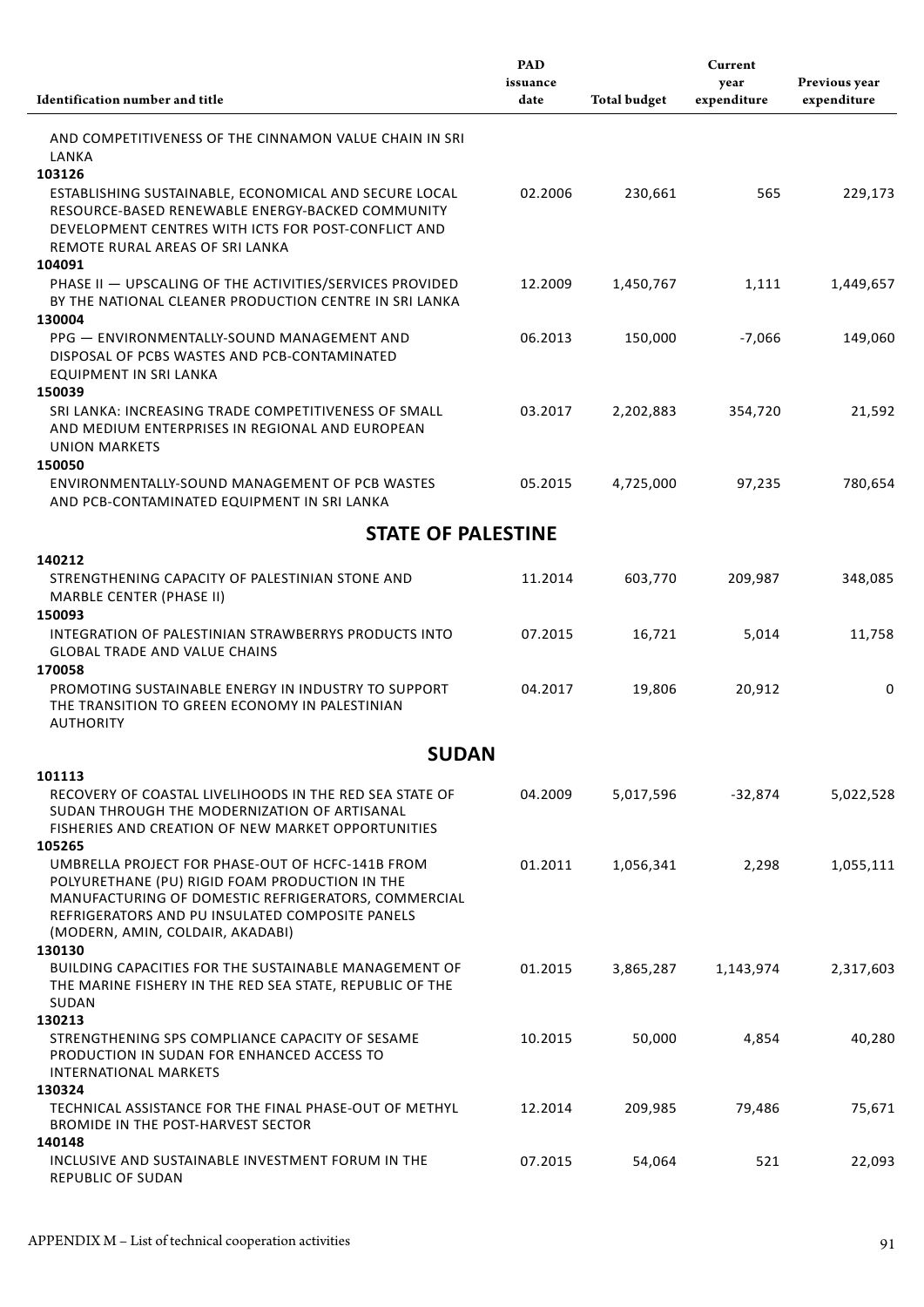|                                                                                                                                                              | <b>PAD</b><br>issuance |                     | Current<br>year | Previous year |
|--------------------------------------------------------------------------------------------------------------------------------------------------------------|------------------------|---------------------|-----------------|---------------|
| Identification number and title                                                                                                                              | date                   | <b>Total budget</b> | expenditure     | expenditure   |
| 140181                                                                                                                                                       |                        |                     |                 |               |
| PREPARATION FOR HCFC PHASE-OUT INVESTMENT ACTIVITIES<br>(STAGE II) (FOAM SECTOR)                                                                             | 12.2015                | 2,482,467           | 357,100         | 417,677       |
| 140189<br>ENTERPRISE DEVELOPMENT AND INVESTMENT PROMOTION<br>(EDIP) UNIT IN THE BANK OF KHARTOUM, REPUBLIC OF SUDAN                                          | 08.2015                | 184,000             | 45,616          | 78,104        |
| 150008<br>MINAMATA INITIAL ASSESSMENT IN SUDAN                                                                                                               | 03.2016                | 200,000             | 0               | 0             |
| 150283<br>SUPPORTING FOOD AND NUTRITION SECURITY IN SUDAN<br>THROUGH SOYBEAN PROCESSING                                                                      | 03.2016                | 529,082             | 66,995          | 461,087       |
| 150414<br>RESOURCE-EFFICIENT AND CLEANER PRODUCTION PROGRAMME<br>IN SUDAN                                                                                    | 02.2016                | 48,157              | 29,270          | 22,898        |
| 150455<br>SURVEY OF ODS ALTERNATIVES AT THE NATIONAL<br>LEVEL - SUDAN                                                                                        | 12.2015                | 58,093              | 2,323           | 55,770        |
| 160014<br>DARFUR SOLAR ELECTRIFICATION PROJECT                                                                                                               | 02.2017                | 233,645             | 91,227          | 0             |
| 160092<br>EMPLOYMENT OPPORTUNITIES AND ENTREPRENEURSHIP<br>DEVELOPMENT FOR MIGRANT YOUTH, REFUGEES, ASYLUM<br>SEEKERS AND HOST COMMUNITIES IN KHARTOUM STATE | 04.2017                | 1,020,808           | 197,913         | 0             |
| <b>SURINAME</b>                                                                                                                                              |                        |                     |                 |               |
| 105430                                                                                                                                                       |                        |                     |                 |               |
| HCFC PHASE-OUT MANAGEMENT PLAN (STAGE I)                                                                                                                     | 12.2011                | 68,000              | 10,063          | 57,178        |
| <b>SWAZILAND</b>                                                                                                                                             |                        |                     |                 |               |
| 100206<br>MARKET ACCESS AND TRADE FACILITATION SUPPORT FOR<br>SWAZILAND                                                                                      | 10.2012                | 839,070             | 321,100         | 518,693       |
| 140302<br>COUNTRY PROGRAMME TO SUPPORT INDUSTRIALIZATION IN<br>SWAZILAND (2016-2019)                                                                         | 07.2016                | 210,016             | 17,986          | 26,633        |
| <b>SYRIAN ARAB REPUBLIC</b>                                                                                                                                  |                        |                     |                 |               |
| 102042                                                                                                                                                       |                        |                     |                 |               |
| INDUSTRIAL MODERNIZATION AND UPGRADING PROGRAMME<br>$(IMUP)$ – PHASE II<br>105272                                                                            | 08.2011                | 706,080             | $-4,268$        | 722,251       |
| PREPARATION OF A HCFC PHASE-OUT MANAGEMENT PLAN                                                                                                              | 08.2008                | 136,250             | 3,089           | 108,363       |
| 105275<br>PREPARATION FOR HCFC PHASE-OUT INVESTMENT ACTIVITIES<br>(FOAM SECTOR)                                                                              | 09.2010                | 40,000              | 0               | 23,388        |
| 105376<br>PHASE-OUT OF HCFC-22 AND HCFC-141B AT AL HAFEZ GROUP                                                                                               | 01.2011                | 1,465,361           | 0               | 404,013       |
| <b>TAJIKISTAN</b>                                                                                                                                            |                        |                     |                 |               |
| 120145                                                                                                                                                       |                        |                     |                 |               |
| STRENGTHENING FRUITS AND VEGETABLES SUB-SECTORS IN<br>TAJIKISTAN FOR CREATING NEW JOBS AND FOOD SECURITY<br>120404                                           | 11.2014                | 309,320             | 8,966           | 281,884       |
| ENABLING ACTIVITIES TO REVIEW AND UPDATE THE NATIONAL<br>IMPLEMENTATION PLAN FOR THE STOCKHOLM CONVENTION ON<br>PERSISTENT ORGANIC POLLUTANTS                | 03.2013                | 181,006             | $-1,784$        | 182,789       |
| 140396<br>INDUSTRIAL MODERNIZATION AND COMPETITIVENESS<br>IMPROVEMENT OF CARPET WEAVING AND EMBROIDERY/TEXTILE<br>SECTORS IN TAJIKISTAN                      | 10.2015                | 1,090,820           | 601,273         | 486,521       |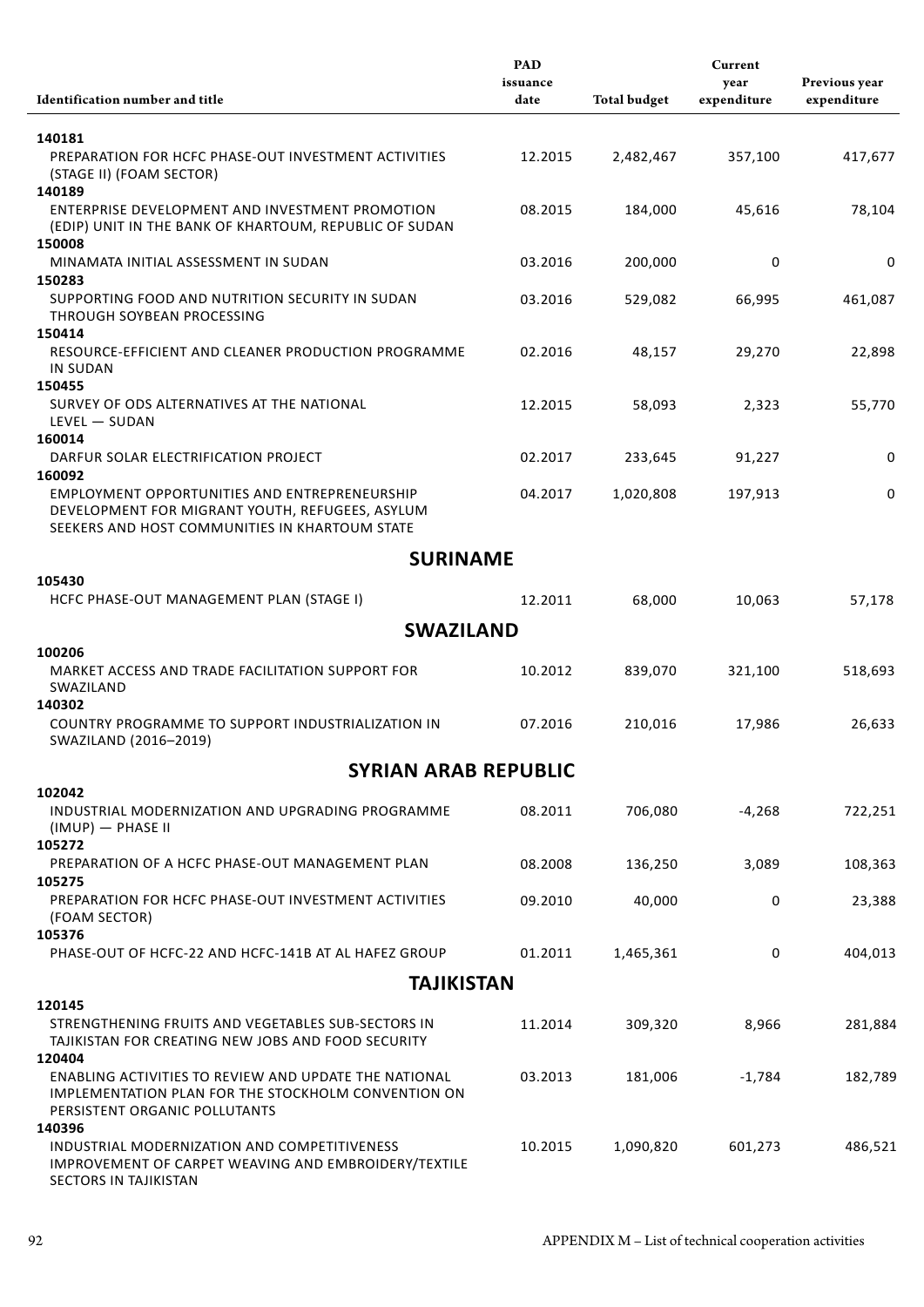|                                                                                                                                                                                                                                            | <b>PAD</b>       |                     | Current             |                              |
|--------------------------------------------------------------------------------------------------------------------------------------------------------------------------------------------------------------------------------------------|------------------|---------------------|---------------------|------------------------------|
| Identification number and title                                                                                                                                                                                                            | issuance<br>date | <b>Total budget</b> | year<br>expenditure | Previous year<br>expenditure |
| <b>THAILAND</b>                                                                                                                                                                                                                            |                  |                     |                     |                              |
| 090047                                                                                                                                                                                                                                     |                  |                     |                     |                              |
| <b>ASSOCIATE EXPERT/JPO</b>                                                                                                                                                                                                                | 04.2007          | 119,805             | $-13,610$           | 102,790                      |
| 100258                                                                                                                                                                                                                                     |                  |                     |                     |                              |
| PROMOTING SMALL BIOMASS POWER PLANTS IN RURAL<br>THAILAND FOR SUSTAINABLE RENEWABLE ENERGY<br>MANAGEMENT AND COMMUNITY INVOLVEMENT                                                                                                         | 02.2013          | 1,020,154           | 2,582               | 636,704                      |
| 100264                                                                                                                                                                                                                                     |                  |                     |                     |                              |
| TT-PILOT: OVERCOMING POLICY, MARKET AND TECHNOLOGICAL<br>BARRIERS TO SUPPORT TECHNOLOGICAL INNOVATION AND<br>SOUTH-SOUTH TECHNOLOGY TRANSFER: THE PILOT CASE OF<br>ETHANOL PRODUCTION FROM CASSAVA                                         | 06.2012          | 2,672,561           | 204,353             | 2,036,929                    |
| 103071<br>INDUSTRIAL ENERGY EFFICIENCY                                                                                                                                                                                                     | 04.2011          | 3,675,627           | 253,649             | 3,305,815                    |
| 130075                                                                                                                                                                                                                                     |                  |                     |                     |                              |
| <b>GREENING ECONOMY THROUGH LOW CARBON TECHNOLOGY</b><br>APPLICATIONS IN SMES (PREPARATORY ASSISTANCE)<br>130312                                                                                                                           | 07.2014          | 34,000              | 4,572               | 29,047                       |
| <b>GEF UNIDO CLEANTECH PROGRAMME FOR SMES IN THAILAND</b>                                                                                                                                                                                  | 07.2014          | 1,826,500           | 537,463             | 694,108                      |
| 150036                                                                                                                                                                                                                                     |                  |                     |                     |                              |
| APPLICATION OF INDUSTRY-URBAN SYMBIOSIS AND GREEN<br>CHEMISTRY TO REDUCE RELEASES OF POPS AND HAZARDOUS<br>CHEMICALS AS WELL AS GHG EMISSIONS, TO SUPPORT<br>INCLUSIVE AND SUSTAINABLE GROWTH                                              | 07.2017          | 200,000             | 86,328              | 0                            |
| 150186                                                                                                                                                                                                                                     |                  |                     |                     |                              |
| GREENING OF SCRAP METAL VALUE CHAIN THROUGH THE<br>PROMOTION OF BAT/BEP TO REDUCE U-POPS RELEASES FROM<br>RECYCLING FACILITIES                                                                                                             | 05.2016          | 150,000             | 87,268              | 25,534                       |
| 160055                                                                                                                                                                                                                                     |                  |                     |                     |                              |
| ENABLING ACTIVITIES TO REVIEW AND UPDATE THE NATIONAL<br>IMPLEMENTATION PLAN FOR THE STOCKHOLM CONVENTION ON<br>PERSISTENT ORGANIC POLLUTANTS                                                                                              | 07.2016          | 225,000             | 184,024             | 17,500                       |
| 160206                                                                                                                                                                                                                                     |                  |                     |                     |                              |
| JUNIOR PROFESSIONAL OFFICER IN THAILAND                                                                                                                                                                                                    | 09.2017          | 106,600             | 89,508              | 0                            |
| THE FORMER YUGOSLAV REPUBLIC OF MACEDONIA                                                                                                                                                                                                  |                  |                     |                     |                              |
| 100109                                                                                                                                                                                                                                     |                  |                     |                     |                              |
| REMOVAL OF TECHNICAL AND ECONOMIC BARRIERS TO<br>INITIATING THE CLEAN-UP ACTIVITIES FOR ALPHA-HCH,<br>BETA-HCH AND LINDANE CONTAMINATED SITES AT OHIS IN<br>MACEDONIA - PREPARATORY ASSISTANCE<br>100122                                   | 07.2013          | 94,006              | $-582$              | 94,588                       |
| REMOVAL OF TECHNICAL AND ECONOMIC BARRIERS TO                                                                                                                                                                                              | 02.2015          | 3,100,000           | 169,845             | 103,169                      |
| INITIATING THE CLEAN-UP ACTIVITIES FOR ALPHA-HCH,<br>BETA-HCH AND LINDANE CONTAMINATED SITES AT OHIS IN                                                                                                                                    |                  |                     |                     |                              |
| MACEDONIA<br>120127                                                                                                                                                                                                                        |                  |                     |                     |                              |
| CATALYZING MARKET TRANSFORMATION FOR INDUSTRIAL<br><b>ENERGY EFFICIENCY AND ACCELERATE INVESTMENTS IN BEST</b><br>AVAILABLE PRACTICES AND TECHNOLOGIES IN THE FORMER                                                                       | 03.2015          | 1,400,000           | 92,947              | 718,761                      |
| YUGOSLAV REPUBLIC OF MACEDONIA                                                                                                                                                                                                             |                  |                     |                     |                              |
| 120497<br>HCFC PHASE-OUT MANAGEMENT PLAN (PHASE I, TRANCHE III,<br>IV, V) (CONVERSION FROM HCFC-141B TO HFCS IN THE<br>MANUFACTURE OF POLYURETHANE FOAM FOR THE<br>COMMERCIAL REFRIGERATION UNITS, SANDWICH PANELS AND<br>INSULATED DOORS) | 10.2012          | 704,133             | 58,494              | 520,272                      |
| 130300                                                                                                                                                                                                                                     |                  |                     |                     |                              |
| FOSTERING SUSTAINABLE LINKAGES AND CLUSTER                                                                                                                                                                                                 | 02.2014          | 249,446             | 636                 | 236,683                      |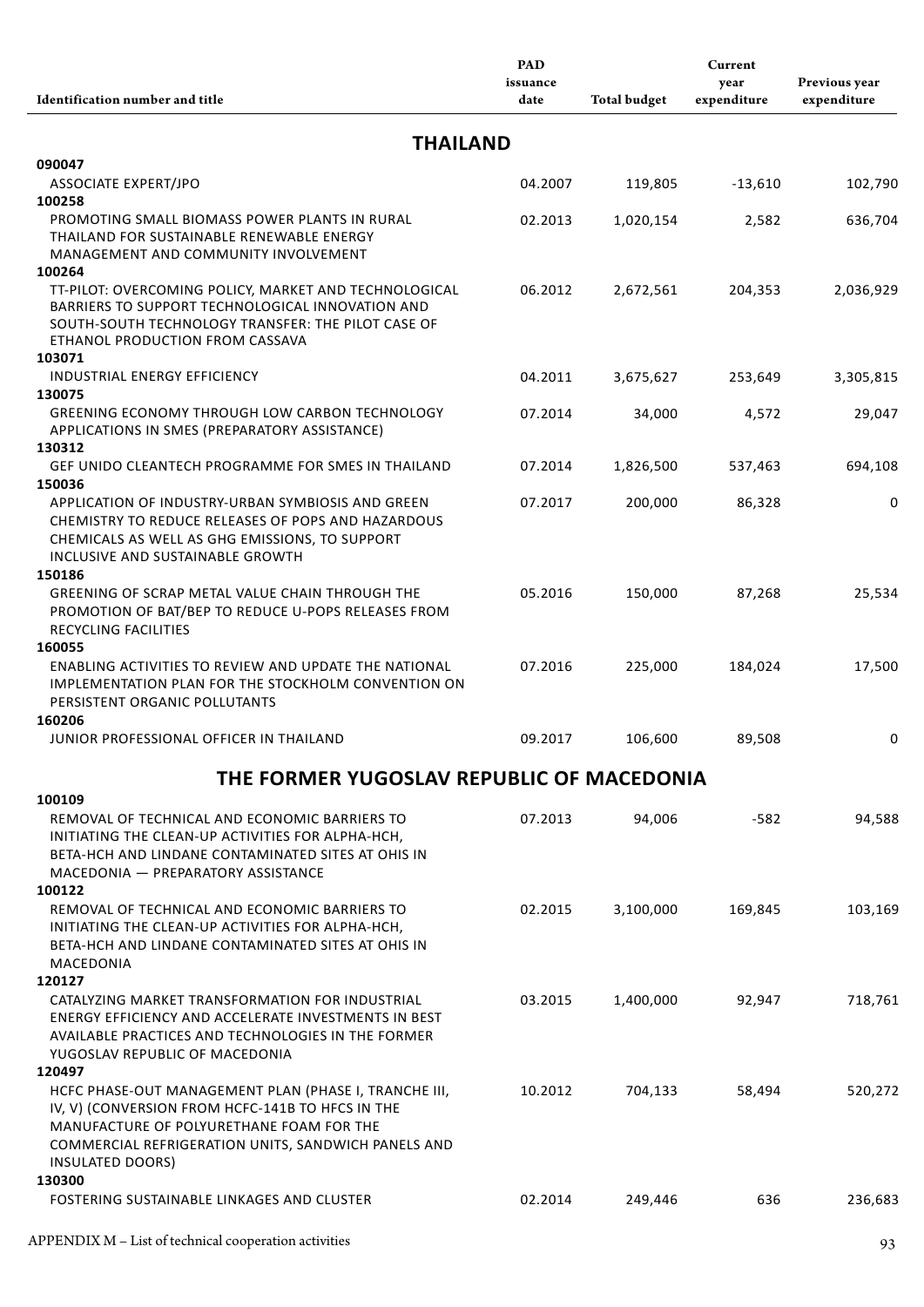|                                                                                                                                                                                    | <b>PAD</b>       |                     | Current             |                              |
|------------------------------------------------------------------------------------------------------------------------------------------------------------------------------------|------------------|---------------------|---------------------|------------------------------|
| Identification number and title                                                                                                                                                    | issuance<br>date | <b>Total budget</b> | year<br>expenditure | Previous year<br>expenditure |
| DEVELOPMENT IN THE MACEDONIAN TOURISM INDUSTRY IN<br>ORDER TO REDUCE POVERTY AND STIMULATE ECONOMIC<br><b>GROWTH</b>                                                               |                  |                     |                     |                              |
| 150269<br>MACEDONIA - ODS ALTERNATIVES SURVEY                                                                                                                                      | 11.2015          | 39,987              | 3,361               | 36,626                       |
| <b>TOGO</b>                                                                                                                                                                        |                  |                     |                     |                              |
| 105377                                                                                                                                                                             |                  |                     |                     |                              |
| HCFC PHASE-OUT MANAGEMENT PLAN (STAGE I)<br>110028                                                                                                                                 | 01.2011          | 350,000             | 29,581              | 155,785                      |
| ENABLING ACTIVITIES TO REVIEW AND UPDATE THE NATIONAL<br>IMPLEMENTATION PLAN FOR THE STOCKHOLM CONVENTION ON<br><b>POPS</b>                                                        | 10.2012          | 179,290             | 664                 | 164,149                      |
| <b>TUNISIA</b>                                                                                                                                                                     |                  |                     |                     |                              |
| 120357                                                                                                                                                                             |                  |                     |                     |                              |
| FACILITATING YOUTH EMPLOYMENT THROUGH<br>ENTREPRENEURSHIP AND ENTERPRISE DEVELOPMENT IN<br>VULNERABLE REGIONS OF TUNISIA: EL KEF, KAIROUAN,<br>KASSERINE AND SIDI BOUZID<br>120575 | 12.2012          | 5,976,152           | 1,563,126           | 2,921,259                    |
| IMPROVE MERCURY WASTE MANAGEMENT IN TUNISIA<br>120589                                                                                                                              | 11.2015          | 600,000             | 269,763             | 44,129                       |
| INSTITUTIONAL STRENGTHENING IN TUNISIA — PHASE VII                                                                                                                                 | 07.2015          | 493,999             | 15,649              | 246,729                      |
| 120622<br>PROJET D'ACCÈS AUX MARCHÉS DES PRODUITS<br>AGRO-ALIMENTAIRES ET DE TERROIR - (PAMPAT) - TUNISIE                                                                          | 10.2013          | 4,356,938           | 929,863             | 2,029,121                    |
| 120628                                                                                                                                                                             |                  |                     |                     |                              |
| ENABLING ACTIVITIES TO REVIEW AND UPDATE THE NATIONAL<br>IMPLEMENTATION PLAN (NIP) FOR THE STOCKHOLM<br><b>CONVENTION IN TUNISIA</b>                                               | 05.2013          | 220,000             | 2,870               | 168,750                      |
| 130323<br>TECHNICAL ASSISTANCE FOR THE FINAL PHASE-OUT OF METHYL<br>BROMIDE IN THE PALM DATES SECTOR                                                                               | 12.2013          | 432,099             | 52,138              | 382,583                      |
| 140190<br>HCFC PHASE-OUT MANAGEMENT PLAN (STAGE I)                                                                                                                                 | 08.2014          | 1,512,563           | 165,145             | 275,417                      |
| 150084                                                                                                                                                                             |                  |                     |                     |                              |
| COUNTRY EVALUATION TUNISIA<br>150238                                                                                                                                               | 03.2015          | 46,570              | 5,782               | 38,702                       |
| ODS ALTERNATIVES SURVEY - TUNISIA                                                                                                                                                  | 07.2015          | 110,000             | 70,828              | 17,347                       |
| 160278<br>PREPARATION FOR HCFC PHASE-OUT INVESTMENT ACTIVITIES,<br>STAGE II (POLYURETHANE FOAM SECTOR)                                                                             | 12.2016          | 60,000              | 0                   | 0                            |
| 160280                                                                                                                                                                             |                  |                     |                     |                              |
| PREPARATION OF HCFC PHASE-OUT MANAGEMENT PLAN<br>(STAGE II)                                                                                                                        | 12.2016          | 60,000              | 0                   | 0                            |
| <b>TURKEY</b>                                                                                                                                                                      |                  |                     |                     |                              |
| 103074                                                                                                                                                                             |                  |                     |                     |                              |
| <b>IMPROVING ENERGY EFFICIENCY IN INDUSTRY IN TURKEY</b><br>105380                                                                                                                 | 11.2010          | 2,741,746           | 715,456             | 1,971,764                    |
| UMBRELLA PROJECT FOR THE PHASE-OUT OF R141B FROM THE<br>PU SANDWICH PANELS AND R22/142B IN XPS                                                                                     | 12.2010          | 7,713,490           | 11,706              | 7,509,713                    |
| 120234<br>DEMONSTRATION PROJECT FOR DISPOSAL OF UNWANTED ODS<br>IN TURKEY                                                                                                          | 05.2012          | 1,076,250           | $-1,430$            | 1,059,414                    |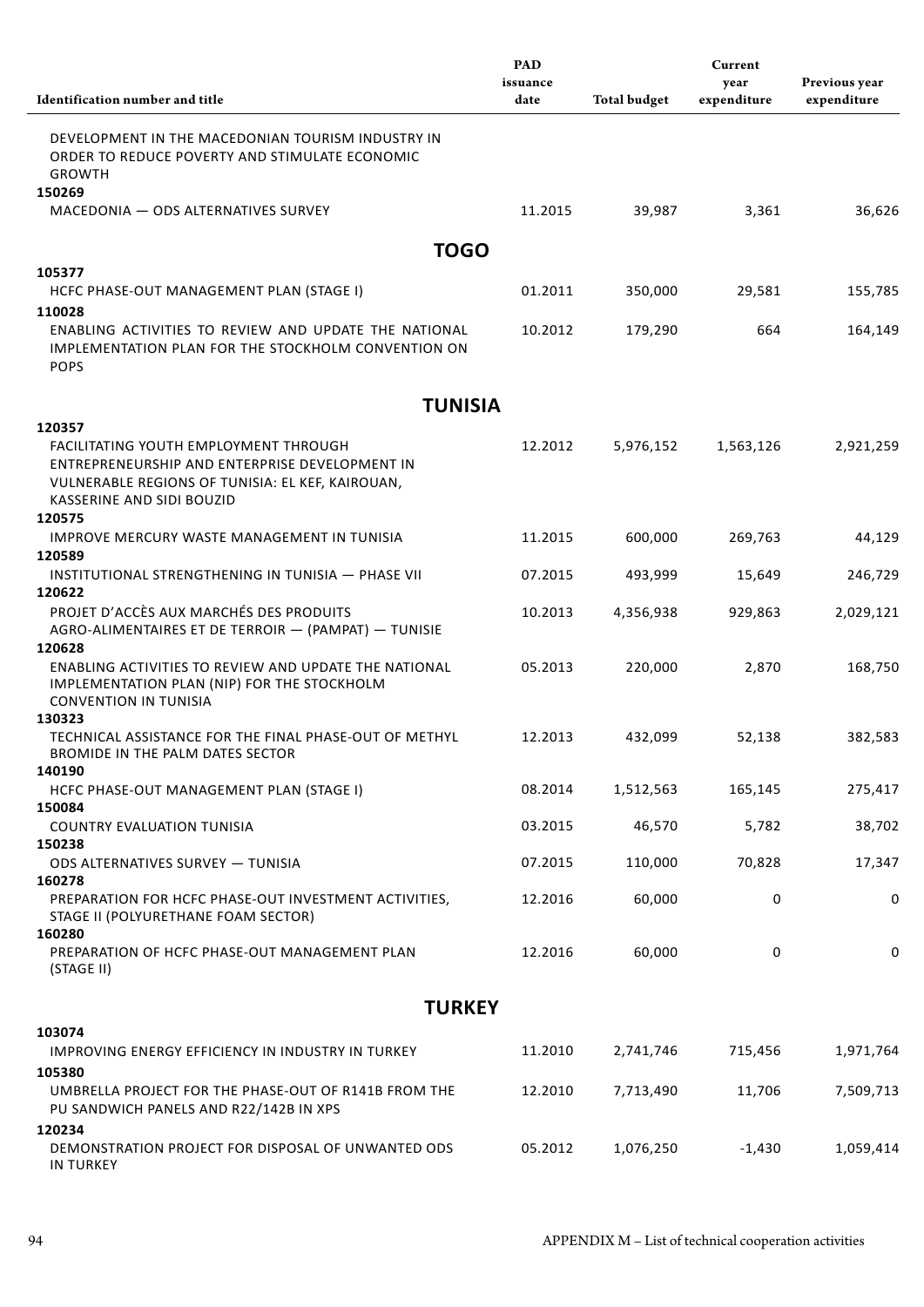| Identification number and title                                                                                                                | <b>PAD</b><br>issuance<br>date | <b>Total budget</b> | Current<br>year<br>expenditure | Previous year<br>expenditure |
|------------------------------------------------------------------------------------------------------------------------------------------------|--------------------------------|---------------------|--------------------------------|------------------------------|
|                                                                                                                                                |                                |                     |                                |                              |
| 120632<br>TURKEY HCFC PHASE-OUT MANAGEMENT PLAN (STAGE I)                                                                                      | 12.2012                        | 3,305,351           | 88,605                         | 896,535                      |
| 130124                                                                                                                                         |                                |                     |                                |                              |
| GEF UNIDO CLEANTECH PROGRAMME FOR SMES IN TURKEY                                                                                               | 11.2013                        | 990,000             | 192,186                        | 681,469                      |
| 130224                                                                                                                                         |                                |                     |                                |                              |
| EXTENSION OF INSTITUTIONAL STRENGTHENING - PHASE VI                                                                                            | 09.2013                        | 849,082             | 124,120                        | 353,084                      |
| 140242                                                                                                                                         |                                |                     |                                |                              |
| VOCATIONAL TRAINING FOR SYRIAN YOUTH AND WOMEN<br>REFUGEES IN TURKEY USING MOBILE APPAREL SKILLS UNITS                                         | 03.2015                        | 864,925             | $-16,911$                      | 881,836                      |
| 140288<br>POPS LEGACY ELIMINATION AND POPS RELEASE REDUCTION<br><b>PROJECT</b>                                                                 | 01.2015                        | 3,883,600           | 968,295                        | 551,147                      |
| 140325                                                                                                                                         |                                |                     |                                |                              |
| SUSTAINABLE USE OF BIOMASS TO ASSIST THE DEVELOPMENT<br>OF TURKEY'S ECONOMY TOWARDS A LOW-CARBON<br><b>DEVELOPMENT PATH</b>                    | 07.2016                        | 150,000             | 19,881                         | 99,935                       |
| 150007                                                                                                                                         |                                |                     |                                |                              |
| MINAMATA INITIAL ASSESSMENT IN THE REPUBLIC OF TURKEY                                                                                          | 07.2016                        | 500,000             | 62,965                         | 0                            |
| 150090<br>WORKSHOPS ON TECH TEXTILES, ACCREDITATION OF TESTING<br>LABORATORIES AND ECO-PRODUCTION IN LEATHER INDUSTRY                          | 08.2015                        | 169,102             | 59,161                         | 102,966                      |
| 150229                                                                                                                                         |                                |                     |                                |                              |
| PREPARATION OF HCFC PHASE-OUT MANAGEMENT PLAN<br>(STAGE II)                                                                                    | 11.2015                        | 90,000              | 0                              | 0                            |
| 150231                                                                                                                                         |                                |                     |                                |                              |
| ODS ALTERNATIVES SURVEY IN TURKEY                                                                                                              | 11.2015                        | 130,000             | 53,675                         | 2,736                        |
| 160136<br>VOCATIONAL TRAINING ON APPAREL MANUFACTURE FOR<br>SYRIAN REFUGEES IN TURKEY                                                          | 03.2017                        | 746,460             | 349,655                        | 0                            |
| <b>TURKMENISTAN</b>                                                                                                                            |                                |                     |                                |                              |
| 105378                                                                                                                                         |                                |                     |                                |                              |
| HCFC PHASE-OUT MANAGEMENT PLAN (STAGE I)                                                                                                       | 01.2011                        | 646,547             | 37,201                         | 431,187                      |
| <b>UGANDA</b>                                                                                                                                  |                                |                     |                                |                              |
| 102146                                                                                                                                         |                                |                     |                                |                              |
| ESTABLISHMENT OF A PILOT RENEWABLE ENERGY POWERED<br>BUSINESS INFORMATION CENTRE (REBIC) IN NORTHERN<br>UGANDA                                 | 04.2010                        | 265,487             | $-11,489$                      | 258,933                      |
| 104109                                                                                                                                         |                                |                     |                                |                              |
| LOW-CARBON PRODUCTION IN THE AGRO-INDUSTRY IN<br><b>UGANDA</b>                                                                                 | 08.2010                        | 229,370             | 682                            | 234,328                      |
| 120581                                                                                                                                         |                                |                     |                                |                              |
| HCFC PHASE-OUT MANAGEMENT PLAN (STAGE I)                                                                                                       | 12.2016                        | 79,977              | 17,441                         | 39,977                       |
| 140015                                                                                                                                         |                                |                     |                                |                              |
| PPG: REDUCING VULNERABILITY OF BANANA PRODUCING<br>COMMUNITIES TO CLIMATE CHANGE THROUGH BANANA VALUE<br><b>ADDED ACTIVITIES</b><br>140039     | 02.2014                        | 2,916,710           | 769,066                        | 531,071                      |
| UGANDA COUNTRY PROGRAMME FRAMEWORK (2014-2017)                                                                                                 | 02.2014                        | 130,636             | $-1,588$                       | 124,953                      |
| 150203                                                                                                                                         |                                |                     |                                |                              |
| ODS ALTERNATIVES SURVEY - UGANDA                                                                                                               | 07.2015                        | 40,000              | 10,626                         | 28,424                       |
| 160111                                                                                                                                         |                                |                     |                                |                              |
| AGRICULTURAL VALUE CHAIN DEVELOPMENT PROGRAMME<br>(AVCP) - PRODUCT DIVERSIFICATION, MARKET DEVELOPMENT,<br>REGULATION AND STANDARDS COMPLIANCE | 04.2017                        | 33,642              | 15,197                         | 4,508                        |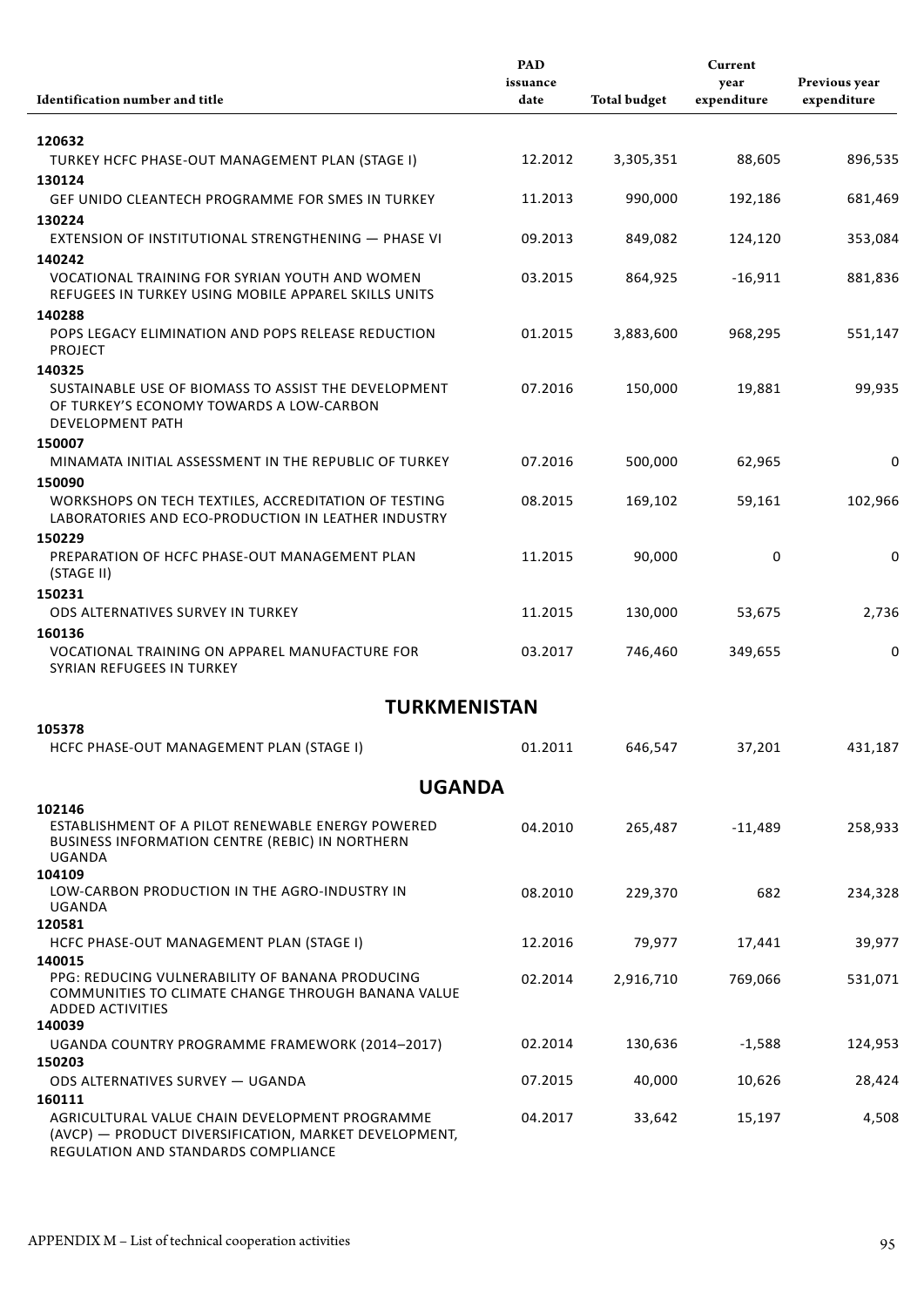|                                                                                                                                                                                                      | <b>PAD</b><br>issuance |                     | Current<br>year | Previous year |
|------------------------------------------------------------------------------------------------------------------------------------------------------------------------------------------------------|------------------------|---------------------|-----------------|---------------|
| Identification number and title                                                                                                                                                                      | date                   | <b>Total budget</b> | expenditure     | expenditure   |
| <b>UKRAINE</b>                                                                                                                                                                                       |                        |                     |                 |               |
| 103078                                                                                                                                                                                               |                        |                     |                 |               |
| <b>IMPROVING ENERGY EFFICIENCY AND PROMOTING RENEWABLE</b><br>ENERGY IN THE AGRO-FOOD AND OTHER SMALL AND MEDIUM<br><b>ENTERPRISES (SMES)</b>                                                        | 06.2011                | 5,221,767           | 590,112         | 3,852,633     |
| 104112<br>PROMOTING THE ADAPTATION AND ADOPTION OF RECP<br>(RESOURCE EFFICIENT AND CLEANER PRODUCTION) THROUGH<br>THE ESTABLISHMENT AND OPERATION OF A CLEANER<br>PRODUCTION CENTRE (CPC) IN UKRAINE | 04.2011                | 4,185,513           | 654,155         | 2,806,205     |
| 120321<br>INTRODUCTION OF ENERGY MANAGEMENT SYSTEM STANDARDS<br>IN UKRAINIAN INDUSTRY                                                                                                                | 01.2014                | 5,550,000           | 485,900         | 801,100       |
| 140391<br>ENVIRONMENTALLY-SOUND MANAGEMENT AND FINAL<br>DISPOSAL OF POLYCHLORINATED BIPHENYLS (PCBS)<br>160246                                                                                       | 02.2016                | 5,250,000           | 247,478         | 447,065       |
| THE GLOBAL CLEANTECH INNOVATION PROGRAMME FOR SMES<br>IN UKRAINE                                                                                                                                     | 09.2017                | 50,000              | 0               | 0             |
| UNITED REPUBLIC OF TANZANIA                                                                                                                                                                          |                        |                     |                 |               |
| 100028                                                                                                                                                                                               |                        |                     |                 |               |
| INSTITUTIONAL SUPPORT FOR BETTER SERVICE DELIVERY TO<br>ENHANCE ENTERPRISE ACCESS TO MARKETS AND EXPORT<br>100165                                                                                    | 10.2011                | 230,240             | $-15,116$       | 217,392       |
| TANZANIA COUNTRY FRAMEWORK OF SUPPORT TO UNDAP<br>2011-2015 - ENVIRONMENT AND CLIMATE CHANGE<br>100228                                                                                               | 01.2012                | 165,524             | $-15,398$       | 165,070       |
| VALUE CHAIN SUPPORT PROGRAMME FOR TANZANIA'S CASHEW<br>AND RED MEAT/LEATHER INDUSTRY                                                                                                                 | 10.2011                | 816,059             | $-15,471$       | 768,142       |
| 100261<br>MINI-GRIDS BASED ON SMALL HYDROPOWER SOURCES TO<br>AUGMENT RURAL ELECTRIFICATION IN TANZANIA                                                                                               | 03.2012                | 3,381,884           | 93,427          | 3,207,270     |
| 100304<br>COUNTRY PROGRAMME COORDINATION: UNDAP<br><b>ENVIRONMENT CLUSTER</b>                                                                                                                        | 01.2012                | 56,180              | $-1,011$        | 50,194        |
| 100348<br>COUNTRY FRAMEWORK OF SUPPORT TO UNDAP<br>2011-2015 - ECONOMIC GROWTH                                                                                                                       | 10.2011                | 1,297,763           | 82,787          | 1,072,585     |
| 101185<br>VALUE CHAIN SUPPORT PROGRAMME FOR TANZANIA'S CASHEW<br>AND RED MEAT/LEATHER INDUSTRY IN THE FRAME OF THE 3ADI,<br>FUNDED THROUGH UNDAP 2011-2015: ECONOMIC GROWTH                          | 10.2011                | 333,917             | $-63,945$       | 367,719       |
| 102175<br>COUNTRY FRAMEWORK OF SUPPORT TO UNDAP URT 2011-2015:<br>ECONOMIC GROWTH - COMPONENT II, PROJECT 4: INDUSTRIAL<br>UPGRADING AND MODERNIZATION PROJECT IN TANZANIA                           | 10.2011                | 1,856,988           | $-9,977$        | 1,819,638     |
| 102208<br>INVESTMENT MONITORING PLATFORM AND SUBCONTRACTING<br>AND PARTNERSHIP EXCHANGE CENTRE (SPX) IN TANZANIA                                                                                     | 10.2011                | 415,684             | $-5,466$        | 417,787       |
| 102209<br>ESTABLISHMENT OF BUSINESS INFORMATION CENTRE IN ZANZIBAR                                                                                                                                   | 10.2011                | 239,756             | $-646$          | 241,380       |
| 103176<br>COUNTRY FRAMEWORK OF SUPPORT TO UNITED NATIONS<br>DEVELOPMENT ASSISTANCE PLAN 2011-2015: ENVIRONMENT<br>AND CLIMATE CHANGE - TANZANIA                                                      | 01.2012                | 439,126             | $-12,288$       | 431,825       |
| 104180<br>TANZANIA-COUNTRY FRAMEWORK SUPPORT TO UNDAP<br>2011-2015 - ENVIRONMENT-WASTE MANAGEMENT                                                                                                    | 01.2012                | 170,785             | $-2,557$        | 152,724       |
| 107142<br>COUNTRY PROGRAMME COORDINATION: UNDAP ECONOMIC<br><b>GROWTH CLUSTER</b>                                                                                                                    | 10.2011                | 591,273             | $-25,541$       | 563,239       |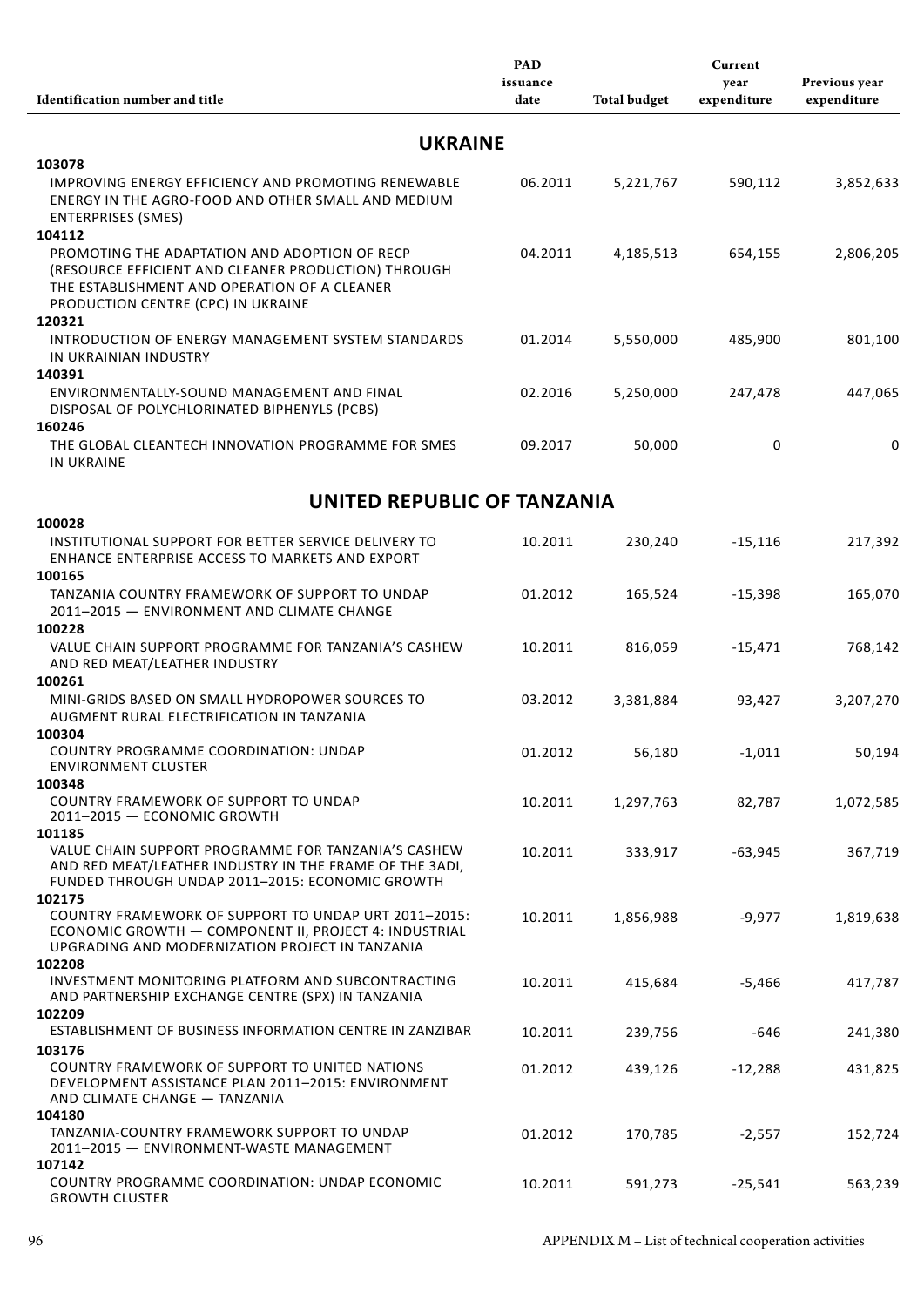| Identification number and title                                                                                                                                                        | <b>PAD</b><br>issuance |                     | Current<br>year | Previous year |
|----------------------------------------------------------------------------------------------------------------------------------------------------------------------------------------|------------------------|---------------------|-----------------|---------------|
|                                                                                                                                                                                        | date                   | <b>Total budget</b> | expenditure     | expenditure   |
| 120104<br>SECO/UN CLUSTER TANZANIA - TRADE SECTOR DEVELOPMENT<br>PROGRAMME: MARKET VALUE CHAINS RELATING TO<br>HORTICULTURAL PRODUCTS FOR RESPONSIBLE TOURISM<br>MARKET ACCESS PROJECT | 10.2014                | 745,909             | 312,332         | 369,712       |
| 120288<br>SME POLICY IMPLEMENTATION REVIEW                                                                                                                                             | 10.2011                | 117,757             | 1,575           | 107,034       |
| 120494<br>HCFC PHASE-OUT MANAGEMENT PLAN (STAGE I)<br>140077                                                                                                                           | 06.2016                | 99,875              | 9,495           | 51,911        |
| PROMOTION OF WASTE-TO-ENERGY (WTE) APPLICATIONS IN<br>AGRO-INDUSTRIES OF TANZANIA<br>150208                                                                                            | 02.2015                | 5,277,000           | 1,134,272       | 1,818,891     |
| PROMOTION OF BIO-ETHANOL AS ALTERNATIVE FUEL FOR<br>COOKING IN THE UNITED REPUBLIC OF TANZANIA                                                                                         | 10.2015                | 2,557,078           | 8,937           | 85,619        |
| <b>URUGUAY</b>                                                                                                                                                                         |                        |                     |                 |               |
| 100041                                                                                                                                                                                 | 02.2012                | 1,648,572           |                 |               |
| CENTRO AGRO-INDUSTRIAL MODULAR DE EXCELENCIA<br>120323                                                                                                                                 |                        |                     | 16,238          | 1,608,157     |
| TOWARDS A GREEN ECONOMY IN URUGUAY: STIMULATING<br>SUSTAINABLE PRODUCTION PRACTICES AND LOW-EMISSION<br>TECHNOLOGIES IN PRIORITIZED SECTORS                                            | 12.2013                | 3,392,727           | 732,154         | 936,527       |
| 150228<br>ODS ALTERNATIVES SURVEY - URUGUAY                                                                                                                                            | 07.2015                | 110,000             | 68,669          | 20,970        |
| <b>VANUATU</b>                                                                                                                                                                         |                        |                     |                 |               |
| 140250<br>UNIDO-VANUATU COUNTRY PROGRAMME OF TECHNICAL<br>COOPERATION (2015-2020) TO PROMOTE INCLUSIVE AND<br>SUSTAINABLE INDUSTRIAL DEVELOPMENT IN VANUATU                            | 10.2016                | 124,248             | 17,350          | 24,488        |
| 140403<br>DEVELOPMENT OF THE BAMBOO SECTOR IN THE FIJI ISLAND<br>AND IN VANUATU                                                                                                        | 01.2017                | 261,537             | 110,030         | 22,599        |
| <b>VENEZUELA (BOLIVARIAN REPUBLIC OF)</b>                                                                                                                                              |                        |                     |                 |               |
| 105295                                                                                                                                                                                 |                        |                     |                 |               |
| HCFC PHASE-OUT MANAGEMENT PLAN (STAGE I)<br>150273                                                                                                                                     | 12.2015                | 1,882,047           | 101,146         | 1,773,812     |
| VENEZUELA ODS ALTERNATIVES SURVEY<br>140166, 160104                                                                                                                                    | 09.2015                | 130,000             | 68,268          | 53,231        |
| UPDATE THE PREPARATION OF INVESTMENT ACTIVITIES FOR THE<br>PHASE OUT OF HCFCS IN THE REFRIGERATION MANUFACTURING<br><b>SECTOR</b>                                                      | 12.2012                | 293,538             | 35,600          | 62,290        |
| 140165, 160105<br>PREPARATION OF A HCFC PHASE-OUT MANAGEMENT PLAN<br>(STAGE II)                                                                                                        | 12.2012                | 443,465             | 139,716         | 223,150       |
| <b>VIET NAM</b>                                                                                                                                                                        |                        |                     |                 |               |
| 100052                                                                                                                                                                                 |                        |                     |                 |               |
| <b>IMPLEMENTATION OF ECO-INDUSTRIAL PARK INITIATIVE FOR</b><br>SUSTAINABLE INDUSTRIAL ZONES IN VIET NAM<br>120122                                                                      | 08.2014                | 4,384,607           | 624,517         | 1,968,646     |
| STRENGTHEN THE SUPPLY CAPACITY OF THE FRUITS AND<br>VEGETABLE SECTOR BY APPLYING PROPER TECHNOLOGIES<br>ALONG THE VALUE CHAIN<br>120263                                                | 03.2013                | 779,699             | 273,615         | 452,549       |
| PROMOTION OF ENERGY EFFICIENT INDUSTRIAL BOILER<br>ADOPTION AND OPERATING PRACTICES IN VIET NAM                                                                                        | 12.2014                | 1,771,000           | 578,447         | 289,780       |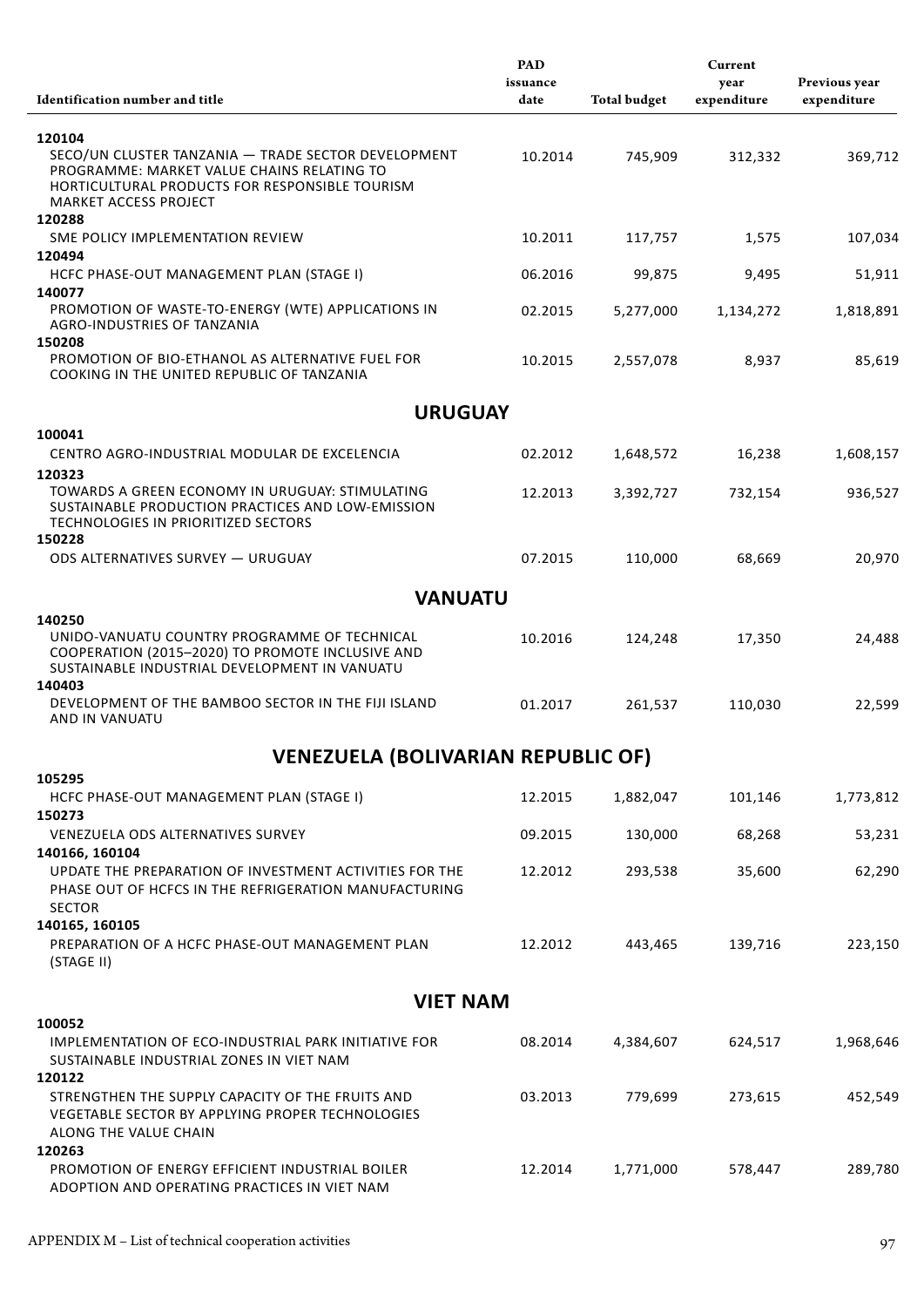|                                                                                                                                                                      | <b>PAD</b>       |                     | Current             |                              |  |
|----------------------------------------------------------------------------------------------------------------------------------------------------------------------|------------------|---------------------|---------------------|------------------------------|--|
| Identification number and title                                                                                                                                      | issuance<br>date | <b>Total budget</b> | year<br>expenditure | Previous year<br>expenditure |  |
| 120621                                                                                                                                                               |                  |                     |                     |                              |  |
| <b>IMPROVING ENERGY EFFICIENCY AND REDUCING ODS</b><br><b>EMISSIONS IN THE COLD STORAGE SECTOR</b>                                                                   | 02.2014          | 415,840             | 53,484              | 347,028                      |  |
| 130217                                                                                                                                                               |                  |                     |                     |                              |  |
| EXPANSION OF THE NATIONAL BUSINESS REGISTRATION SYSTEM<br>(NBRS) TO NEW BUSINESS ENTITIES                                                                            | 09.2014          | 4,374,820           | 907,173             | 2,286,736                    |  |
| 130253                                                                                                                                                               |                  |                     |                     |                              |  |
| PROMOTION OF CSR IN VIETNAMESE SMES<br>140068                                                                                                                        | 04.2013          | 335,118             | 49,166              | 275,902                      |  |
| MINAMATA CONVENTION INITIAL ASSESSMENT FOR VIET NAM<br>150087                                                                                                        | 07.2014          | 500,000             | 4,905               | 446,213                      |  |
| SUPPORT TO THE GOVERNMENT OF VIET NAM IN THE<br>PREPARATION OF AN INDUSTRIAL STRATEGY AND OF THE<br>RELATED IMPLEMENTATION POLICY                                    | 11.2015          | 823,009             | 148,767             | 105,712                      |  |
| <b>YEMEN</b>                                                                                                                                                         |                  |                     |                     |                              |  |
| 140132                                                                                                                                                               |                  |                     |                     |                              |  |
| MINAMATA INITIAL ASSESSMENT IN THE REPUBLIC OF YEMEN<br>140353                                                                                                       | 07.2014          | 200,000             | 0                   | 151,734                      |  |
| HPMP YEMEN PREPARATORY FUNDING<br>140401                                                                                                                             | 12.2014          | 80,000              | 0                   | 0                            |  |
| YEMEN PRP HPMP STAGE II                                                                                                                                              | 12.2014          | 20,000              | 0                   | 0                            |  |
| <b>ZAMBIA</b>                                                                                                                                                        |                  |                     |                     |                              |  |
| 103087                                                                                                                                                               |                  |                     |                     |                              |  |
| RENEWABLE ENERGY-BASED ELECTRICITY GENERATION FOR<br>ISOLATED MINI-GRIDS IN ZAMBIA<br>105305                                                                         | 06.2010          | 6,799,910           | $-12,472$           | 6,770,185                    |  |
| TECHNICAL ASSISTANCE FOR THE TOTAL PHASE-OUT OF METHYL<br>BROMIDE IN TOBACCO, CUT FLOWERS, HORTICULTURE AND<br><b>POST HARVEST USES</b>                              | 12.2008          | 289,548             | 16,160              | 273,360                      |  |
| 105306                                                                                                                                                               |                  |                     |                     |                              |  |
| HCFC PHASE-OUT MANAGEMENT PLAN (STAGE I)                                                                                                                             | 12.2016          | 139,321             | 96                  | 69,225                       |  |
| 120210                                                                                                                                                               |                  |                     |                     |                              |  |
| UPSCALE SMALL HYDROPOWER MINI-GRID DEVELOPMENT IN<br>ZAMBIA TO DELIVER RENEWABLE ENERGY FOR PRODUCTIVE<br>USES - FEASIBILITY STUDY PHASE                             | 11.2013          | 645,734             | 13,044              | 594,275                      |  |
| 120501<br>TRADE CAPACITY-BUILDING FOR ZAMBIA, PHASE II                                                                                                               | 07.2013          | 1,614,097           | 70,762              | 1,397,870                    |  |
| 140113<br>UNIDO-ZAMBIA COUNTRY PROGRAMME 2017-2021                                                                                                                   | 04.2017          | 193,896             | 35,618              | 106,855                      |  |
| 140279<br>VOLVO AND VOCATIONAL TRAINING IN ZAMBIA: PRIVATE-PUBLIC<br>DEVELOPMENT PARTNERSHIP (PPDP) WITHIN THE<br>DEVELOPMENT OF ZAMBIA'S MINING SKILLS AND TRAINING | 12.2014          | 1,297,873           | 287,132             | 787,058                      |  |
| <b>FRAMEWORK (MSTF)</b>                                                                                                                                              |                  |                     |                     |                              |  |
| 150250<br>ECONOMIC AND SOCIAL EMPOWERMENT OF YOUNG WOMEN<br>AND MEN IN WESTERN AND NORTH-WESTERN REGIONS OF<br>ZAMBIA                                                | 10.2015          | 40,308              | 7,080               | 34,333                       |  |
| <b>ZIMBABWE</b>                                                                                                                                                      |                  |                     |                     |                              |  |
| 140263                                                                                                                                                               |                  |                     |                     |                              |  |
| ZIMBABWE COUNTRY PROGRAMME FRAMEWORK (2016-2020)                                                                                                                     | 07.2016          | 219,847             | 97,730              | 43,307                       |  |

l,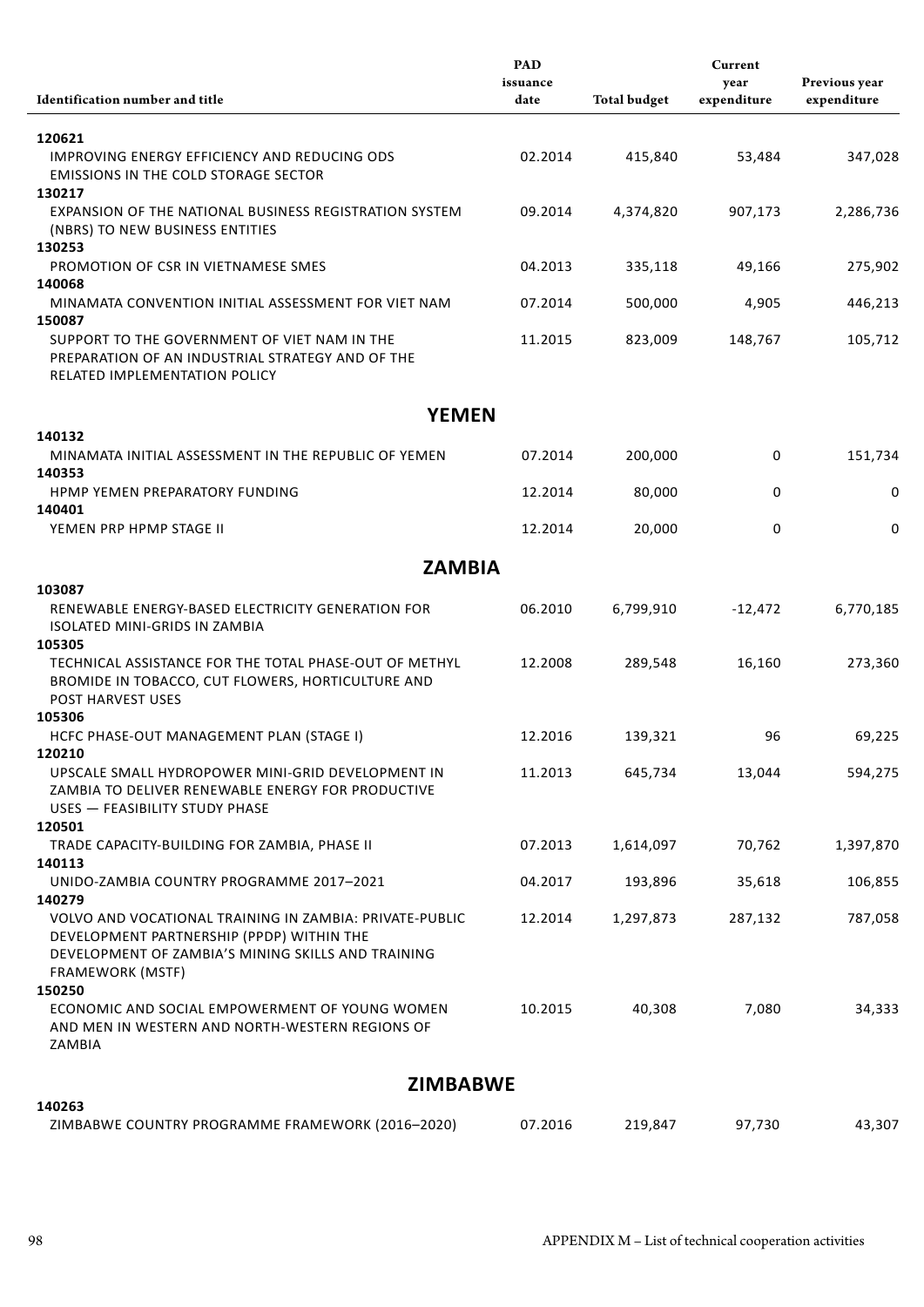| Identification number and title                                                                                                        | <b>PAD</b><br>issuance<br>date | <b>Total budget</b> | Current<br>year<br>expenditure | Previous year<br>expenditure |
|----------------------------------------------------------------------------------------------------------------------------------------|--------------------------------|---------------------|--------------------------------|------------------------------|
| <b>AFRICA REGION</b>                                                                                                                   |                                |                     |                                |                              |
| 100080                                                                                                                                 |                                |                     |                                |                              |
| PROGRAMME INFRASTRUCTURE QUALITÉ DE L'AFRIQUE                                                                                          | 12.2014                        | 6,157,375           | 2,671,887                      | 2,850,681                    |
| <b>CENTRAL</b>                                                                                                                         |                                |                     |                                |                              |
| 100110                                                                                                                                 |                                |                     |                                |                              |
| PROMOTION OF NEEM-DERIVED BIOPESTICIDES IN WEST AFRICA                                                                                 | 01.2014                        | 275,000             | 28,901                         | 240,296                      |
| 100336<br>IMPROVE THE HEALTH AND ENVIRONMENT OF ARTISANAL GOLD<br>MINING COMMUNITIES BY REDUCING MERCURY EMISSIONS                     | 01.2012                        | 1,016,604           | 27,644                         | 969,302                      |
| AND PROMOTING SOUND MANAGEMENT OF CHEMICALS<br>100337                                                                                  |                                |                     |                                |                              |
| DEVELOPMENT OF AN ENVIRONMENTALLY-RESPONSIBLE                                                                                          | 10.2012                        | 989,510             | 652                            | 959,399                      |
| FAIR TRADE ARTISANAL AND SMALL-SCALE GOLD MINING<br>101061                                                                             |                                |                     |                                |                              |
| IMPROVING THE INCOME GENERATING POTENTIAL OF THE OIL                                                                                   | 01.2010                        | 3,234,397           | $-28,966$                      | 3,266,328                    |
| PALM IN WEST AND CENTRAL AFRICAN REGION (CAMEROON<br>AND NIGERIA)                                                                      |                                |                     |                                |                              |
| 103052                                                                                                                                 |                                |                     |                                |                              |
| PROMOTING COORDINATION, COHERENCE, INTEGRATION AND<br>KNOWLEDGE MANAGEMENT UNDER ENERGY COMPONENT OF<br>SPWA                           | 03.2011                        | 1,794,868           | 6,726                          | 1,619,573                    |
| 104061                                                                                                                                 |                                |                     |                                |                              |
| REGIONAL PROJECT TO DEVELOP APPROPRIATE STRATEGIES FOR<br><b>IDENTIFYING SITES CONTAMINATED BY CHEMICALS LISTED IN</b><br>ANNEXES A, B | 01.2008                        | 3,049,827           | $-79,769$                      | 2,977,770                    |
| 104063                                                                                                                                 |                                |                     |                                |                              |
| CAPACITY STRENGTHENING AND TECHNICAL ASSISTANCE FOR                                                                                    | 05.2011                        | 1,542,633           | 87,083                         | 1,339,731                    |
| THE IMPLEMENTATION OF SC NATIONAL IMPLEMENTATION                                                                                       |                                |                     |                                |                              |
| PLANS (NIPS) IN AFRICAN LEAST DEVELOPED COUNTRIES (LDCS)                                                                               |                                |                     |                                |                              |
| OF THE SADC SUBREGION                                                                                                                  |                                |                     |                                |                              |
| 104065                                                                                                                                 |                                |                     |                                |                              |
| CAPACITY STRENGHENING AND TECHNICAL ASSISTANCE FOR THE                                                                                 | 06.2011                        | 2,539,897           | 424,237                        | 1,928,721                    |
| IMPLEMENTATION OF THE STOCKHOLM CONVENTION NATIONAL                                                                                    |                                |                     |                                |                              |
| IMPLEMENTATION PLANS (NIPS) IN AFRICAN LEAST DEVELOPED                                                                                 |                                |                     |                                |                              |
| COUNTRIES (LDCS) OF THE COMESA SUBREGION                                                                                               |                                |                     |                                |                              |
| 104072                                                                                                                                 |                                |                     |                                |                              |
| DEMONSTRATING AND CAPTURING BEST PRACTICES AND                                                                                         | 01.2008                        | 5,329,728           | $-960$                         | 5,304,392                    |
| TECHNOLOGIES FOR THE REDUCTION OF LAND-SOURCED                                                                                         |                                |                     |                                |                              |
| IMPACTS RESULTING FROM COASTAL TOURISM<br>105229                                                                                       |                                |                     |                                |                              |
| STRATEGIC DEMONSTRATION PROJECT FOR ACCELERATED                                                                                        | 04.2006                        | 1,992,818           | $-54,401$                      | 1,848,999                    |
| CONVERSION OF CFC CHILLERS IN 5 AFRICAN COUNTRIES                                                                                      |                                |                     |                                |                              |
| 106076                                                                                                                                 |                                |                     |                                |                              |
| STRENGTHENING STANDARDS AND CONFORMITY ASSESSMENT                                                                                      | 09.2011                        | 133,609             | $-20,342$                      | 156,322                      |
| INFRASTRUCTURE OF ECONOMIC AND MONETARY COMMUNITY                                                                                      |                                |                     |                                |                              |
| OF CENTRAL AFRICA (CEMAC) FOR REGIONAL TRADE                                                                                           |                                |                     |                                |                              |
| INTEGRATION - PREPARATORY ASSISTANCE                                                                                                   |                                |                     |                                |                              |
| 109022                                                                                                                                 |                                |                     |                                |                              |
| CHALLENGE FUND FOR STRATEGIC THEMATIC RESEARCH                                                                                         | 08.2011                        | 157,924             | $-4,547$                       | 147,412                      |
| 120113                                                                                                                                 |                                |                     |                                |                              |
| 3ADI PPP PLATFORM - PROMOTION OF INNOVATIVE                                                                                            | 11.2013                        | 820,487             | 343,861                        | 467,291                      |
| PUBLIC-PRIVATE PARTNERSHIP                                                                                                             |                                |                     |                                |                              |
| 120281                                                                                                                                 |                                |                     |                                |                              |
| DIFFUSION STRATEGY OF GREEN TECHNOLOGY AND GREEN                                                                                       | 11.2012                        | 239,201             | $-5,382$                       | 244,155                      |
| <b>INDUSTRY IN AFRICA</b>                                                                                                              |                                |                     |                                |                              |
| 120363<br>REGIONAL APPROACH FOR THE IMPLEMENTATION OF HPMPS IN                                                                         | 12.2012                        | 247,662             | $-668$                         | 254,605                      |
| SUB-SAHARAN AFRICAN COUNTRIES                                                                                                          |                                |                     |                                |                              |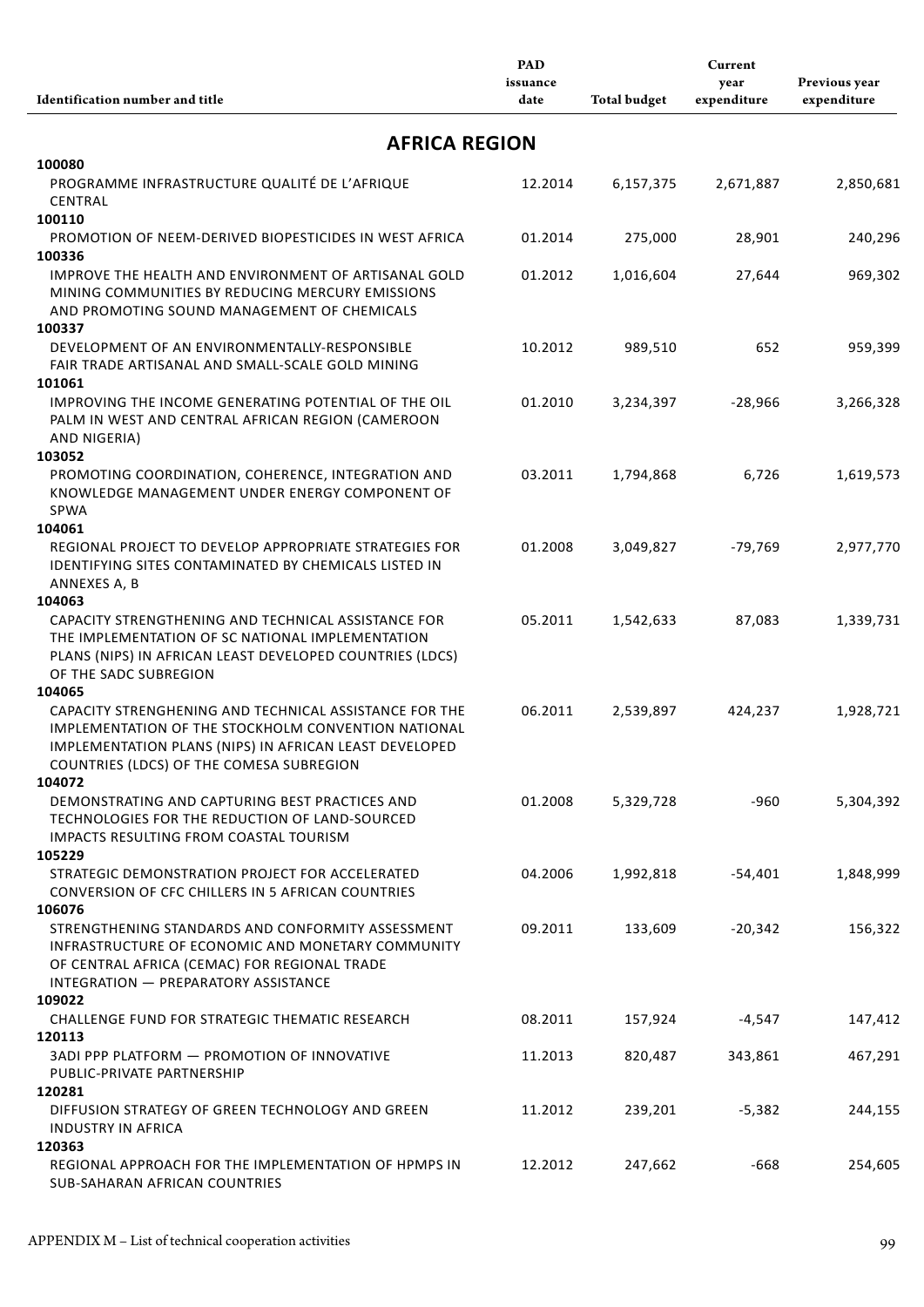| Identification number and title                                                                                                                                                                                                                       | <b>PAD</b><br>issuance |                     | Current<br>year | Previous year |
|-------------------------------------------------------------------------------------------------------------------------------------------------------------------------------------------------------------------------------------------------------|------------------------|---------------------|-----------------|---------------|
|                                                                                                                                                                                                                                                       | date                   | <b>Total budget</b> | expenditure     | expenditure   |
| 120386                                                                                                                                                                                                                                                |                        |                     |                 |               |
| ESTABLISHMENT AND FIRST OPERATIONAL PHASE OF THE<br>SECRETARIAT OF THE SADC CENTRE FOR RENEWABLE ENERGY<br>AND ENERGY EFFICIENCY (SACREEE)                                                                                                            | 02.2014                | 1,652,443           | 424,082         | 678,039       |
| 120594                                                                                                                                                                                                                                                |                        |                     |                 |               |
| STRATEGY FOR DISPOSAL AND DESTRUCTION OF ODS FOR SIX<br>LOW-VOLUME-CONSUMING CENTRAL AFRICAN COUNTRIES                                                                                                                                                | 05.2013                | 63,993              | $-4,059$        | 60,824        |
| 130020<br>PROMOTING INCLUSIVE AND VIBRANT GROWTH OF AFRICA BY<br>INVESTING IN YOUTH THROUGH ENTREPRENEURSHIP,<br>TECHNICAL AND VOCATIONAL EDUCATION                                                                                                   | 06.2014                | 1,163,920           | 593,487         | 470,755       |
| 130028                                                                                                                                                                                                                                                |                        |                     |                 |               |
| LOW CARBON AND CLIMATE RESILIENT INDUSTRIAL<br>DEVELOPMENT IN AFRICA                                                                                                                                                                                  | 11.2013                | 1,947,882           | 560,809         | 1,093,920     |
| 130238                                                                                                                                                                                                                                                |                        |                     |                 |               |
| START-UP AND FIRST OPERATIONAL PHASE OF THE EAST<br>AFRICAN CENTRE FOR RENEWABLE ENERGY AND ENERGY<br><b>EFFICIENCY (EACREEE)</b>                                                                                                                     | 02.2014                | 1,511,964           | 277,173         | 660,432       |
| 130286<br>INDUSTRIAL RESTRUCTURING AND UPGRADING<br>PROGRAMME - CENTRAL AFRICA                                                                                                                                                                        | 12.2014                | 6,661,661           | 2,301,970       | 3,973,151     |
| 130302                                                                                                                                                                                                                                                |                        |                     |                 |               |
| INSTITUTIONAL STRENGTHENING OF THE INTRA-AFRICA<br>METROLOGY SYSTEM (AFRIMETS PHASE II)                                                                                                                                                               | 02.2014                | 318,604             | 48,017          | 227,666       |
| 140028                                                                                                                                                                                                                                                |                        |                     |                 |               |
| THE EUROPEAN UNION AFRICAN BUSINESS FORUM IN BRUSSELS,<br>MARCH/APRIL 2014                                                                                                                                                                            | 03.2014                | 56,297              | $-811$          | 56,518        |
| 140046<br>ASSISTANCE TECHNIQUE SUR LES NORMES SPS ET LA CHAINE DE<br>VALEUR POUR FACILITER L'ACCÈS AUX MARCHÉS<br>INTERNATIONAUX AUX PÊCHEURS ARTISANS DE L'AFRIQUE DE                                                                                | 05.2014                | 1,033,818           | 340,568         | 426,417       |
| L'OUEST<br>140203                                                                                                                                                                                                                                     |                        |                     |                 |               |
| WEST AFRICAN QUALITY SYSTEM - SUPPORT FOR THE<br>IMPLEMENTATION OF THE ECOWAS QUALITY POLICY                                                                                                                                                          | 10.2014                | 9,003,795           | 4,236,112       | 3,688,339     |
| 140229                                                                                                                                                                                                                                                |                        |                     |                 |               |
| STRENGTHENING INSTITUTIONAL CAPACITIES FOR INDUSTRIAL<br>POLICIES IN THE EAC                                                                                                                                                                          | 01.2015                | 1,061,947           | 347,216         | 562,397       |
| 140282<br>MINAMATA INITIAL ASSESSMENT IN FRANCOPHONE AFRICA                                                                                                                                                                                           | 07.2015                | 600,000             | 135,660         | 417,919       |
| 140368<br>MIA IN FRANCOPHONE AFRICA 2<br>140371                                                                                                                                                                                                       | 07.2015                | 800,000             | 12,612          | 670,649       |
| HG-MIA CABO VERDE AND SAO TOME<br>150099                                                                                                                                                                                                              | 04.2016                | 400,000             | 229,282         | 118,755       |
| MINIMATA CONVENTION INITIAL ASSESSMENT FOR SRI LANKA                                                                                                                                                                                                  | 03.2016                | 200,000             | -6              | 139,054       |
| 150114                                                                                                                                                                                                                                                |                        |                     |                 |               |
| SADC SUSTAINABLE QUALITY INFRASTRUCTURE PROJECT<br>150224                                                                                                                                                                                             | 09.2015                | 596,968             | 159,450         | 87,182        |
| SUPPORT TO THE AFRICAN UNION COMMISSION MINISTERIAL<br>CONFERENCE OF THE SPECIALIZED COMMITTEE ON INDUSTRY,<br>TRADE AND MINERAL RESOURCES (FORMERLY CONFERENCE OF<br>AFRICAN MINISTERS OF INDUSTRY) AND ITS RELATED ACTIVITIES                       | 01.2016                | 485,943             | 217,566         | 260,867       |
| 150361<br>SUPPORT TO THE AFRICAN UNION COMMISSION IN ITS EFFORTS<br>TO PROMOTE INCLUSIVE AND SUSTAINABLE INDUSTRIAL<br>DEVELOPMENT WITHIN THE FRAMEWORK OF THE AFRICAN<br>UNION'S ACTION PLAN FOR THE ACCELERATED INDUSTRIAL<br>DEVELOPMENT OF AFRICA | 01.2016                | 319,847             | 0               | 3,818         |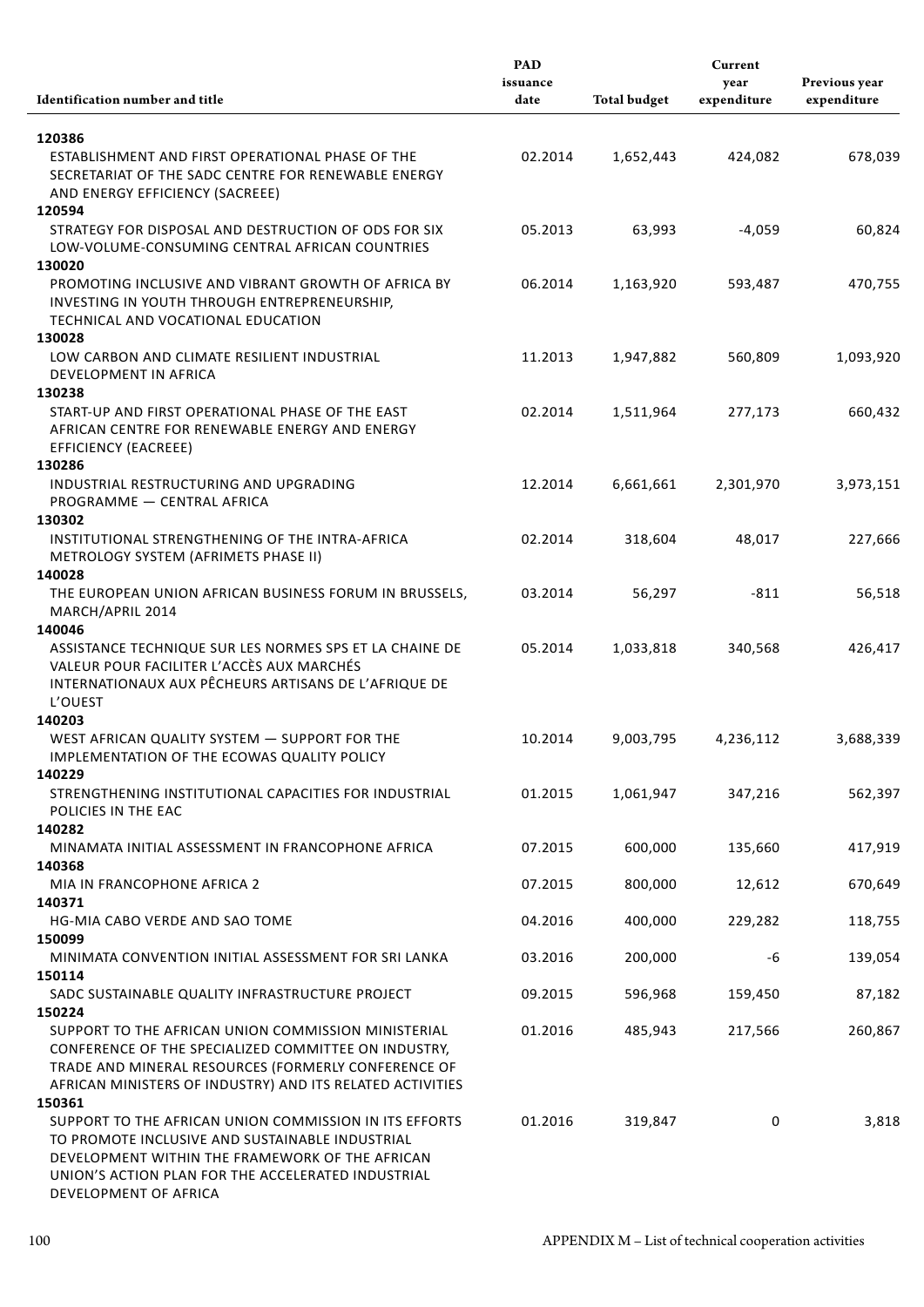| Identification number and title                                                                                                                                                                                  | <b>PAD</b><br>issuance<br>date | <b>Total budget</b> | Current<br>year<br>expenditure | Previous year<br>expenditure |
|------------------------------------------------------------------------------------------------------------------------------------------------------------------------------------------------------------------|--------------------------------|---------------------|--------------------------------|------------------------------|
|                                                                                                                                                                                                                  |                                |                     |                                |                              |
| 160013                                                                                                                                                                                                           |                                |                     |                                |                              |
| BUILDING RESILIENT RURAL COMMUNITIES IN WEST AFRICA BY<br>SUPPORTING INCLUSIVE AND SUSTAINABLE LOCAL PRODUCTION<br>OF SHEA BUTTER                                                                                | 04.2016                        | 48,551              | 40,652                         | 0                            |
| 160184                                                                                                                                                                                                           |                                |                     |                                |                              |
| TESTING AND INSPECTION ASSESSMENT TOOL FOR EFFECTIVE<br><b>TRADE FACILITATION</b>                                                                                                                                | 02.2017                        | 339,606             | 77,640                         | 0                            |
| 160228                                                                                                                                                                                                           |                                |                     |                                |                              |
| AFRICA INDUSTRIALIZATION DAY 2016-2017<br>160265                                                                                                                                                                 | 11.2016                        | 95,882              | 59,948                         | 39,220                       |
| UNIDO SUPPORT TO ECOSOC TO HIGHLIGHT THE THEME OF<br>INFRASTRUCTURE AND INDUSTRIALIZATION IN AFRICA AND TO<br>GENERATE THE DATA FOR REPORTING ON IDDA                                                            | 03.2017                        | 147,809             | 53,887                         | 0                            |
| 170006                                                                                                                                                                                                           |                                |                     |                                |                              |
| PROMOTING JAPANESE DIRECT INVESTMENTS IN SELECTED<br>AFRICAN COUNTRIES THROUGH PUBLIC-PRIVATE PARTNERSHIPS<br>AS A FOLLOW-UP TO TICAD VI                                                                         | 06.2017                        | 139,823             | 35,110                         | 0                            |
| 170031                                                                                                                                                                                                           |                                |                     |                                |                              |
| SCALING UP RENEWABLE ENERGY IN THE EAST AFRICAN<br>COMMUNITY REGION THROUGH SOUTH-SOUTH COOPERATION<br>170083                                                                                                    | 05.2017                        | 19,899              | 20,718                         | 0                            |
| JOINT UNIDO-DTI CAPACITY DEVELOPMENT PROGRAMME FOR                                                                                                                                                               | 09.2017                        | 11,561              | 3,124                          | 0                            |
| HIGH-LEVEL POLICYMAKERS IN THE SADC REGION<br>170088                                                                                                                                                             |                                |                     |                                |                              |
| PROJECT TO FACILITATE THE DEVELOPMENT,<br>OPERATIONALIZATION AND IMPLEMENTATION OF A<br>PROGRAMME FOR THE THIRD INDUSTRIAL DEVELOPMENT FOR<br>AFRICA                                                             | 08.2017                        | 301,486             | 101,264                        | 0                            |
| 170095                                                                                                                                                                                                           |                                |                     |                                |                              |
| UNIDO COMPETITIVENESS PROGRAMME FOR WEST AFRICA<br>170133                                                                                                                                                        | 08.2017                        | 56,565              | 17,225                         | 0                            |
| AFRICA INDUSTRIALIZATION DAY 2017 AND 2018                                                                                                                                                                       | 08.2017                        | 94,054              | 106,727                        | 0                            |
| <b>ARAB REGION</b>                                                                                                                                                                                               |                                |                     |                                |                              |
| 120176                                                                                                                                                                                                           |                                |                     |                                |                              |
| AID FOR TRADE ROAD MAP FOR THE ARAB STATES                                                                                                                                                                       | 12.2015                        | 932,402             | 275,402                        | 40,268                       |
| 120541<br>ENHANCEMENT OF REGIONAL TRADE CAPACITIES IN FOOD<br>THROUGH HARMONIZED REGIONAL CONFORMITY ASSESSMENT<br>AND FOOD SAFETY SYSTEMS                                                                       | 05.2014                        | 6,039,850           | 2,061,727                      | 1,524,307                    |
| 120650                                                                                                                                                                                                           |                                |                     |                                |                              |
| EXPERT GROUP MEETING: AN INNOVATIVE APPROACH TO GREEN<br>GROWTH AND JOB CREATION IN THE MENA REGION                                                                                                              | 02.2013                        | 83,539              | 711                            | 65,688                       |
| 130034<br>PRIVATE SECTOR DEVELOPMENT IN THE SOUTHERN                                                                                                                                                             | 01.2014                        |                     | 1,739,405                      |                              |
| MEDITERRANEAN - "CULTURAL AND CREATIVE INDUSTRY<br>CLUSTERS IN THE SOUTHERN MEDITERRANEAN REGION"                                                                                                                |                                | 6,180,423           |                                | 4,032,248                    |
| 140075                                                                                                                                                                                                           |                                |                     |                                |                              |
| DEVELOPING THE REGIONAL GCC QUALITY POLICY TO<br>HARMONIZE REGIONAL QUALITY INFRASTRUCTURE                                                                                                                       | 04.2014                        | 14,970              | 573                            | 13,869                       |
| REQUIREMENTS IN SUPPORT OF THE GCC COMMON MARKET<br>170070                                                                                                                                                       |                                |                     |                                |                              |
| REGIONAL PROGRAMME FOR INCLUSIVE AND SUSTAINABLE<br>INDUSTRIAL DEVELOPMENT FOR THE MARINE AGRO-INDUSTRIAL<br>SECTOR AND THE PROTECTION OF THE MARINE LIVELIHOOD<br>AND RESOURCES IN THE RED SEA AND GULF OF ADEN | 06.2017                        | 55,522              | 33,365                         | 0                            |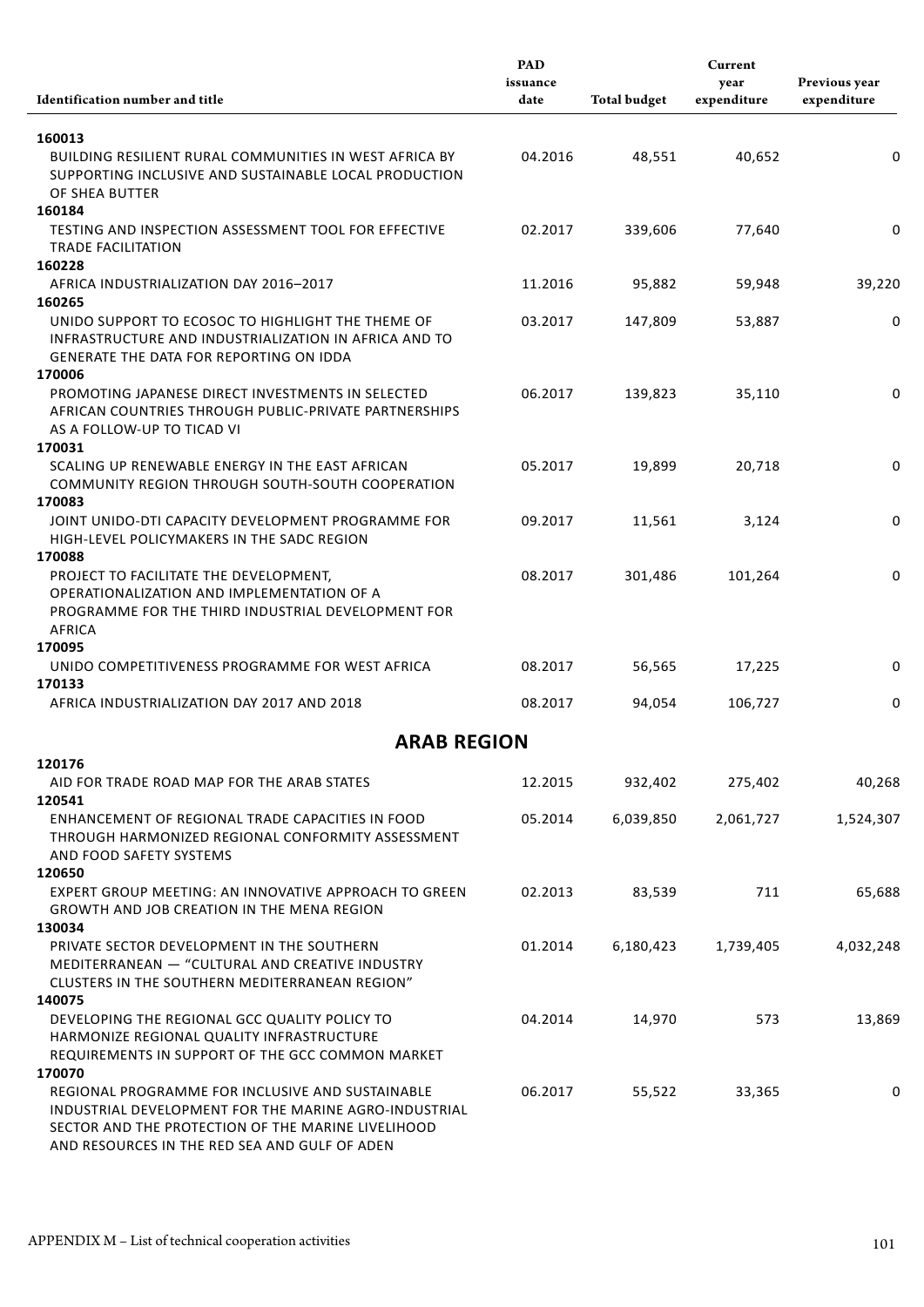| Identification number and title                                                                                                                                                            | <b>PAD</b><br>issuance<br>date | <b>Total budget</b> | Current<br>year<br>expenditure | Previous year<br>expenditure |
|--------------------------------------------------------------------------------------------------------------------------------------------------------------------------------------------|--------------------------------|---------------------|--------------------------------|------------------------------|
| <b>ASIA AND THE PACIFIC REGION</b>                                                                                                                                                         |                                |                     |                                |                              |
| 104066                                                                                                                                                                                     |                                |                     |                                |                              |
| DEMONSTRATION OF BAT AND BEP IN FOSSIL FUEL-FIRED<br>UTILITIES AND INDUSTRIAL BOILERS IN RESPONSE TO THE<br>STOCKHOLM CONVENTION ON PERISTENT ORGANIC<br>POLLUTANTS (POPS)                 | 05.2010                        | 3,980,000           | $-1,429$                       | 3,975,369                    |
| 104105                                                                                                                                                                                     |                                |                     |                                |                              |
| EXPANSION AND SCALING-UP OF THE APPLICATION OF<br>RESOURCE EFFICIENT AND CLEANER PRODUCTION (RECP) IN THE<br>ASEAN REGION - PREPARATORY ASSISTANCE<br>106039                               | 07.2010                        | 160,606             | $-6,612$                       | 167,621                      |
| IMPLEMENTATION OF ISO 9001 QUALITY MANAGEMENT SYSTEM<br>IN ASIAN DEVELOPING COUNTRIES: SURVEY COVERING SYSTEM<br>DEVELOPMENT, CERTIFICATION, ACCREDITATION AND<br><b>ECONOMIC BENEFITS</b> | 03.2009                        | 535,235             | $-14,146$                      | 560,358                      |
| 106049<br>PROMOTION AND TRANSFER OF MARINE CURRENT<br>EXPLOITATION TECHNOLOGY IN CHINA AND SOUTH-EAST ASIA                                                                                 | 10.2005                        | 513,095             | $-39,634$                      | 481,714                      |
| (PILOT PLANTS)                                                                                                                                                                             |                                |                     |                                |                              |
| 120225<br>STRATEGIC PROGRAMME FOR SCALING UP RENEWABLE ENERGY<br>(RE) MARKETS IN TARGETED SMALL ISLAND DEVELOPING STATES<br>(SIDS) IN THE PACIFIC ISLAND REGION                            | 12.2012                        | 714.970             | 56,669                         | 656,718                      |
| 130151                                                                                                                                                                                     |                                |                     |                                |                              |
| PROMOTING LOW GLOBAL WARMING POTENTIAL REFRIGERANTS<br>FOR AIR-CONDITIONING SECTORS IN HIGH-AMBIENT<br>TEMPERATURE COUNTRIES IN WEST ASIA                                                  | 05.2013                        | 365,000             | 14,463                         | 350,317                      |
| 130156                                                                                                                                                                                     |                                |                     |                                |                              |
| PACE-NET PLUS (PACIFIC-EUROPE NETWORK FOR SCIENCE,<br>TECHNOLOGY AND INNOVATION)<br>140276                                                                                                 | 01.2014                        | 270,248             | 20,678                         | 249,780                      |
| FIRST OPERATIONAL PHASE OF THE PACIFIC CENTRE FOR<br>RENEWABLE ENERGY AND ENERGY EFFICIENCY                                                                                                | 08.2016                        | 823,930             | 516,916                        | 0                            |
| 140277                                                                                                                                                                                     |                                |                     |                                |                              |
| ESTABLISHMENT OF THE HIMALAYAN CENTRE FOR RENEWABLE<br><b>ENERGY AND ENERGY EFFICIENCY</b><br>140398                                                                                       | 12.2015                        | 164,857             | 11,202                         | 152,574                      |
| ENVIRONMENTAL COOPERATION INSTRUMENTS IN THE CONTEXT                                                                                                                                       | 11.2015                        | 265,487             | 59,076                         | 139,489                      |
| OF INCLUSIVE AND SUSTAINABLE INDUSTRIAL DEVELOPMENT (ISID)                                                                                                                                 |                                |                     |                                |                              |
| 150033                                                                                                                                                                                     |                                |                     |                                |                              |
| DEMONSTRATION OF BAT AND BEP IN OPEN BURNING<br>ACTIVITIES IN RESPONSE TO THE STOCKHOLM CONVENTION ON<br><b>POPS</b>                                                                       | 03.2015                        | 7,560,000           | 1,377,598                      | 1,061,470                    |
| 150240                                                                                                                                                                                     |                                |                     |                                |                              |
| SOUTH-SOUTH COOPERATION IN THE ENERGY-SAVING AND<br>ENVIRONMENTALLY-FRIENDLY INDUSTRY                                                                                                      | 07.2015                        | 370,135             | 2,350                          | 14,297                       |
| 160085                                                                                                                                                                                     |                                |                     |                                |                              |
| CONTRIBUTION TOWARDS THE ELIMINATION OF MERCURY IN<br>THE ASGM SECTOR: FROM MINERS TO REFINERS<br>160109                                                                                   | 02.2017                        | 100,000             | 60,505                         | 0                            |
| PROMOTING ALTERNATIVE REFRIGERANTS IN AIR-CONDITIONING<br>FOR HIGH AMBIENT COUNTRIES IN WEST ASIA (PRAHA-II)                                                                               | 06.2016                        | 325,000             | 100,279                        | 100,497                      |
| 160117                                                                                                                                                                                     |                                |                     |                                |                              |
| SUSTAINABLE TRADE PROMOTION IN MYANMAR THROUGH<br>ESTABLISHING A GREEN TEXTILE SUPPLY CHAIN DERIVED FROM<br><b>AGRO-RESIDUES</b>                                                           | 05.2017                        | 64,800              | 52,463                         | 0                            |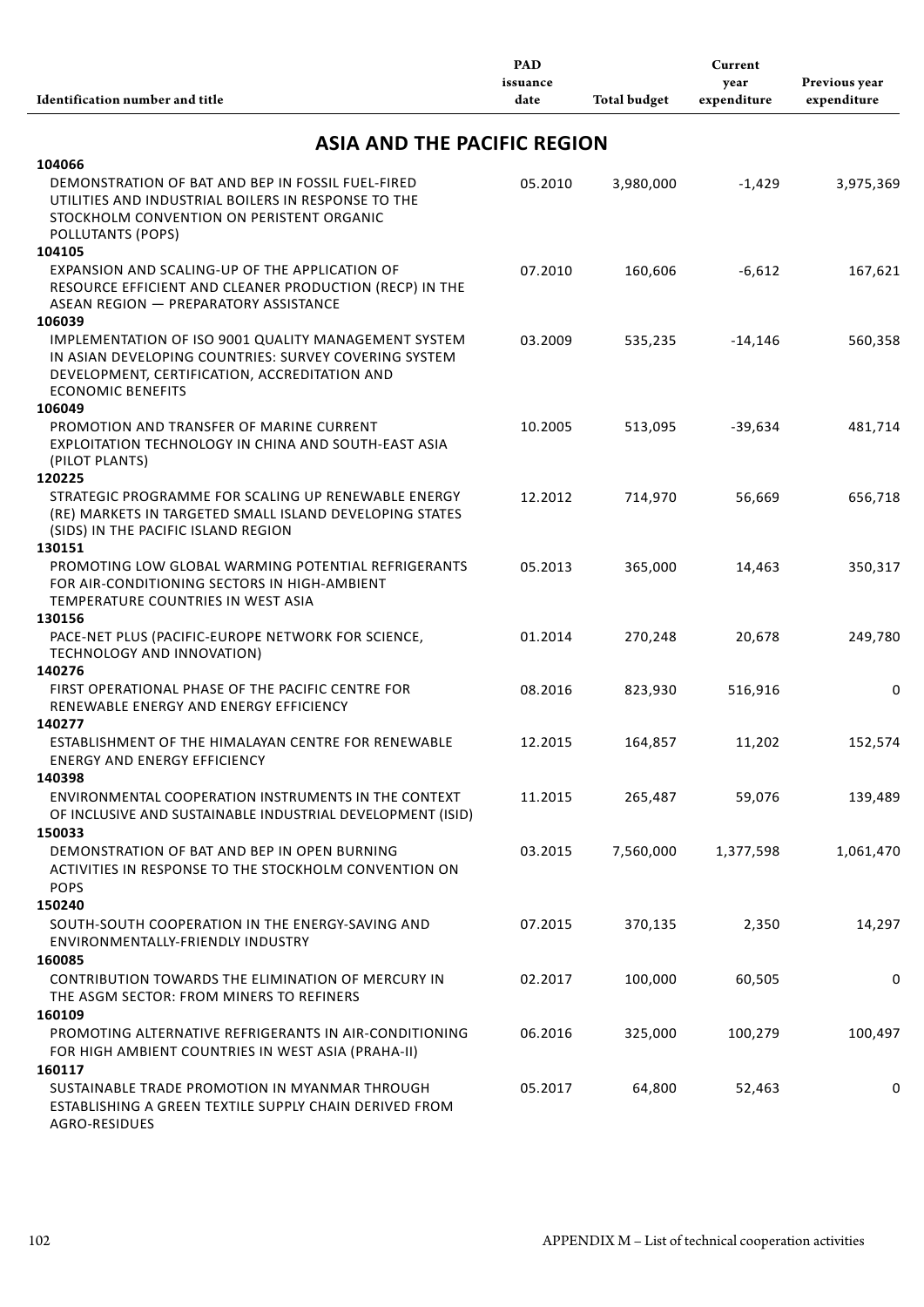| Identification number and title                                                                                                                                                                                                               | <b>PAD</b><br>issuance<br>date | <b>Total budget</b> | Current<br>year<br>expenditure | Previous year<br>expenditure |
|-----------------------------------------------------------------------------------------------------------------------------------------------------------------------------------------------------------------------------------------------|--------------------------------|---------------------|--------------------------------|------------------------------|
|                                                                                                                                                                                                                                               |                                |                     |                                |                              |
| 170007<br>SUPPORT INSTITUTIONAL CAPACITY-BUILDING OF THE<br>GOVERNMENTS OF THAILAND AND MONGOLIA FOR THE DESIGN<br>OF A POLICY FRAMEWORK TO IMPROVE NATIONAL<br><b>PRODUCTIVITY</b>                                                           | 08.2017                        | 77,456              | 77,421                         | 0                            |
| 170060<br>STUDY ON INCLUSIVE INVESTMENTS AND GLOBAL VALUE<br>CHAINS: OPPORTUNITIES FOR SMALL AND MEDIUM-SIZED<br><b>ENTERPRISES IN ASEAN</b>                                                                                                  | 06.2017                        | 92,652              | 22,939                         | 0                            |
| <b>EUROPE AND CENTRAL ASIA REGION</b>                                                                                                                                                                                                         |                                |                     |                                |                              |
| 100038                                                                                                                                                                                                                                        |                                |                     |                                |                              |
| RESOURCE EFFICIENT AND CLEANER PRODUCTION (RECP)<br>REGIONAL NETWORK FOR STRENGTHENING COOPERATION AND<br>FOSTERING TRANSFER AND ADAPTION OF RECP TECHNOLOGIES<br>IN THE COUNTRIES OF SOUTH-EASTERN EUROPE<br>120143                          | 10.2012                        | 749,430             | 36,017                         | 618,953                      |
| REGIONAL RESOURCE EFFICIENT AND CLEANER PRODUCTION<br>(RECP) DEMONSTRATION PROGRAMME FOR THE EUROPEAN<br>UNION'S EASTERN NEIGHBOURHOOD (EAP) REGION                                                                                           | 06.2013                        | 2,808,187           | 572,651                        | 1,983,029                    |
| 120443<br><b>IMPROVEMENT OF INDUSTRIAL STATISTICS IN CIS COUNTRIES</b>                                                                                                                                                                        | 06.2012                        | 929,205             | 211,760                        | 556,963                      |
| 130088<br>REGIONAL CONFERENCE ON INDUSTRIAL PARKS AS A TOOL TO<br>FOSTER LOCAL INDUSTRIAL DEVELOPMENT                                                                                                                                         | 02.2014                        | 87,677              | $-10,732$                      | 95,160                       |
| 130152<br>DEMONSTRATION OF A REGIONAL STRATEGY FOR ODS WASTE<br>MANAGEMENT AND DISPOSAL IN THE ECA REGION                                                                                                                                     | 05.2013                        | 274,480             | 9,422                          | 220,380                      |
| 140010<br>REGIONAL (CIS) CAPACITY-BUILDING FOR DEVELOPING<br>PROGRAMMES FOR MITIGATION OF GLOBAL ENVIRONMENTAL<br><b>PROBLEMS</b>                                                                                                             | 02.2014                        | 436,400             | $-767$                         | 437,167                      |
| 150105<br>REGIONAL DEMONSTRATION PROJECT FOR COORDINATED<br>MANAGEMENT OF ODS AND POPS DISPOSAL IN THE RUSSIAN<br>FEDERATION, UKRAINE, BELARUS, KAZAKHSTAN AND ARMENIA                                                                        | 06.2017                        | 18,000,000          | 49,557                         | 0                            |
| 170062<br>FIRST REGIONAL CONFERENCE ON SUSTAINABLE INDUSTRIAL<br>DEVELOPMENT: "PROMOTING SUSTAINABLE ENERGY SOLUTIONS<br>AND CLEAN TECHNOLOGIES IN CIS COUNTRIES"                                                                             | 06.2017                        | 232,359             | 114,249                        | 0                            |
| LATIN AMERICA AND THE CARRIBEAN REGION                                                                                                                                                                                                        |                                |                     |                                |                              |
| 100143                                                                                                                                                                                                                                        |                                |                     |                                |                              |
| OBSERVATORY FOR RENEWABLE ENERGY IN LATIN AMERICA AND<br>THE CARIBBEAN: TOWARDS CENTRES OF EXCELLENCE IN<br><b>RENEWABLE ENERGY</b>                                                                                                           | 05.2012                        | 601,148             | $-1,102$                       | 604,506                      |
| 102121<br>TECHNOLOGY FORESIGHT INITIATIVE FOR LATIN AMERICA<br>AND THE CARIBBEAN COUNTRIES: REGIONAL PRODUCTIVE<br>CHAINS - THE FUTURE OF PRODUCTS OF THE ANDEAN HIGH<br>PLATEAU AND CENTRAL VALLEYS - TEXTILES FROM CAMELID<br><b>FIBRES</b> | 05.2009                        | 280,320             | $-4,182$                       | 291,360                      |
| 103113<br>PREPARATORY ASSISTANCE FOR DEVELOPING A REGIONAL<br>PROGRAMME: "OBSERVATORY ON RENEWABLE ENERGY FOR<br>LATIN AMERICA AND THE CARIBBEAN" IN URUGUAY AND BRAZIL                                                                       | 02.2009                        | 3,375,888           | $-26,200$                      | 3,458,775                    |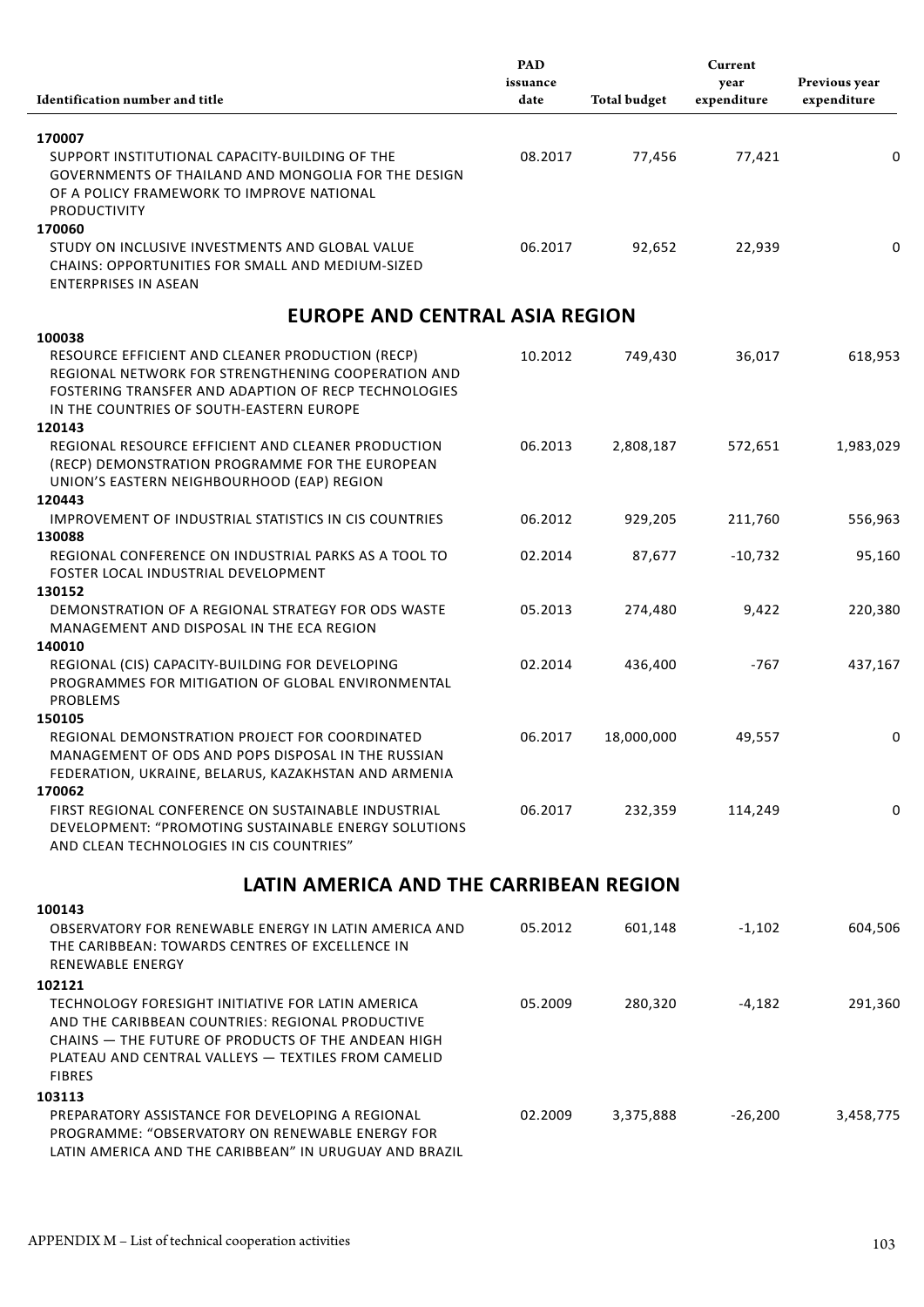| Identification number and title                                                                                                                                                                                                        | <b>PAD</b><br>issuance<br>date | <b>Total budget</b> | Current<br>year<br>expenditure | Previous year<br>expenditure |
|----------------------------------------------------------------------------------------------------------------------------------------------------------------------------------------------------------------------------------------|--------------------------------|---------------------|--------------------------------|------------------------------|
| 130200                                                                                                                                                                                                                                 |                                |                     |                                |                              |
| ESTABLISHMENT AND FIRST OPERATIONAL PHASE OF THE<br>CARIBBEAN CENTRE FOR RENEWABLE ENERGY AND ENERGY<br>EFFICIENCY (CCREEE)                                                                                                            | 12.2014                        | 1,887,658           | 452,125                        | 526,653                      |
| 140275<br>STRATEGIC ROAD MAP 2016-2020: CONTRIBUTING TO THE<br><b>QUALITY INFRASTRUCTURE OF THE AMERICAS</b>                                                                                                                           | 10.2015                        | 156,170             | 98,429                         | 46,789                       |
| 140297<br>STRENGTHENING OF NATIONAL INITIATIVES AND<br>ENHANCEMENT OF REGIONAL COOPERATION FOR THE<br>ENVIRONMENTALLY-SOUND MANAGEMENT OF POPS IN WASTE<br>OF ELECTRONIC OR ELECTRICAL EQUIPMENT (WEEE) IN LATIN<br>AMERICAN COUNTRIES | 05.2017                        | 9,500,000           | 12,414                         | 0                            |
| 140348<br>ADVANCED TECHNOLOGIES FORESIGHT INITIATIVE FOR<br>IMPROVING REGIONAL VALUE CHAINS IN LAC                                                                                                                                     | 02.2015                        | 89,197              | 22,546                         | 48,188                       |
| 140355<br>ECO-INDUSTRIAL PARKS (EIP) DEVELOPMENT IN LATIN<br><b>AMERICAN COUNTRIES</b>                                                                                                                                                 | 12.2015                        | 689,019             | 119,870                        | 359,232                      |
| 150049<br>DEVELOPMENT AND IMPLEMENTATION OF A SUSTAINABLE<br>MANAGEMENT MECHANISM FOR POPS IN THE CARIBBEAN                                                                                                                            | 08.2015                        | 8,839,000           | 1,656,429                      | 3,484,060                    |
| 150122<br>FIRST OPERATIONAL PHASE OF THE CENTRAL AMERICAN<br>INTEGRATION SYSTEM CENTRE FOR RENEWABLE ENERGY AND<br><b>ENERGY EFFICIENCY</b>                                                                                            | 02.2016                        | 963,997             | 55,017                         | 52,871                       |
| 107084, 140141<br>INDUSTRIAL KNOWLEDGE BANK                                                                                                                                                                                            | 05.2010                        | 277,919             | 2,654                          | 264,581                      |
| <b>GLOBAL</b>                                                                                                                                                                                                                          |                                |                     |                                |                              |
| 090040                                                                                                                                                                                                                                 |                                |                     |                                |                              |
| SUPPORT IN THE ESTABLISHMENT OF THE EMERGENCY<br>MANAGEMENT SYSTEM IN PRIMORSKIY KRAI<br>090042                                                                                                                                        | 12.2007                        | 90,474              | $-562$                         | 90,474                       |
| ASSOCIATE EXPERT/JPO                                                                                                                                                                                                                   | 12.2008                        | 182,040             | $-15,875$                      | 182,040                      |
| 100050<br>JOINT UNIDO-UNEP PROGRAMME ON RESOURCE EFFICIENT AND<br>CLEANER PRODUCTION (RECP) IN DEVELOPING AND TRANSITION<br><b>COUNTRIES</b>                                                                                           | 05.2012                        | 13,592,427          | 2,019,217                      | 9,860,783                    |
| 100081<br>STRENGTHENING COOPERATION BETWEEN UNIDO AND THE<br>ENHANCED INTEGRATED FRAMEWORK (EIF)                                                                                                                                       | 12.2011                        | 338,470             | 3,509                          | 312,858                      |
| 102056<br>PROMOTION OF INDUSTRIAL INVESTMENT IN DEVELOPING<br>COUNTRIES AND ECONOMIES IN TRANSITION - ITPO UK<br>(CONTINUATION OF PROJECT TF/GLO/03/008)                                                                               | 07.2008                        | 567,854             | $-11,201$                      | 586,475                      |
| 102060<br>DIFFUSION DE LA DEMARCHE D'APPUI AUX CLUSTERS DANS LE<br>CADRE DE CINQ ATELIERS REGIONAUX                                                                                                                                    | 07.2010                        | 189,755             | $-16,394$                      | 190,090                      |
| 102080<br>UNIDO CENTRE FOR INTERNATIONAL INDUSTRIAL COOPERATION<br>IN THE RUSSIAN FEDERATION                                                                                                                                           | 12.2007                        | 2,267,956           | 237,777                        | 1,657,492                    |
| 102083<br>THE SOUTH-SOUTH GLOBAL ASSETS AND TECHNOLOGY<br>EXCHANGE (GATE) SYSTEM; ENHANCING CAPACITY OF PROJECT<br>APPRAISAL FOR THE PROMOTION OF TECHNOLOGY TRANSFER<br>102173                                                        | 10.2008                        | 248,107             | $-29,491$                      | 247,560                      |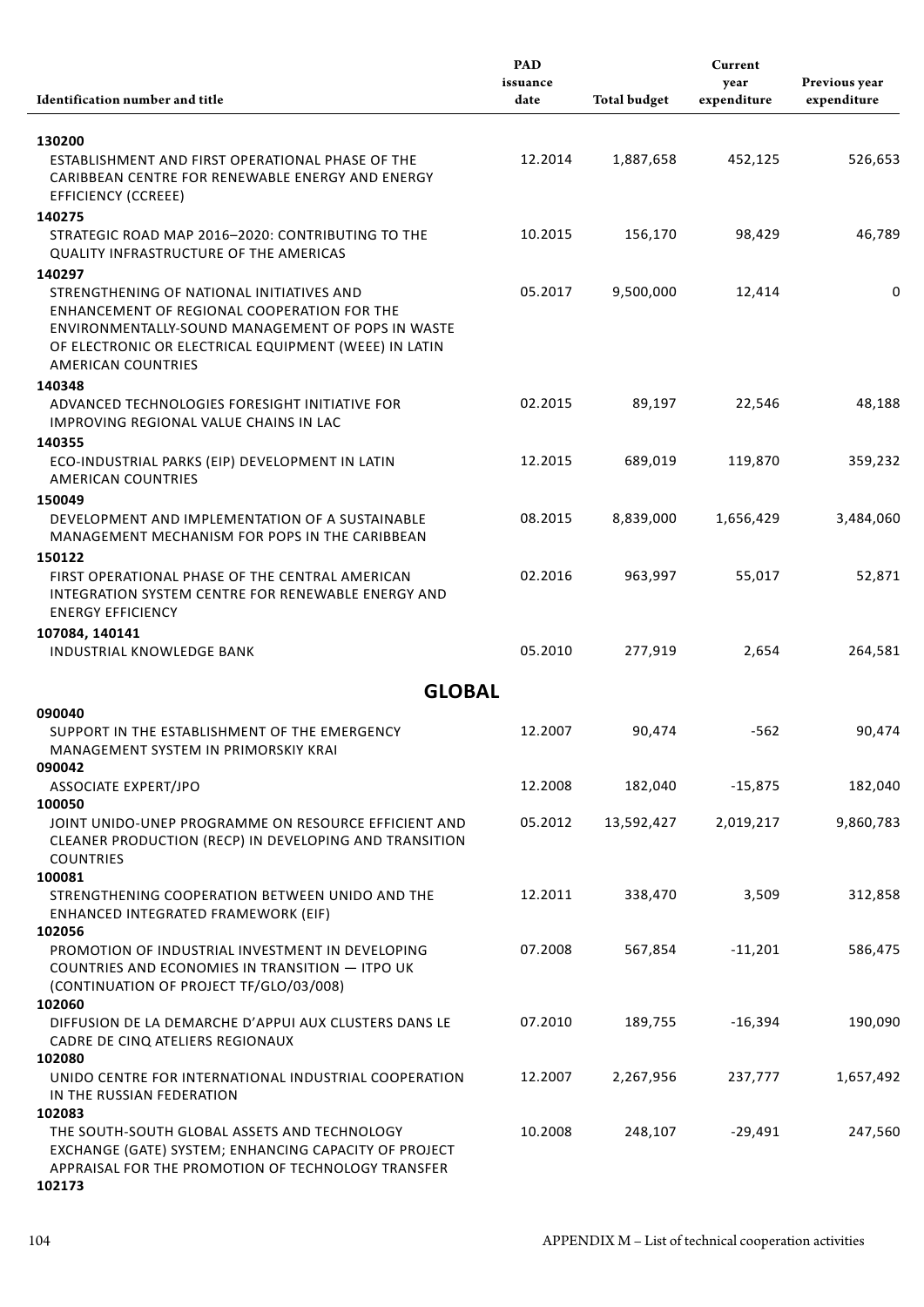| Identification number and title                                                                                                                                                             | <b>PAD</b><br>issuance<br>date | <b>Total budget</b> | Current<br>year<br>expenditure | Previous year<br>expenditure |
|---------------------------------------------------------------------------------------------------------------------------------------------------------------------------------------------|--------------------------------|---------------------|--------------------------------|------------------------------|
|                                                                                                                                                                                             |                                |                     |                                |                              |
| UNIDO-HP COOPERATION FOR ENTREPRENEURSHIP AND IT<br>CAPACITY-BUILDING IN AFRICA, ASIA, LATIN AMERICA AND THE<br><b>MIDDLE EAST</b>                                                          | 10.2011                        | 966,759             | $-5,422$                       | 964,001                      |
| 103106<br>VIENNA ENERGY CONFERENCE 2011: ENERGY FOR ALL - TIME<br><b>FOR ACTION</b>                                                                                                         | 08.2011                        | 57,248              | $-4,548$                       | 63,235                       |
| 103155                                                                                                                                                                                      |                                |                     |                                |                              |
| <b>RENEWABLE ENERGY TRUST FUND</b><br>104079                                                                                                                                                | 10.2011                        | 421,653             | $-3,456$                       | 425,960                      |
| FACILITATOR MECHANISM FOR THE ESTABLISHMENT OF AN<br>INTERNATIONAL INDUSTRIAL BIOTECHNOLOGY NETWORK (IIBN)                                                                                  | 10.2009                        | 1,413,108           | 13,185                         | 1,348,747                    |
| 106056<br>TRADE CAPACITY-BUILDING FOR ECO MEMBER STATES IN<br>STANDARDS, METROLOGY, TESTING AND QUALITY (SMTQ)                                                                              | 02.2009                        | 194,650             | $-3,450$                       | 198,100                      |
| 107037<br>ENHANCING IT COOPERATION AND PARTNERSHIPS IN THE<br><b>ASIA-PACIFIC REGION</b>                                                                                                    | 02.2009                        | 317,708             | $-1,014$                       | 318,722                      |
| 107039<br>ENHANCING THE COORDINATION AND SUPPORT OF UNIDO<br>INVOLVEMENT IN CCA/UNDAF AND DAO PROCESSES                                                                                     | 12.2006                        | 308,255             | $-17,159$                      | 330,295                      |
| 109029<br>INDUSTRIAL POLICY SUPPORT FUND                                                                                                                                                    | 11.2011                        | 669,322             | 124,098                        | 289,642                      |
| 120002<br>ASSOCIATE EXPERT/JUNIOR PROFESSIONAL OFFICER                                                                                                                                      | 01.2012                        | 217,307             | $-7,760$                       | 198,435                      |
| 120059                                                                                                                                                                                      |                                |                     |                                |                              |
| UNIDO SUPPORT FOR THE DEVELOPMENT AND PROMOTION OF<br>UNIDO-GEF ACTIVITIES AND PROJECTS<br>120107                                                                                           | 04.2012                        | 299,361             | $-1,665$                       | 307,912                      |
| UNIDO GREEN INDUSTRY INITIATIVE PHASE II                                                                                                                                                    | 05.2012                        | 1,213,156           | 124,801                        | 955,511                      |
| 120117, 130209, 140292, 160189, 160202<br>STRENGTHENING THE LOCAL PRODUCTION OF ESSENTIAL<br>MEDICINES IN DEVELOPING COUNTRIES THROUGH ADVISORY<br>AND CAPACITY-BUILDING SUPPORT (PHASE IV) | 12.2012                        | 9,510,889           | 1,860,949                      | 5,785,264                    |
| 120212                                                                                                                                                                                      |                                |                     |                                |                              |
| LEARNING AND KNOWLEDGE DEVELOPMENT FACILITY: A<br>SIDA-UNIDO MANUFACTURING SKILLS DEVELOPMENT RESOURCE                                                                                      | 08.2012                        | 1,388,668           | 1,914                          | 1,318,652                    |
| 120249<br>SUPPORT PROGRAMME FOR CCA/UNDAF/DAO ACTIVITIES AND<br>TC PORTFOLIO DEVELOPMENT BY UNIDO FIELD UNITS                                                                               | 05.2012                        | 983,655             | $-38,345$                      | 983,296                      |
| 120351<br>PROMOTING GOOD GOVERNANCE AND SUSTAINABILITY OF<br>QUALITY INFRASTRUCTURE THROUGH QUALITY POLICY                                                                                  | 02.2017                        | 209,291             | 83,429                         | 0                            |
| 120444                                                                                                                                                                                      |                                |                     |                                |                              |
| JOINT UNEP-UNIDO PROGRAMME TO HOST AND MANAGE THE<br>CLIMATE TECHNOLOGY CENTRE AND NETWORK (CTCN)                                                                                           | 05.2012                        | 10,356,599          | 2,727,813                      | 3,566,055                    |
| 120547<br>STRATEGIC PARTNERSHIPS WITH MEMBER STATES                                                                                                                                         | 12.2012                        | 262,428             | 9,265                          | 203,764                      |
| 120601                                                                                                                                                                                      |                                |                     |                                |                              |
| LOW CARBON LOW EMISSION CLEAN ENERGY TECHNOLOGY<br>TRANSFER PROGRAMME                                                                                                                       | 08.2013                        | 10,315,938          | 2,554,365                      | 5,013,357                    |
| 120634<br><b>IOMC TOOLBOX FOR DECISION-MAKING IN CHEMICALS</b><br>MANAGEMENT - PHASE II: MODIFICATION, EXPANSION AND<br><b>PROMOTION</b>                                                    | 07.2014                        | 209,494             | 59,914                         | 149,580                      |
| 130067<br>REVITALIZATION OF FOREST TRAINING CENTRES IN THE SADC<br>REGION FOR GREEN EMPLOYMENT                                                                                              | 12.2014                        | 1,502,780           | 166,246                        | 1,164,736                    |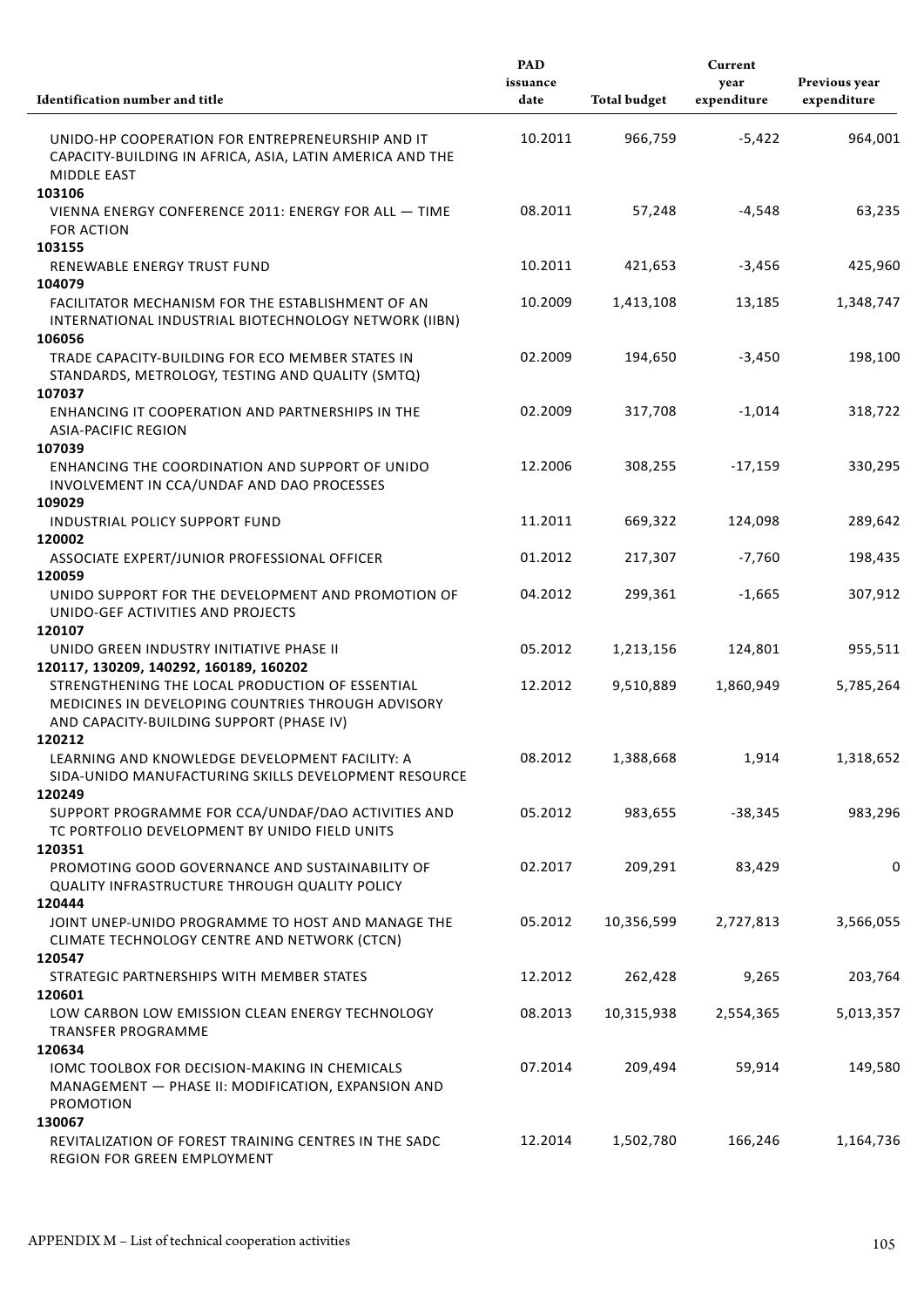|                                                                                                                                                                                                          | <b>PAD</b>       |                     | Current             |                              |
|----------------------------------------------------------------------------------------------------------------------------------------------------------------------------------------------------------|------------------|---------------------|---------------------|------------------------------|
| Identification number and title                                                                                                                                                                          | issuance<br>date | <b>Total budget</b> | year<br>expenditure | Previous year<br>expenditure |
|                                                                                                                                                                                                          |                  |                     |                     |                              |
| 130090<br>PARTNERSHIP FOR ACTION ON GREEN ECONOMY (PAGE):<br>SUPPORTING CHANGE FOR THE FUTURE WE WANT<br>130114                                                                                          | 10.2016          | 1,609,651           | 284,998             | 860,958                      |
| UNIDO SUPPORT FOR THE NEW IMPLEMENTATION<br>ARRANGEMENTS FOR THE SUSTAINABLE ENERGY FOR ALL                                                                                                              | 04.2013          | 617,217             | 0                   | 618,804                      |
| INITIATIVE (SE4ALL)<br>130187                                                                                                                                                                            |                  |                     |                     |                              |
| STRENGTHENING RELATIONSHIPS WITH MEMBER STATES<br>130207                                                                                                                                                 | 08.2013          | 494,918             | $-681$              | 399,845                      |
| ENHANCING THE QUALITY OF UNIDO'S DEVELOPMENT<br>INTERVENTIONS THROUGH EVIDENCE-BASED MONITORING AND<br>ASSESSMENT                                                                                        | 09.2013          | 88,271              | 25,526              | 18,410                       |
| 130257<br>UNIDO SERVICE IN JAPAN FOR THE PROMOTION OF INDUSTRIAL<br>INVESTMENT IN DEVELOPING COUNTRIES (INVESTMENT AND<br>TECHNOLOGY PROMOTION OFFICE)                                                   | 12.2013          | 5,374,757           | $-74,481$           | 5,449,237                    |
| 130275<br>SUPPORTING THE UNIDO CENTRE FOR SOUTH-SOUTH<br>INDUSTRIAL COOPERATION IN CHINA (2ND PHASE)                                                                                                     | 12.2013          | 1,489,000           | 199,016             | 628,904                      |
| 130278<br>INVESTMENT AND TECHNOLOGY PROMOTION OFFICE IN<br><b>BAHRAIN</b>                                                                                                                                | 01.2014          | 3,486,239           | 46,989              | 3,439,250                    |
| 130290<br>UNIDO SERVICE IN ITALY FOR THE PROMOTION OF INDUSTRIAL                                                                                                                                         | 05.2014          | 3,271,209           | 826,780             | 1,613,821                    |
| INVESTMENT AND TECHNOLOGY IN DEVELOPING COUNTRIES<br>130292<br>UNIDO INVESTMENT AND TECHNOLOGY PROMOTION OFFICE                                                                                          | 02.2014          | 1,742,977           | 16,361              | 1,672,640                    |
| FOR CHINA IN BEIJING<br>130295                                                                                                                                                                           |                  |                     |                     |                              |
| VIENNA ENERGY FORUM 2015: SUSTAINABLE ENERGY FOR<br><b>INCLUSIVE DEVELOPMENT</b>                                                                                                                         | 01.2015          | 813,804             | 48,755              | 697,385                      |
| 130308<br>UNIDO INVESTMENT AND TECHNOLOGY PROMOTION OFFICE IN<br>SEOUL, REPUBLIC OF KOREA - ITPO KOREA                                                                                                   | 02.2014          | 980,926             | 37,356              | 933,202                      |
| 140021<br>LEVERAGING THE POTENTIAL OF SOUTH-SOUTH AND<br>TRIANGULAR INDUSTRIAL COOPERATION (SSTIC) FOR INCLUSIVE<br>AND SUSTAINABLE INDUSTRIAL DEVELOPMENT (ISID)                                        | 02.2015          | 82,194              | 22,638              | 57,546                       |
| 140060<br>INTER-AGENCY NETWORK ON YOUTH DEVELOPMENT<br>(IANYD) - YEAR OF CO-CHAIR                                                                                                                        | 10.2014          | 242,111             | $-2,414$            | 230,572                      |
| 140073<br>ASSOCIATE EXPERT/JUNIOR PROFESSIONAL OFFICER                                                                                                                                                   | 04.2014          | 232,558             | -883                | 233,441                      |
| 140074<br>JUNIOR PROFESSIONAL OFFICER (JPO) AT CLUSTERS AND<br>BUSINESS LINKAGES UNIT (PTC/BIT/CBL) FUNDED BY JAPAN                                                                                      | 04.2014          | 376,143             | 32,405              | 287,790                      |
| 140079<br>STRATEGIC POSITIONING OF UNIDO AND ISID IN THE POST-2015<br>DEVELOPMENT AGENDA: GLOBAL CAMPAIGN                                                                                                | 04.2014          | 737,951             | 6,268               | 693,945                      |
| 140084                                                                                                                                                                                                   |                  |                     |                     |                              |
| SUPPORT PROGRAMME FOR MAINSTREAMING UN<br>SYSTEM-WIDE COHERENCE AND DELIVERING AS ONE THROUGH<br>THE DEVELOPMENT OF CCA/UNDAF/DAO ACTIVITIES AND<br>TECHNICAL COOPERATION PORTFOLIO AT UNIDO FIELD LEVEL | 10.2014          | 879,045             | 65,710              | 717,388                      |
| 140091<br>20 YEARS STATISTICS IN THE SERVICE OF THE NATIONS FOR<br>INDUSTRIALIZATION: THE PAST AND FUTURE OF UNIDO<br><b>STATISTICS</b>                                                                  | 03.2014          | 95,222              | 532                 | 97,418                       |

j.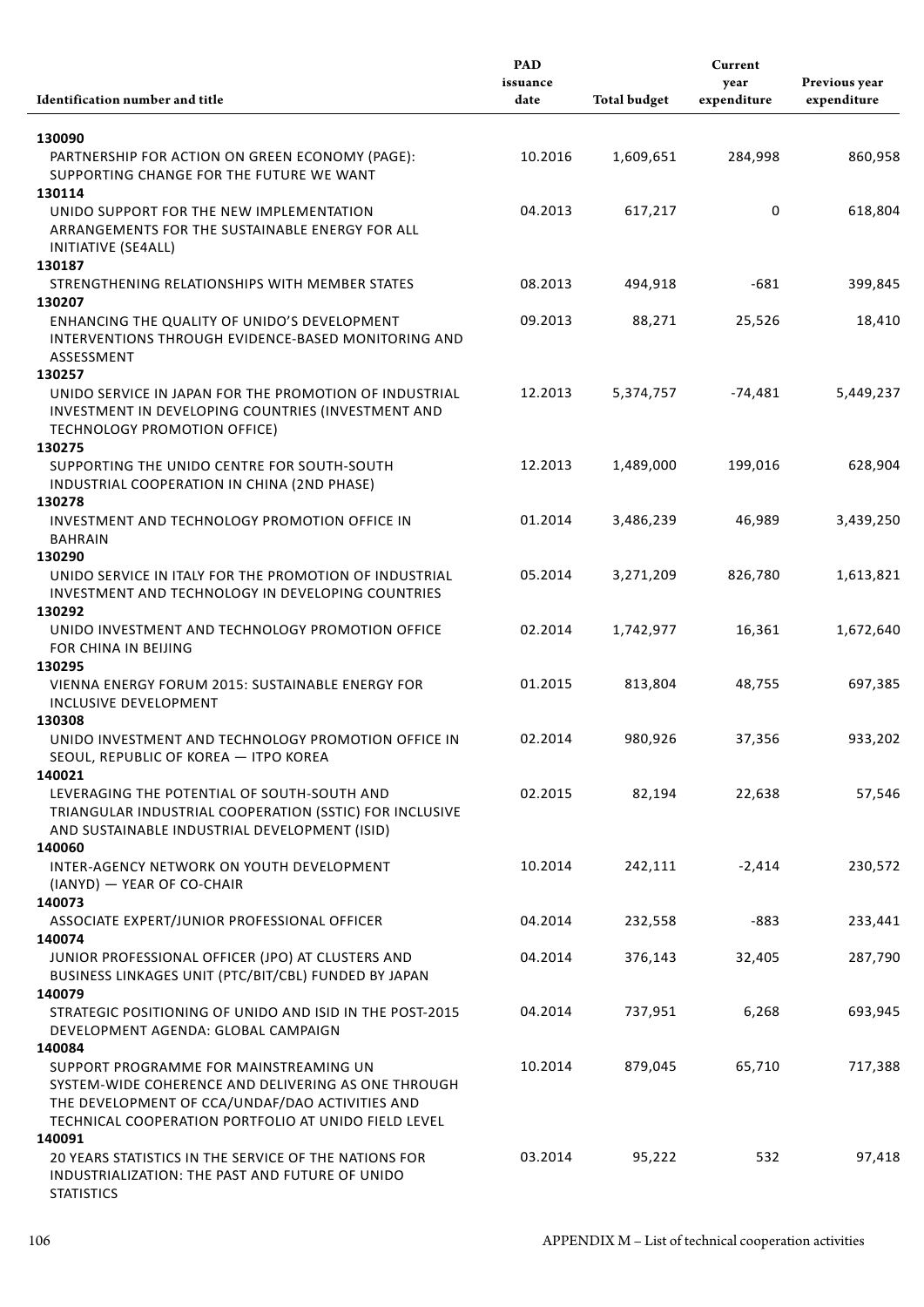| Identification number and title                                                                                                                                                      | <b>PAD</b><br>issuance<br>date | <b>Total budget</b> | Current<br>year<br>expenditure | Previous year<br>expenditure |
|--------------------------------------------------------------------------------------------------------------------------------------------------------------------------------------|--------------------------------|---------------------|--------------------------------|------------------------------|
|                                                                                                                                                                                      |                                |                     |                                |                              |
| 140109<br>TWO UNIDO FORUMS ON (I) STRATEGIES AND INSTRUMENTS<br>AND ON (II) FUNDS MOBILIZATION AND PARTNERSHIPS FOR<br>INDUSTRIAL PARKS FOR INCLUSIVE AND SUSTAINABLE<br>DEVELOPMENT | 04.2014                        | 1,134,956           | $-2,493$                       | 1,110,899                    |
| 140200<br>SUPPORT TO THE G77 CONFERENCE OF MINISTERS OF INDUSTRY<br>ON NATURAL RESOURCE GOVERNANCE AND INDUSTRIALIZATION                                                             | 08.2014                        | 152,279             | 23,681                         | 95,618                       |
| 140219<br>WORLD SMALL HYDROPOWER DEVELOPMENT REPORT<br>(WSHPDR) NEXT EDITION PREPARATION AND MAINTENANCE OF<br>KNOWLEDGE PLATFORM WWW.SMALLHYDROWORLD.ORG                            | 01.2015                        | 26,626              | $-932$                         | 27,198                       |
| 140269<br>STRUCTURAL CHANGE ANALYSIS FOR INCLUSIVE AND<br>SUSTAINABLE INDUSTRIAL DEVELOPMENT<br>140287                                                                               | 06.2015                        | 88,496              | 79,386                         | 8,021                        |
| JUNIOR PROFESSIONAL OFFICER (JPO) ON PRIVATE SECTOR<br>DEVELOPMENT IN VIENNA<br>140291                                                                                               | 11.2014                        | 356,441             | 111,651                        | 201,412                      |
| FACILITATE UNIDO'S PARTNERSHIP MOBILIZATION                                                                                                                                          | 01.2015                        | 352,950             | 7,773                          | 343,633                      |
| 140307<br>PROMOTING ACCELERATED TRANSFER AND SCALED UP<br>DEPLOYMENT OF MITIGATION TECHNOLOGIES THROUGH THE<br>CLIMATE TECHNOLOGY CENTRE AND NETWORK (CTCN)                          | 08.2015                        | 1,800,000           | 603,418                        | 702,781                      |
| 140318<br>INVESTMENT AND TECHNOLOGY PROMOTION OFFICE (ITPO) IN<br><b>NIGERIA</b>                                                                                                     | 06.2015                        | 2,472,277           | 500,605                        | 439,332                      |
| 140365<br>PROACTIVE ENGAGEMENT OF UNIDO AND HEINEKEN TO<br>PROMOTE PRIVATE-PUBLIC PARTNERSHIPS FOR WATER<br>STEWARDSHIP ISSUES IN CRITICAL CATCHMENT AREAS                           | 05.2015                        | 377,270             | 81,578                         | 211,913                      |
| 140393<br>STRENGTHENING UNIDO STATISTICAL CAPACITY FOR SDG<br><b>MONITORING</b>                                                                                                      | 03.2015                        | 232,277             | 42,309                         | 96,694                       |
| 150019<br>PROMOTE ISID ALONG MARITIME AND CONTINENTAL SILK ROAD                                                                                                                      | 10.2015                        | 600,000             | 218,447                        | 175,381                      |
| 150020<br><b>GLOBAL EXECUTIVE PROGRAMME - THE FUTURE OF</b><br>MANUFACTURING: POLICIES FOR INCLUSIVE AND SUSTAINABLE<br><b>INDUSTRIAL DEVELOPMENT</b>                                | 07.2015                        | 197,174             | 14,414                         | 184,749                      |
| 150026<br>OPERATIONAL EFFICIENCY AND RESULTS MONITORING                                                                                                                              | 04.2015                        | 85,395              | 7,718                          | 73,895                       |
| 150029<br>GLOBAL FORUM NETWORK MEETING 2016 ON BEST AVAILABLE<br>TECHNIQUES AND BEST ENVIRONMENTAL PRACTICES                                                                         | 02.2016                        | 65,321              | 26,071                         | 35,486                       |
| 150051<br>GLOBAL CAPACITY DEVELOPMENT PROGRAMME: INCLUSIVE AND<br>SUSTAINABLE ENERGY SOLUTIONS                                                                                       | 07.2015                        | 57,339              | 19,524                         | 37,298                       |
| 150074<br>JPO TRADE CAPACITY-BUILDING                                                                                                                                                | 04.2015                        | 291,944             | 57,050                         | 183,978                      |
| 150089<br>ENHANCED WORK PROGRAMME 2015 LIAISON OFFICE NEW<br><b>YORK</b><br>150092                                                                                                   | 06.2015                        | 100,396             | 22,452                         | 75,801                       |
| <b>COUNTRY EVALUATIONS SUPPORT</b>                                                                                                                                                   | 03.2015                        | 44,871              | 10,844                         | 30,436                       |
| 150102<br><b>IWLEARN IV ECONOMIC VALUATION</b>                                                                                                                                       | 06.2016                        | 223,463             | 154,425                        | 48,741                       |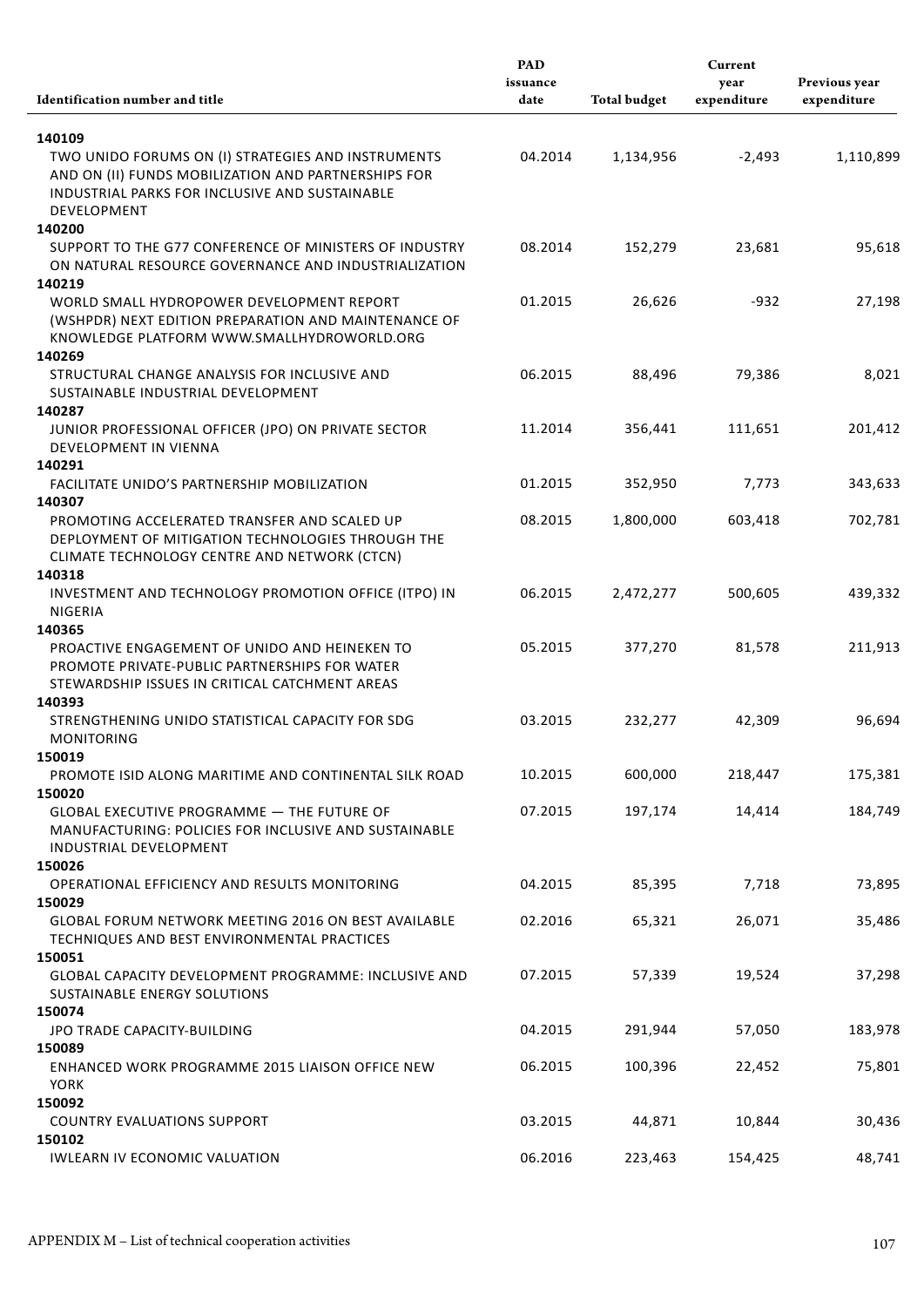|                                                                                                                                                                                | <b>PAD</b>       |                     | Current             |                              |
|--------------------------------------------------------------------------------------------------------------------------------------------------------------------------------|------------------|---------------------|---------------------|------------------------------|
| Identification number and title                                                                                                                                                | issuance<br>date | <b>Total budget</b> | year<br>expenditure | Previous year<br>expenditure |
| 150138                                                                                                                                                                         |                  |                     |                     |                              |
| TRADE AND COMPLIANCE KNOWLEDGE HUB: ONLINE PLATFORM<br>ON TRADE AND QUALITY-RELATED INTERACTIVE WEB-TOOLS                                                                      | 08.2015          | 198,811             | 51,718              | 18,755                       |
| 150150<br>ADVOCACY AND COMMUNICATION SUPPORT FOR MAJOR<br>EVENTS IN 2015-2017                                                                                                  | 07.2015          | 441,143             | 222,541             | 224,424                      |
| 150185                                                                                                                                                                         |                  |                     |                     |                              |
| GUIDANCE DEVELOPMENT AND CASE STUDY DOCUMENTATION<br>OF GREEN CHEMISTRY AND TECHNOLOGIES                                                                                       | 07.2016          | 1,770,000           | 649,746             | 160,000                      |
| 150213<br>PREPARATION OF A DEMONSTRATION PROJECT ON<br>REFRIGERANT CONTAINMENT AND INTRODUCTION OF<br>LOW GLOBAL WARMING POTENTIAL REFRIGERANTS AT THE<br><b>COUNTRY LEVEL</b> | 07.2015          | 490,829             | 99,921              | 259,333                      |
| 150249                                                                                                                                                                         |                  |                     |                     |                              |
| SUPPORT FOR INDUSTRIAL ENERGY EFFICIENCY ACCELERATOR<br><b>UNDER SE4ALL</b><br>150346                                                                                          | 10.2015          | 69,381              | 22,294              | 43,207                       |
| PRIVATE FINANCING ADVISORY NETWORK (PFAN)                                                                                                                                      | 07.2016          | 4,955,652           | 1,850,691           | 116,684                      |
| 150362<br>PROMOTION OF UNIDO MANDATE FOR INDUSTRIAL<br>DEVELOPMENT (FORUM ON INDUSTRIAL DEVELOPMENT ISSUES)                                                                    | 09.2015          | 328,330             | 2,538               | 297,569                      |
| 150365                                                                                                                                                                         |                  |                     |                     |                              |
| JPO ASSOCIATE SUSTAINABLE PROCUREMENT OFFICER<br>150376                                                                                                                        | 10.2015          | 233,077             | 81,181              | 131,170                      |
| <b>GREEN INDUSTRY CONFERENCE 2016</b><br>150377                                                                                                                                | 06.2016          | 499,025             | 18,726              | 454,497                      |
| LAUNCH OF THE INDUSTRIAL DEVELOPMENT REPORT 2016<br>150379                                                                                                                     | 12.2015          | 82,076              | 14,672              | 51,220                       |
| BUILDING PARTNERSHIPS FOR SOUTH-SOUTH AND TRIANGULAR<br>INDUSTRIAL COOPERATION BETWEEN CHINA AND OTHER<br>DEVELOPING COUNTRIES FOR TECHNOLOGY UPGRADING                        | 12.2016          | 500,000             | 8,278               | 0                            |
| 150387<br>PROMOTION OF APPLIED RESEARCH AND DEVELOPMENT OF<br>NEW BIO-PESTICIDE FORMULATIONS TO REPLACE PERSISTENT<br>ORGANIC POLLUTANTS                                       | 08.2017          | 265,487             | 41,158              | 0                            |
| 150415<br>PROMOTING RATIFICATION AND EARLY IMPLEMENTATION OF<br>THE MINAMATA CONVENTION ON MERCURY IN AT LEAST                                                                 | 03.2016          | 746,835             | 292,625             | 159,421                      |
| <b>10 COUNTRIES</b><br>150416                                                                                                                                                  |                  |                     |                     |                              |
| MITIGATING TOXIC HEALTH EXPOSURES IN LOW- AND<br>MIDDLE-INCOME COUNTRIES: GLOBAL ALLIANCE ON HEALTH<br>AND POLLUTION                                                           | 02.2016          | 3,583,427           | 1,733,966           | 1,617,513                    |
| 150441<br>PROMOTIONAL EVENTS IN SUPPORT OF THE GLOBAL<br>MANUFACTURING AND INDUSTRIALIZATION SUMMIT (GMIS)                                                                     | 06.2016          | 284,412             | 156,612             | 68,751                       |
| 160004                                                                                                                                                                         |                  |                     |                     |                              |
| <b>GENDER STRATEGY WORK PROGRAMME 2016</b><br>160040                                                                                                                           | 01.2016          | 522,577             | 196,989             | 83,708                       |
| UNIDO'S ENGAGEMENT WITH UN WATER IN 2017 AND 2018                                                                                                                              | 04.2016          | 28,090              | 15,239              | 2,019                        |
| 160045<br>STRENGTHENING COOPERATION BETWEEN UNIDO AND THE                                                                                                                      | 10.2016          | 228,377             | 31,815              | 3,554                        |
| ENHANCED INTEGRATED FRAMEWORK, PHASE 2<br>160049<br>BASELINE INVESTIGATION OF MERCURY EMISSION FROM                                                                            | 06.2017          | 265,487             | 205,290             | 0                            |
| CHINESE CEMENT SECTOR AND ITS WHOLE-PROCESS CONTROL                                                                                                                            |                  |                     |                     |                              |

j.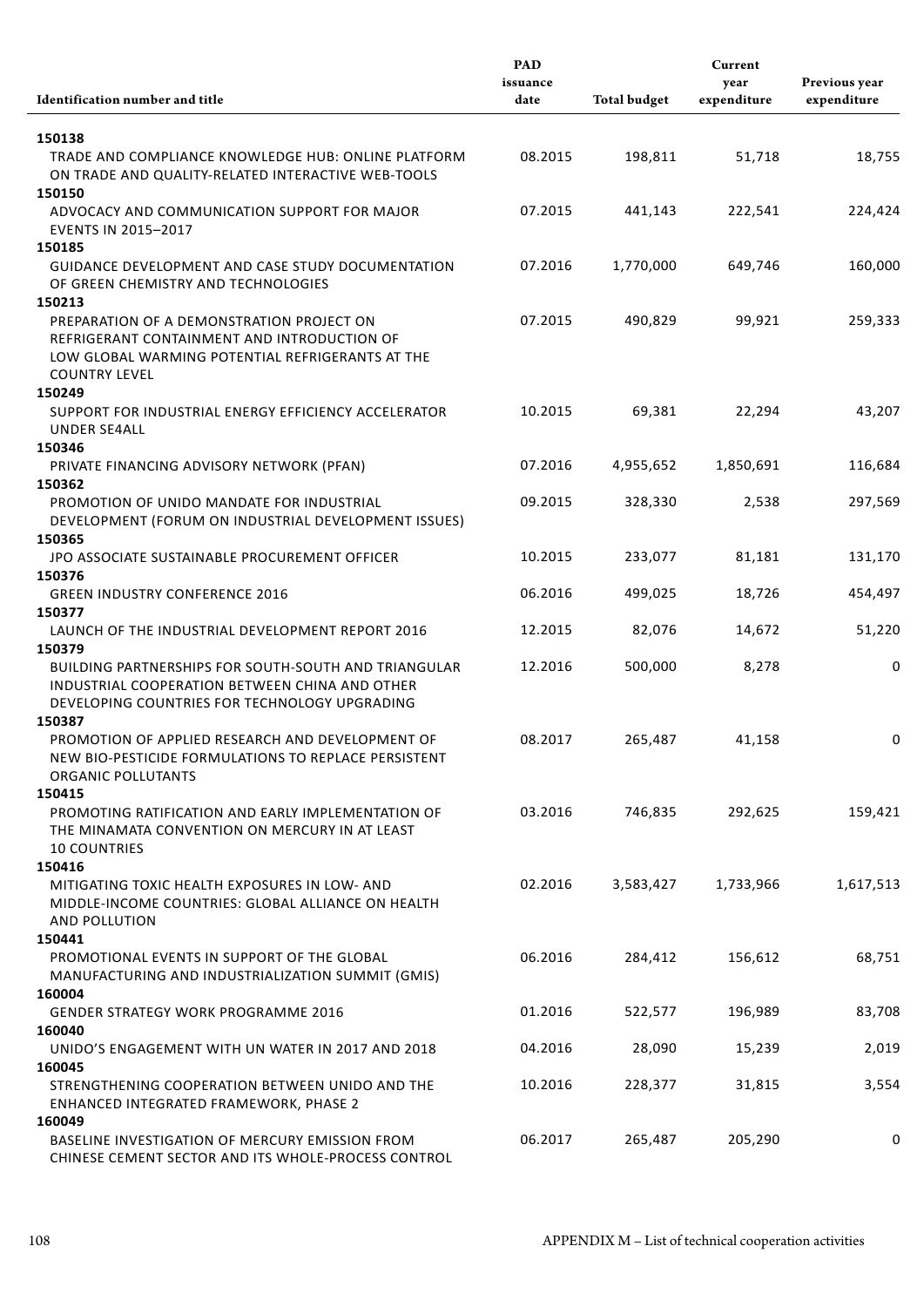| Identification number and title                                                                                                                                                                             | <b>PAD</b><br>issuance<br>date | <b>Total budget</b> | Current<br>year<br>expenditure | Previous year<br>expenditure |
|-------------------------------------------------------------------------------------------------------------------------------------------------------------------------------------------------------------|--------------------------------|---------------------|--------------------------------|------------------------------|
|                                                                                                                                                                                                             |                                |                     |                                |                              |
| 160064<br><b>COUNTRY AND THEMATIC EVALUATIONS</b>                                                                                                                                                           | 04.2016                        | 695,326             | 423,520                        | 152,806                      |
| 160066<br><b>BRUSSELS ENHANCED WORK PROGRAMME 3</b>                                                                                                                                                         | 05.2016                        | 233,278             | 128,040                        | 70,840                       |
| 160074<br>UNIDO'S ROLE IN THE 2030 AGENDA: ACTIVITIES AND                                                                                                                                                   | 07.2016                        | 96,569              | 33,616                         |                              |
| <b>OPPORTUNITIES</b><br>160075                                                                                                                                                                              |                                |                     |                                | 18,570                       |
| STRATEGIC POSITIONING OF UNIDO'S MANDATE AND ITS ROLE<br>AS THE LEAD AGENCY FOR INDUSTRY-RELATED TARGETS AND<br><b>INDICATORS OF AGENDA 2030</b><br>160083                                                  | 08.2016                        | 141,693             | 72,060                         | 33,674                       |
| INVESTMENT AND TECHNOLOGY PROMOTION OFFICE IN<br><b>GERMANY</b>                                                                                                                                             | 02.2017                        | 921,578             | 196,449                        | 0                            |
| 160090<br>FIFTH INCLUSIVE AND SUSTAINABLE INDUSTRIAL DEVELOPMENT<br>FORUM AND INDUSTRIAL INVESTMENT PROMOTION MEETINGS,<br><b>DAKAR</b>                                                                     | 10.2016                        | 225,000             | 7,472                          | 158,939                      |
| 160099<br>INTERNATIONAL CONFERENCE: "QUALITY FOREIGN DIRECT<br>INVESTMENTS, GROWTH AND DEVELOPMENT: DISCUSSING<br>IMPACT AND POLICY OPTIONS"                                                                | 06.2016                        | 71,340              | 14,846                         | 46,277                       |
| 160100<br>UNIDO'S PARTICIPATION IN ASTANA EXPO-2017 INTERNATIONAL<br><b>EXHIBITION "FUTURE ENERGY"</b>                                                                                                      | 08.2016                        | 144,522             | 84,578                         | 471                          |
| 160103<br>PROMOTING UNIDO'S ISID MANDATE VIA AN EXPO, FIELD<br>EVENTS AND OTHER ACTIVITIES                                                                                                                  | 06.2016                        | 587,081             | 78,827                         | 504,787                      |
| 160106<br>SUPPORT FOR THE PRODUCTION OF 2018 INDUSTRIAL<br><b>DEVELOPMENT REPORT</b>                                                                                                                        | 06.2016                        | 197,406             | 123,862                        | 85,316                       |
| 160122<br>ENTREPRENEURIAL COMPETENCY-BASED FRAMEWORK FOR<br><b>INDUSTRIAL DEVELOPMENT</b>                                                                                                                   | 03.2017                        | 248,664             | 7,165                          | 0                            |
| 160131<br>THIRD DONOR MEETING                                                                                                                                                                               | 08.2016                        | 43,545              | 5,172                          | 37,733                       |
| 160151                                                                                                                                                                                                      |                                |                     |                                |                              |
| CAPACITY-BUILDING FACILITY FOR INDUSTRY, TECHNOLOGY AND<br><b>INNOVATION POLICY</b>                                                                                                                         | 03.2017                        | 469,322             | 89,768                         | 0                            |
| 160196<br>ENHANCING UNIDO'S STRATEGIC APPROACH WITH A VIEW TO<br>HARMONIZING THE ORGANIZATION'S PROGRAMMATIC<br>RESPONSE AND STRENGTHENING THE FIELD NETWORK CAPACITY                                       | 10.2016                        | 535,104             | 229,007                        | 0                            |
| 160207<br>UNIDO INVESTMENT AND TECHNOLOGY PROMOTION OFFICE IN<br>BAHRAIN (2017-2019)                                                                                                                        | 12.2016                        | 2,980,568           | 1,540,301                      | 0                            |
| 160209<br>FACILITATE UNIDO PARTNERSHIP MOBILIZATION                                                                                                                                                         | 12.2016                        | 516,708             | 236,026                        | 0                            |
| 160210<br>SUPPORT THE ESTABLISHMENT OF AN INTERNATIONAL CENTER<br>ON ECO-INDUSTRIAL DEVELOPMENT AND EIPS (GREEN<br>INDUSTRY AND RESOURCE EFFICIENCY INDUSTRIAL NETWORK:<br>GIREIN) IN THE REPUBLIC OF KOREA | 06.2017                        | 42,153              | 39,489                         | 0                            |
| 160211<br><b>VIENNA ENERGY FORUM 2017</b>                                                                                                                                                                   | 01.2017                        | 654,088             | 686,960                        | 0                            |
| 160230<br>DEVELOPMENT AND PROMOTION OF THE HUMAN SECURITY<br><b>BUSINESS PARTNERSHIP FRAMEWORK TOWARDS THE</b><br>ACHIEVEMENT OF THE SDGS                                                                   | 12.2017                        | 127,286             | 122,542                        | 0                            |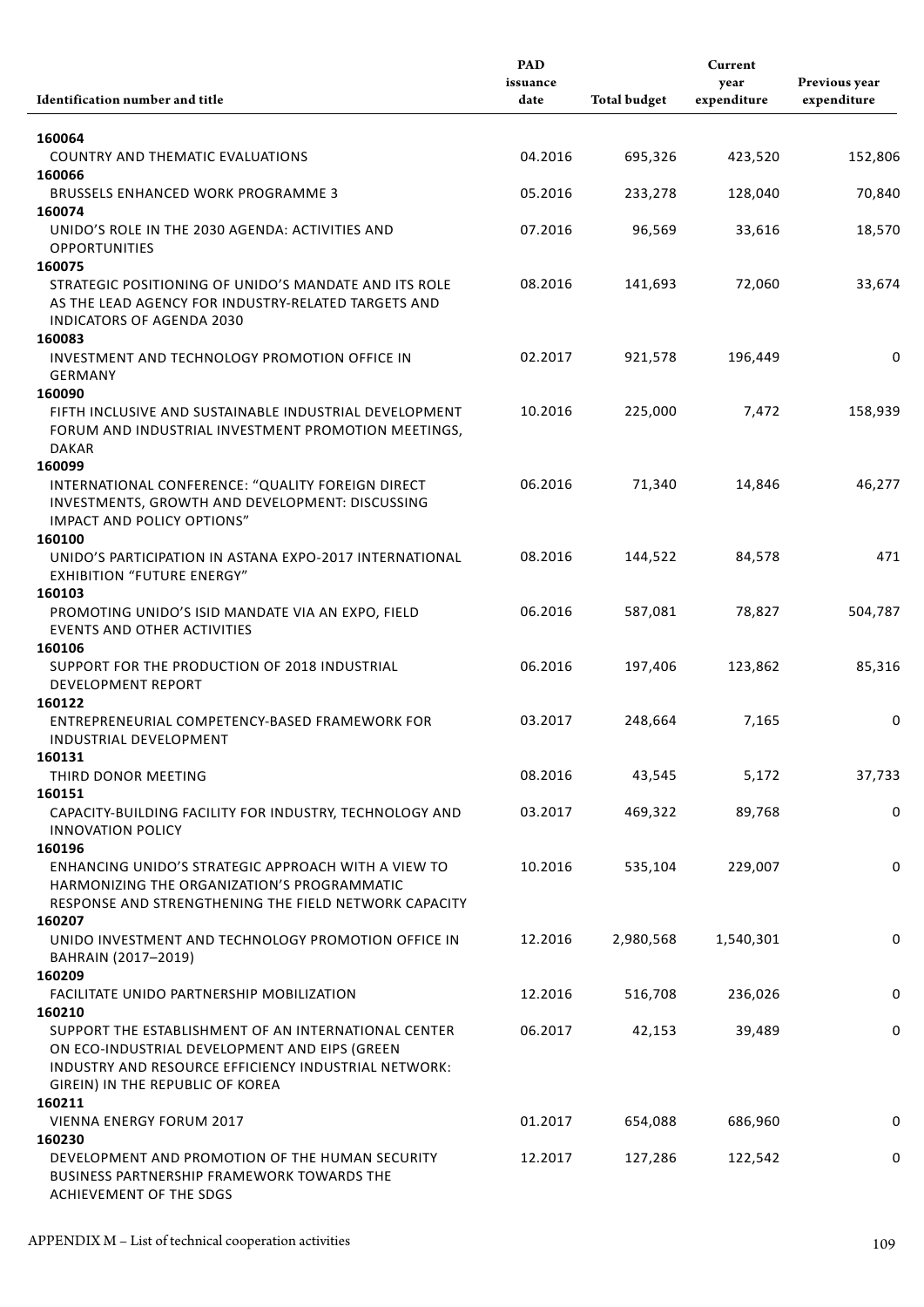|                                                                                                                                                                                                                        | <b>PAD</b><br>issuance |                     | Current<br>year | Previous year |
|------------------------------------------------------------------------------------------------------------------------------------------------------------------------------------------------------------------------|------------------------|---------------------|-----------------|---------------|
| Identification number and title                                                                                                                                                                                        | date                   | <b>Total budget</b> | expenditure     | expenditure   |
| 160237                                                                                                                                                                                                                 |                        |                     |                 |               |
| UNIDO INVESTMENT AND TECHNOLOGY PROMOTION OFFICE IN<br>SEOUL, REPUBLIC OF KOREA (2017-2019)                                                                                                                            | 04.2017                | 269,091             | 205,159         | 0             |
| 160239<br>UNIDO INVESTMENT AND TECHNOLOGY PROMOTION OFFICE IN<br>TOKYO, JAPAN (2017-2022)                                                                                                                              | 12.2016                | 3,664,341           | 1,747,663       | 0             |
| 160242<br>OPERATIONALIZATION OF UNIDO'S MIGRATION STRATEGY                                                                                                                                                             | 02.2017                | 124,655             | 70,347          | 0             |
| 160247<br>PROGRAMME FOR UN SYSTEM-WIDE COHERENCE AND                                                                                                                                                                   | 04.2017                | 224,418             | 114,798         | 0             |
| UNDAFS/UNSDFS<br>160261                                                                                                                                                                                                |                        |                     |                 |               |
| SCALING UP FOOD SAFETY CAPACITY-BUILDING THROUGH<br>PUBLIC-PRIVATE PARTNERSHIPS                                                                                                                                        | 02.2017                | 223,443             | 13,278          | 0             |
| 160263<br>REPLICATING AND SCALING UP SOUTH-SOUTH AND TRIANGULAR<br>INDUSTRIAL COOPERATION SUCCESS STORIES AND GOOD<br>PRACTICES TO ACHIEVE INCLUSIVE AND SUSTAINABLE<br>INDUSTRIAL DEVELOPMENT AND ADVANCE SUSTAINABLE | 07.2017                | 105,834             | 11,450          | 0             |
| <b>DEVELOPMENT GOAL 9</b><br>160275<br>BRIDGE FOR CITIES - BELT AND ROAD INITIATIVE: DEVELOPING<br><b>GREEN ECONOMIES FOR CITIES</b>                                                                                   | 03.2017                | 342,105             | 127,081         | 0             |
| 160279<br>PROMOTION OF UNIDO-WORLD BANK PARTNERSHIP                                                                                                                                                                    | 02.2017                | 82,000              | 44,771          | 0             |
| 170004<br>JPO ASSOCIATE HR OFFICER                                                                                                                                                                                     | 04.2017                | 120,698             | 118,686         | 0             |
| 170010<br>JPO STRATEGIC PLANNING AND COORDINATION                                                                                                                                                                      | 03.2017                | 129,896             | 117,115         | 0             |
| 170012<br>SCALING UP RENEWABLE ENERGY IN SELECTED DEVELOPING<br>COUNTRIES OF THE BELT AND ROAD THROUGH SOUTH-SOUTH<br><b>COOPERATION</b>                                                                               | 07.2017                | 32,008              | 0               | 0             |
| 170014                                                                                                                                                                                                                 |                        |                     |                 |               |
| JUNIOR PROFESSIONAL OFFICER (CHINA)<br>170015                                                                                                                                                                          | 03.2017                | 144,256             | 124,048         | 0             |
| MAKING THE BUSINESS CASE FOR SUSTAINABLE CHEMISTRY:<br>CHEMICAL LEASING 4.0                                                                                                                                            | 08.2017                | 97,061              | 2,054           | 0             |
| 170032<br><b>GLOBAL QUALITY AND STANDARDS PROGRAMME</b>                                                                                                                                                                | 05.2017                | 164,210             | 126,654         | 0             |
| 170038<br>CIRCULAR ECONOMY IN UNIDO                                                                                                                                                                                    | 04.2017                | 206,542             | 41,827          | 0             |
| 170039<br>GLOBAL FORUM ON CONVERGENT TECHNOLOGIES FOR                                                                                                                                                                  | 06.2017                | 176,991             | 49,357          | 0             |
| INCLUSIVE AND SUSTAINABLE INDUSTRIAL DEVELOPMENT<br>170041                                                                                                                                                             |                        |                     |                 |               |
| GLOBAL INDUSTRIAL ENERGY EFFICIENCY ACCELERATOR<br>170046                                                                                                                                                              | 06.2017                | 2,000,000           | 1,008,886       | 0             |
| <b>GENERATING ENERGY CAPACITY FROM GEOTHERMAL POWER</b><br><b>GENERATION AND ITS RELATED TECHNOLOGIES FOR</b><br>SUSTAINABLE DEVELOPMENT                                                                               | 05.2017                | 11,268,537          | 320,607         | 0             |
| 170057<br>KIGALI AMENDMENT: CHALLENGES, OPPORTUNITIES AND KEY<br>ACTIONS FOR THE PHASE-DOWN OF HYDROFLUOROCARBONS,<br>WITH SPECIAL CHAPTER ON AFRICA                                                                   | 05.2017                | 163,404             | 138,303         | 0             |
| 170067<br>UNIDO-ITU COLLABORATION: SIDE EVENTS AT THE WORLD<br>SUMMIT ON THE INFORMATION SOCIETY                                                                                                                       | 05.2017                | 43,963              | 28,977          | 0             |

l.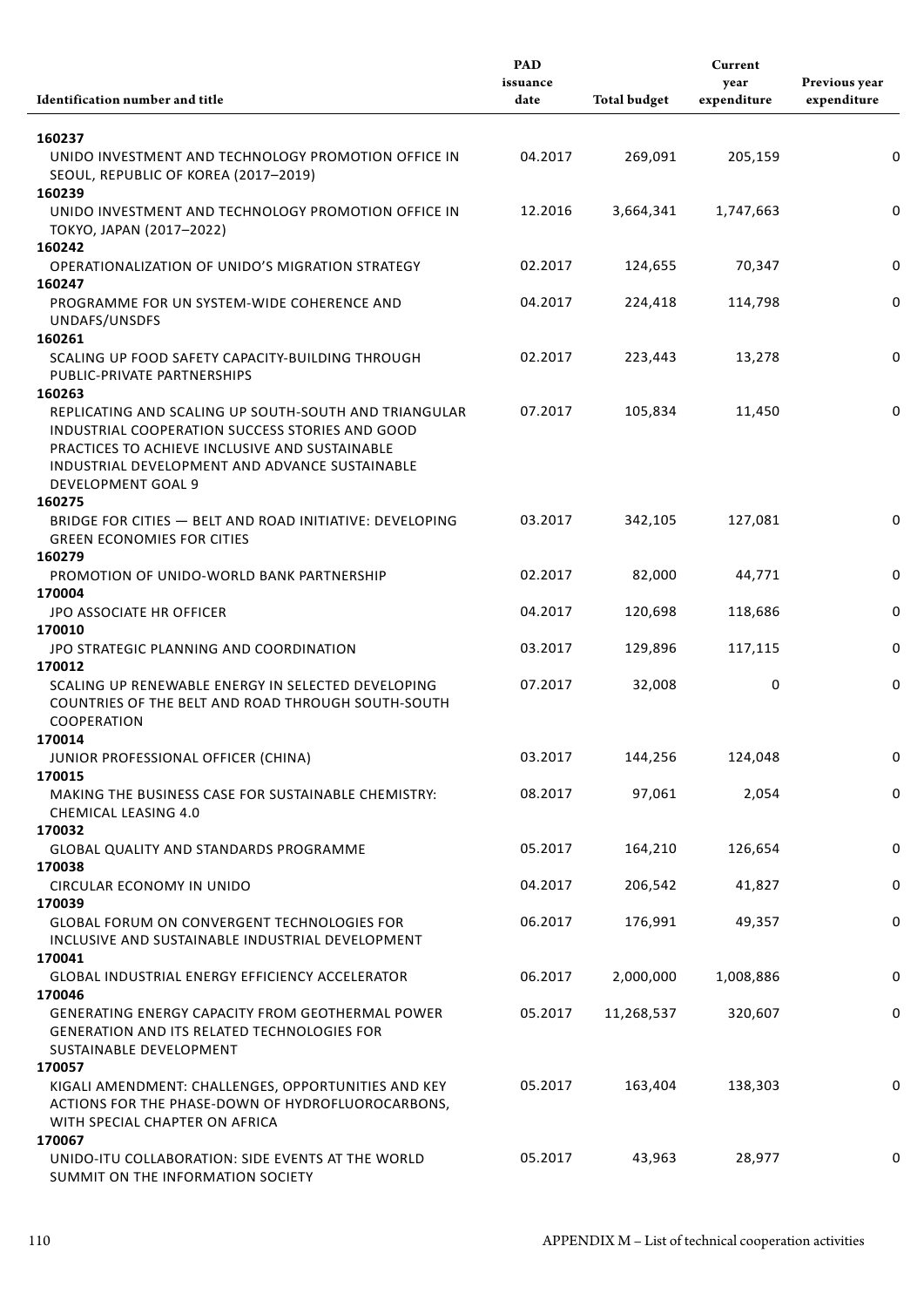|                                                                                         | <b>PAD</b><br>issuance |                     | Current<br>year | Previous year |
|-----------------------------------------------------------------------------------------|------------------------|---------------------|-----------------|---------------|
| Identification number and title                                                         | date                   | <b>Total budget</b> | expenditure     | expenditure   |
| 170081                                                                                  |                        |                     |                 |               |
| UNIDO-AIESEC GLOBAL PARTNERSHIP                                                         | 09.2017                | 12,940              | 6,293           | 0             |
| 170084                                                                                  |                        |                     |                 |               |
| UNIDO INVESTMENT AND TECHNOLOGY PROMOTION OFFICE                                        | 10.2017                | 276,222             | 851             | 0             |
| (SHANGHAI INVESTMENT PROMOTION CENTER), IN SHANGHAI,                                    |                        |                     |                 |               |
| <b>CHINA</b>                                                                            |                        |                     |                 |               |
| 170093                                                                                  |                        |                     |                 |               |
| ACCELERATED AGRICULTURE AND AGRO-INDUSTRIES                                             | 09.2017                | 376,592             | 10,364          | 0             |
| DEVELOPMENT INITIATIVE PLUS                                                             |                        |                     |                 |               |
| 170096                                                                                  |                        |                     |                 |               |
| CAPACITY DEVELOPMENT PROGRAMME: SUSTAINABLE ENERGY                                      | 08.2017                | 59,140              | 61,452          | 0             |
| SOLUTIONS                                                                               |                        |                     |                 |               |
| 170102                                                                                  |                        |                     |                 |               |
| UPDATING AND FINE-TUNING THE INDICATORS FOR UNIDO'S                                     | 08.2017                | 88,192              | 34,788          | 0             |
| INTEGRATED RESULTS AND PERFORMANCE FRAMEWORK                                            |                        |                     |                 |               |
| 170103                                                                                  |                        |                     |                 |               |
| PROCUREMENT OF REFRIGERATION IDENTIFIERS FOR 9                                          | 10.2017                | 316,355             | 209,630         | 0             |
| COUNTRIES AND RAC SERVICING TOOLS FOR SEVERAL<br><b>COUNTRIES</b>                       |                        |                     |                 |               |
|                                                                                         |                        |                     |                 |               |
| 170114<br>SUPPORT FUND FOR THE IMPLEMENTATION OF GEF ENERGY                             | 08.2017                | 87,628              | 12,143          | 0             |
| <b>PROJECTS</b>                                                                         |                        |                     |                 |               |
| 170119                                                                                  |                        |                     |                 |               |
| SEVENTH LDC MINISTERIAL CONFERENCE - BUILDING GLOBAL                                    | 09.2017                | 504,983             | 493,016         | 0             |
| PARTNERSHIPS: ENHANCING GROWTH AND INCLUSIVENESS IN                                     |                        |                     |                 |               |
| <b>LDCS</b>                                                                             |                        |                     |                 |               |
| 170192                                                                                  |                        |                     |                 |               |
| FORUM ON INDUSTRIAL DEVELOPMENT ISSUES, PROMOTION OF                                    | 09.2017                | 510,140             | 312,190         | 0             |
| UNIDO'S MANDATE                                                                         |                        |                     |                 |               |
| 170219                                                                                  |                        |                     |                 |               |
| SUPPORT AND OPERATION OF THE CLEAN ENERGY                                               | 11.2017                | 121,829             | 0               | 0             |
| MINISTERIAL'S ENERGY MANAGEMENT WORKING GROUP                                           |                        |                     |                 |               |
|                                                                                         |                        |                     |                 |               |
| <b>INTERREGIONAL</b><br>102087                                                          |                        |                     |                 |               |
|                                                                                         | 05.2010                | 230,000             | $-1,393$        | 223,444       |
| UNIDO-HEWLETT PACKARD (HP) COOPERATION FOR                                              |                        |                     |                 |               |
| ENTERPRENEURSHIP AND IT EDUCATION IN AFRICA, ASIA, LATIN<br>AMERICA AND THE MIDDLE EAST |                        |                     |                 |               |
| 103136                                                                                  |                        |                     |                 |               |
| STRENGTHENING OF THE INTERNATIONAL SOLAR ENERGY                                         | 12.2009                | 494,832             | 138,088         | 360,214       |
| CENTRE FOR TECHNOLOGY PROMOTION AND TRANSFER (ISEC),                                    |                        |                     |                 |               |
| <b>SECOND PHASE</b>                                                                     |                        |                     |                 |               |
| 104058                                                                                  |                        |                     |                 |               |
| TRANSFER OF ENVIROMENATAL SOUND TECHNOLOGY IN THE                                       | 03.2004                | 1,780,122           | $-6,434$        | 1,790,029     |
| SOUTH MEDITERRANEAN REGION                                                              |                        |                     |                 |               |
| 105228                                                                                  |                        |                     |                 |               |
| REGIONAL DEMONSTRATION PROJECT ON ALTERNATIVES TO THE                                   | 05.2008                | 269,359             | $-2,884$        | 272,242       |
| USE OF METHYL BROMIDE FOR TREATMENT OF HIGH MOISTURE                                    |                        |                     |                 |               |
| <b>DATES</b>                                                                            |                        |                     |                 |               |
| 106030                                                                                  |                        |                     |                 |               |
| SUPPORT THE IMPLEMENTATION OF THE REGIONAL ARAB                                         | 01.2011                | 1,837,499           | $-14,575$       | 1,872,623     |
| STANDARDIZATION STRATEGY WITH FOCUS ON THE REGIONAL                                     |                        |                     |                 |               |
| COORDINATION ON ACCREDITATION                                                           |                        |                     |                 |               |
| 120381                                                                                  |                        |                     |                 |               |
| REGIONAL DEMONSTRATION PROJECT FOR COORDINATED                                          | 03.2014                | 275,000             | 4,097           | 270,121       |
| MANAGEMENT OF ODS AND POPS DISPOSAL                                                     |                        |                     |                 |               |

l.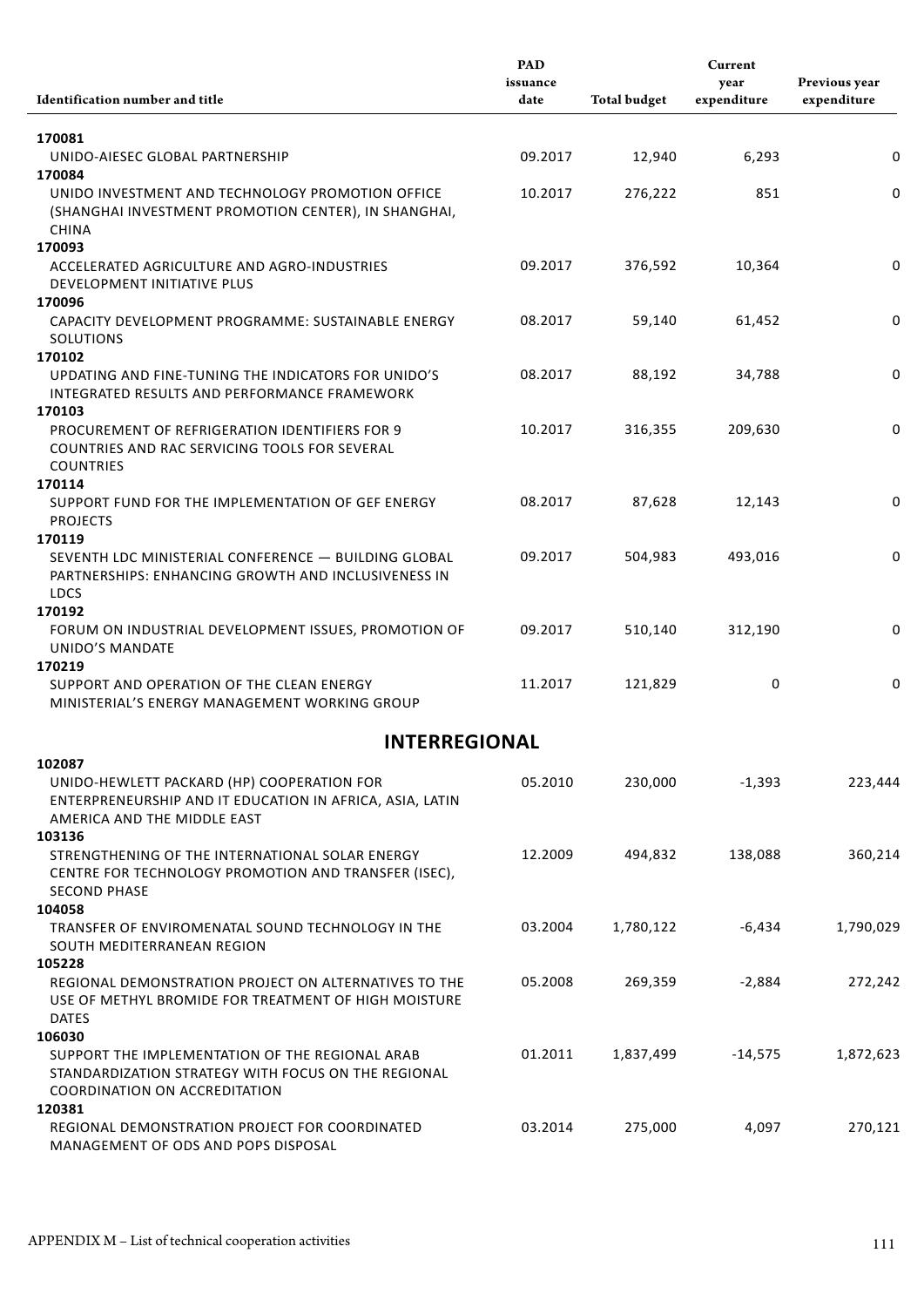|                                                                                                                                                                                                                                                       | <b>PAD</b>       |                     | Current             |                              |
|-------------------------------------------------------------------------------------------------------------------------------------------------------------------------------------------------------------------------------------------------------|------------------|---------------------|---------------------|------------------------------|
| Identification number and title                                                                                                                                                                                                                       | issuance<br>date | <b>Total budget</b> | year<br>expenditure | Previous year<br>expenditure |
| 130096                                                                                                                                                                                                                                                |                  |                     |                     |                              |
| PPG - STRENGTHENING OF NATIONAL INITIATIVES AND<br>ENHANCEMENT OF REGIONAL COOPERATION FOR THE<br>ENVIRONMENTALLY-SOUND MANAGEMENT OF WEEE AND EEE<br>IN THE LAC REGION                                                                               | 03.2014          | 200,000             | 3,567               | 196,236                      |
| 130113<br>ACHIEVING GOOD GOVERNANCE AND SUSTAINABILITY<br>THROUGH QUALITY POLICY FORMULATION IN THE ECO REGION<br>130163                                                                                                                              | 03.2014          | 236,928             | 18,537              | 203,252                      |
| SWITCH MED, DEMONSTRATION AND NETWORKING<br><b>COMPONENTS</b><br>140026                                                                                                                                                                               | 02.2014          | 17,654,192          | 5,408,474           | 9,303,305                    |
| PROMOTING WOMEN EMPOWERMENT FOR INCLUSIVE AND<br>SUSTAINABLE INDUSTRIAL DEVELOPMENT IN THE MENA REGION                                                                                                                                                | 02.2015          | 1,455,890           | 381,387             | 946,229                      |
| 140048<br>FOSTERING INCLUSIVE AND SUSTAINABLE INDUSTRIAL<br>DEVELOPMENT (ISID) IN THE NEW SILK ROAD ECONOMIC BELT:<br>LEVERAGING POTENTIALS OF INDUSTRIAL PARKS, ZONES AND<br>CITIES IN AZERBAIJAN, TAJIKISTAN, TURKMENISTAN AND<br><b>UZBEKISTAN</b> | 11.2015          | 442,478             | 117,197             | 199,923                      |
| 150095<br>SCALE UP SMALL HYDROPOWER DEVELOPMENT IN SELECTED<br>COUNTRIES TO CONTRIBUTE TO INCLUSIVE AND SUSTAINABLE<br>INDUSTRIAL DEVELOPMENT (ISID)                                                                                                  | 03.2016          | 707,965             | 23,794              | 607,086                      |
| 150165<br>LDC MINISTERIAL CONFERENCE 2015: "OPERATIONALIZING ISID<br>FOR LDCS: THE PATH TO GRADUATION AND BEYOND"                                                                                                                                     | 09.2015          | 649,295             | $-7,838$            | 547,990                      |
| 150174<br>2015-2017 INTERNATIONAL WORKSHOPS ON APPLICATIONS OF<br>NANOSCIENCE AND NANOTECHNOLOGY                                                                                                                                                      | 01.2016          | 265,487             | 87,104              | 174,000                      |
| 150251<br>PUBLIC-PRIVATE PARTNERSHIPS FOR SUSTAINABLE CITIES IN THE<br>MEDITERRANEAN                                                                                                                                                                  | 07.2015          | 21,458              | $-1,152$            | 22,075                       |
| 150351<br>REGIONAL CENTRE OF EXCELLENCE FOR DEMONSTRATION AND<br>TRAINING OF LOW GLOBAL WARMING POTENTIAL OZONE-SAFE<br>ALTERNATIVE TECHNOLOGIES IN THE EUROPE AND CENTRAL<br>ASIA REGION (ECA)                                                       | 09.2017          | 641,600             | 31,638              | 50,498                       |
| 150423<br>UNIDO CONTRIBUTION TO THE TICAD VI CONFERENCE<br>160084                                                                                                                                                                                     | 01.2016          | 169,179             | 6,204               | 139,521                      |
| UNIDO INVOLVEMENT IN THE G20 IN 2016 AND 2017<br>160087                                                                                                                                                                                               | 04.2016          | 193,224             | 60,831              | 83,354                       |
| ENTREPRENEURSHIP FOR SOCIAL CHANGE<br>160091                                                                                                                                                                                                          | 04.2017          | 265,647             | 133,912             | 21,983                       |
| UNIDO SIDE EVENT AT THE ST. PETERSBURG INTERNATIONAL<br>ECONOMIC FORUM 2016: STRENGTHENING INTERNATIONAL<br>SMES ALLIANCES BETWEEN THE RUSSIAN FEDERATION AND<br>LATIN AMERICA AND THE CARIBBEAN                                                      | 06.2016          | 489,000             | 297,539             | 175,160                      |
| 170049<br>IMPROVING THE BUSINESS CLIMATE IN ACP COUNTRIES<br>THROUGH CAPACITY-BUILDING SUPPORT OF INVESTMENT<br>PROMOTION AGENCIES (IPAS) AND IMPROVED QUALITY<br><b>POLICIES</b>                                                                     | 04.2017          | 21,821              | 15,897              | 0                            |
| 170064<br>UNIDO SIDE EVENT AT THE ST. PETERSBURG<br>INTERNATIONAL ECONOMIC FORUM 2017: WOMEN<br>ENTREPRENEURSHIP - CHALLENGES AND SOLUTIONS IN<br>EUROPE AND THE ARAB REGION                                                                          | 05.2017          | 88,401              | 62,729              | 0                            |

l.